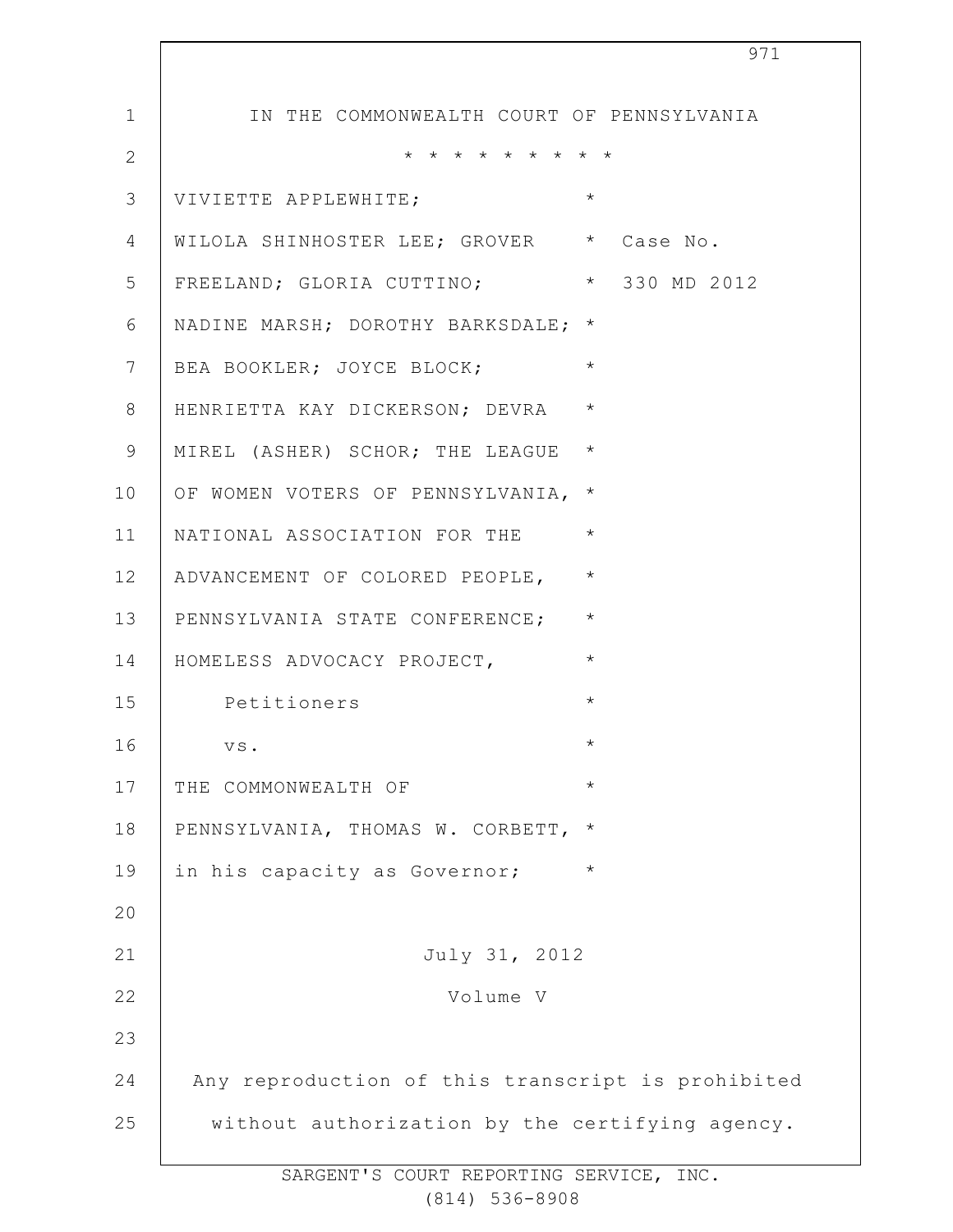SARGENT'S COURT REPORTING SERVICE, INC. CAROL AICHELE, in her capacity \* as Secretary of the Commonwealth,\* Respondents \* \* \* \* \* \* \* \* \* \* BEFORE: HONORABLE ROBERT SIMPSON HEARING: Tuesday, July 31, 2012 9:00 a.m. LOCATION: PA Judicial Center 601 Commonwealth Avenue Harrisburg, PA 17110 WITNESSES: Carole Aichele, Lisa Gray, Madeline Rawley, Steven Jarrell, Janice Horn, Joann Tosti-Vasey, John Jordan Reporter: Nicole Montagano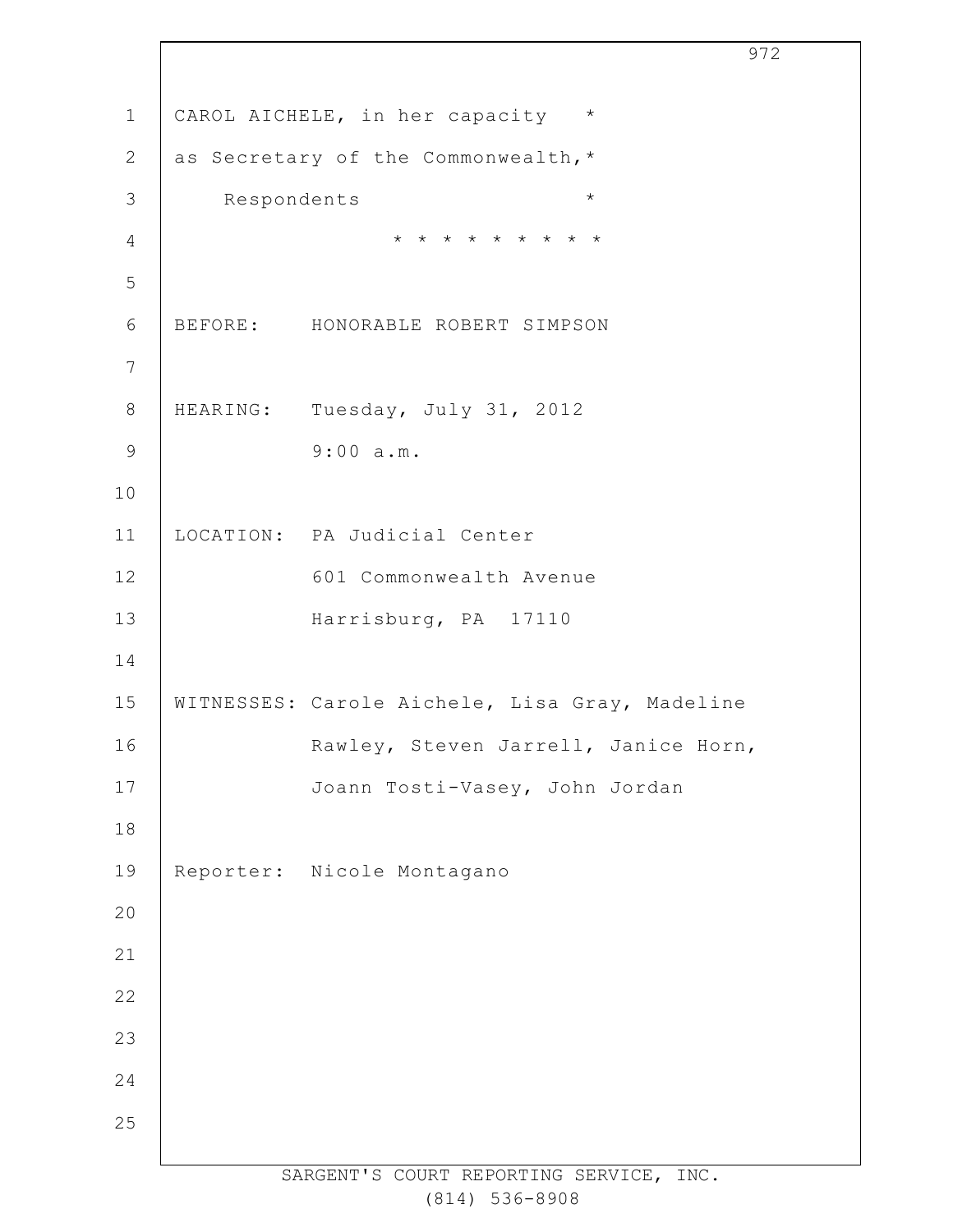| $\mathbf 1$    | A P P E A R A N C E S                        |
|----------------|----------------------------------------------|
| $\overline{2}$ |                                              |
| 3              | MARIAN K. SCHNEIDER, ESQUIRE                 |
| 4              | Law Offices of Marian K. Schneider           |
| 5              | 295 East Swedesford Road, #348               |
| 6              | Wayne, PA 19087                              |
| $\overline{7}$ | COUNSEL FOR PETITIONERS                      |
| $\,8\,$        |                                              |
| 9              | DAVID P. GERSCH, ESQUIRE                     |
| 10             | MICHAEL A. RUBIN, ESQUIRE                    |
| 11             | RACHEL L. FRANKEL, ESQUIRE                   |
| 12             | Arnold & Porter, LLP                         |
| 13             | 555 Twelfth Street, NW                       |
| 14             | Washington, DC 20004-1206                    |
| 15             | COUNSEL FOR PETITIONERS                      |
| 16             |                                              |
| 17             | JENNIFER CLARKE, ESQUIRE                     |
| $18\,$         | Public Interest Law Center of Philadelphia   |
| 19             | United Way Building                          |
| 20             | 1709 Benjamin Franklin Parkway, Second Floor |
| 21             | Philadelphia, PA 19103                       |
| 22             | COUNSEL FOR PETITIONERS                      |
| 23             |                                              |
| 24             |                                              |
| 25             |                                              |
|                |                                              |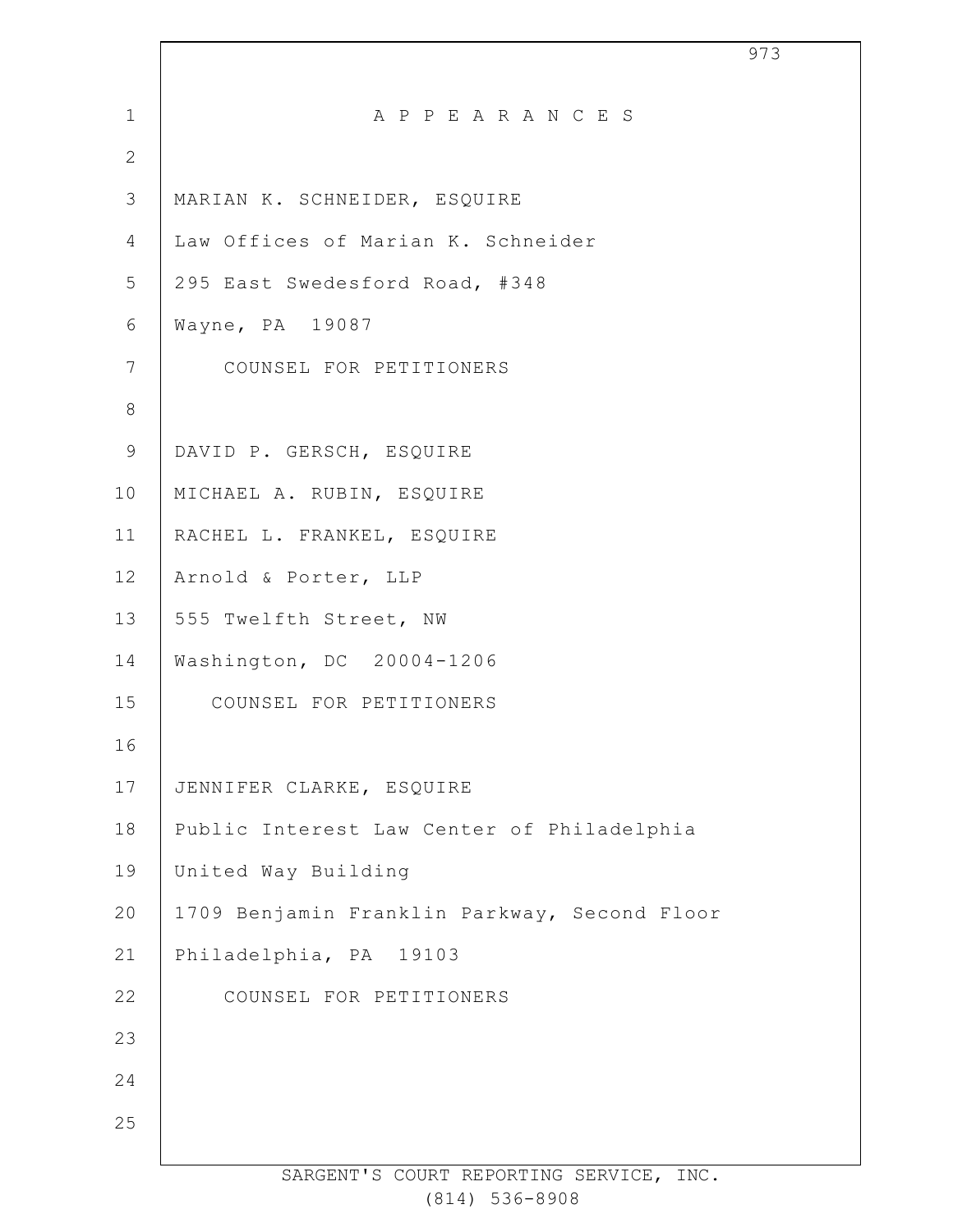| $\mathbf{1}$    | A P P E A R A N C E S (cont.)           |
|-----------------|-----------------------------------------|
| 2               |                                         |
| 3               | PATRICK S. CAWLEY, ESQUIRE              |
| 4               | CALVIN R. KOONS, ESQUIRE                |
| 5               | Office of Attorney General              |
| 6               | Litigation Section                      |
| $7\phantom{.0}$ | Strawberry Square, 15th Floor           |
| 8               | Harrisburg, PA 17120                    |
| 9               | COUNSEL FOR RESPONDENTS                 |
| 10              |                                         |
| 11              | KEVIN P. SCHMIDT, ESQUIRE               |
| 12              | Governor's Office of General Counsel    |
| 13              | 333 Market Street, 17th Floor           |
| 14              | Harrisburg, PA 17101                    |
| 15              | COUNSEL FOR RESPONDENTS                 |
| 16              |                                         |
| 17              | ALSO PRESENT:                           |
| 18              | KELBY BALLENA                           |
| 19              |                                         |
| 20              |                                         |
| 21              |                                         |
| 22              |                                         |
| 23              |                                         |
| 24              |                                         |
| 25              |                                         |
|                 | SARGENT'S COURT REPORTING SERVICE, INC. |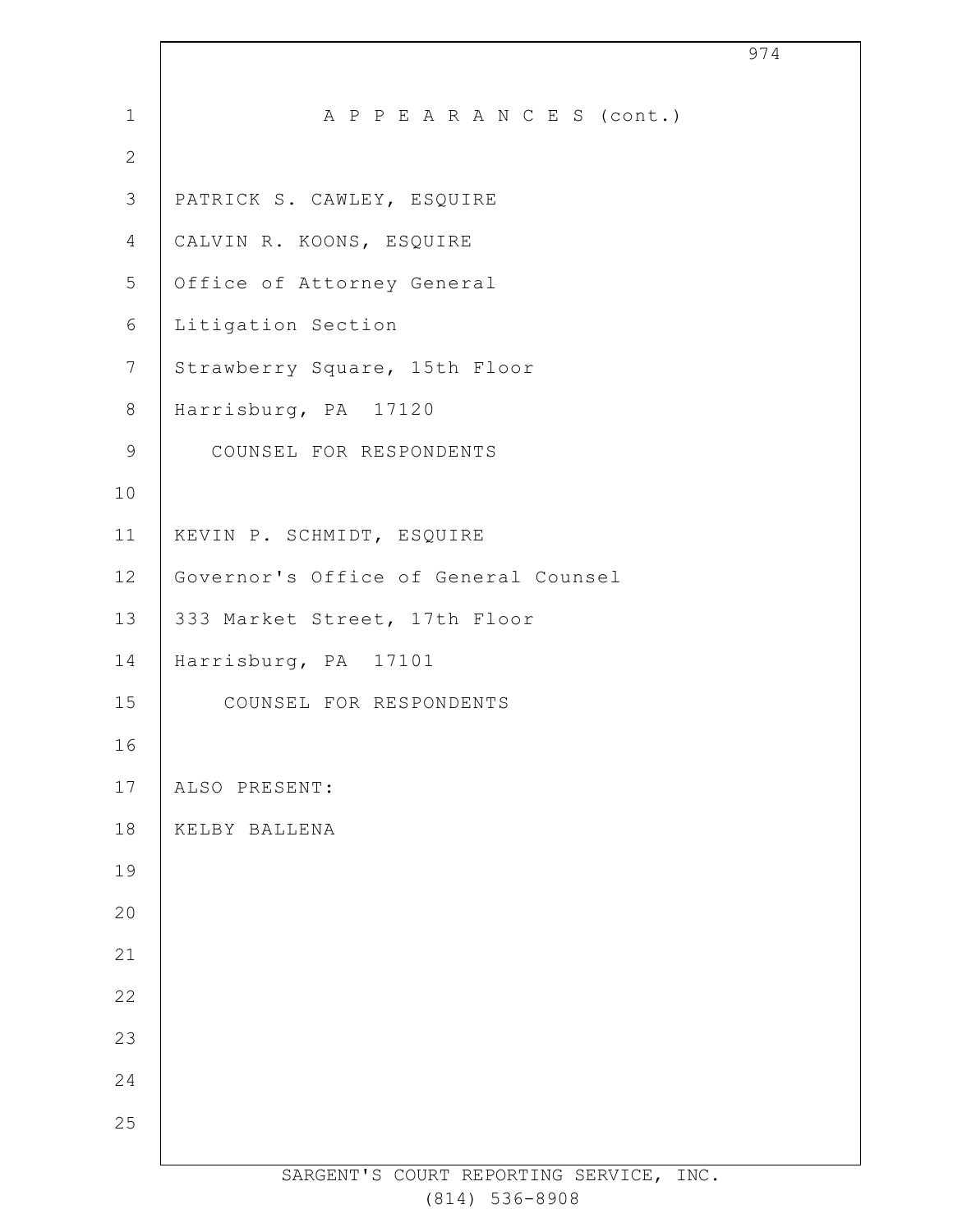|                |                          | 975           |
|----------------|--------------------------|---------------|
| $\mathbf{1}$   | INDEX                    |               |
| $\mathbf{2}$   |                          |               |
| 3              | DISCUSSION AMONG PARTIES | $978 - 979$   |
| 4              | WITNESS: Carol Aichele   |               |
| 5              | DIRECT EXAMINATION       |               |
| 6              | By Attorney Gersch       | $979 - 1017$  |
| $7\phantom{.}$ | CROSS EXAMINATION        |               |
| $\,8\,$        | By Attorney Cawley       | $1017 - 1026$ |
| 9              | WITNESS: Lisa Gray       |               |
| 10             | DIRECT EXAMINATION       |               |
| 11             | By Attorney Schneider    | $1027 - 1038$ |
| 12             | CROSS EXAMINATION        |               |
| 13             | By Attorney Cawley       | $1039 - 1040$ |
| 14             | DISCUSSION AMONG PARTIES | $1040 - 1043$ |
| 15             | WITNESS: Madeline Rawley |               |
| 16             | DIRECT EXAMINATION       |               |
| 17             | By Attorney Rubin        | $1043 - 1070$ |
| 18             | CROSS EXAMINATION        |               |
| 19             | By Attorney Cawley       | $1071 - 1074$ |
| 20             | WITNESS: Steven Jarrell  |               |
| 21             | DIRECT EXAMINATION       |               |
| 22             | By Attorney Rubin        | $1075 - 1084$ |
| 23             | CROSS EXAMINATION        |               |
| 24             | By Attorney Cawley       | $1084 - 1086$ |
| 25             |                          |               |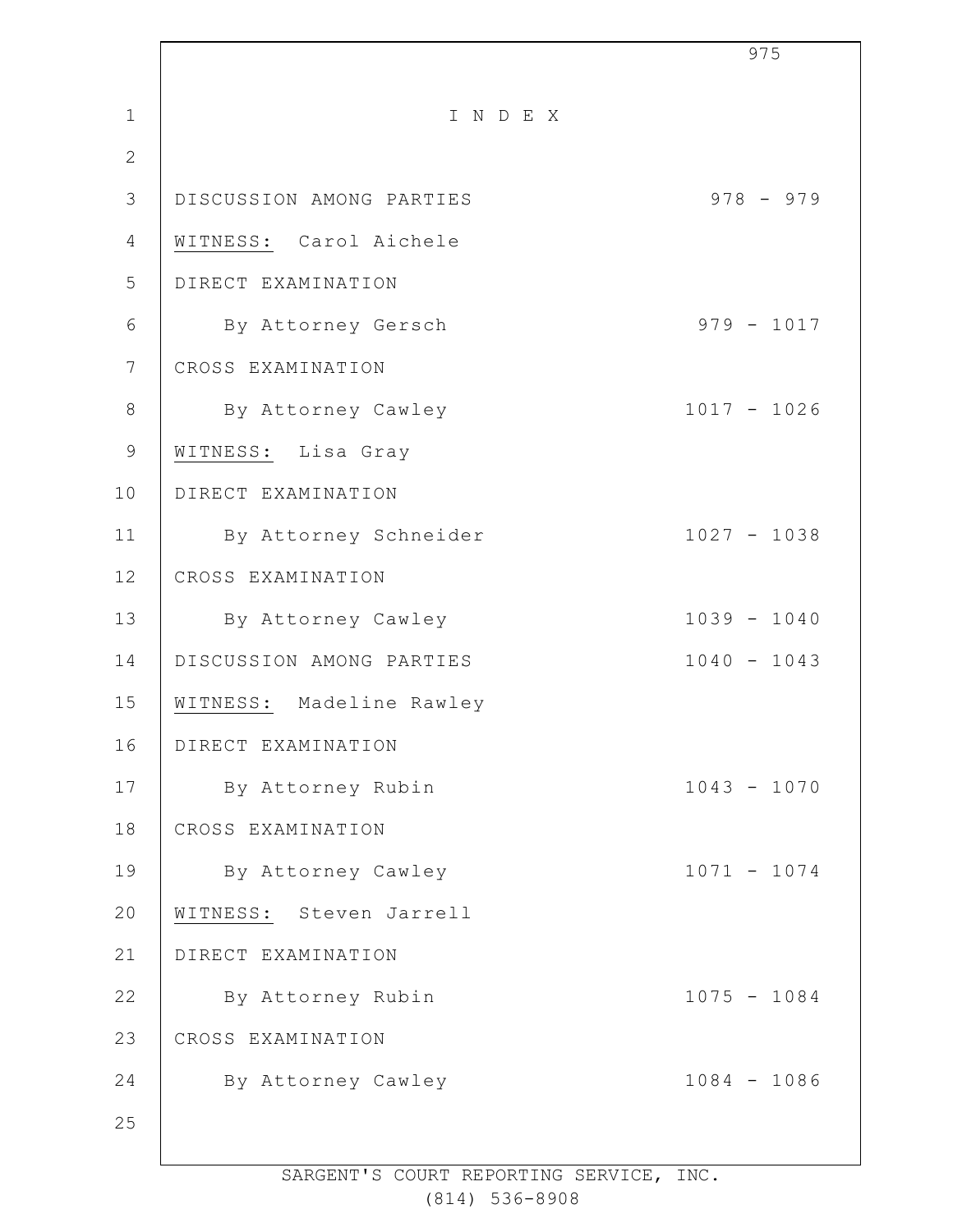|                |                            | 976           |
|----------------|----------------------------|---------------|
| $\mathbf{1}$   | I N D E X (cont.)          |               |
| $\mathbf{2}$   |                            |               |
| 3              | WITNESS: Janice Horn       |               |
| 4              | DIRECT EXAMINATION         |               |
| 5              | By Attorney Frankel        | $1087 - 1098$ |
| 6              | WITNESS: Joann Tosti-Vasey |               |
| $7\phantom{.}$ | DIRECT EXAMINATION         |               |
| $\,8\,$        | By Attorney Frankel        | $1099 - 1113$ |
| $\mathsf 9$    | CROSS EXAMINATION          |               |
| 10             | By Attorney Cawley         | $1113 - 1118$ |
| 11             | REDIRECT EXAMINATION       |               |
| 12             | By Attorney Frankel        | $1118 - 1121$ |
| 13             | RECROSS EXAMINATION        |               |
| 14             | By Attorney Cawley         | $1122 - 1123$ |
| 15             | EXAMINATION                |               |
| 16             | By Judge Simpson           | 1123          |
| 17             | WITNESS: John Jordan       |               |
| 18             | DIRECT EXAMINATION         |               |
| 19             | By Attorney Clarke         | $1124 - 1141$ |
| 20             | CROSS EXAMINATION          |               |
| 21             | By Attorney Schmidt        | $1141 - 1149$ |
| 22             | DISCUSSION AMONG PARTIES   | $1149 - 1155$ |
| 23             |                            |               |
| 24             |                            |               |
| 25             |                            |               |
|                |                            |               |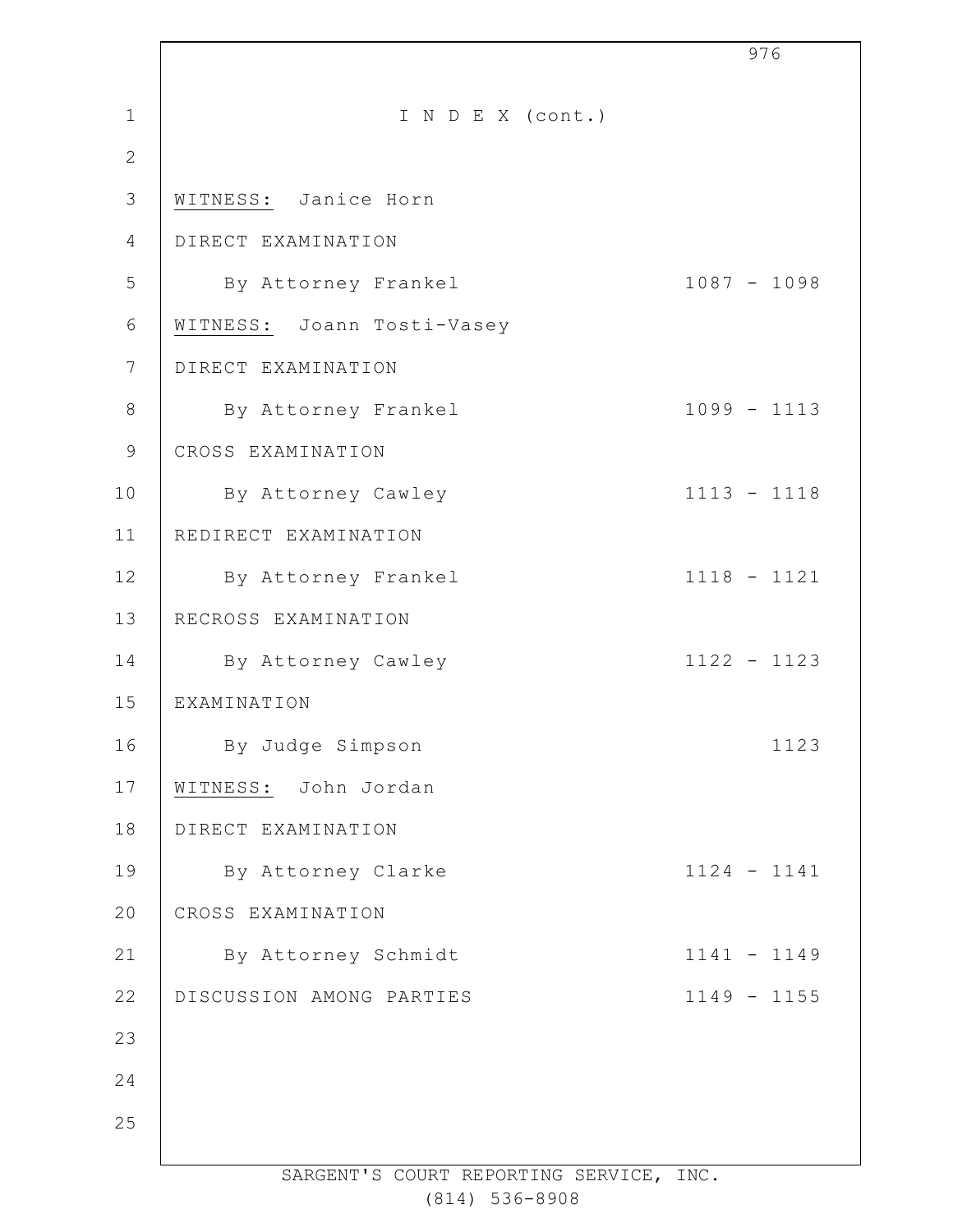|                |                 |                                         | 977      |
|----------------|-----------------|-----------------------------------------|----------|
| $\mathbf 1$    |                 | EXHIBITS                                |          |
| $\mathbf{2}$   |                 |                                         |          |
| $\mathfrak{Z}$ |                 |                                         | Page     |
| $\overline{4}$ |                 | Number Description                      | Offered  |
| 5              | Petitioners:    |                                         |          |
| $\epsilon$     | 43              | Care Facility ID Template               | 1152     |
| $\overline{7}$ | 44              | Ms. Gray's Documents                    | 1152     |
| $\,8\,$        | 45              | Initial Photo Identification            |          |
| $\mathcal{G}$  |                 | Card Application                        | 1152     |
| $10$           | 46              | Answer to Interrogatory One             | 1154     |
| 11             |                 |                                         |          |
| $12$           | Respondents:    |                                         |          |
| 13             | $4\overline{ }$ | Survey Form for Trial Run               | $1153**$ |
| 14             |                 |                                         |          |
| 15             |                 |                                         |          |
| 16             |                 | ** - Not Attached                       |          |
| $17$           |                 |                                         |          |
| 18             |                 |                                         |          |
| 19             |                 |                                         |          |
| 20             |                 |                                         |          |
| 21             |                 |                                         |          |
| 22             |                 |                                         |          |
| 23             |                 |                                         |          |
| 24             |                 |                                         |          |
| 25             |                 |                                         |          |
|                |                 | SARGENT'S COURT REPORTING SERVICE, INC. |          |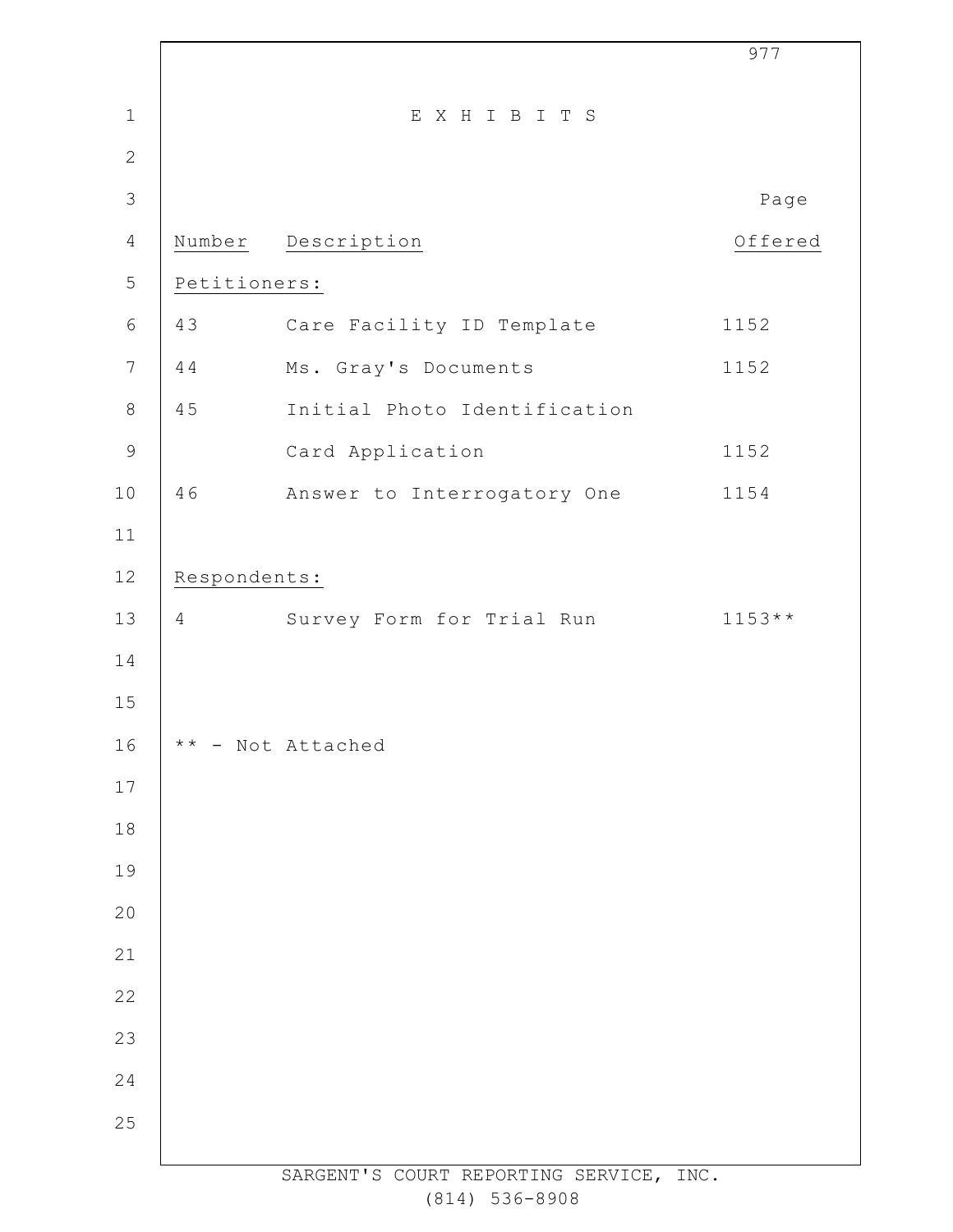1 2 3 4 5 6 7 8 9 10 11 12 13 14 15 16 17 18 19  $20$ 21 22 23 24 25 978 P R O C E E D I N G S ---------------------------------------------------- MR. TURNER: Commonwealth Court is now in session. Honorable Robert E. Simpson presiding. JUDGE SIMPSON: You may be seated. Good morning. Just give me a moment here to start my note sheet. This is the 31st; right? ATTORNEY GERSCH: Yes, Your Honor. JUDGE SIMPSON: All right. Please proceed. ATTORNEY GERSCH: Thank you, Your Honor. I just want to introduce a couple of people at counsel table in addition to Marian Schneider and myself. Today we have from my firm Rachel Frankel and Michael Rubin. ATTORNEY RUBIN: Good morning, Your Honor. ATTORNEY GERSCH: At this time I would like to call our first witness of the day. Petitioner's call Secretary of the Commonwealth, Carol Aichele. MR. TURNER: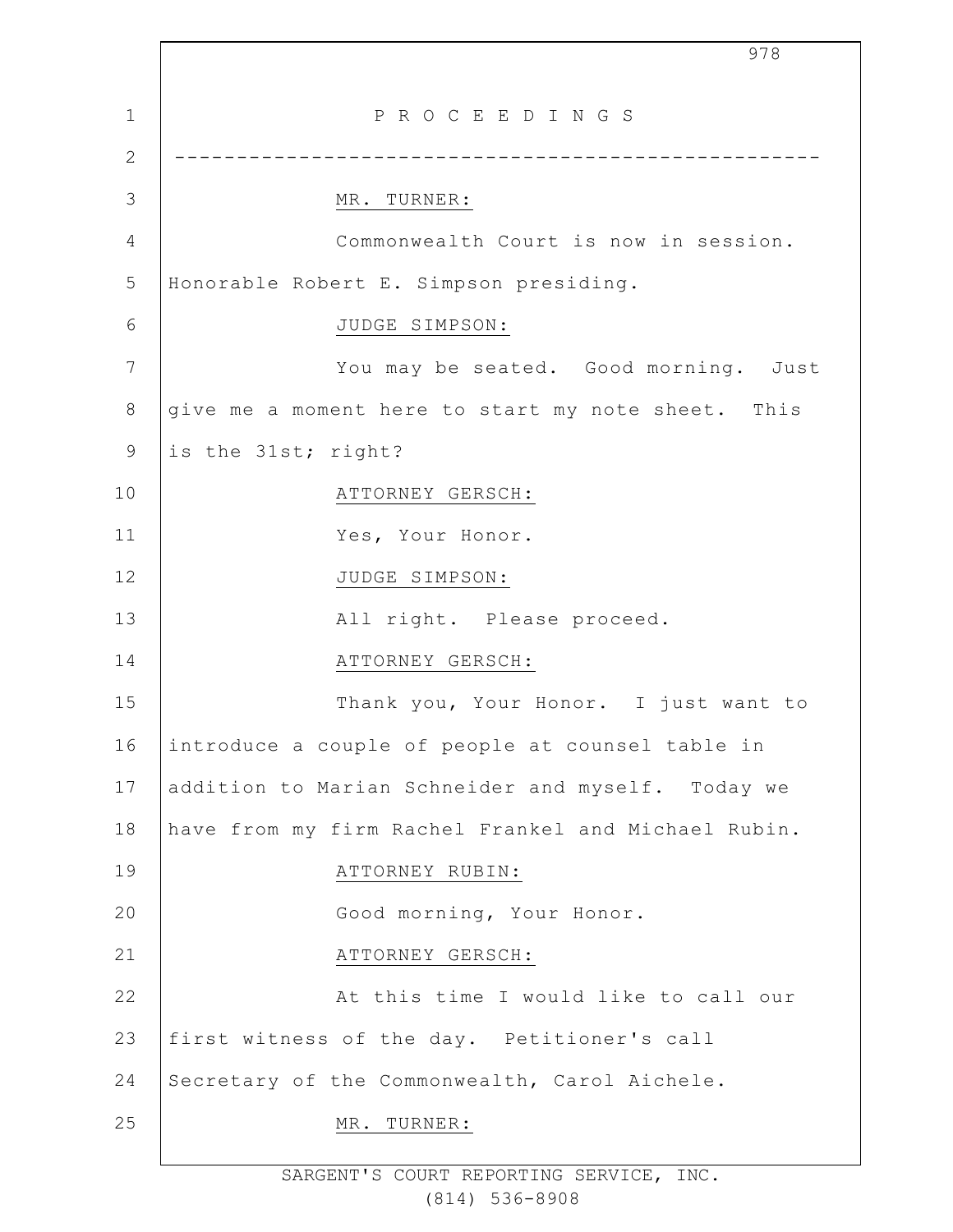1 2 3 4 5 6 7 8 9 10 11 12 13 14 15 16 17 18 19 20 21 22 23 24 25 Please raise your right hand. ---------------------------------------------------- CAROL AICHELE, HAVING FIRST BEEN DULY SWORN, TESTIFIED AS FOLLOWS: ---------------------------------------------------- MR. TURNER: Thank you. DIRECT EXAMINATION BY ATTORNEY GERSCH: Q. Good morning, Madam Secretary. A. Good morning. Q. Please state your name. A. Carol Aichele. Q. And we met before at your deposition; is that right? A. We did. Q. Ms. Aichele, one of the permissible IDs under the photo ID law is what's called a care facility ID? A. Correct. Q. Okay. And if you have a care facility ID, if you have a valid care facility ID that complies with the requirements of the law, then you're permitted to use that to vote? A. Correct. Q. All right. And there's nothing in the photo ID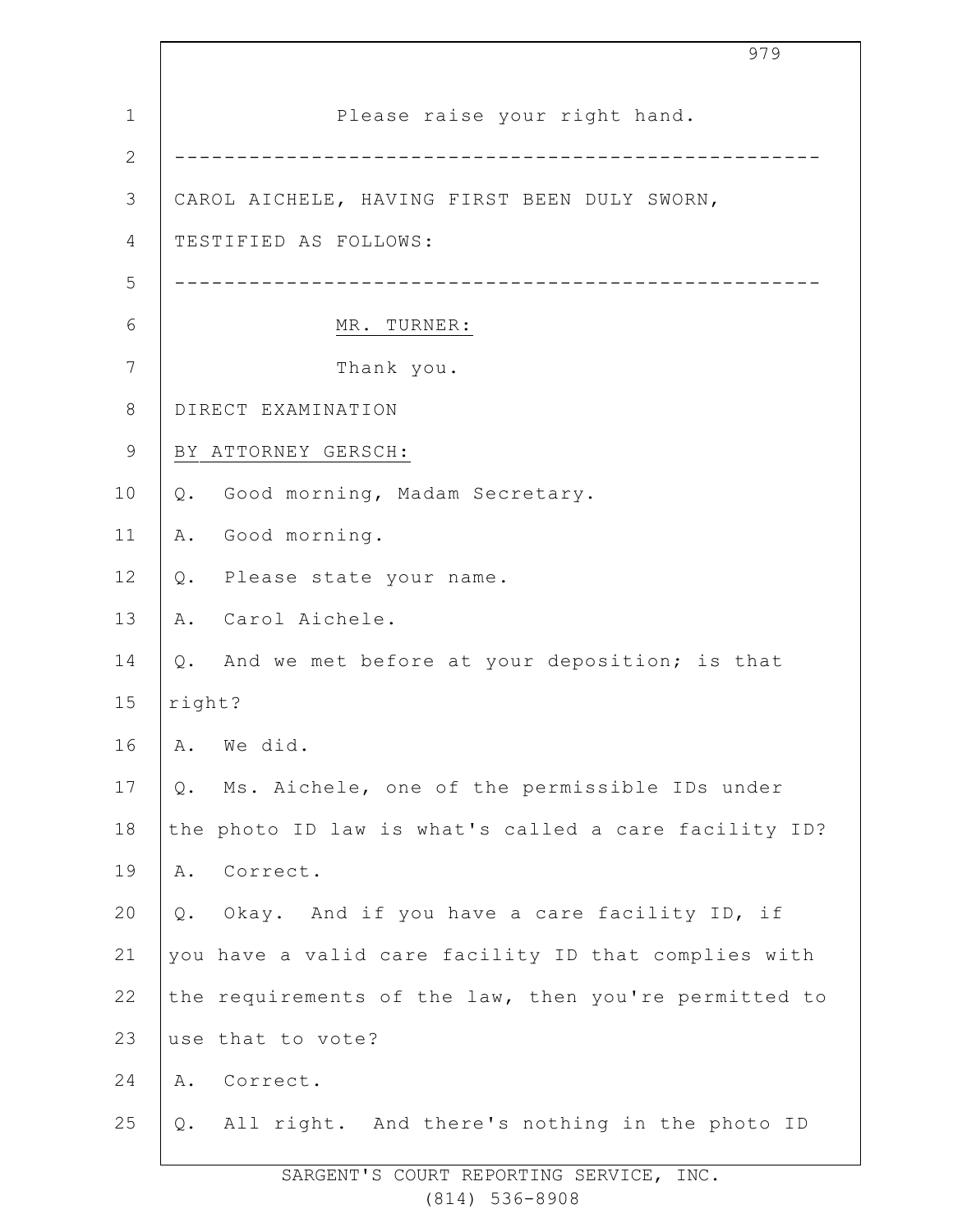|                | 980                                                   |
|----------------|-------------------------------------------------------|
| $\mathbf{1}$   | law which says what a care facility ID has to look    |
| $\mathbf{2}$   | like?                                                 |
| $\mathfrak{Z}$ | It says three elements it needs to contain, but<br>Α. |
| 4              | it doesn't give a specific form for the ID.           |
| 5              | Q. And the three elements are --- there's got to be   |
| 6              | a name, there's got to be a photo and there's got to  |
| $\overline{7}$ | be an expiration?                                     |
| $8\,$          | Correct.<br>Α.                                        |
| $\mathsf 9$    | Q. And in order to give guidance to the care          |
| 10             | facilities the Department of State provided to them a |
| 11             | template they could use?                              |
| 12             | Α.<br>Correct.                                        |
| 13             | Q. Let's a take a look at that.                       |
| 14             | ATTORNEY GERSCH:                                      |
| 15             | Your Honor, we are going to mark this                 |
| 16             | as Exhibit 142.                                       |
| 17             | JUDGE SIMPSON:                                        |
| 18             | Maybe 43.                                             |
| 19             | ATTORNEY GERSCH:                                      |
| 20             | 143. Sorry, Your Honor. Forty-three                   |
| 21             | $(43)$ , $43$ .                                       |
| 22             | (Petitioners' Exhibit 43 marked for                   |
| 23             | identification.)                                      |
| 24             | BY ATTORNEY GERSCH:                                   |
| 25             | Madam Secretary, you have in front of you what<br>Q.  |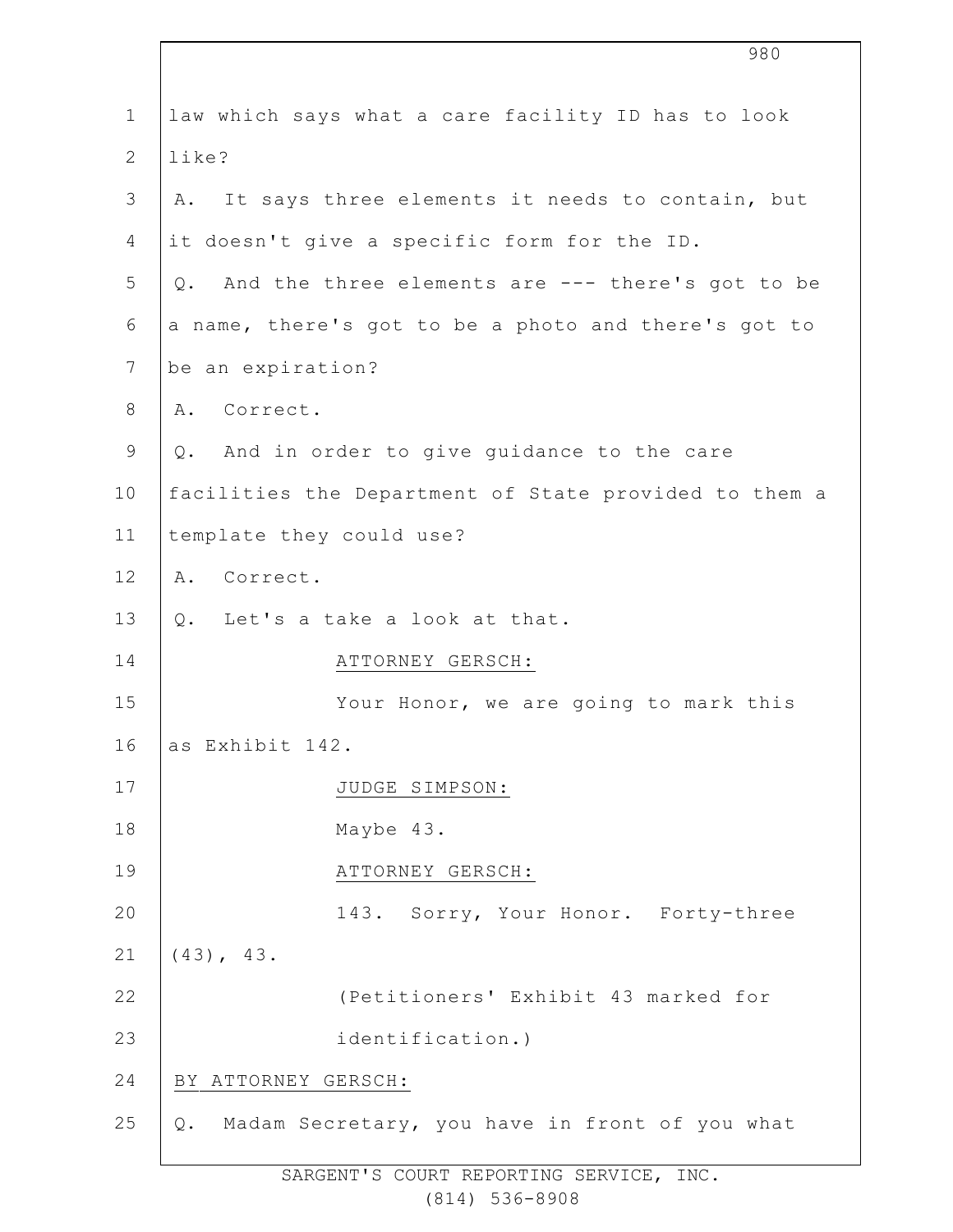| $\mathbf 1$    | was marked Exhibit 43; is that right?                 |
|----------------|-------------------------------------------------------|
| $\overline{2}$ | A. Correct.                                           |
| 3              | Okay. And this is --- well, first there's a<br>Q.     |
| 4              | cover e-mail from Megan Sweeney; is that right?       |
| 5              | A. Yes.                                               |
| 6              | Megan Sweeney reports to you?<br>Q.                   |
| 7              | She does.<br>Α.                                       |
| $8\,$          | She is your special assistant?<br>$Q$ .               |
| $\mathsf 9$    | Might be executive assistant.<br>Α.                   |
| 10             | Okay. She's your executive assistant?<br>Q.           |
| 11             | We all have titles in state government, and I<br>Α.   |
| 12             | would believe --- I think her title is officially     |
| 13             | executive assistant.                                  |
| 14             | Q. Very well then. And she attaches to her e-mail     |
| 15             | a form, a template that's to be used --- or that can  |
| 16             | be used by the care facilities to issue an ID that    |
| 17             | can be used for voting?                               |
| 18             | Correct.<br>Α.                                        |
| 19             | Q. All right. And so I'm just going to run through    |
| 20             | this. The first block it says insert name of          |
| 21             | Pennsylvania care facility or letterhead of care      |
| 22             | facility here. Do you see that?                       |
| 23             | I do.<br>A.                                           |
| 24             | There was some discussion about this; right?<br>$Q$ . |
| 25             | There was.<br>Α.                                      |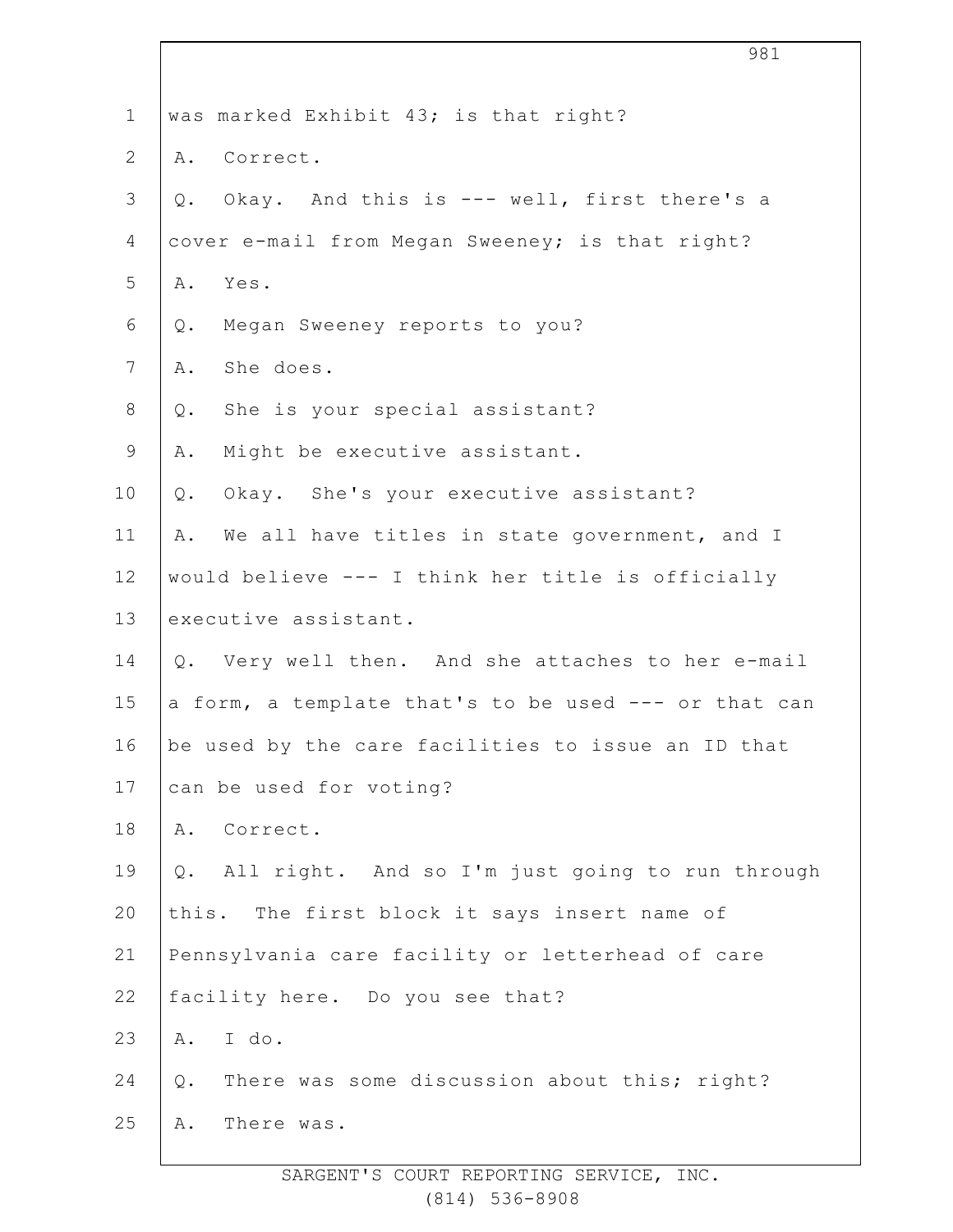| $\mathbf 1$    | And what --- you thought this was a good idea;<br>Q.   |  |
|----------------|--------------------------------------------------------|--|
| $\overline{2}$ | right?                                                 |  |
| 3              | A. I did.                                              |  |
| 4              | But you were told by your lawyers that, in fact,<br>Q. |  |
| 5              | there was absolutely no requirement that care          |  |
| 6              | facilities even have the name of the facility on the   |  |
| $7\phantom{.}$ | card?                                                  |  |
| $8\,$          | Correct.<br>Α.                                         |  |
| $\mathsf 9$    | Q. And then let's drop down. The next item is          |  |
| 10             | insert photo here and that's just supposed to be a     |  |
| 11             | photo of the holder of the ID; right?                  |  |
| 12             | Yes.<br>Α.                                             |  |
| 13             | And then the next is also self-explanatory.<br>Q.      |  |
| 14             | That's supposed to be the name of the voter?           |  |
| 15             | Right.<br>Α.                                           |  |
| 16             | All right. And then let's come down to the last<br>Q.  |  |
| 17             | box, it says insert expiration date of identification  |  |
| 18             | document. That date can be any date that the           |  |
| 19             | facility chooses; right?                               |  |
| 20             | A. Correct.                                            |  |
| 21             | There's no requirement to the law that it be ten<br>Q. |  |
| 22             | years, one year, four years, six months or anything;   |  |
| 23             | right?                                                 |  |
| 24             | A. Correct.                                            |  |
| 25             | Q. And the law also doesn't have --- the law           |  |
|                |                                                        |  |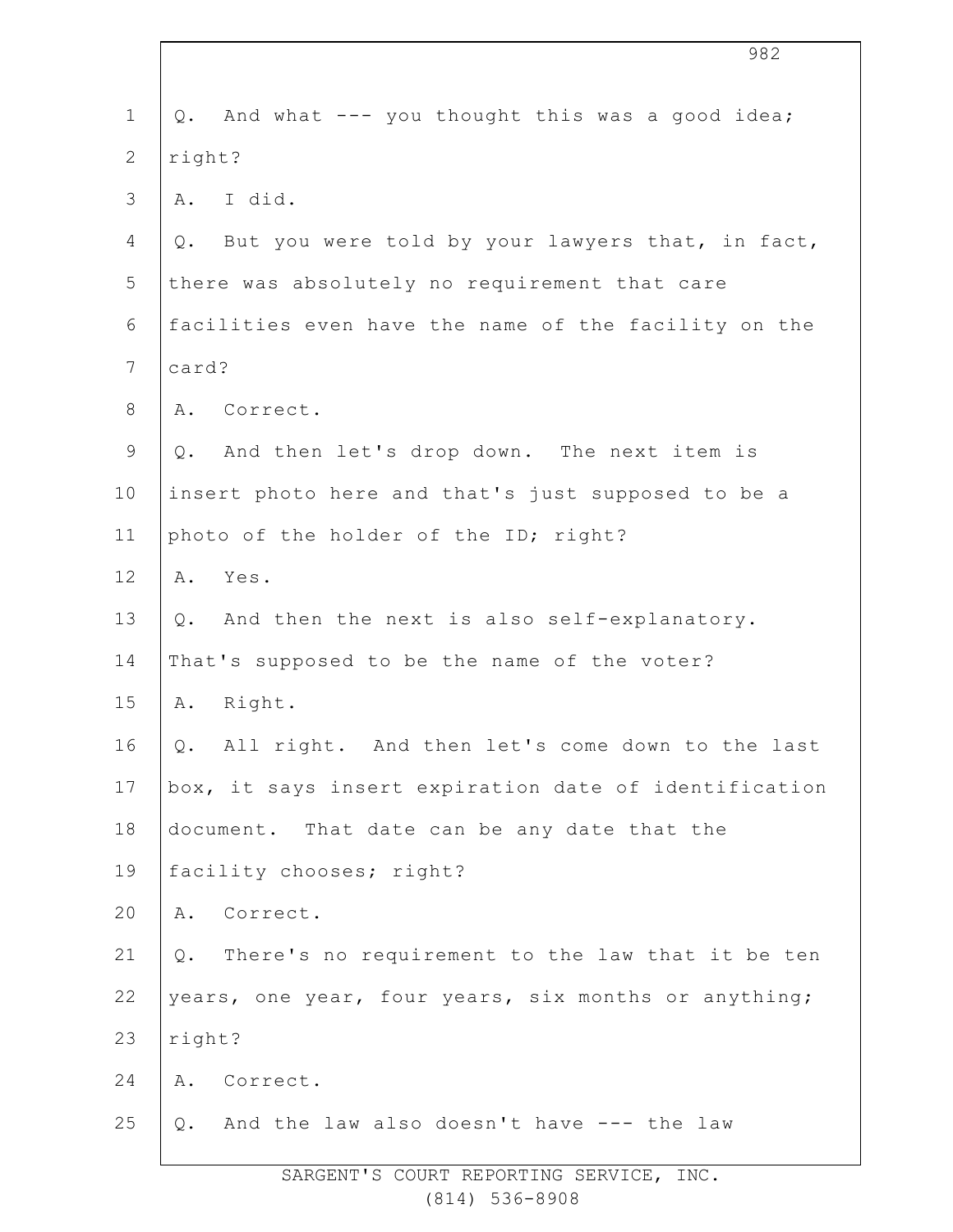| $\mathbf 1$   | doesn't restrict who the care facility can issue          |
|---------------|-----------------------------------------------------------|
| $\mathbf{2}$  | these forms of ID to?                                     |
| $\mathcal{S}$ | I have not looked at the law specifically.<br>Α.<br>It    |
| 4             | was my understanding that residents of the care           |
| 5             | facility were allowed to get these kinds of IDs. I        |
| 6             | don't think employees are entitled to these IDs.          |
| 7             | You believe the law says ---?<br>$Q$ .                    |
| $8\,$         | I don't know what the law says.<br>Α.                     |
| $\mathsf 9$   | All right. The law will say whatever the law<br>Q.        |
| 10            | says?                                                     |
| 11            | Right.<br>Α.                                              |
| 12            | In any event, the care facility ID, this form<br>$Q$ .    |
| 13            | --- this is not what is referred to as a secure ID?       |
| 14            | You are correct.<br>Α.                                    |
| 15            | A permissible way of voting under the law, under<br>$Q$ . |
| 16            | the photo ID law is by an absentee ballot?                |
| 17            | Yes.<br>Α.                                                |
| 18            | And the absentee ballot, you don't need to have<br>$Q$ .  |
| 19            | a photograph at all?                                      |
| 20            | I was going through the questions, frequently<br>Α.       |
| 21            | asked questions and to provide --- to submit an           |
| 22            | application for an absentee ballot, you need to have      |
| 23            | either your driver's license number, I think that's       |
| 24            | the preferred number if you have --- if you're in the     |
| 25            | PennDOT database. Next thing is a Social Security         |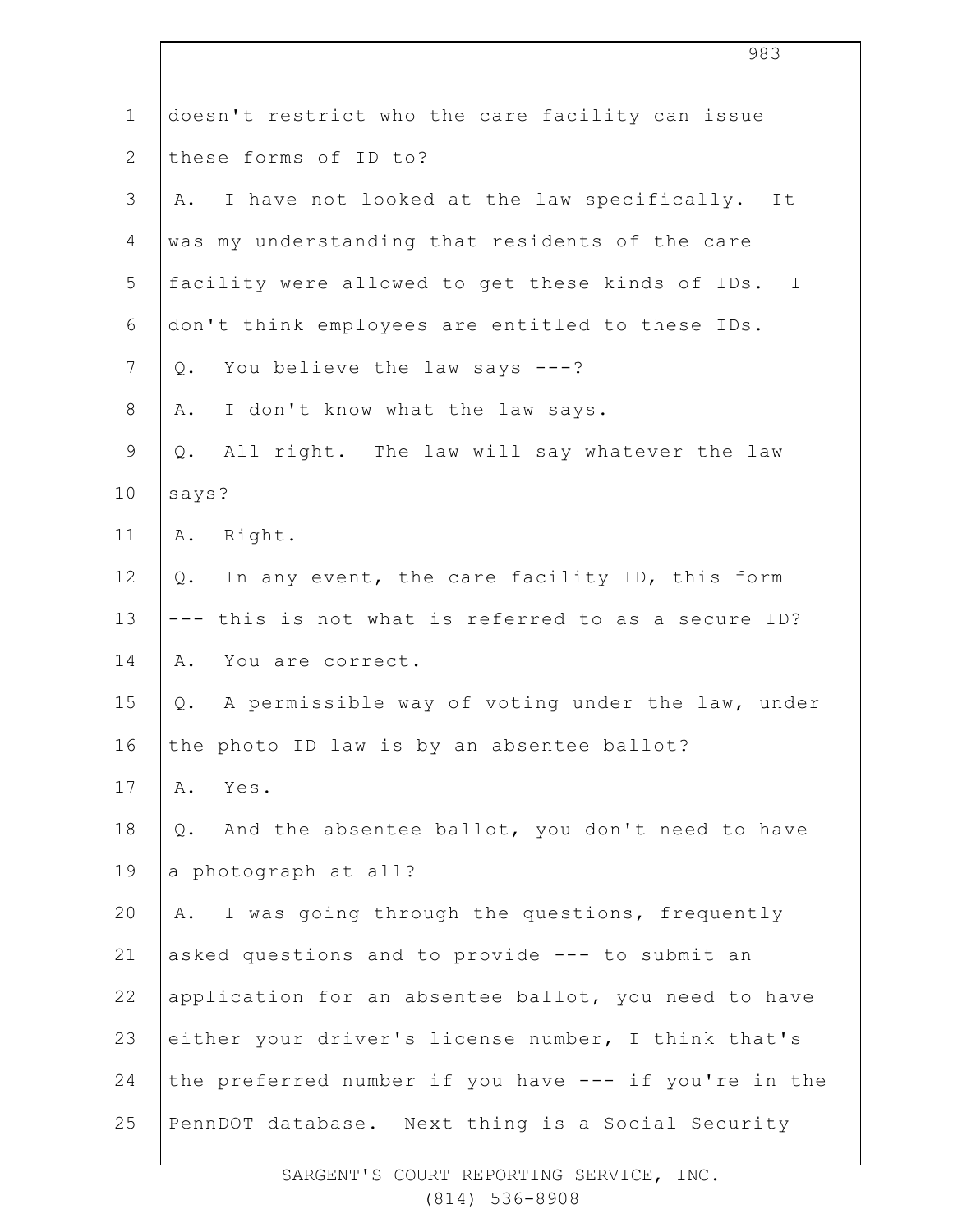| $\mathbf 1$      | card. If you provide --- if you have neither, then        |
|------------------|-----------------------------------------------------------|
| $\mathbf{2}$     | you need to provide a copy of your photo ID.              |
| $\mathfrak{Z}$   | All right, Madam Secretary. But my question is,<br>Q.     |
| $\overline{4}$   | in order to vote, you don't --- you're not required       |
| 5                | to have to provide a photo ID, you can vote absentee      |
| 6                | without providing a photo ID?                             |
| $\boldsymbol{7}$ | A. Provided that you also --- either submitted a          |
| $\,8\,$          | PennDOT driver's license number or a Social Security      |
| $\mathsf 9$      | number.                                                   |
| 10               | Q. Okay. You certainly don't need to submit a             |
| 11               | raised seal birth certificate?                            |
| 12               | A. You do not.                                            |
| 13               | Q. You don't need to submit your Social Security          |
| 14               | card or a copy of your Social Security card?              |
| 15               | A. Correct.                                               |
| 16               | Q. And it's sufficient in terms of confirming that        |
| 17               | you are who you are --- in addition to your               |
| 18               | signature, it's sufficient if you put in the last         |
| 19               | four digits of your Social Security card?                 |
| 20               | That's what I understand.<br>A.                           |
| 21               | The absentee ballot is also not a secure form of<br>$Q$ . |
| 22               | identification?                                           |
| 23               | Is that a question?<br>Α.                                 |
| 24               | Yes.<br>$Q$ .                                             |
| 25               | To provide --- for a person to provide a Social<br>Α.     |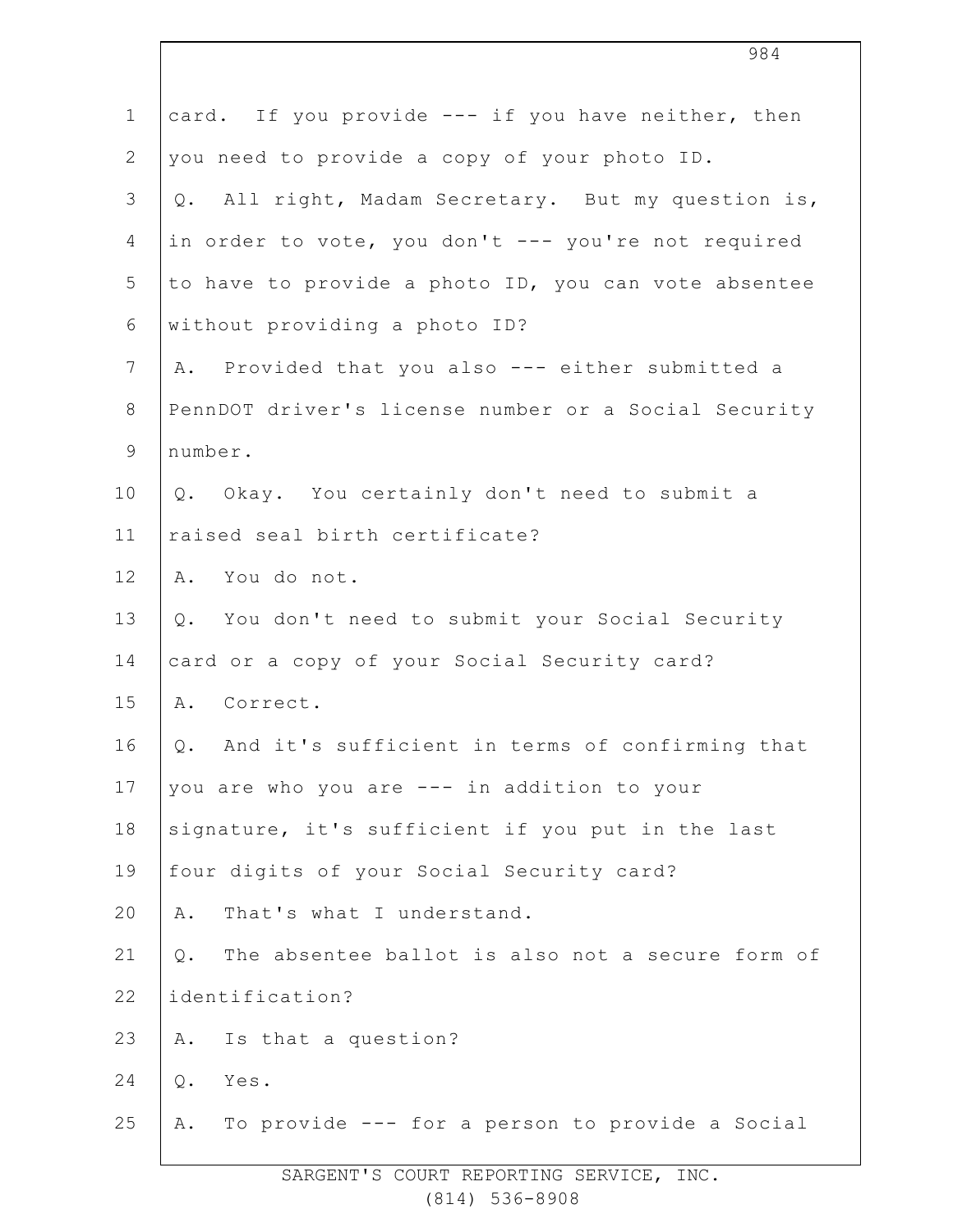| $\mathbf 1$    | Security number or a PennDOT license, it should be    |
|----------------|-------------------------------------------------------|
| $\mathbf{2}$   | personal information known only to the individual or  |
| 3              | perhaps other people who have official access to      |
| 4              | those numbers.                                        |
| 5              | Q. Okay. I think we can take that as true, but do     |
| 6              | you understand that in both the Department of         |
| $\overline{7}$ | Transportation and the Bureau of Elections, they talk |
| $8\,$          | in terms of whether an ID is a secure ID or not a     |
| $\mathsf 9$    | secure form of ID?                                    |
| 10             | We haven't had those discussions. I have not<br>Α.    |
| 11             | had those discussions with PennDOT nor have I had     |
| 12             | those discussions with our Bureau of Elections in     |
| 13             | terms of secure and not secure.                       |
| 14             | Okay. So secure ID, that's not a terminology<br>Q.    |
| 15             | that you use?                                         |
| 16             | I'm using my interpretation of secure ID, which<br>Α. |
| 17             | I'm making up right now.                              |
| 18             | Fair enough. So that's the point I'm getting<br>Q.    |
| 19             | at. Secure ID is not a term of art that you use in    |
| 20             | your everyday work?                                   |
| 21             | A. I do not.                                          |
| 22             | All right. In any event, going back to the<br>Q.      |
| 23             | absentee ballot, the requirements, the documentation  |
| 24             | requirements for the absentee ballot, they're less    |
| 25             | rigorous than what you need for a PennDOT ID?         |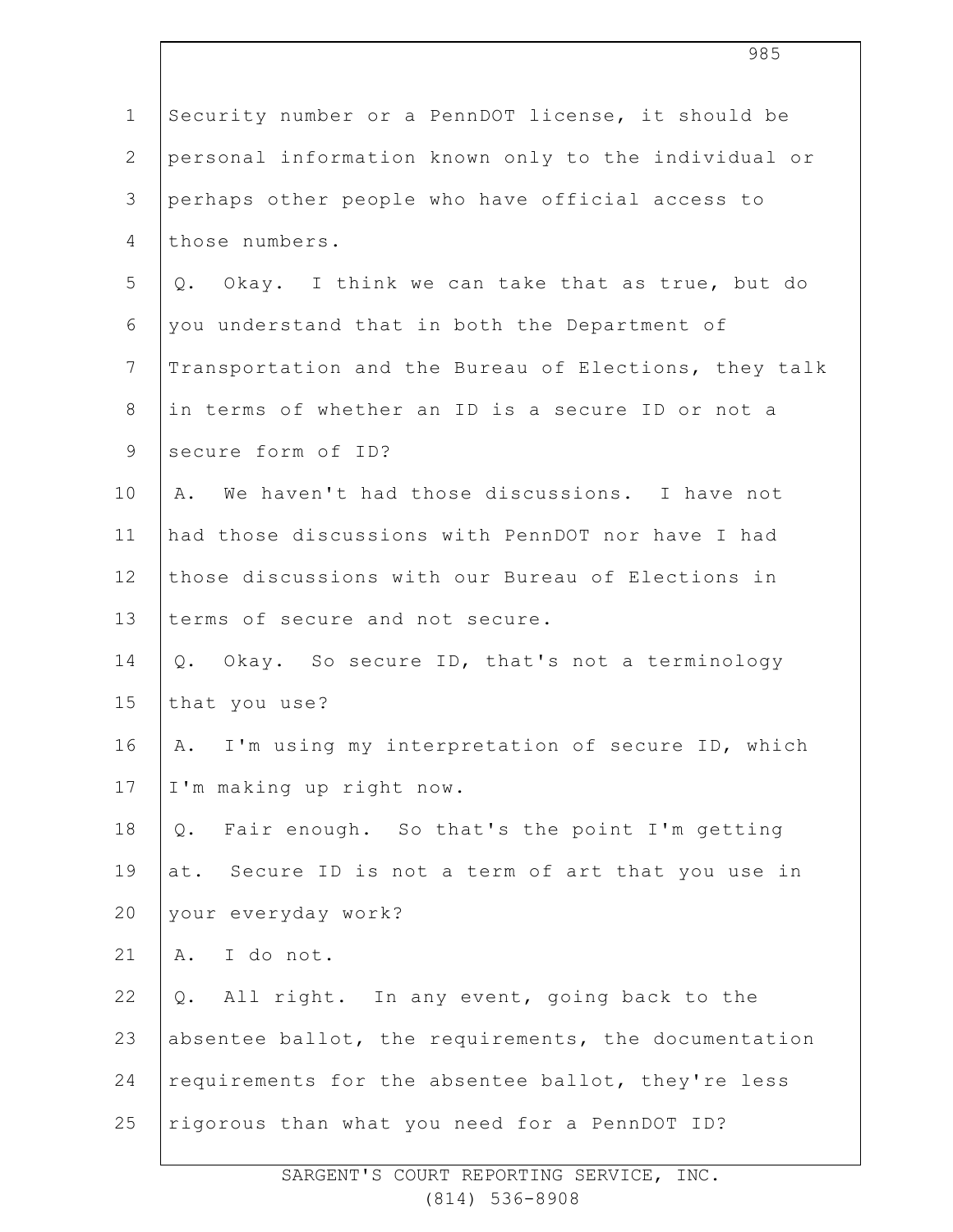| $\mathbf 1$     | A. Correct.                                           |
|-----------------|-------------------------------------------------------|
| $\mathbf{2}$    | All right. Now, you can also vote --- another<br>Q.   |
| $\mathfrak{Z}$  | way you can vote under the law is if you're in        |
| $\overline{4}$  | college --- if you have a college ID; right?          |
| 5               | Yes.<br>Α.                                            |
| 6               | Q. And a college ID also --- in order to get a        |
| $7\phantom{.0}$ | college ID you don't have to comply with the strict   |
| $8\,$           | documentary requirements for a PennDOT ID?            |
| $\mathsf 9$     | A. Correct.                                           |
| 10              | Q. Okay. Now, as long as we're talking about the      |
| 11              | college IDs, a lot of colleges historically have not  |
| 12              | used an expiration date on their ID cards; right?     |
| 13              | A. A lot. This is an area we explored when this       |
| 14              | law was passed, and we found that fewer colleges in   |
| 15              | Pennsylvania used expiration dates than we expected.  |
| 16              | In fact, a small percentage used expiration dates.    |
| 17              | Can I stop you there?<br>Q.                           |
| 18              | Α.<br>Yes.                                            |
| 19              | If a small percentage used expiration dates,<br>$Q$ . |
| 20              | would you agree that it's fair to say that a lot of   |
| 21              | colleges don't use expiration dates?                  |
| 22              | Let's establish. I think we have actual numbers<br>Α. |
| 23              | of the numbers that did a search on it right at the   |
| 24              | beginning, and don't ask me what the numbers were,    |
| 25              | but $---$ .                                           |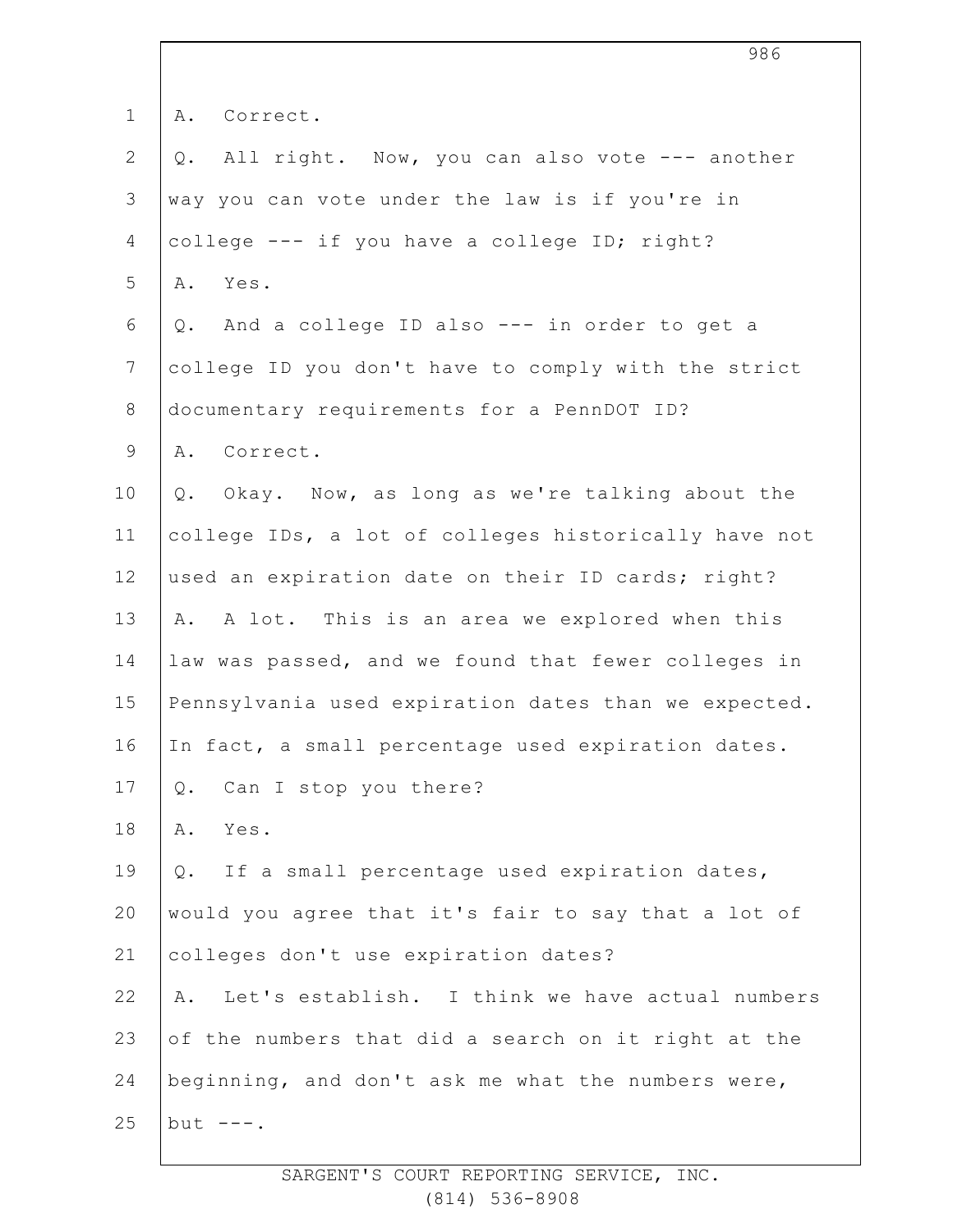| $\mathbf 1$    | Okay. That's why I phrased it in a more<br>Q.         |
|----------------|-------------------------------------------------------|
| $\mathbf{2}$   | general, a lot. But we can just --- for present       |
| 3              | purposes, you know that there are a number of         |
| $\overline{4}$ | colleges that historically have not had expiration    |
| 5              | dates on their identification cards?                  |
| 6              | I'm more comfortable with a number.<br>Α.             |
| $\overline{7}$ | All right. And it is the case under the law<br>Q.     |
| $8\,$          | that with a couple of exceptions in order for an      |
| $\mathsf 9$    | identification to be valid for voting purposes, it's  |
| 10             | got to have an expiration date?                       |
| 11             | The college ID needs to have an expiration date<br>Α. |
| 12             | for voting purposes. That's correct. That's in the    |
| 13             | $law$ .                                               |
| 14             | Q. Yeah. And my question is more general. With a      |
| 15             | couple of exceptions, which I'll get to in a minute,  |
| 16             | for a form of identification to be valid, there's got |
| 17             | to either be an expiration date or it's got to say    |
| 18             | that the card never expires?                          |
| 19             | For other forms of --- college IDs cannot say,<br>Α.  |
| 20             | it never expires, military IDs can say no expiration  |
| 21             | date. It was specifically written into the law.       |
| 22             | There might be a specific phrase that they use.       |
| 23             | Okay. My question is beyond college<br>$\mathsf{Q}$ . |
| 24             | identification.                                       |
| 25             | Okay.<br>Α.                                           |
|                |                                                       |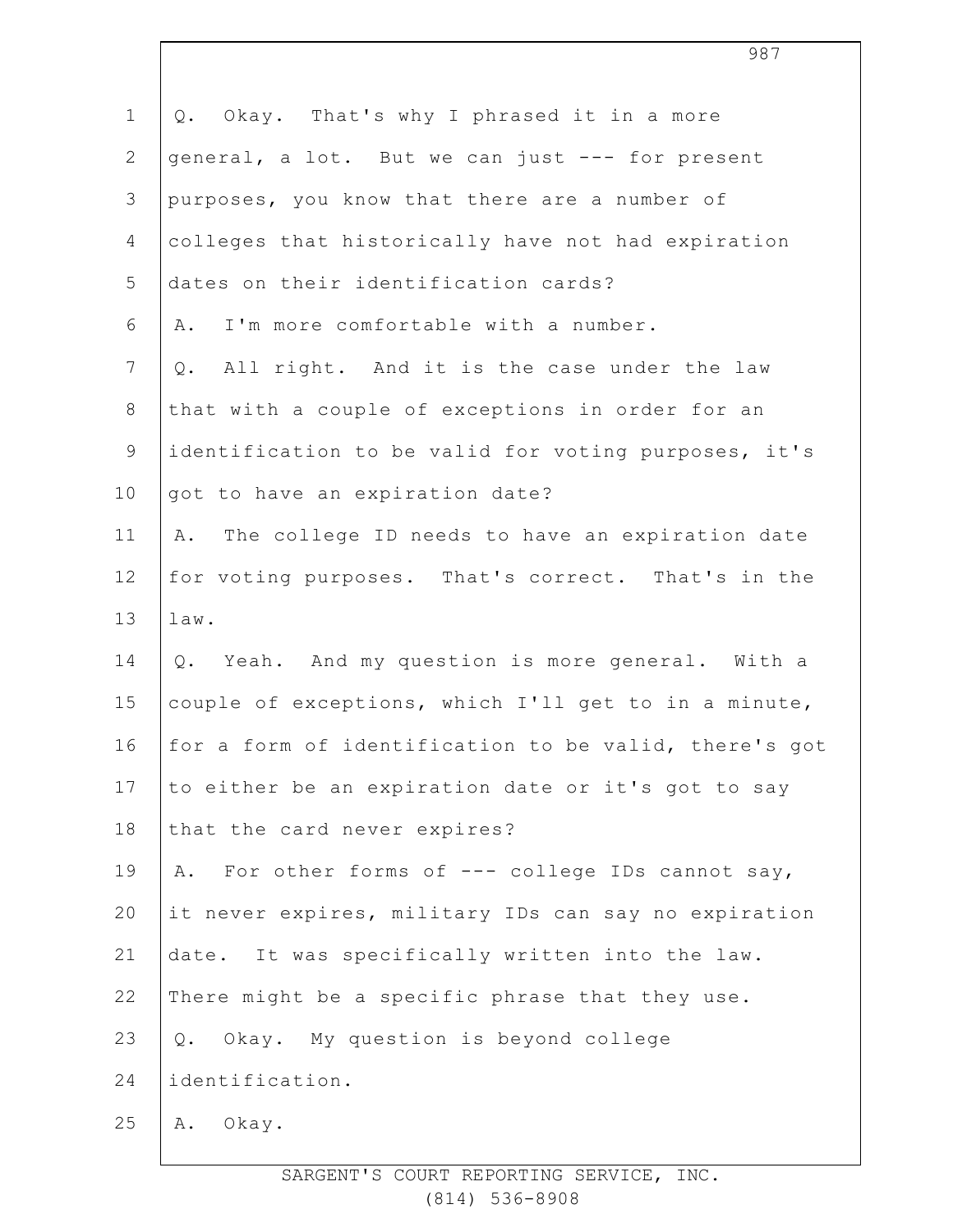| $\mathbf 1$    | General ---.<br>$Q$ .                                      |
|----------------|------------------------------------------------------------|
| $\overline{2}$ | General ---. All right.<br>Α.                              |
| 3              | As a general matter, you'd agree that to be<br>Q.          |
| 4              | effective --- and I understand there are some              |
| 5              | exceptions. I'm not asking you to say that it's            |
| 6              | universal, but as a general matter for an                  |
| 7              | identification to be effective, it's got to have an        |
| 8              | expiration date?                                           |
| $\mathsf 9$    | That's what the law requires.<br>Α.                        |
| 10             | In fact, historically the employee<br>Q.                   |
| 11             | identification card that you would carry, those cards      |
| 12             | have historically not had ---                              |
| 13             | A. Correct.                                                |
| 14             | --- identification dates; right?<br>Q.                     |
| 15             | Correct.<br>Α.                                             |
| 16             | Q. You've asked the Commonwealth, whoever in the           |
| 17             | bureaucracy is the relevant person, you have asked         |
| 18             | that they put expiration dates on there so people can      |
| 19             | use them to vote?                                          |
| 20             | We are --- I have asked administration to put<br>Α.        |
| 21             | expiration dates on employees' ID cards who are            |
| 22             | requesting the use of that ID card for voting              |
| 23             | purposes only.                                             |
| 24             | Okay.<br>Q.                                                |
| 25             | Many of $---$ there are 80,000 county $---$ or state<br>Α. |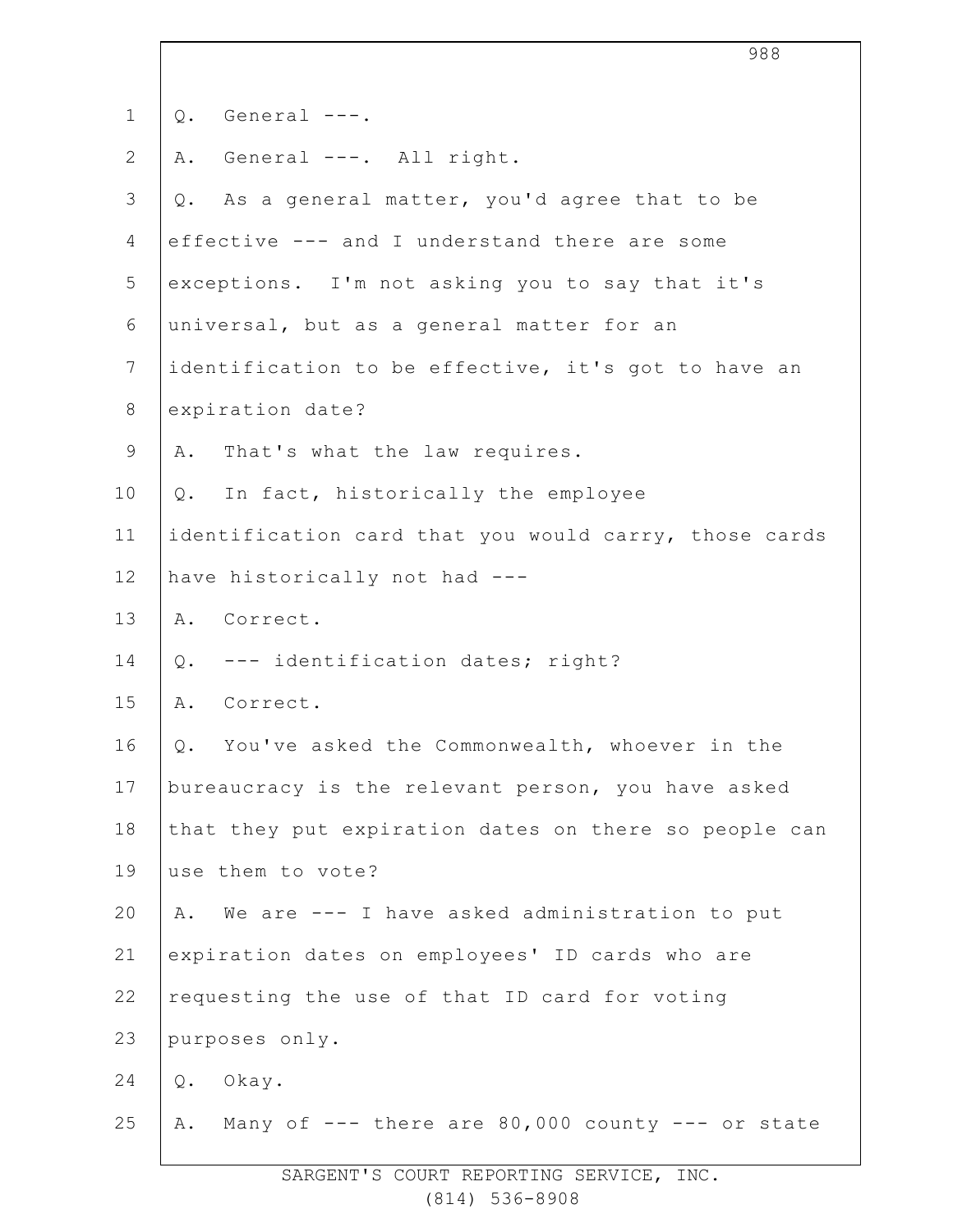|                | 989                                                    |
|----------------|--------------------------------------------------------|
| $\mathbf 1$    | employees and many will not have expiration dates.     |
| $\mathbf{2}$   | That's, in other words, a lot will not have            |
| 3              | expiration dates.                                      |
| $\overline{4}$ | Okay. And if a card doesn't have an expiration<br>Q.   |
| 5              | date, let's take --- let's go back to the example of   |
| 6              | a college identification card. So we have a college    |
| $7\phantom{.}$ | student, we'll call her Sally Smith. Sally Smith       |
| $8\,$          | today is holding her card. It has no expiration date   |
| $\mathcal{G}$  | on it.                                                 |
| 10             | Correct.<br>Α.                                         |
| 11             | Q. Tomorrow we will imagine that the college issues    |
| 12             | her a sticker with an expiration date on it and she    |
| 13             | affixes the sticker or they affix the sticker to the   |
| 14             | card. That card is not going to became any more        |
| 15             | secure, because on day two of our example she put a    |
| 16             | sticker on it than it was on day one?                  |
| 17             | We are --- we are relying on the universities to<br>Α. |
| 18             | verify when they offer a sticker to a student that     |
| 19             | the student is, in fact, enrolled. They'll probably    |
| 20             | look at the Bursar's bill, make sure that they're a    |
| 21             | bona fide student for the semester in question, the    |
| 22             | year in question and issue a sticker to an ID card.    |
| 23             | For the student to have received an ID card to begin   |
| 24             | with, they would have had to have provided a lot of    |
| 25             | information to the university.                         |

SARGENT'S COURT REPORTING SERVICE, INC. (814) 536-8908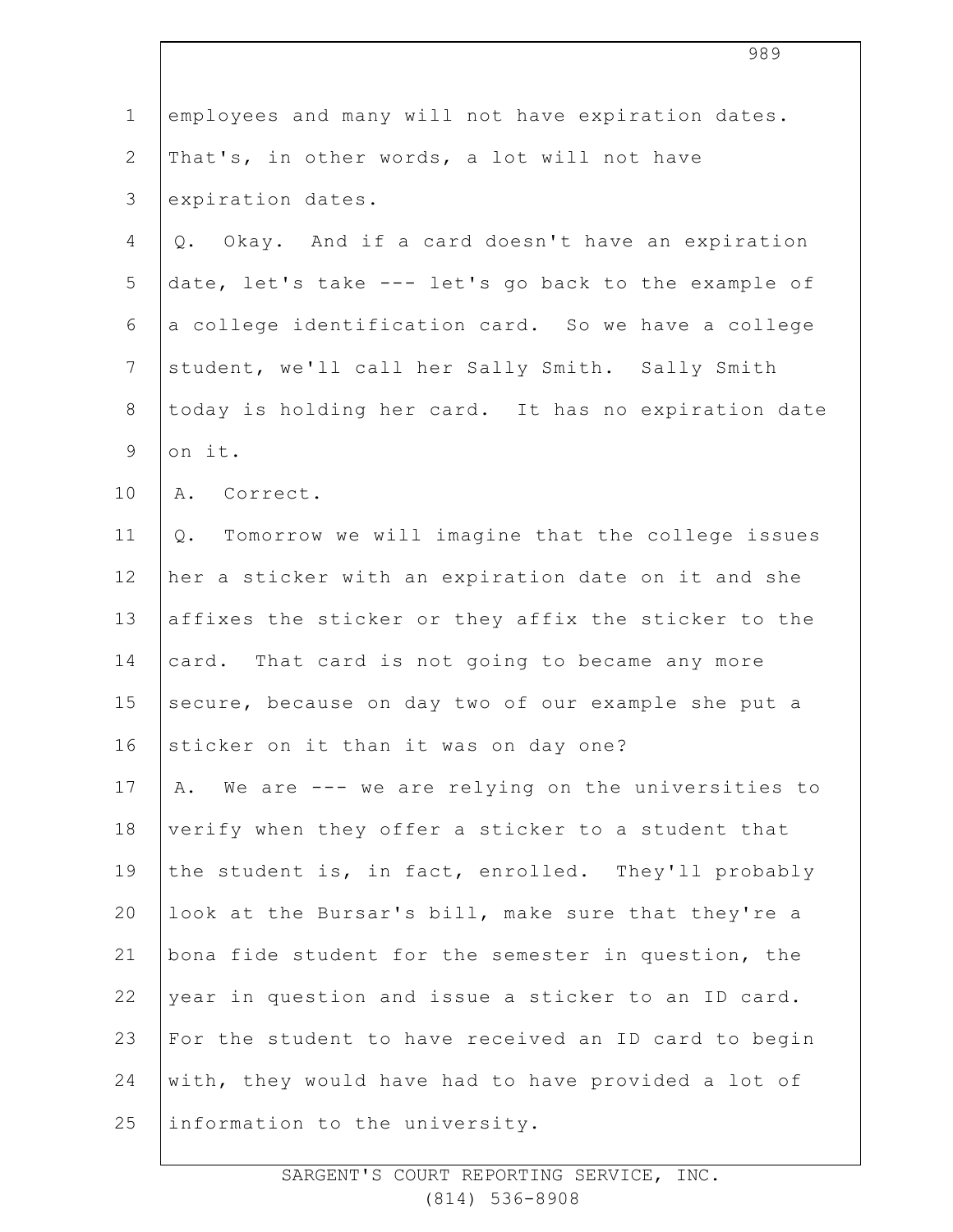| $\mathbf 1$    | Q. Yeah, let's stick with the latter part of your      |
|----------------|--------------------------------------------------------|
| $\overline{2}$ | answer. You're not saying that when the university     |
| 3              | or college issued a card in the first place, that      |
| 4              | they didn't take whatever steps they thought were the  |
| 5              | right steps to confirm that the recipient of the card  |
| 6              | was a student, you assume they did do that?            |
| 7              | Yes.<br>Α.                                             |
| $8\,$          | All right. Another way you could vote under the<br>Q.  |
| $\mathsf 9$    | photo ID law --- well, withdrawn.                      |
| 10             | Under the photo ID law you can certainly vote          |
| 11             | with a PennDOT driver's license?                       |
| 12             | A. Yes.                                                |
| 13             | And now, today if you want to get a driver's<br>Q.     |
| 14             | license, you've got to meet those secure requirements  |
| 15             | that we talked about earlier; right?                   |
| 16             | A. Yes.                                                |
| 17             | The rigorous documentation, fair?<br>$Q$ .             |
| 18             | Α.<br>Yes.                                             |
| 19             | All right. But there will be plenty of people<br>$Q$ . |
| 20             | who got their driver's license before 9/11 when they   |
| 21             | didn't have to show a Social Security card, when they  |
| 22             | didn't have to show a birth certificate?               |
| 23             | We're back to plenty.<br>Α.                            |
| 24             | $Q$ .<br>Okay.                                         |
| 25             | I am 62 years old and I had to show a birth<br>Α.      |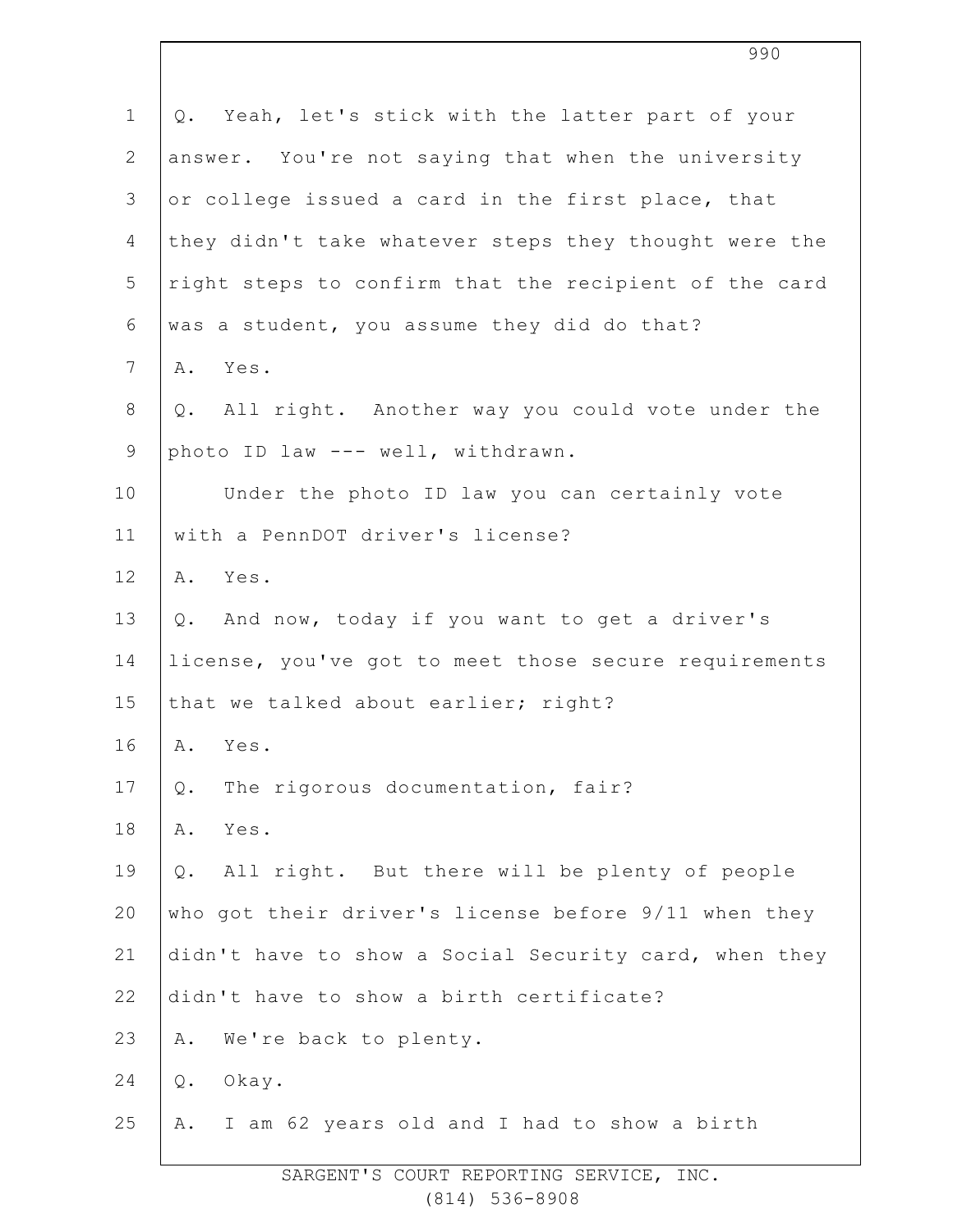| $\mathbf 1$    | certificate to get my first driver's license to prove |
|----------------|-------------------------------------------------------|
| $\overline{2}$ | to the issuing agency that I was 16. I might have     |
| $\mathfrak{Z}$ | given away my age.                                    |
| $\overline{4}$ | Q. I'll withdraw plenty. By the way, you didn't       |
| 5              | get your initial driver's license in Pennsylvania;    |
| 6              | did you?                                              |
| $\overline{7}$ | A. I did not.                                         |
| $8\,$          | Q. I'll withdraw plenty so we don't get hung up on    |
| $\mathsf 9$    | that. You know that there are people in Pennsylvania  |
| 10             | who got their driver's licenses before 9/11, before   |
| 11             | the stricter documentary requirements and so they     |
| 12             | didn't have to supply a birth certificate or a Social |
| 13             | Security card?                                        |
| 14             | I have not researched Pennsylvania history. I<br>Α.   |
| 15             | can't remember a time or a place where I had a        |
| 16             | driver's license that I was not required to show some |
| 17             | proof of birth. And for --- in the eyes of a          |
| 18             | 16-year-old, it was to provide proof of age.          |
| 19             | Okay. You don't remember --- or withdrawn.<br>Q.      |
| 20             | You don't know what had been required for a           |
| 21             | Pennsylvania driver's license back before 9/11?       |
| 22             | Correct.<br>Α.                                        |
| 23             | Do you have a general understanding that it<br>Q.     |
| 24             | didn't require all of the rigid documentation that's  |
| 25             | required today?                                       |
|                |                                                       |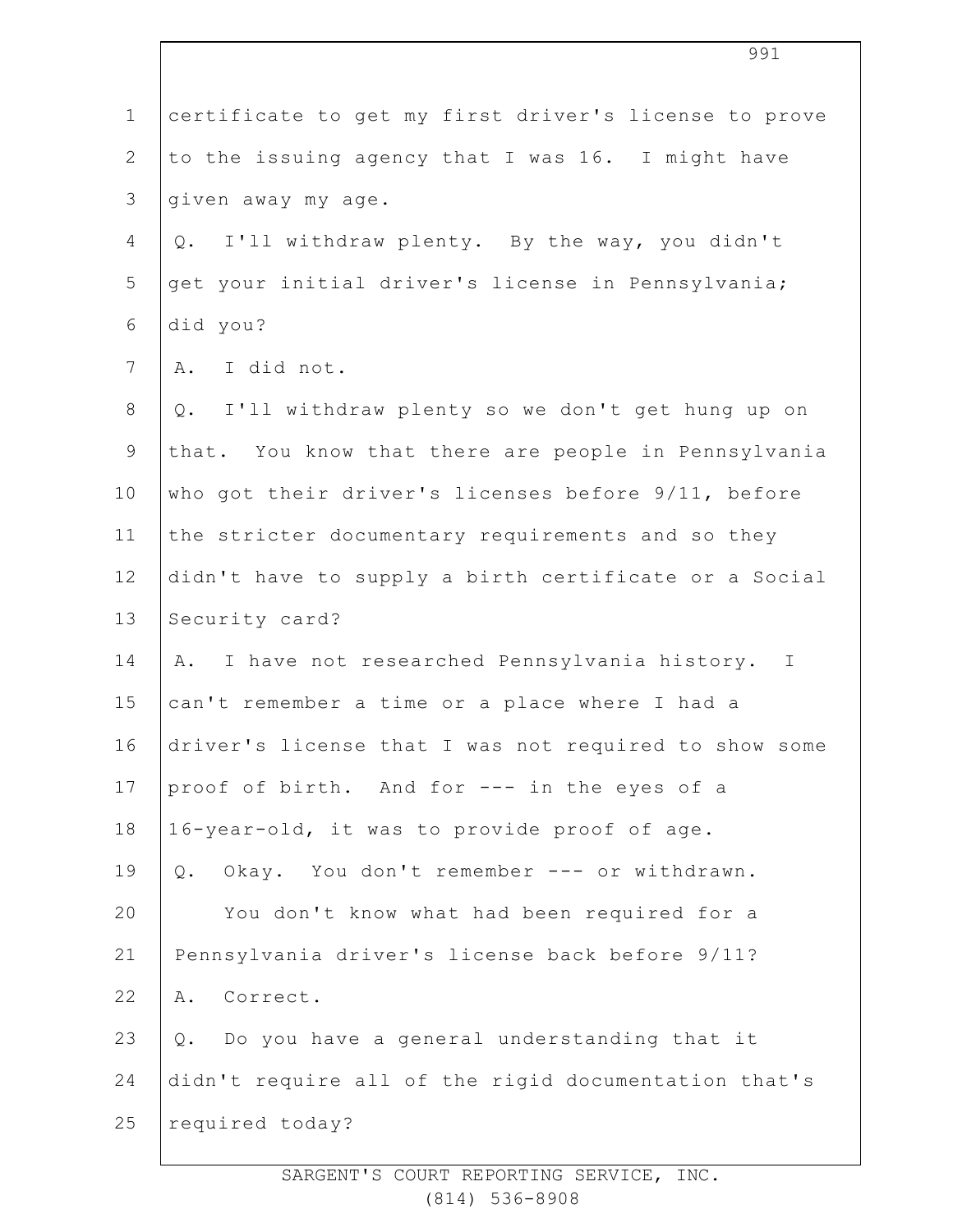| I do have a general understanding of that. I<br>Α.     |
|--------------------------------------------------------|
| got my Pennsylvania driver's license in 1974, and at   |
| that point I had a California driver's license.<br>Мy  |
| husband was on active duty in California, and I went   |
| through a series of driver's licenses as we changed    |
| from state to state. When I applied --- when I         |
| presented myself for a Pennsylvania driver's license,  |
| the people at the State Police barracks asked for my   |
| California driver's license and another form of ID,    |
| and I used a military ID.                              |
| Q. All right. So to go back to my question, Madam      |
| Secretary, you agree that even though you're not an    |
| expert in all the requirements, you understand that    |
| before 9/11, when things were less strict, you could   |
| get a Pennsylvania driver's license and not have to    |
| show all the documentation you need to do today?       |
| I would think that the records from PennDOT<br>Α.      |
| would establish what information they required for     |
| issuing a driver's license back as far as you want to  |
| $q \circ$ .                                            |
| Interesting story there, but I take it from your<br>Q. |
| answer, you're not comfortable testifying about what   |
| the requirements were for getting a driver's license   |
| before 9/11?                                           |
| I can speak to my experience in 1974.<br>Α.            |
|                                                        |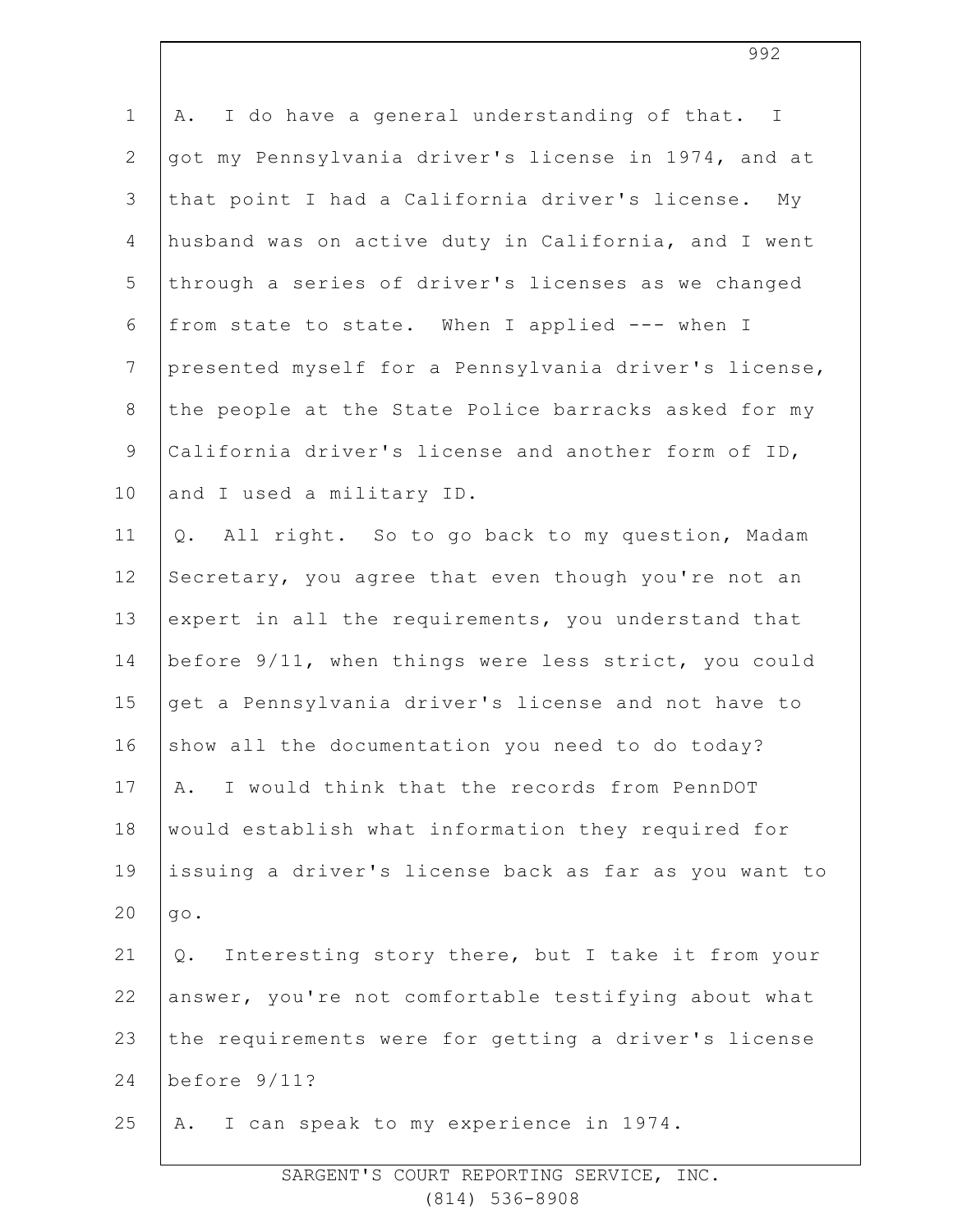| $\mathbf 1$    | All right. Now, there's been --- withdrawn.<br>Q.      |
|----------------|--------------------------------------------------------|
| $\overline{2}$ | You held a press conference last week here in          |
| $\mathcal{S}$  | Harrisburg in which you talked about a new form of     |
| 4              | identification that doesn't currently exist, a         |
| 5              | Department of State identification for voting;         |
| 6              | right?                                                 |
| 7              | I did.<br>A.                                           |
| 8              | All right. And that card doesn't exist today?<br>$Q$ . |
| 9              | It does not.<br>Α.                                     |
| 10             | But the idea is that PennDOT --- PennDOT is<br>Q.      |
| 11             | going to process applicants for that card, and if      |
| 12             | people qualify for the card, they'll distribute the    |
| 13             | cards to the applicants?                               |
| 14             | A. Yes.                                                |
| 15             | All right. And the idea is also that the<br>Q.         |
| 16             | applicant will present themselves or herself at        |
| 17             | PennDOT, and PennDOT will first determine, is the      |
| 18             | person eligible to receive a PennDOT ID, with all      |
| 19             | that's required for that and only if they can't or     |
| 20             | are not eligible for a PennDOT ID, only in that        |
| 21             | instance will they then move on to consider whether    |
| 22             | the person is eligible for a Department of State ID?   |
| 23             | That's my understanding.<br>Α.                         |
| 24             | And PennDOT has targeted August 26th for the IT<br>Q.  |
| 25             | rollout for this card; right?                          |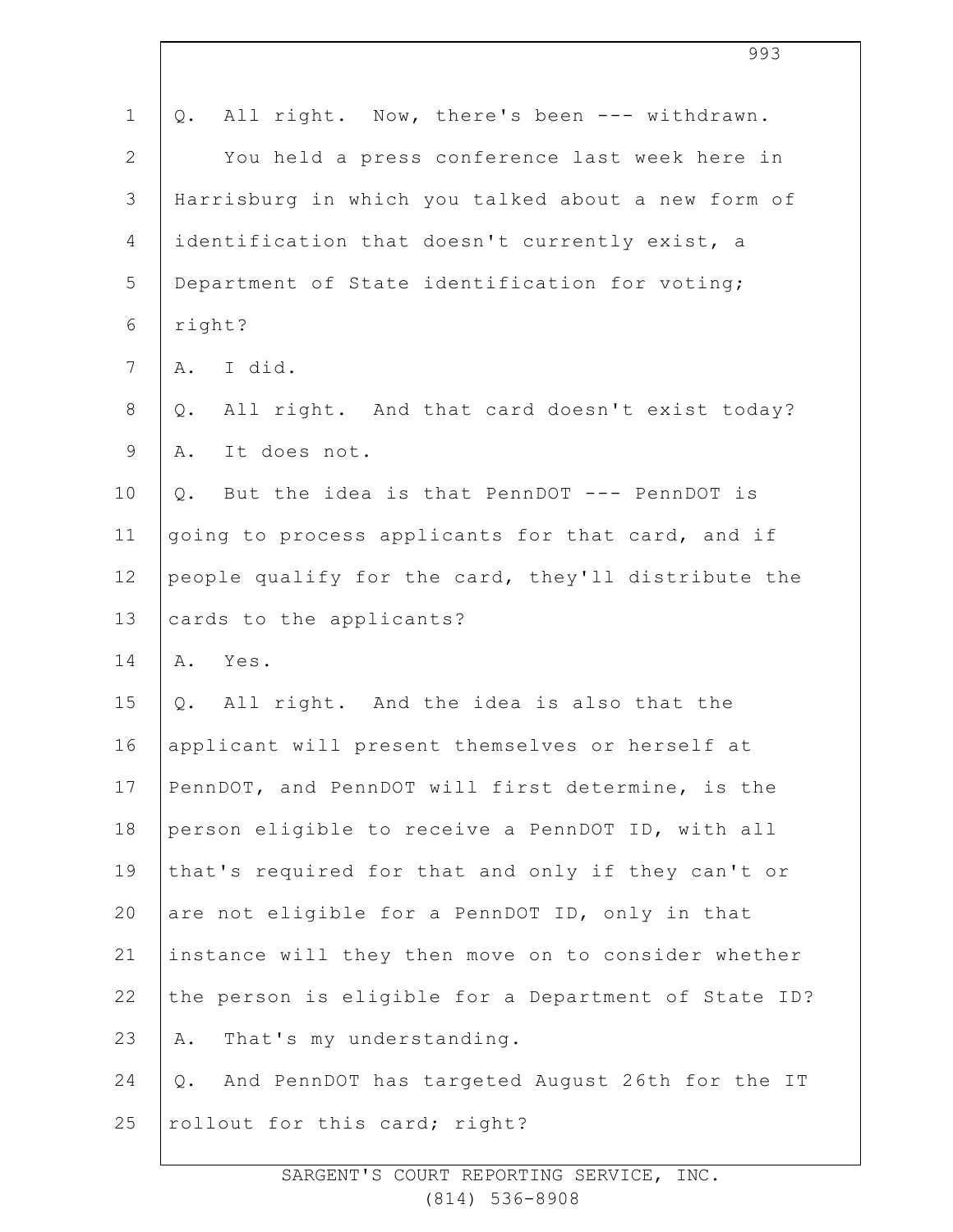| $\mathbf 1$     | We are urging them to do it as soon as possible.<br>Α. |
|-----------------|--------------------------------------------------------|
| $\mathbf{2}$    | But PennDOT --- you understand that PennDOT is<br>Q.   |
| 3               | targeting August 26 as the date that they are going    |
| $\overline{4}$  | to bring in all the IT people, because it's a day      |
| 5               | when they don't do other business, and that's when     |
| 6               | they're targeting getting their systems together?      |
| $7\phantom{.0}$ | I have no --- I have not talked to PennDOT about<br>Α. |
| $\,8\,$         | their IT people.                                       |
| $\mathsf 9$     | Q. All right. And you don't know that PennDOT is       |
| 10              | targeting August 26?                                   |
| 11              | $\texttt{No}$ .<br>Α.                                  |
| 12              | You don't know that in PennDOT's schedule, the<br>Q.   |
| 13              | first date that someone could possibly get this card,  |
| 14              | if all goes well, is August 27?                        |
| 15              | $\texttt{No}$ .<br>Α.                                  |
| 16              | All right. Regardless of the date, do you<br>Q.        |
| 17              | understand that the reason that PennDOT wanted the     |
| 18              | Department of State to issue this card is because it   |
| 19              | is not what PennDOT considers a secure form of ID, it  |
| 20              | doesn't meet the requirements of a PennDOT ID?         |
| 21              | A. Correct.                                            |
| 22              | Okay. So if that comes in to being, that will<br>Q.    |
| 23              | be yet another way that someone could vote without     |
| 24              | having to meet the rigorous requirements associated    |
| 25              | with a PennDOT ID?                                     |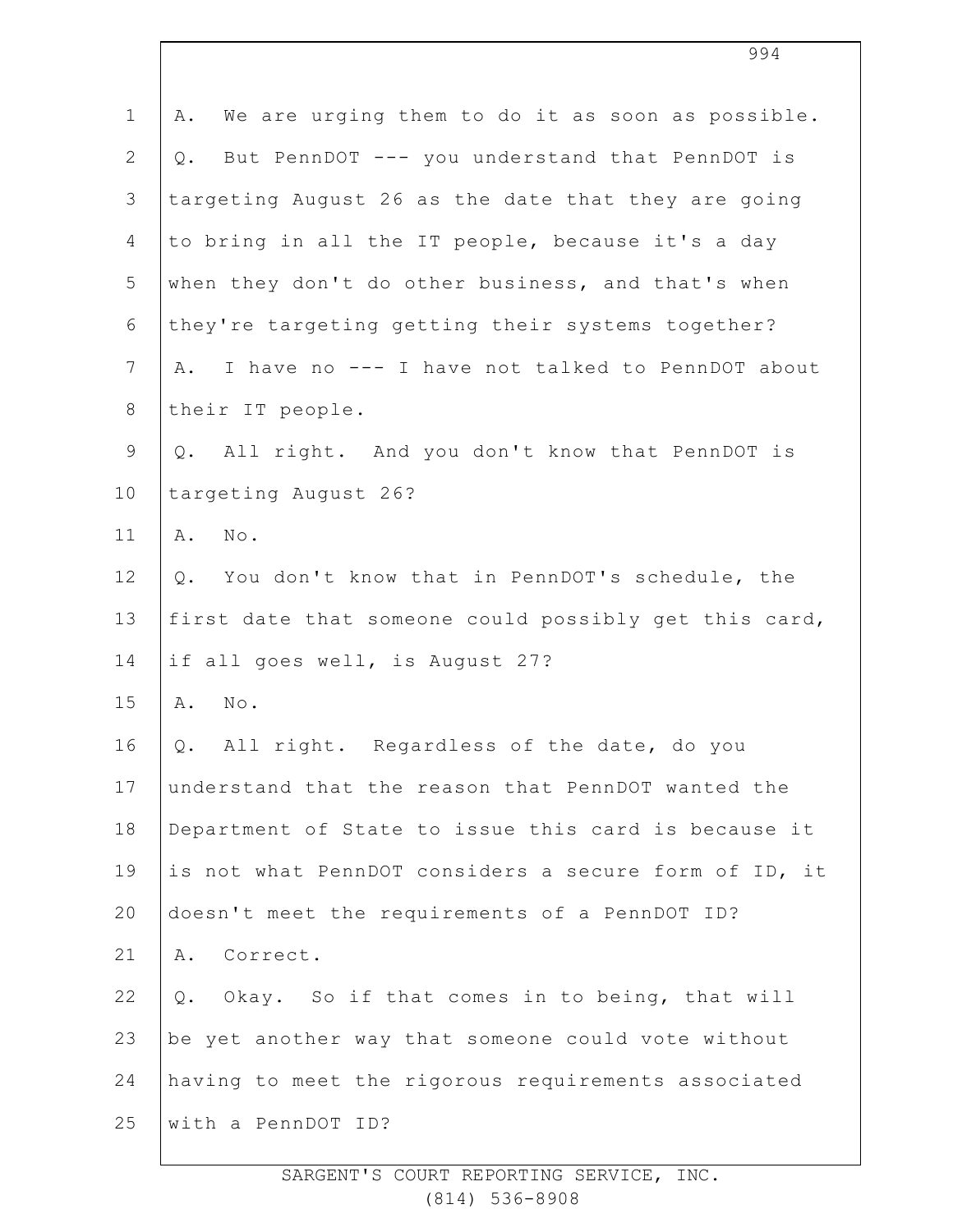| $\mathbf 1$    | Α.<br>Correct.                                        |
|----------------|-------------------------------------------------------|
| $\overline{2}$ | On the subject of PennDOT and also thinking of<br>Q.  |
| 3              | your press conference last week, you would say, look, |
| 4              | if you want a PennDOT ID or if you want this new form |
| 5              | of ID you're going to have to get to PennDOT; right?  |
| 6              | Correct.<br>Α.                                        |
| $\overline{7}$ | And as you put it, transportation is an issue?<br>Q.  |
| 8              | Correct.<br>Α.                                        |
| $\mathsf 9$    | And at your press conference last week --- in<br>Q.   |
| 10             | fact, you urged the people who were there, or at      |
| 11             | least the people who were chanting in the hall, to    |
| 12             | use their time by going out and driving five people   |
| 13             | to PennDOT; right?                                    |
| 14             | They're obviously committed to a fair selection<br>Α. |
| 15             | of people outside in the hall, and they have a lot of |
| 16             | energy. Should the voter ID process go forward, it    |
| 17             | would be certainly helpful if all of us helped people |
| 18             | get to PennDOT photo centers for photos. We           |
| 19             | certainly help people get to the poles on election    |
| 20             | day, this would be one more trip.                     |
| 21             | Q. Right. So to get one of these IDs you're going     |
| 22             | to have to get to PennDOT, and for some people,       |
| 23             | that's not going to be so easy; right?                |
| 24             | Correct.<br>Α.                                        |
| 25             | You know that there are nine counties in the<br>Q.    |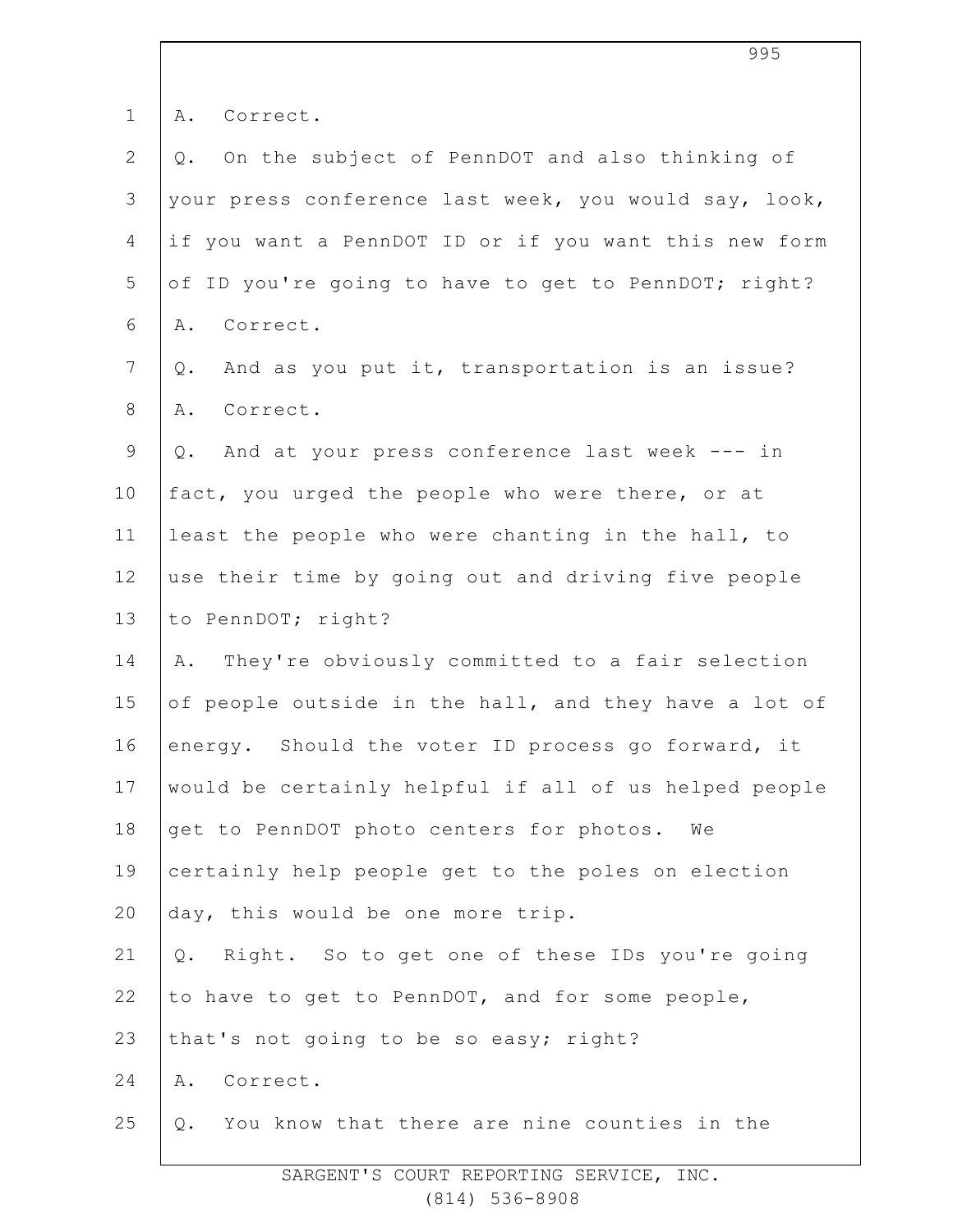| $\mathbf 1$  | Commonwealth that have no PennDOT driver's license        |
|--------------|-----------------------------------------------------------|
| $\mathbf{2}$ | centers?                                                  |
| 3            | A. I know there are counties that don't have them.        |
| 4            | I don't know if it's nine.                                |
| 5            | Q. You also know that there are a number of               |
| 6            | counties that only have a PennDOT center open one day     |
| 7            | a week? By PennDOT center I mean a PennDOT driver's       |
| 8            | center where you could get one of these IDs.              |
| $\mathsf 9$  | A. Correct. They have a schedule.                         |
| 10           | By the way, for those places that are only open<br>Q.     |
| 11           | one day a week, when this trial conclude at the end       |
| 12           | of this week, there will be only 13 weeks left ---        |
| 13           | I'm sorry, 13 days left before the election that          |
| 14           | those centers will be open; is that right?                |
| 15           | A. I don't --- haven't got the count, but you can         |
| 16           | enter that as information in this. I can't verify if      |
| 17           | the information is correct or not.                        |
| 18           | That's about how many weeks there are before the<br>$Q$ . |
| 19           | election; right?                                          |
| 20           | I'm not counting the weeks.<br>Α.                         |
| 21           | Counting the days?<br>$Q$ .                               |
| 22           | I heard it was a hundred.<br>Α.                           |
| 23           | All right. If you happen to be in a location<br>Q.        |
| 24           | where there's mass transit to get to a PennDOT            |
| 25           | center, you still have to pay to get on mass transit      |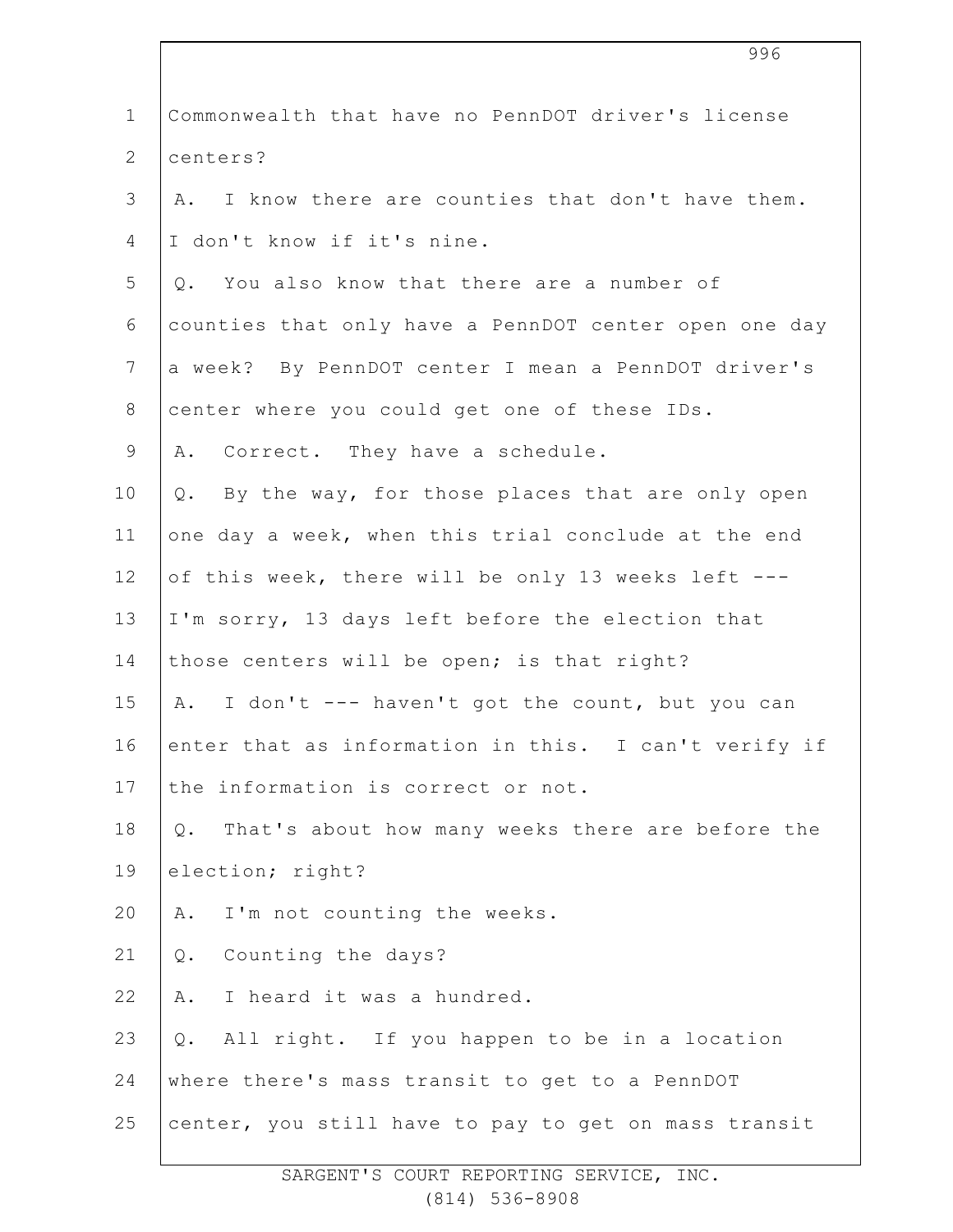|                | 997                                                   |
|----------------|-------------------------------------------------------|
| $\mathbf 1$    | to go; right?                                         |
| $\overline{2}$ | Yes.<br>Α.                                            |
| 3              | That's not a fee for the card; right?<br>$Q$ .        |
| 4              | It is not.<br>Α.                                      |
| 5              | The card is supposed to be free?<br>Q.                |
| 6              | Correct.<br>Α.                                        |
| $\overline{7}$ | But there --- it's not --- there's no cost<br>Q.      |
| $8\,$          | associated with getting to PennDOT?                   |
| $\mathsf 9$    | A. Correct.                                           |
| 10             | All right. And given that --- withdrawn.<br>Q.        |
| 11             | Notwithstanding that there are limited PennDOT        |
| 12             | facilities in various parts of the state, the         |
| 13             | Department of State and PennDOT have not chosen to    |
| 14             | employ any kind of mobile units or to do something    |
| 15             | to bring the photo identification process closer to   |
| 16             | the voters; right? You're just relying on whatever    |
| 17             | the standard driver's license centers are?            |
| 18             | We explored the possibility of having a mobile<br>Α.  |
| 19             | van at the very beginning, and that was not approved. |
| 20             | And my recollection is that the cameras that PennDOT  |
| 21             | uses are --- have photo --- what's it called? Facial  |
| 22             | recognition software and are very precise cameras and |
| 23             | not easily transported. That was my understanding.    |
| 24             | But you're not testifying that you can't set up<br>Q. |
| 25             | a mobile unit with a camera?                          |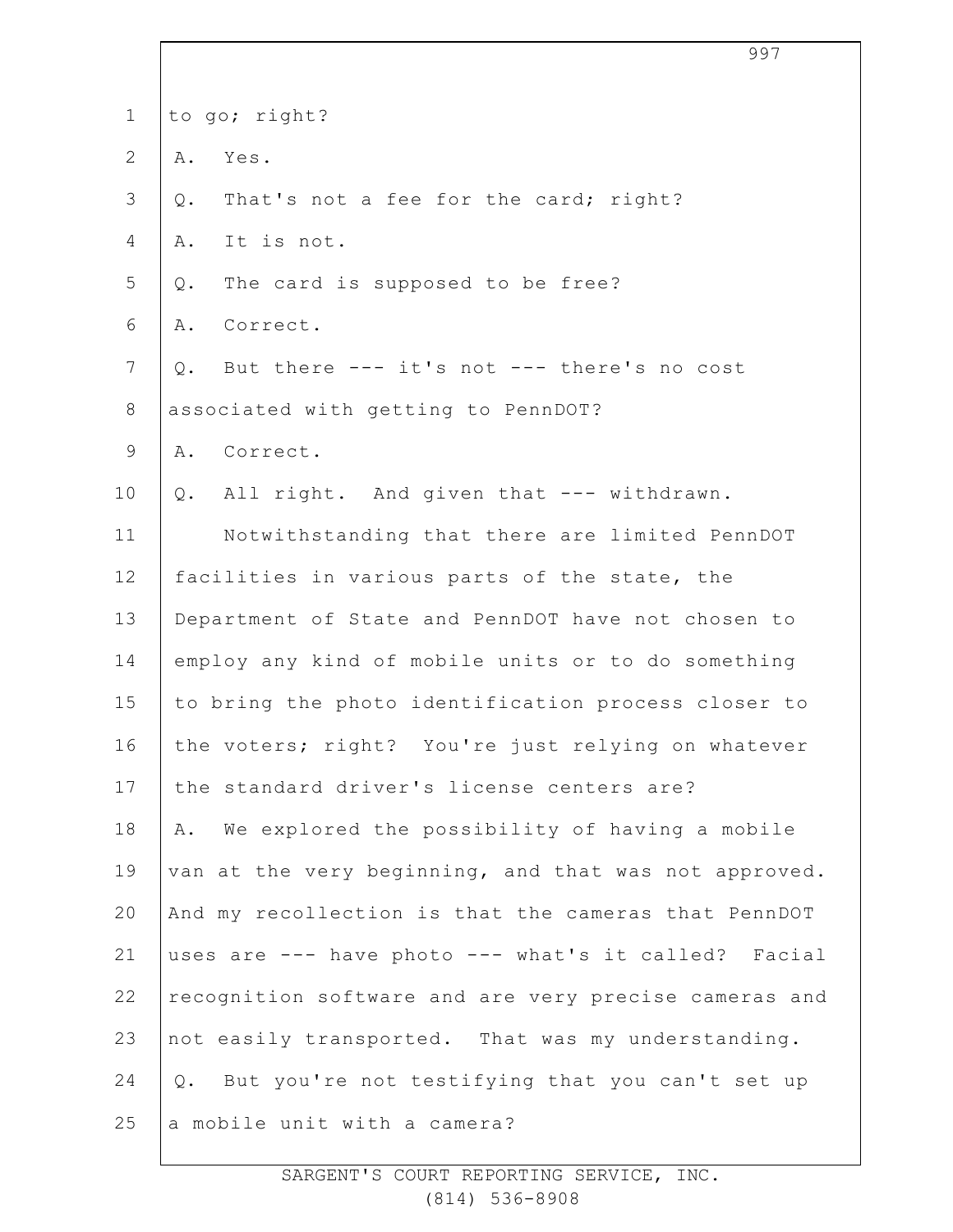| $\mathbf 1$     | I will testify that we talked about it early on.<br>Α. |
|-----------------|--------------------------------------------------------|
| $\mathbf{2}$    | Talked about it early on and rejected?<br>Q.           |
| 3               | Right. Well, PennDOT would be the one doing the<br>Α.  |
| 4               | mobile vans. We don't have mobile vans and we don't    |
| 5               | have --- the Department of State does not have mobile  |
| 6               | vans and it does not have the photographic equipment,  |
| $7\phantom{.0}$ | nor does it have access to the database.               |
| $8\,$           | Q. And you haven't encouraged PennDOT to set up        |
| $\mathsf 9$     | mobile vans?                                           |
| 10              | A. We asked them at the beginning, and it was not      |
| 11              | approved.                                              |
| 12              | Q. So you're saying the Department of State asked      |
| 13              | them to do it and PennDOT said no?                     |
| 14              | A. Yes, they said no.                                  |
| 15              | And at this time we were talking about what's<br>Q.    |
| 16              | been going on to date at this time. There's no plan    |
| 17              | to add mobile units?                                   |
| 18              | There is no plan.<br>Α.                                |
| 19              | Coming back to the issue of the fee for the<br>Q.      |
| 20              | card, you are supposed to get the card for free as     |
| 21              | we've been discussing; right?                          |
| 22              | Correct.<br>Α.                                         |
| 23              | But you know that in some instances PennDOT<br>Q.      |
| 24              | tells people that they've got to pay?                  |
| 25              | I have heard reports that that has happened. I<br>Α.   |
|                 |                                                        |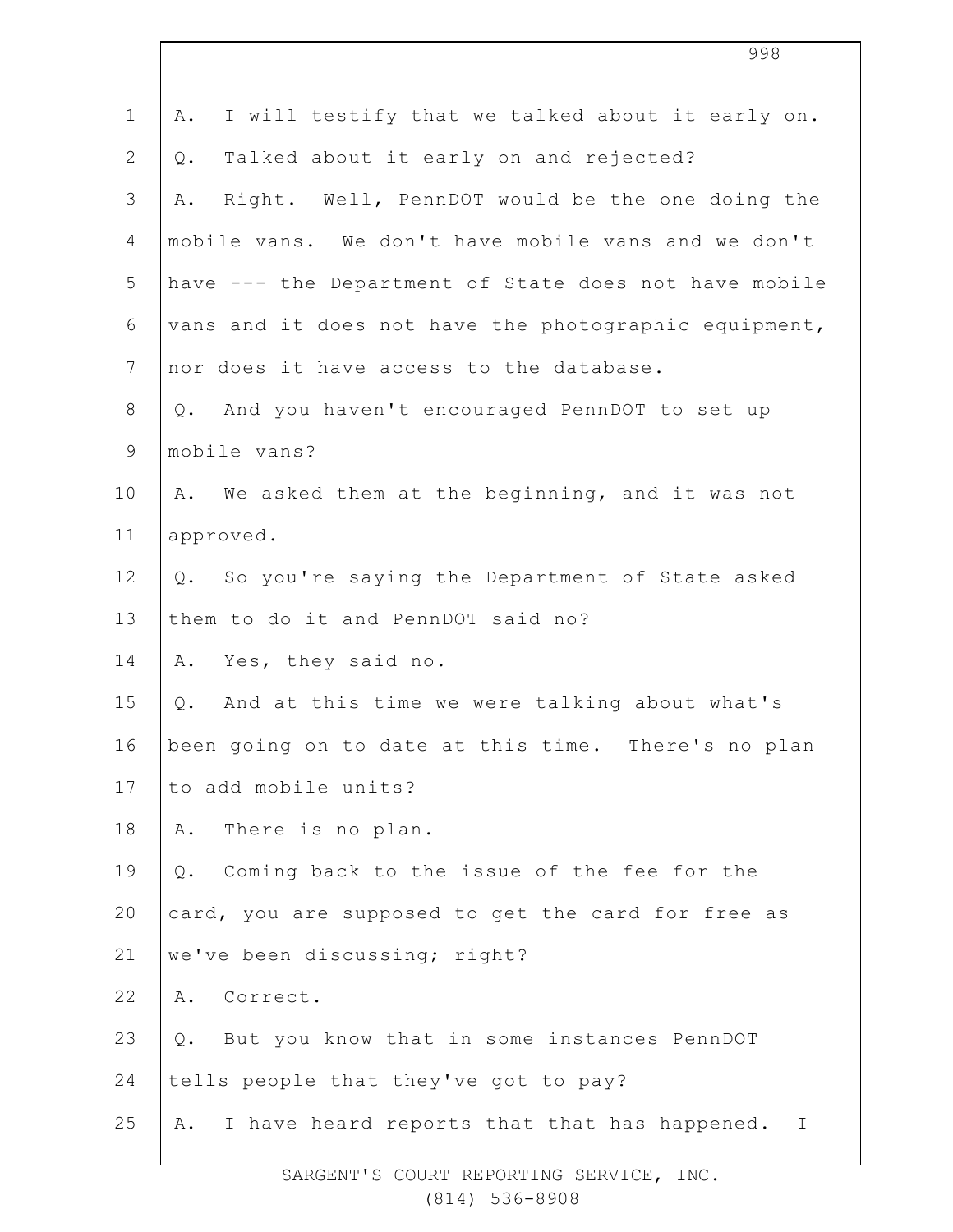|                | 999                                                   |
|----------------|-------------------------------------------------------|
| $\mathbf 1$    | have not verified any of these reports.               |
| $\mathbf{2}$   | But it's your understanding that sometimes<br>Q.      |
| 3              | PennDOT gives out the wrong information?              |
| 4              | I would say that happens in almost every<br>Α.        |
| 5              | organization. I was talking to the Secretary of       |
| 6              | Transportation yesterday, and PennDOT has received    |
| $7\phantom{.}$ | letters from citizens who have received free photo    |
| $8\,$          | IDs through this process, letters of appreciation for |
| $\mathsf 9$    | the customer service and for the card.                |
| 10             | Did the Secretary of Transportation also tell<br>Q.   |
| 11             | you that there were people who complained ---         |
| 12             | Yes.<br>Α.                                            |
| 13             | --- that they were charged?<br>Q.                     |
| 14             | Α.<br>Yes.                                            |
| 15             | Q. And so sometimes PennDOT may give out wrong        |
| 16             | information, but other times when PennDOT tells       |
| 17             | people they've got to pay for a card, it's by design; |
| 18             | isn't that right?                                     |
| 19             | When a person is applying for a card and is<br>Α.     |
| 20             | doing it as his own --- because of his wish to have a |
| 21             | card and it's not for voting purposes and he doesn't  |
| 22             | have any other photo, then it is a charge. They       |
| 23             | would be questioning those people presenting          |
| 24             | themselves at the PennDOT service center why they     |
| 25             | wanted the card. For students who are going in who    |

SARGENT'S COURT REPORTING SERVICE, INC. (814) 536-8908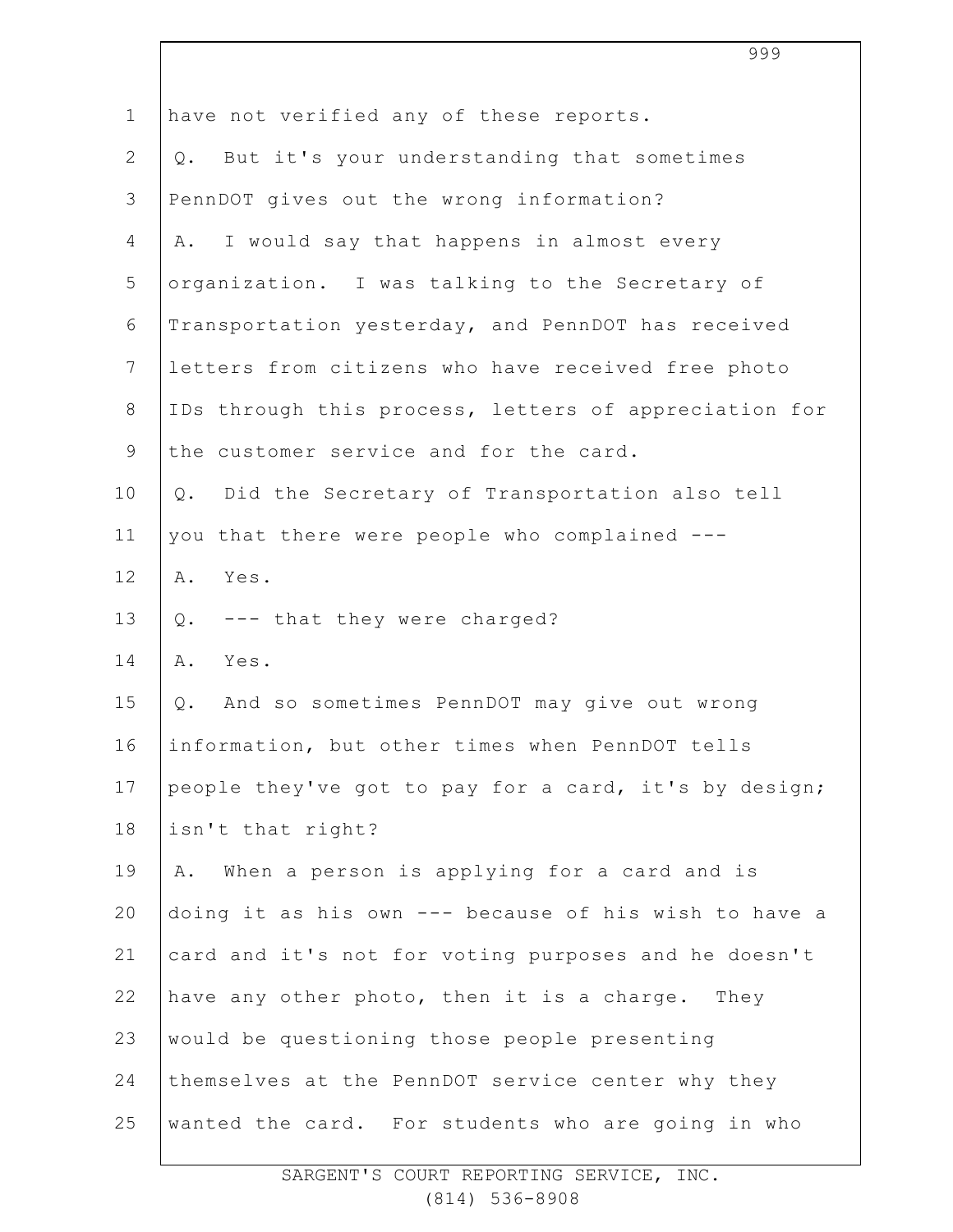| $\mathbf 1$    | are 17 years old and would like to have a non-driver     |
|----------------|----------------------------------------------------------|
| $\overline{2}$ | photo ID so that they can purchase --- well, they        |
| 3              | won't be able to purchase cigarettes when they're 17.    |
| $\overline{4}$ | I don't know how old you have to be to purchase          |
| 5              | cigarettes, but they would not be entitled to a free     |
| 6              | photo ID because it would not be for voting purposes.    |
| $\overline{7}$ | Q. Let me try a concrete example. One of the             |
| $8\,$          | exceptions to the expiration date concept is you         |
| $\overline{9}$ | could use a PennDOT ID to vote with even if it's         |
| 10             | expired so long as on election day it hasn't been        |
| 11             | expired for 12 months?                                   |
| 12             | That's in the law.<br>Α.                                 |
| 13             | And when you say that's in the law, you expect<br>Q.     |
| 14             | that's the way it's supposed to work?                    |
| 15             | Right.<br>Α.                                             |
| 16             | Okay. And now, if you're a voter and you got an<br>Q.    |
| 17             | expired PennDOT ID --- and for the sake of our           |
| 18             | example, let's go back to our friend Sally Smith.        |
| 19             | She's got an ID that's going to expire on ---?           |
| 20             | Is Sally Smith a college student?<br>Α.                  |
| 21             | Not anymore.<br>Q.                                       |
| 22             | Okay.<br>Α.                                              |
| 23             | The only thing she has that would enable her to<br>$Q$ . |
| 24             | vote will be her expired PennDOT ID, but my example,     |
| 25             | it will be expired for 12 months on October 24, okay,    |
|                |                                                          |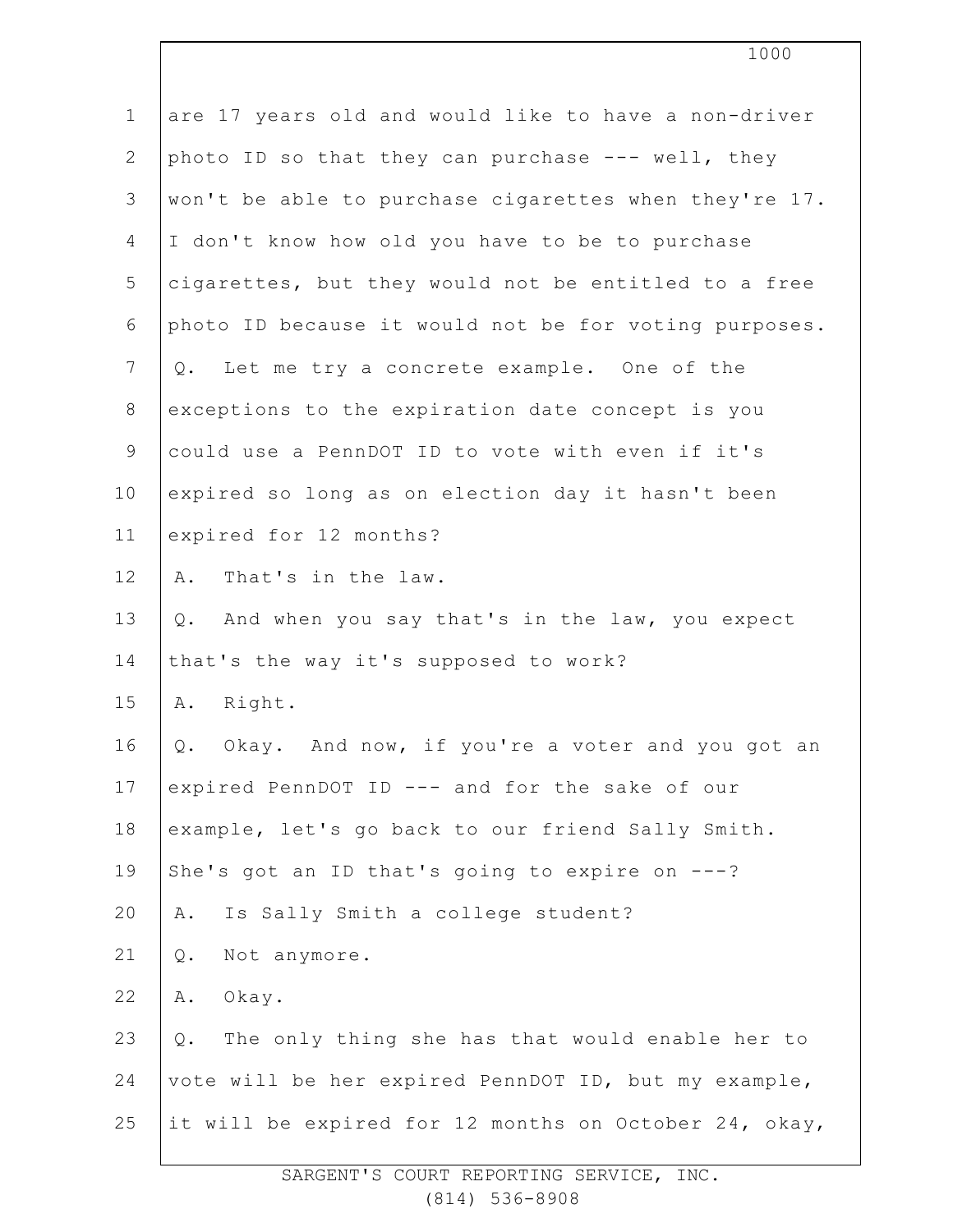|                | 1001                                                             |
|----------------|------------------------------------------------------------------|
| $\mathbf 1$    | so if she wants to use that for voting, she's going              |
| $\overline{2}$ | to have to renew; right?                                         |
| 3              | Or go and get a replacement card, yes, it will<br>Α.             |
| 4              | not be valid on election day which is November 6th.              |
| 5              | Q. Okay. But if she wants to renew it now, so she                |
| 6              | doesn't have to do it at the last second, she's going            |
| $\overline{7}$ | to get told by PennDOT that she's got to pay a fee to            |
| $8\,$          | get that card renewed?                                           |
| $\mathsf 9$    | A. You're probably right about that.                             |
| 10             | And that's pursuant to policy set by PennDOT and<br>$Q$ .        |
| 11             | approved by the Department of State?                             |
| 12             | We can work on that.<br>Α.                                       |
| 13             | Q. Has the Department of State approved that                     |
| 14             | policy?                                                          |
| 15             | This is the first time I heard this and thought<br>Α.            |
| 16             | about it.                                                        |
| 17             | But you think that's probably the way it works?<br>$Q_{\bullet}$ |
| 18             | Was that your testimony, Madam Secretary?                        |
| 19             | I think it probably is the way it works, but<br>Α.               |
| 20             | thank you for bringing it up.                                    |
| 21             | You would say you had unpleasant experiences at<br>Q.            |
| 22             | the Department of Motor Vehicles in at least three               |
| 23             | states; right?                                                   |
| 24             | Correct.<br>Α.                                                   |
| 25             | And that you cited that experience at your press<br>Q.           |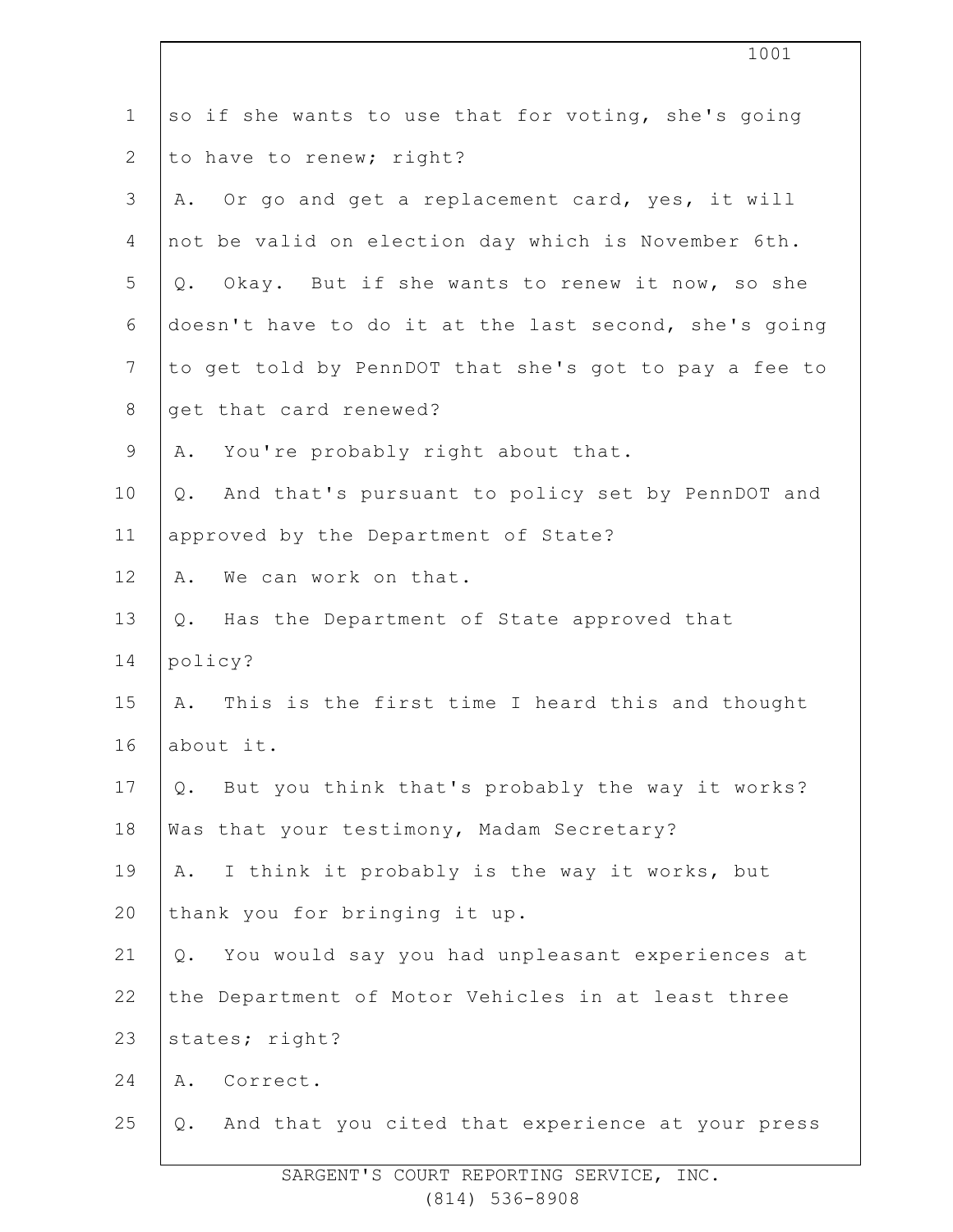|                | 1002                                                   |
|----------------|--------------------------------------------------------|
| $\mathbf 1$    | conference last week?                                  |
| $\mathbf{2}$   | I did.<br>Α.                                           |
| 3              | And you told people at the press conference that<br>Q. |
| $\overline{4}$ | you hoped PennDOT was watching you?                    |
| 5              | Yes.<br>Α.                                             |
| 6              | And you said that you wanted PennDOT to make<br>Q.     |
| $\overline{7}$ | sure they put their very best people on the lines to   |
| $8\,$          | give out photo ID?                                     |
| $\mathsf 9$    | On the front lines.<br>Α.                              |
| 10             | Okay. I don't think anyone could possibly<br>Q.        |
| 11             | quarrel with that sentiment, but you don't understand  |
|                |                                                        |
| 12             | for the last four and a half months PennDOT has been   |
| 13             | making an effort to put bad people on the lines;       |
| 14             | right?                                                 |
| 15             | I do not.<br>Α.                                        |
| 16             | Q. And you don't think that there is some special      |
| 17             | cadre of really good people that PennDOT has been      |
| 18             | withholding for the last four and a half of months     |
| 19             | and they're going to roll them out for the election?   |
| 20             | I do not know.<br>Α.                                   |
| 21             | You don't have any reason to believe that,<br>Q.       |
| 22             | though?                                                |
| 23             | I don't have any reason. I am encouraging the<br>Α.    |
| 24             | people who work at the PennDOT photo centers to be     |
| 25             | receptive to those people who need photo IDs and       |

SARGENT'S COURT REPORTING SERVICE, INC. (814) 536-8908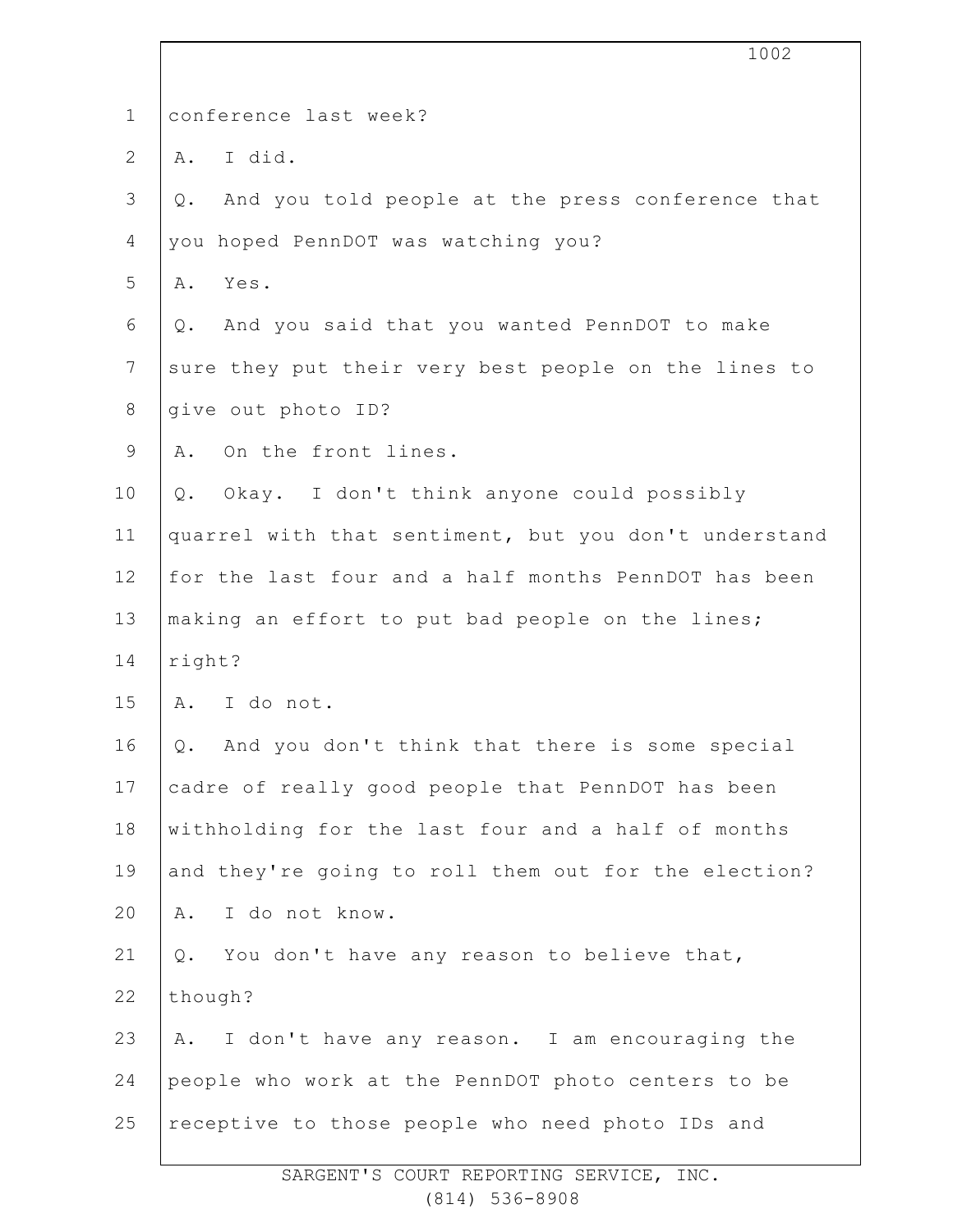|                | 1003                                                              |
|----------------|-------------------------------------------------------------------|
| $\mathbf 1$    | provide high quality customer service.                            |
| $\mathbf{2}$   | But insofar as you asked PennDOT to put their<br>Q.               |
| 3              | best people on the lines, the people that PennDOT                 |
| 4              | has, they're the people that PennDOT has. That's for              |
| 5              | better or worse, those are the people who are going               |
| 6              | to be on the lines; right?                                        |
| $7\phantom{.}$ | I think they can give encouragement.<br>Α.                        |
| 8              | You say you haven't been telling PennDOT for the<br>Q.            |
| $\mathsf 9$    | last four and half months to do the best job they can             |
| 10             | with voters who are seeking ID?                                   |
| 11             | I have not been working directly with PennDOT.<br>Α.              |
| 12             | But you have asked your people, Deputy Secretary<br>Q.            |
| 13             | Ruman, he's told you that he's talked to PennDOT;                 |
| 14             | right?                                                            |
| 15             | A. He has. Actually, Ruman is our press secretary.                |
| 16             | I'm sorry. I should have said Deputy Secretary.<br>$\mathsf{Q}$ . |
| 17             | Α.<br>Royer.                                                      |
| 18             | And you expected Deputy Secretary Royer spoke to<br>$Q$ .         |
| 19             | PennDOT?                                                          |
| 20             | And other members have certainly encouraged ---<br>Α.             |
| 21             | we have passed along complaints that we have gotten               |
| 22             | at the Department of State, and PennDOT is aware of               |
| 23             | areas where they might be able to do a better job.                |
| 24             | All right. Let's shift a little to the number<br>$Q$ .            |
| 25             | of people who don't have PennDOT ID. You've just                  |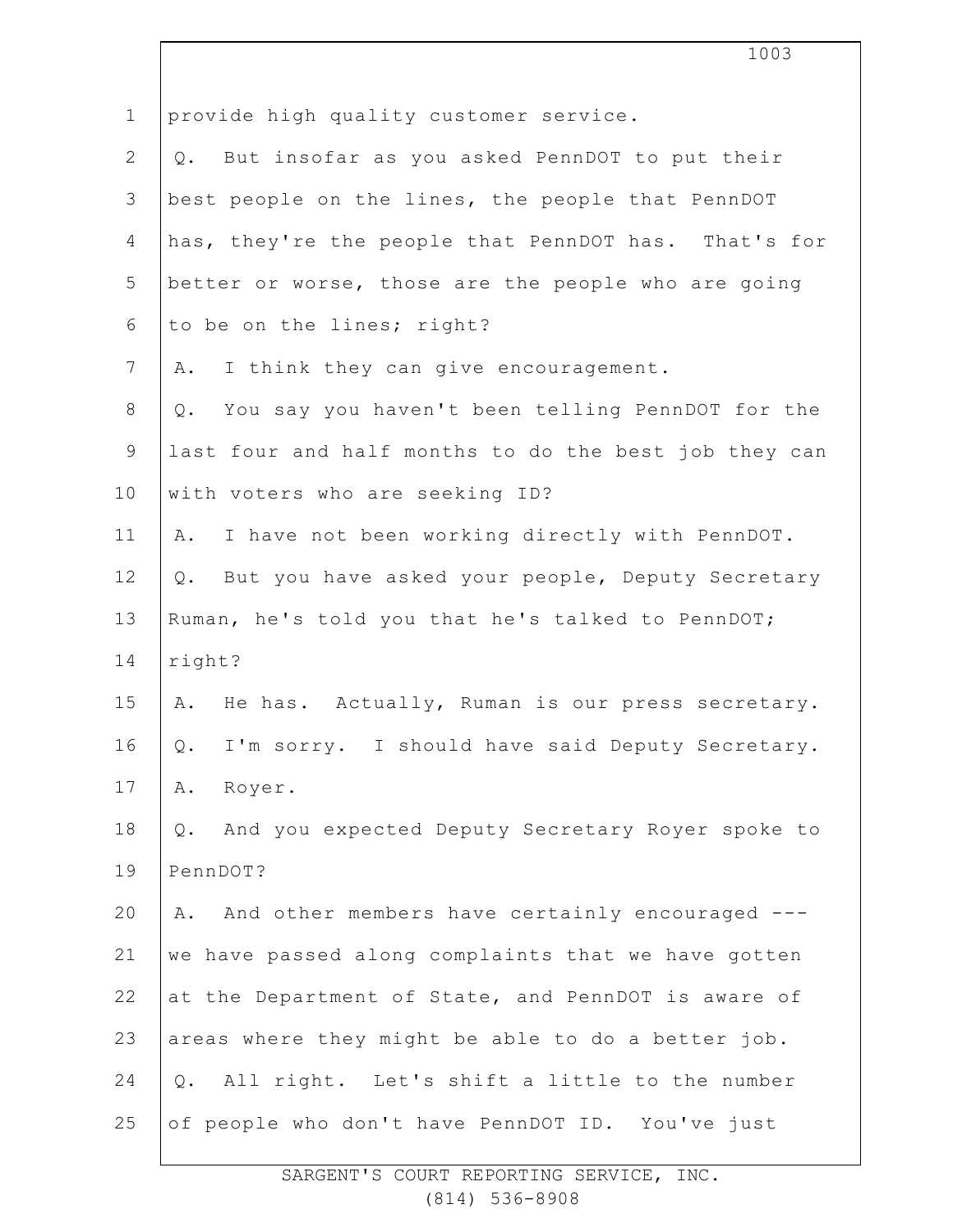| $\mathbf 1$    | recently sent a letter to just under 759,000          |
|----------------|-------------------------------------------------------|
| $\mathbf{2}$   | registered voters for whom PennDOT could not ---      |
| 3              | PennDOT and the Department of State could not match   |
| 4              | with a PennDOT ID number; right?                      |
| 5              | A. Could not match in some way. There needs to be     |
| 6              | --- and I'm not sure it's exact --- it would have     |
| $7\phantom{.}$ | been a match in a general sense. We had names that    |
| $8\,$          | didn't match, we had numbers that didn't match. The   |
| 9              | protocol for entering names and numbers in the        |
| 10             | PennDOT system is not identical to the way they enter |
| 11             | names and numbers in the voter registration system.   |
| 12             | Sure. It's possible that some of those 759,000<br>Q.  |
| 13             | for whom there's no match, it's possible that for     |
| 14             | some of them they, in fact, have a PennDOT ID; right? |
| 15             | A. We're finding that to be true, yes.                |
| 16             | Okay. You have about 200 cases in which someone<br>Q. |
| 17             | has written in and said, you know, I really do have a |
| 18             | PennDOT ID; right?                                    |
| 19             | I don't know that the 200 is accurate because<br>Α.   |
| 20             | they were bringing up letters today. We have lots     |
| 21             | and lots of returned letters.                         |
| 22             | You don't know the exact number?<br>$Q$ .             |
| 23             | Lots. No. Same number. Lots can be whatever<br>Α.     |
| 24             | you want today.                                       |
| 25             | But some portion of that 759,000 in round<br>Q.       |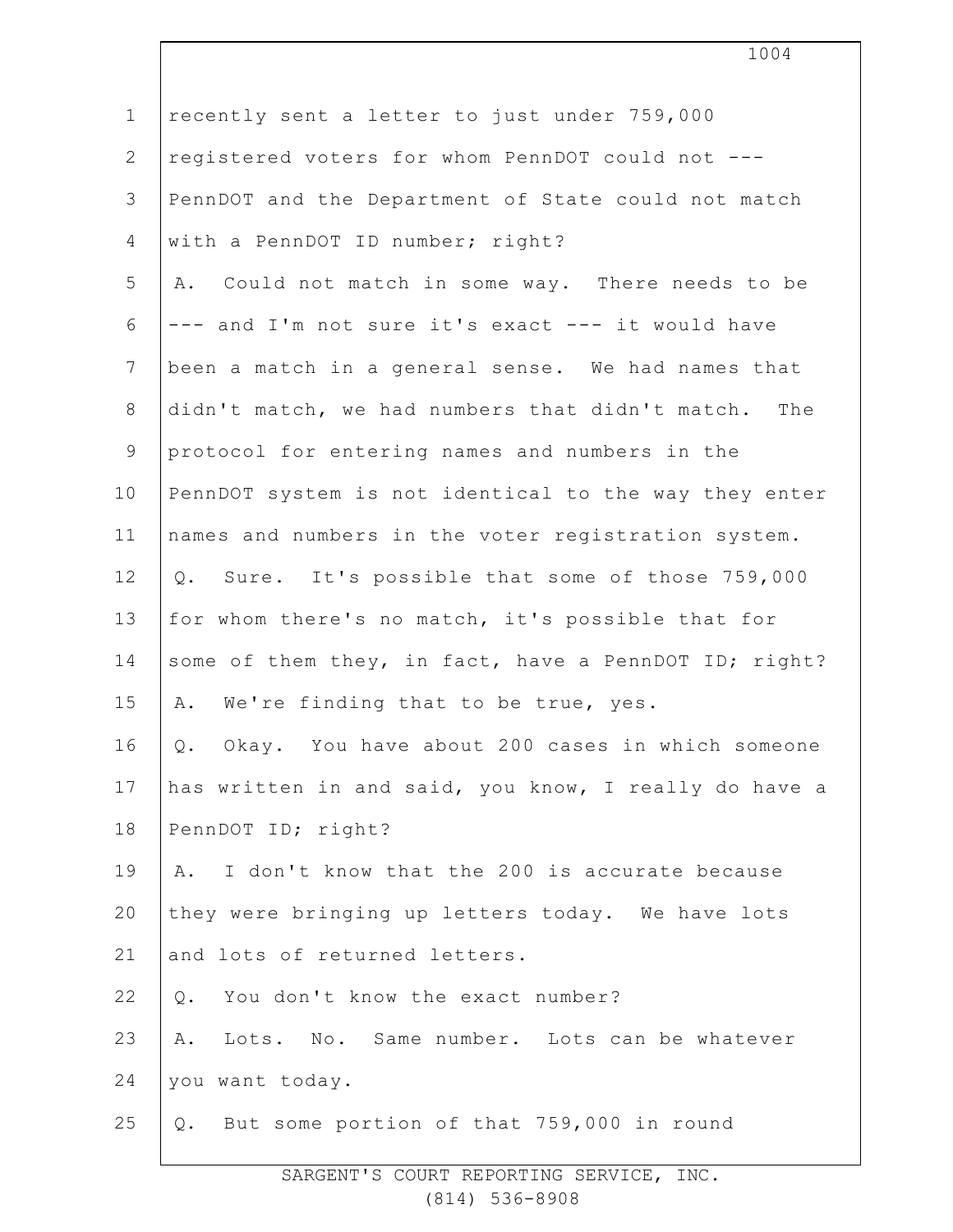|                | 1005                                                       |
|----------------|------------------------------------------------------------|
| $\mathbf 1$    | numbers, some portion of those people are registered       |
| $\overline{2}$ | voters who do not have PennDOT IDs; right?                 |
| 3              | There are some.<br>Α.                                      |
| 4              | Q. And you would guess that there are probably at          |
| 5              | least half of that, maybe 400,000 at least?                |
| 6              | My estimate is different from yours. And I'm<br>Α.         |
| $7\phantom{.}$ | using a different database. The 2010 census done by        |
| $8\,$          | the United States government says that there are 9.6       |
| $\mathsf 9$    | and some residents in Pennsylvania who are 18 years        |
| 10             | of age or older and are citizens. The PennDOT              |
| 11             | database has 9.5 people who are 18 years of age or         |
| 12             | older. We are looking for 8.2 million who are              |
| 13             | registered voters in the database, still 18 years of       |
| 14             | age or older and citizens. So our estimate, if you         |
| 15             | take the $9.6$ --- $9.5$ divide by $9.6$ , it comes out to |
| 16             | 99 percent. So we think the number is substantially        |
| 17             | less than 759,000.                                         |
| 18             | Madam Secretary, that 99 percent estimate, the<br>Q.       |
| 19             | numbers that you just talked about, that was done by       |
| 20             | your policy group, and in particular the head of the       |
| 21             | group, Ms. Rebecca Oyler; right?                           |
| 22             | Correct.<br>Α.                                             |
| 23             | And she did this basically in 24 hours because<br>Q.       |
| 24             | she was told she had to give them a number in 24           |
| 25             | hours?                                                     |
|                |                                                            |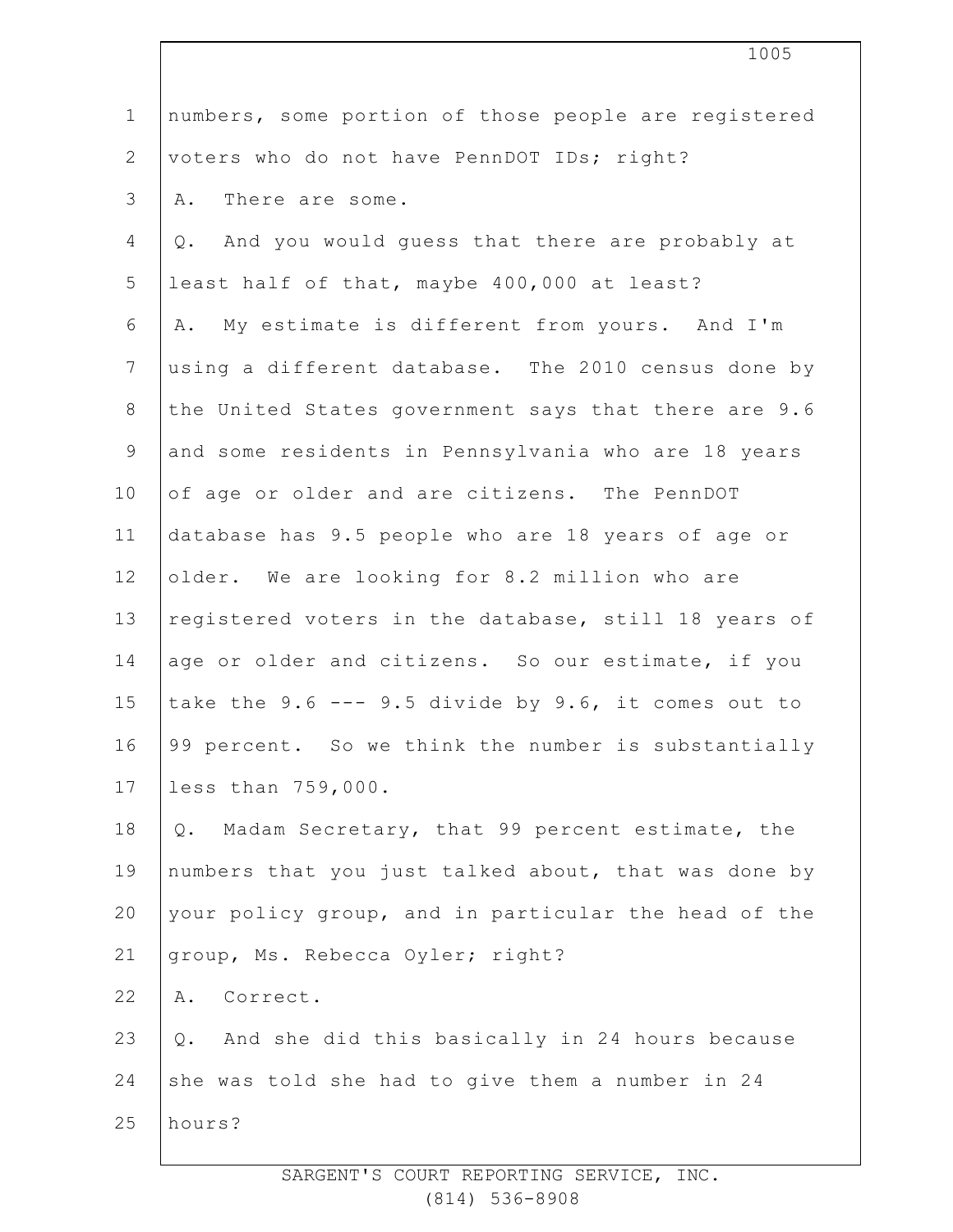|                | 1006                                                   |
|----------------|--------------------------------------------------------|
| $\mathbf 1$    | A. Correct.                                            |
| 2              | And you understand even today --- even she would<br>Q. |
| 3              | say today that that number's too low?                  |
| 4              | Then I would disagree with her.<br>Α.                  |
| 5              | Q. Okay. In addition to the 759,000 or so people,      |
| 6              | there are a number $---$ there are 579,000 people who  |
| $\overline{7}$ | --- for whom in the matching process they found the    |
| $8\,$          | registered voter matched to a driver's license or      |
| $\mathsf 9$    | PennDOT number, but those were expired; right?         |
| 10             | I don't know that number, but there were<br>Α.         |
| 11             | driver's licenses who --- with people who match that   |
| 12             | had expired driver's licenses.                         |
| 13             | Q. All right. You don't know, I take it --- you're     |
| 14             | going --- you would say you don't know the number of   |
| 15             | people out there, the number of registered voters who  |
| 16             | don't have PennDOT ID?                                 |
| 17             | We are --- we don't know.<br>Α.                        |
| 18             | All right. And that in addition to registered<br>$Q$ . |
| 19             | voters, this being an election year, you would expect  |
| 20             | a relatively heavy number of new persons registering,  |
| 21             | at least by comparison to non-election years?          |
| 22             | I would.<br>Α.                                         |
| 23             | Okay. And a typical number, not a high number<br>Q.    |
| 24             | but a typical number for new registered voters in a    |
| 25             | Presidential election year would be about a half of a  |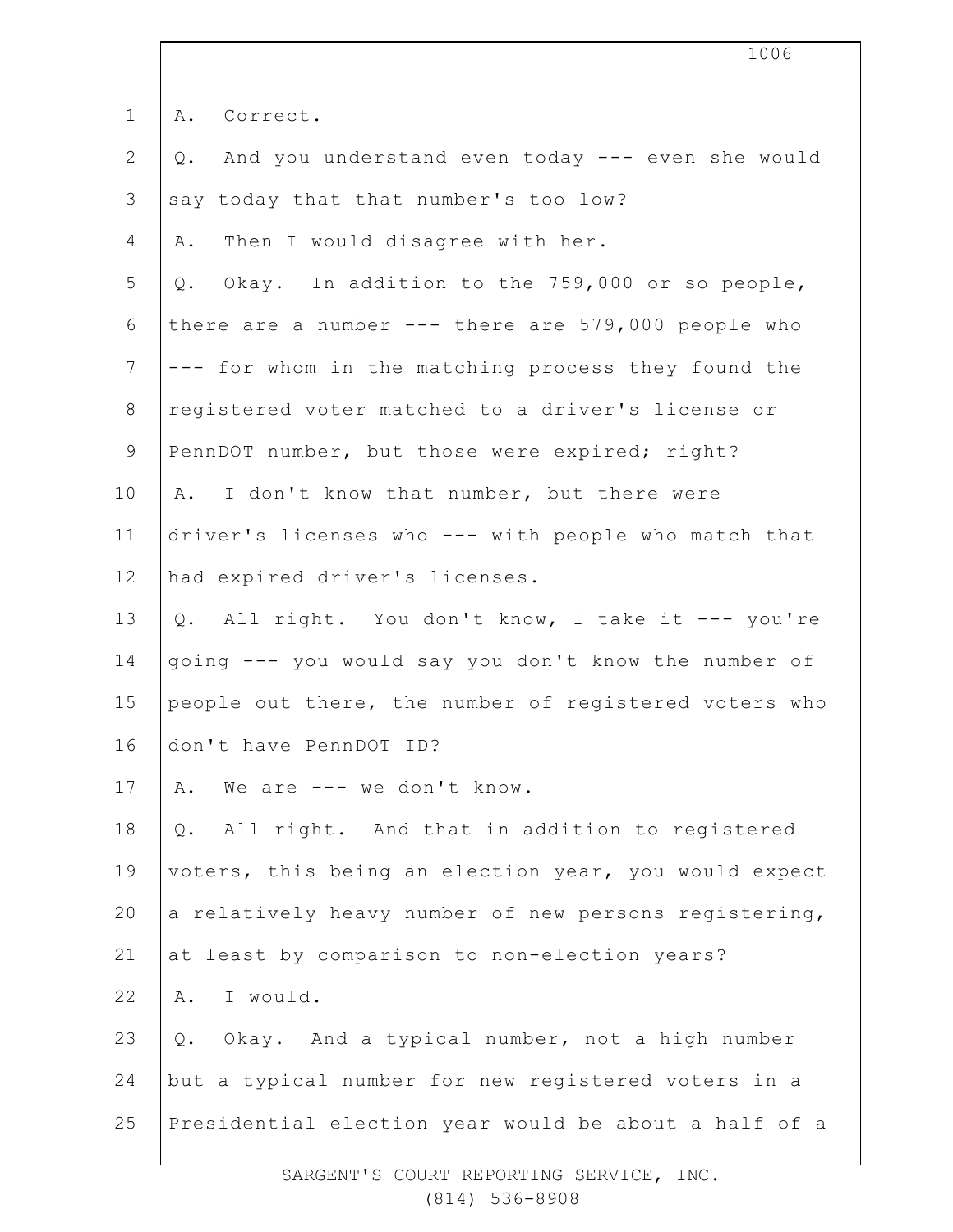|                | 1007                                                  |  |  |
|----------------|-------------------------------------------------------|--|--|
| $\mathbf 1$    | million?                                              |  |  |
| $\mathbf{2}$   | I don't know that number either, but for the<br>Α.    |  |  |
| $\mathcal{S}$  | sake of this line of questioning, let's go with that. |  |  |
| 4              | Do you have a sense it's many hundreds of<br>Q.       |  |  |
| 5              | thousands?                                            |  |  |
| 6              | I have no sense.<br>Α.                                |  |  |
| $7\phantom{.}$ | All right. But there will be a lot of new<br>Q.       |  |  |
| $8\,$          | people registering to vote?                           |  |  |
| $\mathsf 9$    | A. A lot, yes.                                        |  |  |
| 10             | All right. And you would expect that some of<br>$Q$ . |  |  |
| 11             | those people also will not have PennDOT ID; correct?  |  |  |
| 12             | Perhaps.<br>Α.                                        |  |  |
| 13             | When you say perhaps, do you think they'll all<br>Q.  |  |  |
| 14             | have PennDOT ID, all the new registered voters?       |  |  |
| 15             | I don't know.<br>Α.                                   |  |  |
| 16             | Q. You have no way of knowing, okay. Let's do this    |  |  |
| 17             | the easy way. I want you to assume for purposes of    |  |  |
| 18             | today --- just for purposes of answering this next    |  |  |
| 19             | question, I want you to assume that there are several |  |  |
| 20             | hundred thousand people out there who don't have      |  |  |
| 21             | PennDOT ID or any alternative ID that they can use;   |  |  |
| 22             | okay?                                                 |  |  |
| 23             | Are they registered voters?<br>Α.                     |  |  |
| 24             | Registered voters. Registered voters or voters<br>Q.  |  |  |
| 25             | who are --- or persons who will be registered voters  |  |  |
|                |                                                       |  |  |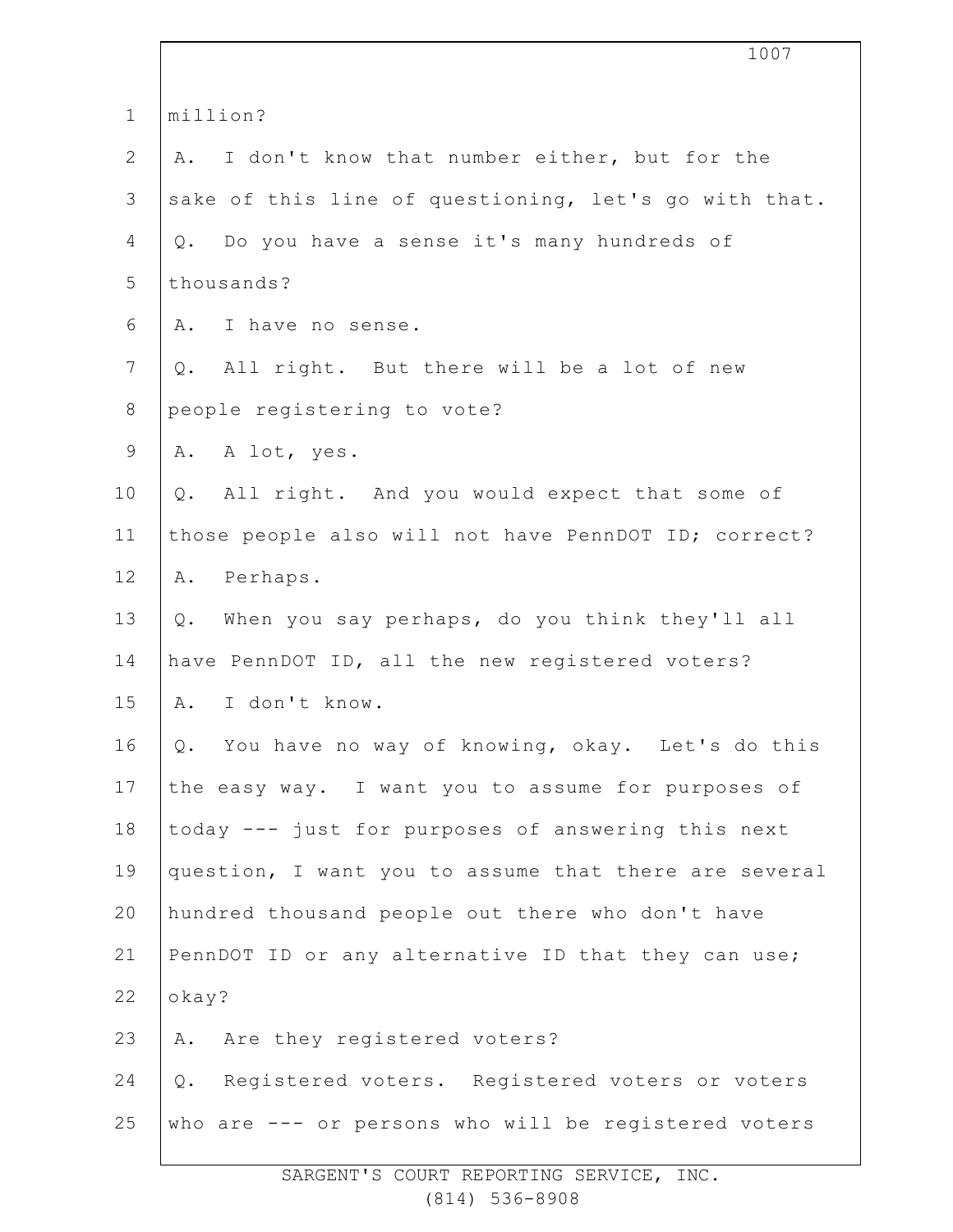|                | 1008                                                   |  |  |  |
|----------------|--------------------------------------------------------|--|--|--|
| $\mathbf 1$    | as of election day. If that number --- if that's       |  |  |  |
| $\mathbf{2}$   | anywhere like the right number, there's a lot of work  |  |  |  |
| 3              | to be done before the election if those people are     |  |  |  |
| 4              | going to vote?                                         |  |  |  |
| 5              | A. If your hypothetical couple hundred thousand        |  |  |  |
| 6              | number is correct.                                     |  |  |  |
| $\overline{7}$ | Q. And --- well, withdrawn on that.                    |  |  |  |
| 8              | As at least two weeks ago when discovery in this       |  |  |  |
| $\mathsf 9$    | case closed, there was not any document at the         |  |  |  |
| 10             | Department of State which was the plan for getting     |  |  |  |
| 11             | photo ID to several hundred thousand people who        |  |  |  |
| 12             | might need it?                                         |  |  |  |
| 13             | A. We planned on less. We planned --- our numbers      |  |  |  |
| 14             | were based on roughly a hundred thousand.              |  |  |  |
| 15             | Q. When you say you planned on roughly a hundred       |  |  |  |
| 16             | thousand, as at least two weeks ago when discovery     |  |  |  |
| 17             | closed and I got my last batch of documents, there's   |  |  |  |
| 18             | no document in the Department of State that says we    |  |  |  |
| 19             | could have as many as several hundred thousand people  |  |  |  |
| 20             | out there who want to vote, who don't have photo ID    |  |  |  |
| 21             | and who we've got to get photo ID?                     |  |  |  |
| 22             | We do not have a document. And you don't have.<br>Α.   |  |  |  |
| 23             | There is no document.                                  |  |  |  |
| 24             | At the press conference you also said that there<br>Q. |  |  |  |
| 25             | was a million dollars earmarked in the General Fund    |  |  |  |
|                |                                                        |  |  |  |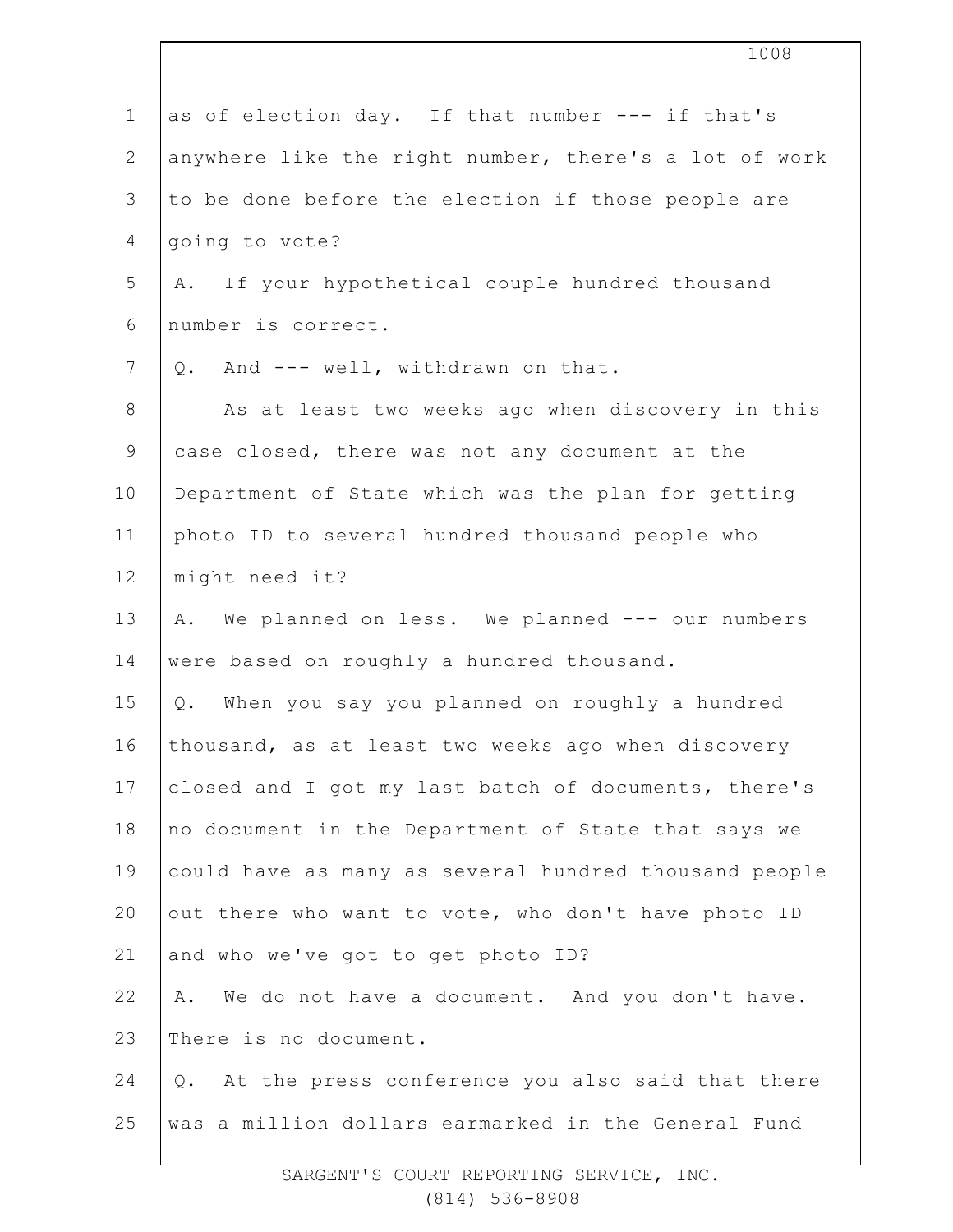|              | 1009                                                     |
|--------------|----------------------------------------------------------|
| $\mathbf 1$  | that could be used for new IDs for people who needed     |
| $\mathbf{2}$ | photo IDs to vote; right?                                |
| 3            | Yes.<br>Α.                                               |
| 4            | And you used the figure of \$13.50 for a photo ID<br>Q.  |
| 5            | card; right?                                             |
| 6            | And I went back today and did the math. It's<br>Α.       |
| 7            | 74,000, give or take.                                    |
| $8\,$        | Right. A millions dollars divided by \$13.50,<br>Q.      |
| $\mathsf 9$  | you're going to get just under 74,000?                   |
| 10           | Right.<br>Α.                                             |
| 11           | And that's the total amount in the General Fund<br>$Q$ . |
| 12           | for new photo IDs for voting; right?                     |
| 13           | In the PennDOT budget, yes.<br>Α.                        |
| 14           | I just have a few more questions, Madam<br>Q.            |
| 15           | Secretary. The photo ID law passed on March 14?          |
| 16           | I do not remember the date.<br>Α.                        |
| 17           | But you remember it was March?<br>Q.                     |
| 18           | And I remember that it passed.<br>Α.                     |
| 19           | So it's been about four and a half months since<br>Q.    |
| 20           | the bill passed?                                         |
| 21           | Yes.<br>Α.                                               |
| 22           | And for that four and a half months up through<br>Q.     |
| 23           | today, if someone doesn't have one of these other        |
| 24           | kinds of ID they can vote with, if someone doesn't       |
| 25           | have the military ID or a college ID with an             |

 $\overline{\phantom{a}}$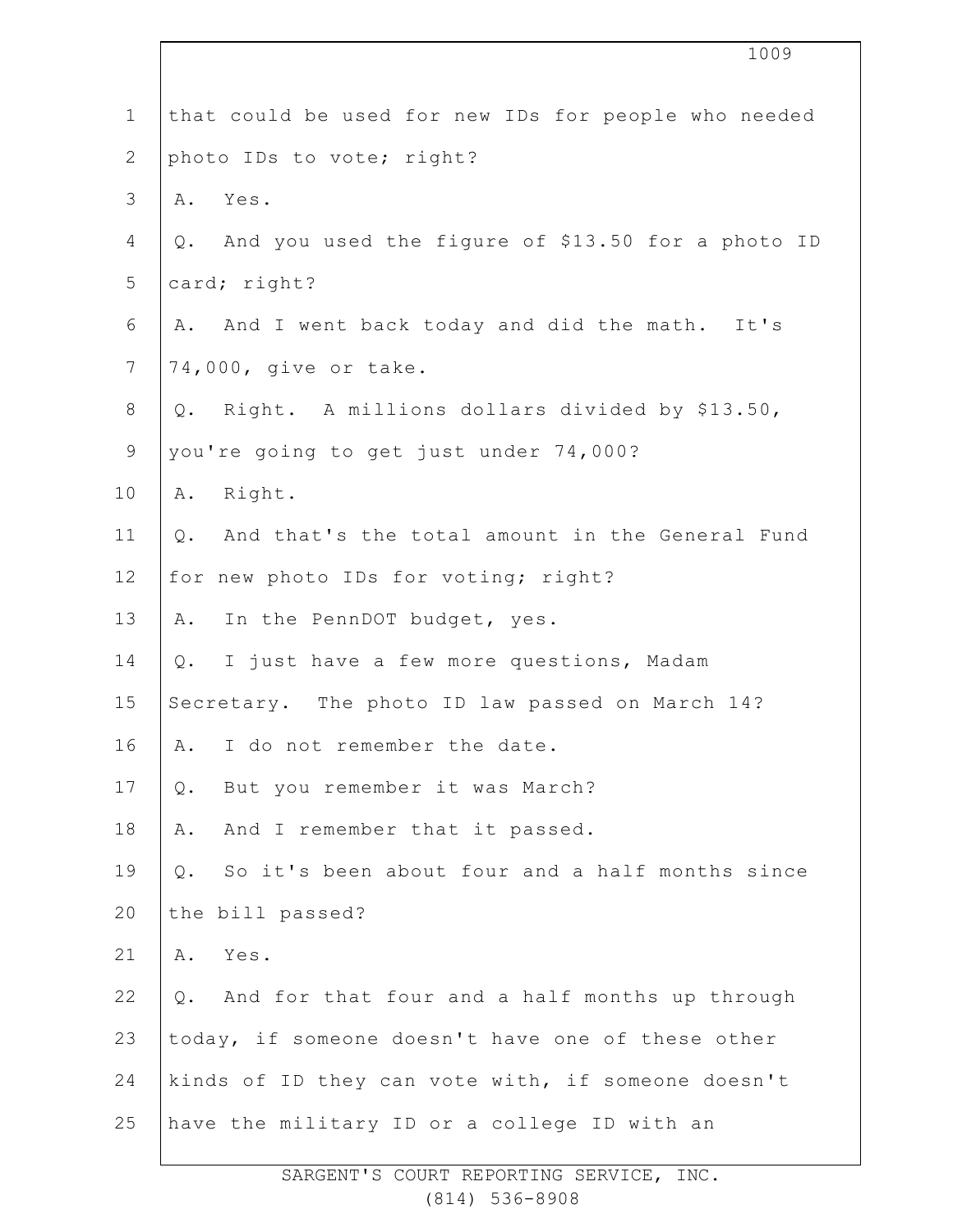|                | 1010                                                  |  |  |  |
|----------------|-------------------------------------------------------|--|--|--|
| $\mathbf{1}$   | expiration date and so on and so forth, your          |  |  |  |
| $\mathbf{2}$   | guidance, the Department of State's guidance is go    |  |  |  |
| 3              | out and get a PennDOT ID?                             |  |  |  |
| 4              | Yes.<br>Α.                                            |  |  |  |
| 5              | Q. And that's been your guidance even though the      |  |  |  |
| 6              | PennDOT ID has all these requirements, these strict   |  |  |  |
| $\overline{7}$ | documentary requirements that you really don't need   |  |  |  |
| 8              | to have to vote?                                      |  |  |  |
| $\mathsf 9$    | The law does not require those kinds of --- the<br>Α. |  |  |  |
| 10             | kind of identification that is now required by        |  |  |  |
| 11             | PennDOT for PennDOT IDs, and it's the Homeland        |  |  |  |
| 12             | Security issues.                                      |  |  |  |
| 13             | Q. I just want to be clear on this. I may have        |  |  |  |
| 14             | missed the first part of your answer. You're telling  |  |  |  |
| 15             | people to go out and get that PennDOT ID even though  |  |  |  |
| 16             | the PennDOT ID has got all these requirements for     |  |  |  |
| 17             | documentation that you really don't need to vote?     |  |  |  |
| 18             | We are --- certainly I would --- if I were a<br>Α.    |  |  |  |
| 19             | citizen in need of an ID to vote and I had the        |  |  |  |
| 20             | documentation to get a PennDOT photo ID, I would get  |  |  |  |
| 21             | a PennDOT photo ID. In the absence of perhaps my      |  |  |  |
| 22             | birth certificate or my Social Security card, I would |  |  |  |
| 23             | ask for a Department of State ID card for voting      |  |  |  |
| 24             | purposes only.                                        |  |  |  |
| 25             | Madam Secretary, my question's a little bit<br>Q.     |  |  |  |
|                |                                                       |  |  |  |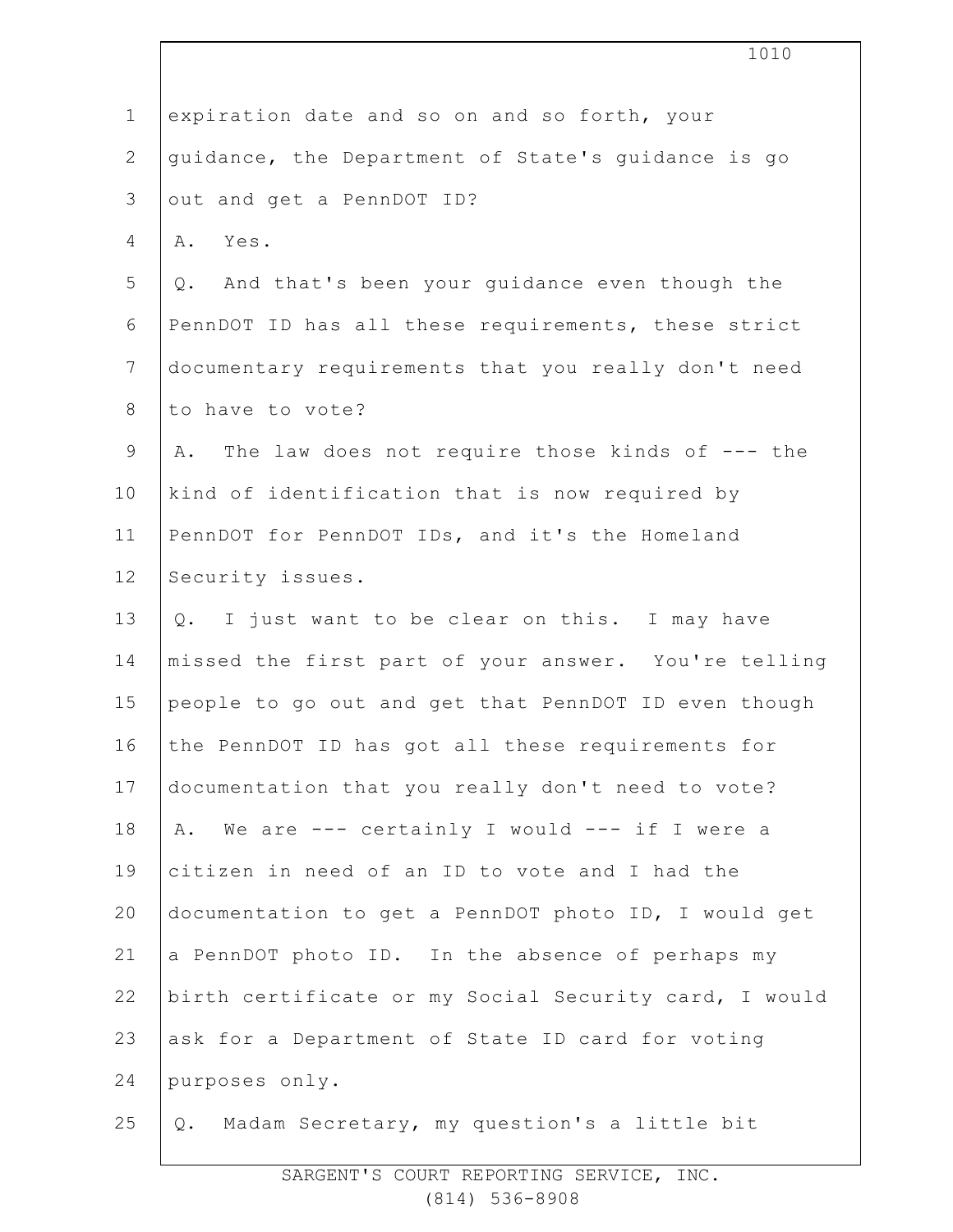| $\mathbf 1$    | different. My question is, the Department of State      |
|----------------|---------------------------------------------------------|
| $\mathbf{2}$   | is out there and has been out there since the law       |
| 3              | passed in March telling people, the people who don't    |
| 4              | have any other form of ID they can vote with, you're    |
| 5              | telling them go get a PennDOT ID; right?                |
| 6              | It certainly is the best ID for all purposes in<br>Α.   |
| $\overline{7}$ | Pennsylvania to establish their identity.               |
| 8              | Madam Secretary, my question is, the Department<br>Q.   |
| 9              | of State is out there telling people go get a PennDOT   |
| 10             | ID?                                                     |
| 11             | Α.<br>Yes.                                              |
| 12             | Okay. And you're telling them that even though<br>$Q$ . |
| 13             | the PennDOT ID, you got to provide all this             |
| 14             | documentation that you don't really need to vote?       |
| 15             | A. You need a PennDOT ID according to the law. You      |
| 16             | need photo identification to vote. A PennDOT ID is      |
| 17             | the most useful form of photo ID --- well, passports    |
| 18             | are really good and military IDs work, too. But         |
| 19             | these are --- in Pennsylvania, for most Pennsylvania    |
| 20             | residents, a Pennsylvania --- a PennDOT ID is a very    |
| 21             | good identification card that will be useful in many    |
| 22             | different ways.                                         |
| 23             | Madam Secretary ---.<br>Q.                              |
| 24             | A. We have asked people --- we have suggested that      |
| 25             | that's what they get. In the absence of that, we        |
|                |                                                         |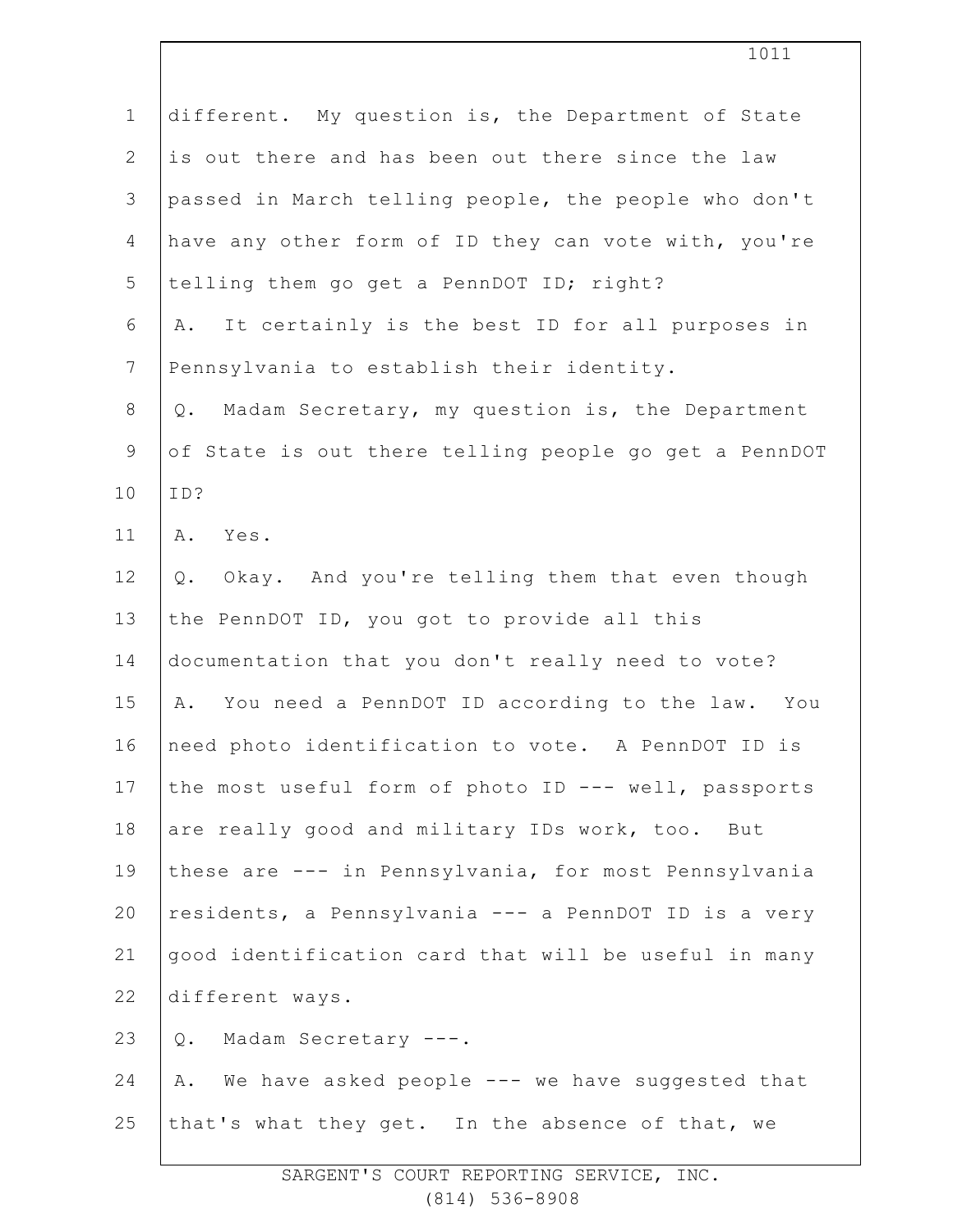| $\mathbf 1$     | have worked with universities to make their IDs       |
|-----------------|-------------------------------------------------------|
| 2               | acceptable. We have worked with care facilities to    |
| $\mathcal{S}$   | make their --- their photo IDs acceptable. But        |
| $\overline{4}$  | certainly, as I said, we recommend that people get    |
| 5               | photo IDs if they can get them. In their inability    |
| 6               | to get them, then we provided this other one.         |
| $7\phantom{.0}$ | Q. Okay. Madam Secretary, I just want to hone in      |
| $8\,$           | on one point. You mentioned the college IDs. You      |
| 9               | can't get those if you're not in college; right?      |
| 10              | One would hope not.<br>Α.                             |
| 11              | The PennDOT ID is what is the primary ID that<br>Q.   |
| 12              | you expect people to be able to use to vote?          |
| 13              | A. Correct. Ninety-one (91) percent of registered     |
| 14              | voters in Pennsylvania already have --- we can        |
| 15              | establish already have PennDOT IDs. Many, many more   |
| 16              | also do because we've had this match issue. Yes.      |
| 17              | Q. Madam Secretary, my question is, you're telling    |
| 18              | people, the Department of State is out there and has  |
| 19              | been out there for the last five months telling       |
| 20              | people go get a PennDOT ID even though it requires    |
| 21              | all these kinds of documents that a lot of people     |
| 22              | have trouble getting and that you don't need in order |
| 23              | to vote; isn't that right?                            |
| 24              | A. For purposes of voting in Pennsylvania, you only   |
| 25              | need to be a resident, 18 years of age or older or a  |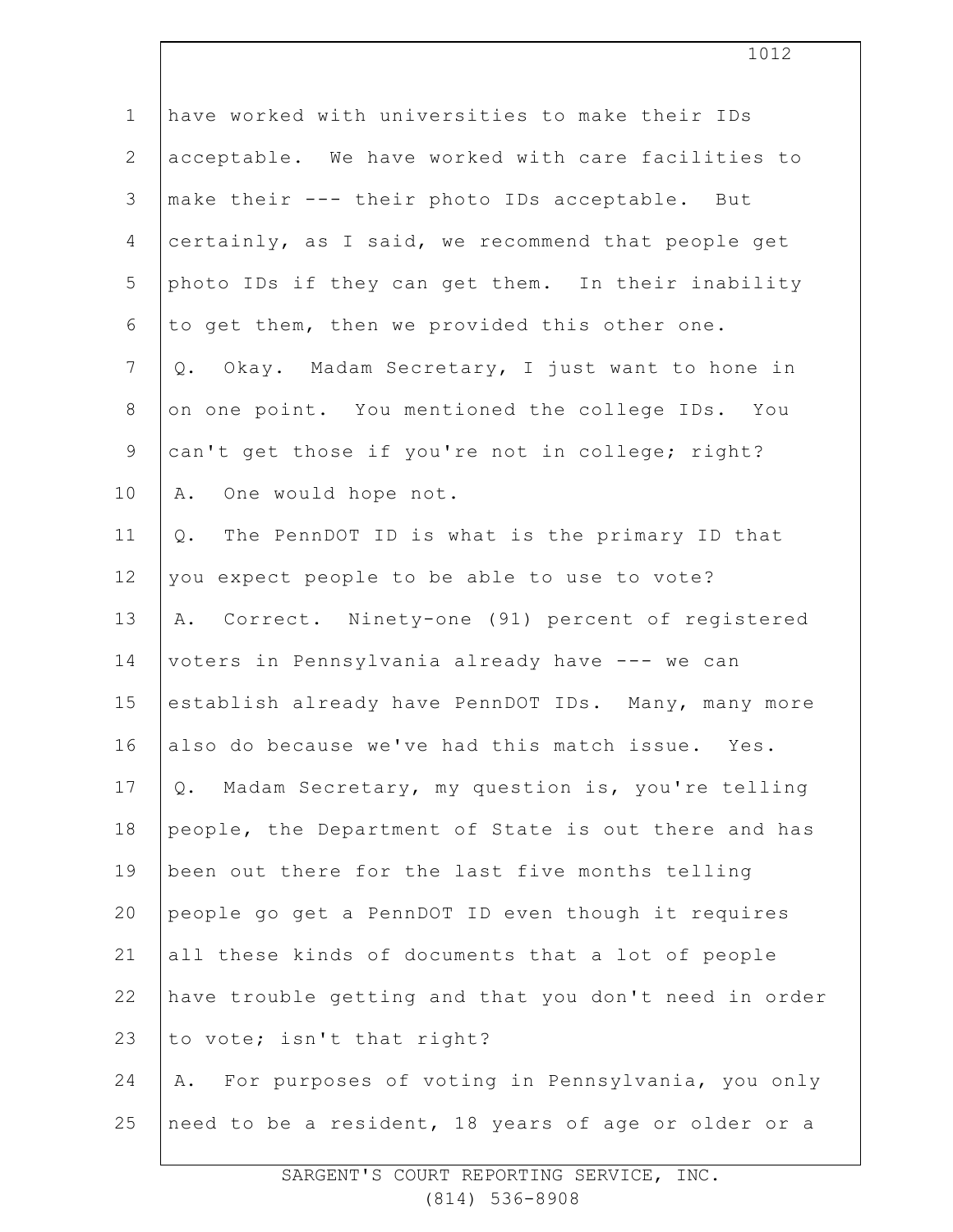|                | 1013                                                     |  |  |  |
|----------------|----------------------------------------------------------|--|--|--|
| $\mathbf 1$    | citizen.                                                 |  |  |  |
| 2              | Right. So you don't need ---?<br>Q.                      |  |  |  |
| 3              | And now you need a photo ID because of the new<br>Α.     |  |  |  |
| 4              | law.                                                     |  |  |  |
| 5              | Q. But you don't need a raised --- you don't             |  |  |  |
| 6              | believe you need a raised seal birth certificate or a    |  |  |  |
| $7\phantom{.}$ | Social Security card in order to vote; do you?           |  |  |  |
| 8              | We are providing a form of photo ID that allows<br>Α.    |  |  |  |
| $\mathsf 9$    | people to give a last name, first name, date of birth    |  |  |  |
| 10             | and Social Security number or --- and Social Security    |  |  |  |
| 11             | number.                                                  |  |  |  |
| 12             | Q. So Madam Secretary, I take it you agree with me,      |  |  |  |
| 13             | you don't need a raised seal birth certificate and a     |  |  |  |
| 14             | Social Security card in order to be able to vote?        |  |  |  |
| 15             | You need it to get a photo ID, and you need a<br>Α.      |  |  |  |
| 16             | photo ID to get to be able to vote. That's the law.      |  |  |  |
| 17             | And that's the problem with the law; right? You<br>$Q$ . |  |  |  |
| 18             | have just put your finger on it.                         |  |  |  |
| 19             | JUDGE SIMPSON:                                           |  |  |  |
| 20             | Counsel, Counsel.                                        |  |  |  |
| 21             | BY ATTORNEY GERSCH:                                      |  |  |  |
| 22             | Madam Secretary, that's the problem with the<br>Q.       |  |  |  |
| 23             | law. The law requires that if you want the PennDOT       |  |  |  |
| 24             | ID, you've got to produce all these kinds of             |  |  |  |
| 25             | documents that a lot of people have trouble with and     |  |  |  |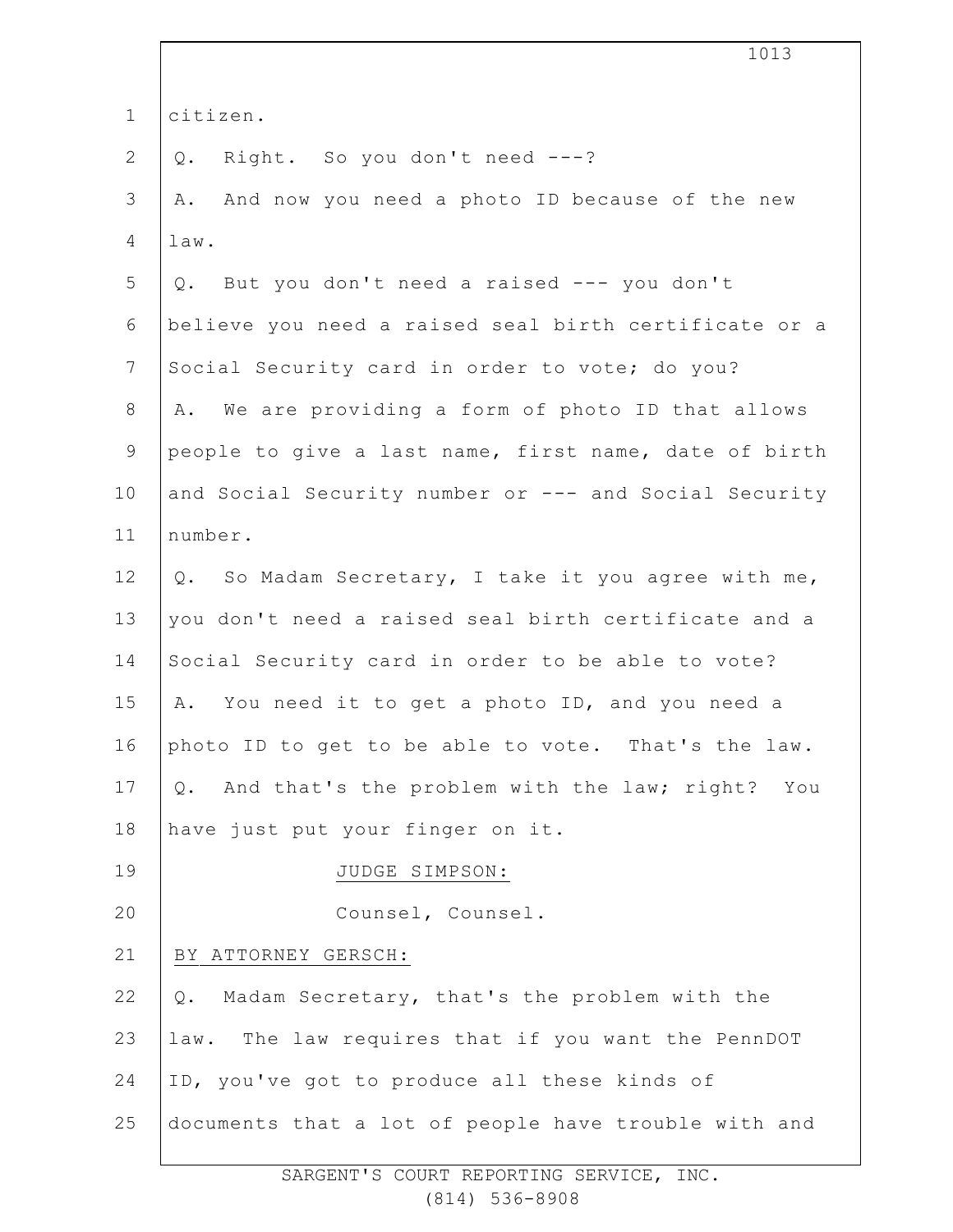|                | 1014                                                  |  |
|----------------|-------------------------------------------------------|--|
| $\mathbf 1$    | you don't really need those documents in order to be  |  |
| $\mathbf{2}$   | able to vote?                                         |  |
| 3              | You're using that term a lot again.<br>Α.             |  |
| 4              | Was I right?<br>$Q$ .                                 |  |
| 5              | We will debate it.<br>Α.                              |  |
| $\sqrt{6}$     | Madam Secretary, you would agree you don't need<br>Q. |  |
| $7\phantom{.}$ | a birth certificate to vote; right?                   |  |
| $8\,$          | You need to prove your citizenship.<br>Α.             |  |
| $\mathsf 9$    | My question is, you don't need a birth<br>Q.          |  |
| 10             | certificate to vote; right? We went through that      |  |
| 11             | before; right?                                        |  |
| 12             | The law that has passed by the General Assembly<br>Α. |  |
| 13             | requires photo ID. Forms of photo ID are laid out in  |  |
| 14             | the law. The General Assembly passed the law, so      |  |
| 15             | today in --- if you vote in November, you need to     |  |
| 16             | have photo ID, and our work at the Department of      |  |
| 17             | State, the Department of Transportation, the          |  |
| 18             | Department of Aging, the Department of Health is to   |  |
| 19             | help Pennsylvanians get photo ID, whether it be from  |  |
| 20             | a care facility, university, a PennDOT driver's       |  |
| 21             | licensing center, a passport and military ID,         |  |
| 22             | whatever.                                             |  |
| 23             | Madam Secretary, my question is a lot simpler.<br>Q.  |  |
| 24             | My question is, you don't believe you need a raised   |  |
| 25             | seal birth certificate to vote?                       |  |
|                |                                                       |  |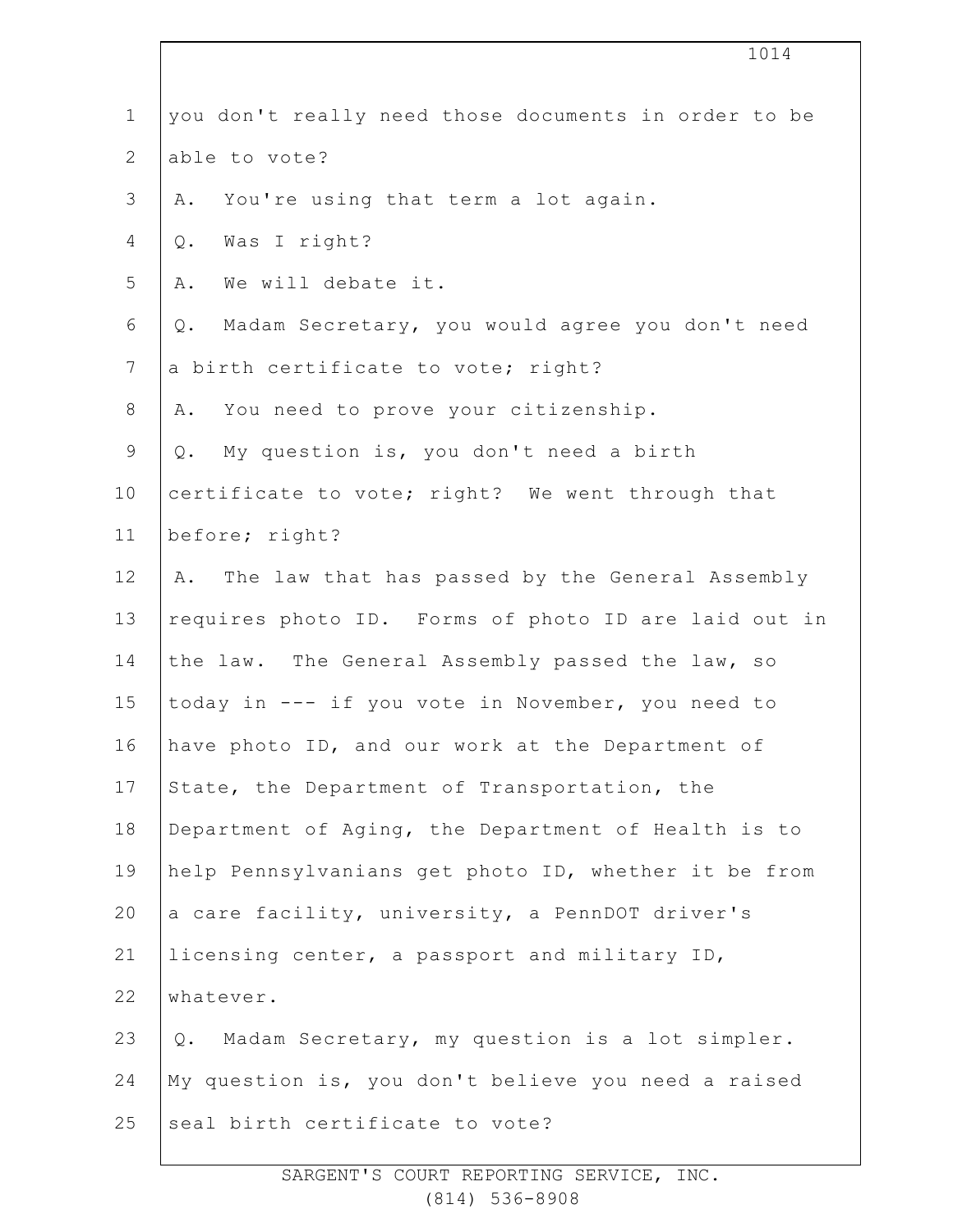|                 | 1015                                                  |
|-----------------|-------------------------------------------------------|
| $\mathbf 1$     | ATTORNEY CAWLEY:                                      |
| $\mathbf{2}$    | Objection, asked and answered. And a                  |
| $\mathfrak{Z}$  | certain point argumentative.                          |
| $\overline{4}$  | JUDGE SIMPSON:                                        |
| 5               | Yes. It would really be nice for you                  |
| 6               | to move on. I got the idea from both times here.      |
| $7\phantom{.0}$ | ATTORNEY GERSCH:                                      |
| $\,8\,$         | Thank you, Your Honor.                                |
| $\mathsf 9$     | BY ATTORNEY GERSCH:                                   |
| 10              | Just a few more questions. Madam Secretary,<br>Q.     |
| 11              | when you signed off on the new Department of State ID |
| 12              | that's not in existence, as you have said, that has   |
| 13              | certain requirements, but it doesn't require the      |
| 14              | raised seal birth certificate and it doesn't require  |
| 15              | the Social Security card?                             |
| 16              | A. It requires --- no, it does not require the        |
| 17              | card. It requires the number.                         |
| 18              | And it doesn't require a raised seal birth<br>Q.      |
| 19              | certificate?                                          |
| 20              | It does not.<br>Α.                                    |
| 21              | And the point person for the Department of<br>Q.      |
| 22              | Transportation, the operations guy on the new card,   |
| 23              | that's the guy named Kurt Myers, he's the Deputy      |
| 24              | Secretary of the Department of Transportation; is     |
| 25              | that right?                                           |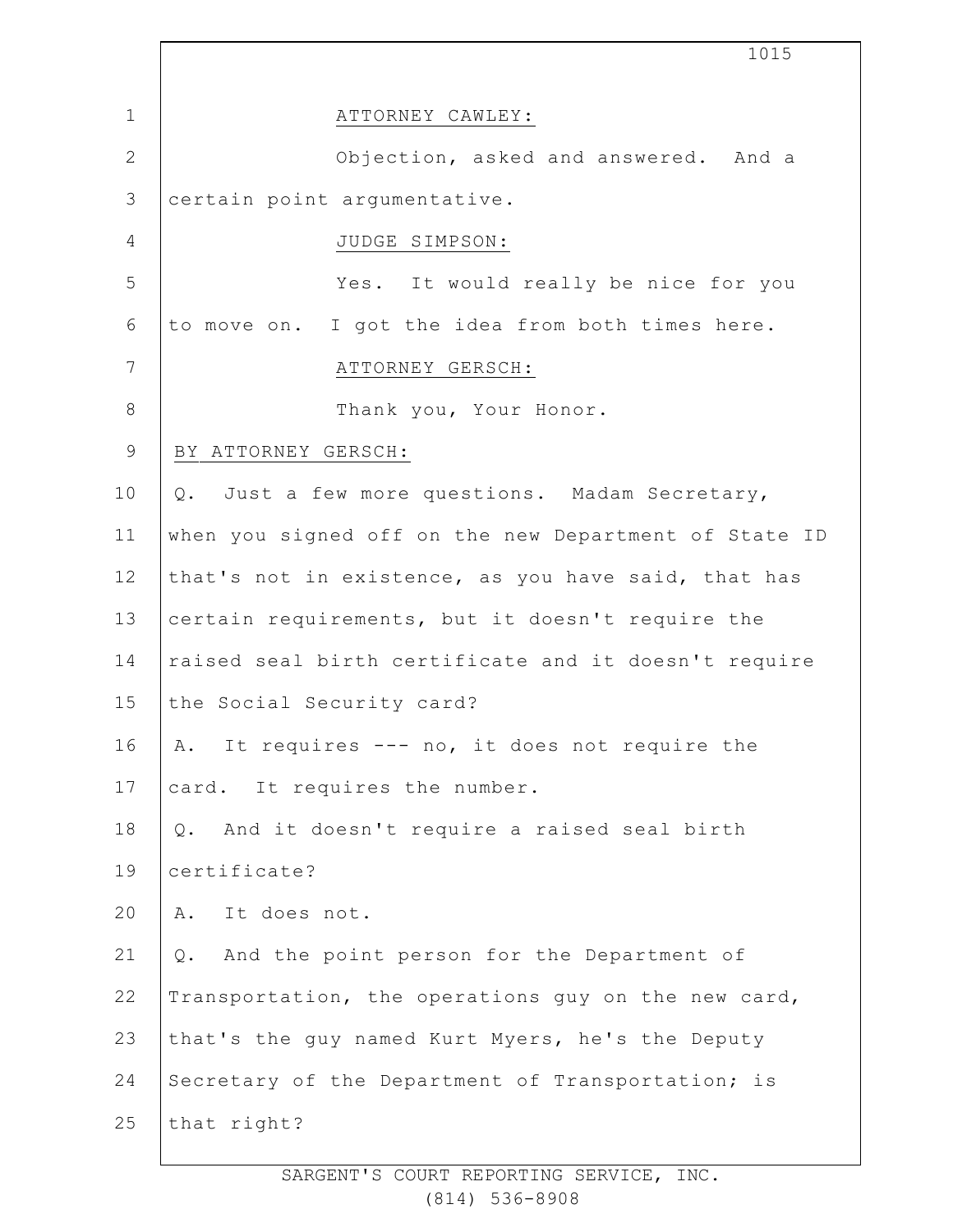| $\mathbf 1$    | I don't think he's a new guy.<br>Α.                   |  |  |  |
|----------------|-------------------------------------------------------|--|--|--|
| $\overline{2}$ | I'm sorry?<br>Q.                                      |  |  |  |
| 3              | I don't think he's a new guy. I think he's been<br>Α. |  |  |  |
| $\overline{4}$ | $at$ ---.                                             |  |  |  |
| 5              | If I said that, I misphrased is. The fellow at<br>Q.  |  |  |  |
| 6              | the Department of Transportation ---?                 |  |  |  |
| $7\phantom{.}$ | Is Kurt Myers.<br>Α.                                  |  |  |  |
| 8              | He's the operation guy on this new card?<br>Q.        |  |  |  |
| $\mathsf 9$    | He is the point person on the photo ID.<br>Α.         |  |  |  |
| 10             | Point person. Very good. And the point person<br>Q.   |  |  |  |
| 11             | for the Department of State on the new ID is a fellow |  |  |  |
| 12             | named Jonathan Marks, Commissioner for the Bureau of  |  |  |  |
| 13             | Elections?                                            |  |  |  |
| 14             | A. He is head of the Bureau of Elections. Shannon     |  |  |  |
| 15             | Royer is really spearheading the effort to run the    |  |  |  |
| 16             | education campaign and the outreach campaign and      |  |  |  |
| 17             | handle --- review the media that we're going to do    |  |  |  |
| 18             | for the education campaign.                           |  |  |  |
| 19             | But at the operations level, the guy for the<br>Q.    |  |  |  |
| 20             | Department of State is Jonathan Marks?                |  |  |  |
| 21             | Yes. The term operations, he actually does the<br>Α.  |  |  |  |
| 22             | --- he is in charge of the SURE system, so the data   |  |  |  |
| 23             | that's entered with respect to the voter records.     |  |  |  |
| 24             | And he $---$ .<br>Q.                                  |  |  |  |
| 25             | And he works for Shannon Royer, who in turn<br>Α.     |  |  |  |
|                |                                                       |  |  |  |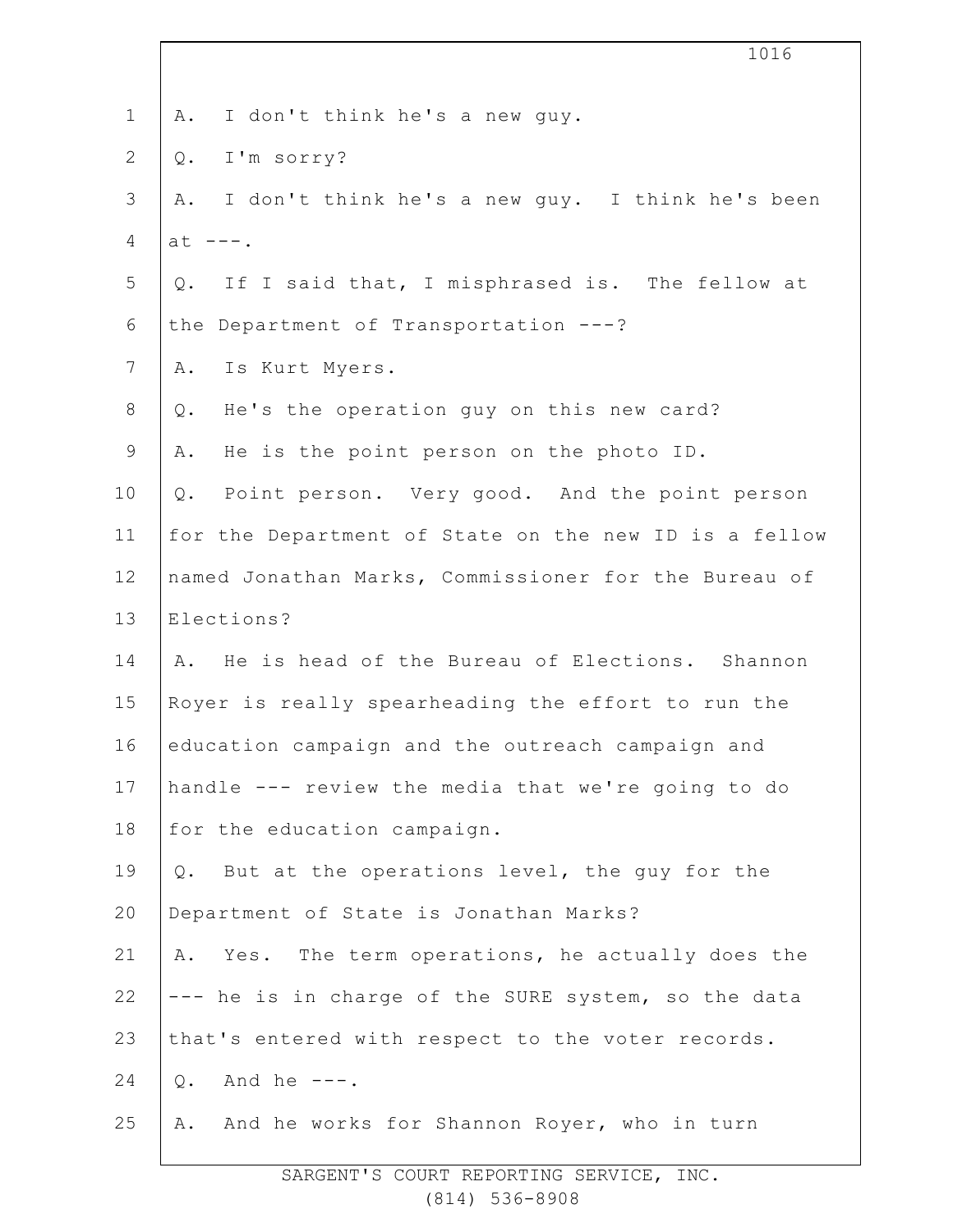|                | 1017                                                    |  |  |
|----------------|---------------------------------------------------------|--|--|
| $\mathbf 1$    | works for me.                                           |  |  |
| $\mathbf{2}$   | And Mr. Marks and Mr. Myers, they have been the<br>Q.   |  |  |
| $\mathfrak{Z}$ | point people on developing the procedures for this      |  |  |
| 4              | new card?                                               |  |  |
| 5              | They have. Along with many others.<br>Α.                |  |  |
| 6              | Sure. And you understand that Mr. Myers and Mr.<br>Q.   |  |  |
| 7              | Marks that they are contemplating that --- when this    |  |  |
| $8\,$          | new card becomes available, they're contemplating       |  |  |
| $\mathsf 9$    | issuing on the order of several thousand cards;         |  |  |
| 10             | right?                                                  |  |  |
| 11             | I haven't heard that number.<br>Α.                      |  |  |
| 12             | You've not heard them say that?<br>Q.                   |  |  |
| 13             | $\mathbb{N}\circ$ .<br>Α.                               |  |  |
| 14             | ATTORNEY GERSCH:                                        |  |  |
| 15             | I have nothing further, Your Honor.                     |  |  |
| 16             | JUDGE SIMPSON:                                          |  |  |
| 17             | You may inquire.                                        |  |  |
| 18             | CROSS EXAMINATION                                       |  |  |
| 19             | BY ATTORNEY CAWLEY:                                     |  |  |
| 20             | Madam Secretary, how long had you been serving<br>$Q$ . |  |  |
| 21             | as the Secretary of the Commonwealth?                   |  |  |
| 22             | Since January 18th, 2011.<br>Α.                         |  |  |
| 23             | Prior to becoming the Secretary of the<br>Q.            |  |  |
| 24             | Commonwealth, did you hold a position in county         |  |  |
| 25             | government?                                             |  |  |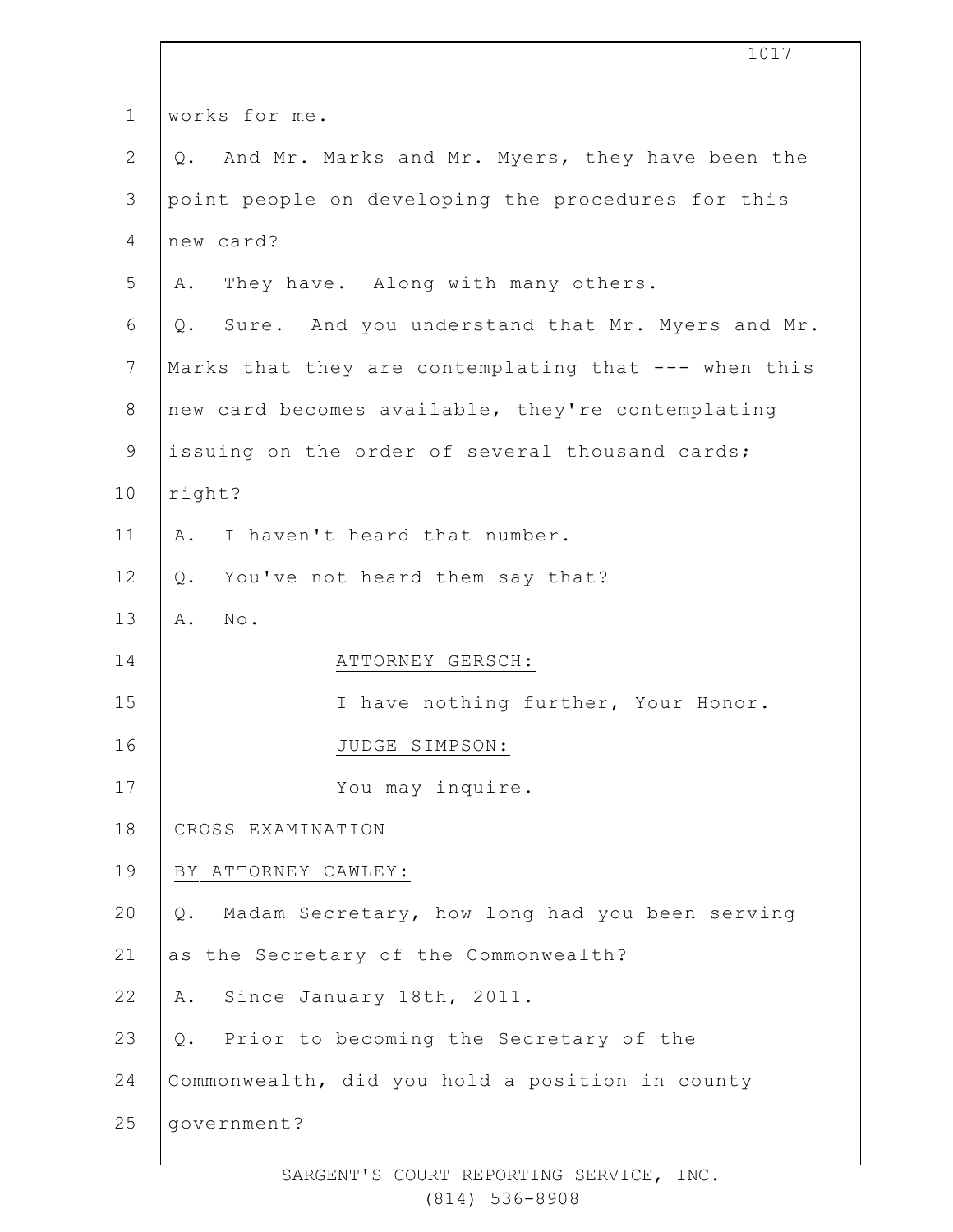|                |                                                     | 1018                                                  |  |
|----------------|-----------------------------------------------------|-------------------------------------------------------|--|
| $\mathbf 1$    | Α.                                                  | I did.                                                |  |
| $\overline{2}$ | Q.                                                  | In that capacity, did you become aware of how         |  |
| $\mathfrak{Z}$ |                                                     | elections are managed at the county level in          |  |
| 4              |                                                     | Pennsylvania?                                         |  |
| 5              |                                                     | A. I did.                                             |  |
| 6              | $Q$ .                                               | Based on your experience at the county level, do      |  |
| $\overline{7}$ |                                                     | you expect that the voter ID law will cause delay and |  |
| $8\,$          |                                                     | confusion at the polling places?                      |  |
| $\mathsf 9$    | Α.                                                  | No.                                                   |  |
| 10             | $Q$ .                                               | What's the basis for your answer?                     |  |
| 11             | Α.                                                  | The efficiency at polling places is wholly            |  |
| 12             | dependant on the judge of elections. I have visited |                                                       |  |
| 13             |                                                     | polling places with 4,000 registered voters that have |  |
| 14             |                                                     | run very smoothly, no lines, even in a Presidential   |  |
| 15             |                                                     | election. I have been at polling places with less     |  |
| 16             |                                                     | than 1,500 and inexperienced judge of election and    |  |
| 17             |                                                     | there have been lines around the building.<br>The     |  |
| 18             |                                                     | efficiency and the management of the judge of         |  |
| 19             | elections is key to making sure that polling places |                                                       |  |
| 20             |                                                     | run efficiently.                                      |  |
| 21             | Q.                                                  | Switching the focus just a bit, how do you spell      |  |
| 22             |                                                     | your last name?                                       |  |
| 23             |                                                     | $A. A-I-C-H-E-L-E.$                                   |  |
| 24             | $Q$ .                                               | Do poll workers typically know how to spell your      |  |
| 25             |                                                     | name and find it in the poll book quickly?            |  |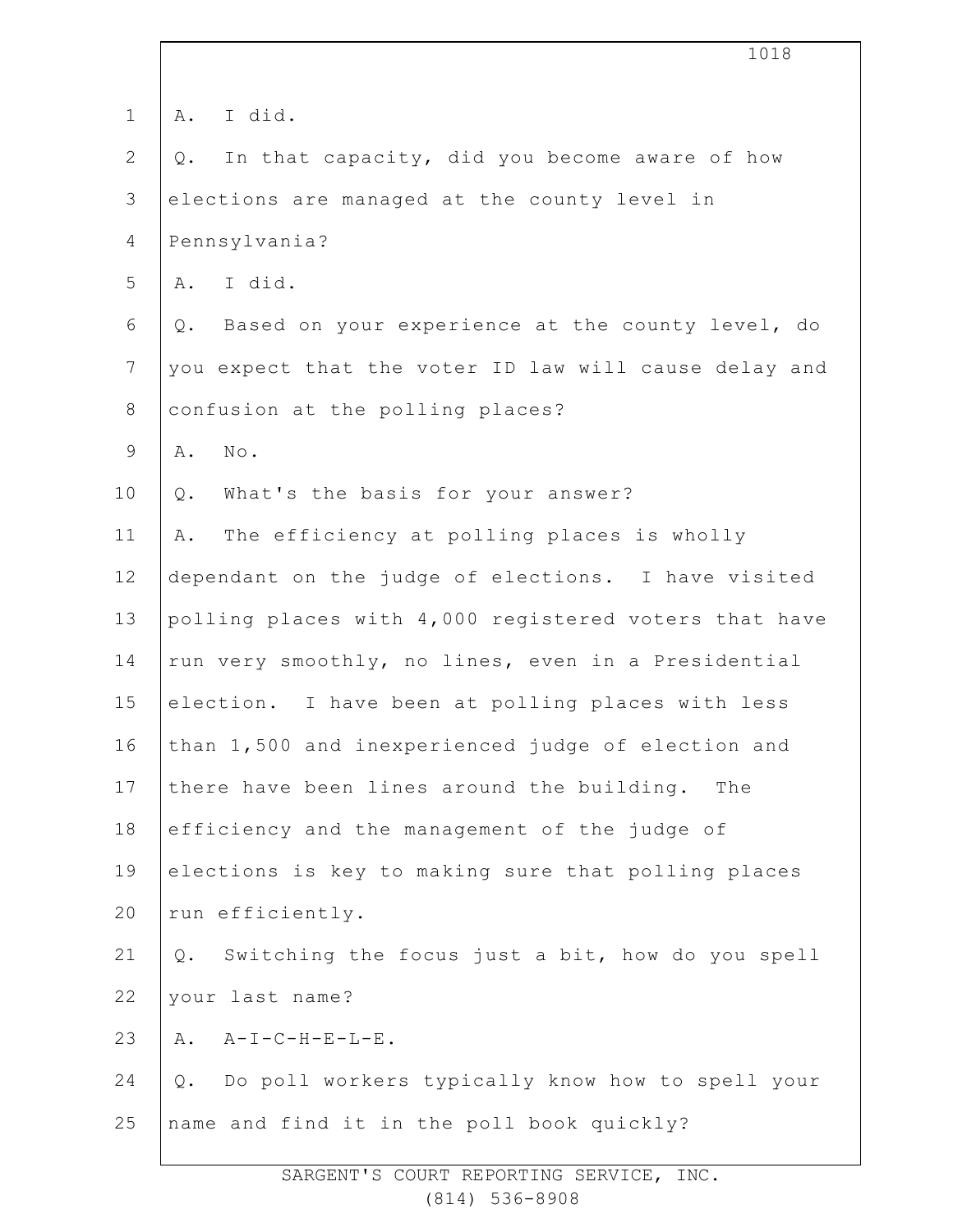|              | 1019                                                  |
|--------------|-------------------------------------------------------|
| $\mathbf{1}$ | Α.<br>No.                                             |
| $\mathbf{2}$ | You've had --- you had that experience?<br>$Q$ .      |
| 3            | Yes, I'll go in and they will say H what.<br>Α.       |
| 4            | And do you expect that using your driver's<br>Q.      |
| 5            | license will facilitate that process?                 |
| 6            | Yes. I think when you have something to look at<br>Α. |
| 7            | in addition to hearing it, it's a teaching technique, |
| $8\,$        | the visual and the hearing audio.                     |
| $\mathsf 9$  | You were asked some questions about public<br>Q.      |
| 10           | outreach and education. Have you been personally      |
| 11           | involved in getting the word out to the public about  |
| 12           | voter ID?                                             |
| 13           | A. Yes, I have.                                       |
| 14           | Can you explain for the Court what you've done<br>Q.  |
| 15           | to date?                                              |
| 16           | A. I can't give you a point for point. I'll give      |
| 17           | you a flavor of it. I was in Philadelphia with        |
| 18           | Stephanie Singer for Rock the Vote and spoke with     |
| 19           | students and then a press conference, I think former  |
| 20           | Governor Ed Rendell was there, a large group of       |
| 21           | students from Philadelphia. I have been to senior     |
| 22           | centers. I was with Representative --- one of the     |
| 23           | Representatives. I was at Rosemont Presbyterian       |
| 24           | Village and talked with senior citizens. I was down   |
| 25           | in Gettysburg at Area Agencies on Aging and spoke to  |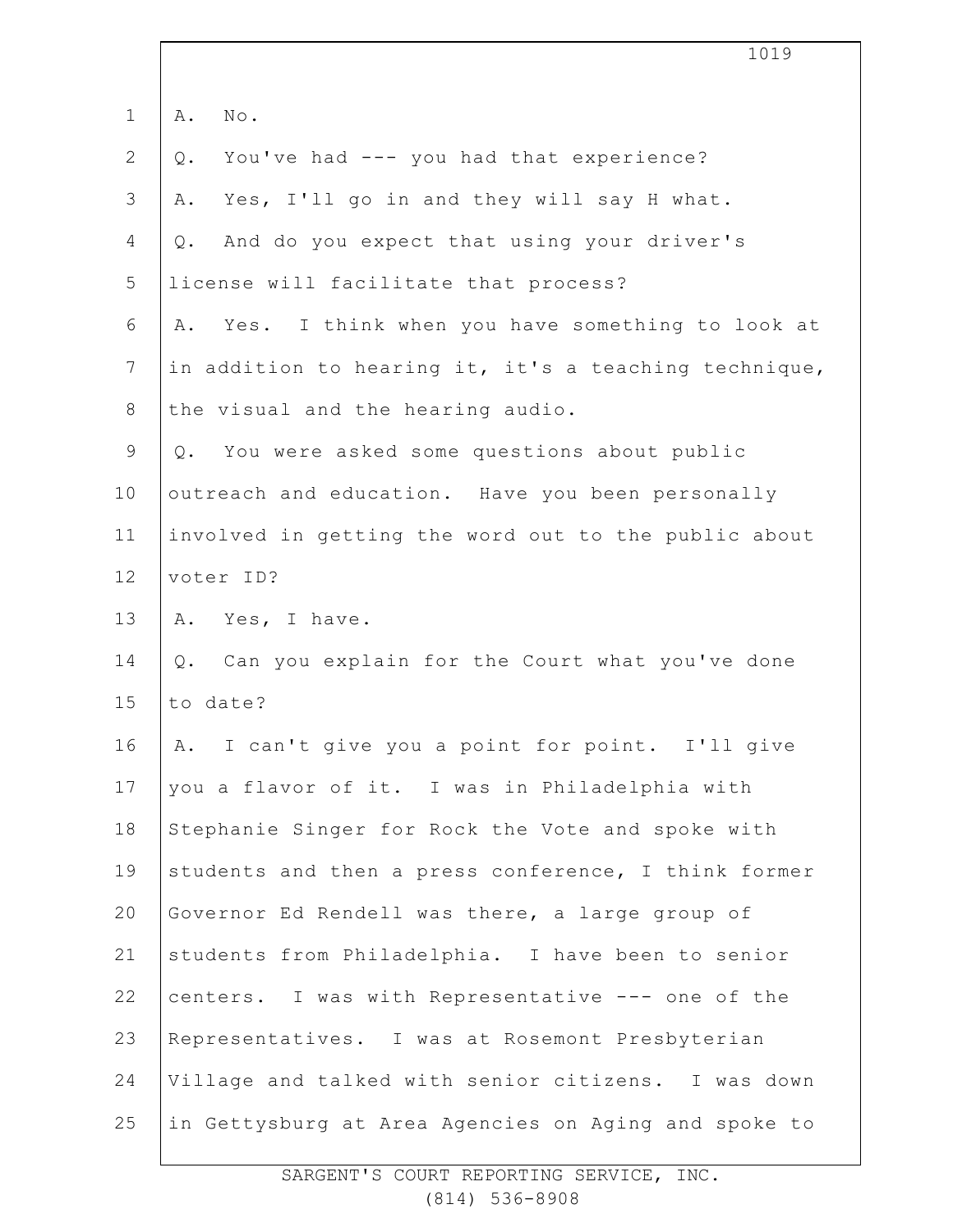| $\mathbf 1$    | them about the photo ID law. I have visited high         |
|----------------|----------------------------------------------------------|
| $\mathbf{2}$   | schools all across Pennsylvania and talked to seniors    |
| 3              | and encouraged them to register and to vote.             |
| $\overline{4}$ | Have you discussed voter ID with any<br>Q.               |
| 5              | organizations representing minority communities?         |
| 6              | A. Yes. Clearly, I have talked to the Hispanic           |
| $7\phantom{.}$ | community in Philadelphia. We've had two meetings        |
| $\,8\,$        | with Al Dia, and hope that they will be able to          |
| $\mathcal{G}$  | produce an insert similar to one they did in 2003 to     |
| 10             | reach out to the Hispanic community. I have also         |
| 11             | worked --- the Rock the Vote exercise in Philadelphia    |
| 12             | was certainly a mixed diverse crowd.                     |
| 13             | We are doing --- the Department of State is              |
| 14             | going out, reaching out to other agencies. I just        |
| 15             | haven't been the one that did it, but they're            |
| 16             | working with Dwight Evans and his community.             |
| 17             | They've gone to church groups, they've gone to civic     |
| 18             | centers. They've gone to housing agencies. We have       |
| 19             | a long list of requests and we're working with the       |
| 20             | Bravo Group to increase that list.                       |
| 21             | Will these efforts then continue through ---?<br>$Q$ .   |
| 22             | Yes, they will. Yes, they will.<br>Α.                    |
| 23             | If the voter ID law were to not go into effect,<br>$Q$ . |
| 24             | what effect would that have on your communications to    |
| 25             | the public about how the election in November will be    |
|                |                                                          |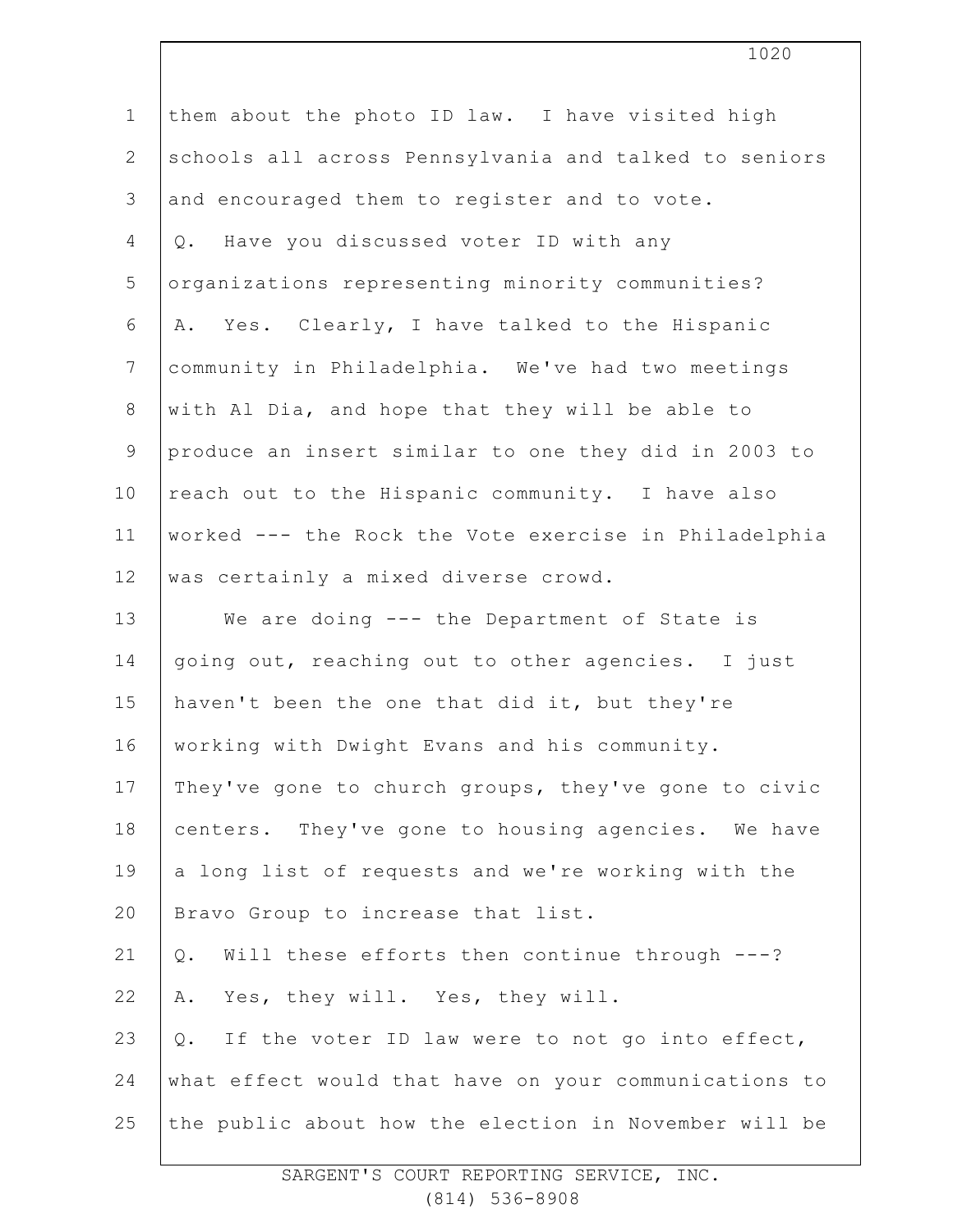| $\mathbf 1$    | operating?                                             |
|----------------|--------------------------------------------------------|
| $\overline{2}$ | We would have to tailor the message to eliminate<br>Α. |
| 3              | the voter ID piece. During a federal election year,    |
| 4              | the Help America Vote Act provides funding for voter   |
| 5              | education in federal election years. So we would be    |
| 6              | doing voter education and encouraging citizens to      |
| $\overline{7}$ | register and to vote if there were no photo ID law.    |
| $8\,$          | Because we have a new photo ID law, we've              |
| $\mathsf 9$    | incorporated that message into the education piece.    |
| 10             | Q. Okay. And now you've mentioned the Help America     |
| 11             | Vote Act. The Petitioners contend in this lawsuit      |
| 12             | that voter ID requires the Commonwealth to spend a     |
| 13             | lot of money. Does the Help America Vote Act bring     |
| 14             | in any federal funding?                                |
| 15             | A. It does. We're accessing \$5 million through        |
| 16             | federal funding for the Help America --- for the       |
| 17             | education piece, the outreach piece and the --- well,  |
| 18             | part of the education piece, we'll be mailing to       |
| 19             | offer five million homes with voters to make sure      |
| 20             | that every registered voter has at least one piece of  |
| 21             | mail that reminds them to secure photo ID. One of      |
| 22             | the interesting outreach issues that we're going to    |
| 23             | do is --- you know, it's a crawler along the bottom    |
| 24             | of the lottery announcement every night. We're going   |
| 25             | to go do the crawler to remind people to do photo ID.  |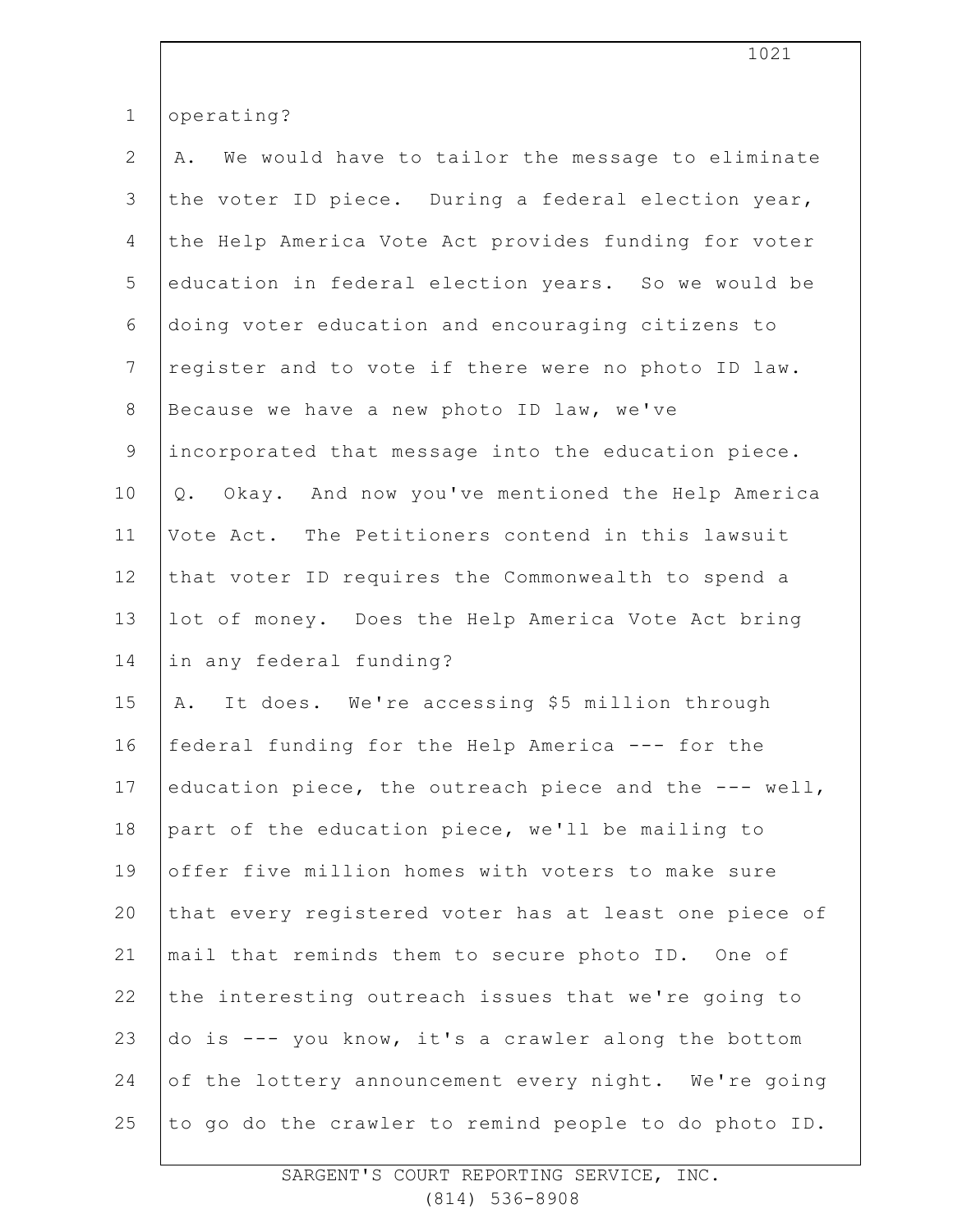|               | 1022                                                   |
|---------------|--------------------------------------------------------|
|               |                                                        |
| $\mathbf 1$   | And apparently it reaches 600,000 households every     |
| $\mathbf{2}$  | night, so those kind of --- there's a long list that   |
| 3             | we can go through.                                     |
| 4             | Q. We've heard testimony in this case about the        |
| 5             | numbers of voters whose records matched from the       |
| 6             | voter registration database and the PennDOT database.  |
| 7             | Are you generally aware of reasons why a voter's name  |
| $8\,$         | might not match up between the two databases?          |
| $\mathcal{G}$ | Yes.<br>Α.                                             |
| 10            | What are some of those reasons?<br>Q.                  |
| 11            | Well, I was told that the PennDOT database was a<br>Α. |
| 12            | mainframe for many years, and in mainframes you can't  |
| 13            | put in apostrophes and you can't put in --- I quess    |
| 14            | you don't put in spaces when you enter data. There's   |
| 15            | a protocol for entering data so that data matches.     |
| 16            | When we --- when citizens register in Pennsylvania,    |
| 17            | the registration --- or request for registration goes  |
| 18            | to one of the 67 counties and their voter              |
| 19            | registration office. And many of those offices put     |
| 20            | in apostrophes if your name is O'Neil, or they put in  |
| 21            | a space between a McDonald or McCaffrey. And they      |
| 22            | have their way of entering data.                       |
| 23            | When the SURE system came into play, some of           |
| 24            | that data was entered uniformly, but it hasn't been    |
| 25            | in place for more than --- I think it's been in        |
|               |                                                        |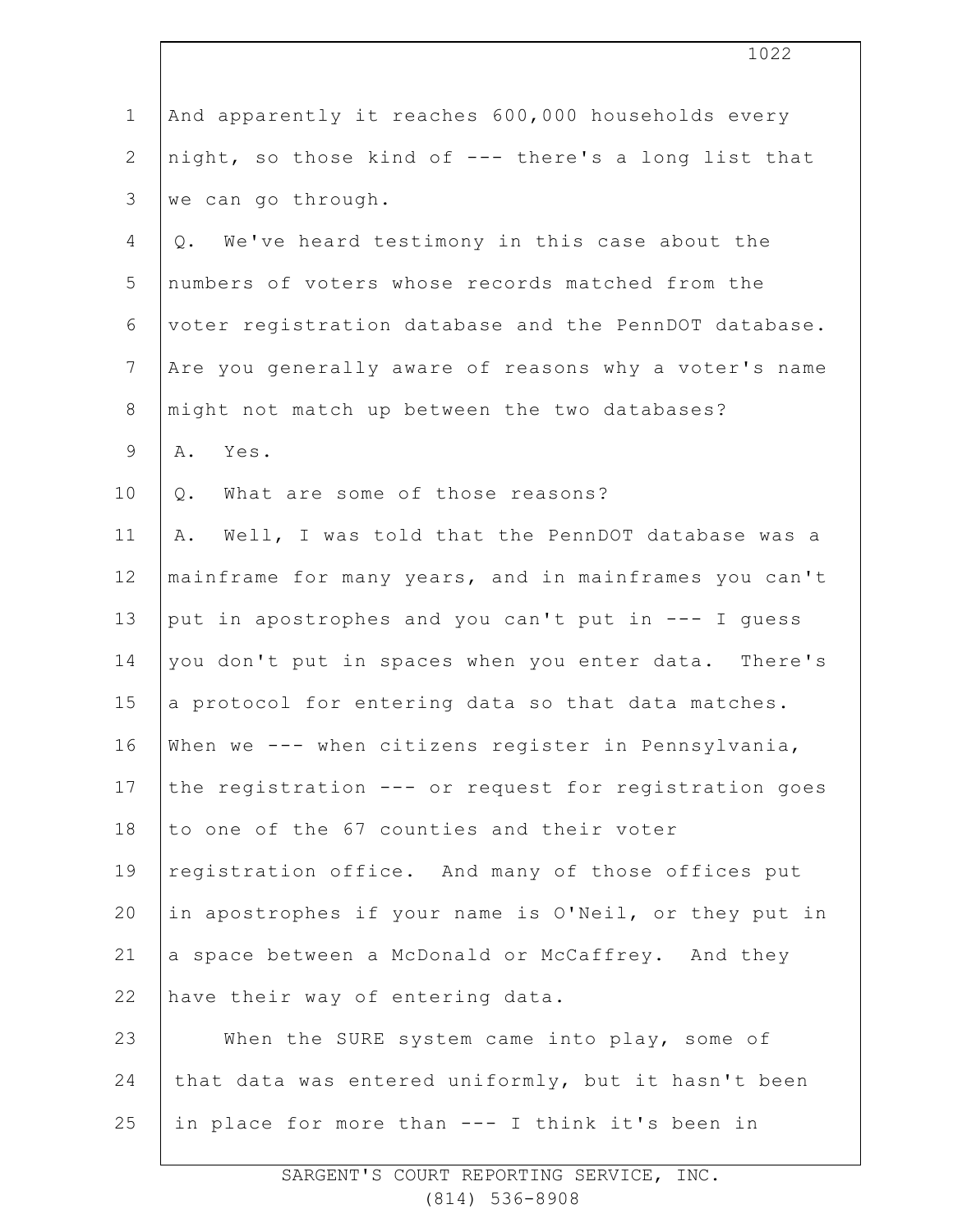| $\mathbf 1$    | place for ten years. But the attention to making     |
|----------------|------------------------------------------------------|
| 2              | the voter registration database exactly match the    |
| 3              | PennDOT database was never part of the protocol. It  |
| 4              | just didn't happen. So this matches evidence of      |
| 5              | that, this lack of match.                            |
| 6              | And you mentioned the letter that you sent out<br>Q. |
| $\overline{7}$ | and you said some of --- a number have come back. Do |
| $8\,$          | you know the reason for letters coming back to you?  |
| $\mathsf 9$    | Many of the letters that are coming back are<br>Α.   |
| 10             | addressee unknown, and those are the once that would |
| 11             | be returned to us.                                   |
| 12             | Q. And what does that tell you about those           |
| 13             | particular voters who were not matched between the   |
| 14             | two databases?                                       |
| 15             | A. They probably are inactive voters. We know that   |
| 16             | they're --- we can tell from the list that there are |
| 17             | 167,000 inactive voters on that list. That means     |
| 18             | they have not voted in five --- I think it's five    |
| 19             | elections and probably don't live in Pennsylvania    |
| 20             | anymore and have moved to another state. There is no |
| 21             | way to match the Pennsylvania registration database  |
| 22             | with other states in the United States. So if a      |
| 23             | resident moves from Pittsburgh to Cleveland, we      |
| 24             | wouldn't know that they are no longer residents of   |
| 25             | Pennsylvania.                                        |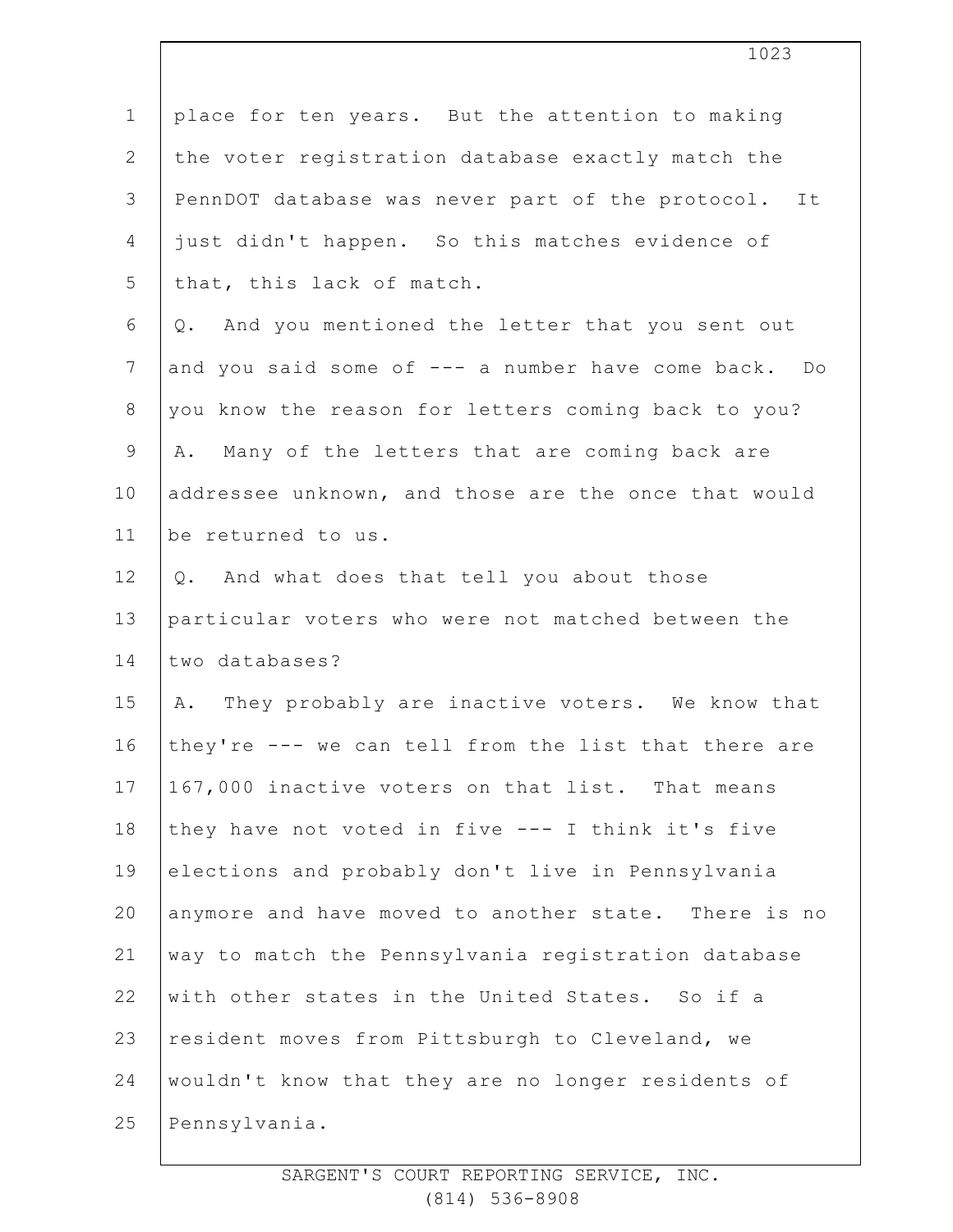1 2 3 4 5 6 7 8 9 10 11 12 13 14 15 16 17 18 19 20 21 22 23 24 25 Q. After sending out that letter, have you learned of any specific people who have a driver's license but for whatever reason showed up as a non-match? A. Yes, I have. Q. Can you give any examples of names not matching? A. Yes. Senator Yaw called me --- or spoke to me almost immediately and Senator Yaw has a different first name that I will not make public. It is not the name he uses. It's his birth name. And when I was describing the process, he looked at me and said I'm not going to be in the match. He uses his birth name in his --- on his PennDOT driver's license and he uses Gene Yaw on his voter registration form because he runs for public office as Gene Yaw. The Philadelphia Inquirer reported that Jimmy Tayoun, who is a known public leader in Philadelphia, also got a letter from me saying that he had a driver's license but was not in the database. His Pennsylvania driver's license says James J. Tayoun, I think it's Senior, and his voter registration is Jimmy Tayoun. So apparently a justice of the Supreme Court also got a letter from me saying that he didn't have a driver's license, but in fact, he does. Seamus McCaffery because he has a space between his name in the voter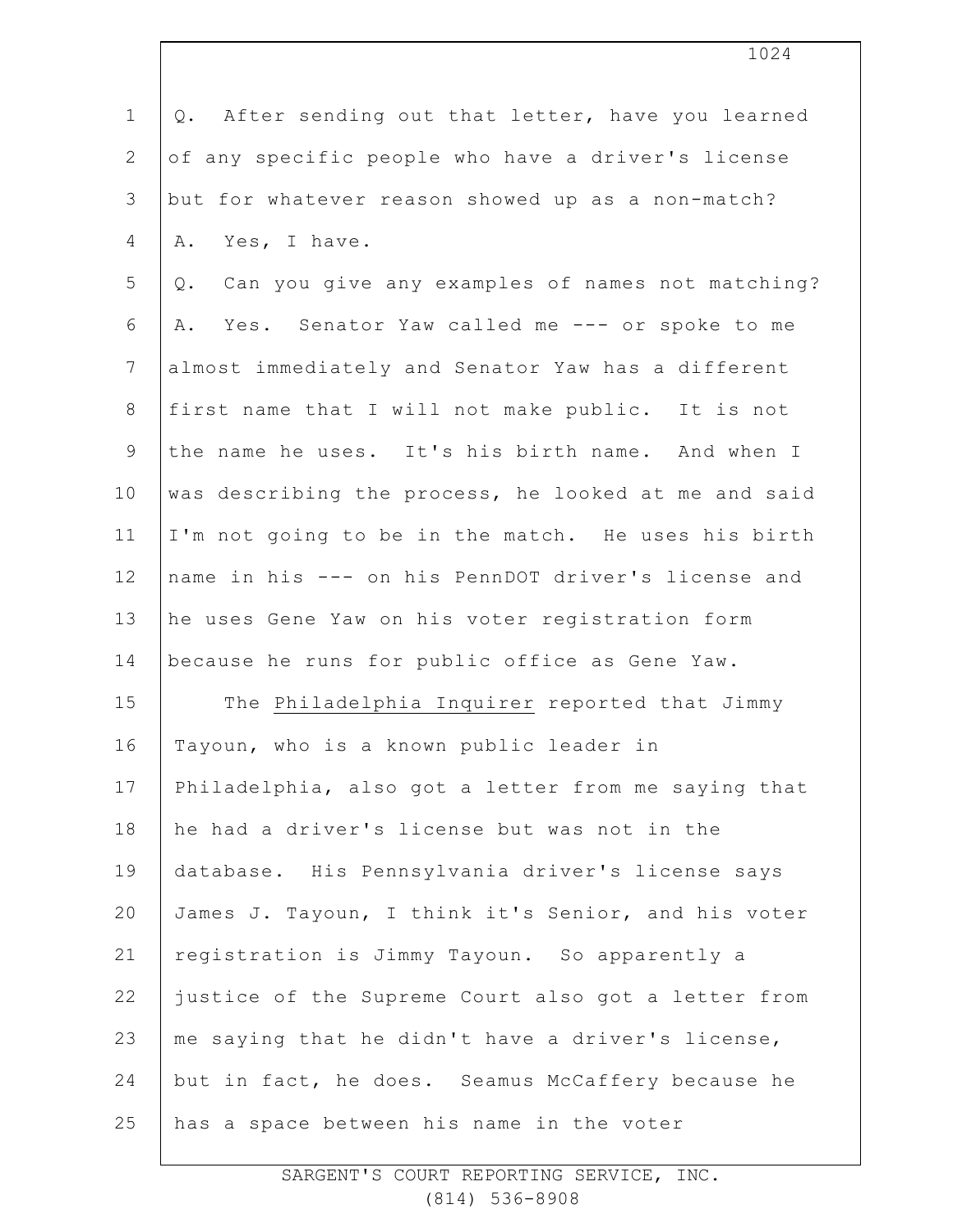|                | 1025                                                  |
|----------------|-------------------------------------------------------|
| $\mathbf 1$    | registration list, but he doesn't have a space        |
| $\mathbf{2}$   | between McCaffrey in his driver's license.            |
| $\mathcal{S}$  | Q. I would like to talk about the staff available     |
| 4              | to you at the Department of State. Does the           |
| 5              | Department of State have a bureau or a division that  |
| 6              | investigates allegations of voter fraud at the polls? |
| $\overline{7}$ | We do not.<br>Α.                                      |
| 8              | Q. Do you employ detectives or agents who conduct     |
| 9              | interviews of voters or poll workers when those       |
| 10             | allegations are made?                                 |
| 11             | We do not.<br>Α.                                      |
| 12             | Q. Have you received any sort of direction from the   |
| 13             | Governor or his staff to make it more difficult for   |
| 14             | any typical --- or any type of voter to obtain a      |
| 15             | voter ID?                                             |
| 16             | ATTORNEY GERSCH:                                      |
| 17             | I object on hearsay grounds, Your                     |
| 18             | Honor.                                                |
| 19             | ATTORNEY CAWLEY:                                      |
| 20             | I believe hearsay has been offered                    |
| 21             | routinely through ---.                                |
| 22             | JUDGE SIMPSON:                                        |
| 23             | It has been offered routinely there,                  |
| 24             | certainly is true, but there hasn't been an           |
| 25             | objection. So once there's an objection, I need to    |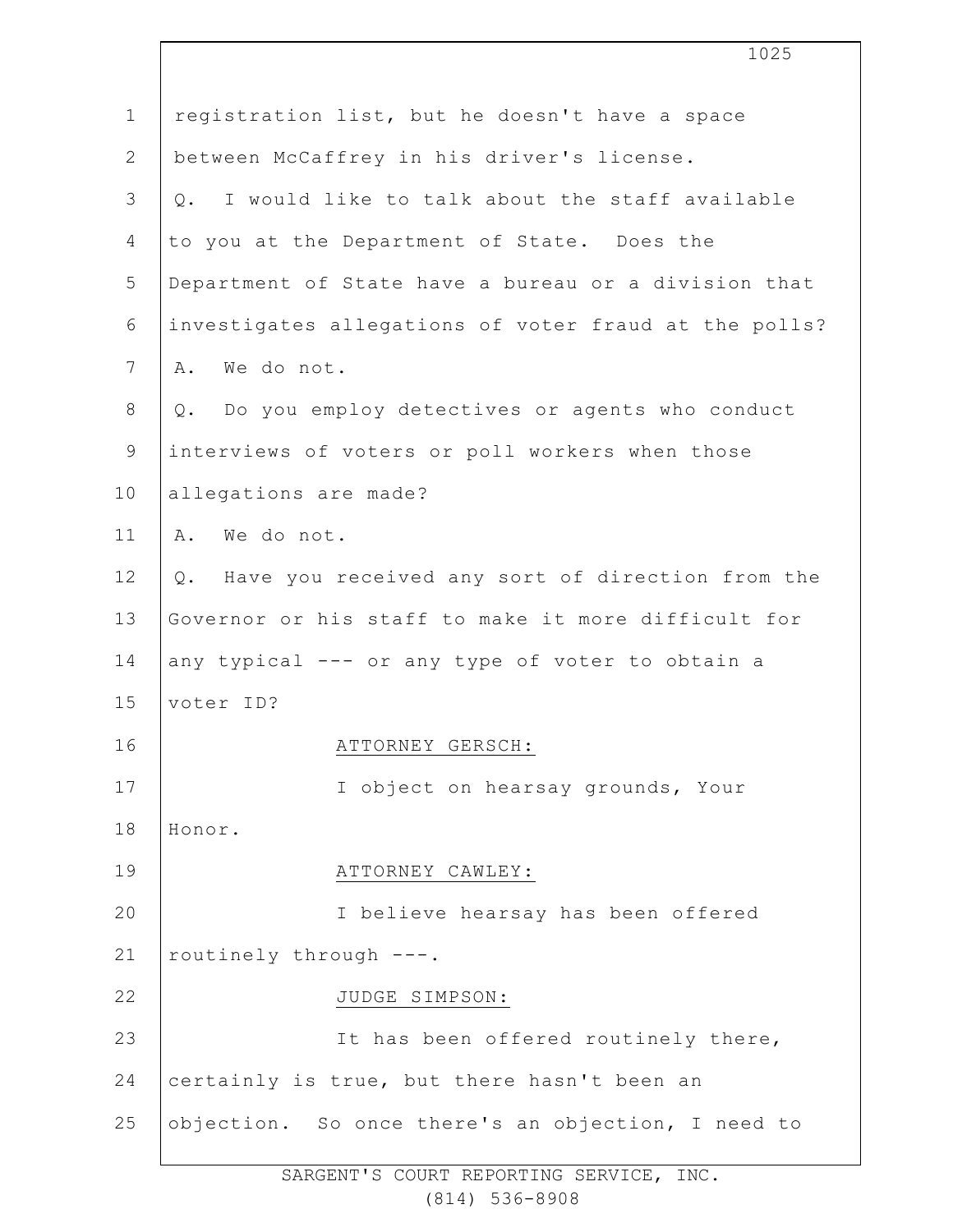|                | 1026                                                   |
|----------------|--------------------------------------------------------|
| $\mathbf 1$    | rule on it. The objection is overruled.                |
| $\mathbf{2}$   | ATTORNEY CAWLEY:                                       |
| 3              | I'll repeat the question subject to the                |
| $\overline{4}$ | same objection.                                        |
| 5              | BY ATTORNEY CAWLEY:                                    |
| $\epsilon$     | Have you received any sort of direction from the<br>Q. |
| $7\phantom{.}$ | Governor or his staff to make it more difficult for    |
| $\,8\,$        | any voters to get a photo ID?                          |
| $\mathsf 9$    | No, in fact, the Governor has directed not only<br>Α.  |
| 10             | the Department of State, but all the agencies          |
| 11             | involved in Pennsylvania government with respect to    |
| 12             | voter ID to do all that we can to make sure that       |
| 13             | citizens are registered and citizens have photo IDs.   |
| 14             | We're working closely with Secretary Duke and the      |
| 15             |                                                        |
|                | Department of Aging. I've worked with Secretary        |
| 16             | Avila, the Department of Health. Clearly there's an    |
| 17             | exchange of information between the health department  |
| 18             | and the Department of State that did not exist in the  |
| 19             | past. We're working with PennDOT. We're working        |
| 20             | with the Department of Labor. We're working with all   |
| 21             | of the cabinet secretaries, and the staffs have been   |
| 22             | directed to make getting photo ID to all registered    |
| 23             | voters in Pennsylvania a priority, and that came       |
| 24             | right from the Governor.                               |
| 25             | ATTORNEY CAWLEY:                                       |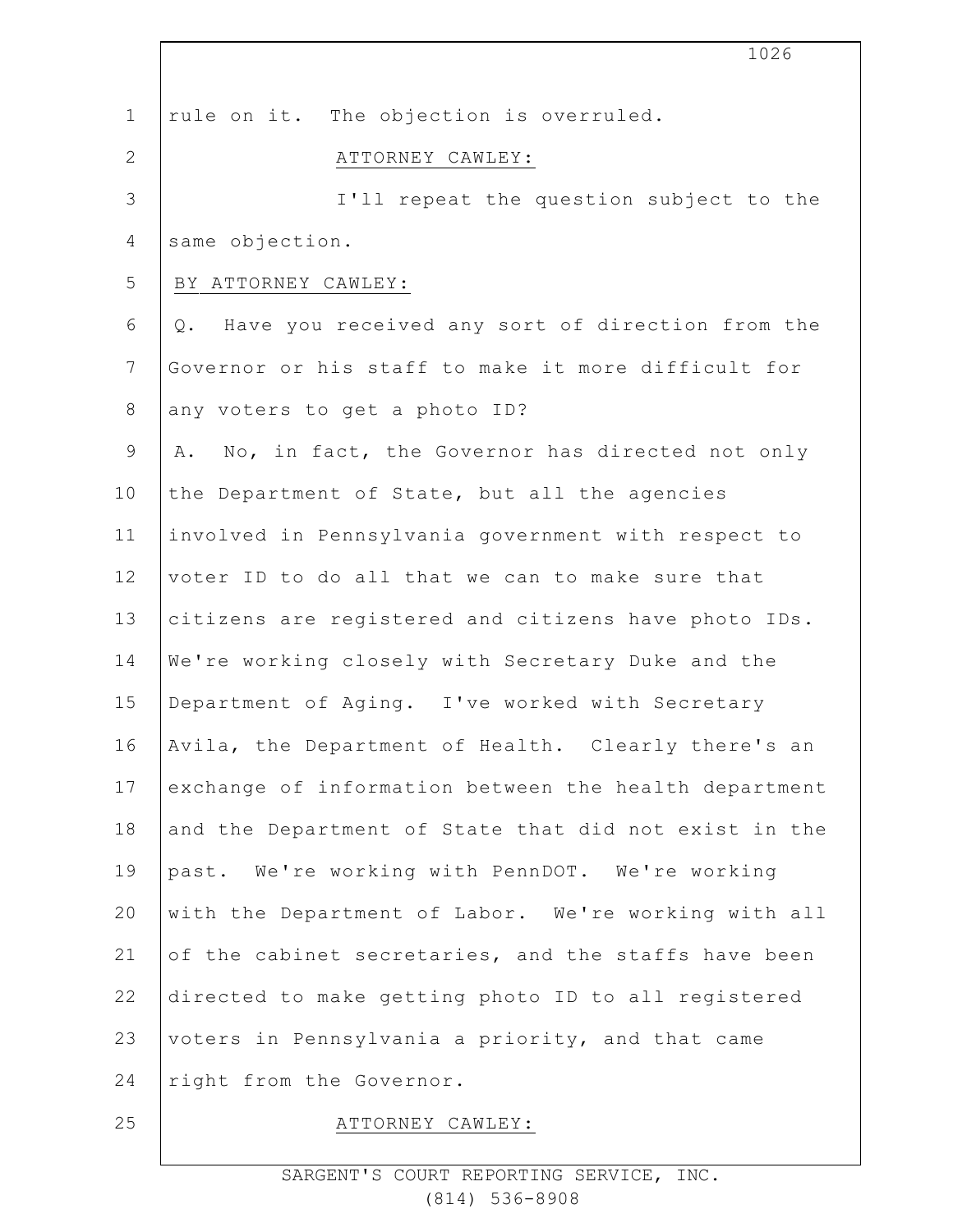1 2 3 4 5 6 7 8 9 10 11 12 13 14 15 16 17 18 19 20 21 22 23 24 25 1027 Thank you. Those are the questions that I have. ATTORNEY GERSCH: Nothing further, Your Honor. JUDGE SIMPSON: You may step down. Thank you. A. Thank you. ATTORNEY SCHNEIDER: Your Honor, Petitioners call Lisa Gray, but she's sequestered, so I'll have to go get her. MR. TURNER: Raise your right hand, please. ---------------------------------------------------- LISA GRAY, HAVING FIRST BEEN DULY SWORN, TESTIFIED AS FOLLOWS: ---------------------------------------------------- MR. TURNER: Thank you. DIRECT EXAMINATION BY ATTORNEY SCHNEIDER: Q. Good morning, Ms. Gray. A. Good morning. Q. As you know, my name is Marian Schneider, and I am here on behalf of Petitioners. Can you please state your name for the record?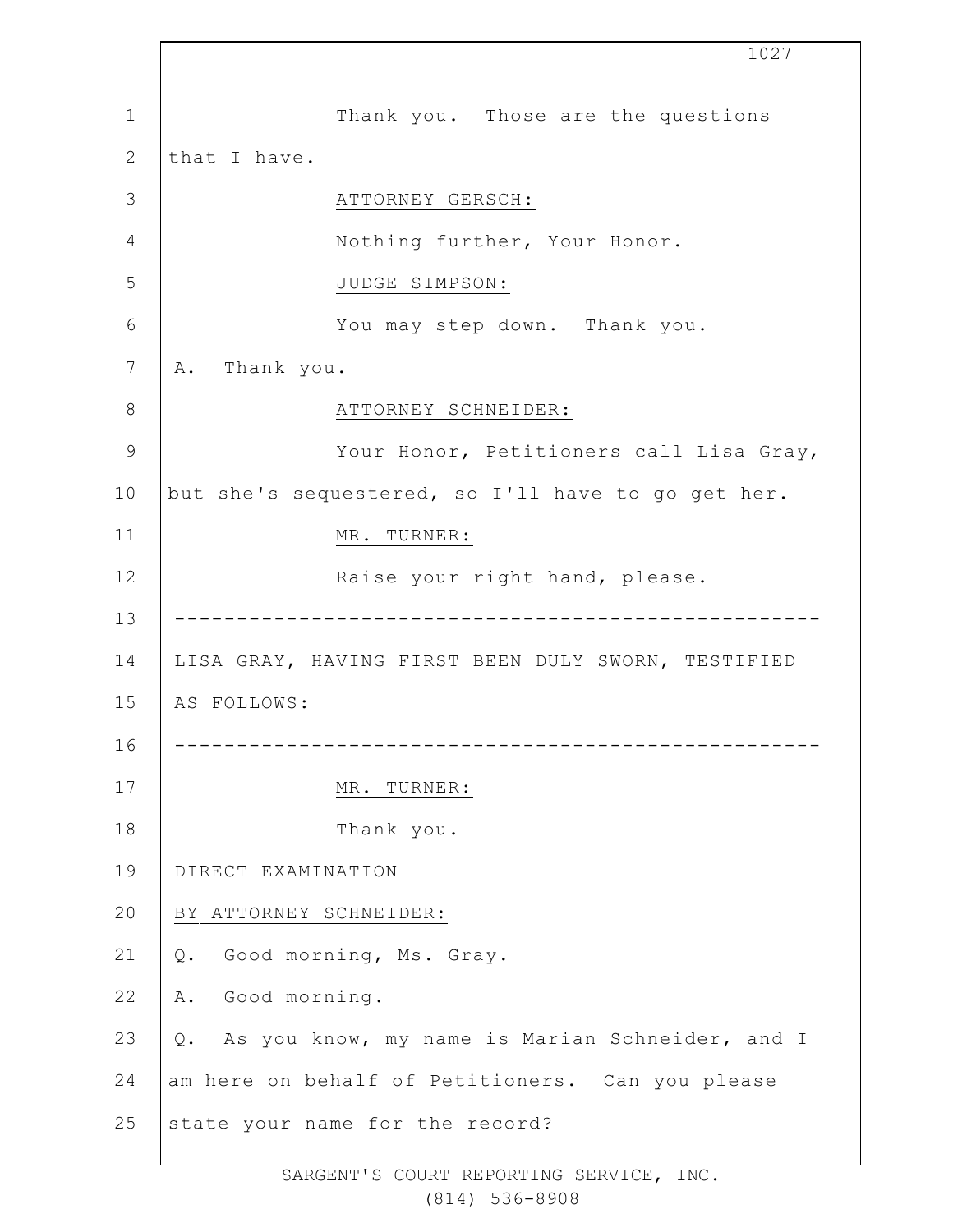| $\mathbf 1$    | Lisa Gray.<br>Α.                                          |
|----------------|-----------------------------------------------------------|
| $\mathbf{2}$   | Where do you live?<br>$Q$ .                               |
| 3              | 1434 Brinton Bridge Road, Chadds Ford,<br>Α.              |
| $\overline{4}$ | Pennsylvania.                                             |
| 5              | And who lives with you?<br>$Q$ .                          |
| $\sqrt{6}$     | No one right now. I used to live with my<br>Α.            |
| $\overline{7}$ | mother, but she died about a month ago.                   |
| $\,8\,$        | I'm sorry to hear that. What are your plans for<br>$Q$ .  |
| $\mathsf 9$    | your living arrangements now?                             |
| 10             | I hope to continue to live in the area, possibly<br>Α.    |
| 11             | rent a room in a house or possibly find some kind of      |
| 12             | subsidized housing.                                       |
| 13             | Is there a reason why you can't stay where you<br>Q.      |
| 14             | are now?                                                  |
| 15             | I can't afford it.<br>A.                                  |
| 16             | Is anyone staying with you now?<br>Q.                     |
| 17             | My aunt is staying with me right now, but she'll<br>Α.    |
| 18             | be going back home to New York before too long.           |
| 19             | And do you suffer from a disability?<br>$Q$ .             |
| 20             | I do, a psychiatric disability.<br>Α.                     |
| 21             | And how does that disability impact you?<br>$Q$ .         |
| 22             | I'm unable to work and I'm unable to drive.<br>Α.         |
| 23             | Do you receive any benefits for your disability?<br>$Q$ . |
| 24             | I do.<br>Α.                                               |
| 25             | What benefits do you receive?<br>$Q$ .                    |
|                |                                                           |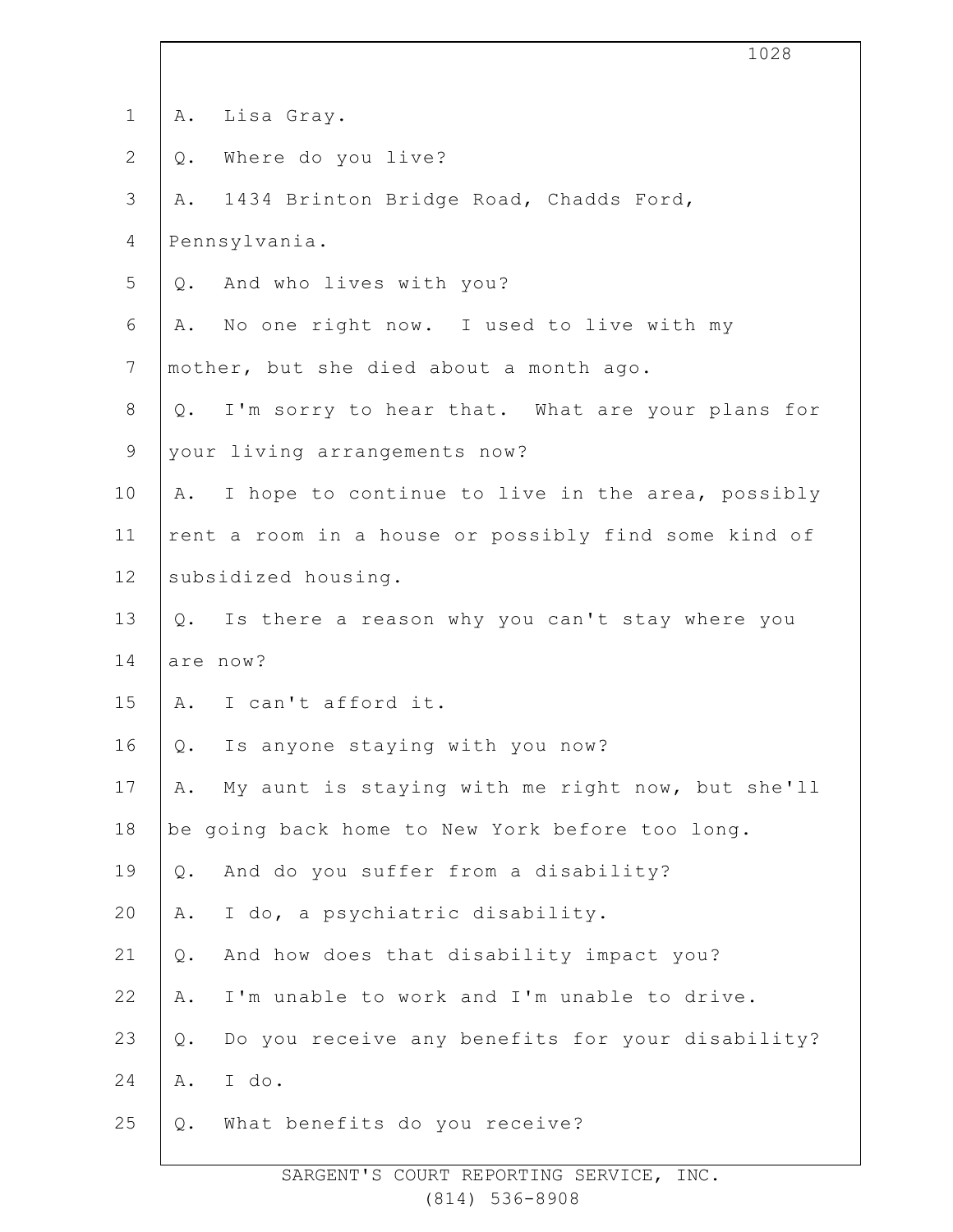1 2 3 4 5 6 7 8 9 10 11 12 13 14 15 16 17 18 19 20 21 22 23 24 25 A. I receive supplemental security income, medical assistance, food stamps. Q. Okay. Ms. Gray, where were you born? A. Near Stuttgart, Germany. Q. And why were your parents in Germany? A. My father was in the military. ATTORNEY SCHNEIDER: Your Honor, I'm going to mark as Petitioners' Exhibit 44 a collection of documents relating to Ms. Gray. (Petitioners' Exhibit 44 marked for identification.) BY ATTORNEY SCHNEIDER: Q. Ms. Gray, I've handed a packet of documents, but it's also on the screen in front of you. The first page of this document, what is that? A. My birth certificate. Q. And where did get this? How did your family get this birth certificate? A. My parents were given it in the hospital near Stuttgart where I was born. Q. And it's written in English and German; right? A. Correct. Q. Now, did you ever have any other record of your birth?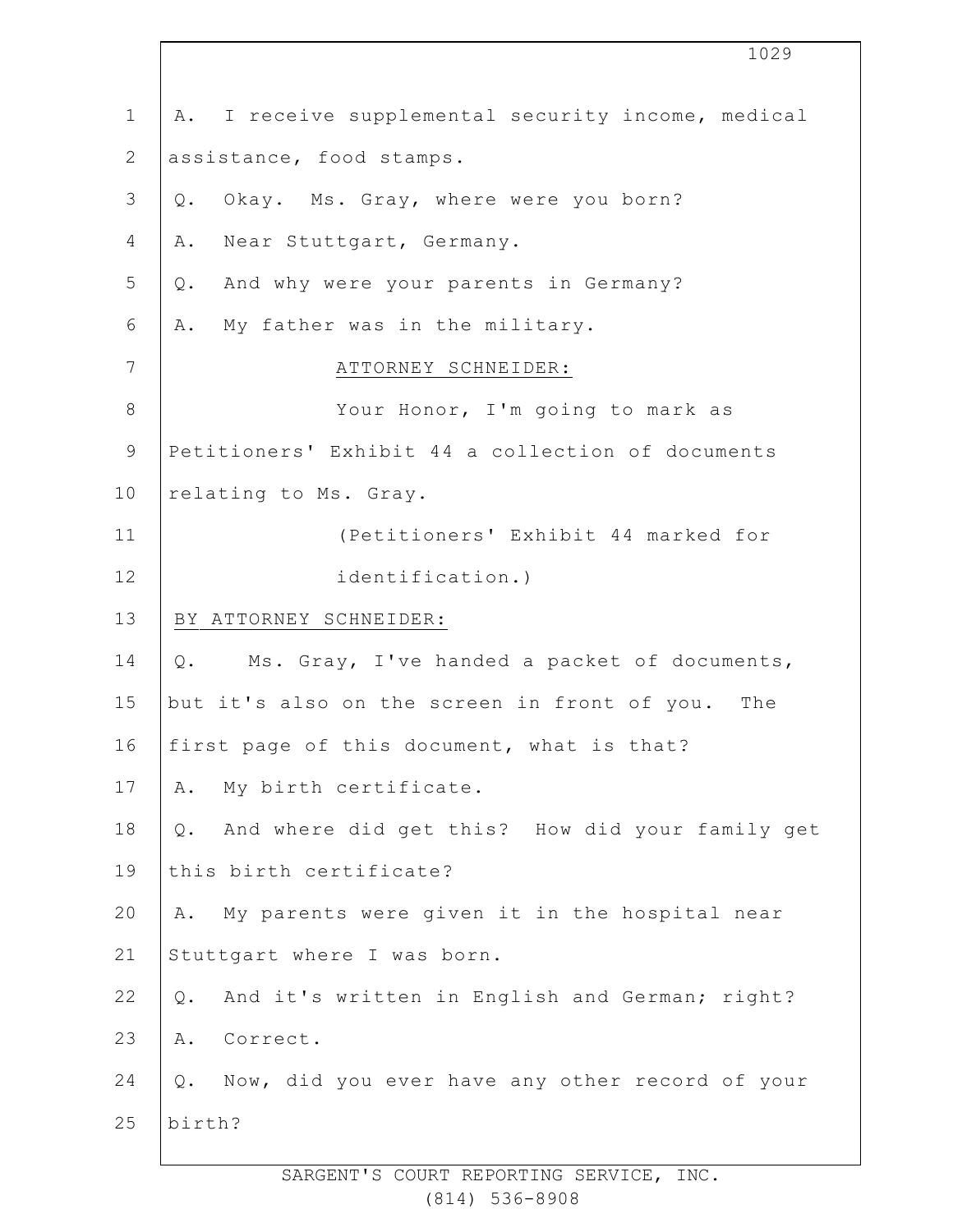|                | 1030                                                     |
|----------------|----------------------------------------------------------|
| $\mathbf 1$    | I had what I think was a consular birth<br>Α.            |
| $\mathbf{2}$   | certificate that had a raised red wax seal, some kind    |
| $\mathfrak{Z}$ | of like read ribbon on it, and I believe it was          |
| $\overline{4}$ | signed by John Foster Dulles.                            |
| 5              | But you don't have that $---?$<br>Q.                     |
| 6              | I don't have it anymore.<br>Α.                           |
| $7\phantom{.}$ | Okay. So if you would look on the next page,<br>$Q$ .    |
| $8\,$          | the second page of Exhibit 44, do you see that?          |
| $\mathsf 9$    | Α.<br>Yes.                                               |
| 10             | What is that document?<br>$Q$ .                          |
| 11             | My Baptismal certificate.<br>Α.                          |
| 12             | And looking at your Baptismal certificate, does<br>$Q$ . |
| 13             | it have all the correct information about your birth?    |
| 14             | It has the correct place, the correct parents.<br>Α.     |
| 15             | And the date?<br>$Q$ .                                   |
| 16             | The correct date, yes.<br>Α.                             |
| 17             | And how old are you?<br>$Q$ .                            |
| 18             | Fifty-six (56).<br>Α.                                    |
| 19             | Now, Ms. Gray, where did grow up?<br>Q.                  |
| 20             | I grew up in Rye, New York, Manhattan and Port<br>Α.     |
| 21             | Washington, Long Island.                                 |
| 22             | And did you go to high school?<br>$Q$ .                  |
| 23             | I went to high school in Port Washington.<br>I did<br>Α. |
| 24             | not graduate.                                            |
| 25             | But did you get a diploma?<br>Q.                         |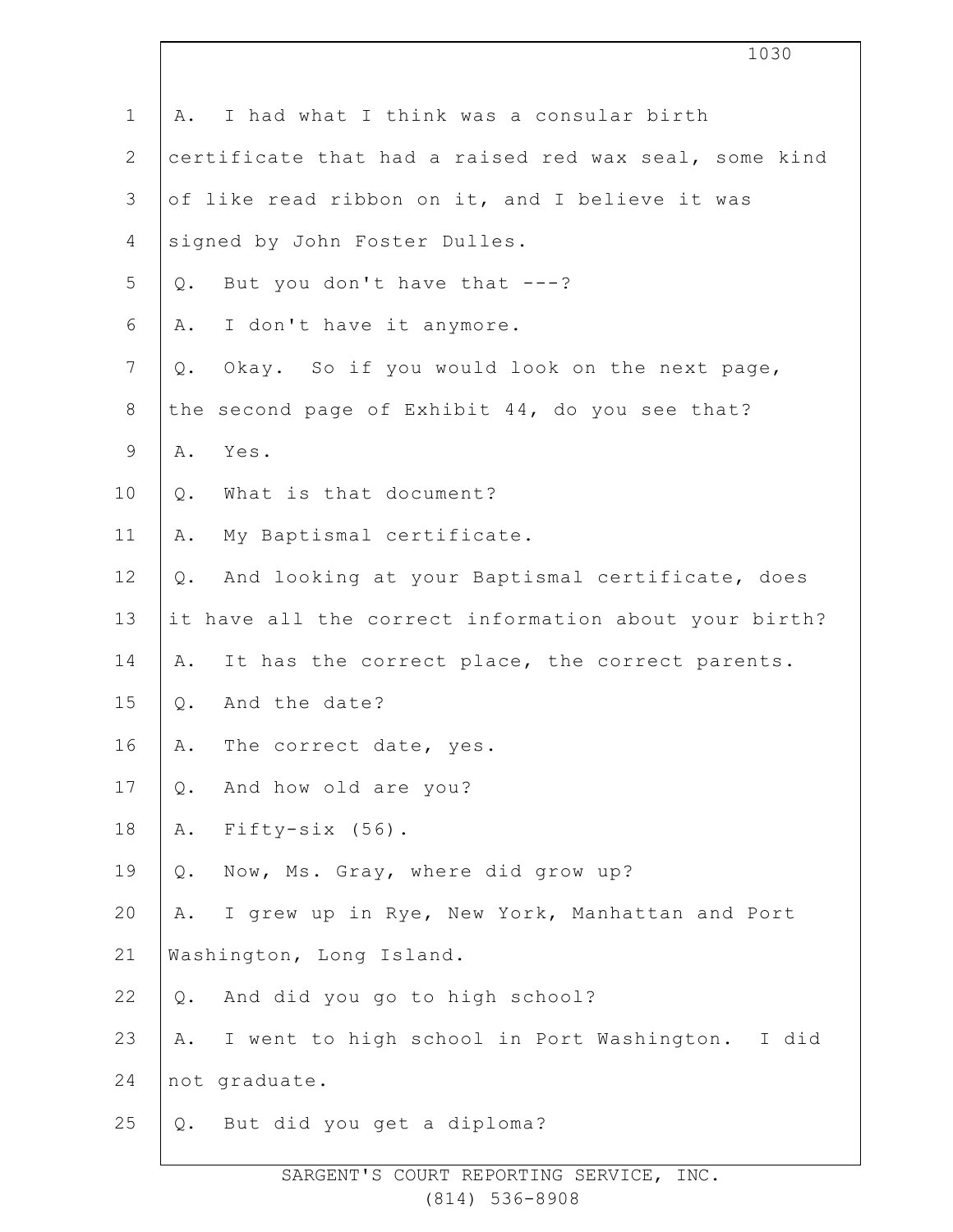| $\mathbf 1$    | Α.    | I got a GED.                                     |
|----------------|-------|--------------------------------------------------|
| $\mathbf{2}$   | $Q$ . | And did you attend college?                      |
| 3              | Α.    | I attended two years of college and then took    |
| 4              |       | some courses at another college.                 |
| 5              | $Q$ . | Where did attend the two years of college?       |
| 6              | Α.    | Columbia University.                             |
| $\overline{7}$ | Q.    | And where had you taken other courses?           |
| 8              | Α.    | Bryn Mawr College.                               |
| $\mathsf 9$    | $Q$ . | But you didn't receive a degree?                 |
| 10             | Α.    | $\texttt{No}$ .                                  |
| 11             | $Q$ . | Do you have any siblings?                        |
| 12             | Α.    | I have one sister.                               |
| 13             | $Q$ . | Where does your sister live?                     |
| 14             | Α.    | Oxford, Pennsylvania.                            |
| 15             | $Q$ . | How far is Oxford, Pennsylvania from where       |
| 16             |       | you're living now?                               |
| 17             | Α.    | About 45 minutes by car.                         |
| 18             | $Q$ . | So what brought you to Pennsylvania?             |
| 19             | Α.    | My mother got a job at Dupont and had moved down |
| 20             |       | here, and I came to live with her.               |
| 21             | $Q$ . | What did your mother do at Dupont?               |
| 22             | Α.    | She was a marketing executive.                   |
| 23             | $Q$ . | So when you moved to Pennsylvania, did you ever  |
| 24             |       | get a Pennsylvania driver's license?             |
| 25             | Α.    | No.                                              |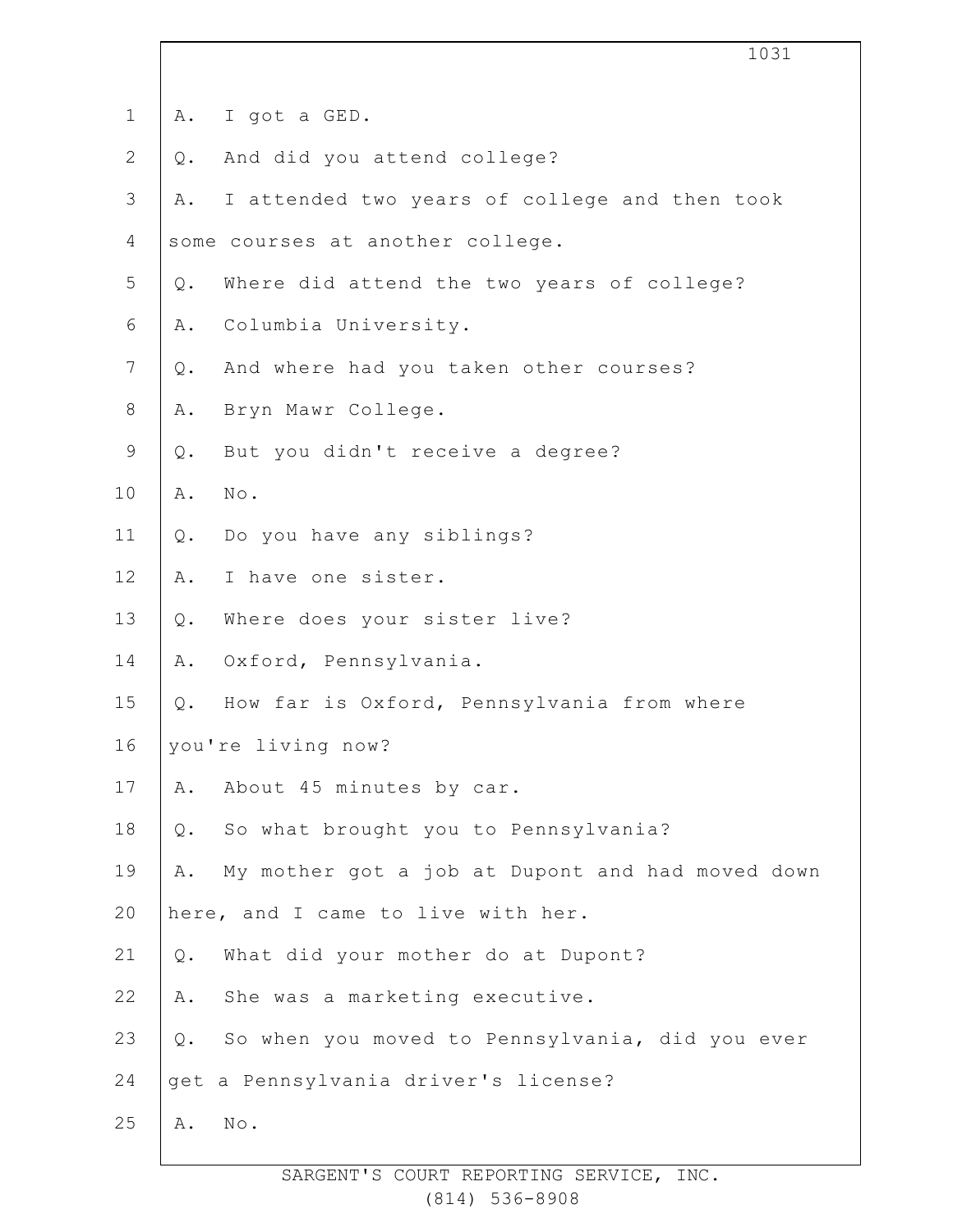1 2 3 4 5 6 7 8 9 10 11 12 13 14 15 16 17 18 19 20 21 22 23 24 25 Q. And why don't you drive? A. I have psychiatric disability that I --- when I get behind the wheel, I start to experience strange changes in my body image, and when I'm on the road --- I've never driven by myself. I've only driven with assistance. I had sudden impulses to do dangerous things. Q. Okay. So you've never had a driver's license --- A. No. Q. --- and you won't get one in any time soon; correct? A. I don't think so. Q. Do you have your Social Security card? A. No, I do not. Q. Had you made any attempt to get your Social Security card? A. I called the Social Security office and had them send me the forms I needed to fill out to get my Social Security card. Then my mother had a lot of health issues that were ongoing. I had to deal with them. I've seemed to have lost the forms I need to fill out, and I think it required some form of ID that I don't have just to get the Social Security card. So I want to get the forms again to try to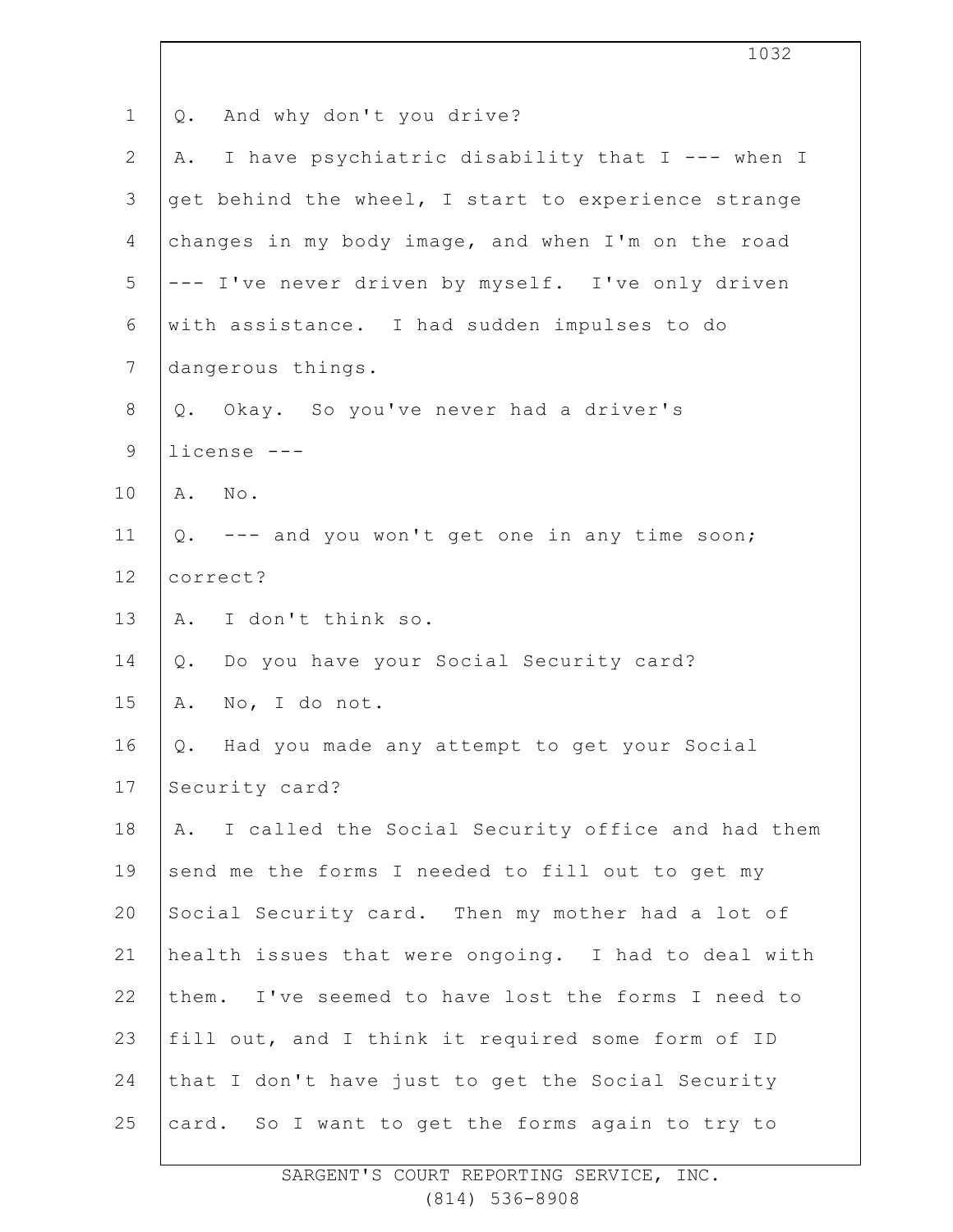|                | 1033                                                   |
|----------------|--------------------------------------------------------|
| $\mathbf 1$    | reapply for the Social Security card.                  |
| $\overline{2}$ | But you think you might need a photo ID to apply<br>Q. |
| 3              | for it?                                                |
| 4              | I might, yes.<br>Α.                                    |
| 5              | So turning to the third page of Exhibit 44, what<br>Q. |
| 6              | is represented on this page, what are those?           |
| $\overline{7}$ | These are my three forms of ID. The first one<br>Α.    |
| $8\,$          | is my medical card, the second one is my Access card,  |
| $\mathsf 9$    | which I use to get food stamps, among other things     |
| 10             | --- or it is food stamps. And the third one is a       |
| 11             | YMCA identification card.                              |
| 12             | And are you still a member of that Y?<br>Q.            |
| 13             | No, I'm not.<br>Α.                                     |
| 14             | So that's not current; is that right?<br>Q.            |
| 15             | Right.<br>Α.                                           |
| 16             | Had you --- do you have a U.S. passport?<br>Q.         |
| 17             | No, I don't.<br>Α.                                     |
| 18             | Had you ever had a problem because you haven't<br>Q.   |
| 19             | had photo ID?                                          |
| 20             | A. Yes, I have. Trying to travel Amtrak, they were     |
| 21             | reluctant to accept my YMCA photo ID when I wanted to  |
| 22             | change reservation. They strongly advised me to get    |
| 23             | government ID. I needed to buy Sudafed, which I need   |
| 24             | sometimes. I have allergies. And it seems to come      |
| 25             | up more and more, you know, unexpectedly.              |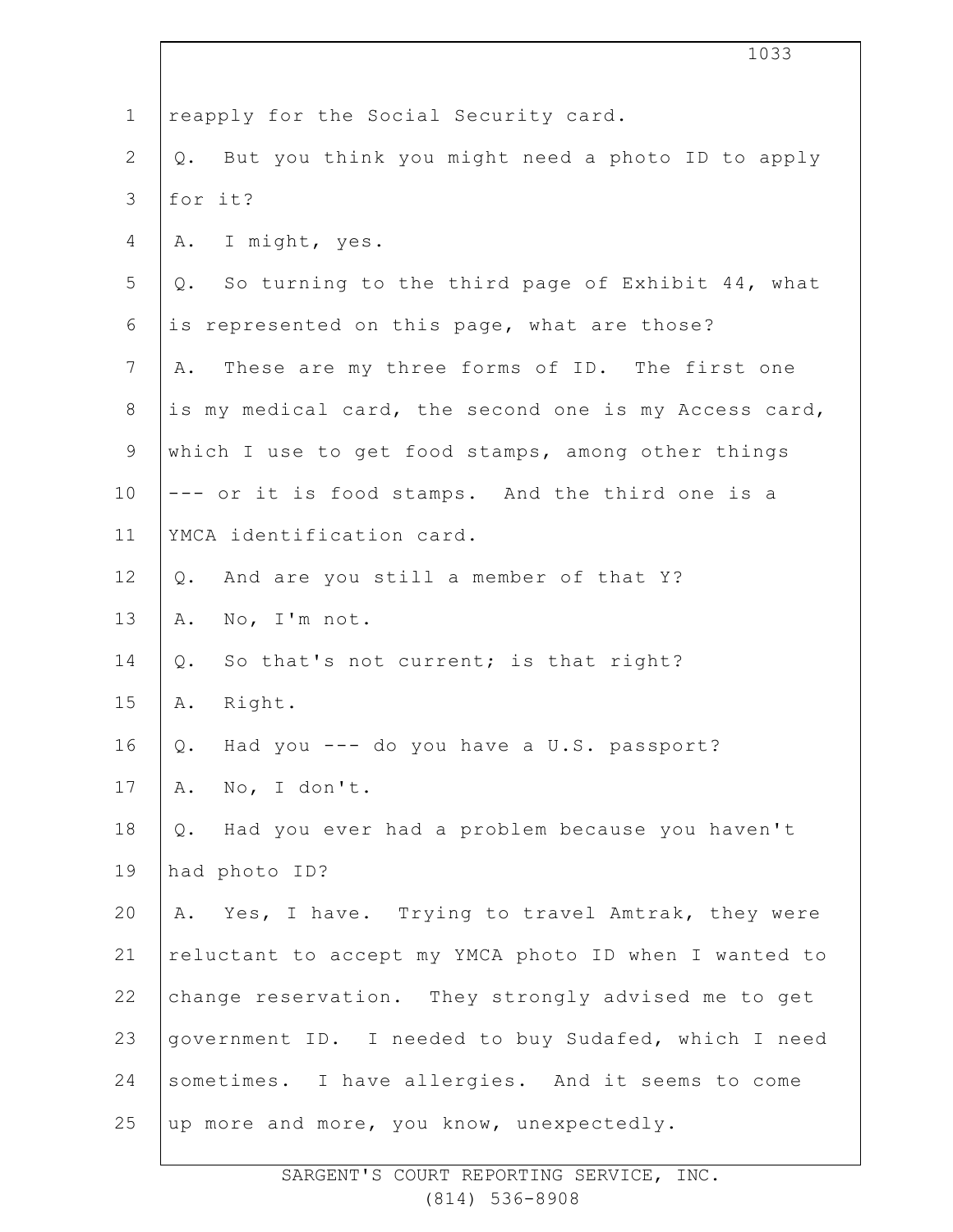|                | 1034                                                    |
|----------------|---------------------------------------------------------|
| $\mathbf 1$    | I want to talk about voting. Are you registered<br>Q.   |
| $\mathbf{2}$   | to vote?                                                |
| $\mathfrak{Z}$ | Yes, I am.<br>Α.                                        |
| 4              | When did you register to vote?<br>Q.                    |
| 5              | I first registered I believe in 1976.<br>Α.             |
| 6              | And do you remember what the first election is<br>$Q$ . |
| 7              | that you voted in?                                      |
| 8              | 1976, Carter versus Ford.<br>Α.                         |
| $\mathsf 9$    | Q. Do you vote reqularly?                               |
| 10             | Yes, I do.<br>Α.                                        |
| 11             | And where is your polling place?<br>$Q$ .               |
| 12             | Chadds Ford Elementary School.<br>Α.                    |
| 13             | So is that close to where you live now?<br>Q.           |
| 14             | It's not within walking distance.<br>Α.                 |
| 15             | $Q$ .<br>But $---$ .                                    |
| 16             | I can be driven there within maybe five to ten<br>Α.    |
| 17             | minutes.                                                |
| 18             | So why is voting important to you?<br>$Q$ .             |
| 19             | It's important to me because it's a right I have<br>Α.  |
| 20             | as a citizen. It's my chance to --- you know, to        |
| 21             | influence things that affect me as a citizen of this    |
| 22             | country and to make my voice heard.                     |
| 23             | So are you planning to vote in November?<br>Q.          |
| 24             | Α.<br>Yes.                                              |
| 25             | So let's talk about the voter ID law. When did<br>Q.    |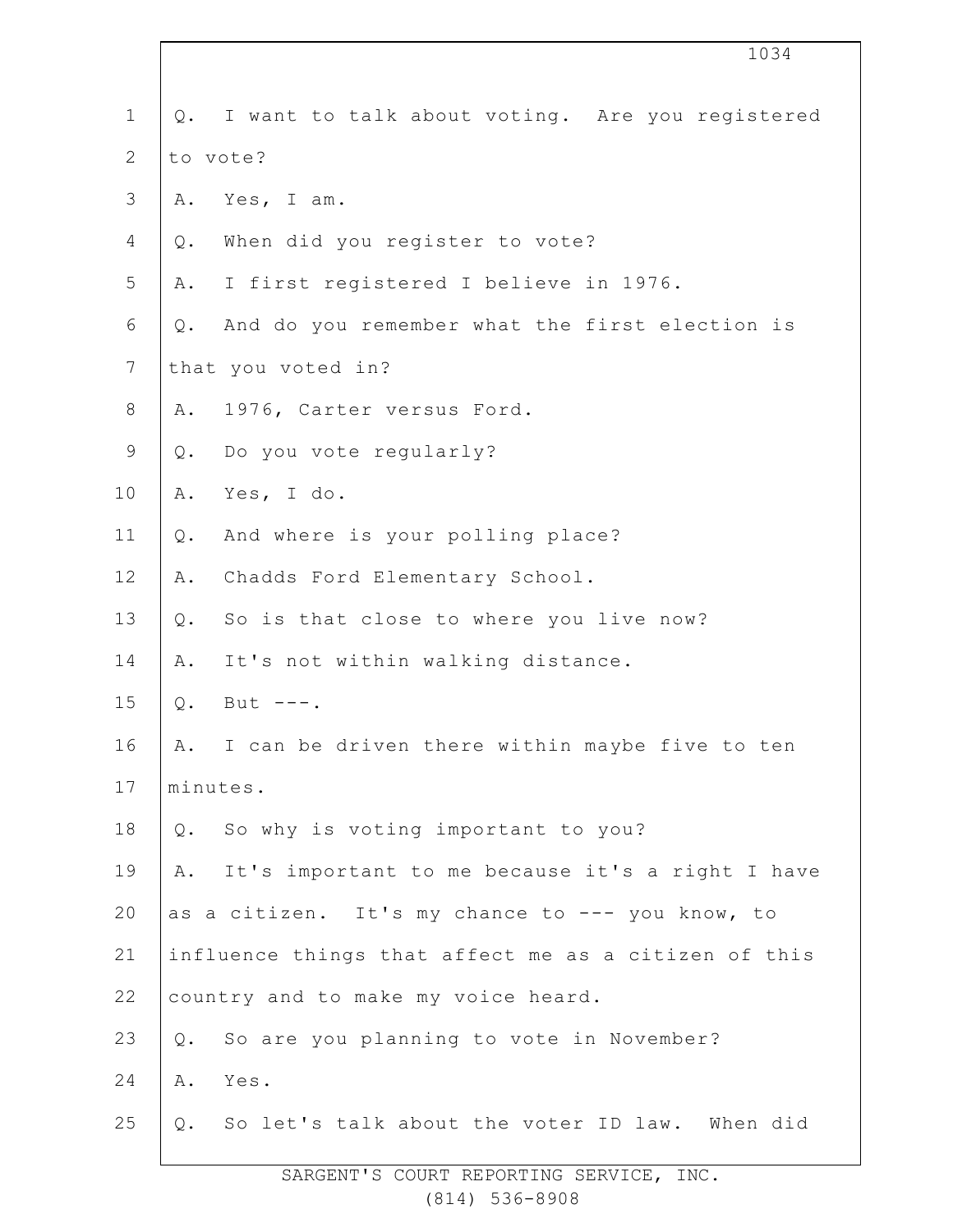|                | 1035                                                      |
|----------------|-----------------------------------------------------------|
| $\mathbf 1$    | you hear about it?                                        |
| $\mathbf{2}$   | I first heard about it maybe six months ago at a<br>Α.    |
| 3              | meeting of the Kennett Area Democrats.                    |
| 4              | What do you know about the law?<br>$Q$ .                  |
| 5              | What I understand is that in order to vote I<br>Α.        |
| 6              | have to present one of a number of specified forms of     |
| $7\phantom{.}$ | identification, none of which I have.                     |
| 8              | Q. But do you know what you would need to do in           |
| $\mathsf 9$    | order to get a photo ID that would be valid for           |
| 10             | voting?                                                   |
| 11             | A. From what I understand, I have to present a            |
| 12             | valid birth certificate, which means --- in my case       |
| 13             | would be a consular birth certificate, I think two        |
| 14             | forms of identification with my address and a Social      |
| 15             | Security card.                                            |
| 16             | Q. Let's talk about the consular birth certificate.       |
| 17             | That's a record that the United States Department of      |
| 18             | State issues for people born out of the country; is       |
| 19             | that right?                                               |
| 20             | As I understand it.<br>Α.                                 |
| 21             | And what do you know about what it would take to<br>$Q$ . |
| 22             | get that?                                                 |
| 23             | I believe it would cost me \$50. I might have<br>Α.       |
| 24             | difficulty getting it, because I need ID to actually      |
| 25             | get it, and I don't have the ID, because that's why I     |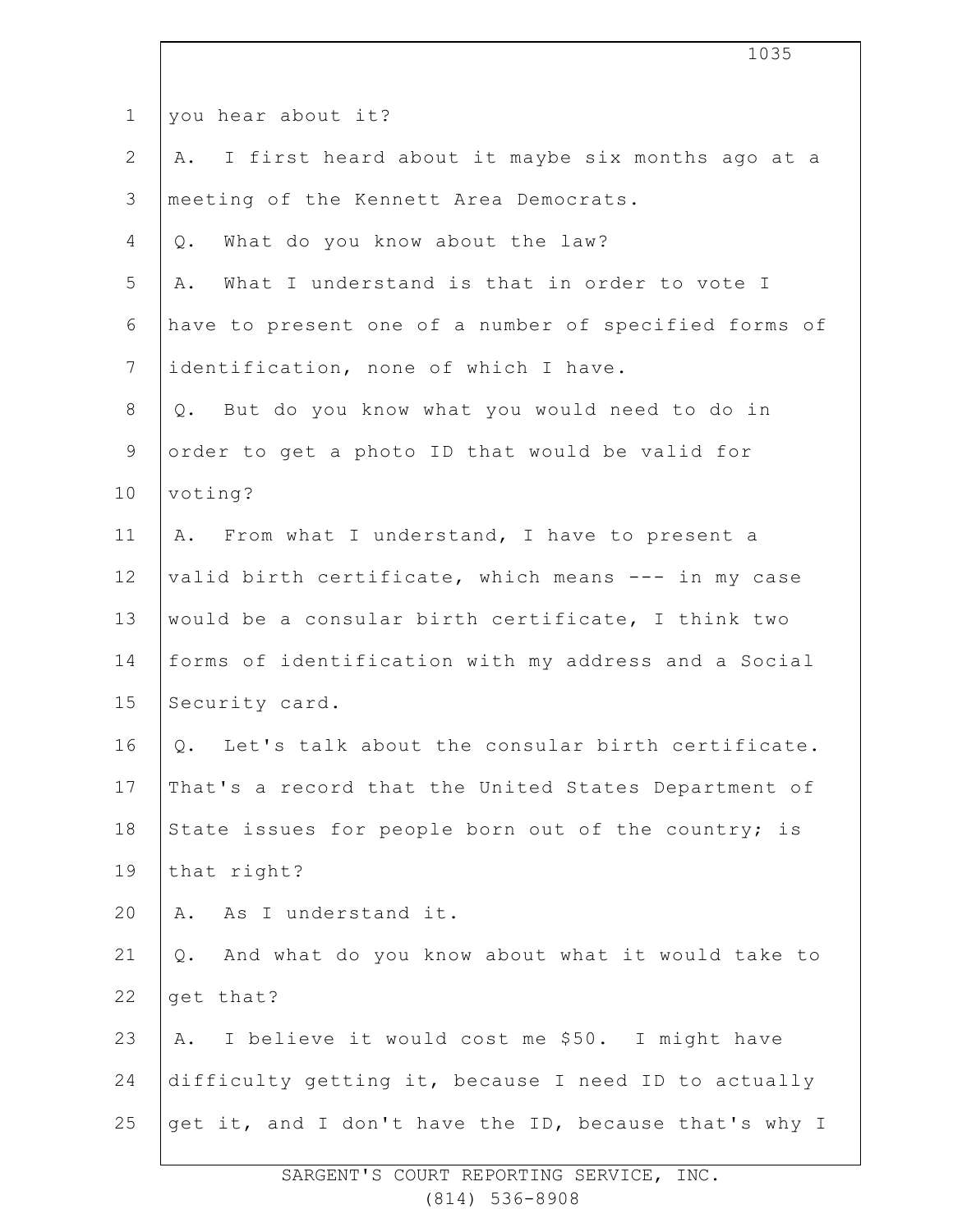|                | 1036                                                   |
|----------------|--------------------------------------------------------|
| $\mathbf 1$    | need the birth certificate. And it would also take     |
| $\mathbf{2}$   | some time.                                             |
| $\mathfrak{Z}$ | Do you know approximately how much time? Could<br>Q.   |
| $\overline{4}$ | you estimate?                                          |
| 5              | I think at least a month.<br>Α.                        |
| 6              | Okay. So turning back to trying to get an ID,<br>Q.    |
| 7              | do you know where you would have to go in order to     |
| $\,8\,$        | get a photo ID for voting?                             |
| $\mathsf 9$    | The Department of Motor Vehicles in Media or<br>Α.     |
| 10             | Frazier.                                               |
| 11             | Q. So are those --- and Media is in Delaware           |
| 12             | County?                                                |
| 13             | A. I think so.                                         |
| 14             | And are those about the same distance from where<br>Q. |
| 15             | you live?                                              |
| 16             | A. I think they're 15 to 20 miles --- yeah, I          |
| 17             | believe so.                                            |
| 18             | Q. Okay. So how would you get to a driver's            |
| 19             | license center?                                        |
| 20             | A. I'd have to get someone to drive me.                |
| 21             | Q. Do you live near --- do you have public             |
| 22             | transportation available?                              |
| 23             | I'd have to be driven to even get to public<br>A.      |
| 24             | transportation.                                        |
| 25             | Q. And are you eligible for any kind of shared ride    |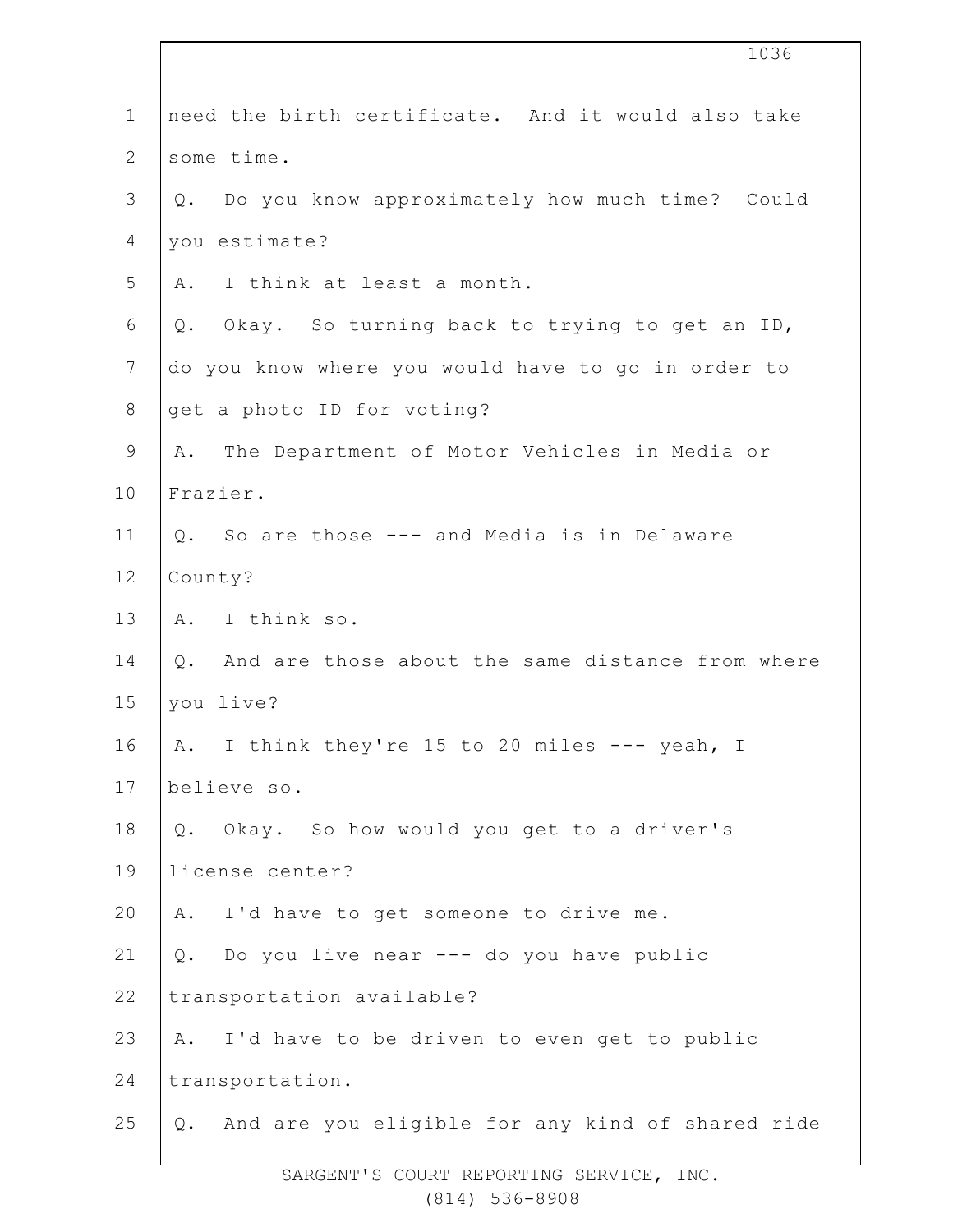|                | 1037                                                          |
|----------------|---------------------------------------------------------------|
| $\mathbf 1$    | service?                                                      |
| $\mathbf{2}$   | I'm eligible for paratransit.<br>Α.                           |
| $\mathcal{S}$  | And explain that eligibility. Is it for only<br>$Q_{\bullet}$ |
| $\overline{4}$ | certain things?                                               |
| 5              | The eligibility that I have right now is only<br>Α.           |
| 6              | for medical appointments.                                     |
| $\overline{7}$ | Q. Okay. So if you needed to get a ride somewhere             |
| $8\,$          | else, you would have to pay; is that right?                   |
| $\mathsf 9$    | Probably, yes.<br>Α.                                          |
| 10             | So it would be hard for you to get a ride to the<br>$Q$ .     |
| 11             | PennDOT center; is that right?                                |
| 12             | Uh-huh (yes).<br>Α.                                           |
| 13             | Q. So I want you to turn to the last page in                  |
| 14             | Exhibit 44. What is that document?                            |
| 15             | This is a letter I received in the mail about a<br>Α.         |
| 16             | week ago from Carol Aichele, who I understand is              |
| 17             | Secretary of the Commonwealth.                                |
| 18             | And what did you --- what is this letter, what<br>Q.          |
| 19             | did you think when you got this letter?                       |
| 20             | A. Well, I read it and it listed different forms of           |
| 21             | acceptable ID for voting, but it did not tell me how          |
| 22             | to get any of these forms of ID if I didn't have              |
| 23             | them, specifically the kind that since I don't have a         |
| 24             | driver's license, you know, I can't use that.                 |
| 25             | Q. So looking at the list of these IDs, I mean you            |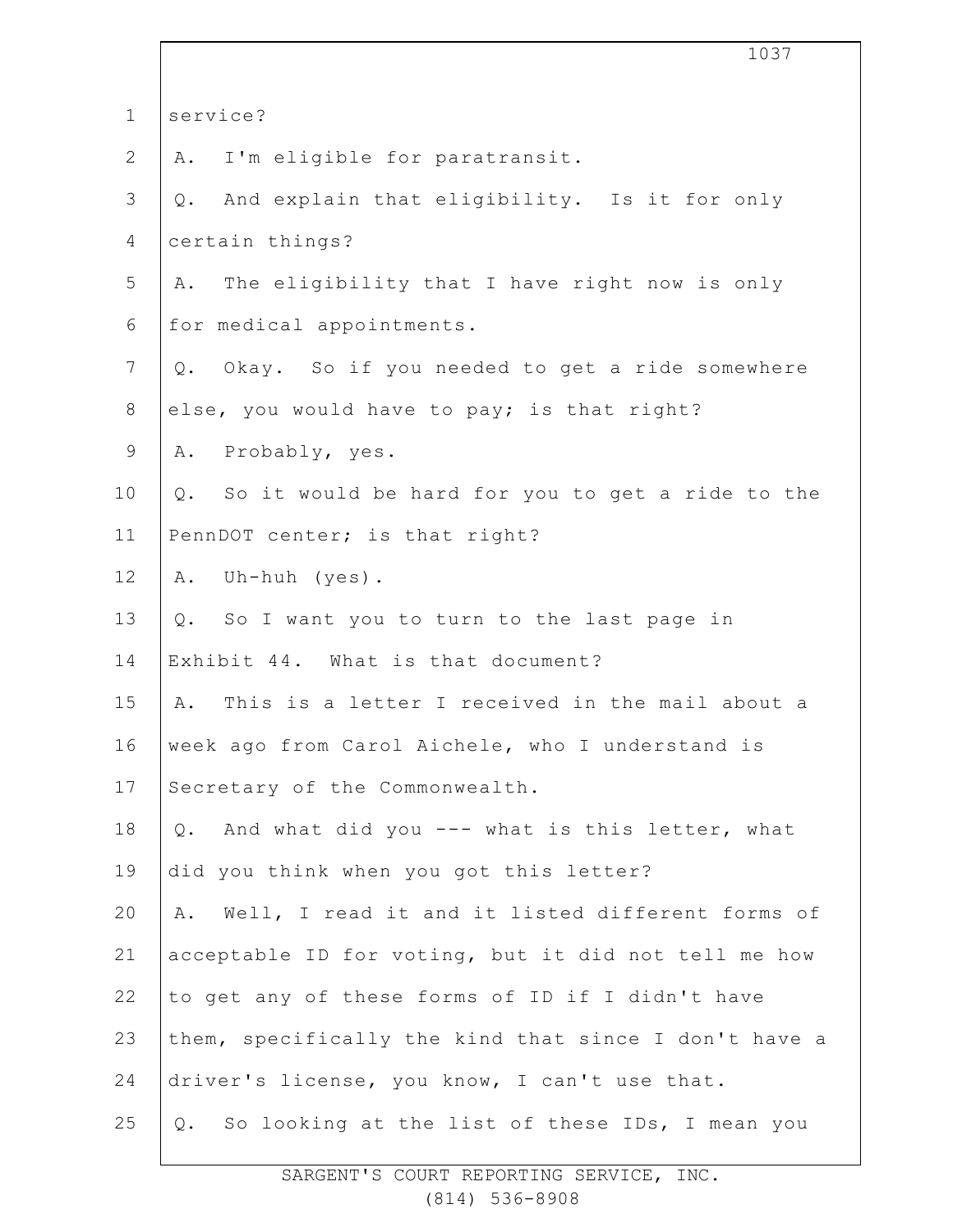|                | 1038                                                    |
|----------------|---------------------------------------------------------|
| $1\,$          | didn't serve in the U.S. military; right?               |
| $\mathbf{2}$   | $\texttt{No}$ .<br>Α.                                   |
| $\mathsf S$    | And you're not working for the state or any<br>$Q$ .    |
| $\overline{4}$ | other entity; right?                                    |
| 5              | $\texttt{No}$ .<br>Α.                                   |
| 6              | And you don't go to college?<br>$Q$ .                   |
| 7              | $\texttt{No}$ .<br>Α.                                   |
| $8\,$          | And you don't live in a care facility?<br>$Q$ .         |
| $\mathsf 9$    | $\texttt{No}$ .<br>Α.                                   |
| 10             | So the only kind of ID right now that you could<br>Q.   |
| 11             | get would be the one from the PennDOT center?           |
| 12             | I believe so.<br>Α.                                     |
| 13             | Okay. Ms. Gray, what do you hope to achieve by<br>$Q$ . |
| 14             | coming here and participating in this litigation?       |
| 15             | Well, I think that the voter ID law is an<br>Α.         |
| 16             | attempt to suppress the vote. I think that I am         |
| 17             | qualified to vote and entitled to vote and that there   |
| 18             | are probably --- or there are other people who have     |
| 19             | similar problems to myself who should be able to        |
| 20             | freely exercise their right to vote, but may be         |
| 21             | prevented from doing so by basically clerical           |
| 22             | stumbling blocks.                                       |
| 23             | ATTORNEY SCHNEIDER:                                     |
| 24             | Thank you, Ms. Gray. I don't have                       |
| 25             | anything further.                                       |
|                |                                                         |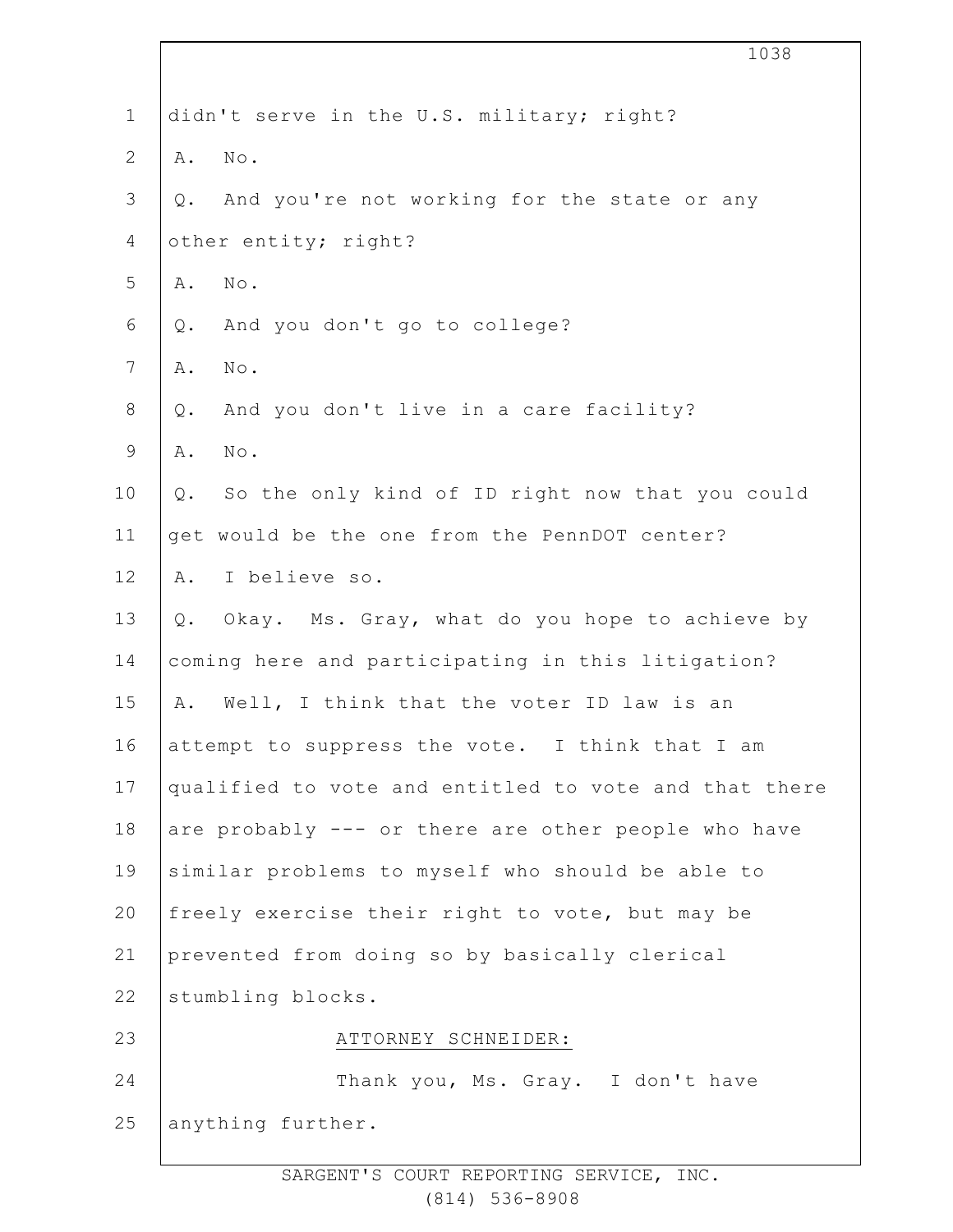|                | 1039                                                 |
|----------------|------------------------------------------------------|
| $\mathbf 1$    | JUDGE SIMPSON:                                       |
| $\mathbf{2}$   | You may inquire.                                     |
| $\mathcal{S}$  | ATTORNEY CAWLEY:                                     |
| 4              | Thank you.                                           |
| 5              | CROSS EXAMINATION                                    |
| $\epsilon$     | BY ATTORNEY CAWLEY:                                  |
| $\overline{7}$ | I just have a few follow-up questions for you.<br>Q. |
| $\,8\,$        | You indicated that you receive supplemental security |
| $\mathsf 9$    | income?                                              |
| 10             | A. Uh-huh (yes).                                     |
| 11             | Q. So do you receive mail from the Social Security   |
| 12             | Administration?                                      |
| 13             | A. Sometimes, yes. Well, I receive the checks        |
| 14             | every month. That's mail.                            |
| 15             | Okay. And you receive --- you are a member of<br>Q.  |
| 16             | the medical assistance program?                      |
| 17             | Yeah.<br>Α.                                          |
| 18             | So do you receive mail from Medicare or<br>Q.        |
| 19             | Medicaid?                                            |
| 20             | Sometimes, yes.<br>Α.                                |
| 21             | And from the Pennsylvania Department of Public<br>Q. |
| 22             | Welfare?                                             |
| 23             | I guess.<br>A.                                       |
| 24             | If you know.<br>$Q$ .                                |
| 25             | I don't really --- I guess I don't look that<br>Α.   |
|                |                                                      |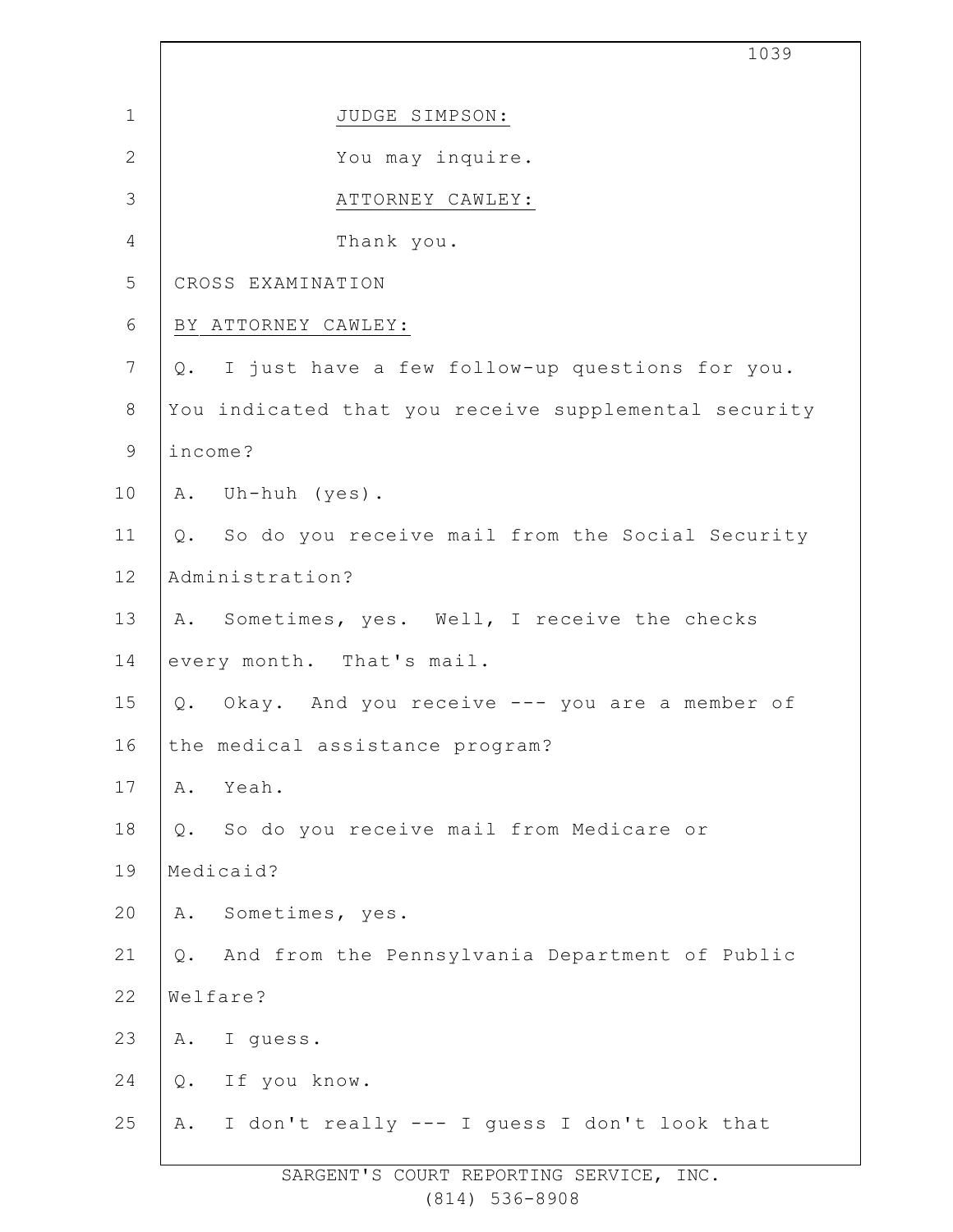|                | 1040                                                     |
|----------------|----------------------------------------------------------|
| $\mathbf 1$    | closely at the return address, but yes, I do receive     |
| $\mathbf{2}$   | things relevant to my medical assistance.                |
| $\mathcal{S}$  | Okay. Do these pieces of mail that I've asked<br>Q.      |
| 4              | you about so far have your name and address on them?     |
| 5              | They would, yes.<br>Α.                                   |
| $\sqrt{6}$     | And I wasn't clear from your testimony, and I<br>Q.      |
| $7\phantom{.}$ | apologize if I missed it, but did you say that you       |
| $\,8\,$        | --- at some point you did have a Social Security         |
| $\mathsf 9$    | card?                                                    |
| 10             | A. Yes.                                                  |
| 11             | Okay. Do you know your Social Security number?<br>Q.     |
| 12             | Yes, I do.<br>Α.                                         |
| 13             | Okay. And did you ever have a driver's license?<br>$Q$ . |
| 14             | No.<br>Α.                                                |
| 15             | Okay. There was some testimony that you gave<br>Q.       |
| 16             | about getting rides to places. Do you get rides to       |
| 17             | go to vote?                                              |
| 18             | My mother used to drive me, but she died<br>Α.           |
| 19             | recently.                                                |
| 20             | Q. And how will you get to the poles now?                |
| 21             | I don't know.<br>Α.                                      |
| 22             | And same answer for how you would get to a<br>Q.         |
| 23             | PennDOT driver's license center?                         |
| 24             | Uh-huh (yes).<br>Α.                                      |
| 25             | ATTORNEY CAWLEY:                                         |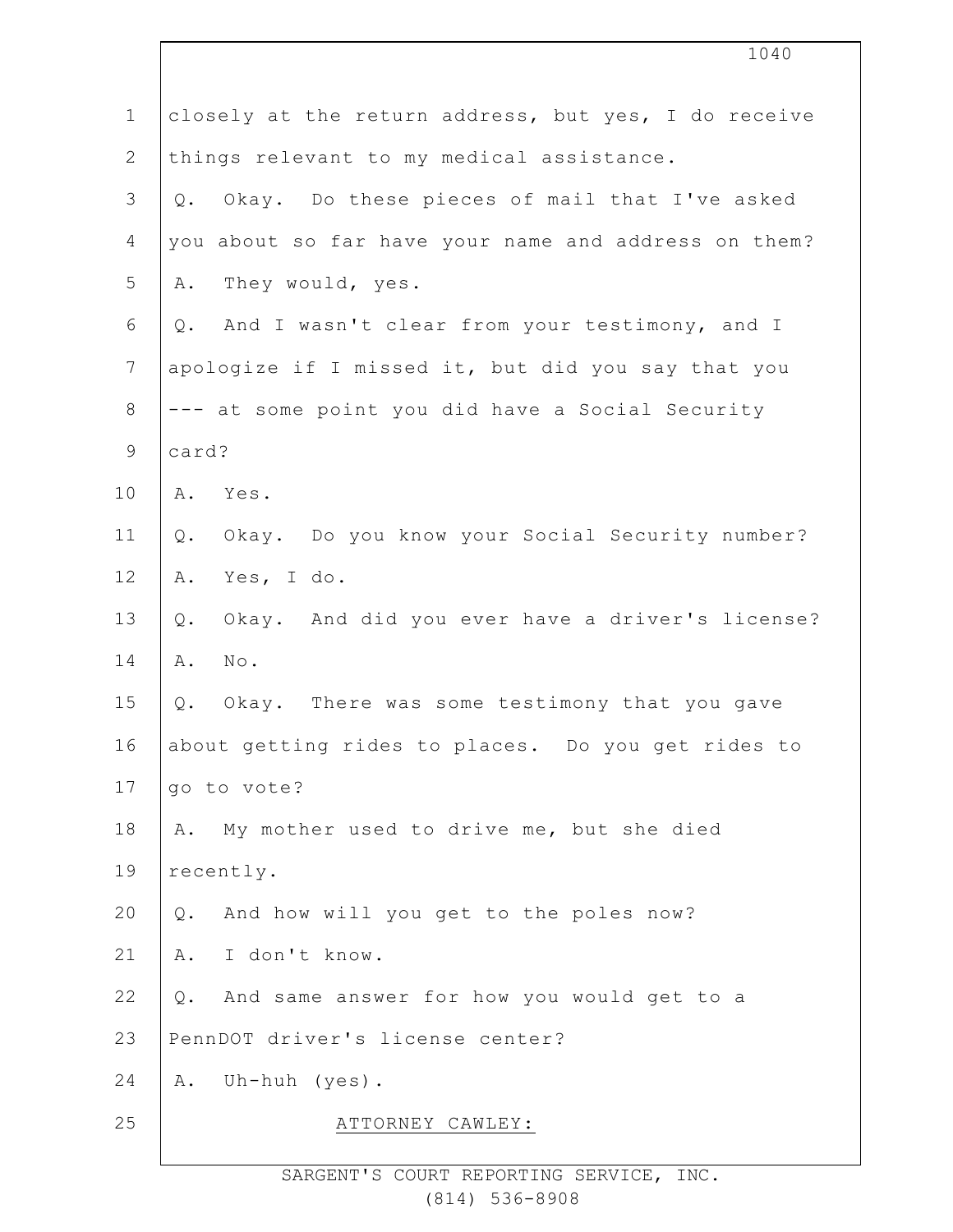|               | 1041                                                |
|---------------|-----------------------------------------------------|
| $\mathbf 1$   | Okay. Those are all the questions I                 |
| $\mathbf{2}$  | have. Thanks.                                       |
| $\mathcal{S}$ | A. Okay.                                            |
| 4             | ATTORNEY SCHNEIDER:                                 |
| 5             | Your Honor, I have nothing further.                 |
| 6             | JUDGE SIMPSON:                                      |
| 7             | Thank you. You may step down.                       |
| $8\,$         | ATTORNEY GERSCH:                                    |
| $\mathcal{G}$ | Your Honor, I'm sorry.                              |
| 10            | JUDGE SIMPSON:                                      |
| 11            | Yes?                                                |
| 12            | ATTORNEY GERSCH:                                    |
| 13            | Your Honor, I know it may be a little               |
| 14            | early, but I'm wondering if we could take a morning |
| 15            | break now. We have some witnesses who are just      |
| 16            | arriving.                                           |
| 17            | JUDGE SIMPSON:                                      |
| 18            | Certainly. It's about 20 after 10:00.               |
| 19            | We'll take a 30-minute break.                       |
| 20            | MR. TURNER:                                         |
| 21            | Commonwealth Court is now in recess.                |
| 22            | RECESS TAKEN                                        |
| 23            | MR. TURNER:                                         |
| 24            | Ladies and gentlemen, Commonwealth                  |
| 25            | Court is now in session.                            |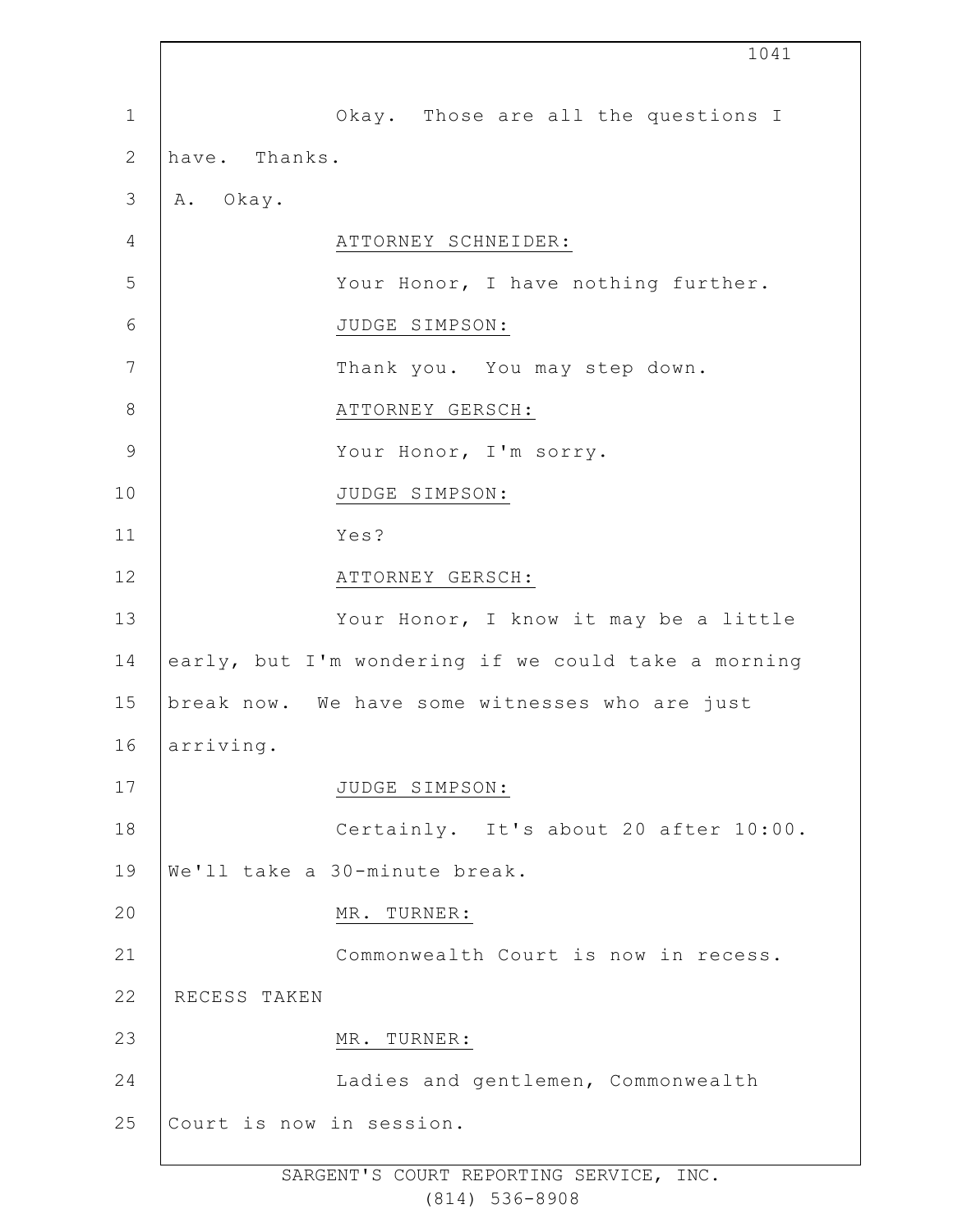|                 | 1042                                                  |
|-----------------|-------------------------------------------------------|
| $\mathbf{1}$    | JUDGE SIMPSON:                                        |
| $\mathbf{2}$    | Before we get started, we need to ask a               |
| 3               | question of Petitioners' Counsel. There had been      |
| 4               | some discussion about having a witness appear at my   |
| 5               | chambers, my home chambers, and using the Court video |
| 6               | interface for testimony purposes.                     |
| $7\phantom{.0}$ | ATTORNEY GERSCH:                                      |
| $8\,$           | We did have that in consideration at                  |
| $\mathsf 9$     | some point.                                           |
| 10              | ATTORNEY HURLEY:                                      |
| 11              | Sorry. Yeah, Your Honor, the witness                  |
| 12              | is Virginia Filardi, and we'll have to consult with   |
| 13              | our Counsel. We understand that Ms. Filardi actually  |
| 14              | went to the hospital yesterday morning. And so we're  |
| 15              | confirming whether or not she'll still be available   |
| 16              | to testify.                                           |
| 17              | JUDGE SIMPSON:                                        |
| 18              | Okay.                                                 |
| 19              | ATTORNEY HURLEY:                                      |
| 20              | I'll let you know as soon as possible.                |
| 21              | I apologize.                                          |
| 22              | JUDGE SIMPSON:                                        |
| 23              | You may call your next witness.                       |
| 24              | ATTORNEY RUBIN:                                       |
| 25              | Petitioners call Madeline Rawley.                     |
|                 |                                                       |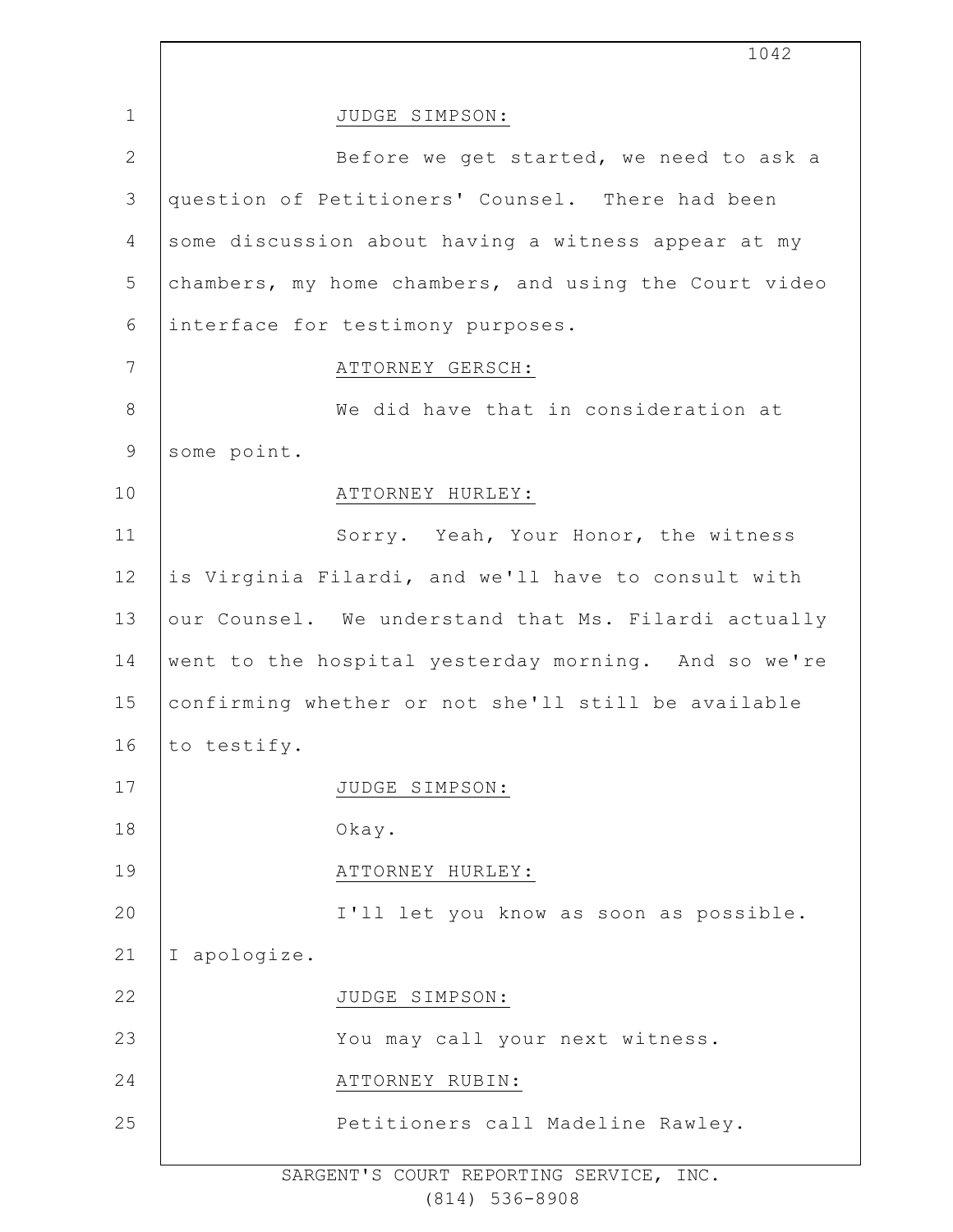|              | 1043                                                |  |  |  |
|--------------|-----------------------------------------------------|--|--|--|
| $\mathbf{1}$ | MR. TURNER:                                         |  |  |  |
| $\mathbf{2}$ | Would you please raise your right hand              |  |  |  |
| 3            | for me?                                             |  |  |  |
| 4            |                                                     |  |  |  |
| 5            | MADELINE RAWLEY, HAVING FIRST BEEN DULY SWORN,      |  |  |  |
| 6            | TESTIFIED AS FOLLOWS:                               |  |  |  |
| 7            |                                                     |  |  |  |
| 8            | MR. TURNER:                                         |  |  |  |
| 9            | Thank you.                                          |  |  |  |
| 10           | A. Sit down?                                        |  |  |  |
| 11           | DIRECT EXAMINATION                                  |  |  |  |
| 12           | BY ATTORNEY RUBIN:                                  |  |  |  |
| 13           | Q. Yes, please sit down. Please state your full     |  |  |  |
| 14           | name for the record.                                |  |  |  |
| 15           | A. Madeline Rawley.                                 |  |  |  |
| 16           | A little louder.<br>$Q$ .                           |  |  |  |
| 17           | Α.<br>Madeline Rawley.                              |  |  |  |
| 18           | Good morning, Ms. Rawley. As you know, I'm<br>$Q$ . |  |  |  |
| 19           | Michael Rubin for the Petitioners. Can you please   |  |  |  |
| 20           | tell us where you live?                             |  |  |  |
| 21           | A. I live in Doylestown. It's in Bucks County,      |  |  |  |
| 22           | Pennsylvania.                                       |  |  |  |
| 23           | Now, are you a member of any voting rights<br>Q.    |  |  |  |
| 24           | organizations?                                      |  |  |  |
| 25           | A. Yes, I'm a member of the League of Women Voters. |  |  |  |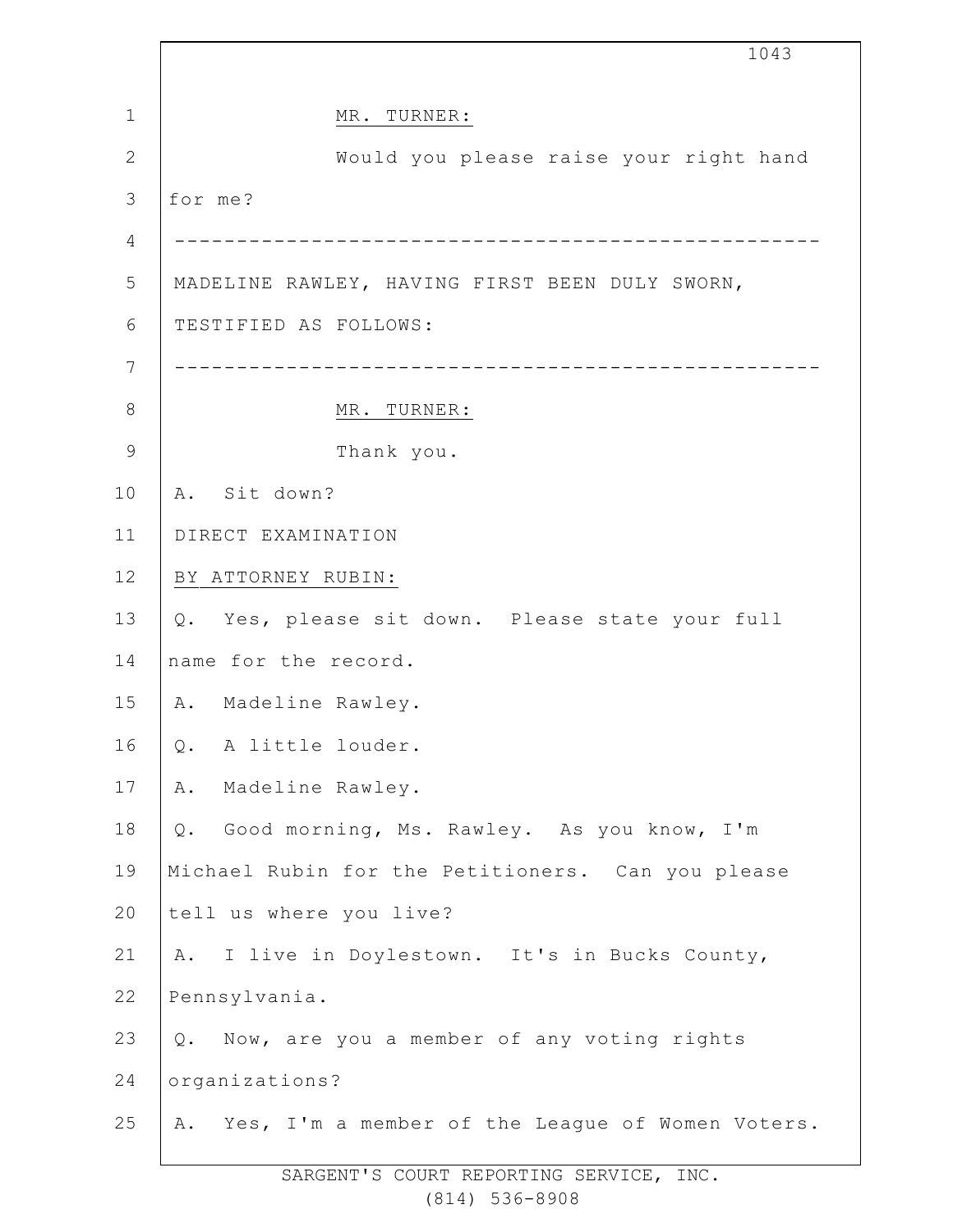|                | 1044                                                  |
|----------------|-------------------------------------------------------|
| $\mathbf 1$    | Any others?<br>$Q$ .                                  |
| $\mathbf{2}$   | There was a group called Coalition For Voting<br>Α.   |
| $\mathcal{S}$  | Integrity in Bucks County. It's a local               |
| 4              | organization.                                         |
| 5              | Q. Are you familiar with the photo identification     |
| $\sqrt{6}$     | law?                                                  |
| $7\phantom{.}$ | A. Yes, I am.                                         |
| $8\,$          | Q. I just want to be clear for the record, do you     |
| $\mathsf 9$    | have a photo ID sufficient for you to vote come       |
| 10             | November?                                             |
| 11             | A. Yes, I do.                                         |
| 12             | Q. Can you tell me a little bit about your            |
| 13             | involvement with the League of Women Voters?          |
| 14             | A. I joined it about seven years ago. I retired as    |
| 15             | a teacher. I taught social studies early in my        |
| 16             | career. And when my mother died and grandchildren     |
| 17             | had grown up and didn't need me anymore, I wanted to  |
| 18             | join this organization.                               |
| 19             | Q. And why particularly the League of Women Voters?   |
| 20             | What does voting mean to you?                         |
| 21             | Well, it's very important to me. You know, when<br>Α. |
| 22             | my mother was born, she couldn't vote. And actually   |
| 23             | as a Girl Scout, she went around --- the leader told  |
| 24             | them to convince women that they could go and vote.   |
| 25             | So it's very, very important to me. And then as a     |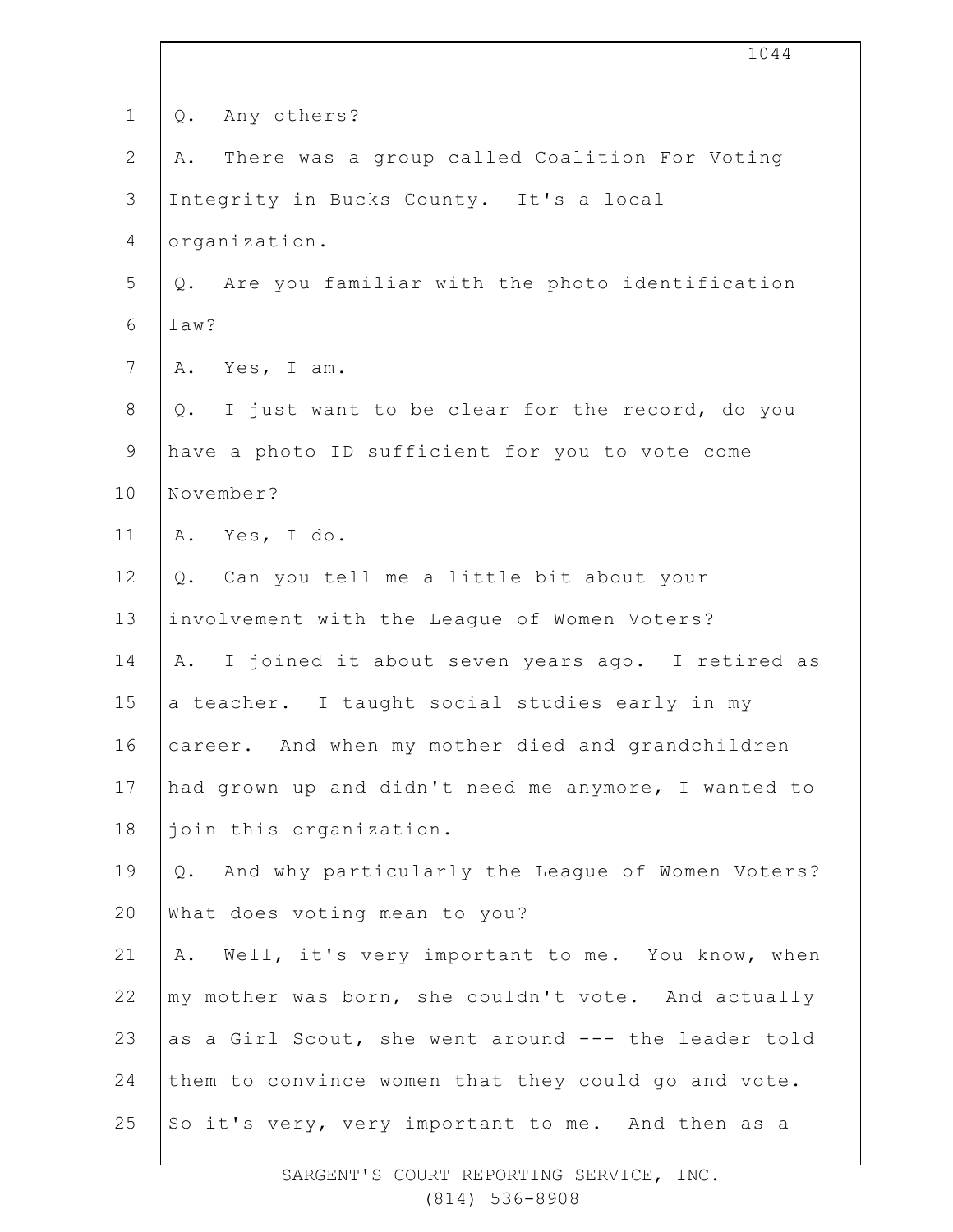|                | 1045                                                     |  |  |  |
|----------------|----------------------------------------------------------|--|--|--|
| $\mathbf 1$    | social studies teacher, a lot of my work was             |  |  |  |
| $\overline{2}$ | educating young people about how important it is to      |  |  |  |
| 3              | vote.                                                    |  |  |  |
| 4              | What is your understanding of what the mission<br>Q.     |  |  |  |
| 5              | is for League of Women Voters?                           |  |  |  |
| 6              | Their job, as I understand it, is to see that<br>Α.      |  |  |  |
| $\overline{7}$ | every, you know, citizen who's over 18 years old has     |  |  |  |
| $8\,$          | a right to vote and gets to vote.                        |  |  |  |
| 9              | Q. And do you hold any offices with the League of        |  |  |  |
| 10             | Women Voters?                                            |  |  |  |
| 11             | A. No, I don't.                                          |  |  |  |
| 12             | Q. So what's your role with the League of Women          |  |  |  |
| 13             | Voters?                                                  |  |  |  |
| 14             | A. I'm just a very active member. I go to all            |  |  |  |
| 15             | their programs. I work registering students in high      |  |  |  |
| 16             | school over 18 years old. I work on an election          |  |  |  |
| 17             | committee, when issues come up, and working on           |  |  |  |
| 18             | voting. Any issue that the League takes up is            |  |  |  |
| 19             | studied from the ground up by the members, and we        |  |  |  |
| 20             | work on things like that.                                |  |  |  |
| 21             | Now, specifically with respect to the new photo<br>$Q$ . |  |  |  |
| 22             | identification law in Pennsylvania, have you done any    |  |  |  |
| 23             | work with the League of Women Voters in connection       |  |  |  |
| 24             | with that law?                                           |  |  |  |
| 25             | Yes. Yes, I have.<br>Α.                                  |  |  |  |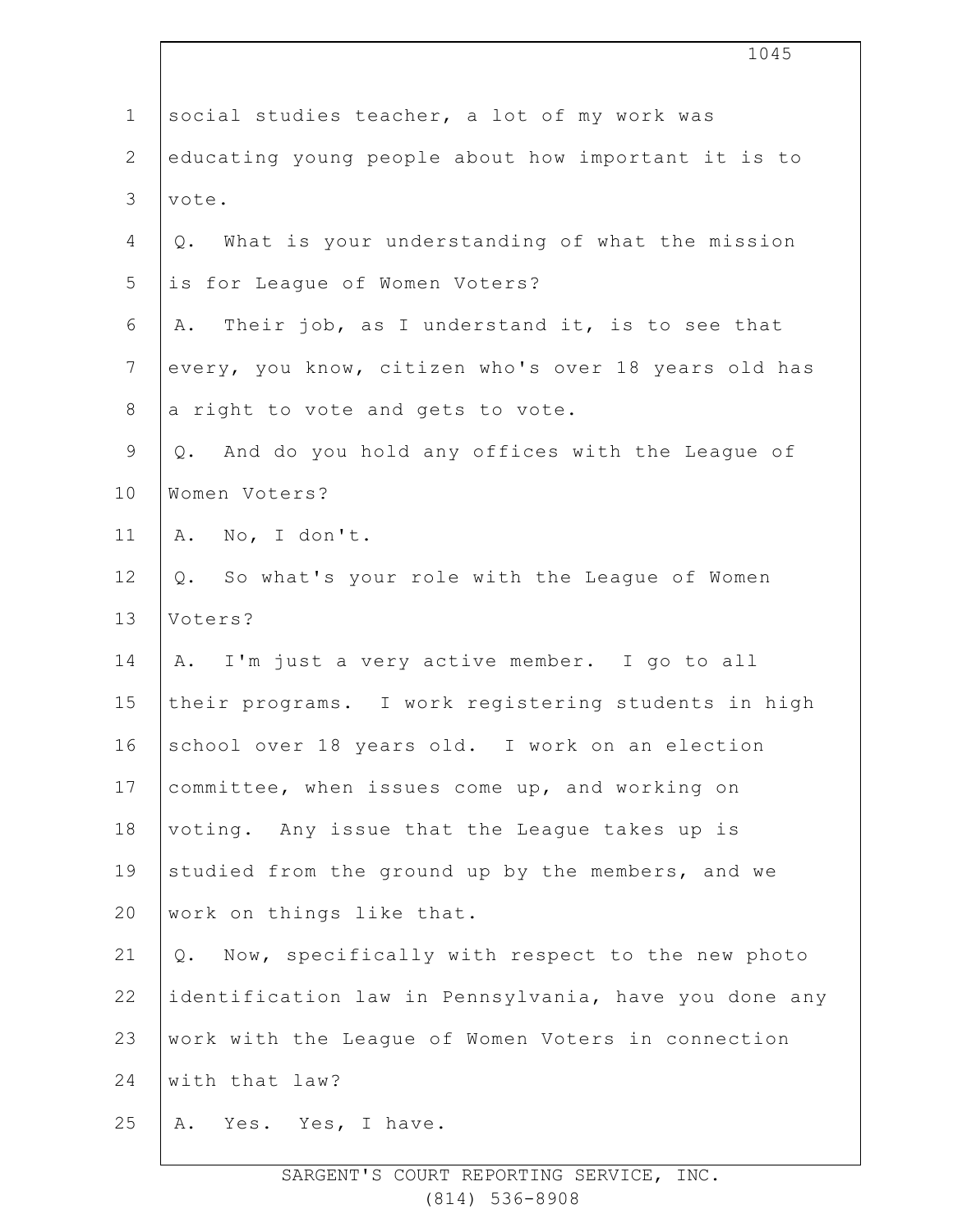| $\mathbf 1$    | Can you tell me about that work?<br>Q.                 |  |  |  |  |
|----------------|--------------------------------------------------------|--|--|--|--|
| $\mathbf{2}$   | Well, the early works was learning about it and<br>Α.  |  |  |  |  |
| 3              | researching and everything. But recently we took a     |  |  |  |  |
| 4              | table at a First Friday event in Doylestown. And I     |  |  |  |  |
| 5              | created a trifold, which taught people how to          |  |  |  |  |
| 6              | register to vote and what was allowed --- you were     |  |  |  |  |
| $\overline{7}$ | allowed to vote with and what you needed to vote in    |  |  |  |  |
| 8              | November, and the documents that you would need to go  |  |  |  |  |
| $\mathsf 9$    | to the driver's license center, the DMV.               |  |  |  |  |
| 10             | Q. And as part of your effort with the League of       |  |  |  |  |
| 11             | Women Voters and otherwise to help educate people on   |  |  |  |  |
| 12             | the photo identification law, have you done anything   |  |  |  |  |
| 13             | to try to gain information from the Commonwealth       |  |  |  |  |
| 14             | about the requirements for the photo identification    |  |  |  |  |
| 15             | law?                                                   |  |  |  |  |
| 16             | A. Yes, I have.                                        |  |  |  |  |
| 17             | What had you done? Can you just summarize it<br>Q.     |  |  |  |  |
| 18             | for us first?                                          |  |  |  |  |
| 19             | Well, I made a couple of phone calls. The first<br>Α.  |  |  |  |  |
| 20             | phone call was to the Department of State, because I   |  |  |  |  |
| 21             | had heard from someone that you couldn't go to any     |  |  |  |  |
| 22             | DMV office to get the non-driver photo ID card, you    |  |  |  |  |
| 23             | had to go to a specific type of office.                |  |  |  |  |
| 24             | And you said you called the Department of State.<br>Q. |  |  |  |  |
| 25             | When was that?                                         |  |  |  |  |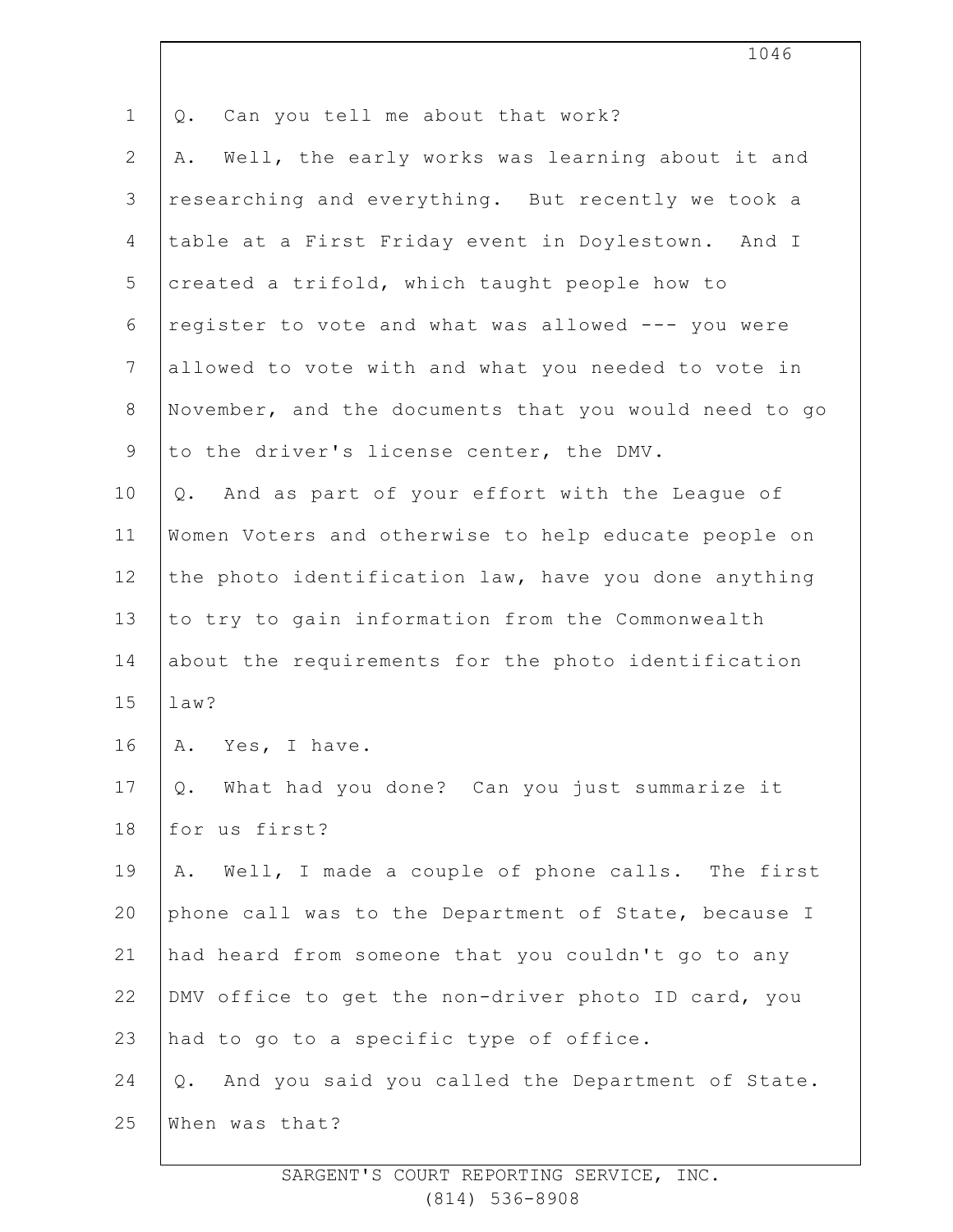|                | 1047                                                   |
|----------------|--------------------------------------------------------|
| $\mathbf 1$    | It was June. Let's see, June 8th. June 8th.<br>Α.      |
| $\mathbf{2}$   | And you said you called them. What number did<br>Q.    |
| 3              | you call?                                              |
| 4              | I called the --- I think it's 800-VOTESPA.<br>Α.       |
| 5              | And is that known as the Department of State's<br>Q.   |
| $\sqrt{6}$     | help line?                                             |
| $7\phantom{.}$ | I think it's a number I found on information on<br>Α.  |
| $8\,$          | the web, different things.                             |
| $\mathsf 9$    | Q. So again, what was the purpose of that call?        |
| 10             | Why did you call them?                                 |
| 11             | I wanted to find out whether you could go to any<br>Α. |
| 12             | DMV office or if you had to go to a specific type of   |
| 13             | office.                                                |
| 14             | And why was this a question that you had?<br>Q.        |
| 15             | A. Because I was thinking and the League and           |
| 16             | different people were thinking about the need to       |
| 17             | bring elderly people up to an office to get that       |
| 18             | non-driver photo ID card if they didn't have it.       |
| 19             | Q. Describe for us the conversation that you had       |
| 20             | with the Department of State on that call.             |
| 21             | Okay. When I called the person who answered, I<br>Α.   |
| 22             | told them that I was calling for that purpose, you     |
| 23             | know, to find out which DMV offices you would get the  |
| 24             | non-driver photo ID card at.                           |
| 25             | And was the Department of State person able to<br>Q.   |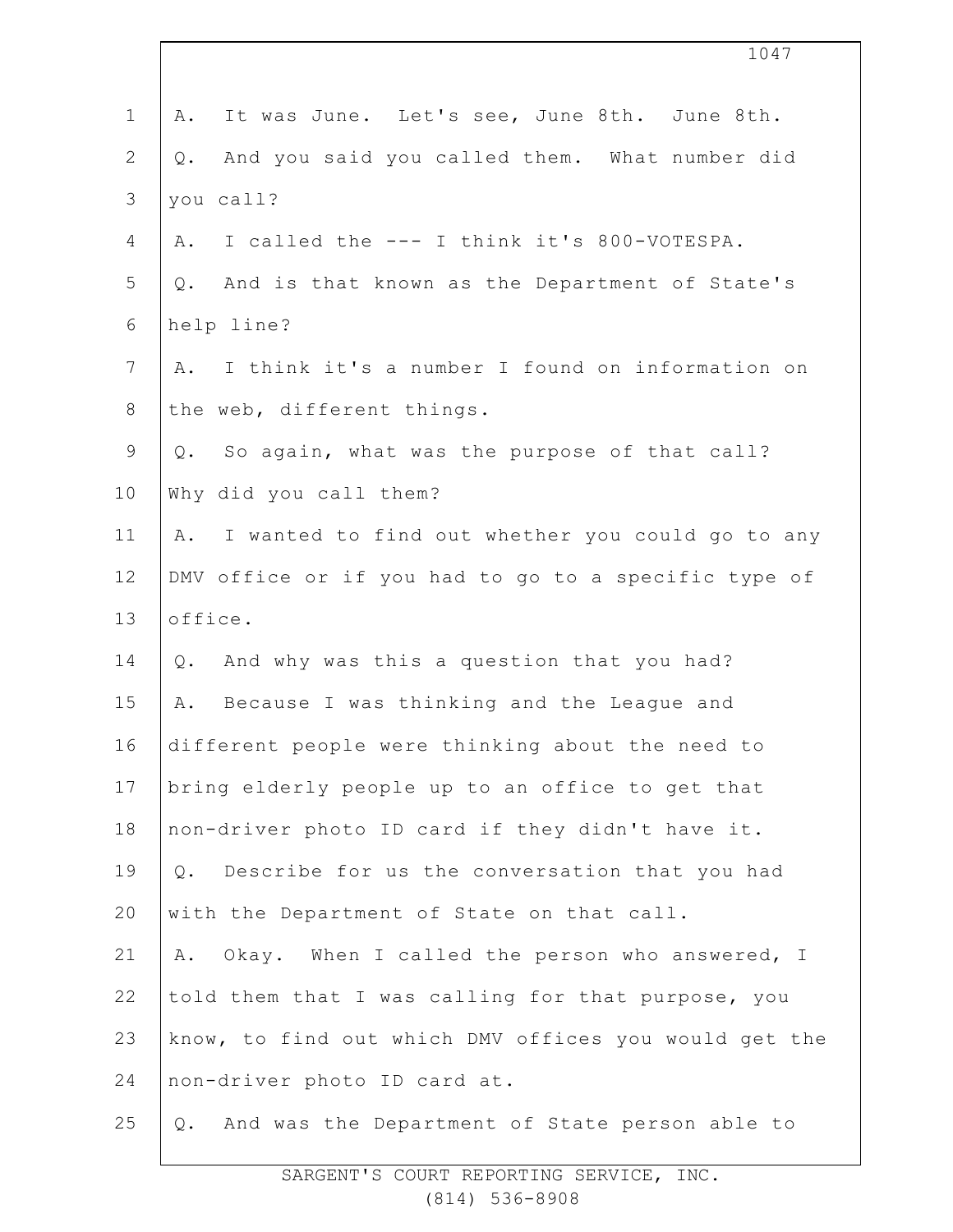|                | 1048                                                   |
|----------------|--------------------------------------------------------|
| $\mathbf 1$    | answer your phone call --- answer your question,       |
| 2              | rather?                                                |
| $\mathfrak{Z}$ | A. No. She said that I should call PennDOT and she     |
| 4              | gave me the number for PennDOT.                        |
| 5              | And did you then try to call PennDOT?<br>Q.            |
| 6              | Yes.<br>Α.                                             |
| $\overline{7}$ | And tell us what happened.<br>Q.                       |
| $8\,$          | Well, you have to push buttons. The first one<br>Α.    |
| $\mathsf 9$    | for English. And then you have to push --- you got     |
| 10             | six choices in the menu. And then I tried different    |
| 11             | choices, and I couldn't find anybody, so I decided     |
| 12             | I'll call back the Department of State.                |
| 13             | Q. And did you get the same person at the              |
| 14             | Department of State or was it someone new?             |
| 15             | I'm not sure. I don't know.<br>A.                      |
| 16             | Describe that conversation for us.<br>Q.               |
| 17             | She said, well, I can't help you because I don't<br>Α. |
| 18             | know what, you know --- I don't know the answer to     |
| 19             | your question. So I said, well, maybe --- I said, I    |
| 20             | saw that there had been a press release that the       |
| 21             | libraries they're going to cooperate with the          |
| 22             | Department of State. If I went to my library, would    |
| 23             | I get any information there?                           |
| 24             | And what did the person --- was it a man or a<br>$Q$ . |
| 25             | woman?                                                 |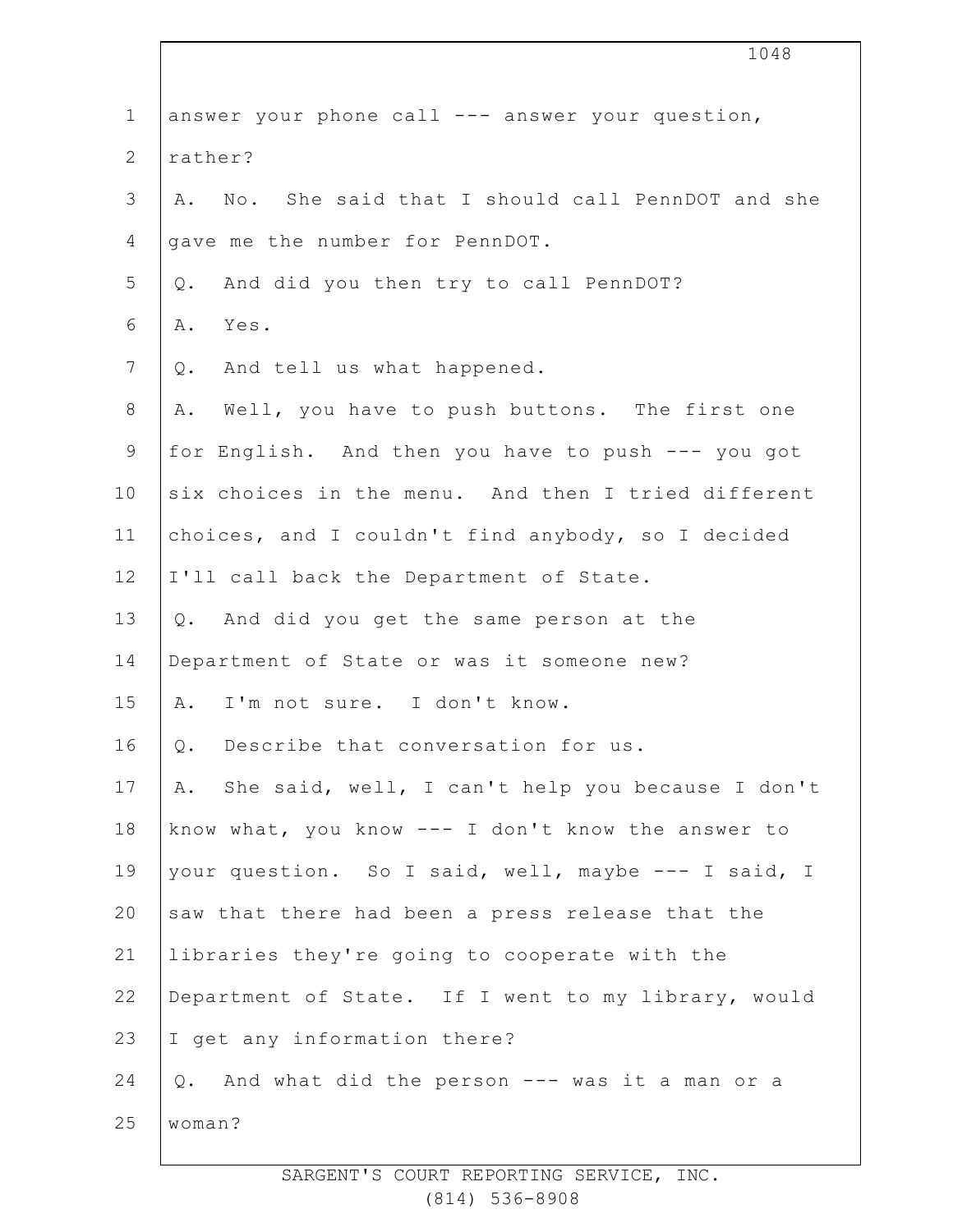|              | 1049                                                     |
|--------------|----------------------------------------------------------|
|              |                                                          |
| $\mathbf 1$  | I think this was a man.<br>Α.                            |
| $\mathbf{2}$ | So what did he tell you?<br>Q.                           |
| 3            | He said that there wouldn't be anything in the<br>Α.     |
| 4            | libraries until the end of summer.                       |
| 5            | Did he explain why there wouldn't be anything in<br>Q.   |
| 6            | the libraries until the end of summer?                   |
| 7            | He said they were busy doing forms and trying to<br>Α.   |
| $\,8\,$      | get forms changed.                                       |
| $\mathsf 9$  | Q. And what did you say in response?                     |
| 10           | I said, well, that would really be too late for<br>Α.    |
| 11           | people who had to get in an out-of-state birth           |
| 12           | certificate.                                             |
| 13           | Q. And what was his response?                            |
| 14           | His response was, well, that's not my fault.<br>Α.       |
| 15           | And what did you say in response to that?<br>$Q$ .       |
| 16           | I said, well, it's not my fault either.<br>Α.            |
| 17           | Good-bye.                                                |
| 18           | And you hung up then?<br>$Q$ .                           |
| 19           | I did, yeah.<br>Α.                                       |
| 20           | So having called the Department of State's help<br>$Q$ . |
| 21           | line, did you feel that you got the information you      |
| 22           | were looking for?                                        |
| 23           | No.<br>Α.                                                |
| 24           | Did you do anything else to obtain information<br>$Q$ .  |
| 25           | about the photo ID law and to get your questions         |
|              |                                                          |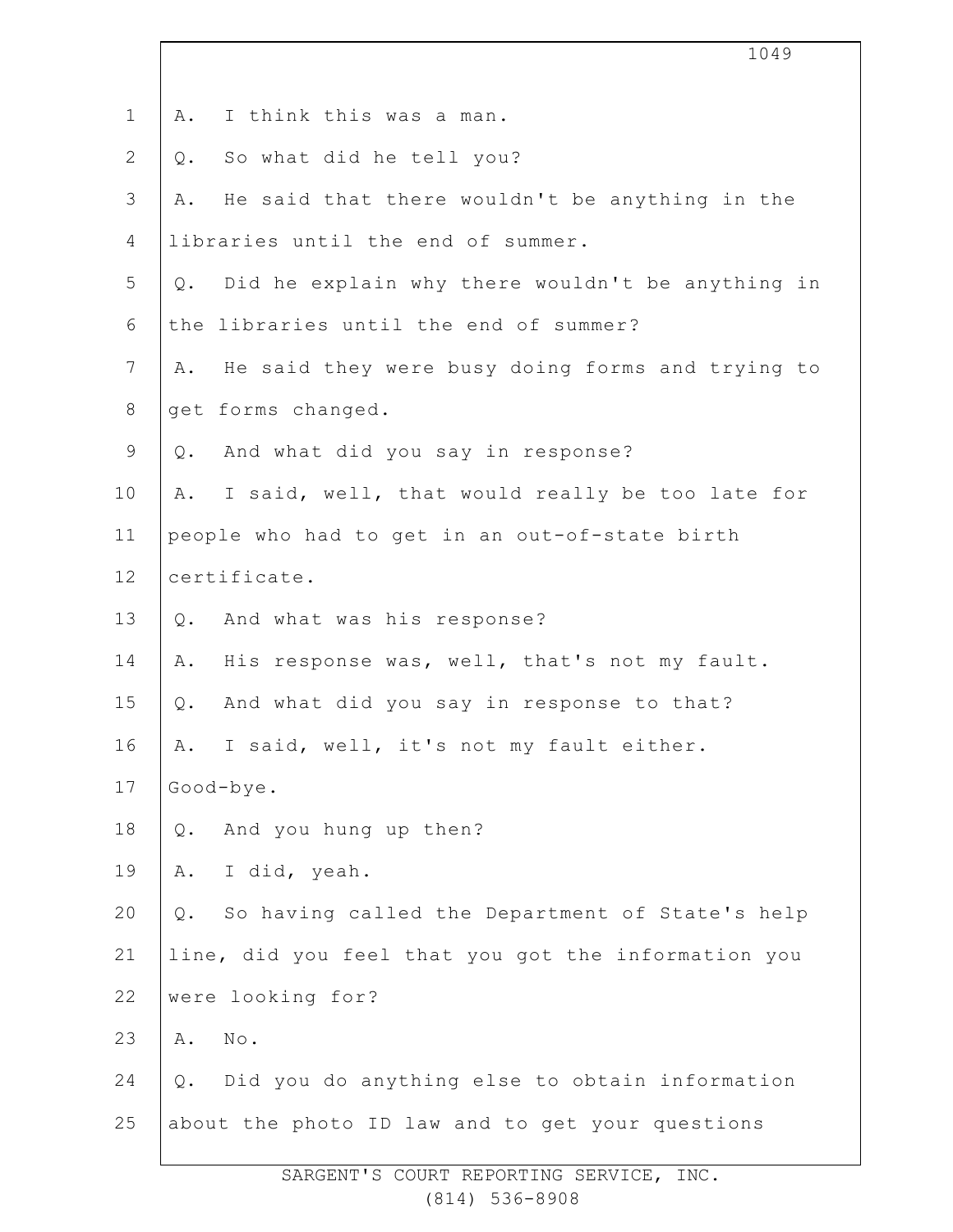|                | 1050                                                   |  |  |
|----------------|--------------------------------------------------------|--|--|
| $\mathbf 1$    | answered?                                              |  |  |
| $\mathbf{2}$   | A. No. I decided I would try and call PennDOT          |  |  |
| 3              | again.                                                 |  |  |
| 4              | When was that?<br>Q.                                   |  |  |
| 5              | A. That was the following Friday. I think it was       |  |  |
| 6              | the 15th.                                              |  |  |
| $\overline{7}$ | Q. Okay. And tell us what happened on that phone       |  |  |
| $8\,$          | call.                                                  |  |  |
| $\mathsf 9$    | A. Well, I had the same, you know, going through       |  |  |
| 10             | all these buttons and all of it. But then there was    |  |  |
| 11             | one said --- I think it was in response to where the   |  |  |
| 12             | centers were. The second choice was --- you could      |  |  |
| 13             | call and talk to someone in the Harrisburg office, so  |  |  |
| 14             | I decided to try that.                                 |  |  |
| 15             | Q. Okay. So I just want to be clear, when you          |  |  |
| 16             | called this, was it an 800 number?                     |  |  |
| 17             | Α.<br>Yes.                                             |  |  |
| 18             | You don't happen to remember what that number<br>$Q$ . |  |  |
| 19             | was is, do you?                                        |  |  |
| 20             | $934 - - -$ .<br>Α.                                    |  |  |
| 21             | That's fair enough. I didn't think you would.<br>Q.    |  |  |
| 22             | But when you called that 800 number, was there an      |  |  |
| 23             | option for you to reach your local driver's license    |  |  |
| 24             | center?                                                |  |  |
| 25             | No.<br>Α.<br>$\mathbb{N} \circ$ .                      |  |  |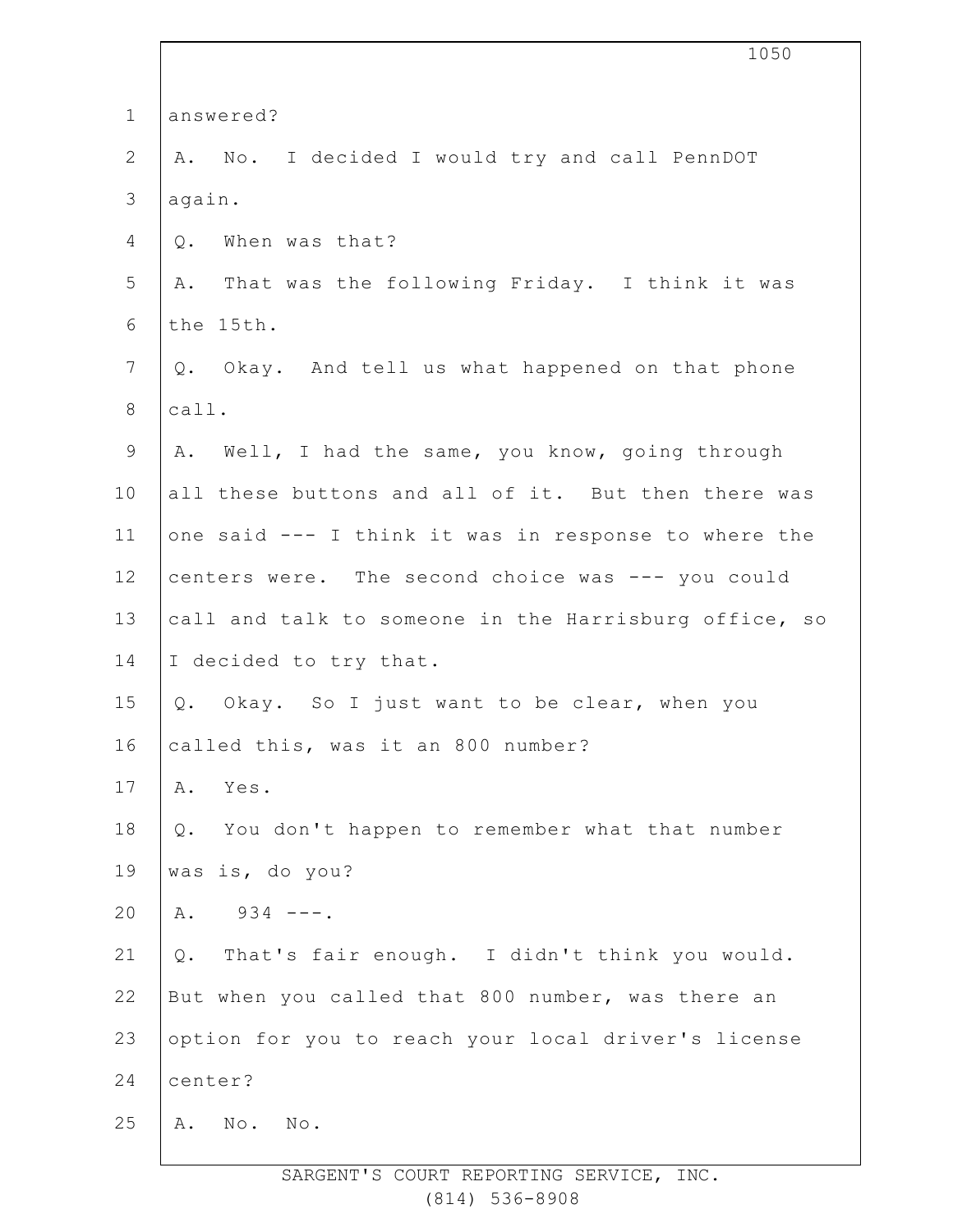| $\mathbf 1$    | Was there an option only to go to Harrisburg?<br>Q.     |  |  |
|----------------|---------------------------------------------------------|--|--|
| $\overline{2}$ | That's the only way I knew to talk to a human<br>Α.     |  |  |
| 3              | being when I heard that you could talk to somebody in   |  |  |
| 4              | Harrisburg.                                             |  |  |
| 5              | Q. Have you seen any information, either from your      |  |  |
| 6              | phone calls or otherwise, of how you could ever call    |  |  |
| $\overline{7}$ | the local PennDOT facility, for example, if you were    |  |  |
| 8              | elderly or disabled, if you wanted accommodation at     |  |  |
| $\mathsf 9$    | the PennDOT facility, to say I'm coming, can you help   |  |  |
| 10             | me out?                                                 |  |  |
| 11             | No. I think I read --- I don't know if it was<br>Α.     |  |  |
| 12             | on the PennDOT website or somewhere, that there's       |  |  |
| 13             | only an 800 number and you cannot call the local        |  |  |
| 14             | offices.                                                |  |  |
| 15             | And that's consistent with what happened ---<br>Q.      |  |  |
| 16             | Α.<br>Yes.                                              |  |  |
| 17             | --- when you dialed?<br>Q.                              |  |  |
| 18             | Uh-huh (yes).<br>Α.                                     |  |  |
| 19             | And did you, in fact, get connected to someone<br>$Q$ . |  |  |
| 20             | live in Harrisburg?                                     |  |  |
| 21             | Yes.<br>Α.                                              |  |  |
| 22             | Q. Tell us what happened on that conversation.          |  |  |
| 23             | Well, I told him that I was trying to find out<br>Α.    |  |  |
| 24             | what kind of DMV offices would I be able to bring       |  |  |
| 25             | elderly people who needed a non-driver photo ID card    |  |  |
|                |                                                         |  |  |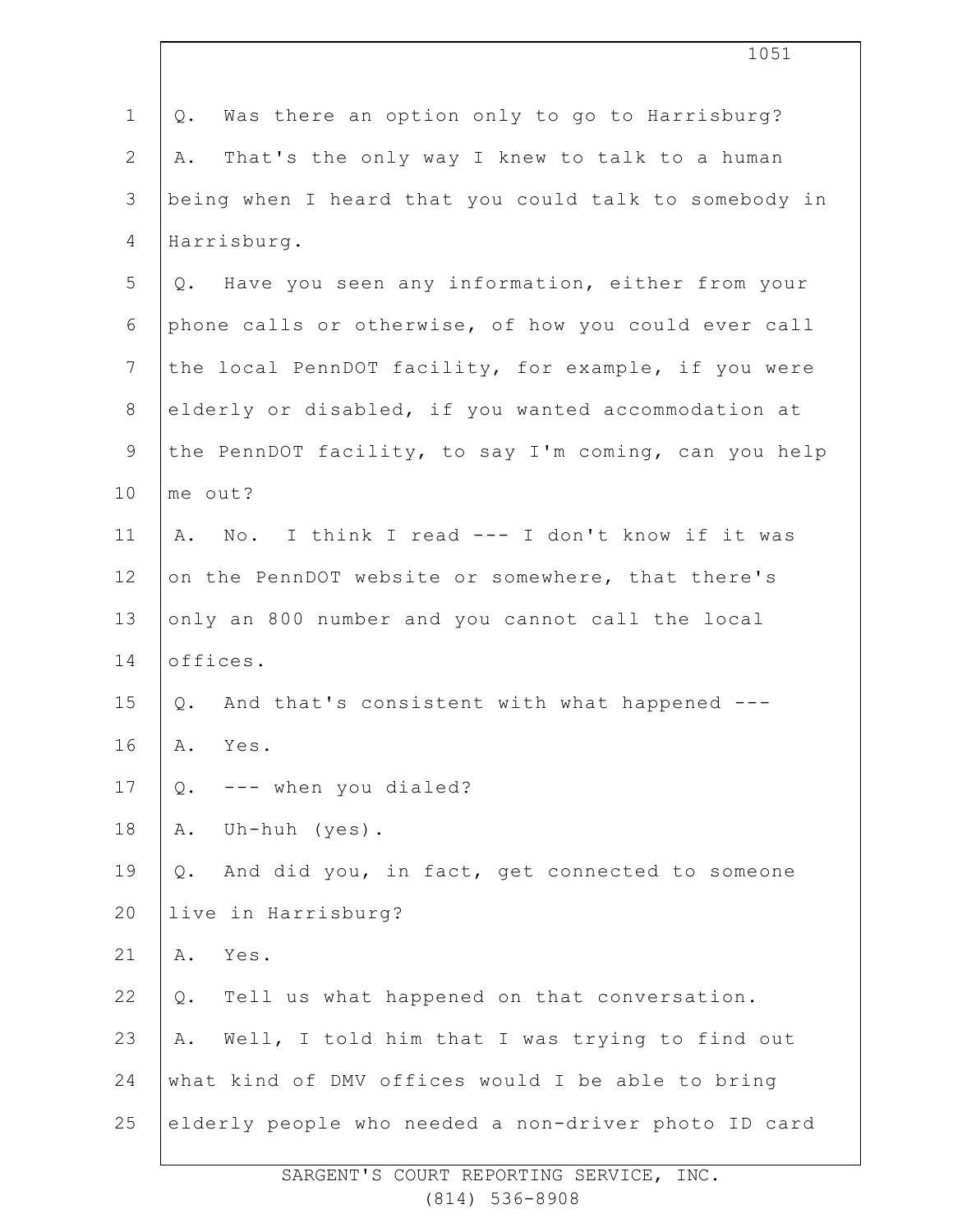|                | 1052                                                   |
|----------------|--------------------------------------------------------|
| $\mathbf 1$    | for voting purposes too.                               |
| $\mathbf{2}$   | And what did he say?<br>Q.                             |
| 3              | He said, well, you have to go to a full service<br>Α.  |
| 4              | driver's license center. You can't go to a photo       |
| 5              | licensing center because they only take pictures for   |
| 6              | photos.                                                |
| $7\phantom{.}$ | Q. Before he gave you that information and answered    |
| $8\,$          | your question in that way, did he tell you anything    |
| 9              | about his ability to answer your questions?            |
| 10             | Well, he said that --- he said, well, I can give<br>Α. |
| 11             | you general information, but I can't guarantee that    |
| 12             | it's accurate.                                         |
| 13             | Q. Okay. So without --- putting aside whether ---      |
| 14             | the guarantee of the accuracy or not, what else did    |
| 15             | he tell you about getting an ID for voting purposes?   |
| 16             | A. He said that you could --- a person had to bring    |
| 17             | a birth certificate and a Social Security card and     |
| 18             | two identities.                                        |
| 19             | Anything else?<br>Q.                                   |
| 20             | I mean, residency.<br>Α.                               |
| 21             | Did he say you needed to bring anything else?<br>$Q$ . |
| 22             | He said \$13.50. And then I said --- because I<br>Α.   |
| 23             | knew that you could get it free, I said don't ---      |
| 24             | can't you get it free.                                 |
| 25             | And what did he say?<br>Q.                             |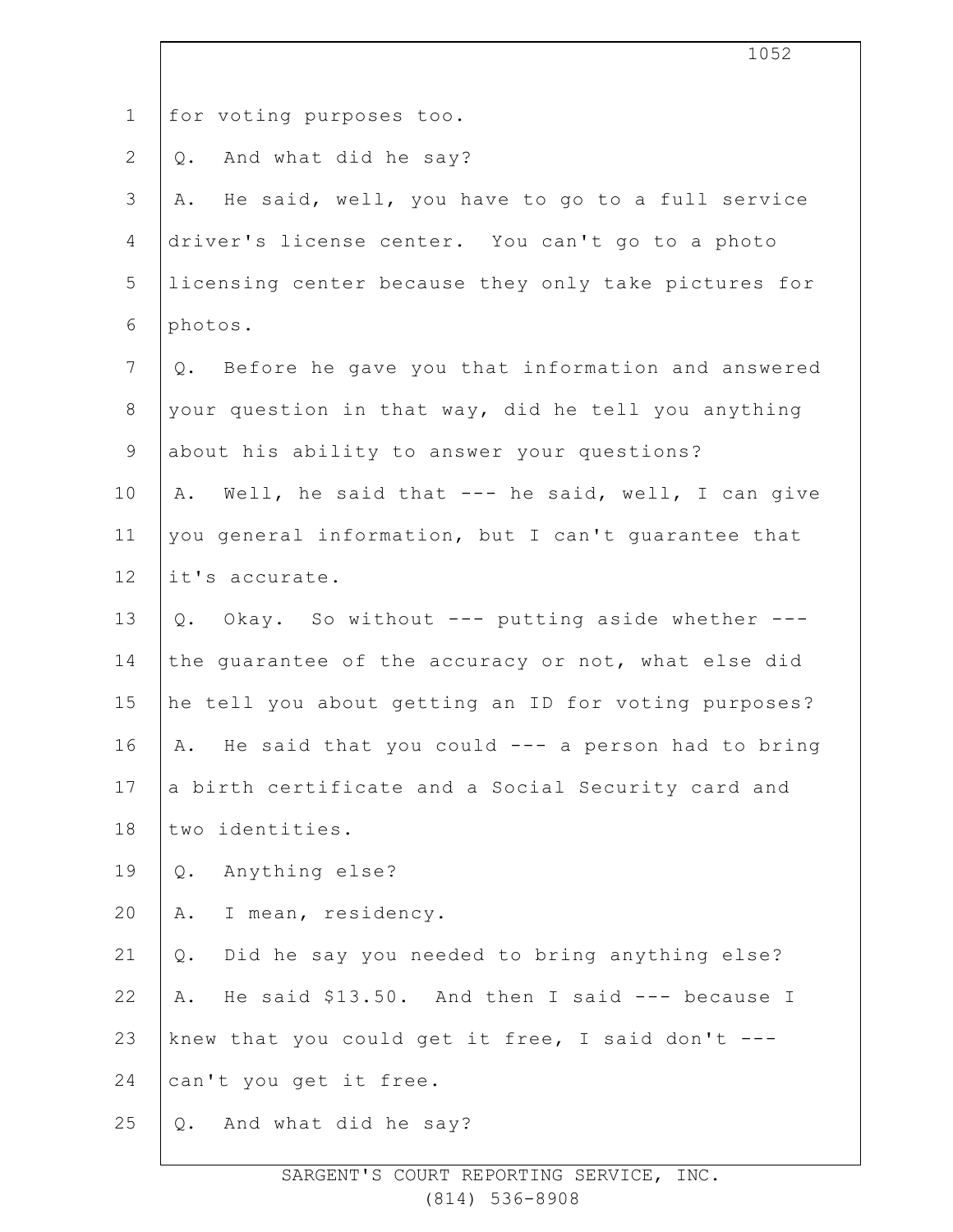|                | 1053                                                   |
|----------------|--------------------------------------------------------|
| $\mathbf{1}$   | He said, well, you have to sign an oath or<br>Α.       |
| $\mathbf{2}$   | affirmation that you're going to use it for voting.    |
| 3              | Q. Did he tell you where you could get that oath or    |
| 4              | affirmation?                                           |
| 5              | $N \circ$ .<br>Α.                                      |
| 6              | Did he tell you whether it would be available at<br>Q. |
| $\overline{7}$ | the driver's license centers?                          |
| 8              | Well, he said to me it would be better to<br>Α.        |
| 9              | download it if I was bringing these people, because    |
| 10             | he couldn't guarantee that it would be in every        |
| 11             | driver's license center, which I now know is the       |
| 12             | phrase everyone's using. He was correct. But you       |
| 13             | needed --- and he cautioned me to have not let the     |
| 14             | person sign it, though, because they had to sign it    |
| 15             | in the office, in the center.                          |
| 16             | Okay. And this was on June 15th; is that right?<br>Q.  |
| 17             | Α.<br>Yes.                                             |
| 18             | Now, if this Court has heard testimony from<br>$Q$ .   |
| 19             | PennDOT officials that after early April, April 5th    |
| 20             | or 8th all PennDOT customer service technicians and    |
| 21             | agents had been instructed to volunteer that for       |
| 22             | voting purposes, these IDs are free, is that           |
| 23             | consistent with what you were told on the phone        |
| 24             | call $---$                                             |
| 25             | No.<br>Α.                                              |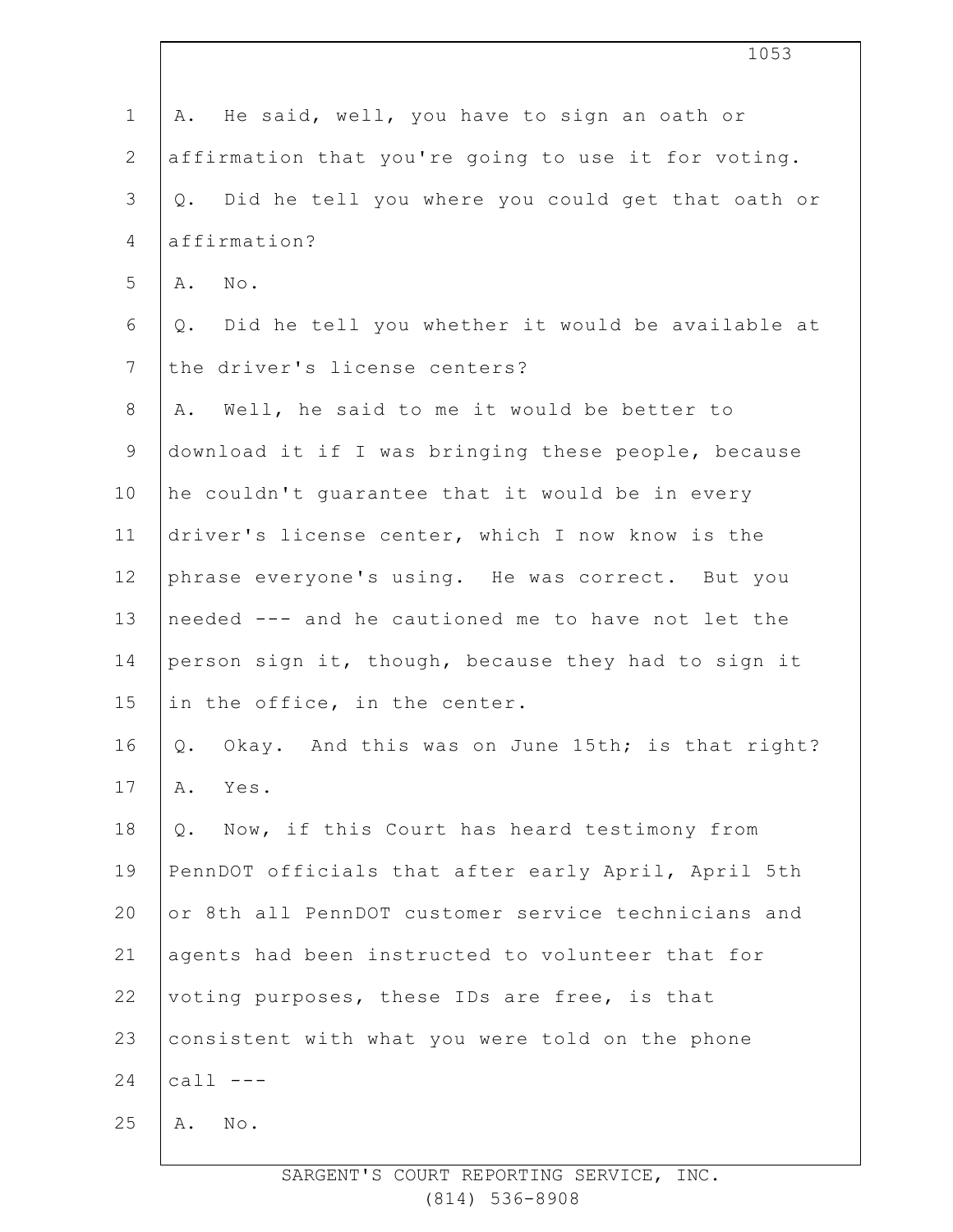|                |       | 1054                                                |
|----------------|-------|-----------------------------------------------------|
| $\mathbf 1$    | Q.    | --- on June 15th?                                   |
| $\mathbf{2}$   | Α.    | $\texttt{No}$ .                                     |
| $\mathfrak{Z}$ |       | Q. Did you have occasion to actually go to a        |
| 4              |       | PennDOT facility?                                   |
| 5              | Α.    | Yes.                                                |
| 6              | Q.    | When was that?                                      |
| $\overline{7}$ | Α.    | I went on June 26th.                                |
| $\,8\,$        | Q.    | So about a month ago?                               |
| $\mathsf 9$    | Α.    | Yeah. Yeah.                                         |
| 10             | Q.    | And about three months after the photo ID law       |
| 11             |       | had been passed?                                    |
| 12             | Α.    | Yes.                                                |
| 13             | Q.    | Now, which PennDOT facility did you go to?          |
| 14             | Α.    | I went to the one that's closest to my home.        |
| 15             |       | It's in Dublin, Pennsylvania, Bucks County.         |
| 16             | Q.    | And is this --- was it one of the driver's          |
| 17             |       | license centers that you were told about?           |
| 18             | Α.    | Yes.                                                |
| 19             | Q.    | Now, how did you get there?                         |
| 20             | Α.    | I drove up with my husband.                         |
| 21             | $Q$ . | And how long did that take you?                     |
| 22             | Α.    | Twenty (20) minutes.                                |
| 23             | Q.    | Where is that generally located at, this            |
| 24             |       | facility?                                           |
| 25             |       | A. It's off of --- it's in --- I guess it's a State |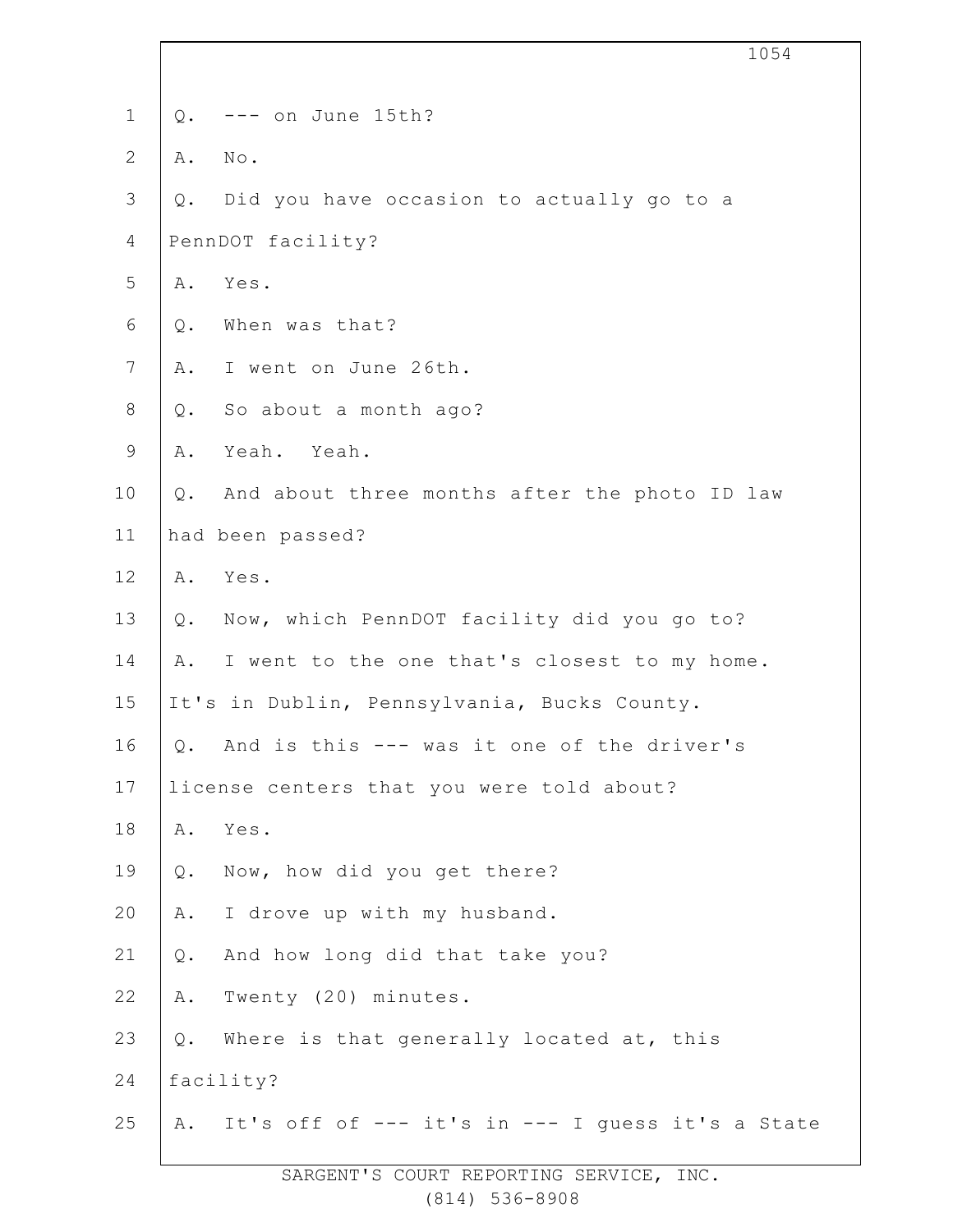|                | 1055                                                  |
|----------------|-------------------------------------------------------|
| $\mathbf 1$    | Route, 313.                                           |
| $\mathbf{2}$   | Are you aware of any public transportation that<br>Q. |
| 3              | would get you there?                                  |
| 4              | $N \circ$ .<br>Α.                                     |
| 5              | Q. Now, you said it was June 26th. What time did      |
| 6              | you arrive?                                           |
| $\overline{7}$ | A. 1:00, 1:30. It was after lunch, because we had     |
| 8              | lunch in the restaurant next to it.                   |
| 9              | Q. Fair enough. What was the purpose of the visit?    |
| 10             | My purpose was to sort of do a trial run. I<br>Α.     |
| 11             | wanted to see if we started bringing these elderly    |
| 12             | people, what would happen when they went there.       |
| 13             | Q. And can you set the scene for us? Describe what    |
| 14             | you found when you got to the PennDOT center.         |
| 15             | A. Well, when you go, it's in like a strip mall.      |
| 16             | It's an office. And when you go in, there's --- it's  |
| 17             | just one big room with a lot of plastic chairs.       |
| 18             | Now, is there any type of greeter that comes to<br>Q. |
| 19             | you when you walk in the door to see why you're       |
| 20             | there?                                                |
| 21             | Α.<br>No.                                             |
| 22             | Information booth?<br>$Q$ .                           |
| 23             | $\mathbb{N}\circ$ .<br>Α.                             |
| 24             | Anyone that you could ask questions of?<br>$Q$ .      |
| 25             | No.<br>Α.                                             |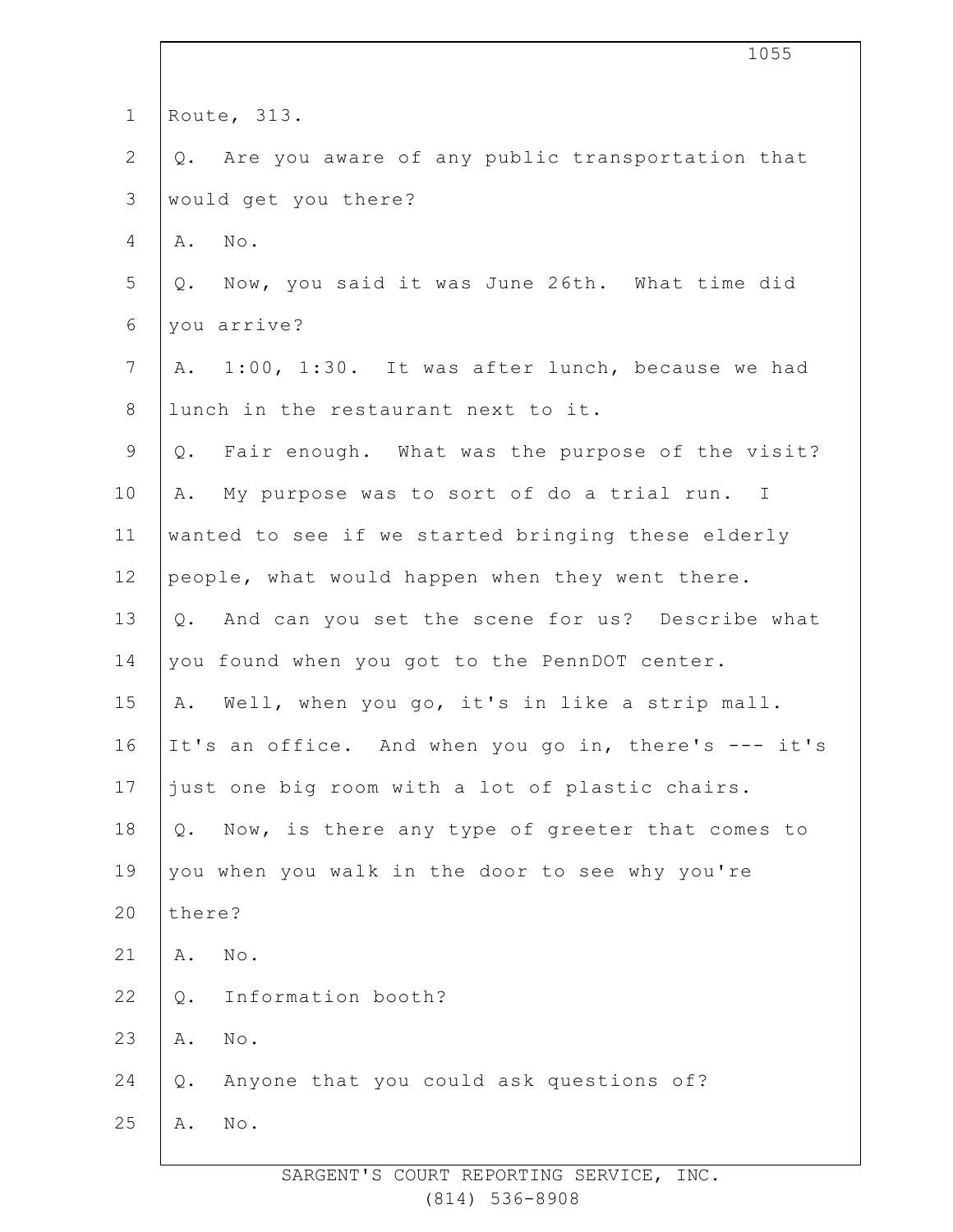|                | 1056                                                     |
|----------------|----------------------------------------------------------|
| $\mathbf 1$    | So was there any signage posting about the photo<br>Q.   |
| $\mathbf{2}$   | ID law and what you needed to do?                        |
| 3              | I didn't see any.<br>Α.                                  |
| $\overline{4}$ | Did you look around for some?<br>Q.                      |
| 5              | I did.<br>Α.                                             |
| 6              | And you didn't see any signage?<br>Q.                    |
| 7              | Α.<br>$\texttt{No}$ .                                    |
| 8              | So what did you do?<br>Q.                                |
| $\mathsf 9$    | Well, I figured out what --- I tried to figure<br>Α.     |
| 10             | out how I --- what I did. So I noticed there was a       |
| 11             | ticket dispenser in the front of the room, and I went    |
| 12             | up there. And it has three buttons to push. And one      |
| 13             | said like license permits I think. One was for           |
| 14             | photos. And the third button, and last button, was       |
| 15             | for others, so I pushed that.                            |
| 16             | Q. Were there any instructions that you saw              |
| 17             | anywhere at the site that said push C for photo ID       |
| 18             | for voting purposes?                                     |
| 19             | $\texttt{No}$ .<br>Α.                                    |
| 20             | Q. So what did you do after you pushed the C             |
| 21             | button? What happened?                                   |
| 22             | Well, I took my number and I looked around.<br>Α.<br>And |
| 23             | then I saw that there was a rack with pamphlets and      |
| 24             | things. So I went over there and looked at that,         |
| 25             | what was there.                                          |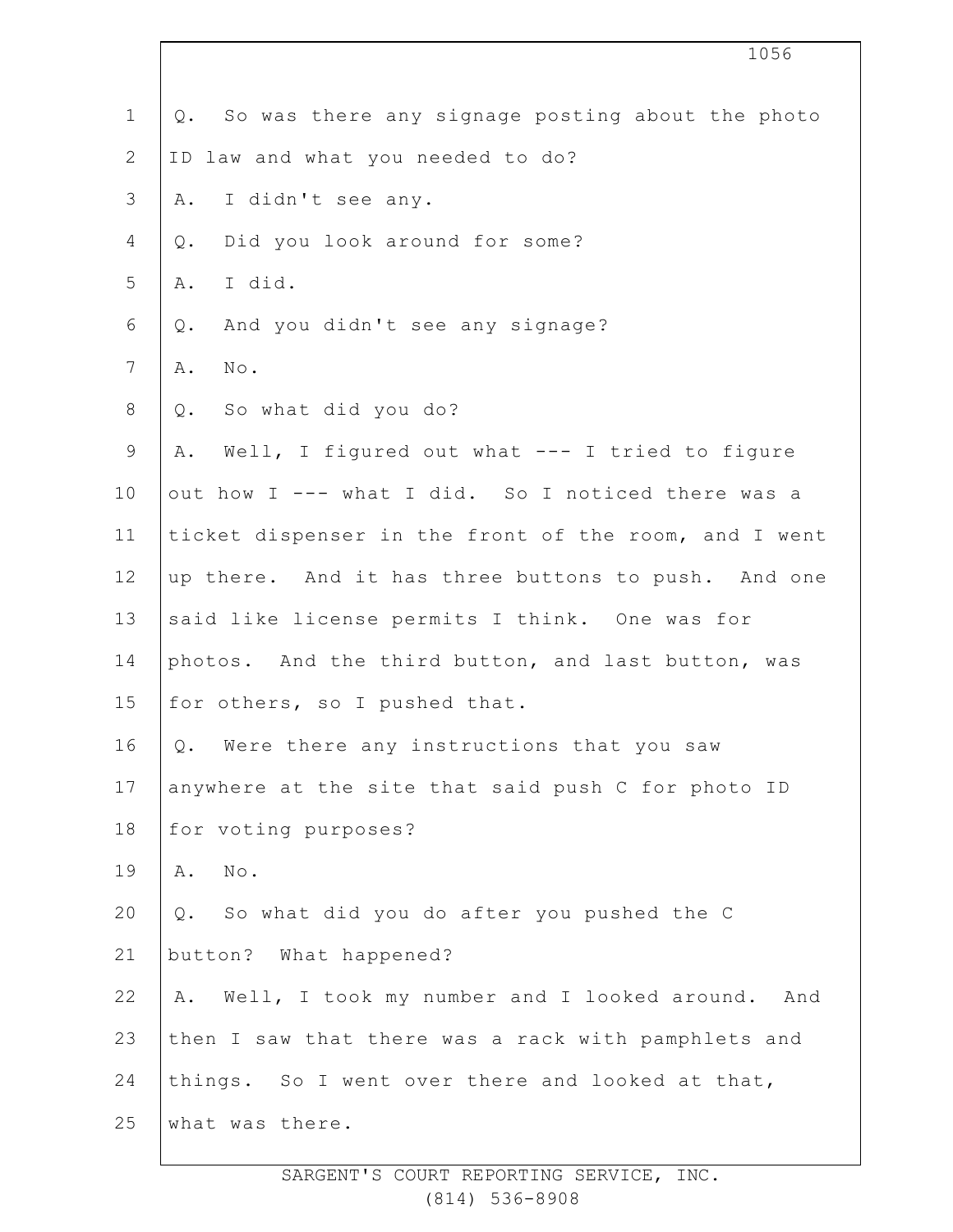|                | 1057                                                |
|----------------|-----------------------------------------------------|
| $\mathbf 1$    | How big was this rack of pamphlets?<br>Q.           |
| 2              | About this big (indicating), I guess. Yeah,<br>Α.   |
| 3              | about that big.                                     |
| 4              | So your arms' length?<br>Q.                         |
| 5              | Yeah, about that big (indicating).<br>Α.            |
| $\sqrt{6}$     | And how tall?<br>$Q$ .                              |
| $\overline{7}$ | This tall (indicating).<br>Α.                       |
| $8\,$          | Okay. And what type of pamphlets were<br>Q.         |
| $\mathsf 9$    | available?                                          |
| 10             | A. You know, I don't remember. There were           |
| 11             | different --- oh, I don't know. I guess there were  |
| 12             | safe driving tips, things like that is the one that |
| 13             | comes to mind.                                      |
| 14             | Can you describe them? Were they --- what did<br>Q. |
| 15             | these pamphlets look like?                          |
| 16             | A. They were like a trifold, you know, this size    |
| 17             | (indicating) coming down.                           |
| 18             | Q. Okay. It's like a piece of paper folded into     |
| 19             | thirds?                                             |
| 20             | Yeah, about that size.<br>Α.                        |
| 21             | Where they --- looked like they were<br>$Q$ .       |
| 22             | professionally published?                           |
| 23             | Oh, yes. Yes.<br>Α.                                 |
| 24             | From PennDOT documents?<br>$Q$ .                    |
| 25             | A. I don't know where they come from. I don't       |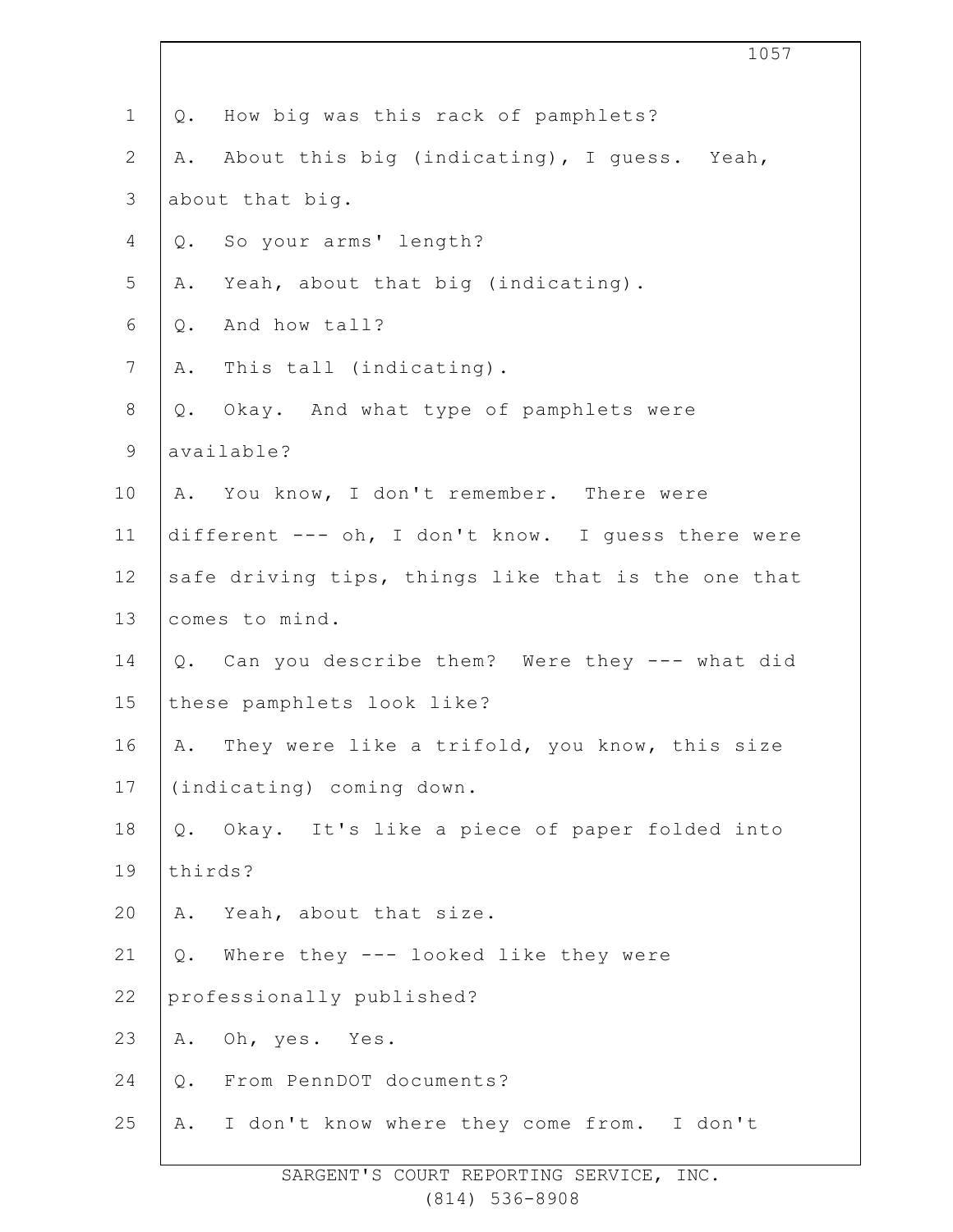|               | 1058                                                  |
|---------------|-------------------------------------------------------|
| $\mathbf 1$   | know.                                                 |
| $\mathbf{2}$  | Was there any type of those pamphlets about<br>$Q$ .  |
| $\mathcal{S}$ | photo identification law requirements?                |
| 4             | No, but there was one multi-page thing that was<br>Α. |
| 5             | hanging over because it didn't fit, hanging over.     |
| 6             | And I picked that up and that was --- it looked like  |
| 7             | a download, a computer download, from the Department  |
| $8\,$         | of State. I think it said something about photo ID    |
| $\mathsf 9$   | law or something.                                     |
| 10            | So after you saw those pamphlets, what --- how<br>Q.  |
| 11            | long did you have to wait before you talked to        |
| 12            | somebody?                                             |
| 13            | It was about 25 minutes.<br>Α.                        |
| 14            | And where did you wait?<br>Q.                         |
| 15            | I waited on a chair in that place.<br>Α.              |
| 16            | Q. Tell us about the chairs. Were they very           |
| 17            | comfortable?                                          |
| 18            | No, they were plastic, not padded in any way,<br>Α.   |
| 19            | as I remember.                                        |
| 20            | You said you arrived between 1:00 and 1:30; is<br>Q.  |
| 21            | that accurate?                                        |
| 22            | Yes.<br>Α.                                            |
| 23            | And how crowded was it at that time?<br>Q.            |
| 24            | It was --- I think just about --- maybe there<br>Α.   |
| 25            | were five or six empty seats, but there were about 30 |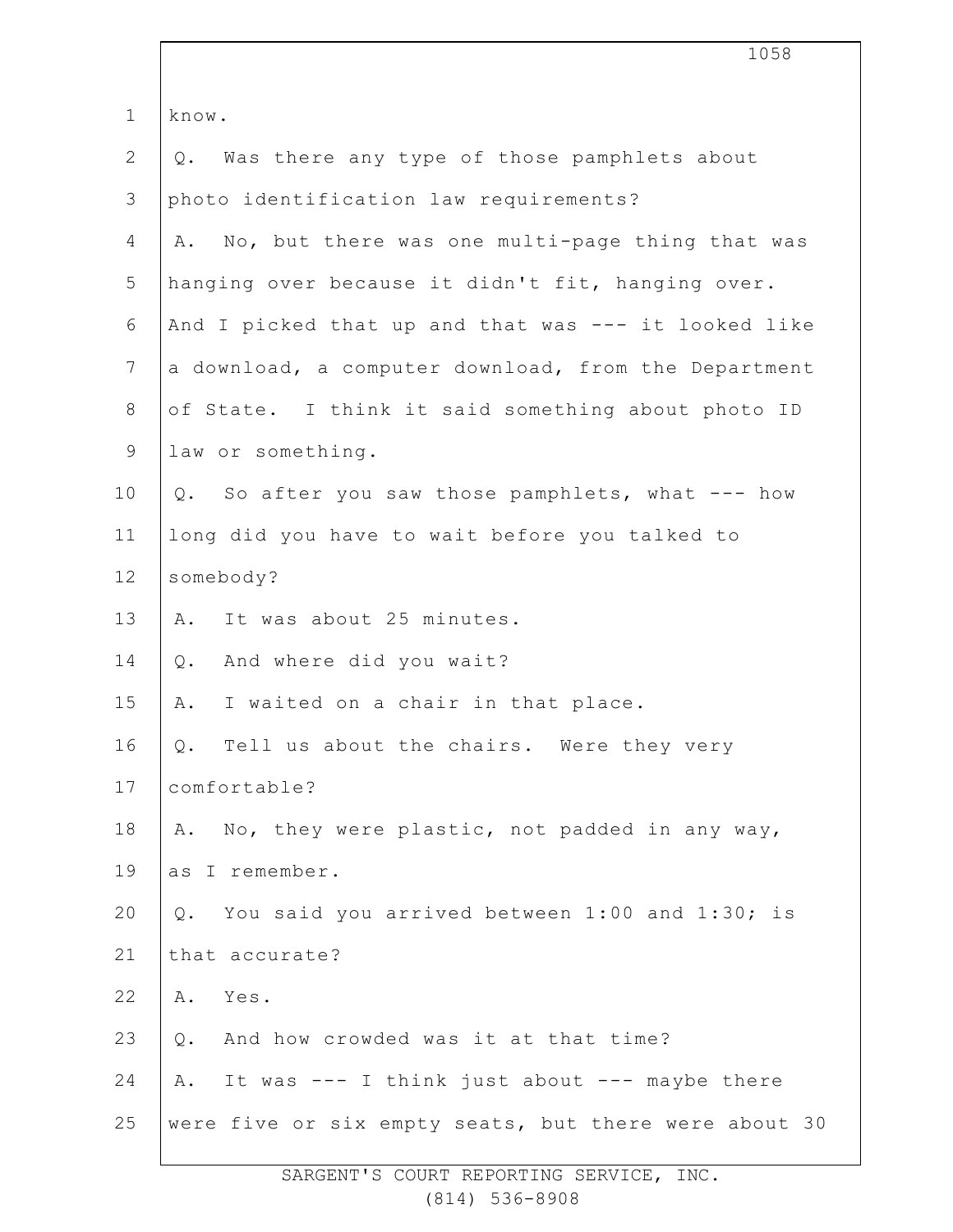|                 | 1059                                                      |
|-----------------|-----------------------------------------------------------|
| $\mathbf 1$     | people there.                                             |
| $\mathbf{2}$    | And how long did you have to wait?<br>Q.                  |
| 3               | Twenty-five (25) minutes.<br>Α.                           |
| 4               | So eventually your number was called and you<br>$Q$ .     |
| 5               | went up and talked to someone; is that right?             |
| 6               | Uh-huh $(yes)$ .<br>Α.                                    |
| $7\phantom{.0}$ | Tell us what happened when you did that.<br>Q.            |
| $8\,$           | Well, I said that I was there because I was<br>Α.         |
| $\mathsf 9$     | going to be bringing up some elderly people to get a      |
| 10              | voter ID card, a non-driver photo ID card for voting,     |
| 11              | and I just wanted to see what the process was going       |
| 12              | to be so that we could accomplish it.                     |
| 13              | Q. Did you give the person any additional                 |
| 14              | information about the elderly people that you wanted      |
| 15              | to bring up for a photo ID card for voting?               |
| 16              | Well, I said that one of them had an expired<br>Α.        |
| 17              | license and the other had never driven.                   |
| 18              | And what did the clerk tell you about the person<br>$Q$ . |
| 19              | who had the expired license?                              |
| 20              | He said that they could --- that person could<br>Α.       |
| 21              | just come. She didn't have to bring anything, and         |
| 22              | she'd have to pay \$13.50 for the non-driver photo ID     |
| 23              | card.                                                     |
| 24              | And what about the other person who had never<br>$Q$ .    |
| 25              | had a driver's license?                                   |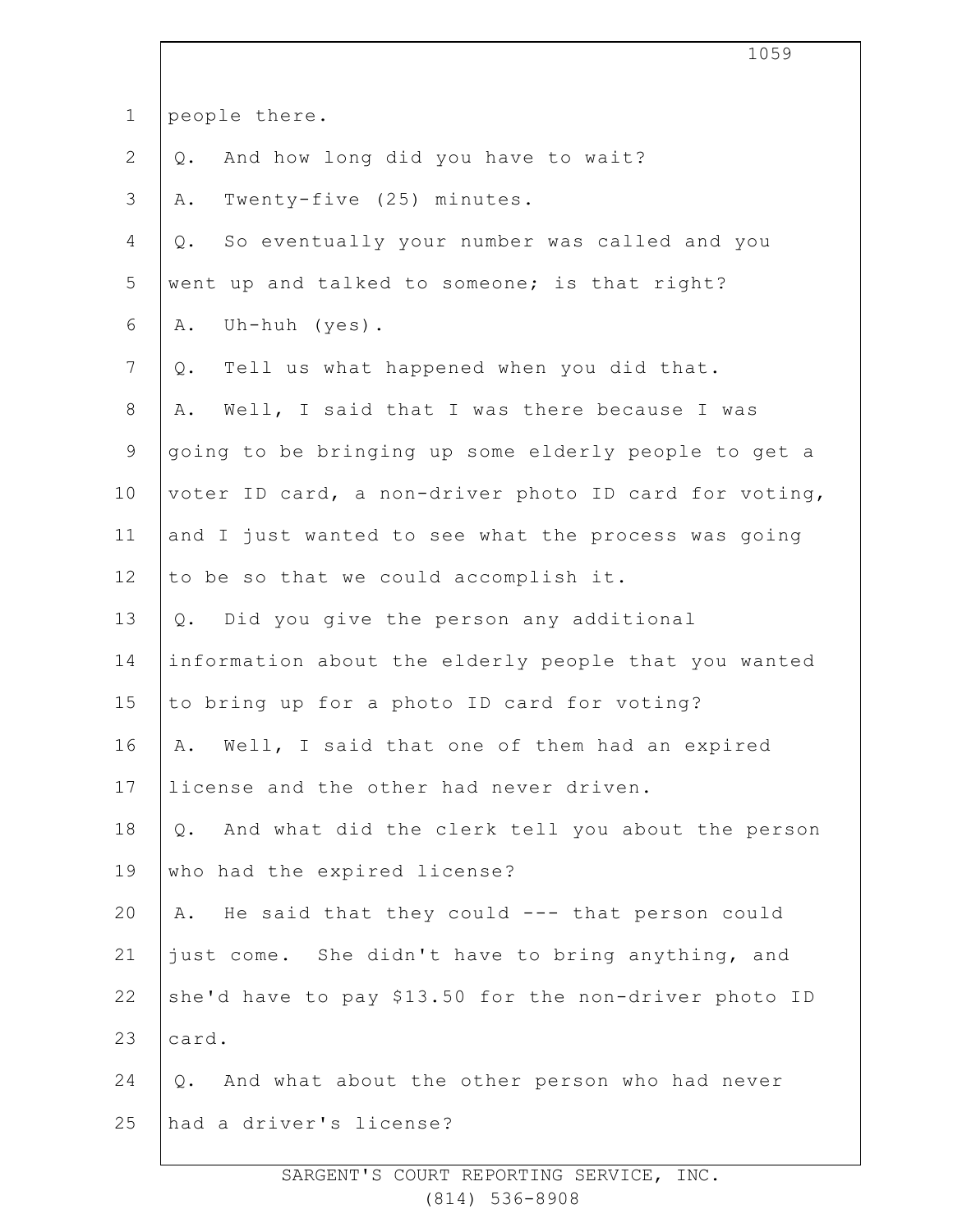| $\mathbf 1$     | He said that she would have to bring a birth<br>Α.     |
|-----------------|--------------------------------------------------------|
| $\overline{2}$  | certificate and a Social Security card and two proofs  |
| 3               | of residency.                                          |
| 4               | Did he say anything about whether the person had<br>Q. |
| 5               | to pay?                                                |
| 6               | Oh, yes. And he said \$13.50, and I think it had<br>Α. |
| $7\phantom{.0}$ | to be money order or a check.                          |
| 8               | And so what happened next?<br>Q.                       |
| 9               | I said, well, could you give me a piece of paper<br>Α. |
| 10              | to write down, because I hadn't brought any paper or   |
| 11              | pencil to write down what the person has to bring.     |
| 12              | And he reached into a drawer and he handed me two      |
| 13              | forms, circling where it had to be signed. And he      |
| 14              | said it's on the back of this form. You can read       |
| 15              | what has to come.                                      |
| 16              | Q. Okay.                                               |
| 17              | ATTORNEY RUBIN:                                        |
| 18              | Can I have Exhibit --- I think it's                    |
| 19              | Exhibit 45.                                            |
| 20              | (Petitioners' Exhibit 45 marked for                    |
| 21              | identification.)                                       |
| 22              | BY ATTORNEY RUBIN:                                     |
| 23              | Q. I've handed you Exhibit --- what's been marked      |
| 24              | for identification as Exhibit 45. Do you recognize     |
| 25              | that document?                                         |
|                 |                                                        |

1060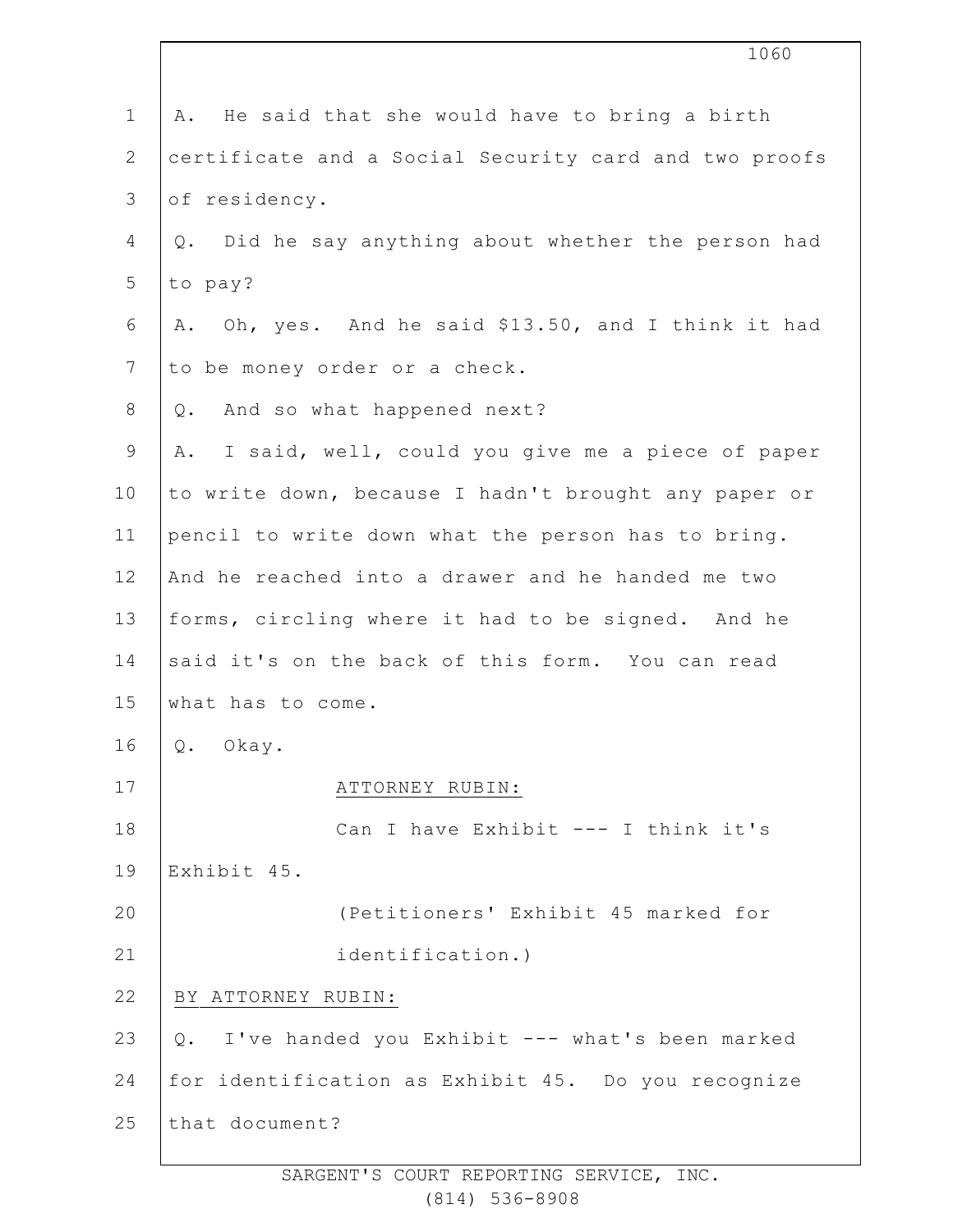|                |                                                         | 1061 |
|----------------|---------------------------------------------------------|------|
| $\mathbf 1$    | Α.<br>Yes.                                              |      |
| $\mathbf{2}$   | What is that document?<br>Q.                            |      |
| 3              | It's an application for initial photo<br>Α.             |      |
| 4              | identification card.                                    |      |
| 5              | Q. And how does that compare to the document that       |      |
| 6              | the person at PennDOT gave you?                         |      |
| $\overline{7}$ | It looks like the same thing.<br>Α.                     |      |
| 8              | And just so the record's clear, this isn't the<br>$Q$ . |      |
| $\mathsf 9$    | version that was actually handed to you where he        |      |
| 10             | circled things. This is a copy of it?                   |      |
| 11             | Yes.<br>Α.                                              |      |
| 12             | Have you read that document?<br>Q.                      |      |
| 13             | I skimmed it.<br>Α.                                     |      |
| 14             | Is there anything on there that indicates that<br>Q.    |      |
| 15             | photo identification for voting purposes is free?       |      |
| 16             | I don't remember seeing anything like that.<br>Α.       |      |
| 17             | Q. Now, there is --- if I can direct your attention     |      |
| 18             | under section two there, does say the word free         |      |
| 19             | there. Do you see that?                                 |      |
| 20             | Yes.<br>Α.                                              |      |
| 21             | And can you tell us what the --- what qualifies<br>Q.   |      |
| 22             | for free ID, according to the form?                     |      |
| 23             | A. I currently hold a Pennsylvania driver's license     |      |
| 24             | and am applying for a non-driver photo identification   |      |
| 25             | card for the following reasons. I'm surrendering my     |      |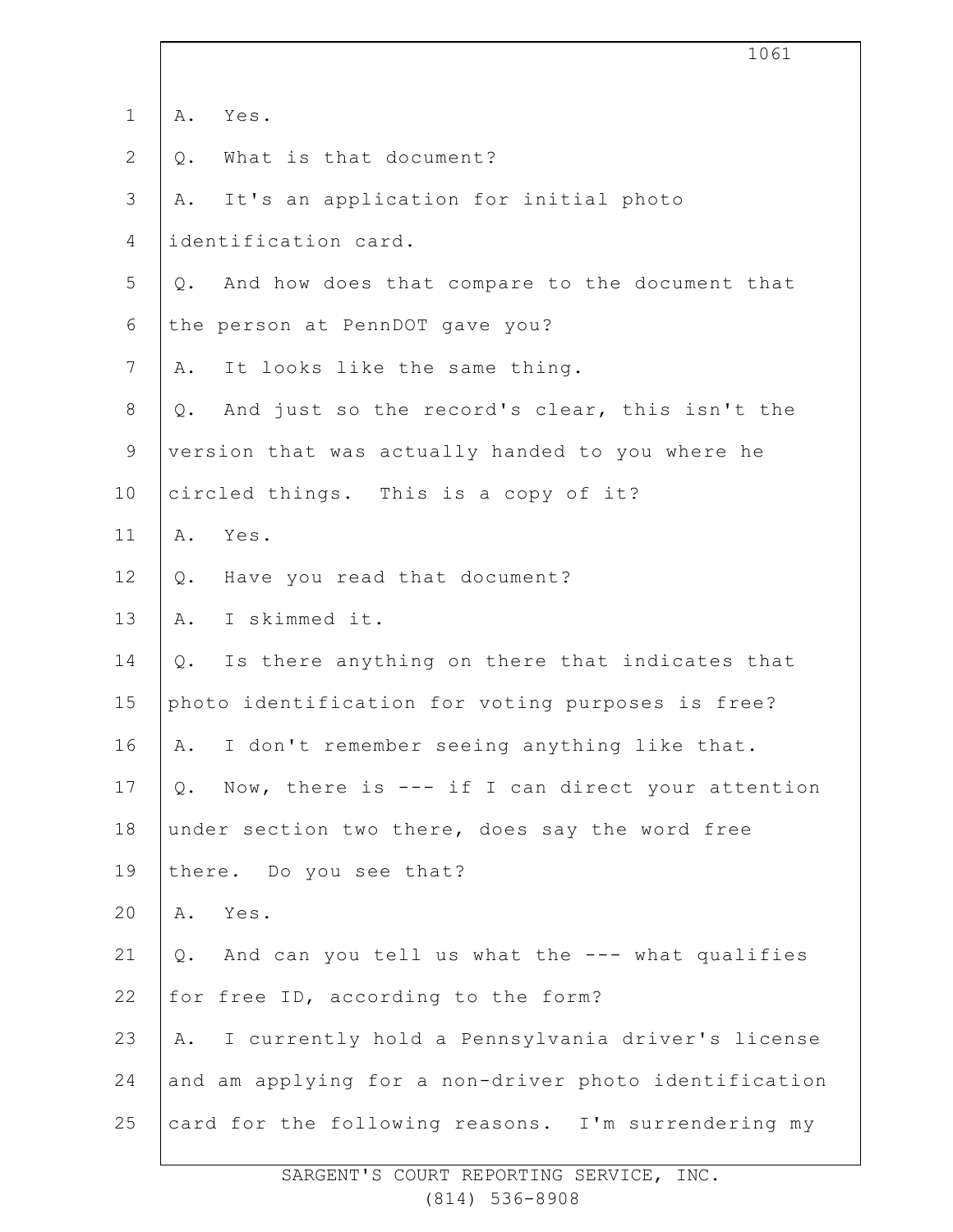|                | 1062                                                     |
|----------------|----------------------------------------------------------|
| $\mathbf 1$    | driving privilege for health reasons that may affect     |
| $\overline{2}$ | my ability to safely operate a motor vehicle. I          |
| 3              | understand that my license will not be reissued until    |
| 4              | I successfully complete the appropriate examination.     |
| 5              | If you have not already surrendered your driver          |
| 6              | license learning permit, please attach it to this        |
| $\overline{7}$ | application.                                             |
| $8\,$          | And is it fair to say that everywhere else on<br>Q.      |
| $\mathsf 9$    | here it says it's \$13.50?                               |
| 10             | Yes.<br>Α.                                               |
| 11             | And is that consistent with what the technician<br>$Q$ . |
| 12             | at PennDOT told you?                                     |
| 13             | A. Yes.                                                  |
| 14             | In all of your interactions with PennDOT, did<br>$Q$ .   |
| 15             | anyone tell you and volunteer to you, before you         |
| 16             | asked, that for voting purposes, the ID would be         |
| 17             | free?                                                    |
| 18             | No.<br>Α.                                                |
| 19             | When you were at the PennDOT center, did the<br>$Q$ .    |
| 20             | clerk tell you that you would also need to have the      |
| 21             | person sign an affirmation or oath in order to get a     |
| 22             | free ID?                                                 |
| 23             | No.<br>Α.                                                |
| 24             | Did they give you a copy of any type of<br>$Q$ .         |
| 25             | affirmation or oath to have people sign?                 |
|                |                                                          |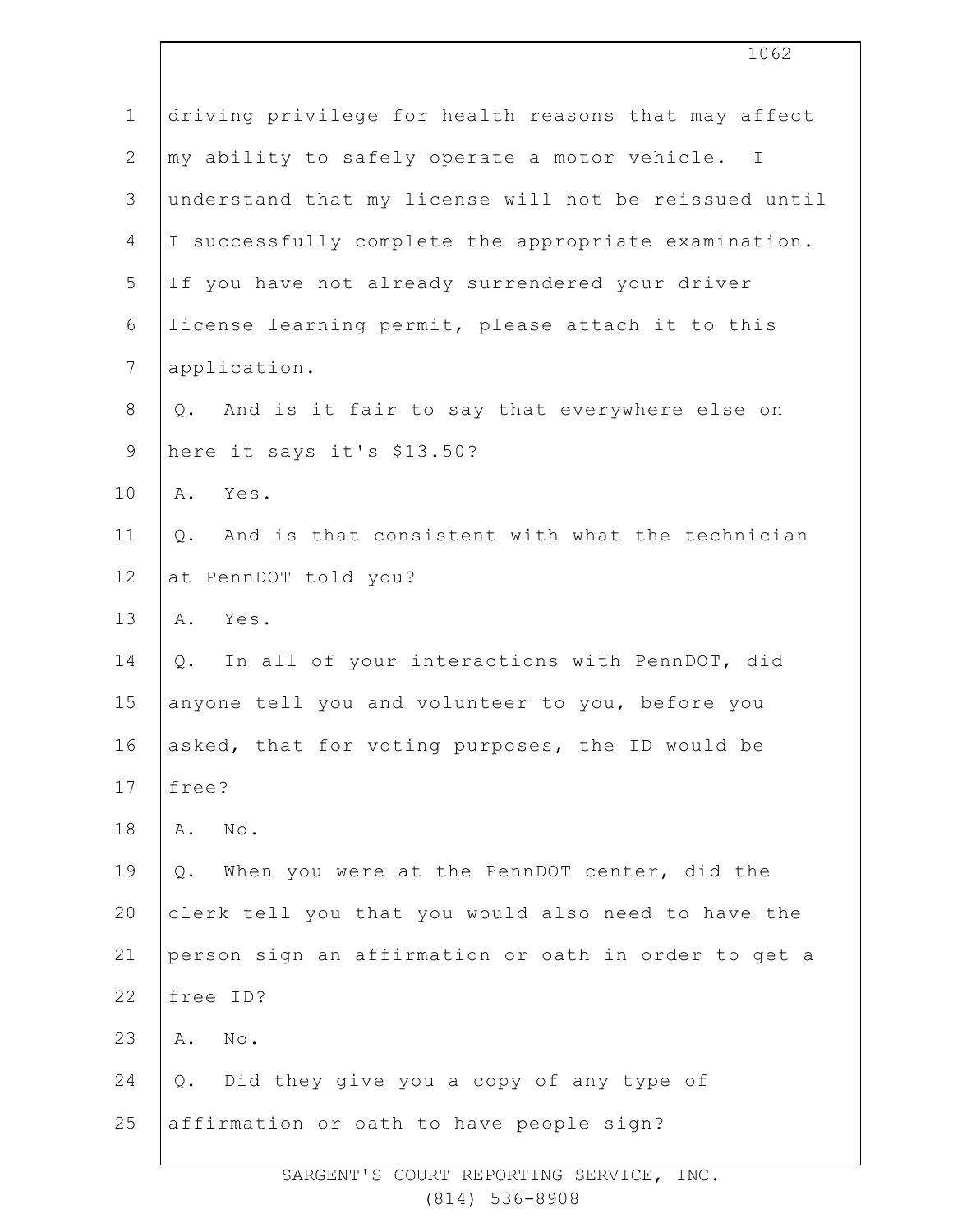|                | 1063                                                    |
|----------------|---------------------------------------------------------|
| $\mathbf 1$    | No.<br>Α.                                               |
| $\mathbf{2}$   | Did they tell you to print it out from the<br>Q.        |
| 3              | website because they might not have it at the PennDOT   |
| 4              | center?                                                 |
| 5              | No.<br>Α.                                               |
| 6              | Now, again, if the Court's heard testimony from<br>Q.   |
| $7\phantom{.}$ | PennDOT officials that after early April of this        |
| 8              | year, customer service agents and technicians at        |
| $\mathsf 9$    | PennDOT were volunteering to anybody asking for a       |
| 10             | photo ID, that it's free for voting purposes, is that   |
| 11             | consistent with your experience when you went to        |
| 12             | PennDOT itself?                                         |
| 13             | No.<br>Α.                                               |
| 14             | Have you heard about recently-announced plans<br>Q.     |
| 15             | for a new Department of State identification for        |
| 16             | voting purposes?                                        |
| 17             | Α.<br>Yes.                                              |
| 18             | What's your understanding of --- well, how did<br>$Q$ . |
| 19             | you hear about that?                                    |
| 20             | I read a newspaper article on it. And I had<br>Α.       |
| 21             | people call me up because they know I'm interested in   |
| 22             | it, and they said oh, your problem's solved. You        |
| 23             | don't have to worry about getting documents for         |
| 24             | people or anything because after the end of August,     |
| 25             | people will be able to go and get this special card.    |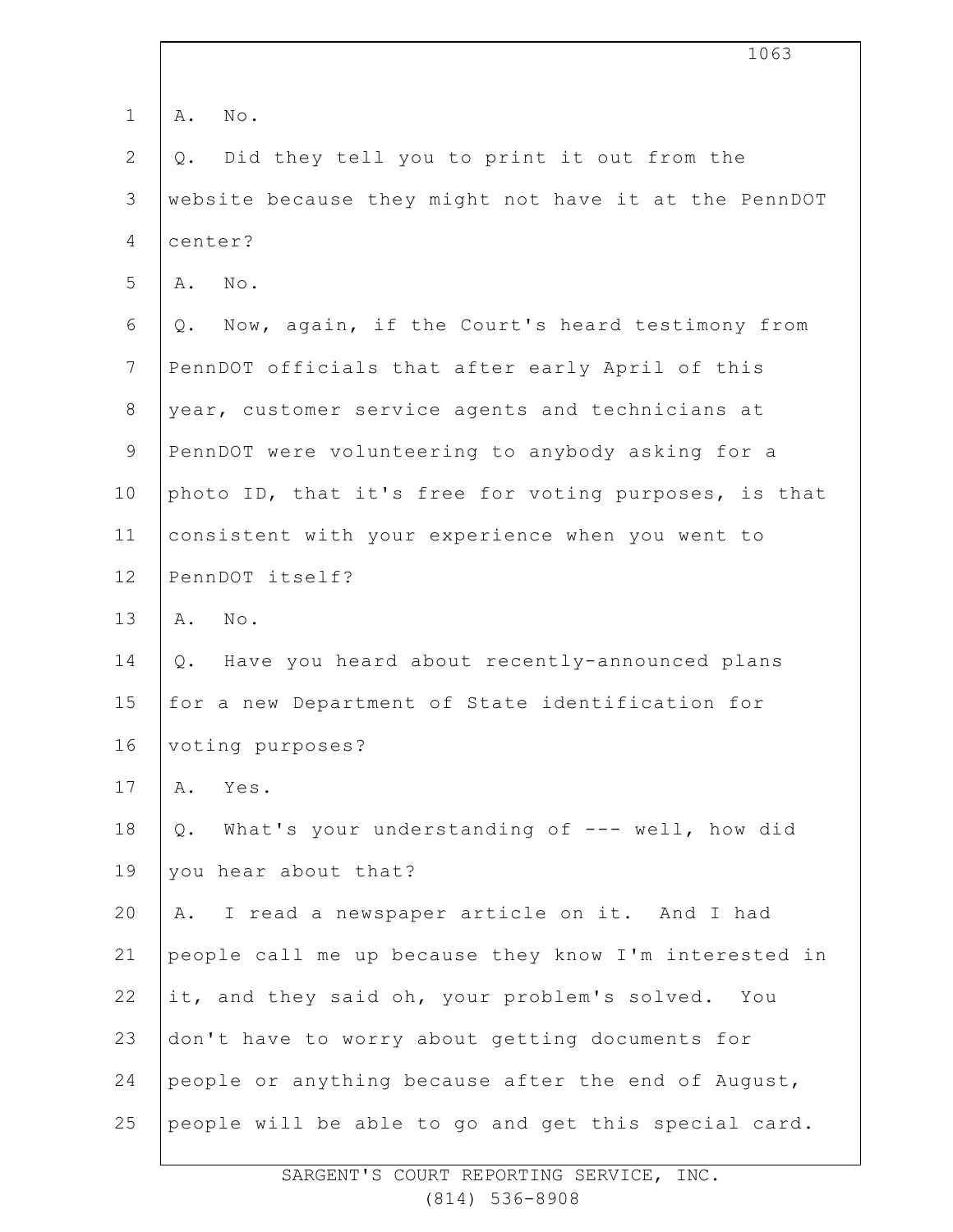|                | 1064                                                      |
|----------------|-----------------------------------------------------------|
| $\mathbf 1$    | Q. Have you done anything to try to obtain                |
| $\mathbf{2}$   | additional information about the Department of State      |
| 3              | ID that's coming out supposedly at the end of August?     |
| $\overline{4}$ | Yes.<br>Α.                                                |
| 5              | Tell us what you've done.<br>Q.                           |
| 6              | Well, first, I download the press release from<br>Α.      |
| 7              | the website, and I read that.                             |
| 8              | And what was your reaction to the press release?<br>$Q$ . |
| 9              | I was confused. I had more questions.<br>Α.               |
| 10             | Why were you confused?<br>$Q$ .                           |
| 11             | It said something about preservating voters<br>Α.         |
| 12             | needing to --- I don't remember exactly right now,        |
| 13             | but it was --- I had questions in my mind about what      |
| 14             | the process was.                                          |
| 15             | Q. Did you do anything to try to get those                |
| 16             | questions answered?                                       |
| 17             | Yes, I did.<br>Α.                                         |
| 18             | What did you do?<br>$\mathsf{Q}$ .                        |
| 19             | I was --- Bucks County started an educational<br>Α.       |
| 20             | advisory workgroup to see what they should do to          |
| 21             | supplement what the state was doing to inform voters      |
| 22             | about the new law. And two of the meetings, it was        |
| 23             | open to the public and I went to each meeting. There      |
| 24             | were three meetings. And the second meeting, Megan        |
| 25             | Sweeney, who was an assistant to Secretary Aichele,       |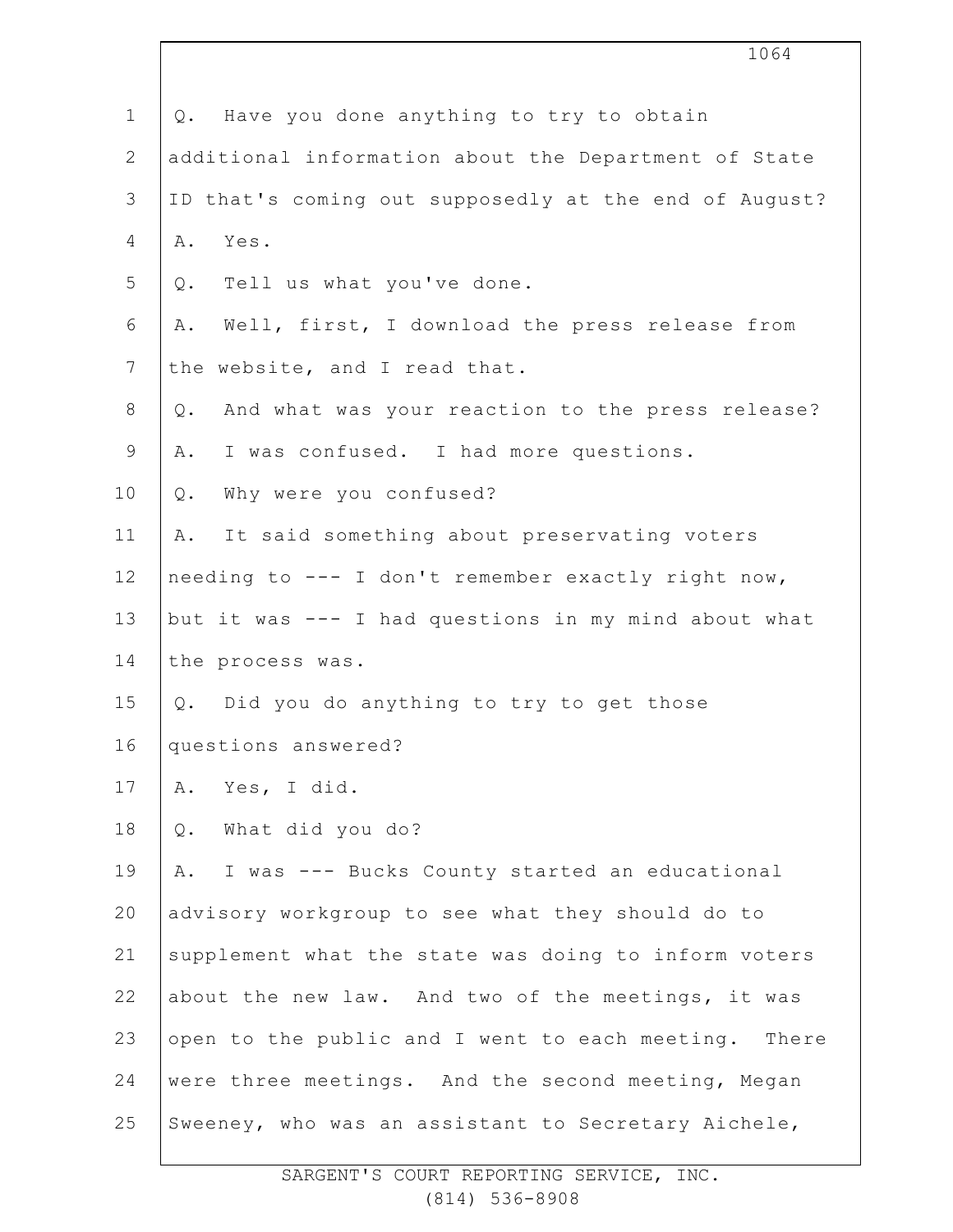|                | 1065                                                 |
|----------------|------------------------------------------------------|
| $\mathbf 1$    | came down and Shannon Royer, who is another          |
| $\mathbf{2}$   | Department of State official. And at the third       |
| $\mathcal{S}$  | meeting, she gave me her card because I had          |
| 4              | questions, and she said you can call me up with any  |
| 5              | questions you have. I decided to call her up about   |
| $\sqrt{6}$     | this question.                                       |
| $\overline{7}$ | Q. What was the timing? When did these meetings      |
| $\,8\,$        | happen, approximately?                               |
| $\mathsf 9$    | A. Those meetings started, I think, mid-June. I      |
| 10             | think there were two in June and one in July. July   |
| 11             | 12th was the last one.                               |
| 12             | And you said you called Ms. Sweeney?<br>$Q$ .        |
| 13             | Yes.<br>Α.                                           |
| 14             | When was that?<br>$Q$ .                              |
| 15             | A.<br>July 23rd.                                     |
| 16             | And tell us about that conversation.<br>Q.           |
| 17             | I told her that I was confused because I read<br>Α.  |
| 18             | the press release and that newspaper reports ---     |
| 19             | there was confusion. So I asked her what --- you     |
| 20             | know, what the process was, was it true that anybody |
| 21             | could go and get documents --- without documents     |
| 22             | after the end of August. And she said that           |
| 23             | Pennsylvania voters still had to do the regular      |
| 24             | thing, that it was --- it was an ID of last resort   |
| 25             | for people who couldn't get a birth certificate from |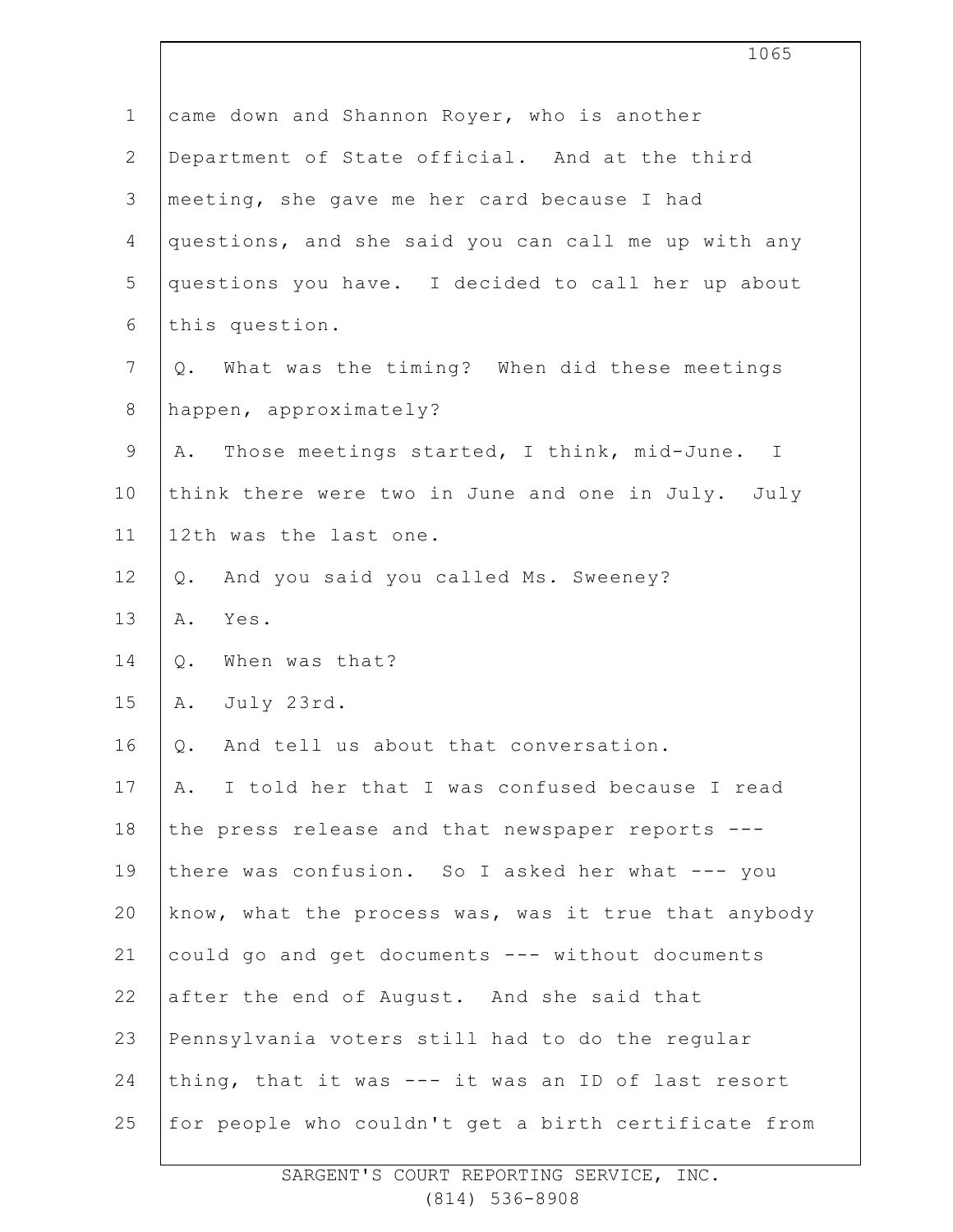|                | 1066                                                  |
|----------------|-------------------------------------------------------|
| $\mathbf 1$    | places like Puerto Rico where they don't issue any    |
| $\mathbf{2}$   | more birth certificates or southern states. But that  |
| 3              | people who were born in Pennsylvania had to go        |
| 4              | through the routine and out-of-state people had to    |
| 5              | try to get the birth certificate.                     |
| 6              | And what did you say in response to that<br>Q.        |
| $7\phantom{.}$ | information?                                          |
| 8              | I said, well, that's not general --- I don't<br>Α.    |
| $\mathsf 9$    | think that's what the public understands or it's not  |
| 10             | in the newspapers that way. And there are going to    |
| 11             | be people who will be coming in September or October  |
| 12             | without documents, and they're going to be at a       |
| 13             | disadvantage because they don't know. So how --- you  |
| 14             | know, what happens? How do they explain that they     |
| 15             | don't have a birth certificate, or what happens?      |
| 16             | And what did she say?<br>$Q$ .                        |
| 17             | She said that they would --- that it wasn't<br>Α.     |
| 18             | available to everybody, and that the people would     |
| 19             | have to sign an oath. She said --- actually, she      |
| 20             | said it's to people's advantage to get the regular    |
| 21             | photo ID, because they have more --- they can do more |
| 22             | things with it. And I said, well, the people ---      |
| 23             | it's not easy for elderly people to do that and       |
| 24             | they're to be thinking that they can come in          |
| 25             | September or October and get this. And what do they   |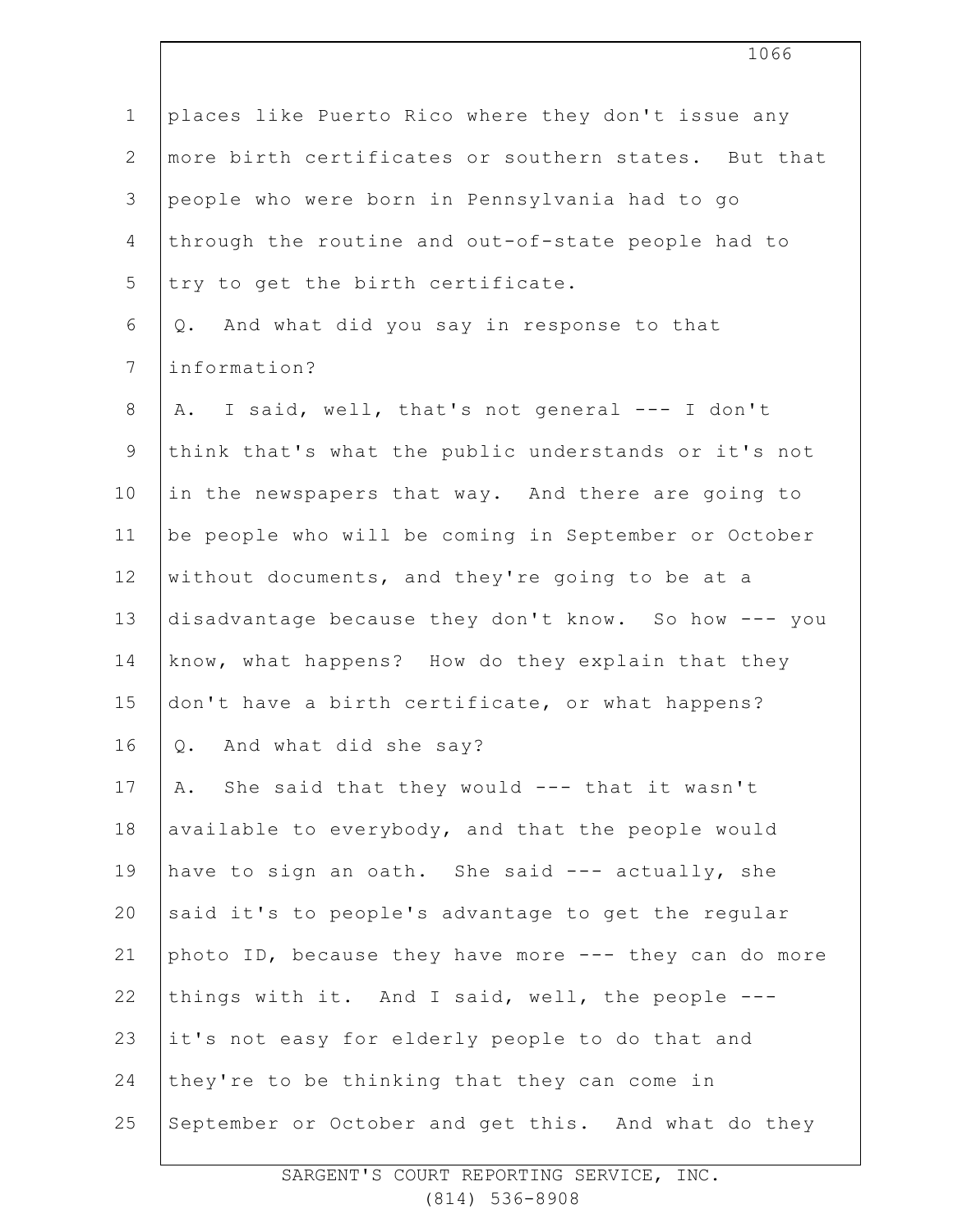|                 | 1067                                                   |
|-----------------|--------------------------------------------------------|
| $\mathbf 1$     | have to show to show that they actually tried to get   |
| $\mathbf{2}$    | a birth certificate?                                   |
| 3               | And could she answer that question?<br>Q.              |
| 4               | She said that they wouldn't have to get a letter<br>Α. |
| 5               | or anything. And then she said let me talk to the      |
| 6               | lawyers. She says I'll call you back.                  |
| $7\phantom{.0}$ | And did she then call you back later?<br>Q.            |
| 8               | Yes.<br>Α.                                             |
| $\mathsf 9$     | Same day or ---?<br>Q.                                 |
| 10              | Same day, yeah, within a few hours.<br>Α.              |
| 11              | Okay. And so what new information, if any, did<br>Q.   |
| 12              | she give you?                                          |
| 13              | A. She said that the Pennsylvania voters still had     |
| 14              | to go through the regular thing and that an            |
| 15              | out-of-state voter would have to sign an oath. You     |
| 16              | know, first they have to sign the oath about that      |
| 17              | they don't have acceptable ID, and then they have to   |
| 18              | sign an oath saying that they had tried to get an ID   |
| 19              | and couldn't get it. And then they fill out a form     |
| 20              | that would say why they couldn't get it.               |
| 21              | And what did you say in response?<br>Q.                |
| 22              | I said that I thought that that needed to be<br>Α.     |
| 23              | publicized, that they should put that both out, and    |
| 24              | the forms, so that people would get the information.   |
| 25              | And she said that they --- it wasn't ready yet. They   |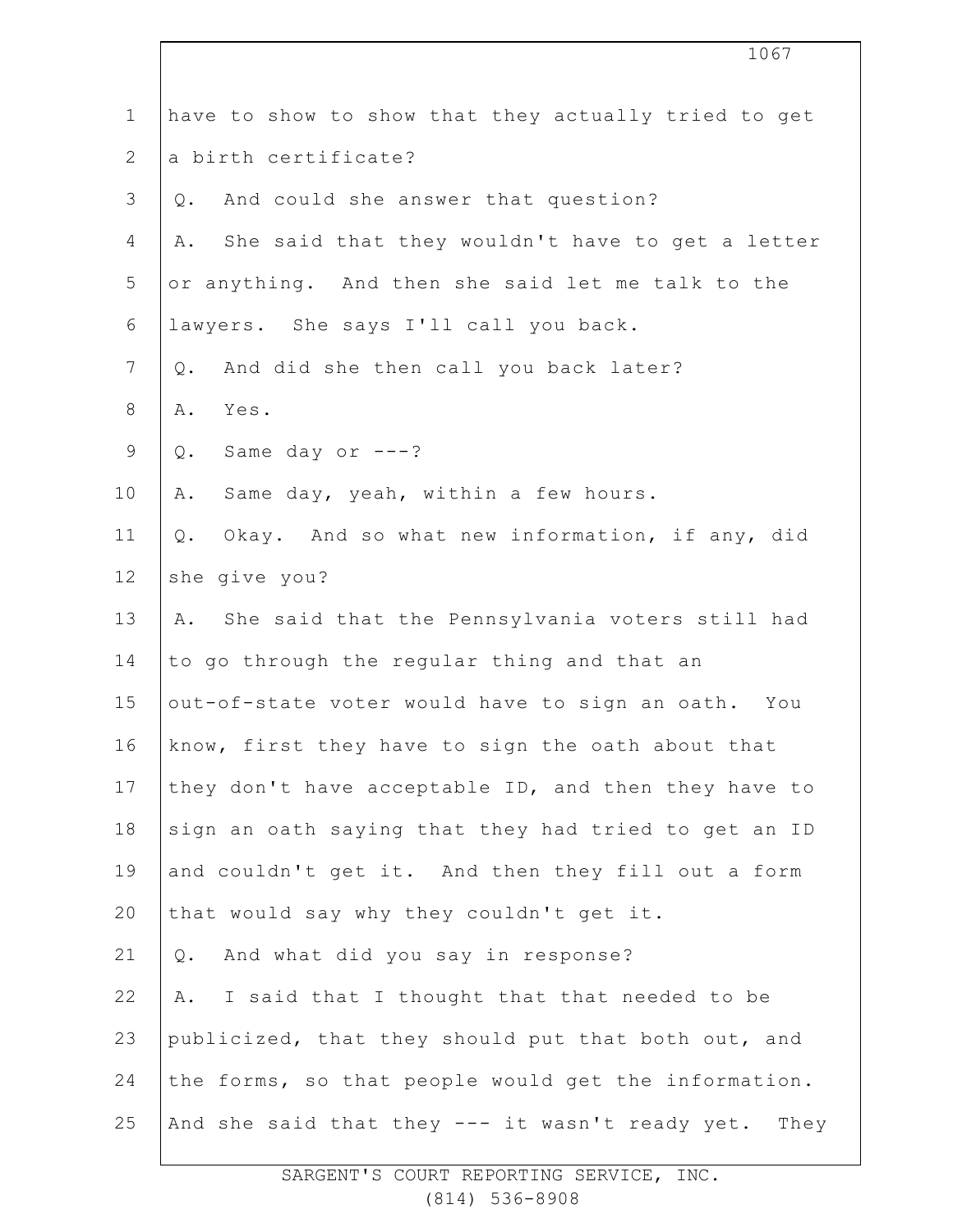|                | 1068                                                  |
|----------------|-------------------------------------------------------|
| $\mathbf 1$    | weren't ready yet. They were doing the forms.         |
| $\overline{2}$ | Is there anything else about the conversation<br>Q.   |
| $\mathcal{S}$  | that you haven't told us yet?                         |
| 4              | I don't think so.<br>Α.                               |
| 5              | How did the conversation end?<br>Q.                   |
| 6              | I said, well, you know this really worries me<br>Α.   |
| $\overline{7}$ | because I think people are going to show up and what  |
| $8\,$          | do they do at that point when they find out that they |
| $\mathsf 9$    | --- you know, they now can't get it because they      |
| 10             | didn't try to get one and they're not eligible for    |
| 11             | that one.                                             |
| 12             | And how did the conversation end?<br>Q.               |
| 13             | Good-bye.<br>Α.                                       |
| 14             | Okay. Now, this new Department of State ID,<br>$Q$ .  |
| 15             | what's your understanding of where you have to go and |
| 16             | get it?                                               |
| 17             | The new one, you have to go to the driver's<br>Α.     |
| 18             | license center, I guess. I didn't ask her that. I     |
| 19             | didn't get that one. I think it's the same as if you  |
| 20             | have to --- if you're going to get the non-photo      |
| 21             | $(sic)$ ---                                           |
| 22             | $Q.$ And is that the ---?                             |
| 23             | $---$ ID card.<br>Α.                                  |
| 24             | Sorry about that.<br>Q.                               |
| 25             | Yeah, it's the same process, I guess. You have<br>Α.  |
|                |                                                       |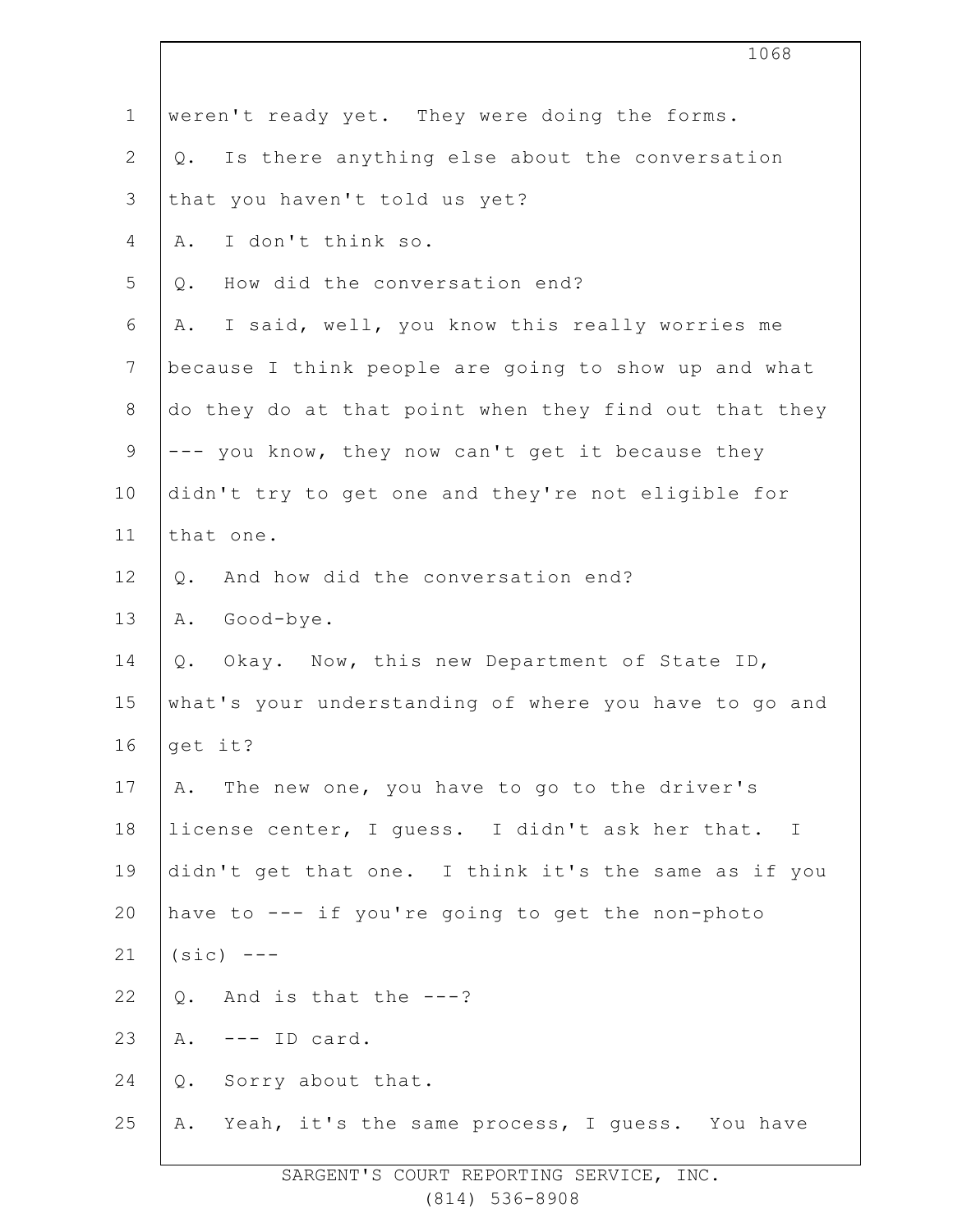| $\mathbf 1$   | to go to the same type of place that you go to get       |
|---------------|----------------------------------------------------------|
| $\mathbf{2}$  | your non-photo --- PennDOT driver --- photo ID card.     |
| $\mathcal{S}$ | And the same type of people that you interacted<br>$Q$ . |
| 4             | with at the PennDOT center?                              |
| 5             | Yeah.<br>Α.                                              |
| 6             | Q. Now, you told us at the beginning of your             |
| 7             | testimony about some of the volunteer efforts you        |
| $\,8\,$       | personally are doing to try to get the word out and      |
| $\mathsf 9$   | get information out. Do you think that your effort       |
| 10            | and the efforts of the League are going to be            |
| 11            | sufficient to get the word out to everybody that         |
| 12            | needs to know about this photo identification law and    |
| 13            | what the requirements are between now and the            |
| 14            | November election?                                       |
| 15            | No.<br>Α.                                                |
| 16            | Q.<br>Why not?                                           |
| 17            | Well, first, we have to find out who needs the<br>Α.     |
| 18            | non-driver's photo ID card. And I don't know how         |
| 19            | we're going to go do that. But we're, you know,          |
| 20            | trying. The League did a table at a First Friday         |
| 21            | Night in Doylestown, you know, showing all the           |
| 22            | information, the acceptable ID that you need and the     |
|               |                                                          |
| 23            | documentation that you will need. And they're            |
| 24            | planning to do another one at Grange Fair. But we        |

1069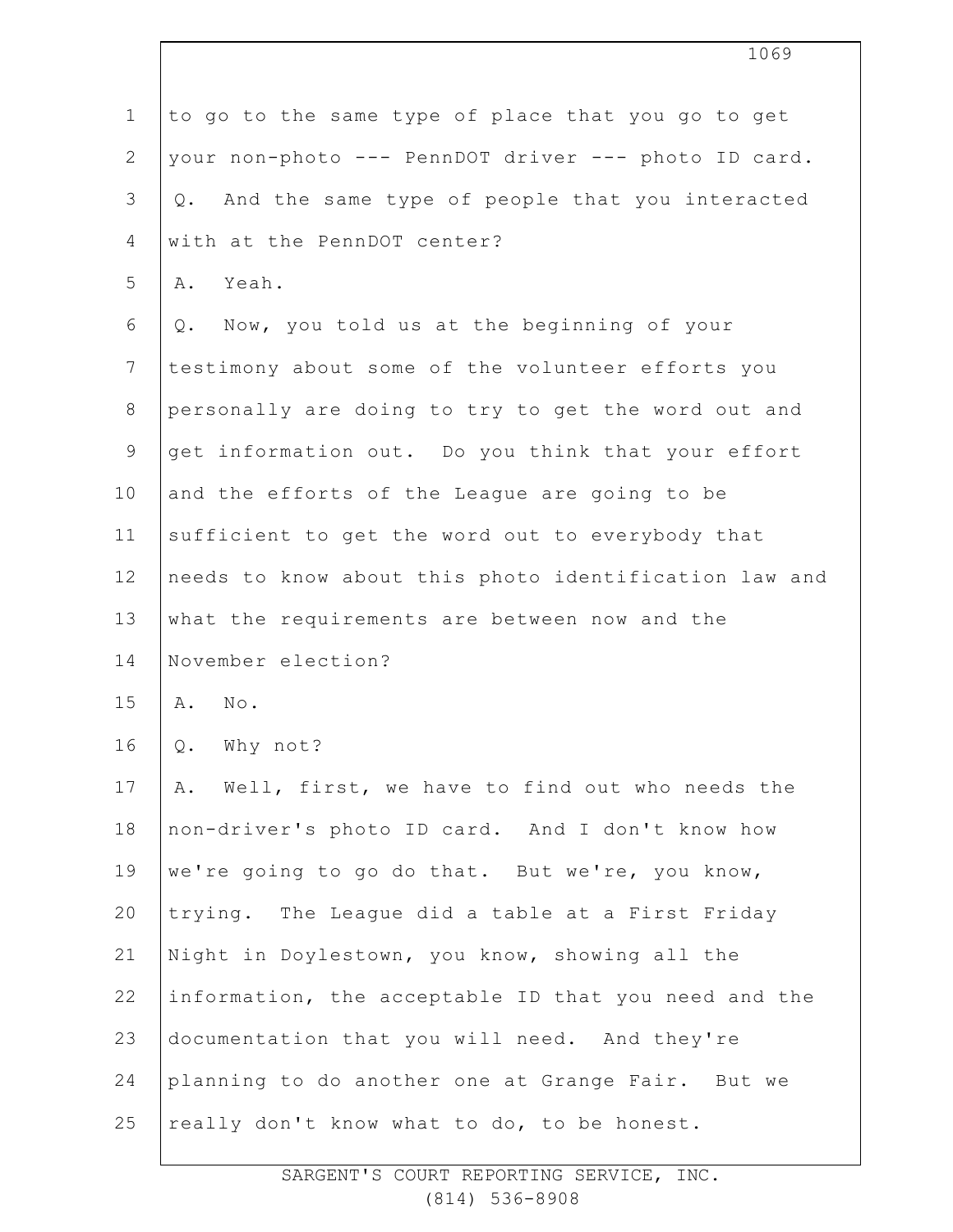| $\mathbf 1$    | How has your experience with asking questions of<br>Q. |  |
|----------------|--------------------------------------------------------|--|
| $\mathbf{2}$   | the Department of State and PennDOT affected your      |  |
| 3              | ability to get accurate information out to voters      |  |
| $\overline{4}$ | between now and November to help them vote?            |  |
| 5              | Well, things keep changing, so you never know.<br>Α.   |  |
| 6              | I've had to revise things a couple of times, because   |  |
| 7              | it changes.                                            |  |
| $8\,$          | Q. Sitting here today with all the efforts that        |  |
| $\mathsf 9$    | you've made, do you think you personally have a        |  |
| 10             | complete and full understanding of what's going to be  |  |
| 11             | required for people to actually be able to get an ID   |  |
| 12             | and be able to vote in November?                       |  |
| 13             | At this very moment?<br>Α.                             |  |
| 14             | Q.<br>Yes.                                             |  |
| 15             | I think I understand, but I'm not sure what's<br>Α.    |  |
| 16             | happening, what's going to happen. But I understand,   |  |
| 17             | because I've been working on it for --- you know,      |  |
| 18             | trying to dig out information. I don't think that      |  |
| 19             | it's getting out to the general public, if that's      |  |
| 20             | what your question meant.                              |  |
| 21             | ATTORNEY RUBIN:                                        |  |
| 22             | Thank you. That's all the questions I                  |  |
| 23             | have.                                                  |  |
| 24             | A. Thank you.                                          |  |
| 25             | ATTORNEY RUBIN:                                        |  |
|                | SARGENT'S COURT REPORTING SERVICE, INC.                |  |

1070

(814) 536-8908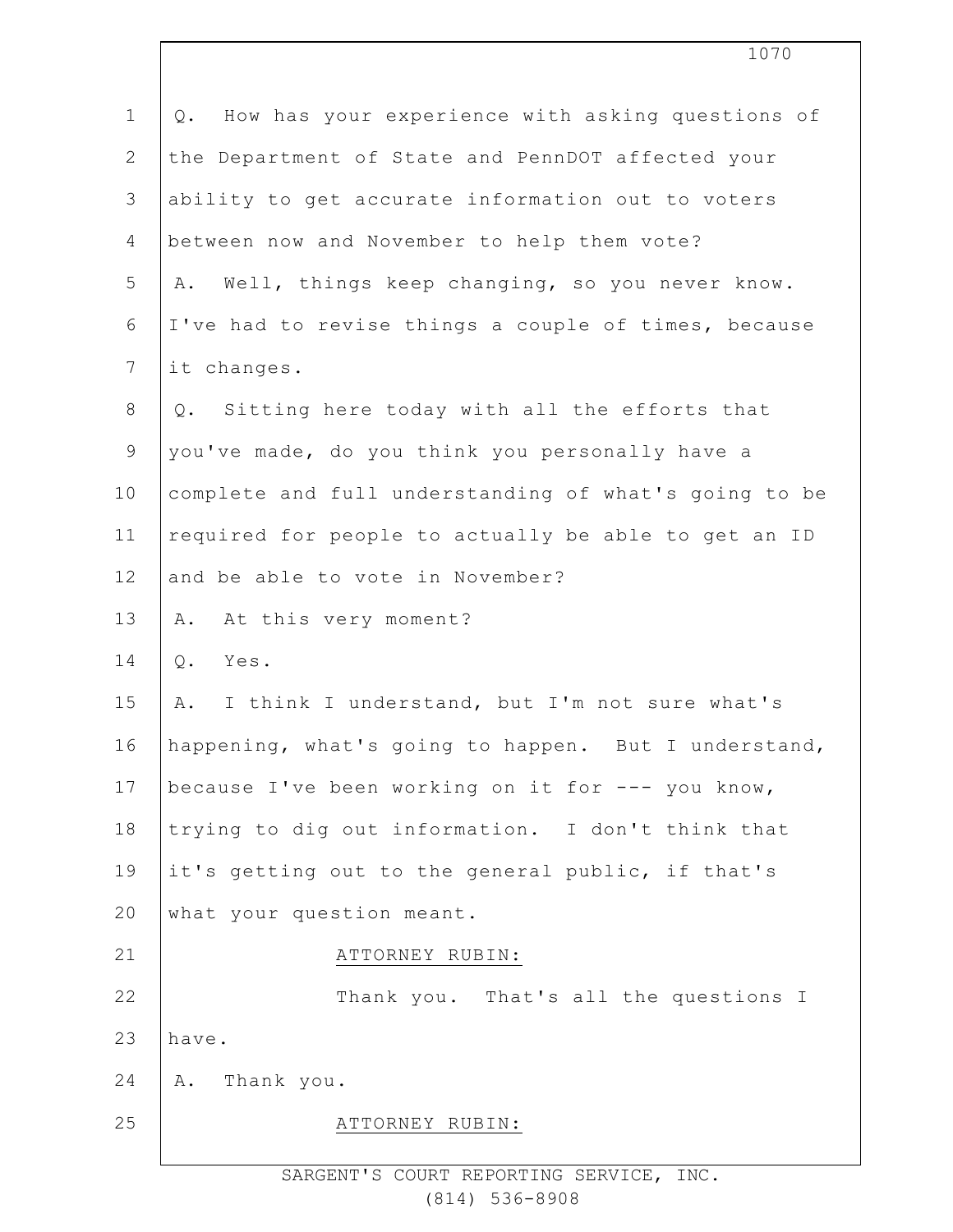|                | 1071                                                   |  |
|----------------|--------------------------------------------------------|--|
| $\mathbf 1$    | Mr. Cawley may have some questions for                 |  |
| $\overline{2}$ | you.                                                   |  |
| 3              | JUDGE SIMPSON:                                         |  |
| $\overline{4}$ | You may inquire.                                       |  |
| 5              | CROSS EXAMINATION                                      |  |
| $\sqrt{6}$     | BY ATTORNEY CAWLEY:                                    |  |
| 7              | Good morning, Ms. Rawley.<br>Q.                        |  |
| $\,8\,$        | Good morning.<br>Α.                                    |  |
| $\mathsf 9$    | My name's Patrick Cawley. I just have some<br>Q.       |  |
| 10             | follow-up questions ---                                |  |
| 11             | A. Okay.                                               |  |
| 12             | $Q.$ --- for you.                                      |  |
| 13             | Thank you.<br>Α.                                       |  |
| 14             | You mentioned at the beginning of your testimony<br>Q. |  |
| 15             | some organizations that you have belonged to with      |  |
| 16             | regard to voting; right?                               |  |
| 17             | Uh-huh (yes).<br>Α.                                    |  |
| 18             | That's a yes?<br>$Q$ .                                 |  |
| 19             | Yes. I'm sorry.<br>Α.                                  |  |
| 20             | And as part of those organizations, you are a<br>Q.    |  |
| 21             | critic of the voter ID law; is that correct?           |  |
| 22             | A critic?<br>Α.                                        |  |
| 23             | You don't favor the voter ID law, do you?<br>$Q$ .     |  |
| 24             | No. No.<br>Α.                                          |  |
| 25             | And you've also been outspoken against<br>Q.           |  |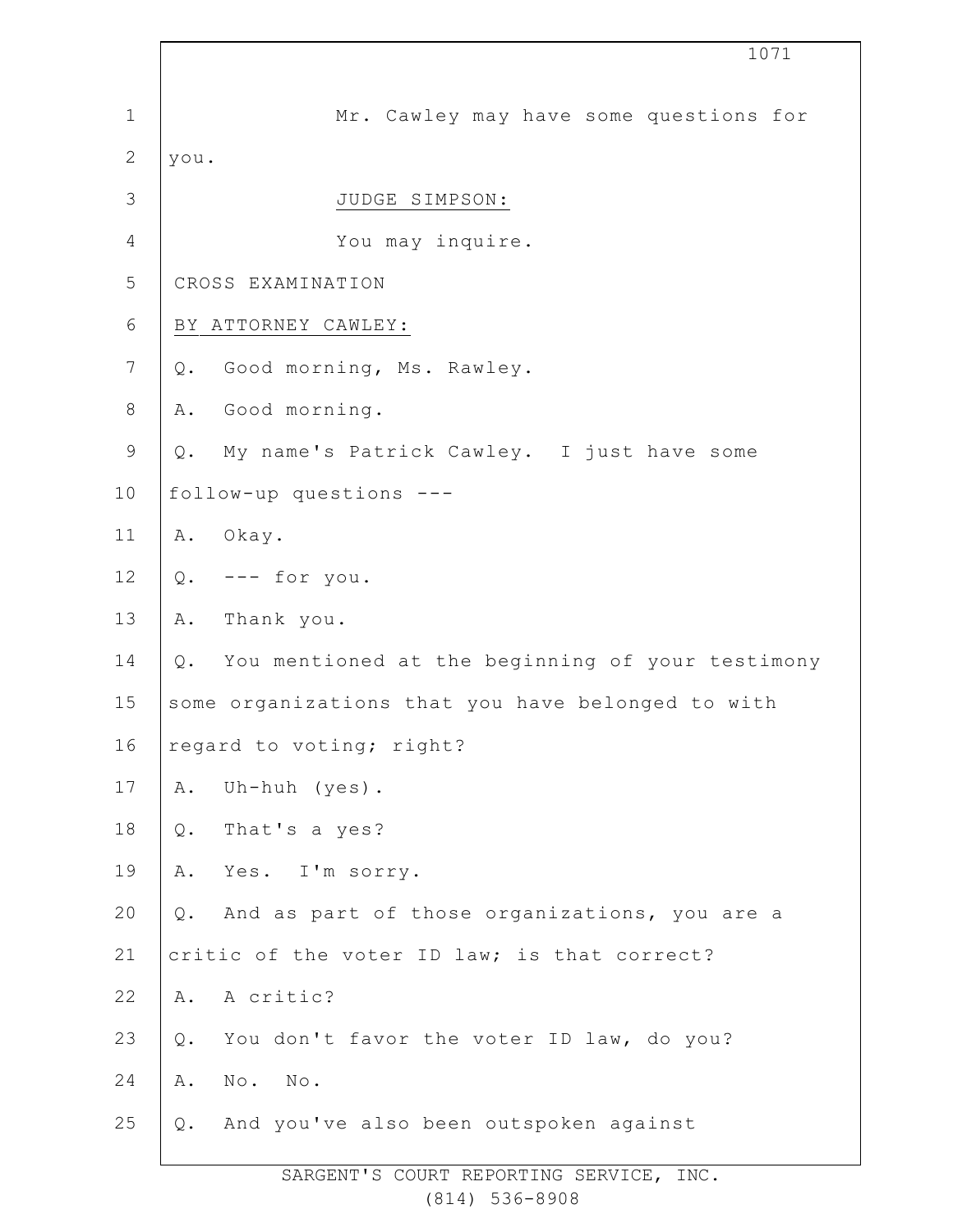|              | 1072                                                      |
|--------------|-----------------------------------------------------------|
| $\mathbf 1$  | electronic voting machines; right?                        |
| $\mathbf{2}$ | Yes.<br>Α.                                                |
| 3            | And you've testified about the efforts that<br>Q.         |
| 4            | you've undertaken to get information about the voter      |
| 5            | ID law and what is required. If you get the               |
| 6            | information that you've been requesting, will you         |
| 7            | continue to conduct those outreach efforts?               |
| 8            | Yes. We want everyone to vote, everyone's who<br>Α.       |
| $\mathsf 9$  | is eligible and registered to be able to vote.            |
| 10           | And you do use the internet; right?<br>Q.                 |
| 11           | Yes.<br>Α.                                                |
| 12           | And so did you visit the PennDOT website?<br>Q.           |
| 13           | Yes.<br>Α.                                                |
| 14           | Okay. And did you look --- or visit the PennDOT<br>Q.     |
| 15           | website to find information about the locations of        |
| 16           | driver license centers?                                   |
| 17           | There is a button you can push I found<br>Α.              |
| 18           | eventually, I think. I'm trying to remember.              |
| 19           | Q. You discussed your visit, along with your              |
| 20           | husband, to a driver's license center in Dublin?          |
| 21           | Uh-huh (yes).<br>Α.                                       |
| 22           | And you described this as a trial run before you<br>$Q$ . |
| 23           | brought other people ---                                  |
| 24           | Right.<br>Α.                                              |
| 25           | Q. --- with you; right?                                   |
|              |                                                           |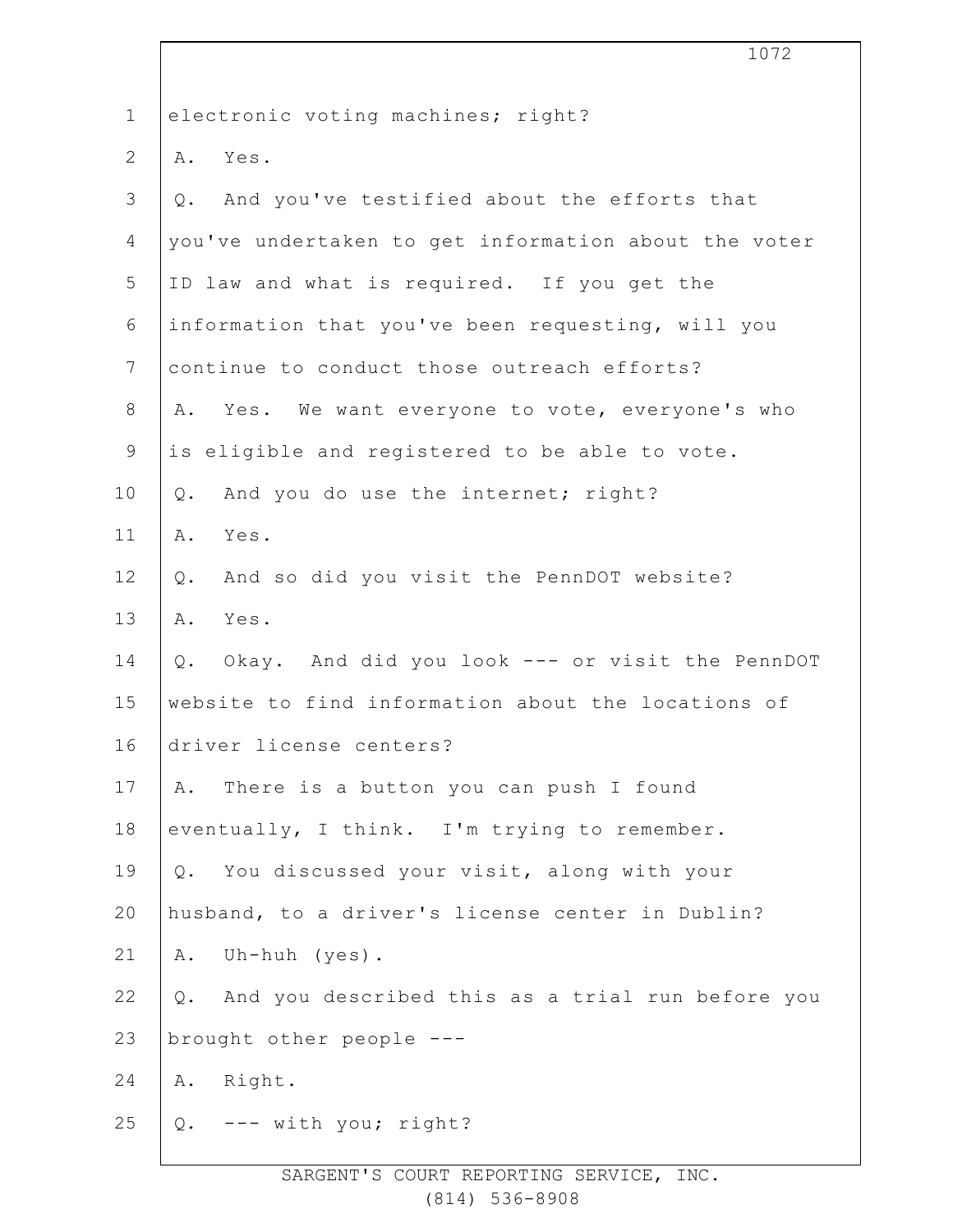|                | 1073                                                    |
|----------------|---------------------------------------------------------|
| $\mathbf 1$    | Right.<br>Α.                                            |
| $\sqrt{2}$     | Was this an organized effort before you went?<br>Q.     |
| 3              | And by that, I mean were there other people doing       |
| 4              | trial runs at PennDOT driver's license centers?         |
| 5              | Yes.<br>Α.                                              |
| 6              | And who organized that effort?<br>Q.                    |
| $7\phantom{.}$ | I think it was --- I'm trying to remember. I<br>Α.      |
| $8\,$          | belong to the Pennsylvania Voter Coalition, which is    |
| $\mathsf 9$    | a group of about 70 organizations that are interested   |
| 10             | in voting issues.                                       |
| 11             | Okay. So there was --- I'm sorry. Did you have<br>$Q$ . |
| 12             | more to answer?                                         |
| 13             | No. So I got an e-mail from somebody about<br>Α.        |
| 14             | that.                                                   |
| 15             | Q. Okay. So an e-mail went out to organize people       |
| 16             | to go out to driver's license centers to see if         |
| 17             | PennDOT would provide certain information?              |
| 18             | Yes.<br>Α.                                              |
| 19             | Q. And when you went in, did you have a form in         |
| 20             | hand to know which information you're supposed to be    |
| 21             | looking for?                                            |
| 22             | Yes.<br>Α.                                              |
| 23             | I'll hand you a document that we can mark as<br>Q.      |
| 24             | Respondents' Exhibit Four.                              |
| 25             | (Respondents' Exhibit Four marked for                   |
|                |                                                         |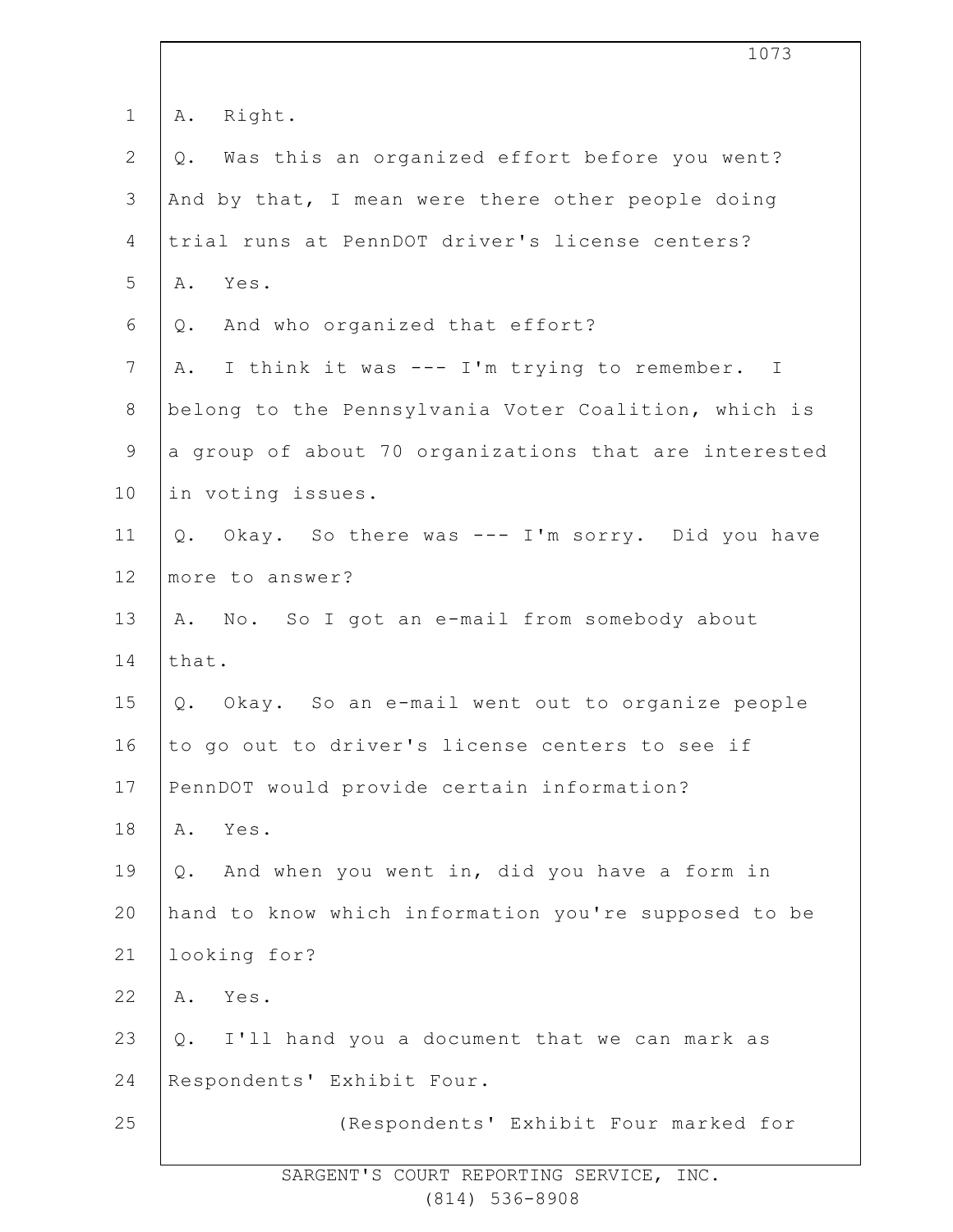|                | 1074                                                    |  |
|----------------|---------------------------------------------------------|--|
| $1\,$          | identification.)                                        |  |
| $\mathbf{2}$   | BY ATTORNEY CAWLEY:                                     |  |
| $\mathfrak{Z}$ | Please take a moment and review that exhibit.<br>Q.     |  |
| $\overline{4}$ | Uh-huh (yes).<br>Α.                                     |  |
| 5              | WITNESS REVIEWS EXHIBIT                                 |  |
| $6\,$          | Yes.<br>Α.                                              |  |
| $\overline{7}$ | BY ATTORNEY CAWLEY:                                     |  |
| $\,8\,$        | Is this the form that you had when you went to<br>$Q$ . |  |
| $\mathsf 9$    | do the trial run at PennDOT?                            |  |
| 10             | Yes.<br>Α.                                              |  |
| 11             | Did you end up actually bringing anyone, as far<br>Q.   |  |
| 12             | as the elderly voters you mentioned, to PennDOT to      |  |
| 13             | get the photo IDs?                                      |  |
| 14             | Not yet.<br>Α.                                          |  |
| 15             | So you haven't brought anyone there who was<br>Q.       |  |
| 16             | turned away for not having the documents that they      |  |
| 17             | need?                                                   |  |
| 18             | $\mbox{No}$ .<br>Α.                                     |  |
| 19             | And you haven't brought anybody there who's had<br>Q.   |  |
| 20             | to pay a fee for an ID?                                 |  |
| 21             | $\texttt{No}$ .<br>Α.                                   |  |
| 22             | ATTORNEY CAWLEY:                                        |  |
| 23             | Those are all the questions I have.                     |  |
| 24             | Thank you.                                              |  |
| 25             | Thank you.<br>Α.                                        |  |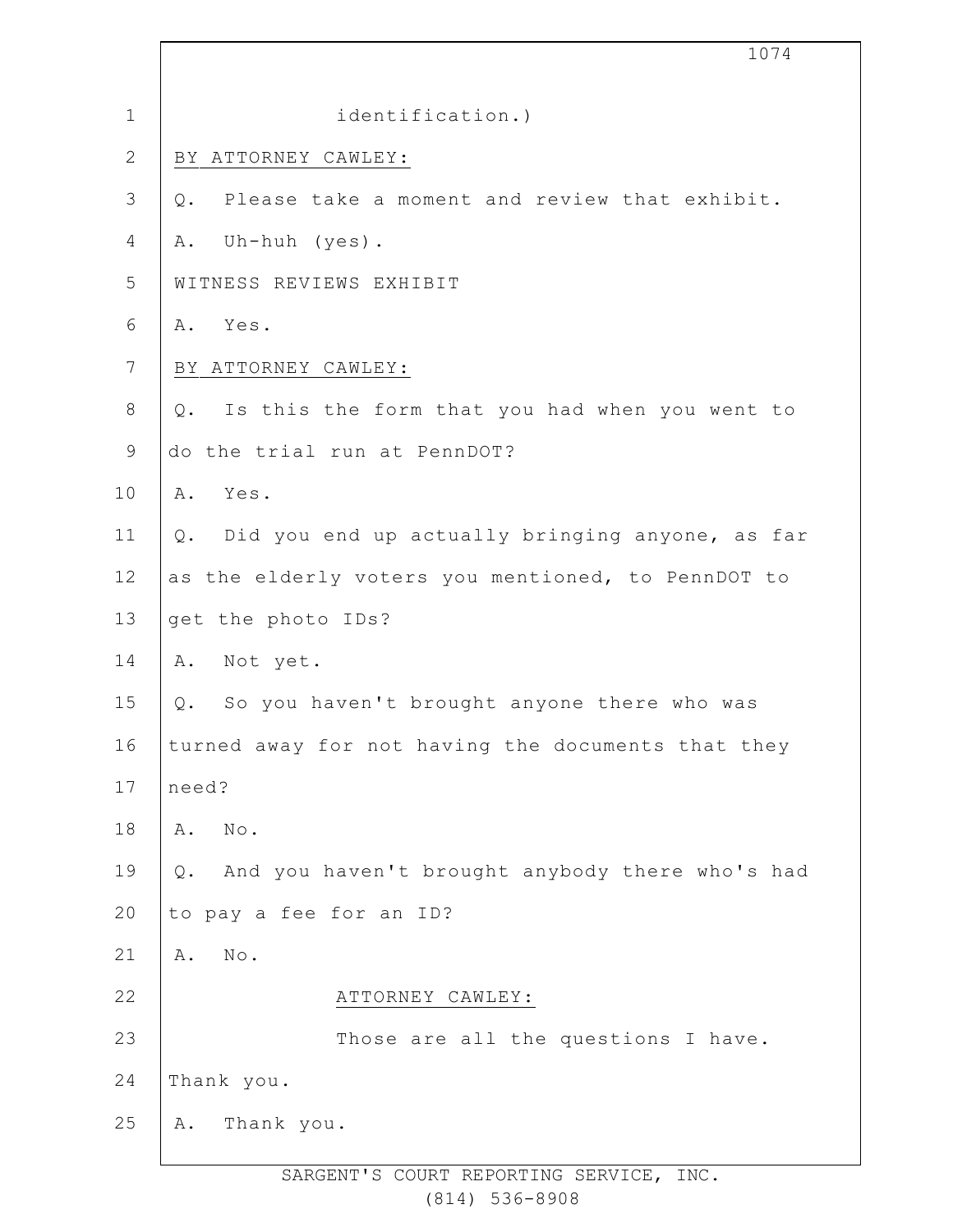1 2 3 4 5 6 7 8 9 10 11 12 13 14 15 16 17 18 19 20 21 22 23 24 25 1075 JUDGE SIMPSON: Mr. Rubin, anything further? ATTORNEY RUBIN: Nothing further, Your Honor. JUDGE SIMPSON: Thank you. You may step down. A. Thank you. ATTORNEY RUBIN: The Petitioners call Steve Jarrell, who is being detained in the sequestration room. MR. TURNER: Please raise your right hand. ---------------------------------------------------- STEVEN JARRELL, HAVING FIRST BEEN DULY SWORN, TESTIFIED AS FOLLOWS: ---------------------------------------------------- DIRECT EXAMINATION BY ATTORNEY RUBIN: Q. You may be seated. Good morning. A. Morning. Q. Please state your full name for the record. A. Steven Allen Jarrell. Q. Where do you live? A. Chambersburg, Pennsylvania. Q. And what county is Chambersburg?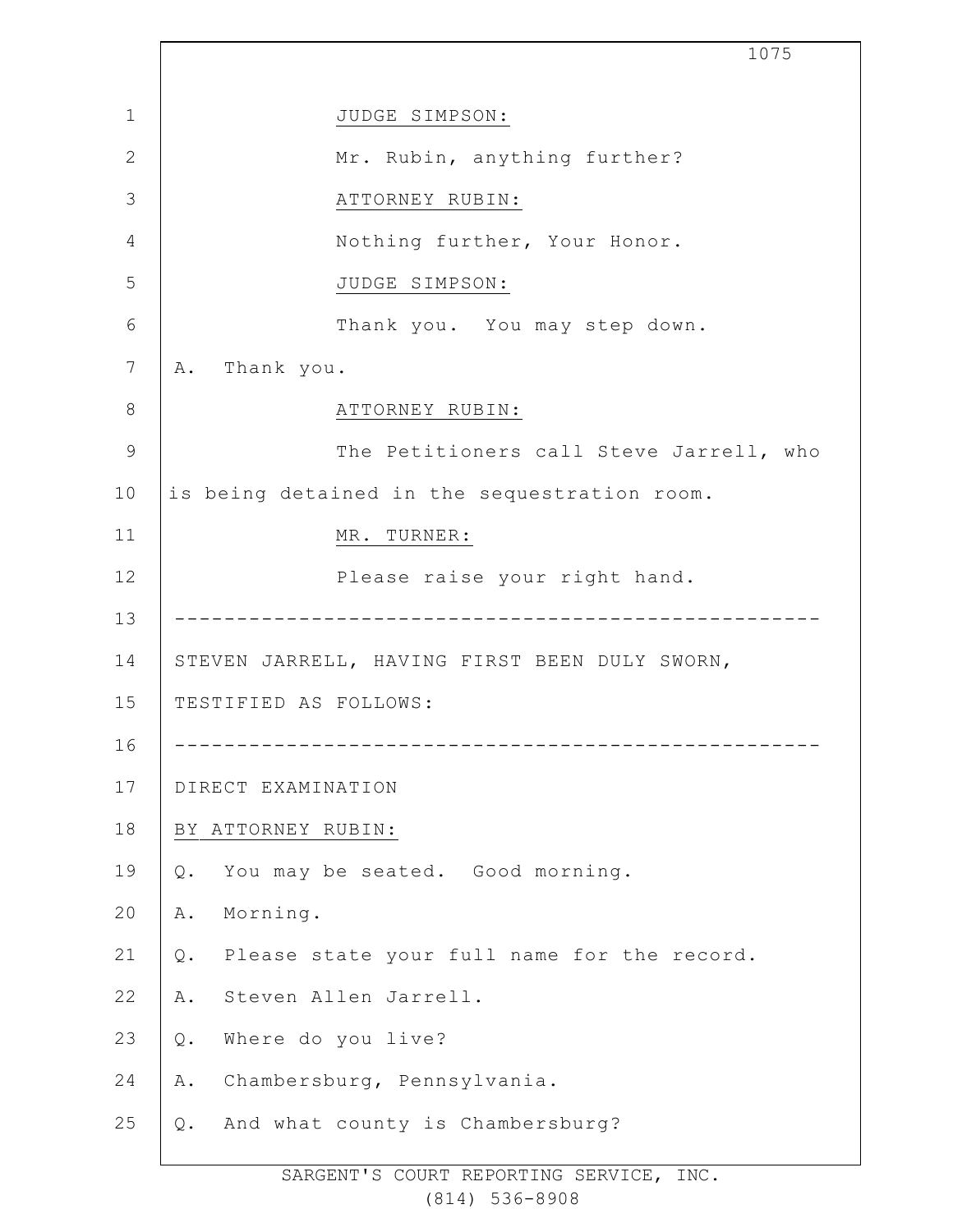|                |                                   |                                                     | 1076 |
|----------------|-----------------------------------|-----------------------------------------------------|------|
| $\mathbf 1$    | Franklin County.<br>Α.            |                                                     |      |
| $\mathbf{2}$   | Q.                                | And where is Franklin County compared to here?      |      |
| $\mathcal{S}$  | Α.                                | It's about 45 minutes south of here, down 81.       |      |
| 4              | Q.                                | Are you familiar with the photo identification      |      |
| 5              |                                   | law that was recently adopted in Pennsylvania?      |      |
| 6              | I am.<br>Α.                       |                                                     |      |
| $7\phantom{.}$ | Q.                                | And I just want to make --- for the record to be    |      |
| $8\,$          |                                   | clear, do you have a photo identification that will |      |
| $\mathsf 9$    | let you vote in November?         |                                                     |      |
| 10             | I do.<br>Α.                       |                                                     |      |
| 11             | Are you a veteran?<br>$Q$ .       |                                                     |      |
| 12             | I am.<br>Α.                       |                                                     |      |
| 13             | And where did serve?<br>Q.        |                                                     |      |
| 14             | Α.                                | I served in the United States Air Force for four    |      |
| 15             | years.                            |                                                     |      |
| 16             | $Q$ .                             | What do you do currently? Where do you work?        |      |
| 17             | Α.                                | I currently work for SCIU Local 668 as a            |      |
| 18             | business agent.                   |                                                     |      |
| 19             | Q.                                | And is that a temporary position?                   |      |
| 20             | Α.                                | It is temporary. My normal job is I work            |      |
| 21             |                                   | through the Commonwealth through the Department of  |      |
| 22             | Public Welfare. I'm a caseworker. |                                                     |      |
| 23             | Q.                                | And what does the Department of Public Welfare      |      |
| 24             | do?                               |                                                     |      |
| 25             | Α.                                | In the County Assistance Office where I work, we    |      |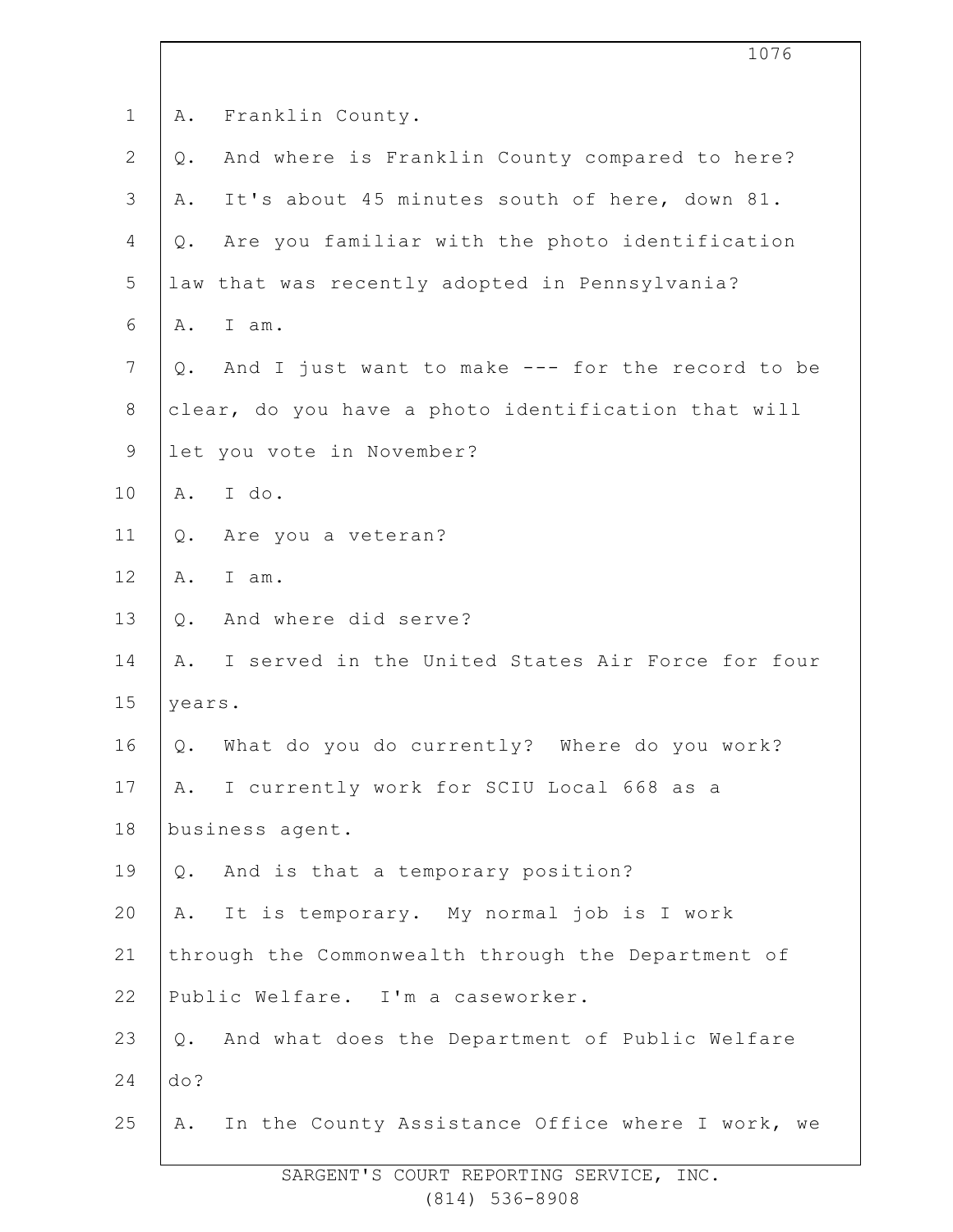|                | 1077                                                  |  |  |
|----------------|-------------------------------------------------------|--|--|
| $\mathbf 1$    | issue benefits to Pennsylvania's most vulnerable      |  |  |
| $\mathbf{2}$   | citizens, the elderly, the children. We do food       |  |  |
| 3              | stamps, medical, cash assistance.                     |  |  |
| 4              | Do you or does the department issue cards to<br>Q.    |  |  |
| 5              | these individuals?                                    |  |  |
| 6              | We do. The department issues what is commonly<br>Α.   |  |  |
| $7\phantom{.}$ | referred to as an EBT, or electronic benefits         |  |  |
| $8\,$          | transfer, card.                                       |  |  |
| $\mathsf 9$    | Q. Do those have photos on them?                      |  |  |
| 10             | They do not.<br>Α.                                    |  |  |
| 11             | Could they be added?<br>Q.                            |  |  |
| 12             | Absolutely, they could be added.<br>Α.                |  |  |
| 13             | Has anyone, as far as you know, requested that<br>Q.  |  |  |
| 14             | they be added to the card?                            |  |  |
| 15             | There has been a lot of discussion about adding<br>A. |  |  |
| 16             | photos to the electronic benefits transfer card, yes. |  |  |
| 17             | Has any of those discussions occurred as a<br>Q.      |  |  |
| 18             | result of the photo identification law, as far as you |  |  |
| 19             | know?                                                 |  |  |
| 20             | Yes, at one time that was one of the IDs that<br>Α.   |  |  |
| 21             | they were requesting be added to the list of          |  |  |
| 22             | acceptable IDs to be used for voting.                 |  |  |
| 23             | And what was the outcome of those discussions?<br>Q.  |  |  |
| 24             | That did not happen. They decided not to put<br>Α.    |  |  |
| 25             | the photo on the card.                                |  |  |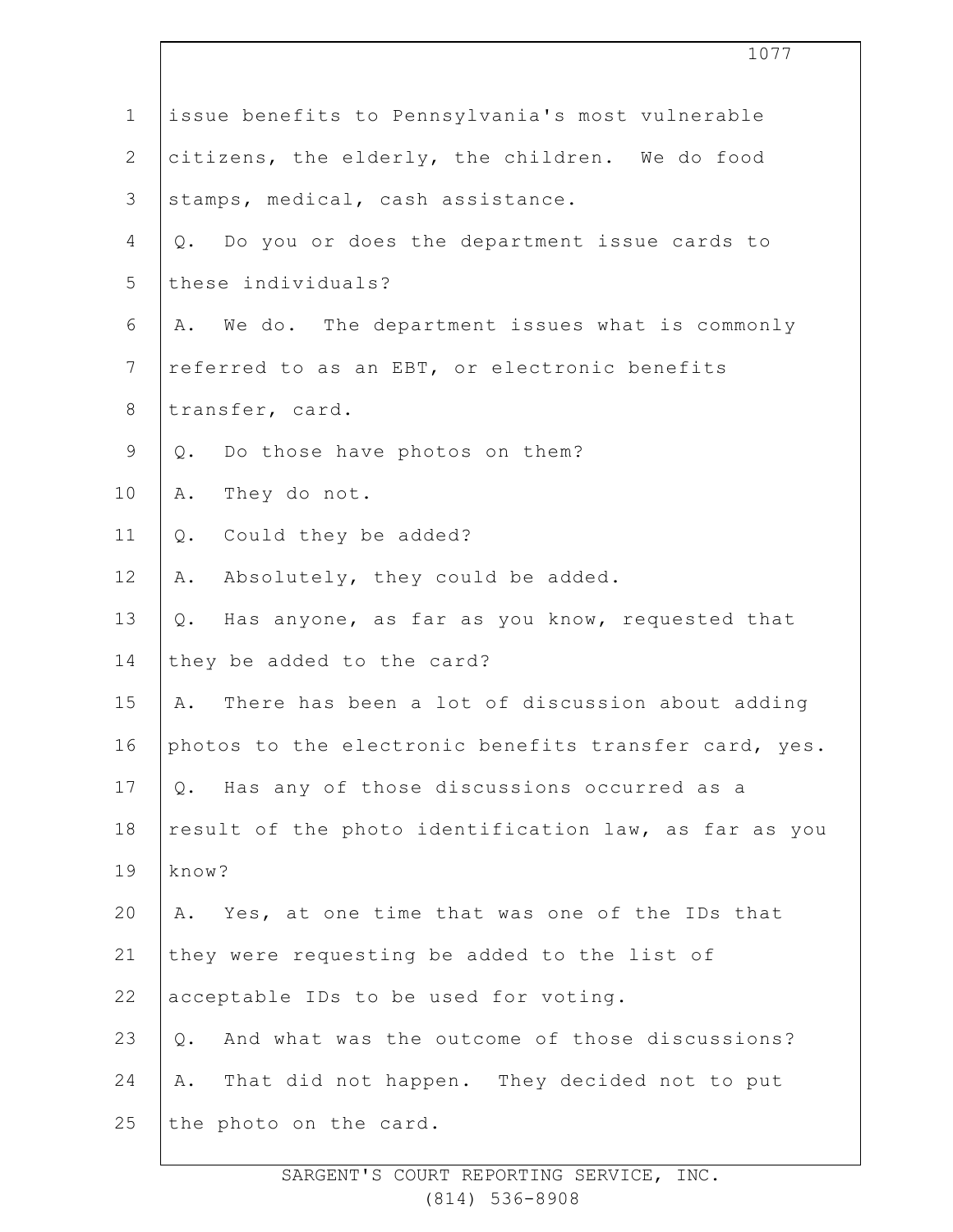|                |       | 1078                                                 |
|----------------|-------|------------------------------------------------------|
| $\mathbf 1$    | Q.    | Do you have any understanding as to why?             |
| $\mathbf{2}$   | Α.    | Cost, as far as I'm aware.                           |
| $\mathfrak{Z}$ | Q.    | Now, you are a state employee; is that right?        |
| 4              | Α.    | I am.                                                |
| 5              | Q.    | A Commonwealth employee? Do you have a               |
| 6              |       | Commonwealth state ID?                               |
| $\overline{7}$ | A.    | I do.                                                |
| 8              | Q.    | And does it have a photo ID on it?                   |
| 9              | Α.    | It does not.                                         |
| 10             | Q.    | Does it have an expiration date?                     |
| 11             | Α.    | It does not.                                         |
| 12             | $Q$ . | If you didn't have another ID for voting             |
| 13             |       | purposes, would that ID from the department that you |
| 14             |       | work for the Commonwealth be acceptable, as far as   |
| 15             |       | you understand for voting purposes?                  |
| 16             | Α.    | It would not be acceptable.                          |
| 17             | $Q$ . | Now, have you done any volunteer work with           |
| 18             |       | respect to the photo identification law?             |
| 19             | Α.    | I have.                                              |
| 20             | $Q$ . | And how have you gotten involved in that law?        |
| 21             | Α.    | I recently was asked by my union to do a site        |
| 22             |       | visit to the Franklin County PennDOT building, the   |
| 23             |       | DMV down there, to go in and just check on things to |
| 24             |       | see how --- you know, were they following policy as  |
| 25             |       | far as issuing the IDs.                              |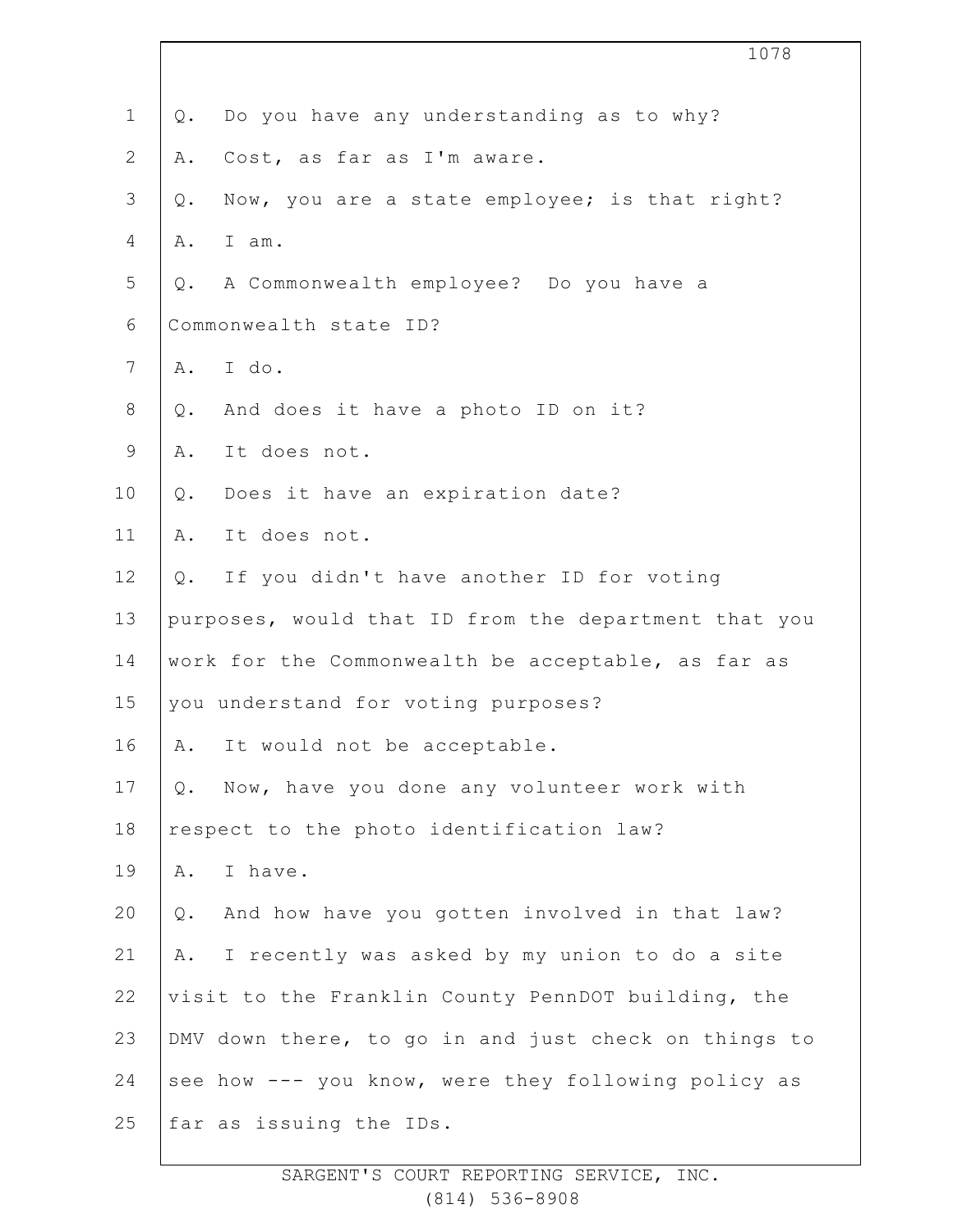| $\mathbf 1$    | Q. So this request from your union, was this            |
|----------------|---------------------------------------------------------|
| $\overline{2}$ | specific to you or was it a broader request?            |
| 3              | It was a broader request. It was sent out to<br>Α.      |
| 4              | most of the business agents in the union, looking for   |
| 5              | volunteers to go down and do these site visits.         |
| 6              | And why did you decide to volunteer?<br>Q.              |
| 7              | Well, because one of the sites that was on the<br>Α.    |
| 8              | list was in my hometown, and I wanted to know if they   |
| 9              | were following the law the way they should be.          |
| 10             | Do you have any particular interest in the photo<br>Q.  |
| 11             | identification law issue?                               |
| 12             | Well, I'm against the photo ID law.<br>Α.               |
| 13             | And why are you against that law?<br>$Q$ .              |
| 14             | Because it takes away your God-given right as a<br>Α.   |
| 15             | United States citizen to vote in this country.          |
| 16             | Now, did you actually go and visit the PennDOT<br>$Q$ . |
| 17             | facility?                                               |
| 18             | I did. I went down on July 3rd, and I did a<br>Α.       |
| 19             | site visit at the local PennDOT building in             |
| 20             | Chambersburg.                                           |
| 21             | And where is that? Not the specific address.<br>Q.      |
| 22             | If you have it, that's fine. But generally, where it    |
| 23             | is located?                                             |
| 24             | It's on Mill Road in Chambersburg.<br>Α.                |
| 25             | And how did you get there?<br>Q.                        |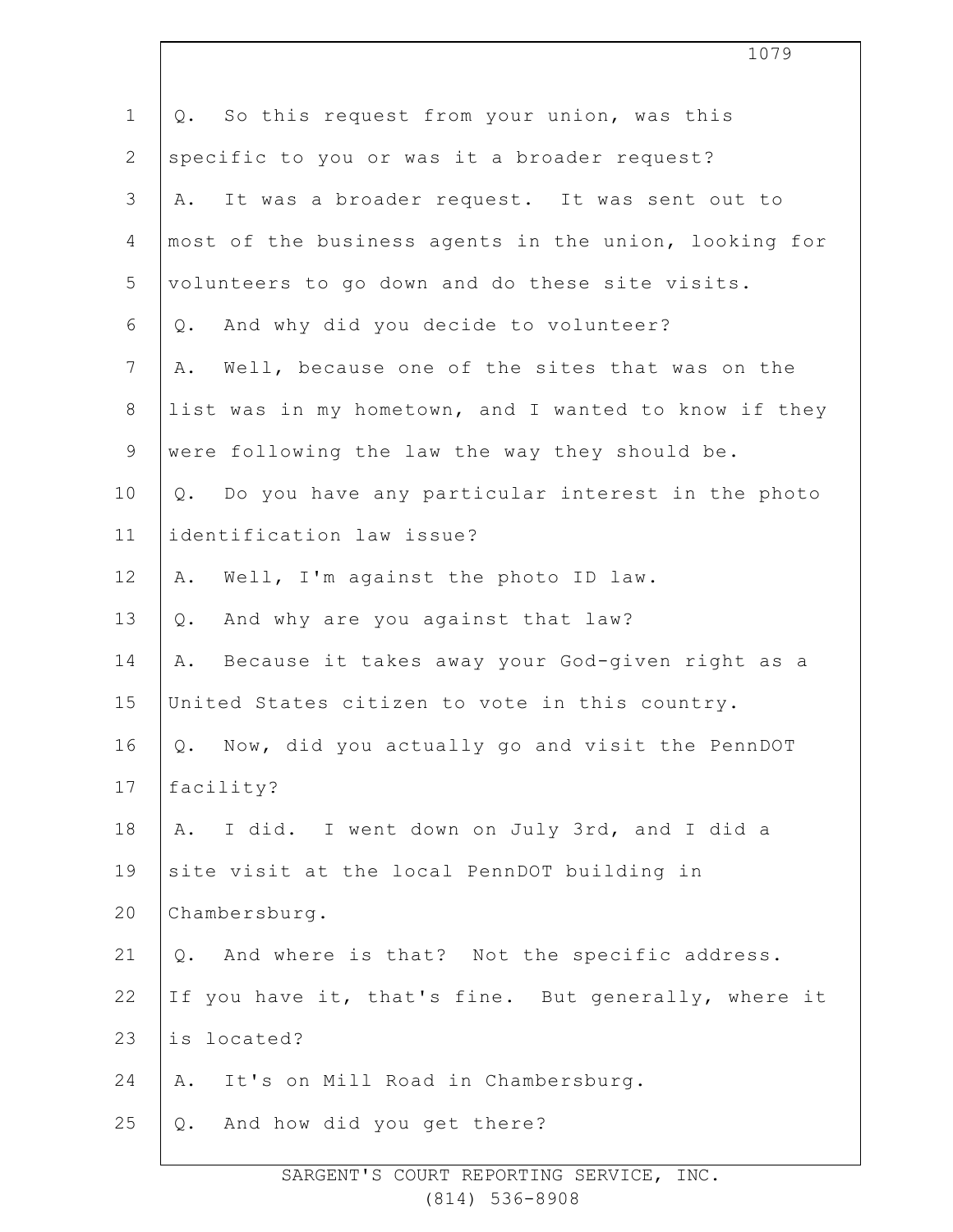|                | 1080                                                 |
|----------------|------------------------------------------------------|
| $\mathbf 1$    | A. I drove.                                          |
| $\mathbf{2}$   | And how long did it take you to get to the<br>Q.     |
| 3              | facility?                                            |
| 4              | From my house to get to the facility was about<br>Α. |
| 5              | ten minutes.                                         |
| 6              | Q. And is there a public transportation to get you   |
| $7\phantom{.}$ | there?                                               |
| $8\,$          | Not --- no. No. Public transportation, maybe I<br>Α. |
| 9              | could call a cab, but there's no free public         |
| 10             | transportation for me to get there.                  |
| 11             | Q. What time did you go down to the PennDOT          |
| 12             | facility?                                            |
| 13             | A. It was around 8:00 a.m. I got there a little      |
| 14             | earlier than when they opened.                       |
| 15             | Q. And they opened at what time?                     |
| 16             | A. They opened --- I believe it was 8:30. I got      |
| 17             | there about eight o'clock. There was a line out      |
| 18             | there, about 10, 12 people standing in line waiting  |
| 19             | for the building to open.                            |
| 20             | Can you describe the building for us?<br>Q.          |
| 21             | Sure. It's a small standalone building. It's<br>Α.   |
| 22             | got maybe four rooms in it, a long hallway. You      |
| 23             | know, kids come in and take their driver's license   |
| 24             | test in the back. It's just a real small office.     |
| 25             | Q. So you arrive there. It wasn't open yet.          |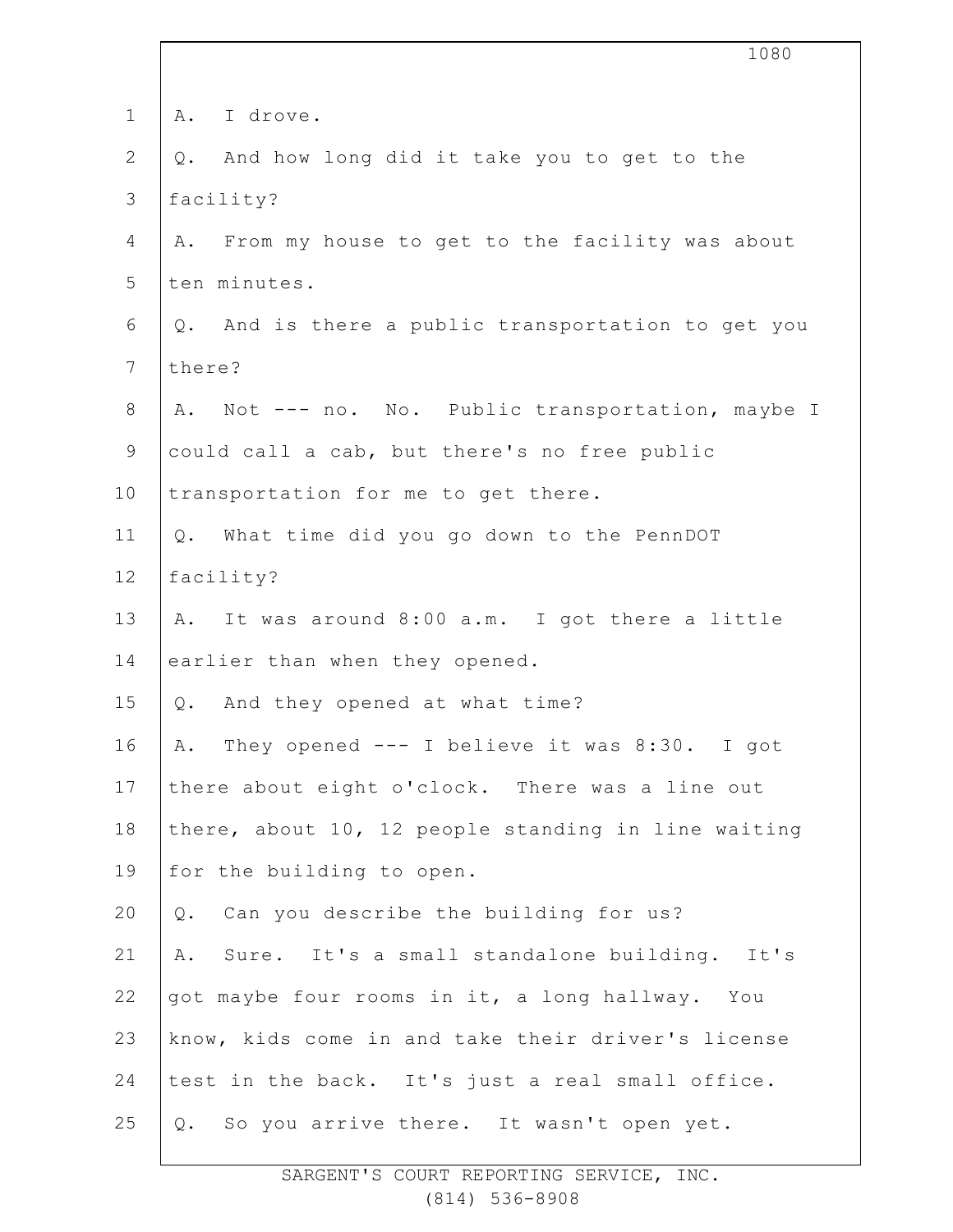| $\mathbf 1$    | There's a line?                                      |
|----------------|------------------------------------------------------|
| $\mathbf{2}$   | A. There was a line. I waited for it to open.        |
| 3              | When it opened, I went inside, stood in the hallway, |
| 4              | stood in line for probably about 45 minutes waiting  |
| 5              | for my turn. You know, while I was there, I was kind |
| 6              | of looking around to see if I could find any         |
| $\overline{7}$ | information on the voter ID law, you know, signs,    |
| $8\,$          | brochures, handouts, things like that. So I looked   |
| $\mathsf 9$    | around for the 45 minutes I'm waiting. I finally     |
| 10             | found two photocopied pieces of paper that were kind |
| 11             | of folded up and stuffed in a bin of brochures along |
| 12             | a wall that I had to practically dig through all the |
| 13             | brochures just to find them. But other than that,    |
| 14             | there was no information about the voter ID law at   |
| 15             | all in that office. I had to actually wait the 45    |
| 16             | minutes to get in and speak to the person behind the |
| 17             | counter.                                             |
| 18             | Q. Okay. And I want to talk to you about that        |
| 19             | conversation in a minute. But before we do that,     |
| 20             | when you got to the building and you're waiting in   |
| 21             | line, are there any greeters?                        |
| 22             | There were no greeters, no. There were two<br>Α.     |
| 23             | people behind the desk that take your photograph.    |
| 24             | There was one person at the desk that was handling   |
| 25             | everything else, other than photographs. There were  |
|                |                                                      |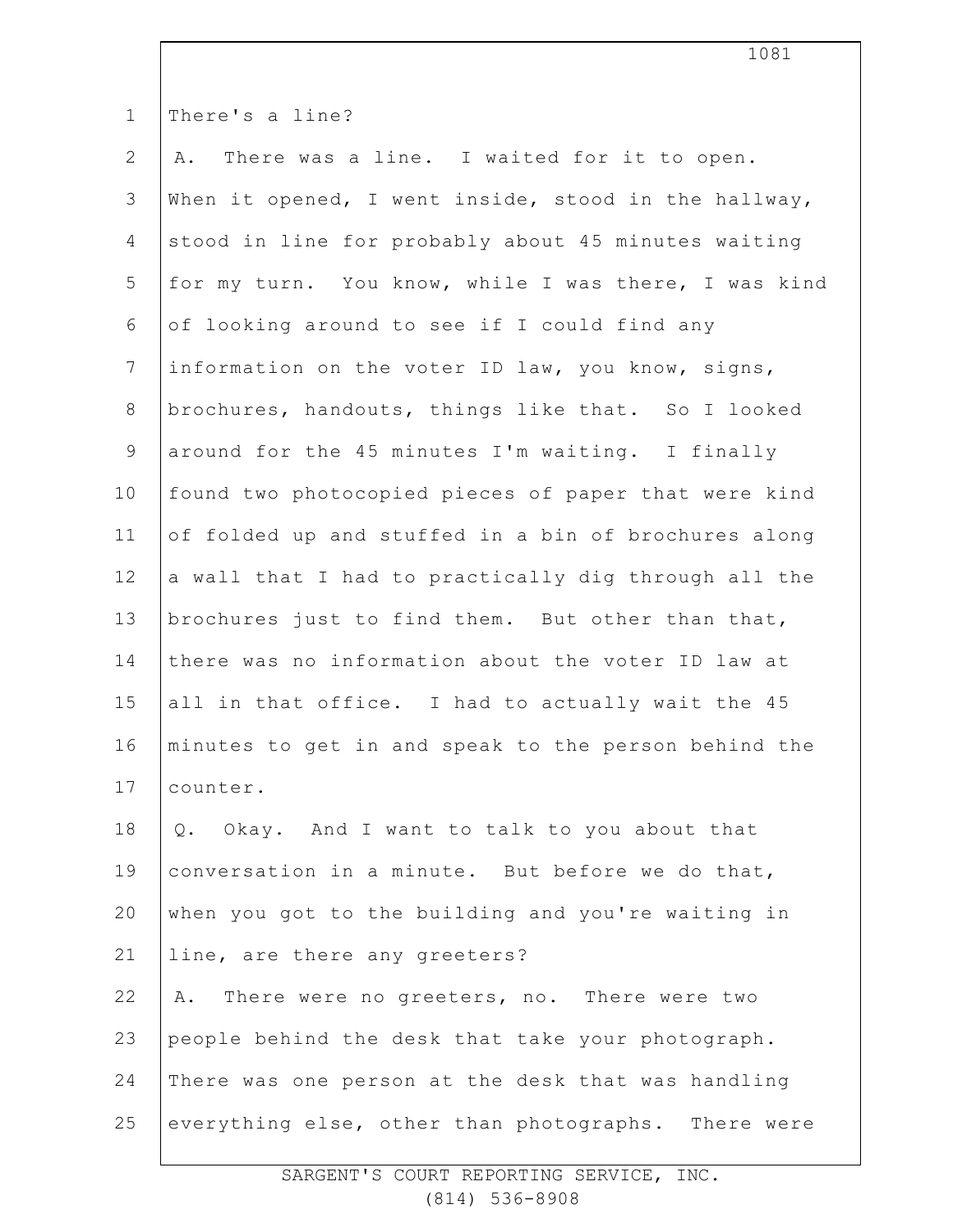|                 | 1082                                                              |
|-----------------|-------------------------------------------------------------------|
| $\mathbf 1$     | no greeters. You just walk in the door and stand in               |
| $\mathbf{2}$    | line and hope you're in the right line, so that they              |
| 3               | don't send you to the next one.                                   |
| 4               | Is there any type of waiting area?<br>Q.                          |
| 5               | Not so much a waiting area. Like I said, it's<br>Α.               |
| $\sqrt{6}$      | just a long hallway. They had maybe one, two seats                |
| $7\phantom{.0}$ | in the hall, just, you know, like small chairs that               |
| $8\,$           | you could sit in. But there is no lobby there.                    |
| $\mathsf 9$     | Q. And when you said you had to --- you were                      |
| 10              | standing in line for 45 minutes, were you literally               |
| 11              | standing that time?                                               |
| 12              | A. I was literally standing in line for 45 minutes.               |
| 13              | Q. And there are only one or two chairs, is that                  |
| 14              | what you said?                                                    |
| 15              | A. That is correct, yes. And with 12 people there,                |
| 16              | you know, you take your chance of whether you get a               |
| 17              | chair or not.                                                     |
| 18              | Fair enough. So you finally get up to the front<br>Q.             |
| 19              | of the line?                                                      |
| 20              | Right.<br>Α.                                                      |
| 21              | Tell us what happened.<br>$Q$ .                                   |
| 22              | They called me up to the front of the line.<br>Α.<br>$\mathbf{I}$ |
| 23              | sat down. You know, of course, the gentleman asked                |
| 24              | me what I was there for. I told him I was interested              |
| 25              | in obtaining information about the new photo ID law               |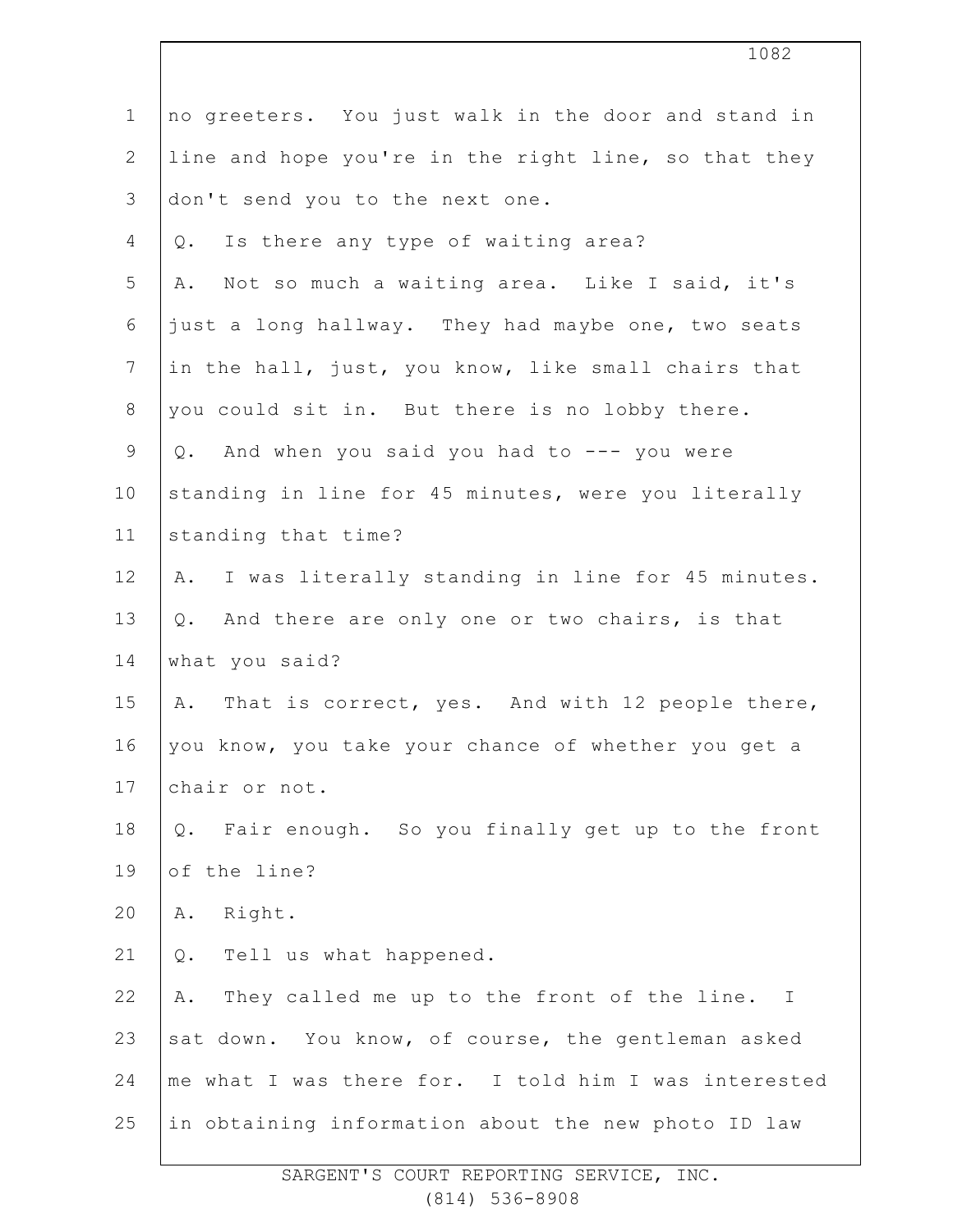| $\mathbf 1$    | and how it worked. You know, I was curious how one   |
|----------------|------------------------------------------------------|
| 2              | would go about getting the photo ID. The gentleman   |
| 3              | proceeded to tell me that the cost of the photo ID   |
| 4              | was \$13.50. I would have to fill out a form and     |
| 5              | request that ID. Well, knowing what I know about the |
| 6              | voter ID law, I asked the gentleman, you know, well, |
| $\overline{7}$ | it's my understanding that if I sign an affidavit    |
| $8\,$          | saying it's for voter ID purposes, I get a free ID   |
| 9              | for that. The gentleman proceeded to tell me that    |
| 10             | that was not the case. That you only received the    |
| 11             | free photo ID if you had never had a photo ID in the |
| 12             | State of Pennsylvania before.                        |
| 13             | So of course, that bothered me, so I said to him     |
| 14             | --- I said, well, wait a minute. So if my            |
| 15             | grandmother comes in here who has had a driver's     |
| 16             | license her whole life and she loses it for whatever |
| 17             | reason, the doctor takes it away, whatever, and she  |
| 18             | needs to come in here and apply for an ID card on a  |
| 19             | fixed income, you're telling me she has to pay for   |
| 20             | that card. And his word was yes, that is correct.    |
| 21             | The photo ID card is for --- the free photo ID card  |
| 22             | is for people that, say, move in from out of state   |
| 23             | that have never had a Pennsylvania driver's license. |
| 24             | They can complete the affidavit. They can apply for  |
| 25             | the free photo ID. But everybody else must pay for   |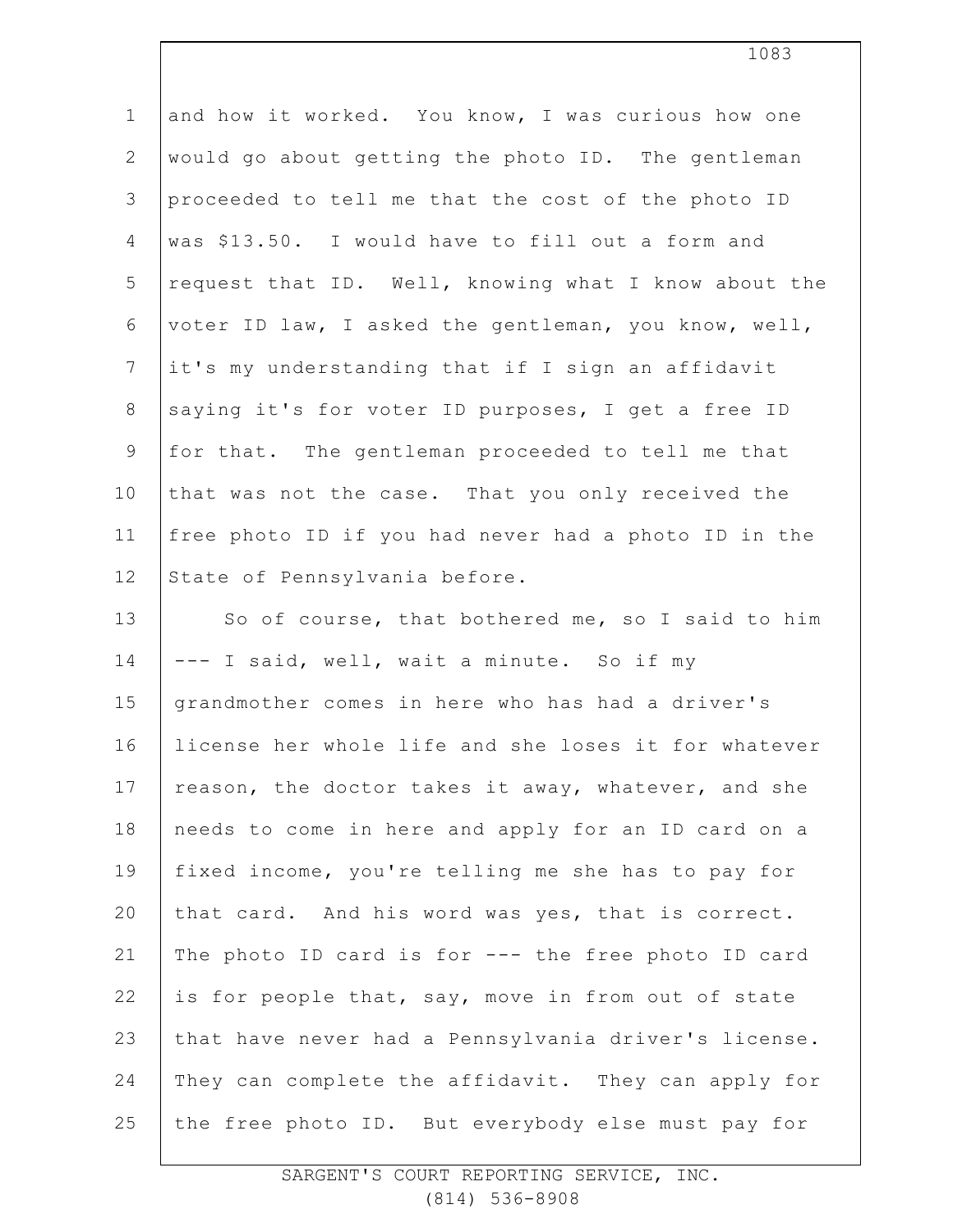|                | 1084                                                  |
|----------------|-------------------------------------------------------|
| $\mathbf 1$    | it.                                                   |
| $\mathbf{2}$   | How did the conversation end?<br>$Q$ .                |
| $\mathfrak{Z}$ | Well, I wasn't there to, obviously, you know,<br>Α.   |
| 4              | argue with the gentleman. I was just there to get     |
| 5              | some information. So I told him thank you for his     |
| 6              | time, and I got up and I walked out of the building.  |
| 7              | ATTORNEY RUBIN:                                       |
| $\,8\,$        | Thank you. We have no further                         |
| $\mathsf 9$    | questions of this witness at this time.               |
| 10             | JUDGE SIMPSON:                                        |
| 11             | You may inquire.                                      |
| 12             | CROSS EXAMINATION                                     |
| 13             | BY ATTORNEY CAWLEY:                                   |
| 14             | Sir, you testified that --- about the EBT card<br>Q.  |
| 15             | and that they decided not to put a photo on that      |
| 16             | card. Who is they?                                    |
| 17             | That would be the state legislator.<br>Α.             |
| 18             | Okay. So you --- did you discuss that issue of<br>Q.  |
| 19             | putting photos on the electronic benefits transfer    |
| 20             | card with a legislator?                               |
| 21             | If that conversation was had, yes. I mean, my<br>Α.   |
| 22             | union has had that conversation from the beginning    |
| 23             | with these legislators when they were trying to pass  |
| 24             | this law. I mean, this is not the --- the voter ID    |
| 25             | is not the first time we've asked them to put a photo |
|                |                                                       |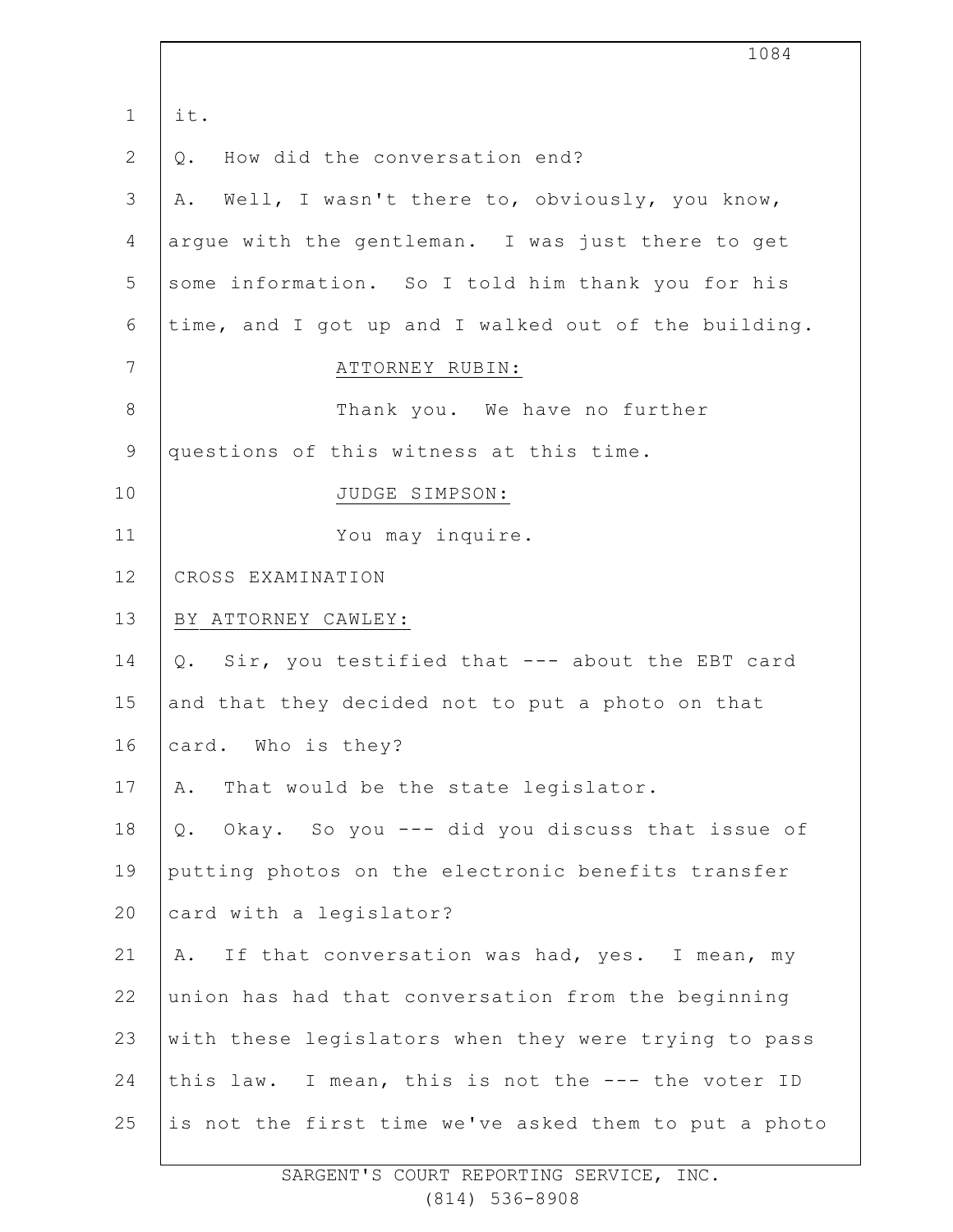|                | 1085                                                      |
|----------------|-----------------------------------------------------------|
| $\mathbf 1$    | on that card.                                             |
| $\mathbf{2}$   | But the legislator told you that it was a matter<br>$Q$ . |
| 3              | of cost, and it wasn't going to be on there?              |
| 4              | He did not tell me specifically face-to-face.<br>Α.       |
| 5              | We had that discussion with our union. We have a          |
| $\sqrt{6}$     | legislative director that meets regularly with the        |
| $7\phantom{.}$ | legislature.                                              |
| $8\,$          | You testified about the 45-minute wait and the<br>$Q$ .   |
| $\mathsf 9$    | 10 to 12 people who were there before you arrived at      |
| 10             | the PennDOT center in Chambersburg. You decided to        |
| 11             | get there a half an hour before the office opened;        |
| 12             | right?                                                    |
| 13             | I like to be on time, yes. And that 45 minutes<br>Α.      |
| 14             | did not include the time I sat in my car waiting for      |
| 15             | them to open.                                             |
| 16             | Q. Okay. So the 45 minutes is when the door               |
| 17             | opened?                                                   |
| 18             | That is correct.<br>Α.                                    |
| 19             | With the 10 to 12 people in front of you?<br>Q.           |
| 20             | That is correct.<br>Α.                                    |
| 21             | And you have a driver's license; right?<br>Q.             |
| 22             | I do.<br>Α.                                               |
| 23             | You drove to the PennDOT office; right?<br>Q.             |
| 24             | Α.<br>Correct.                                            |
| 25             | Were you expecting that with a driver's license,<br>Q.    |
|                |                                                           |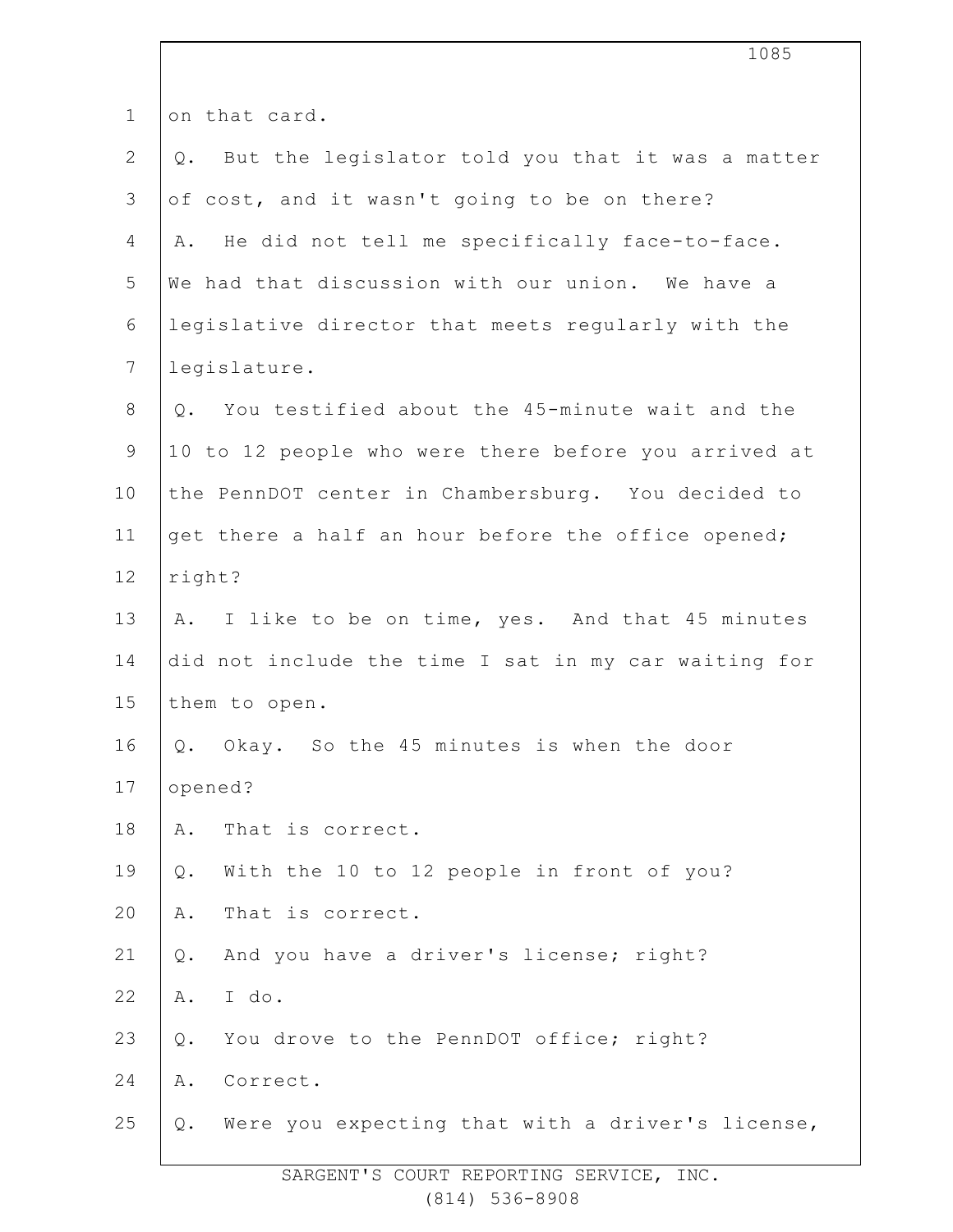|               | 1086                                                 |
|---------------|------------------------------------------------------|
| $\mathbf 1$   | you would also be entitled to a free photo ID?       |
| $\mathbf{2}$  | A. I wasn't going there with the intention of them   |
| 3             | actually issuing me an ID card. I was going there    |
| 4             | $to$ $---$                                           |
| 5             | Q. That was my question.                             |
| 6             | A. --- collect information.                          |
| 7             | Okay.<br>Q.                                          |
| $8\,$         | ATTORNEY CAWLEY:                                     |
| $\mathcal{G}$ | Those are the questions I have. Thank                |
| 10            | you.                                                 |
| 11            | ATTORNEY RUBIN:                                      |
| 12            | Nothing further, Your Honor.                         |
| 13            | JUDGE SIMPSON:                                       |
| 14            | Thank you. You may step down.                        |
| 15            | ATTORNEY FRANKEL:                                    |
| 16            | Good morning, Your Honor.                            |
| 17            | JUDGE SIMPSON:                                       |
| 18            | Morning.                                             |
| 19            | ATTORNEY FRANKEL:                                    |
| 20            | We'd like to call Janice Horn. She's                 |
| 21            | in sequestration, so she is on her way.              |
| 22            | MR. TURNER:                                          |
| 23            | Please raise your right hand for me.                 |
| 24            |                                                      |
| 25            | JANICE HORN, HAVING FIRST BEEN DULY SWORN, TESTIFIED |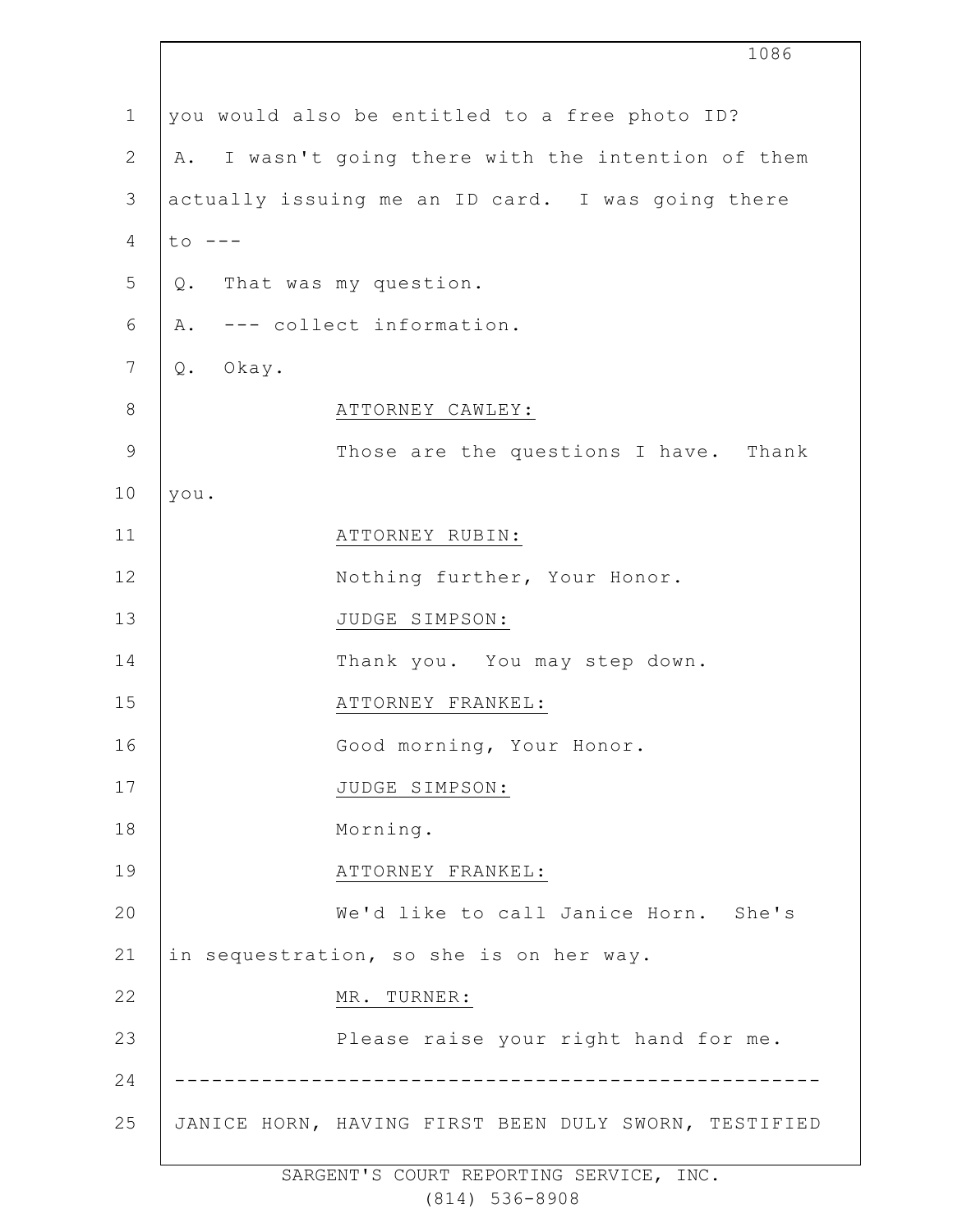|                |                                                       | 1087 |
|----------------|-------------------------------------------------------|------|
| $\mathbf 1$    | AS FOLLOWS:                                           |      |
| $\mathbf{2}$   |                                                       |      |
| $\mathcal{S}$  | MR. TURNER:                                           |      |
| 4              | Thank you.                                            |      |
| 5              | DIRECT EXAMINATION                                    |      |
| 6              | BY ATTORNEY FRANKEL:                                  |      |
| $\overline{7}$ | Good morning, Ms. Horn.<br>Q.                         |      |
| $\,8\,$        | Good morning.<br>Α.                                   |      |
| $\mathsf 9$    | Q. As you know, my name is Rachel Frankel. I am       |      |
| 10             | Counsel for the Petitioners in this case. Now, can    |      |
| 11             | you please state your name for the record?            |      |
| 12             | Yes, Janice Horn.<br>Α.                               |      |
| 13             | Q. And where do you live?                             |      |
| 14             | Clarion, Pennsylvania.<br>Α.                          |      |
| 15             | What county is that in?<br>Q.                         |      |
| 16             | Clarion.<br>Α.                                        |      |
| 17             | And what do you do for a living?<br>Q.                |      |
| 18             | I'm retired.<br>Α.                                    |      |
| 19             | What did you do for a living prior to retiring?<br>Q. |      |
| 20             | I was a librarian at Clarion University.<br>Α.        |      |
| 21             | Now, are you a member of any of the<br>Q.             |      |
| 22             | organizational Petitioners in this case?              |      |
| 23             | Yes. I'm a member of the League of Women<br>Α.        |      |
| 24             | Voters.                                               |      |
| 25             | How long had you been a member of the League of<br>Q. |      |
|                | SARGENT'S COURT REPORTING SERVICE, INC.               |      |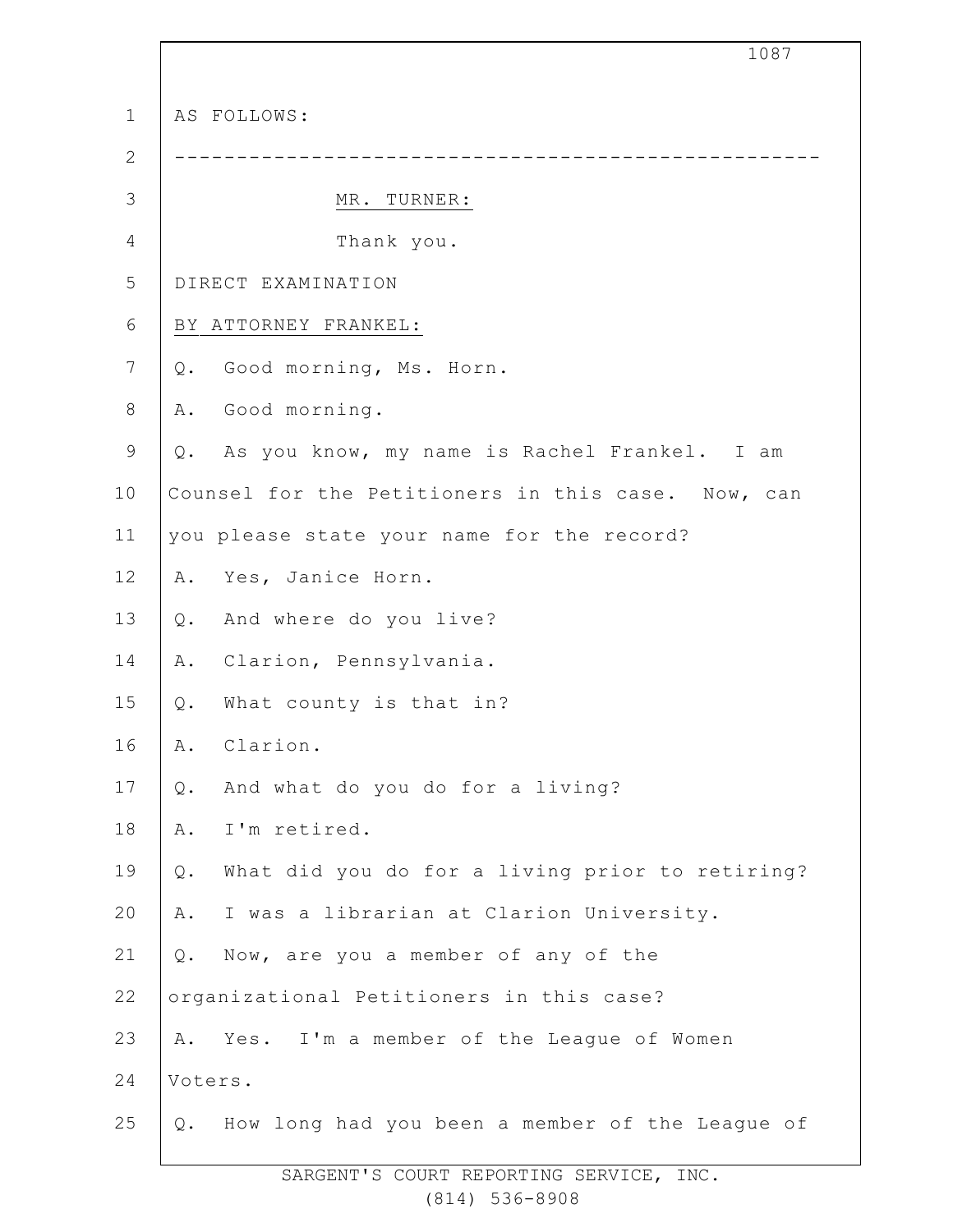|                | 1088                                                  |
|----------------|-------------------------------------------------------|
| $\mathbf 1$    | Women Voters?                                         |
| $\overline{2}$ | About 45 years.<br>Α.                                 |
| 3              | Do you know what the League's mission is?<br>$Q$ .    |
| 4              | Yes, it's to promote education for good<br>Α.         |
| 5              | citizenship, for voting and we're a non-partisan      |
| 6              | organization. We do not support or oppose any         |
| $7\phantom{.}$ | candidates or political parties.                      |
| 8              | And do you agree with that mission?<br>$Q$ .          |
| 9              | A. Yes, I do.                                         |
| 10             | JUDGE SIMPSON:                                        |
| 11             | Could you pull the microphone a little                |
| 12             | bit closer to you, please?                            |
| 13             | Sure.<br>Α.                                           |
| 14             | JUDGE SIMPSON:                                        |
| 15             | Thank you.                                            |
| 16             | BY ATTORNEY FRANKEL:                                  |
| 17             | Do you hold any offices with the League?<br>$Q$ .     |
| 18             | Yes, I do. I'm on the state board, and I have<br>Α.   |
| 19             | been an officer in the local League for most of the   |
| 20             | time that I've been a member.                         |
| 21             | Q. Now, as the holder of that office, what do your    |
| 22             | responsibilities entail?                              |
| 23             | A. On the state board, I joined with the rest of      |
| 24             | the board members, there are nine of us, making       |
| 25             | decisions about the governance of the League of Women |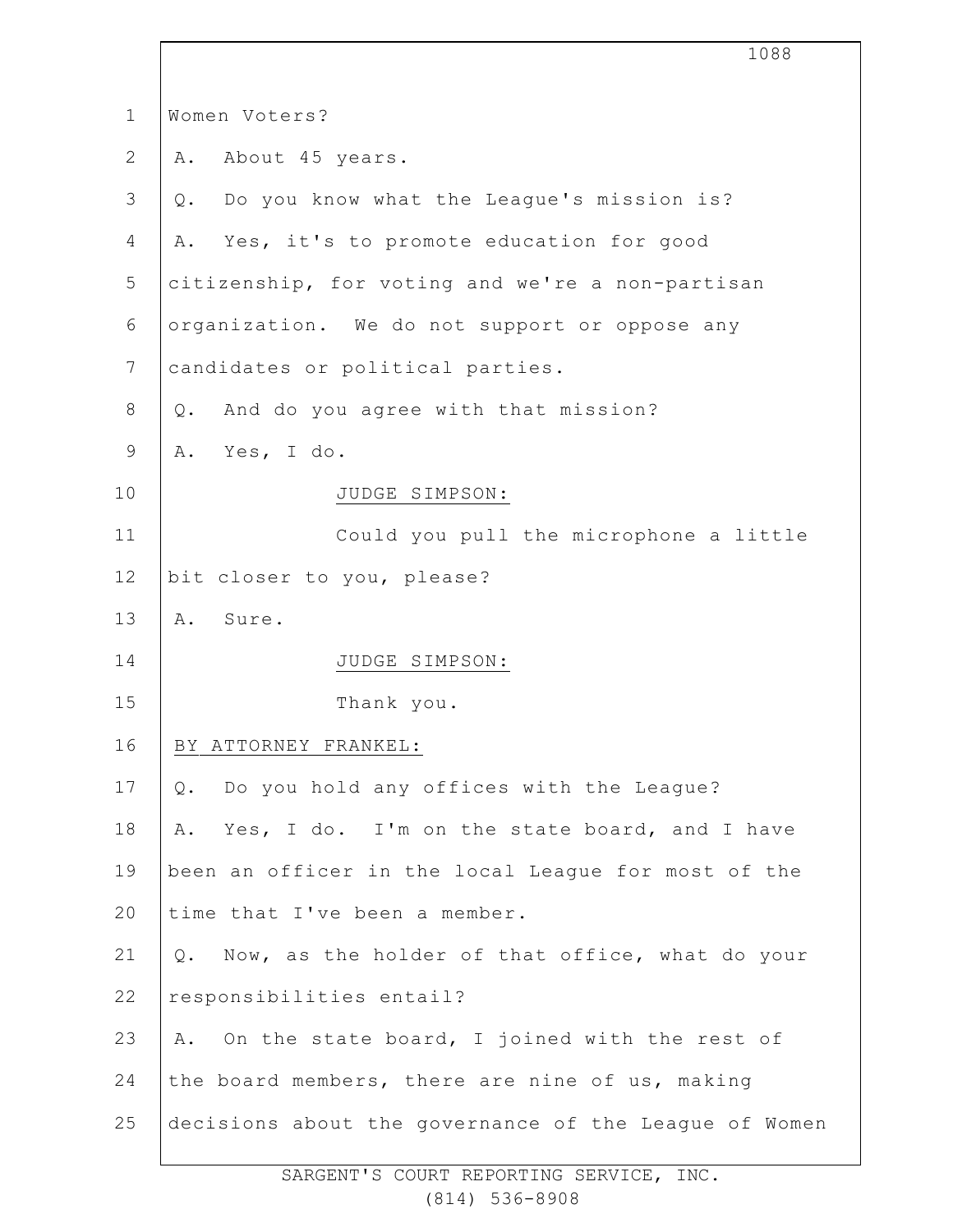|                | 1089                                                          |
|----------------|---------------------------------------------------------------|
| $\mathbf 1$    | Voters of Pennsylvania. And my personal                       |
| $\mathbf{2}$   | responsibility is that I'm the healthcare specialist          |
| 3              | for the state League and I am also the editor for the         |
| 4              | newsletter.                                                   |
| 5              | Q. How often do you --- does the League publish a             |
| 6              | newsletter?                                                   |
| $7\phantom{.}$ | A. Three times a year.                                        |
| 8              | And where is that newsletter distributed?<br>Q.               |
| $\mathsf 9$    | Well, besides all the members, it's distributed<br>Α.         |
| 10             | to all the members of the legislature and other               |
| 11             | interested parties.                                           |
| 12             | Q. Okay. Now, are you familiar with the --- well,             |
| 13             | I'm sorry. Has the League or the newsletter                   |
| 14             | addressed the photo ID law?                                   |
| 15             | A. Yes, it has.                                               |
| 16             | Q. And what generally has the newsletter --- the              |
| 17             | League had to say about the photo ID law?                     |
| 18             | We provided information about it, and noted that<br>Α.        |
| 19             | it wasn't a necessary law.                                    |
| 20             | Now, are you familiar with the photo ID law?<br>$\mathsf Q$ . |
| 21             | Yes, I am.<br>Α.                                              |
| 22             | Now, to be clear, do you have a photo ID that's<br>Q.         |
| 23             | $valid$ ---                                                   |
| 24             | A. Yes, $---$                                                 |
| 25             | Q. --- for voting purposes?                                   |
|                |                                                               |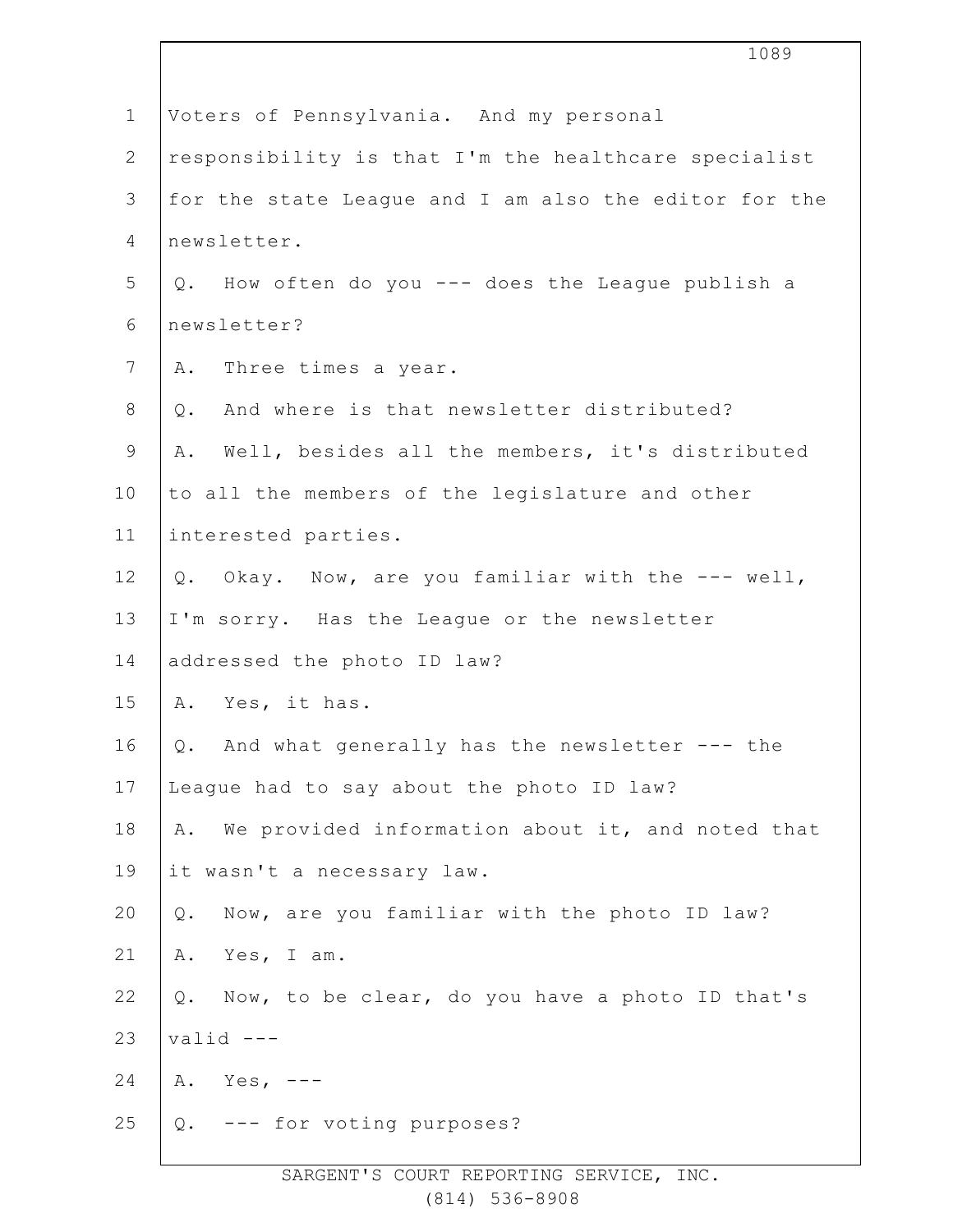| $\mathbf 1$    | $--- I do.$<br>Α.                                      |
|----------------|--------------------------------------------------------|
| $\mathbf{2}$   | So what has --- other than assisting with the<br>Q.    |
| $\mathfrak{Z}$ | newsletter, has there been any other involvement on    |
| 4              | your end with the photo ID law?                        |
| 5              | A. Yes, I was asked to --- well, all the presidents    |
| 6              | of the Leagues were asked to visit their driver's      |
| 7              | license centers to find out if information was         |
| $\,8\,$        | available for the voter ID. I did do that. We have     |
| $\mathsf 9$    | also tried to get information out to the citizens      |
| 10             | about what the Act entails and what they would need    |
| 11             | to do to have photo ID for voting.                     |
| 12             | Okay. Let's talk a little bit about --- more<br>Q.     |
| 13             | about your being asked to visit a photo ID location.   |
| 14             | Who asked you to do that?                              |
| 15             | The request came from the Pennsylvania ---<br>Α.       |
| 16             | excuse me. I have it right here.                       |
| 17             | If you don't know offhand, that's fine.<br>Q.          |
| 18             | Pennsylvania Budget Policy Center. They sent it<br>Α.  |
| 19             | through the League.                                    |
| 20             | So it was sent through the League?<br>Q.               |
| 21             | Right.<br>Α.                                           |
| 22             | To all of the presidents ---<br>Q.                     |
| 23             | Yes.<br>Α.                                             |
| 24             | --- of the various departments and whatnot in<br>$Q$ . |
| 25             | the League?                                            |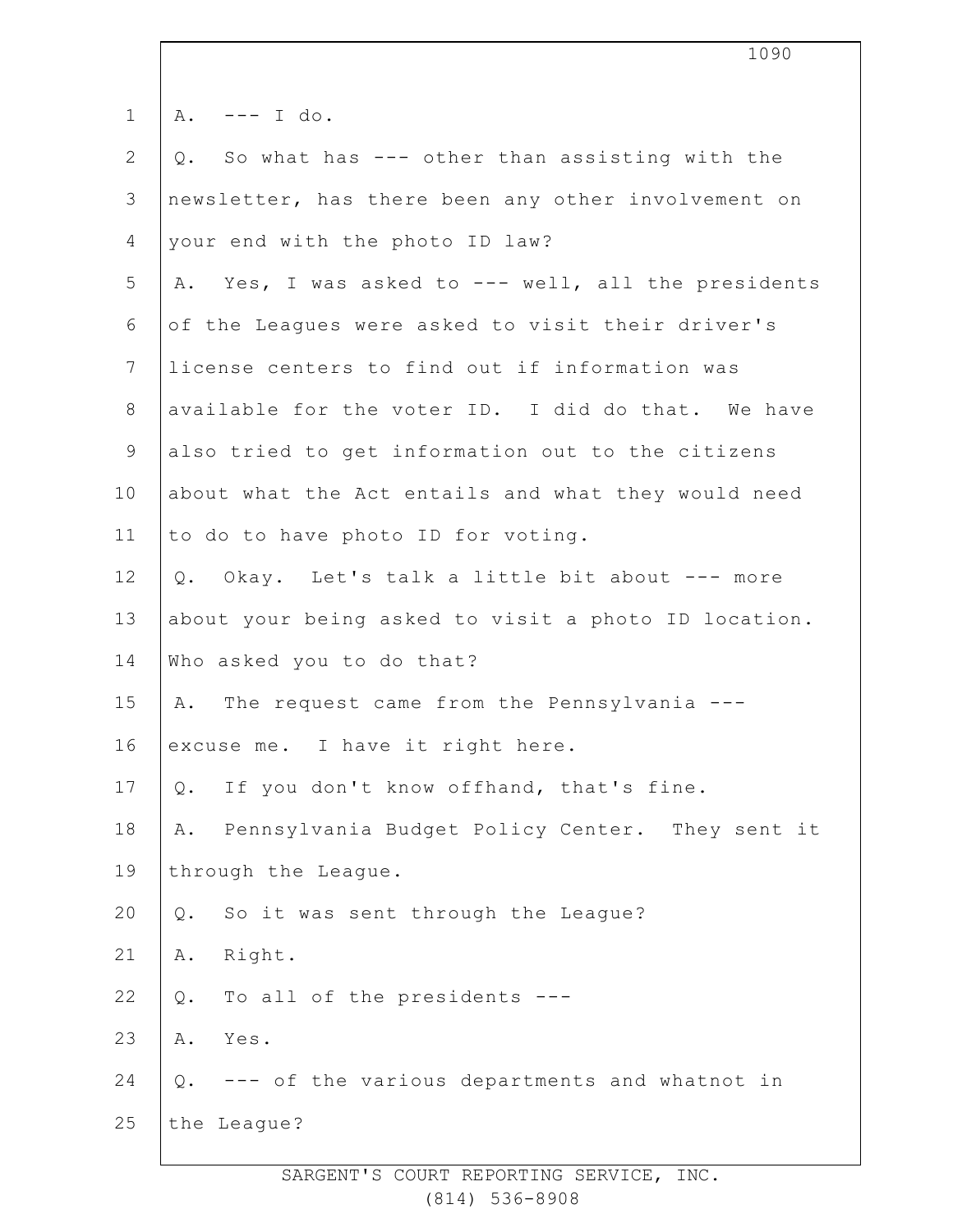|                |         | 1091                                              |
|----------------|---------|---------------------------------------------------|
| $\mathbf 1$    | Α.      | That's right.                                     |
| $\mathbf{2}$   | Q.      | So why did you volunteer to do one of these       |
| 3              | visits? |                                                   |
| 4              | Α.      | The request I received said in caps urgent        |
| 5              |         | request, so I decided I would comply.             |
| 6              | Q.      | Okay. So you did --- did you actually go to ---   |
| $7\phantom{.}$ |         | A. Yes, I did.                                    |
| $8\,$          |         | Q. --- a PennDOT location? And what was the       |
| $\mathsf 9$    |         | purpose of your going to that location?           |
| 10             | Α.      | To find out how much information they had         |
| 11             |         | available, what they would tell me, what they had |
| 12             |         | posted about it.                                  |
| 13             | Q.      | It being the photo ID?                            |
| 14             | Α.      | Yes, that's correct.                              |
| 15             | Q.      | Which PennDOT location did you visit?             |
| 16             | Α.      | The one in Clarion County.                        |
| 17             | Q.      | And where generally, if you know, is that         |
| 18             |         | located?                                          |
| 19             | Α.      | It's in the Clarion Mall, which is just outside   |
| 20             |         | the Borough of Clarion.                           |
| 21             |         | Q. Okay. What date did you --- do you know what   |
| 22             |         | date you visited?                                 |
| 23             | Α.      | Yes, July 6th, which was a Friday.                |
| 24             | Q.      | So that was less than a month ago?                |
| 25             | Α.      | That's right.                                     |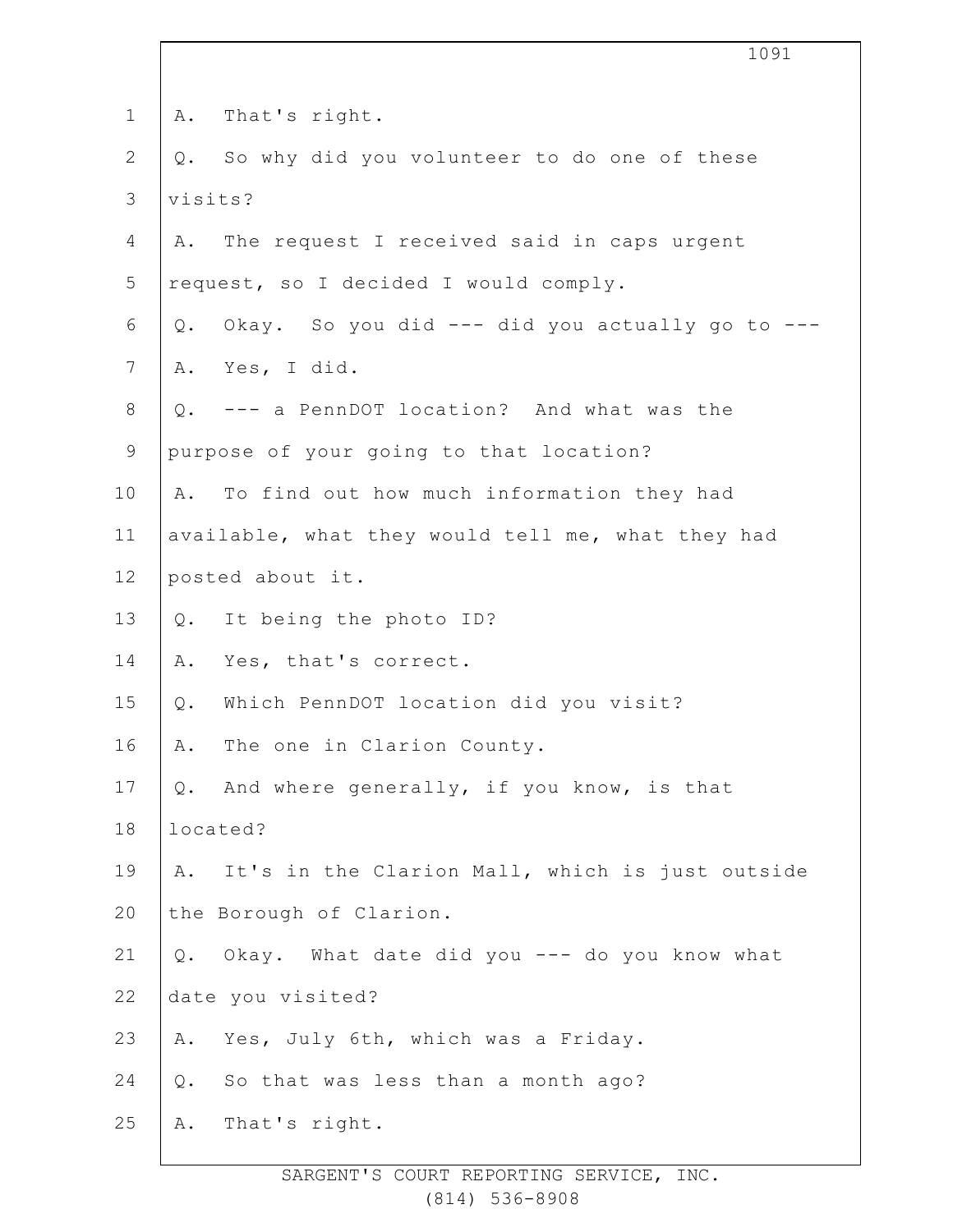|               | 1092                                                    |
|---------------|---------------------------------------------------------|
| $\mathbf 1$   | But it was at least three months after the photo<br>Q.  |
| $\mathbf{2}$  | ID law was passed?                                      |
| $\mathcal{S}$ | Yes.<br>Α.                                              |
| 4             | About what time did you go to visit the ---?<br>Q.      |
| 5             | I think it was about three o'clock in the<br>Α.         |
| $\sqrt{6}$    | afternoon.                                              |
| 7             | Okay. Was it busy at that time?<br>Q.                   |
| $\,8\,$       | No. There was somebody getting his driver's<br>Α.       |
| $\mathsf 9$   | license renewed, and that was it.                       |
| 10            | How did you get to the Clarion County ---?<br>Q.        |
| 11            | I drove.<br>Α.                                          |
| 12            | You drove?<br>$Q$ .                                     |
| 13            | Yeah.<br>Α.                                             |
| 14            | Was this your car?<br>$Q$ .                             |
| 15            | Α.<br>Yes.                                              |
| 16            | How long did it take you to get to the $---?$<br>Q.     |
| 17            | About five to ten minutes.<br>Α.                        |
| 18            | Do you know if someone does not have a car, is<br>$Q$ . |
| 19            | there other access to that location, for instance,      |
| 20            | via public transportation?                              |
| 21            | If they live in the area of the Clarion Borough,<br>Α.  |
| 22            | there is a public bus that they could take. If they     |
| 23            | live outside the borough, they could call a taxi,       |
| 24            | which they would have to pay for.                       |
| 25            | And the bus, does that have to be paid for as<br>Q.     |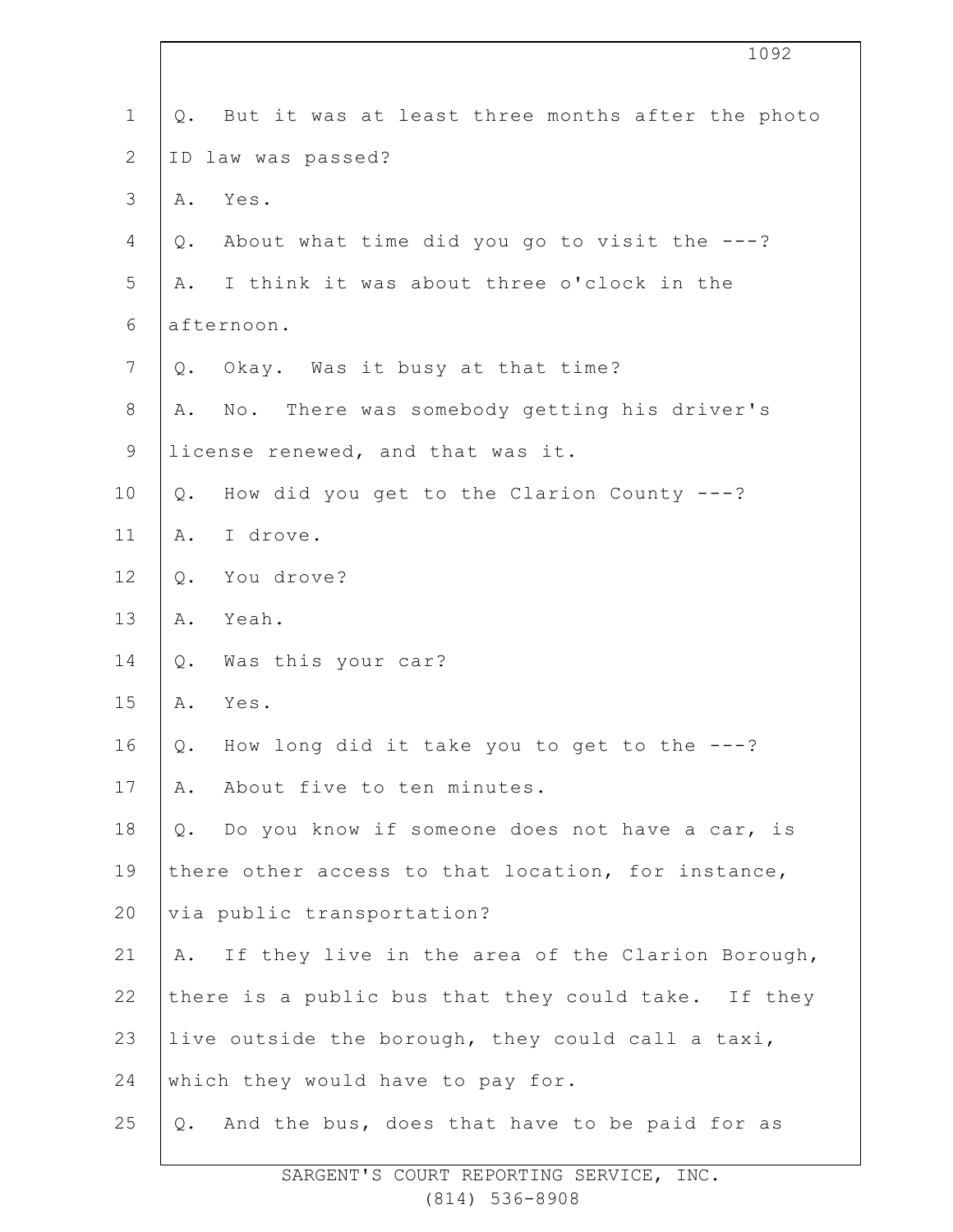|              | 1093                                                  |
|--------------|-------------------------------------------------------|
|              |                                                       |
| $\mathbf 1$  | well, if you know?                                    |
| $\mathbf{2}$ | A. I think for the elderly it is free. For others,    |
| 3            | there's a small fee.                                  |
| 4            | Q. Do you know generally if the majority of the       |
| 5            | population in Clarion County lives in the borough or  |
| 6            | lives outside?                                        |
| 7            | A. No, definitely not. The borough is 6,000,          |
| $8\,$        | approximately. There are --- and then the students    |
| $\mathsf 9$  | at the university, approximately 6,000. But the       |
| 10           | total population of the county, I think, is 35,000 to |
| 11           | 40,000.                                               |
| 12           | So most of the county's population lives ---<br>Q.    |
| 13           | A. Outside.                                           |
| 14           | Q. --- outside of access to this bus, public          |
| 15           | transportation?                                       |
| 16           | Yes.<br>Α.                                            |
| 17           | So let's talk about what happened when you went<br>Q. |
| 18           | into the licensing center. You said it was in a       |
| 19           | mall?                                                 |
| 20           | Yes.<br>Α.                                            |
| 21           | Did you have to --- how were you able to access<br>Q. |
| 22           | the center? Did you have to walk through the mall?    |
| 23           | Yes, there would be two ways to get through it,<br>Α. |
| 24           | either at the main entrance and then going down the   |
| 25           | hall to get to it, or going through a department      |
|              |                                                       |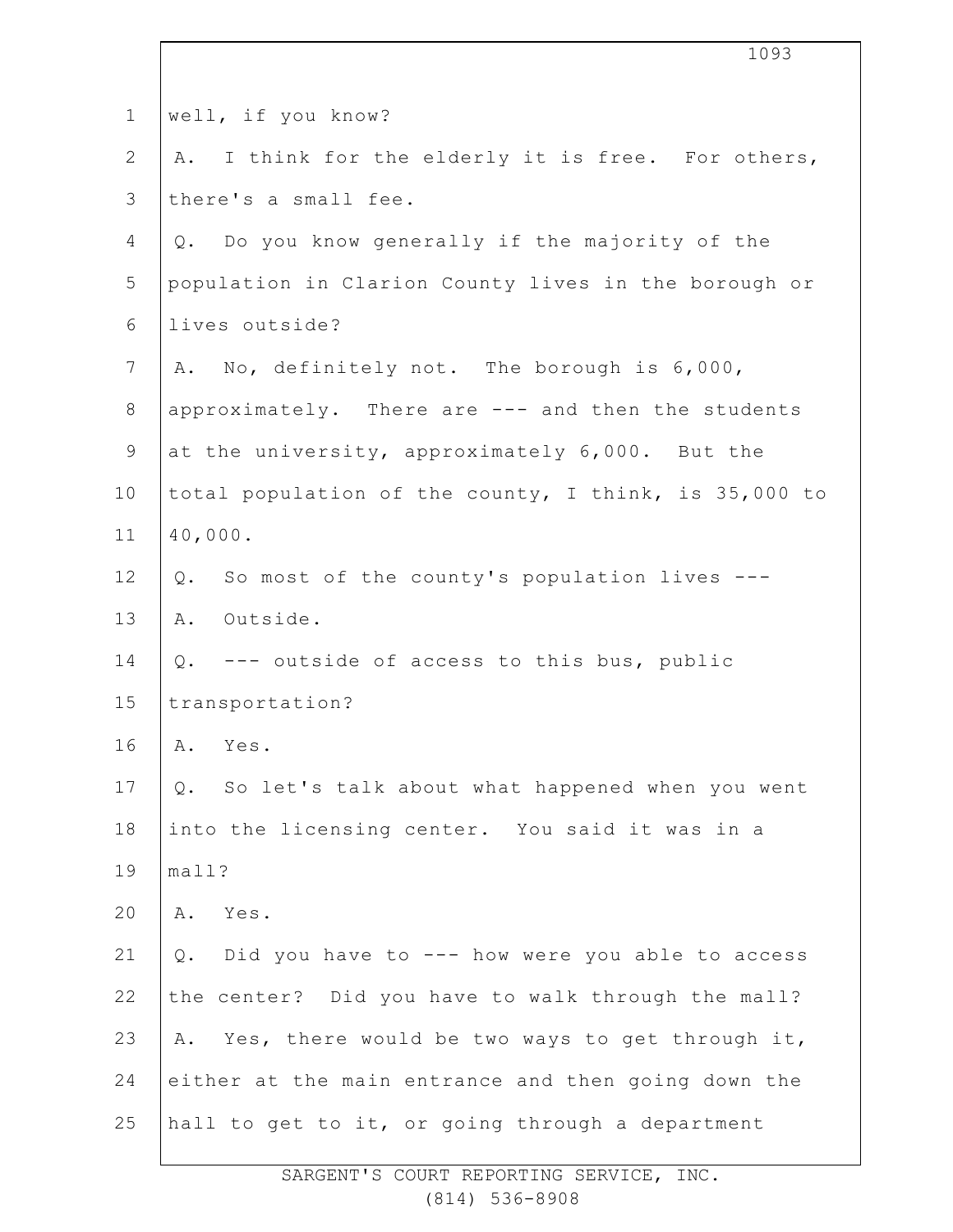| $\mathbf 1$    | store and get to it.                                  |
|----------------|-------------------------------------------------------|
| $\overline{2}$ | And can you tell me a little bit about how the<br>Q.  |
| 3              | center looked?                                        |
| 4              | A. It's the size of a small store in a small mall.    |
| 5              | There are seats on the left-hand side for people to   |
| 6              | wait for the processing for their --- well, for the   |
| $7\phantom{.}$ | tests and --- for the driver's license tests, both    |
| $8\,$          | written and driving, and also waiting for the renewal |
| $\mathsf 9$    | of their photo IDs, if that's what they're there      |
| 10             | for.                                                  |
| 11             | Q. Did you notice whether there were any signs        |
| 12             | talking about the photo ID law throughout the ---?    |
| 13             | A. I looked around for that, because that was one     |
| 14             | of the questions on the survey form and there were    |
| 15             | none.                                                 |
| 16             | Q. And that survey form was the one that you          |
| 17             | received from the League --- through the League of    |
| 18             | Women Voters?                                         |
| 19             | Yes.<br>Α.                                            |
| 20             | What about any pamphlets or papers or other<br>Q.     |
| 21             | documents that might tell you? Were there any         |
| 22             | sitting around about the photo ID law?                |
| 23             | I couldn't find any.<br>Α.                            |
| 24             | And did you look for some?<br>$Q$ .                   |
| 25             | Yes.<br>Α.                                            |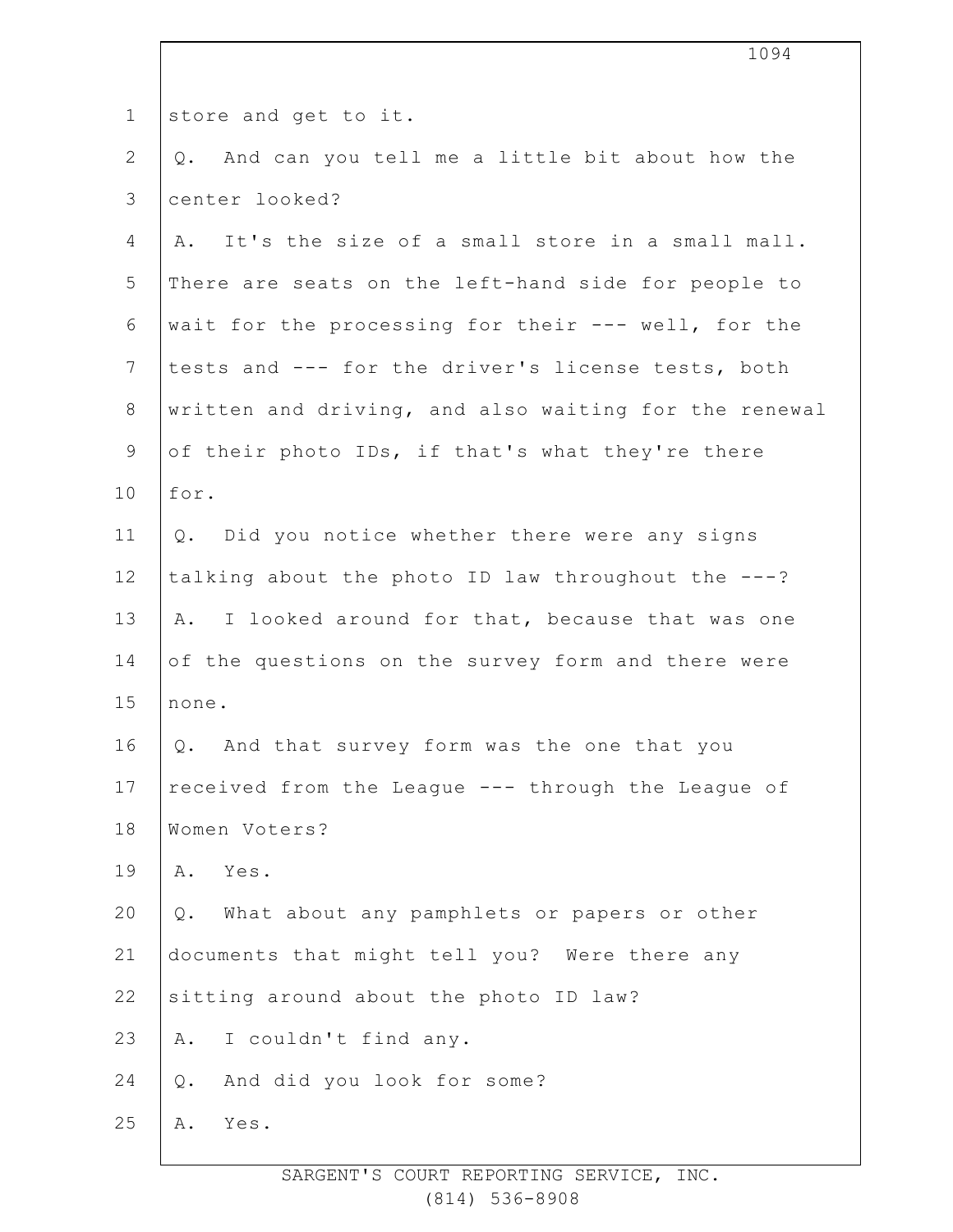|                | 1095                                                    |
|----------------|---------------------------------------------------------|
| $\mathbf 1$    | Q. Now, you mentioned that there was one person         |
| 2              | waiting to, I believe, renew their driver's license     |
| $\mathfrak{Z}$ | when you arrived.                                       |
| 4              | Yes.<br>Α.                                              |
| 5              | How many employees were there?<br>Q.                    |
| 6              | One.<br>Α.                                              |
| 7              | For the entire store?<br>$Q_{\bullet}$                  |
| $\,8\,$        | Yes.<br>Α.                                              |
| $\mathsf 9$    | What did you do when you entered the store and<br>$Q$ . |
| 10             | saw that there was someone standing at the counter?     |
| 11             | I just waited for my turn ---<br>Α.                     |
| 12             | $Q$ .<br>Okay.                                          |
| 13             | --- to ask a question.<br>Α.                            |
| 14             | And approximately how long did that take?<br>$Q$ .      |
| 15             | Five minutes.<br>Α.                                     |
| 16             | Q. Okay. So when you approached the counter, what       |
| 17             | happened?                                               |
| 18             | I asked for information on the voter photo ID.<br>Α.    |
| 19             | And the person working there said she could not give    |
| 20             | me any verbal information about it, but she had a       |
| 21             | handout she could give me.                              |
| 22             | She could not give you any verbal information<br>Q.     |
| 23             | about it?                                               |
| 24             | That's right.<br>Α.                                     |
| 25             | Did she say why she could not give you any<br>Q.        |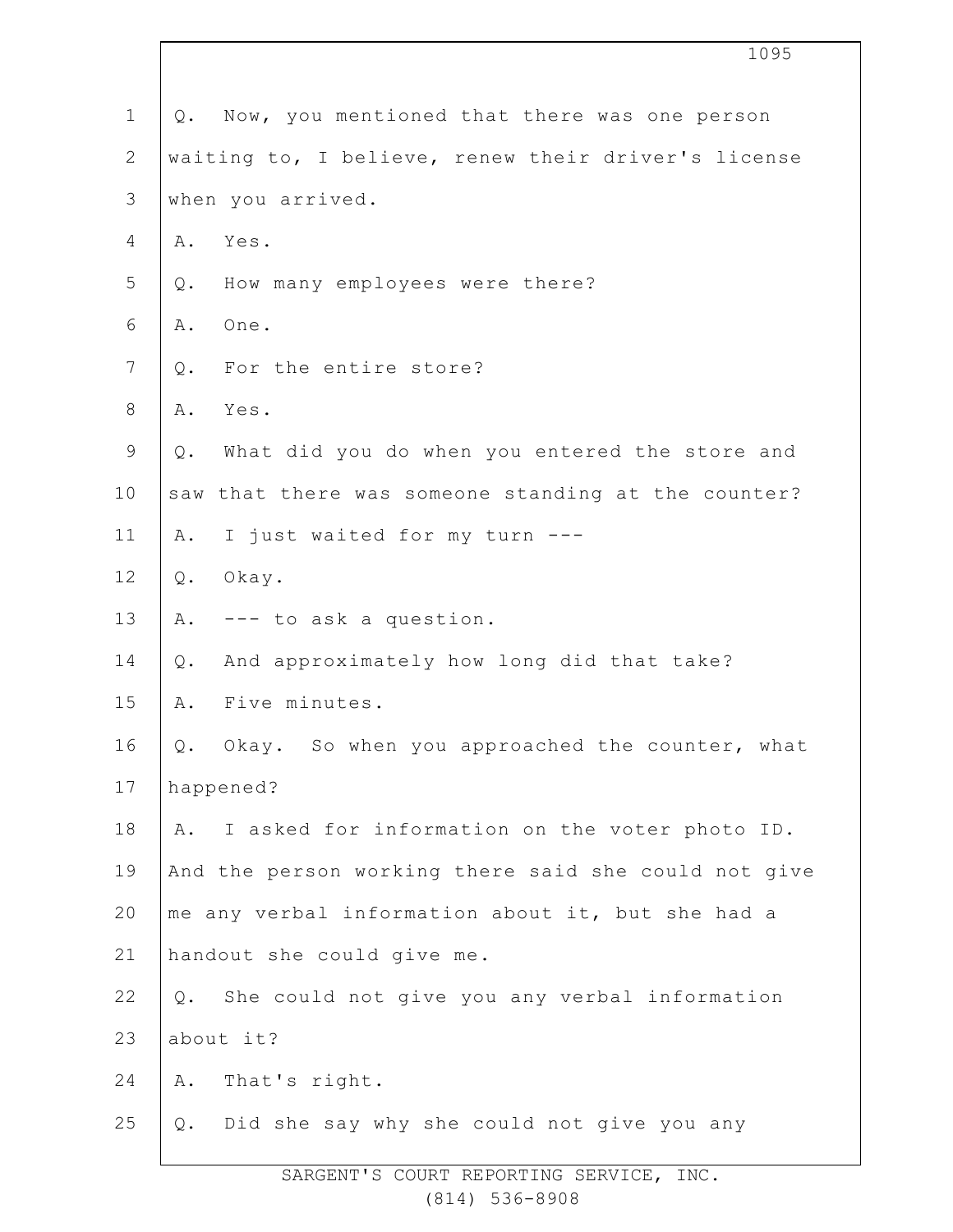|                | 1096                                                    |
|----------------|---------------------------------------------------------|
| $\mathbf 1$    | verbal information about the photo ID?                  |
| $\overline{2}$ | Nothing, except that it wasn't her<br>Α.                |
| 3              | responsibility to give that out to the people.          |
| 4              | Did she say whose responsibility it was?<br>$Q$ .       |
| 5              | It would be the responsibility of PennDOT<br>Α.         |
| 6              | employees and she was not a PennDOT employee.           |
| $\overline{7}$ | PennDOT had subcontracted the photo ID renewals to      |
| $8\,$          | Keystone Blind, and she was an employee of Keystone     |
| $\mathsf 9$    | Blind.                                                  |
| 10             | So just to be clear, you went to a PennDOT<br>Q.        |
| 11             | location where there was one employee and the only      |
| 12             | employee was not a PennDOT employee?                    |
| 13             | That's what I understand.<br>Α.                         |
| 14             | Okay. So did she say when you might be able to<br>$Q$ . |
| 15             | speak to a PennDOT employee?                            |
| 16             | A. I could speak to a PennDOT employee on               |
| 17             | Wednesdays, because that's when they're there to give   |
| 18             | the driver's license exams and also to take care of     |
| 19             | photo IDs.                                              |
| 20             | Does that mean that you --- a person can only<br>Q.     |
| 21             | get a photo ID for purposes of voting on Wednesdays?    |
| 22             | That's correct.<br>Α.                                   |
| 23             | Q. Do you know how many other days this center is       |
| 24             | open?                                                   |
| 25             | A. Yes, it's open four more days, Tuesday through       |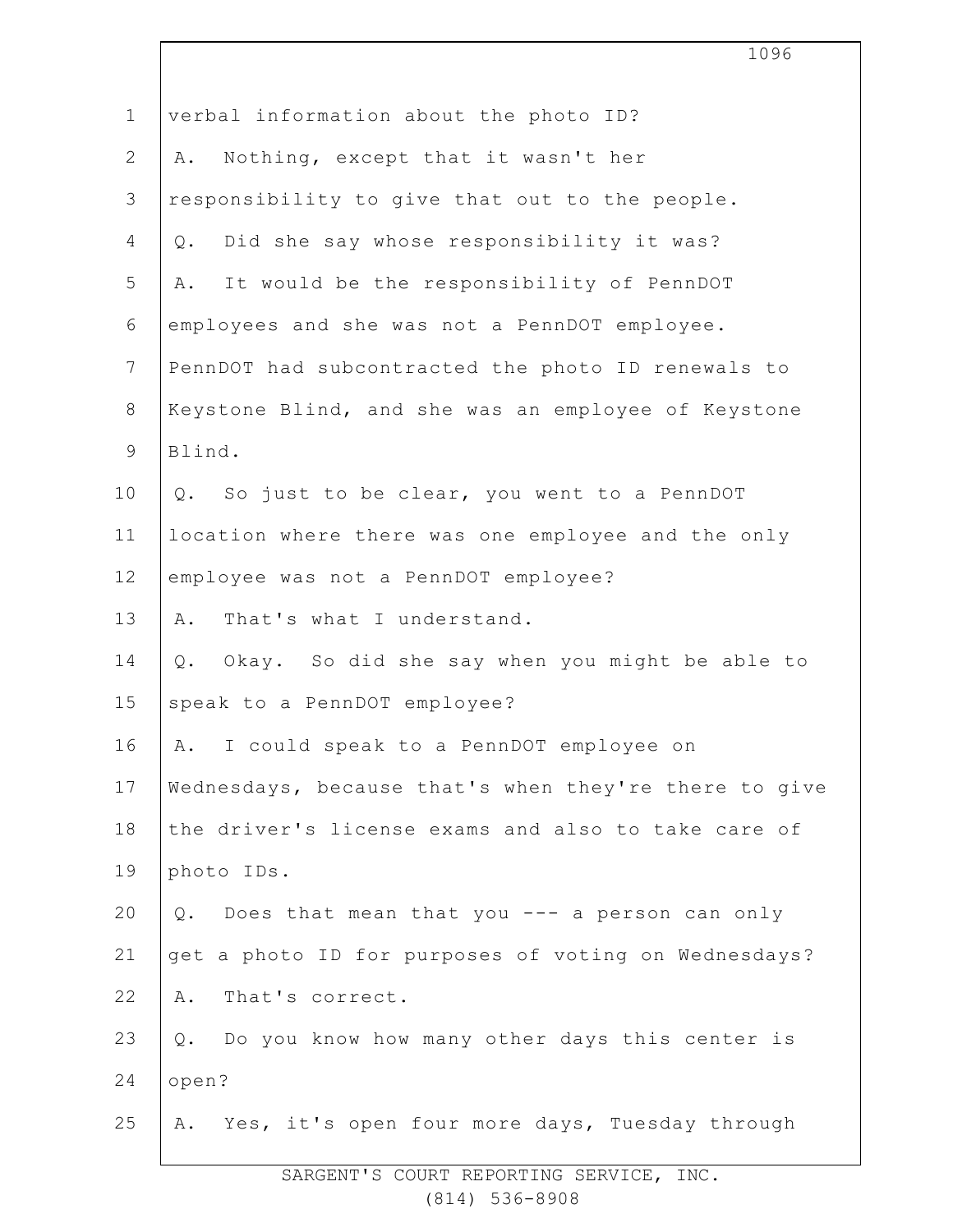|                | 1097                                                 |
|----------------|------------------------------------------------------|
| $\mathbf 1$    | Saturday.                                            |
| 2              | Q. But only one of them is open for purposes of      |
| $\mathfrak{Z}$ | getting a photo ID to vote?                          |
| 4              | That's right.<br>Α.                                  |
| 5              | Q. So you said that employee was unable to provide   |
| 6              | you with any verbal information, but did that        |
| $7\phantom{.}$ | employee tell you that an ID for voting purposes was |
| 8              | free of charge?                                      |
| $\mathsf 9$    | A. No. I asked that, and she almost gave an          |
| 10             | answer. She said, well, technically it's not free,   |
| 11             | but she didn't go on to explain. She went on to say, |
| 12             | I have to get the information for you.               |
| 13             | Q. And that information was that --- that was paper  |
| 14             | information?                                         |
| 15             | A. That's right.                                     |
| 16             | Q. But she couldn't speak verbally about the cost    |
| 17             | of the photo ID for voting?                          |
| 18             | $\texttt{No}$ .<br>Α.                                |
| 19             | Now, if this Court has heard testimony that<br>Q.    |
| 20             | after early April of this year, 2012, that all       |
| 21             | PennDOT employees, technical service, customer       |
| 22             | service representatives voluntarily tell persons     |
| 23             | coming in to get a photo ID, that if they're getting |
| 24             | photo ID for voting purposes, it's free of charge,   |
| 25             | would that be consistent with your experience with   |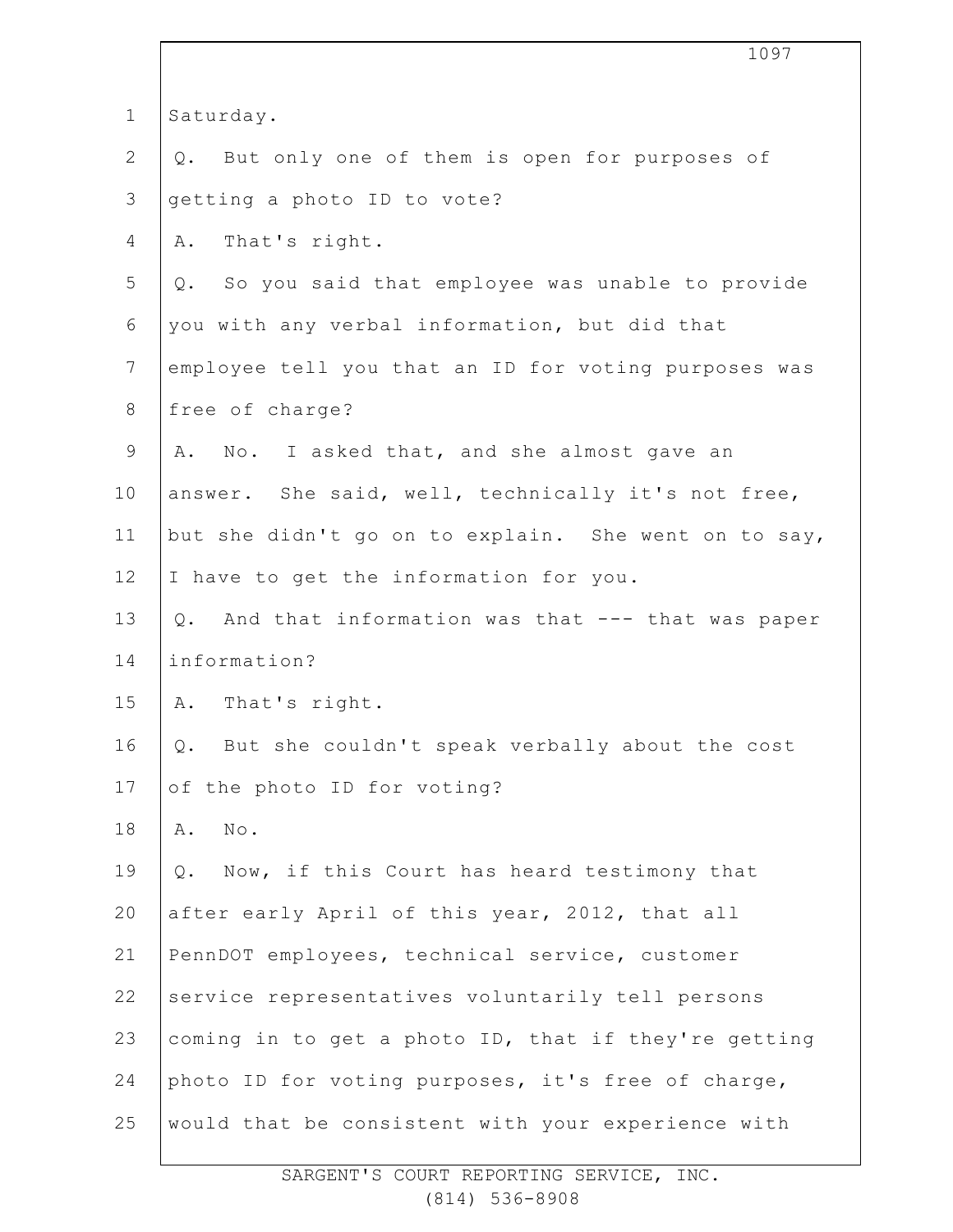|                | 1098                                                  |
|----------------|-------------------------------------------------------|
|                |                                                       |
| $\mathbf 1$    | the PennDOT location in Clarion?                      |
| $\mathbf{2}$   | I did not get that information there.<br>Α.           |
| 3              | And is that $---?$<br>$Q$ .                           |
| 4              | Now, technically maybe she's not an employee of<br>Α. |
| 5              | PennDOT.                                              |
| 6              | Uh-huh (yes).<br>$Q$ .                                |
| $\overline{7}$ | But there were no PennDOT employees there who<br>Α.   |
| $8\,$          | would give --- who could give me that information.    |
| $\mathsf 9$    | Q. And she couldn't give you any verbal information   |
| 10             | about the law?                                        |
| 11             | That's what she said.<br>Α.                           |
| 12             | Q. Because it wasn't Wednesday?                       |
| 13             | Because it was --- she was an employee of the<br>Α.   |
| 14             | subcontractor, and they did not have that             |
| 15             | responsibility to give that information.              |
| 16             | ATTORNEY FRANKEL:                                     |
| 17             | Thank you, Your Honor. I have no                      |
| 18             | further questions at this time.                       |
| 19             | JUDGE SIMPSON:                                        |
| 20             | You may inquire.                                      |
| 21             | ATTORNEY CAWLEY:                                      |
| 22             | I have no questions, Your Honor.                      |
| 23             | JUDGE SIMPSON:                                        |
| 24             | You may step down.                                    |
| 25             | Thank you.<br>Α.                                      |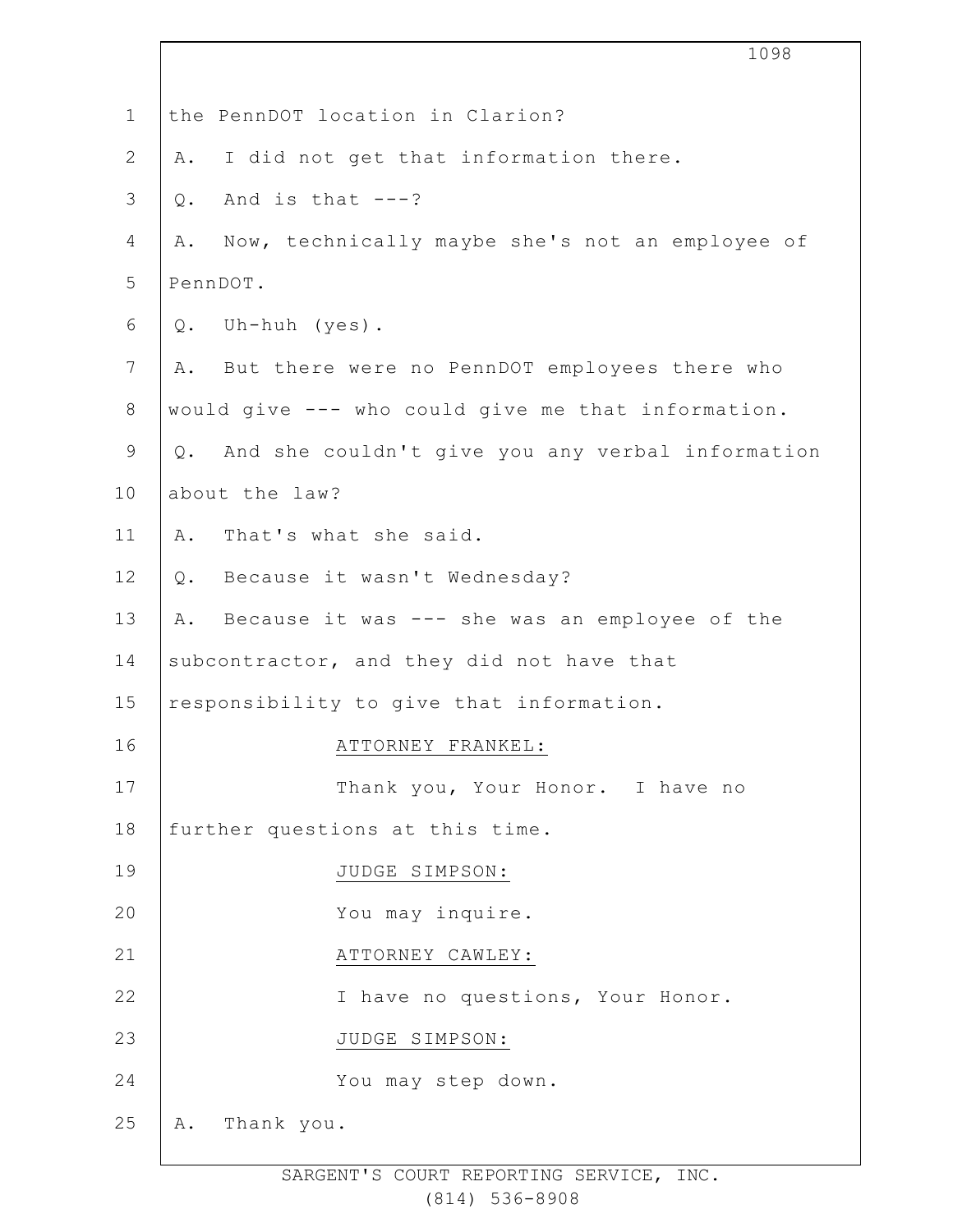|               | 1099                                                    |
|---------------|---------------------------------------------------------|
| 1             | JUDGE SIMPSON:                                          |
| $\mathbf{2}$  | Please call your next witness.                          |
| 3             | ATTORNEY FRANKEL:                                       |
| 4             | Petitioners call Joann Tosti-Vasey.                     |
| 5             | She is also being sequestered and is being sought.      |
| 6             | Joann Tosti-Vasey, J-O-A-N-N, T-O-S-T-I, hyphen,        |
| 7             | $V - A - S - E - Y$ .                                   |
| $8\,$         | MR. TURNER:                                             |
| $\mathcal{G}$ | Please raise your right hand.                           |
| 10            |                                                         |
| 11            | JOANN TOSTI-VASEY, HAVING FIRST BEEN DULY SWORN,        |
| 12            | TESTIFIED AS FOLLOWS:                                   |
| 13            |                                                         |
| 14            | MR. TURNER:                                             |
| 15            | Thank you.                                              |
| 16            | It's cold in here.<br>Α.                                |
| 17            | DIRECT EXAMINATION                                      |
| 18            | BY ATTORNEY FRANKEL:                                    |
| 19            | Good morning.<br>Q.                                     |
| 20            | Good morning.<br>Α.                                     |
| 21            | Can you please state your name for the record?<br>$Q$ . |
| 22            | Joann Tosti-Vasey.<br>Α.                                |
| 23            | And where do you live?<br>Q.                            |
| 24            | In Bellefonte, Pennsylvania.<br>Α.                      |
| 25            | Is that near Penn State?<br>Q.                          |
|               |                                                         |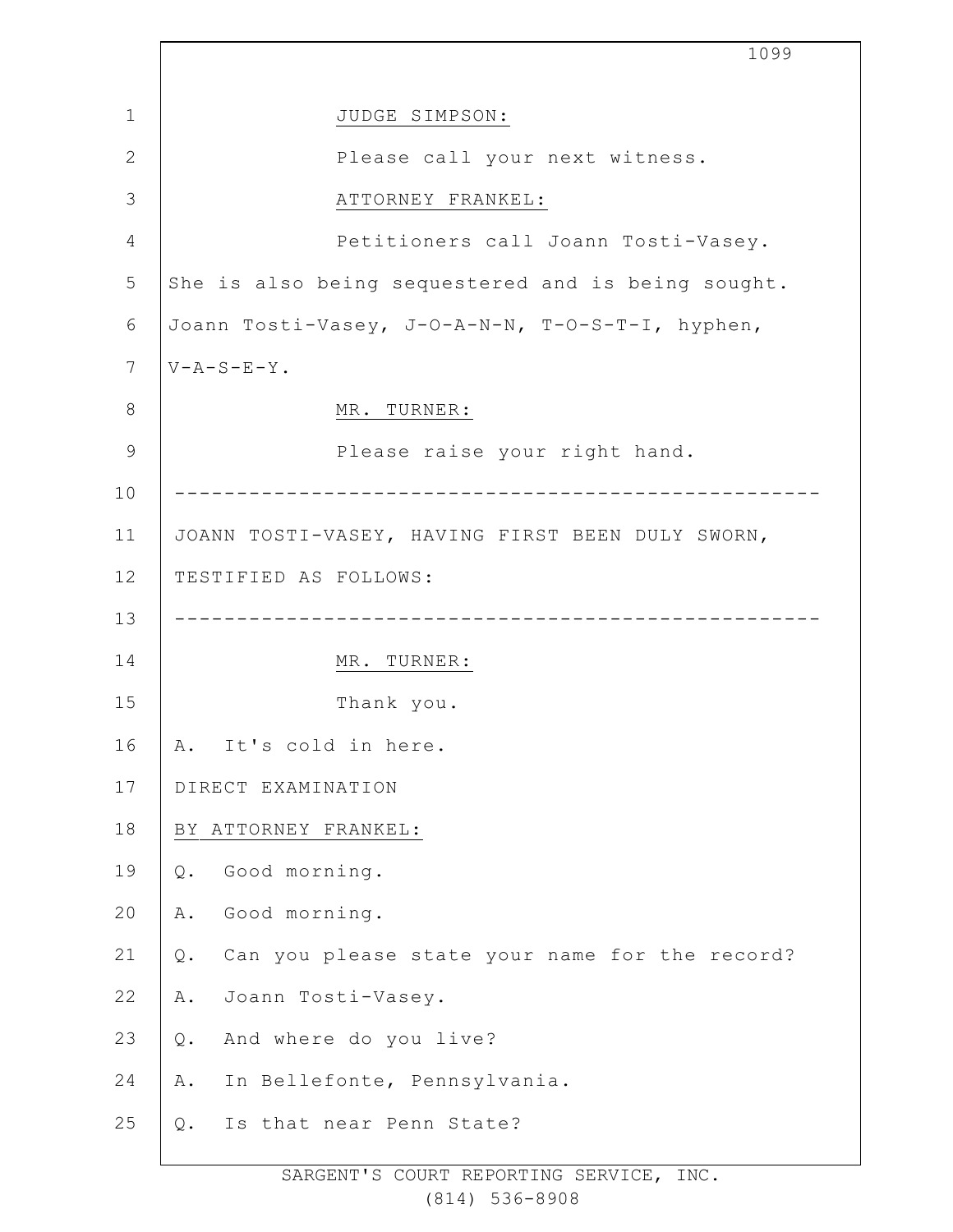|                | 1100                                                     |
|----------------|----------------------------------------------------------|
| $\mathbf 1$    | Twelve (12) miles north of it.<br>Α.                     |
| $\mathbf{2}$   | So what do you do for a living?<br>Q.                    |
| $\mathcal{S}$  | I'm job hunting. I'm the former president of<br>Α.       |
| 4              | Pennsylvania NOW.                                        |
| 5              | And what is Pennsylvania NOW?<br>Q.                      |
| 6              | National Organization For Woman.<br>Α.                   |
| $\overline{7}$ | What does the National Organization For Woman<br>$Q$ .   |
| $8\,$          | do?                                                      |
| $\mathsf 9$    | It's a civil rights organization seeking full<br>A.      |
| 10             | equality for woman here in the United States.            |
| 11             | And what was your responsibility with<br>$Q$ .           |
| 12             | Pennsylvania NOW?                                        |
| 13             | Just about everything. Community organizing,<br>A.       |
| 14             | press releases, legislative reviews, policy analysis,    |
| 15             | assisting communities in developing ordinances,          |
| 16             | disability rights.                                       |
| 17             | Pennsylvania NOW, did it have anything to do<br>Q.       |
| 18             | with the voting rights, the new Voter ID Act?            |
| 19             | No.<br>Α.                                                |
| 20             | Are you a member of any organizations that have<br>$Q$ . |
| 21             | something to do with the Voter ID Act?                   |
| 22             | Not that I know of. I know people in them, but<br>Α.     |
| 23             | I'm not a member.                                        |
| 24             | Are you familiar with the new photo ID law?<br>Q.        |
| 25             | Yes, I am.<br>Α.                                         |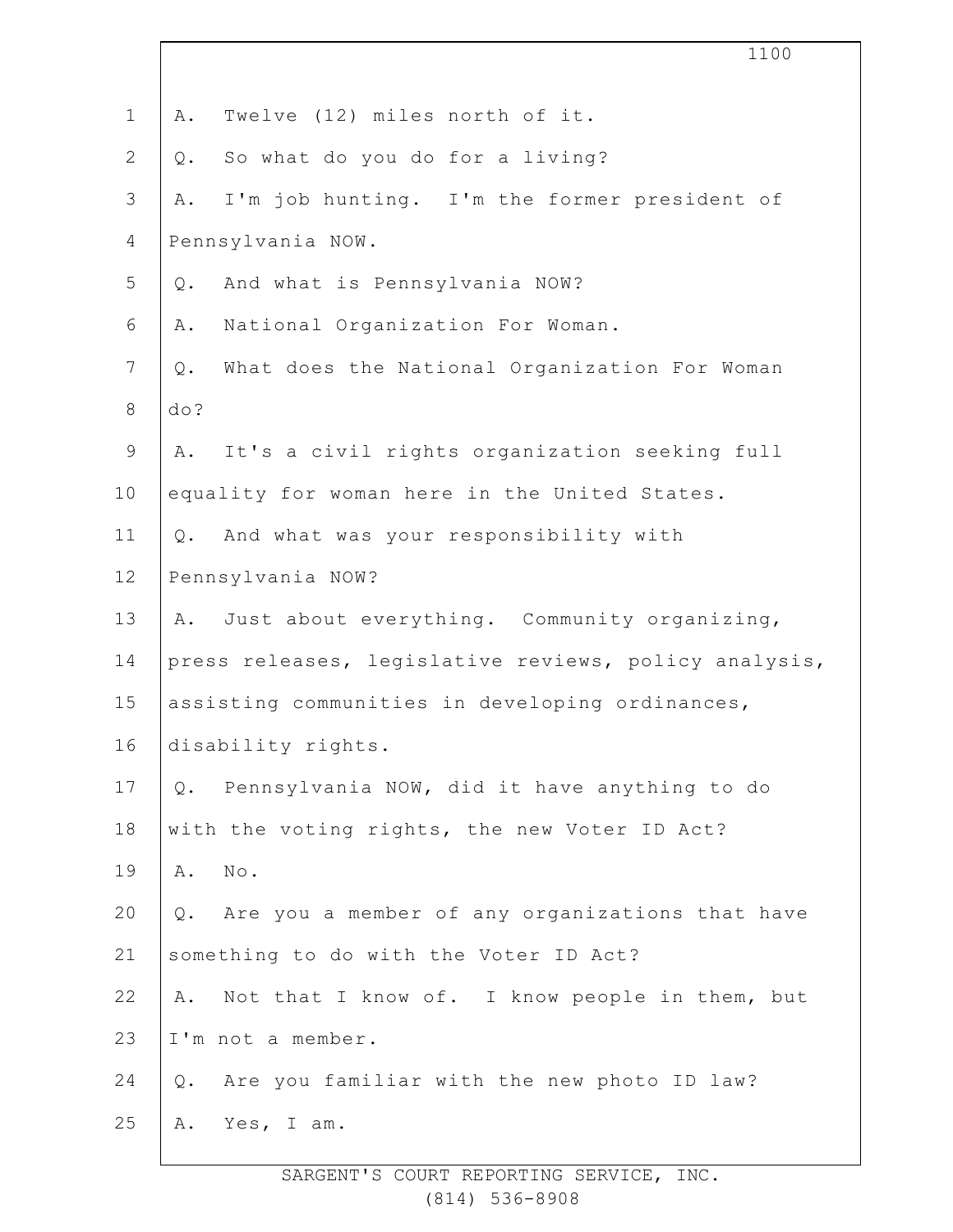| $\mathbf 1$     | And do you have a photo ID that's valid for<br>Q.        |
|-----------------|----------------------------------------------------------|
| $\mathbf{2}$    | voting purposes?                                         |
| 3               | Yes, I do.<br>Α.                                         |
| 4               | Have you been involved with the photo ID law at<br>$Q$ . |
| 5               | all?                                                     |
| 6               | Yes. Last year I did some advocacy opposing it<br>Α.     |
| $7\phantom{.0}$ | and as well personally, after I stepped down from        |
| $8\,$           | Pennsylvania NOW through the passage. And then in        |
| $\mathsf 9$     | April --- no, May was when the primary was. The          |
| 10              | primary was in April. I went into the poll and I         |
| 11              | used an ID that according to my reading of the law       |
| 12              | was not valid, and they accepted it.                     |
| 13              | What ID did you use?<br>Q.                               |
| 14              | I used my lobbyist badge, which was issued by<br>Α.      |
| 15              | the state, which has my photo on it and which has a      |
| 16              | valid expiration date on it, but it was not an           |
| 17              | employee government issued ID.                           |
| 18              | Q. So as a lobbyist, you're not an employee of the       |
| 19              | state?                                                   |
| 20              | That's correct.<br>Α.                                    |
| 21              | Now, you said you've done some advocacy against<br>Q.    |
| 22              | implementation of the law. Was that your own             |
| 23              | personal work or was it associated with any              |
| 24              | organization?                                            |
| 25              | It was both. Prior to my stepping down as<br>Α.          |

1101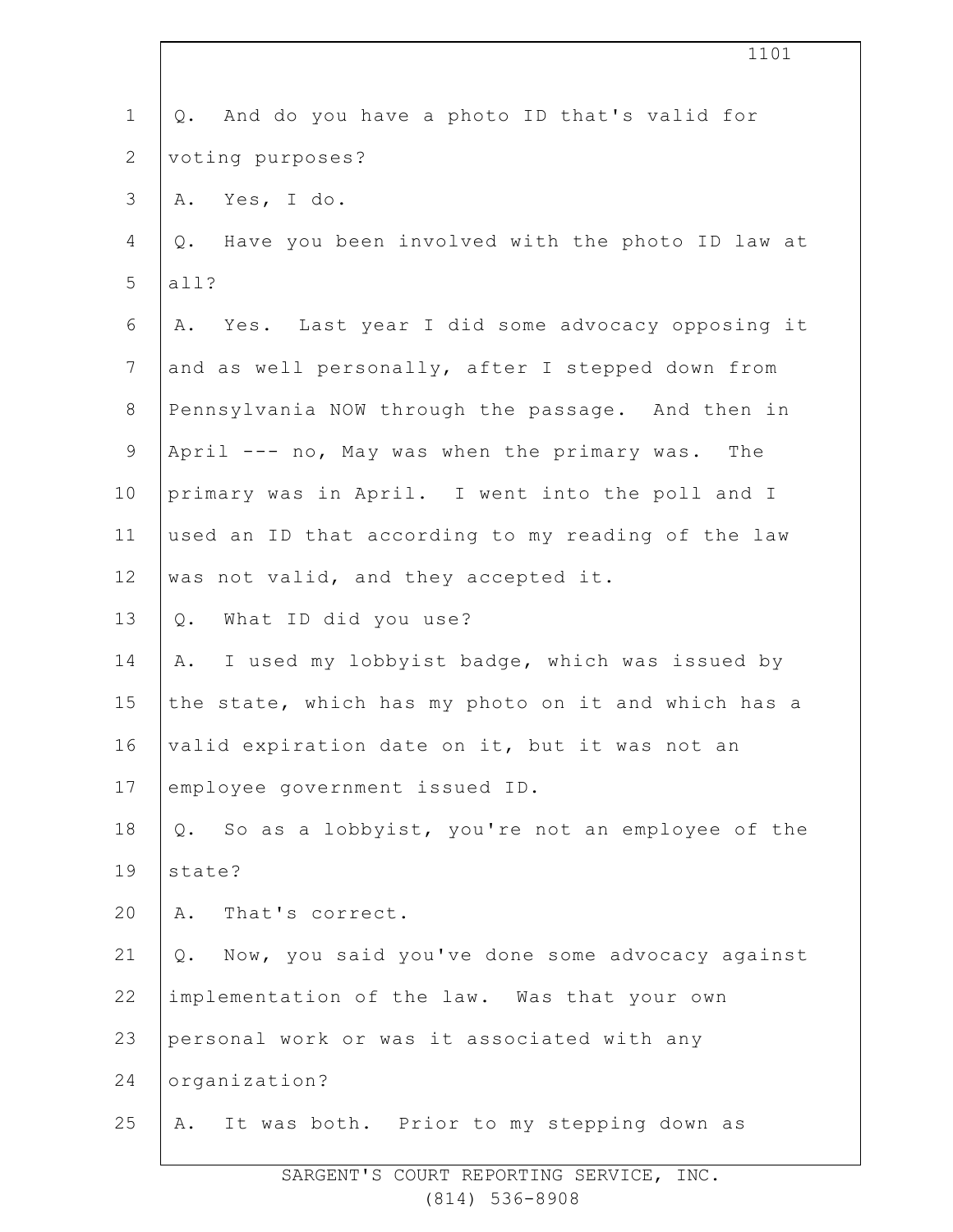|                | 1102                                                  |
|----------------|-------------------------------------------------------|
| $\mathbf 1$    | president, it was on behalf of Pennsylvania NOW, and  |
| $\overline{2}$ | then after I stepped down, on a personal basis.       |
| 3              | And what sort of work did that entail?<br>$Q$ .       |
| 4              | Letters basically.<br>Α.                              |
| 5              | To the legislature?<br>Q.                             |
| 6              | Yeah. And to the Governor before he signed it<br>Α.   |
| $\overline{7}$ | on December 22nd.                                     |
| $8\,$          | Did you ever receive a response from any of<br>$Q$ .  |
| $\mathsf 9$    | those letters?                                        |
| 10             | No.<br>Α.                                             |
| 11             | Was there anything else that you did to be<br>$Q$ .   |
| 12             | involved with the photo ID law?                       |
| 13             | Other than going to the photo ID center.<br>Α.        |
| 14             | You went to a photo ID center?<br>$Q$ .               |
| 15             | Α.<br>Yes.                                            |
| 16             | Q. What was the purpose of going to photo ID          |
| 17             | center?                                               |
| 18             | To find out what the process was for people who<br>Α. |
| 19             | didn't have --- don't have IDs in order to see what   |
| 20             | happens. And I have a friend who does not drive and   |
| 21             | so --- and would have to take public transportation,  |
| 22             | so I went out there to see what would be needed so    |
| 23             | she could get an ID, so I could give her that         |
| 24             | information at the request of Pennsylvania Budget --- |
| 25             | Budget and Policy Center.                             |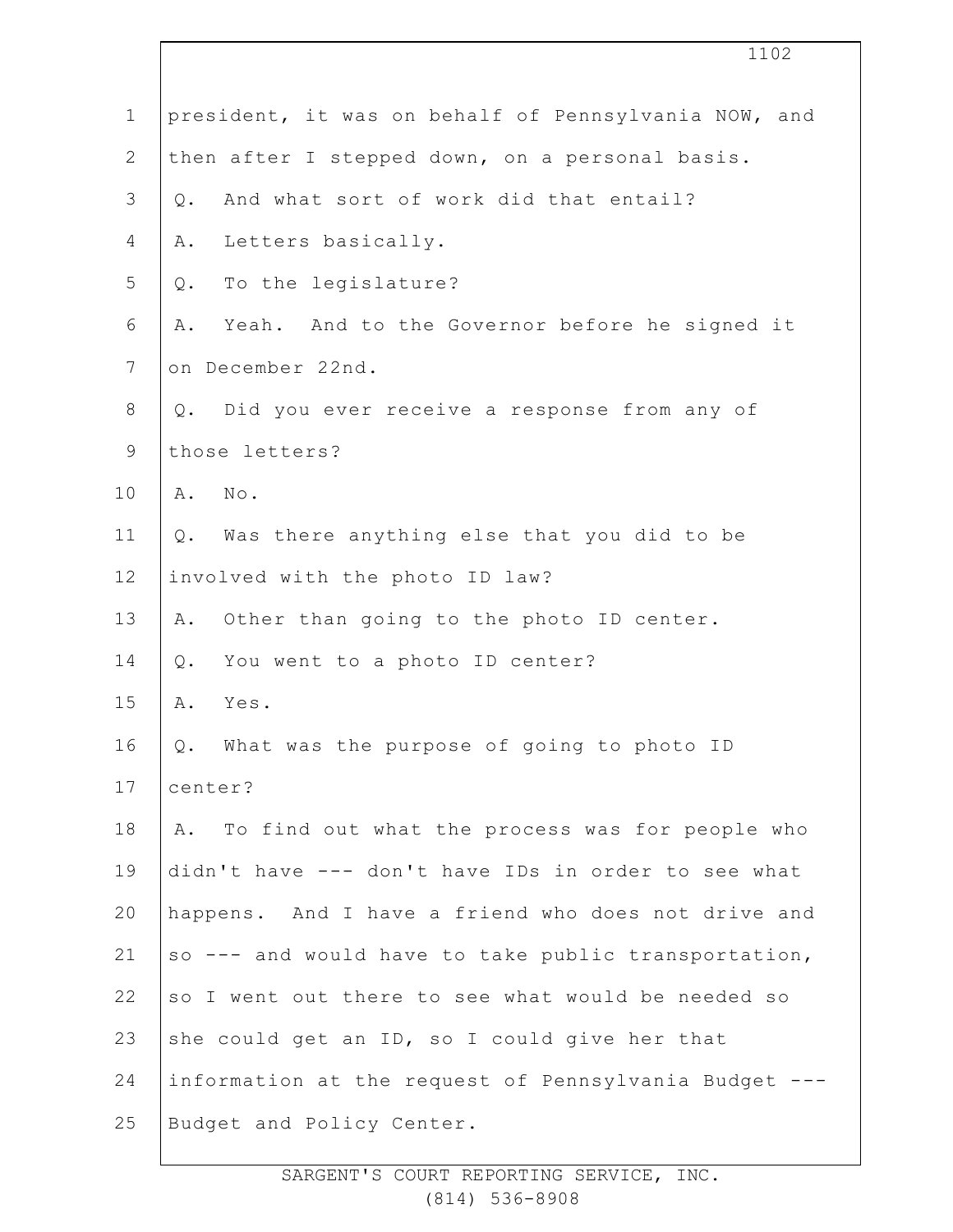|                | 1103                                                     |
|----------------|----------------------------------------------------------|
| $\mathbf 1$    | The Pennsylvania Budget and Policy Center<br>Q.          |
| $\overline{2}$ | requested that you go to a center on behalf of your      |
| $\mathfrak{Z}$ | friend or $---?$                                         |
| $\overline{4}$ | They asked me to go out to see what information<br>Α.    |
| 5              | was that I could glean. And I felt, well, if I'm         |
| $\sqrt{6}$     | doing this, I might as well get it for my girlfriend     |
| $7\phantom{.}$ | as well.                                                 |
| 8              | Now, how did the Pennsylvania Budget and Policy<br>Q.    |
| $\mathsf 9$    | Center contact you?                                      |
| 10             | Through e-mail.<br>Α.                                    |
| 11             | Did they contact you out of the blue or through<br>$Q$ . |
| 12             | your affiliation with some other organization?           |
| 13             | I suspect they sent it to me because of my<br>A.         |
| 14             | affiliation with Pennsylvania NOW. That came from        |
| 15             | Kate Atkins who works for them and she sent an e-mail    |
| 16             | to me.                                                   |
| 17             | Why did you volunteer to go visit PennDOT?<br>$Q$ .      |
| 18             | Because I was interested in seeing what was<br>Α.        |
| 19             | actually happening.                                      |
| 20             | Now, which center did you visit?<br>$Q$ .                |
| 21             | I visited the one in Pleasant Gap, which is in<br>Α.     |
| 22             | Centre County.                                           |
| 23             | Do you know roughly where that is?<br>$Q$ .              |
| 24             | What do you mean?<br>Α.                                  |
| 25             | I'm sorry. When did you visit the ---?<br>$Q$ .          |
|                |                                                          |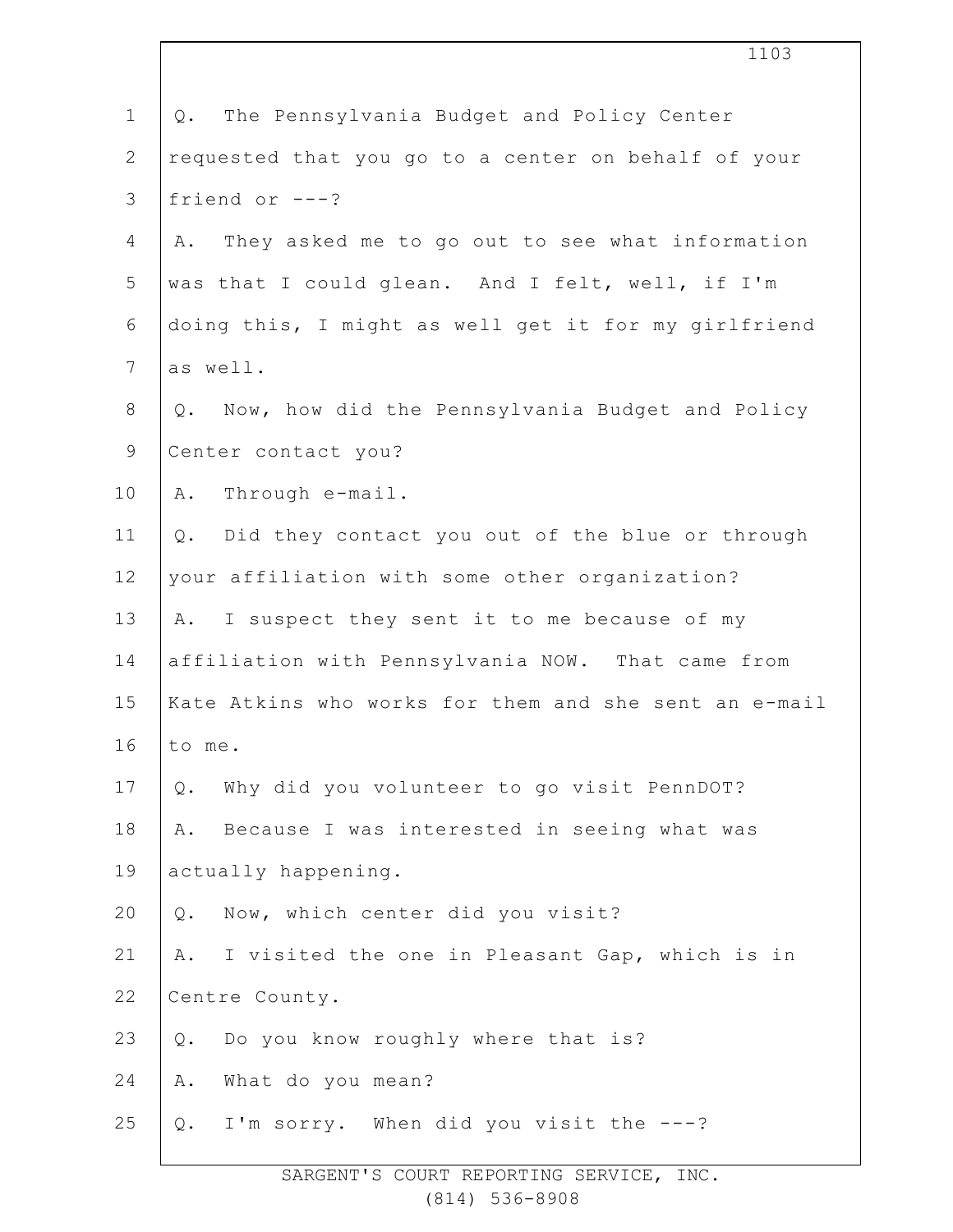|                |       | 1104                                                  |
|----------------|-------|-------------------------------------------------------|
| $1\,$          | Α.    | July 5th.                                             |
| $\mathbf{2}$   | Q.    | Of this year?                                         |
| $\mathfrak{Z}$ | Α.    | Yes.                                                  |
| 4              | Q.    | So that was less than a month ago?                    |
| 5              | Α.    | Correct.                                              |
| 6              | Q.    | But three months after the law had passed?            |
| $7\phantom{.}$ | Α.    | Correct.                                              |
| $\,8\,$        | Q.    | What time roughly did you go to the center?           |
| $\mathsf 9$    | Α.    | It was after lunch, so it was probably 1:30 or        |
| 10             | SO.   |                                                       |
| 11             | Q.    | Was it busy at that time?                             |
| 12             | Α.    | The place where they take the photos was not.         |
| 13             |       | The place where they do the examinations had a very   |
| 14             |       | long line.                                            |
| 15             |       | Q. How did you get to the PennDOT --- how did you     |
| 16             |       | get to PennDOT?                                       |
| 17             | Α.    | I drove.                                              |
| 18             | Q.    | Was it your car that you drove?                       |
| 19             | Α.    | Yes.                                                  |
| 20             | $Q$ . | How long did it take you roughly to get there?        |
| 21             | Α.    | About 15 minutes.                                     |
| 22             | Q.    | Now, if someone does not have a card, are you         |
| 23             |       | aware of any way that that individual can get to this |
| 24             |       | PennDOT licensing center?                             |
| 25             | Α.    | It depends on what part of the county you're in.      |
|                |       |                                                       |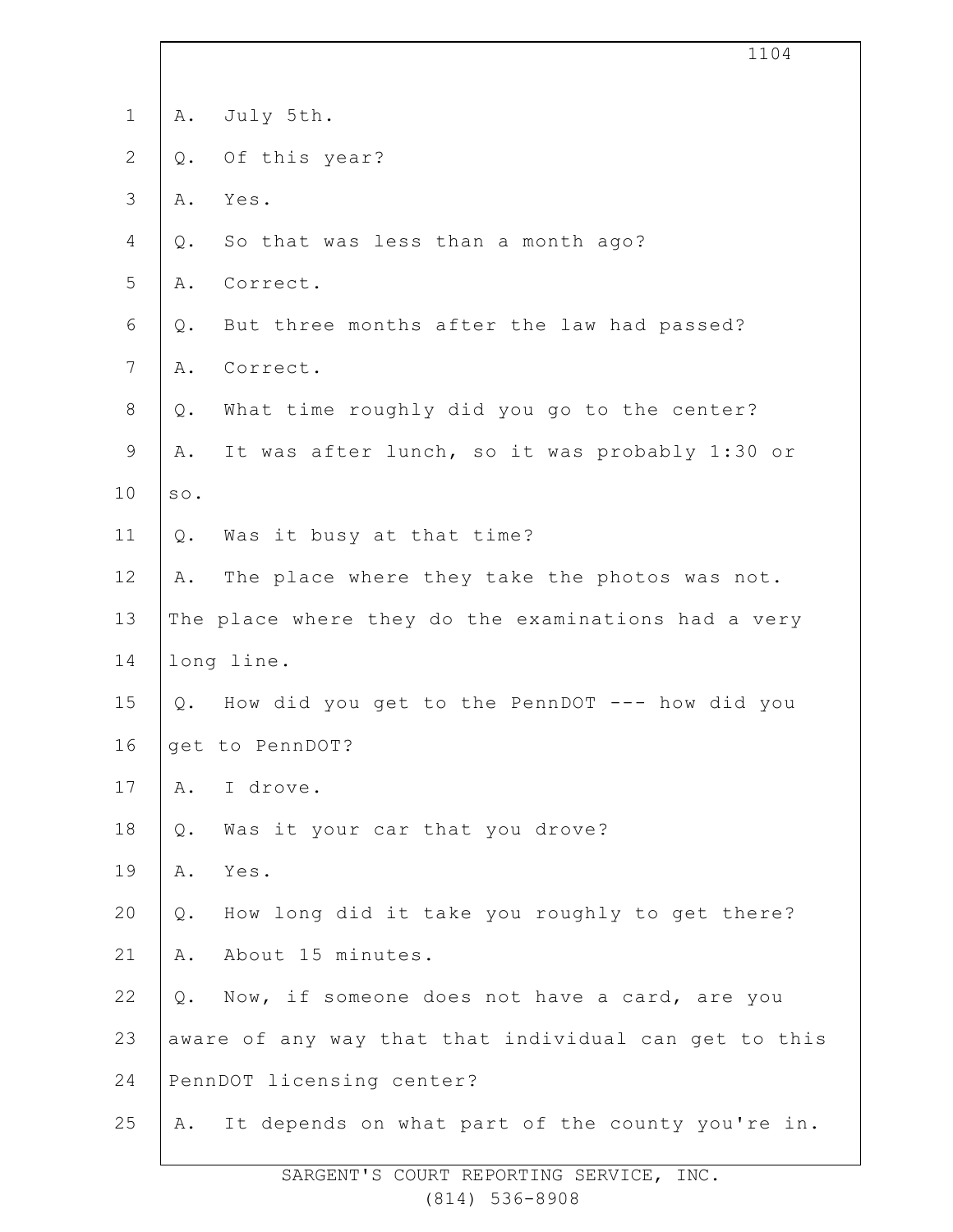| $\mathbf 1$     | If you're in the central region, which includes State |
|-----------------|-------------------------------------------------------|
| $\mathbf{2}$    | College, Bellefonte, Pleasant Gap and Boalsburg, you  |
| 3               | can get there by the CATA bus system. Everywhere      |
| $\overline{4}$  | else in the county you would have to find either a    |
| 5               | taxi or find someone that could take you by car.      |
| 6               | Q. Now, are you at all familiar with the --- how      |
| $7\phantom{.0}$ | frequently buses go to that location?                 |
| $8\,$           | A. Yes. The center is open until 4:15, except the     |
| 9               | examining office is close on Monday. And then         |
| 10              | Thursday it goes to six o'clock, I think. But the     |
| 11              | examiners stop at 4:15. So 4:15 is I think the        |
| 12              | critical issue. There are three buses. The bus        |
| 13              | system has lots of buses in State College, but they   |
| 14              | only go out as far as the mall. At that point there   |
| 15              | is one bus that goes to Bellefonte and Pleasant Gap   |
| 16              | and that is very limited service. There are three     |
| 17              | buses around eight o'clock in the morning, there are  |
| 18              | two buses about noon, one o'clock. The rest of the    |
| 19              | buses arrive at the center, I believe, I'm not        |
| 20              | absolutely sure, at least an hour after the center    |
| 21              | closes.                                               |
| 22              | Q. So if someone didn't have a car and they wanted    |
| 23              | to get to the center, they either have to call a taxi |
| 24              | or take a bus at eight o'clock in the morning or a    |
| 25              | bus around noon or 1:30?                              |
|                 |                                                       |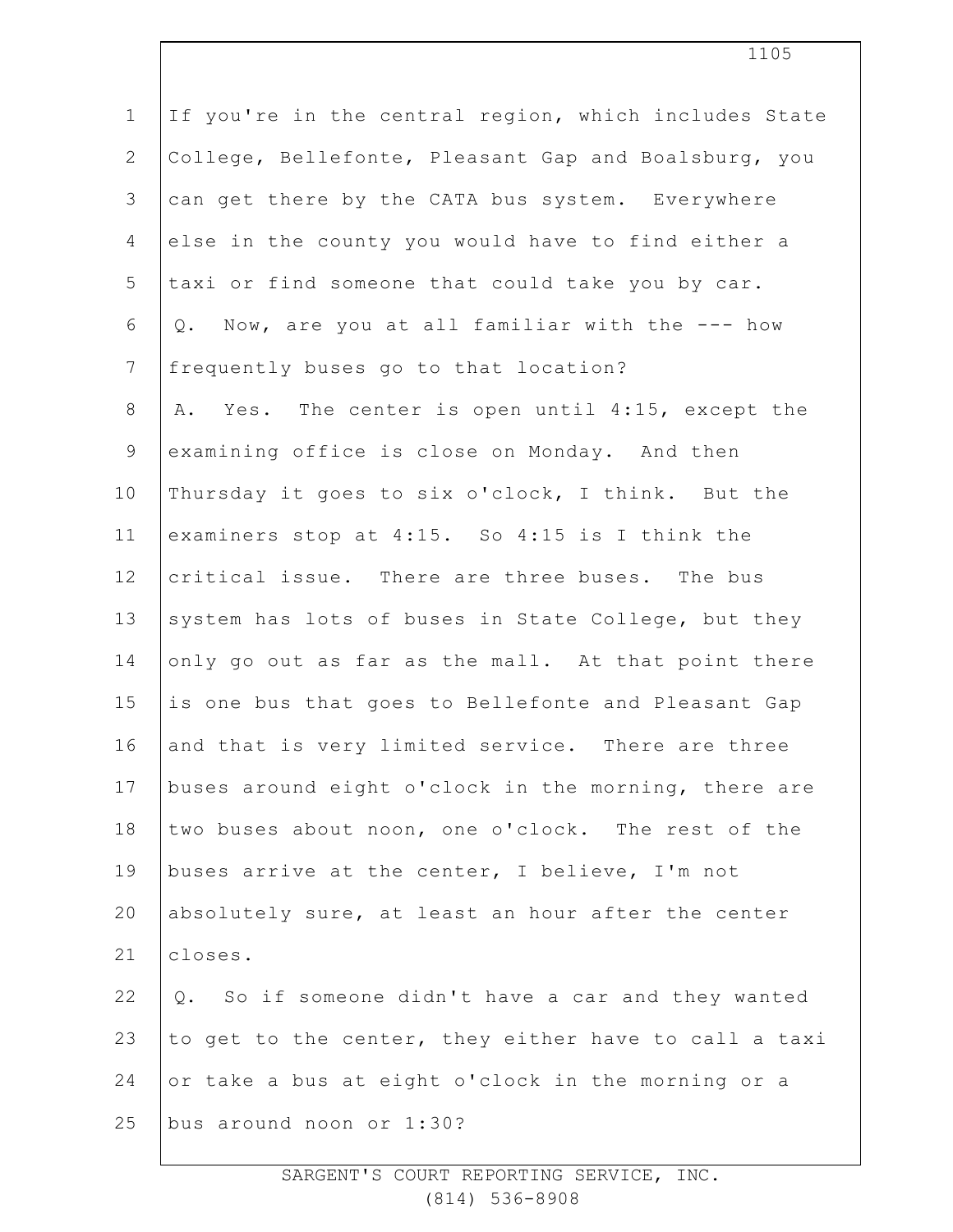|                | 1106                                                   |
|----------------|--------------------------------------------------------|
| $\mathbf 1$    | A. Correct.                                            |
| $\mathbf{2}$   | And those are the only times that they could get<br>Q. |
| $\mathcal{S}$  | there?                                                 |
| 4              | Right, during the week.<br>Α.                          |
| 5              | Q. Are there additional --- is the bus schedule        |
| 6              | different during the weekends?                         |
| $\overline{7}$ | A. Yes, the bus doesn't start until one o'clock and    |
| $8\,$          | it's only on Saturday and there are two buses and      |
| $\mathsf 9$    | that's it.                                             |
| 10             | And do those buses arrive during the opening?<br>Q.    |
| 11             | There are two buses that are about one o'clock.<br>Α.  |
| 12             | The other buses would arrive over an hour after the    |
| 13             | center closes.                                         |
| 14             | Now, let's talk a little bit about the actual<br>Q.    |
| 15             | PennDOT location that you visited. Can you describe    |
| 16             | that for the Court?                                    |
| 17             | It sits out on the edge of Pleasant Gap. It's a<br>Α.  |
| 18             | building probably about half the size of this room.    |
| 19             | Okay.<br>Q.                                            |
| 20             | When you walk in, there's --- on the left are<br>Α.    |
| 21             | two desks with two rows of people taking photos. On    |
| 22             | the right there are some stands. It looks like it      |
| 23             | could be people there. I've never ever seen anybody    |
| 24             | on the right side, so I don't know what they're there  |
| 25             | for. And then if you go straight back is where the     |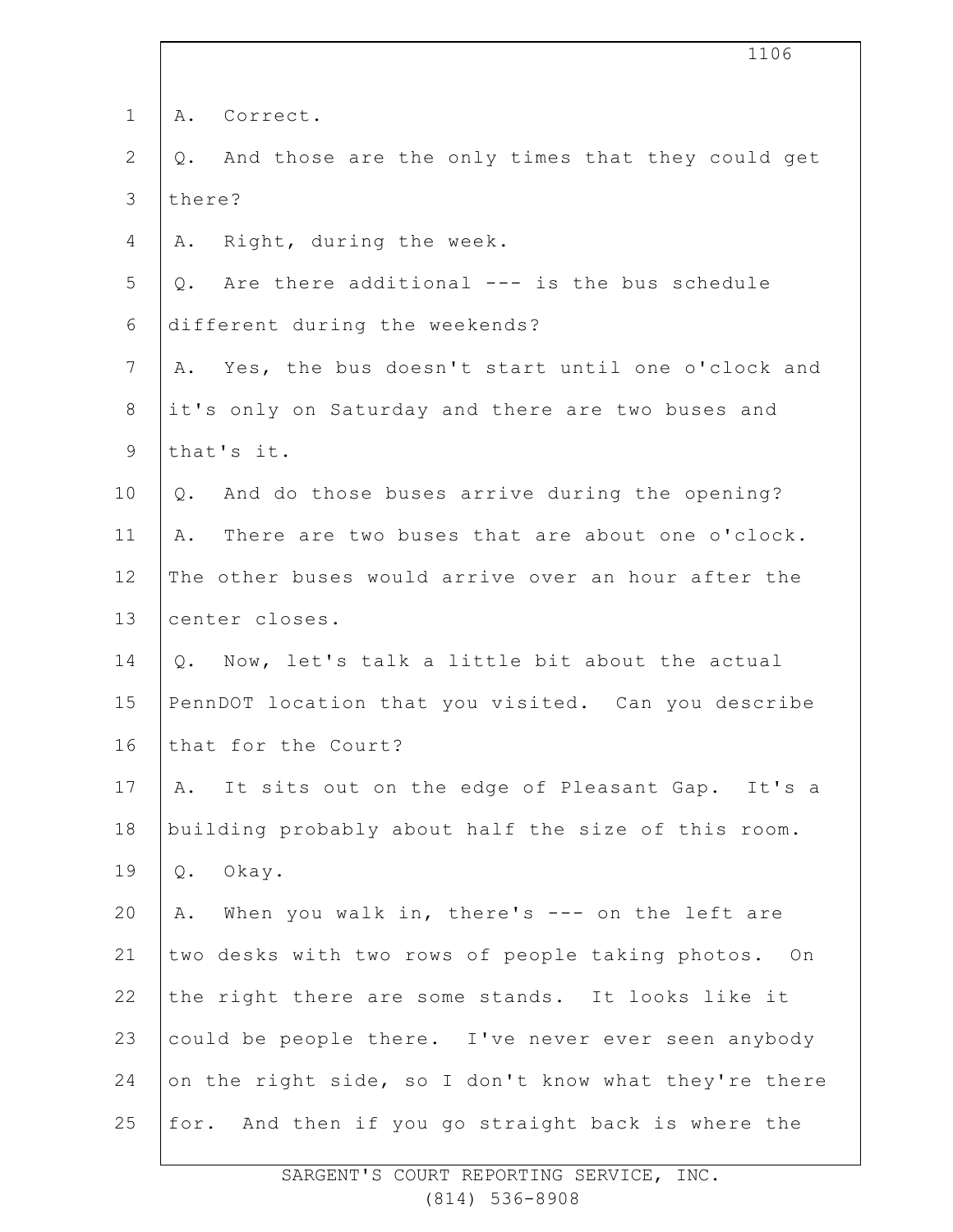|                | 1107                                                      |
|----------------|-----------------------------------------------------------|
| $\mathbf 1$    | examiners sit. There is no information desk.              |
| $\mathbf{2}$   | Q. There is no information desk. Is there any             |
| 3              | greeter or person that welcomes you to the center and     |
| 4              | $asks$ ---                                                |
| 5              | No.<br>Α.                                                 |
| 6              | Q. --- what you might be there for?                       |
| $\overline{7}$ | Α.<br>No.                                                 |
| 8              | Now, on these --- did you look around at all for<br>$Q$ . |
| $\mathsf 9$    | any information about the voter ID law?                   |
| 10             | When I came in, I looked to see if there were<br>Α.       |
| 11             | any signs or anything about voter ID. There was a         |
| 12             | table next to the area where the photo IDs were that      |
| 13             | had an 8 and a half by 11 sheet of paper printed out      |
| 14             | that said voter ID identification and sitting under       |
| 15             | that there was a three tier inbox. The top one had a      |
| 16             | pamphlet that looked like probably about quarter of       |
| 17             | an inch thick saying information on photo ID. The         |
| 18             | second one had, I'm not sure which order these were       |
| 19             | in, but one of them had an affirmation saying if you      |
| 20             | didn't have a photo ID and the other one was $---$ oh,    |
| 21             | it was for someone who was born in Pennsylvania and       |
| 22             | an alternative way to get their birth certification.      |
| 23             | Did these forms --- or did these documents in<br>$Q$ .    |
| 24             | this three tier bin, did they appear to be                |
| 25             | professionally printed or were they just printouts        |
|                |                                                           |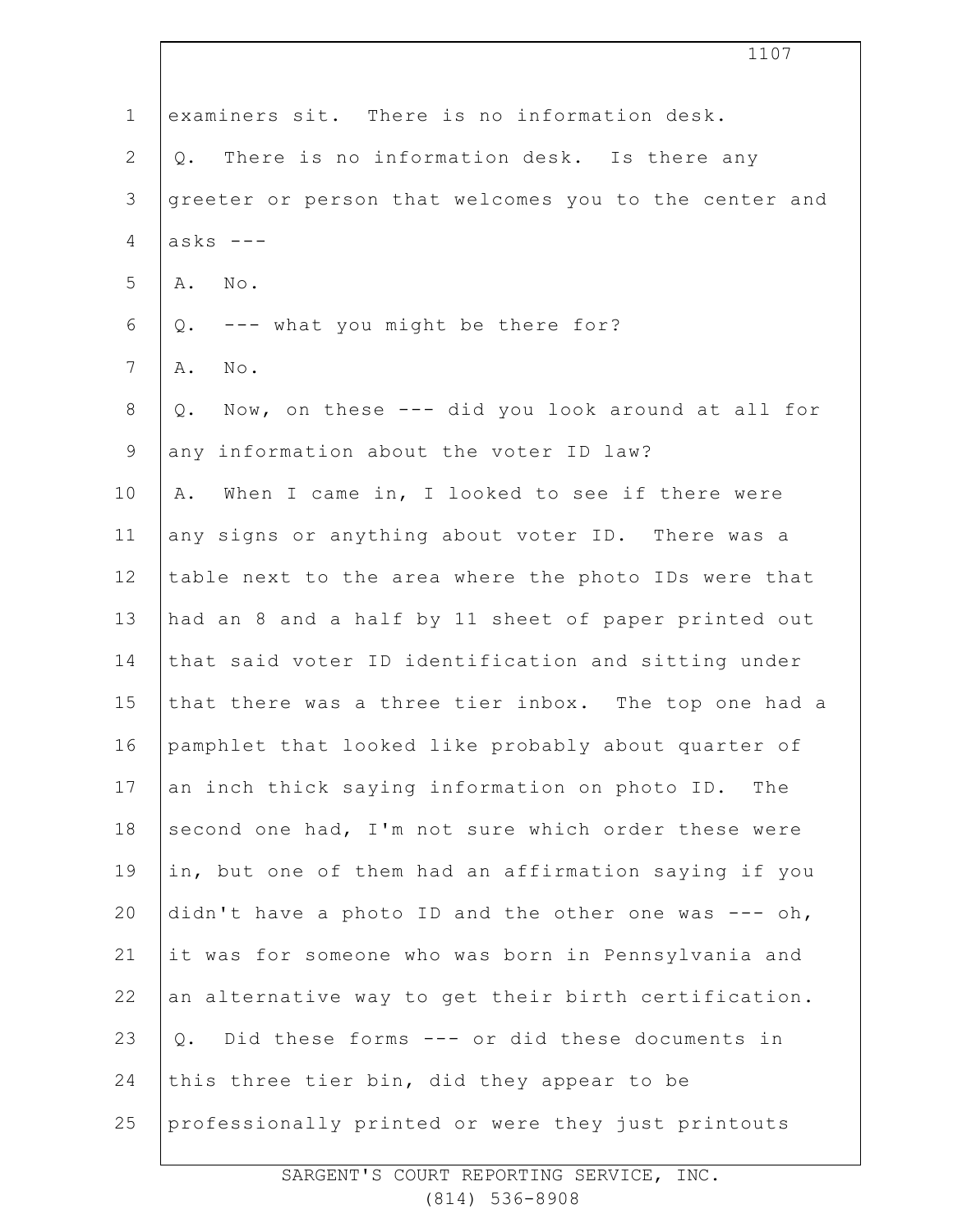|                | 1108                                                  |
|----------------|-------------------------------------------------------|
| $\mathbf 1$    | from a computer?                                      |
| $\mathbf{2}$   | It looked like computer printouts.<br>Α.              |
| 3              | What about the sign, did that appear to be<br>$Q$ .   |
| 4              | professional?                                         |
| 5              | That was definitely something that we take Word<br>Α. |
| 6              | and they fill out the font and stick it on a wall.    |
| $\overline{7}$ | So now there was no information desk?<br>$Q$ .        |
| 8              | Correct.<br>Α.                                        |
| 9              | What did you do after you entered the center?<br>Q.   |
| 10             | Well, I looked around and said where do I go<br>Α.    |
| 11             | now? And one of the photo IDs says is there anyone    |
| 12             | here that needs to have a photo done, because he was  |
| 13             | not busy and I said, no, but I do have some           |
| 14             | questions. He's says, well, come over here and I'll   |
| 15             | answer them for you, so I went and talked to him.     |
| 16             | Q. And can you describe the conversation that you     |
| 17             | had with that person?                                 |
| 18             | A. Yes, I told him I was looking for information on   |
| 19             | getting a voter ID and he goes, well, yes, you can    |
| 20             | get it here. And I said, well, what needs to be       |
| 21             | done? And he said --- well, he turned around and      |
| 22             | picked up a piece of paper that was very official     |
| 23             | looking, came from the state that was an application  |
| 24             | for photo ID. He says you fill this out, get a blank  |
| 25             | check and you take it over to the guy on the other    |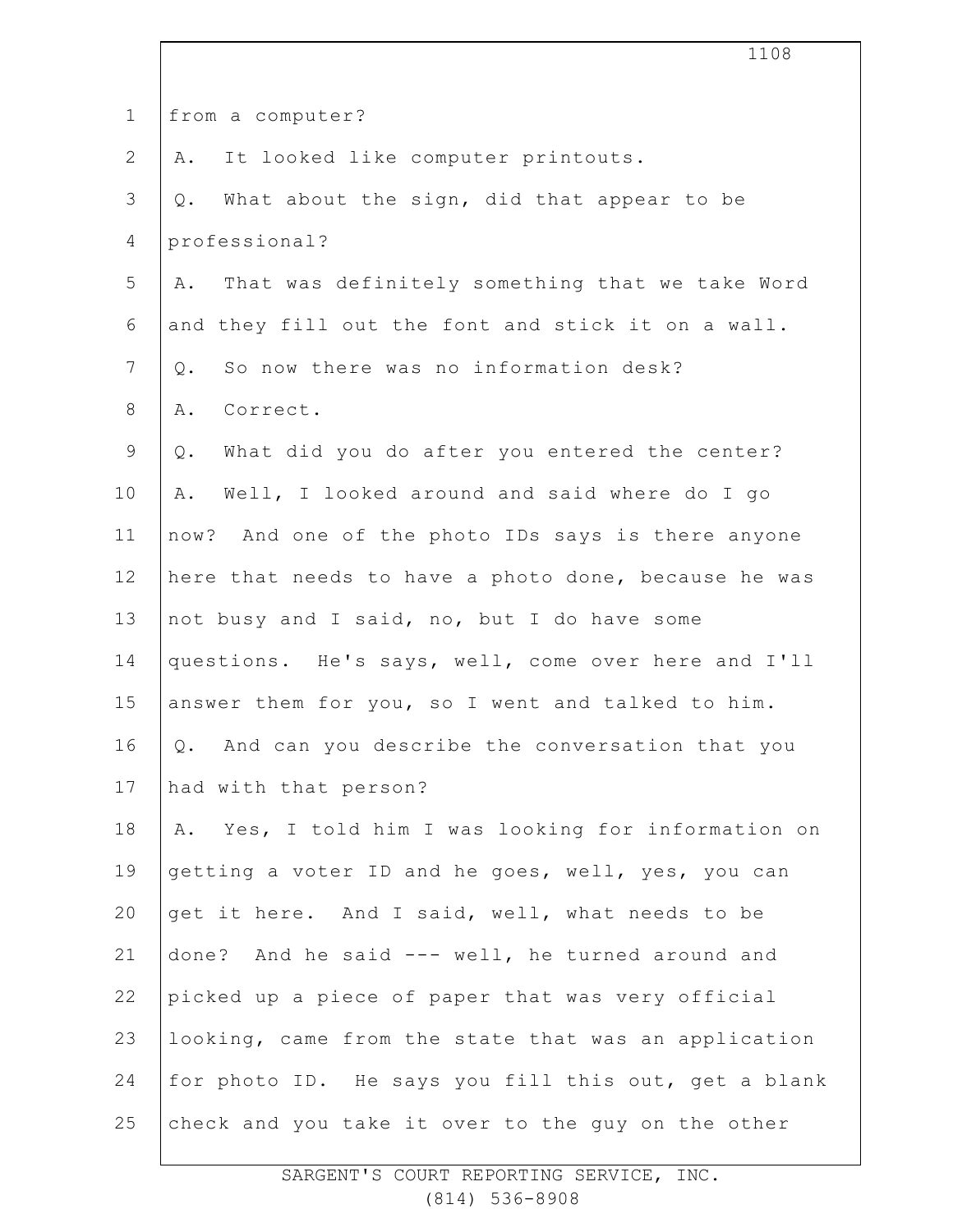|                | 1109                                                  |
|----------------|-------------------------------------------------------|
| $\mathbf 1$    | side of the room. He will certify you to pay your     |
| $\mathbf{2}$   | money and come back and you may get your ID here.     |
| 3              | And did you say anything in response?<br>$Q$ .        |
| 4              | I don't remember.<br>Α.                               |
| 5              | Did the fact that that employee said you needed<br>Q. |
| 6              | to bring a blank check, was that consistent with your |
| $\overline{7}$ | understanding of the law?                             |
| 8              | A. No, the law says that if you're getting an ID      |
| $\mathsf 9$    | for voting purposes only it will be free. The other   |
| 10             | thing I did notice is that the form he gave me, there |
| 11             | is nowhere on there, that form that's created by      |
| 12             | PennDOT, that says there was a free photo ID. The     |
| 13             | only thing that was free is if you were willing to    |
| 14             | return your driver's license permanently, that you    |
| 15             | could get a free ID.                                  |
| 16             | ATTORNEY FRANKEL:                                     |
| 17             | Kelby, could we pull up Exhibit 45?                   |
| 18             | This is a prior exhibit.                              |
| 19             | BY ATTORNEY FRANKEL:                                  |
| 20             | So I handed you what had been previously marked<br>Q. |
| 21             | as Exhibit 45. Is this the application that the       |
| 22             | PennDOT employee gave you?                            |
| 23             | Yes.<br>Α.                                            |
| 24             | Now, just to confirm because this is not the<br>$Q$ . |
| 25             | exact application, is this a copy of that             |
|                |                                                       |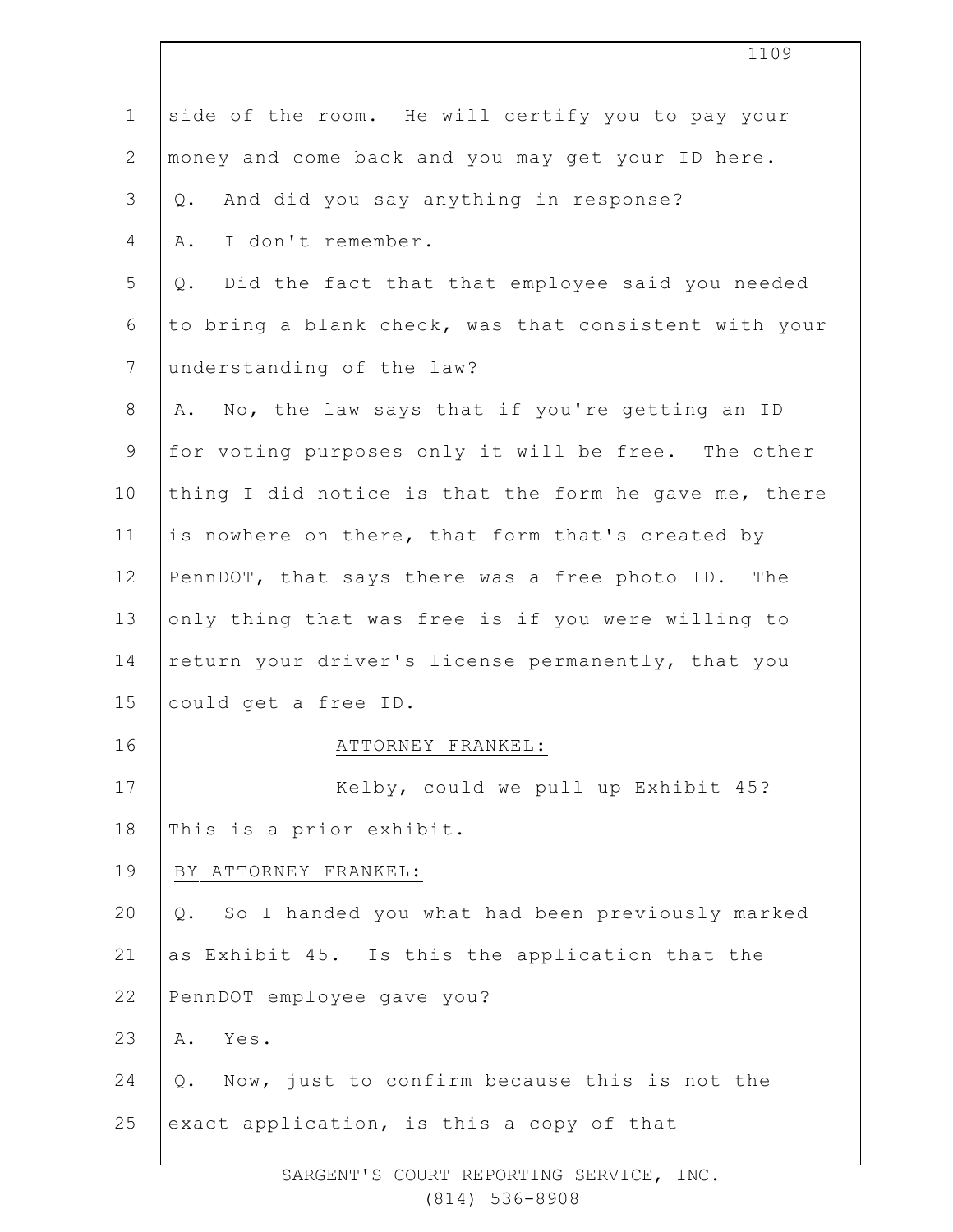|                | 1110                                                          |
|----------------|---------------------------------------------------------------|
| $\mathbf 1$    | application?                                                  |
| $\mathbf{2}$   | Yes.<br>Α.                                                    |
| $\mathfrak{Z}$ | And the box number two under B where it says<br>$Q_{\bullet}$ |
| 4              | free, is that what you were referring to?                     |
| 5              | A. Correct.                                                   |
| 6              | And what does it say is owed for any other type<br>Q.         |
| $7\phantom{.}$ | --- in order to get any other type of ID?                     |
| 8              | All the other ones say it will cost you \$13.50.<br>Α.        |
| $\mathsf 9$    | Q. Okay. Now, just to be clear, did you tell the              |
| 10             | clerk at that time that you were there for an ID for          |
| 11             | voting purposes?                                              |
| 12             | A. Yes, I did.                                                |
| 13             | Q. So he gave you this form and he said you should            |
| 14             | go across the exam --- to the other side of the exam          |
| 15             | center. Did you do that?                                      |
| 16             | Yes, I went and stood at the end of the line<br>Α.            |
| 17             | which took me an hour to get through.                         |
| 18             | The line took an hour?<br>$Q$ .                               |
| 19             | Α.<br>Yes.                                                    |
| 20             | Were you standing during that whole time?<br>$Q$ .            |
| 21             | Α.<br>Yes.                                                    |
| 22             | Were there any chairs around?<br>Q.                           |
| 23             | $\mbox{No}$ .<br>Α.                                           |
| 24             | Do you know approximately how many people were<br>$Q$ .       |
| 25             | in front of you in the line, if you know?                     |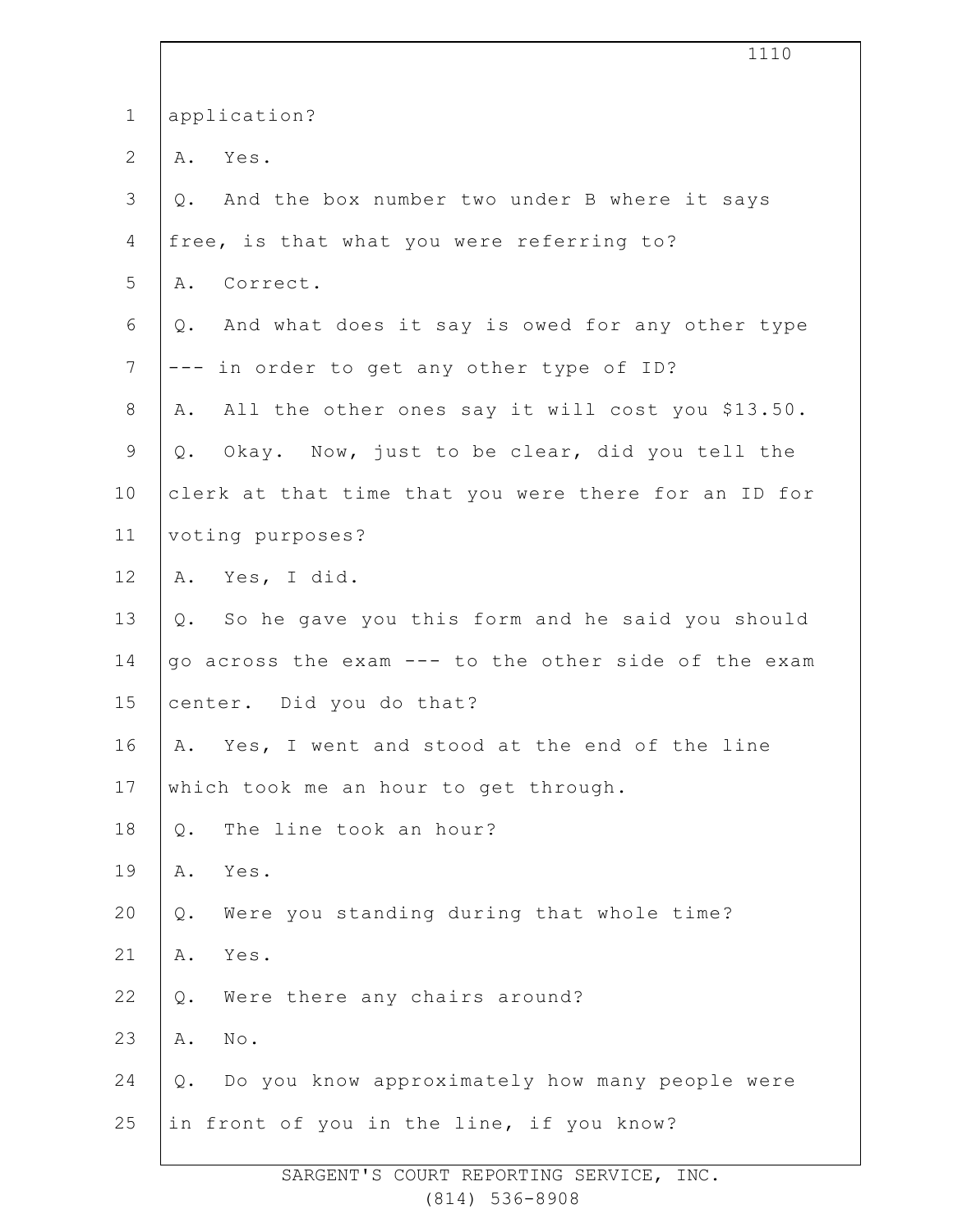| $\mathbf 1$    | No, I didn't count.<br>Α.                             |
|----------------|-------------------------------------------------------|
| $\mathbf{2}$   | Do you know how many PennDOT employees were at<br>Q.  |
| 3              | the desk that you were in line for?                   |
| 4              | There were two.<br>Α.                                 |
| 5              | Q. Okay. So after you waited for an hour and you      |
| 6              | approached the desk, can you tell the Court what      |
| $\overline{7}$ | happened?                                             |
| 8              | A. One of the examiners asked me to come up and I     |
| 9              | said to him I was there to get some information about |
| 10             | voter ID. And I understood from the guy on the other  |
| 11             | side of the room that he was the person I needed to   |
| 12             | talk to. And he said well, yes, that's correct. He    |
| 13             | said you need to fill out that same form that you     |
| 14             | have on the screen, you need to bring a form of --- I |
| 15             | don't exactly remember, I did have some notes.        |
| 16             | Q. Let's step back for one second. The form on the    |
| 17             | screen that you referenced, that's Exhibit 45, the    |
| 18             | application for an initial photo ID?                  |
| 19             | He gave me a copy of that as well.<br>Α.              |
| 20             | Okay. Did that clerk know about the law?<br>$Q$ .     |
| 21             | Yes, he knew about the law. He knew that it was<br>Α. |
| 22             | --- that you could get the photo ID there and that it |
| 23             | had to be free.                                       |
| 24             | Q. So unlike the other employee, this employee knew   |
| 25             | that the law was --- that the ID was available?       |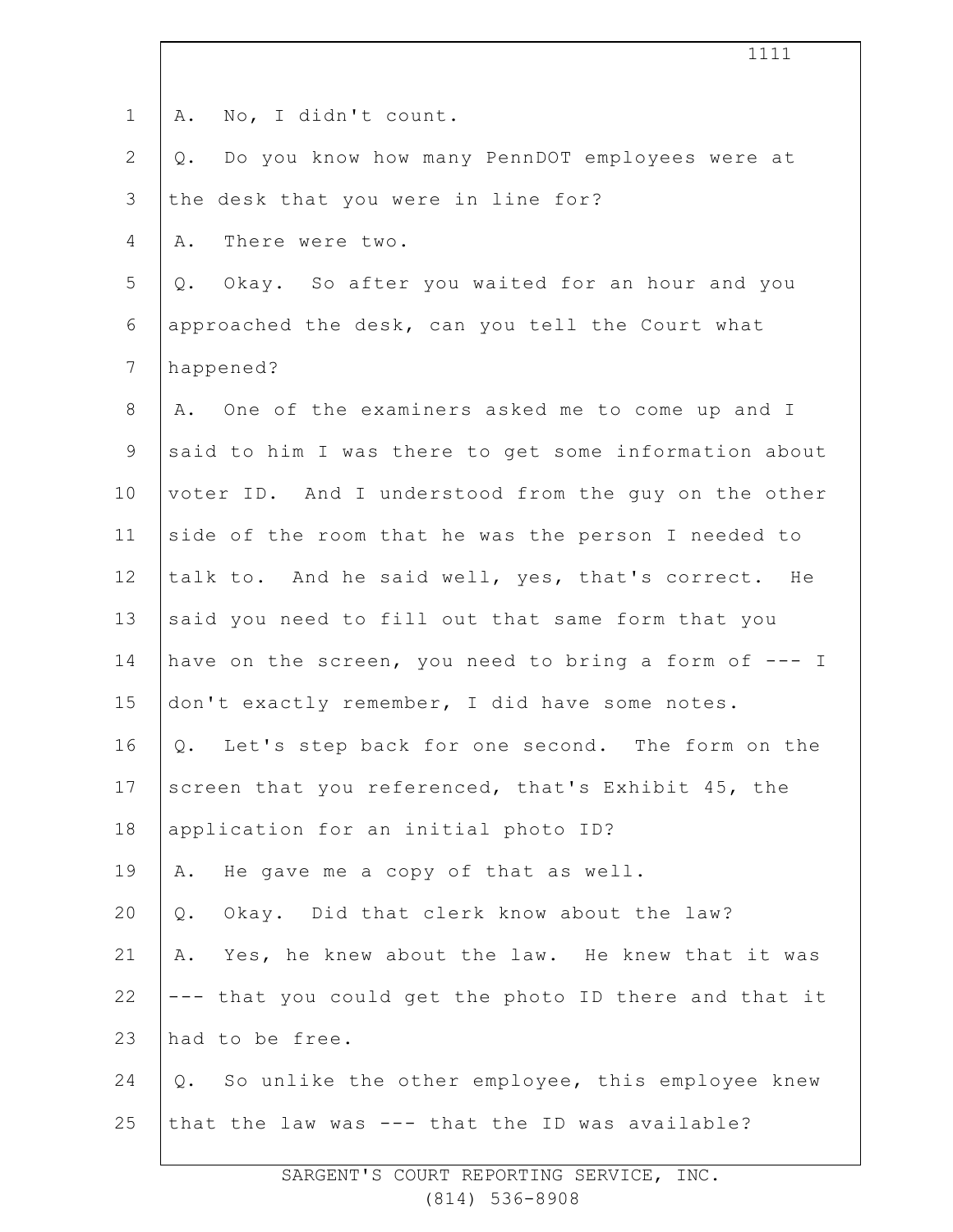|                 | 1112                                                  |
|-----------------|-------------------------------------------------------|
| $\mathbf 1$     | Yes.<br>Α.                                            |
| $\mathbf{2}$    | Now, did this employee volunteer that<br>Q.           |
| 3               | information or did you have to ---?                   |
| 4               | A. Yes, he volunteered that information. I did ask    |
| 5               | him about that free one. I said this doesn't say      |
| 6               | anything about a free ID for voting purposes, and I   |
| $7\phantom{.}$  | didn't get much of a response from him.               |
| 8               | Okay. Now, while you were in line waiting to<br>$Q$ . |
| $\mathsf 9$     | get up to this clerk, were there any other            |
| 10 <sub>o</sub> | observations that you made?                           |
| 11              | A. Yes. There were two people that were standing      |
| 12              | in line, one of them was a man who was wanting to     |
| 13              | change his address and get a new ID, the other was a  |
| 14              | woman who just had gotten married and she wanted to   |
| 15              | get the name changed on her photo ID.                 |
| 16              | And do you know what happened?<br>Q.                  |
| 17              | With both of them, when they got up to the same<br>Α. |
| 18              | examiner that I talked to, he looked at the materials |
| 19              | and he said, well, you have two alternatives, you can |
| 20              | pay to have a replacement ID or I can just give you   |
| 21              | the sheet of paper noting that you have had a change  |
| 22              | to what's written on your driver's license and you    |
| 23              | can just take that along with you and that will take  |
| 24              | care of everything.                                   |
| 25              | Now, the woman that was there you said she was<br>Q.  |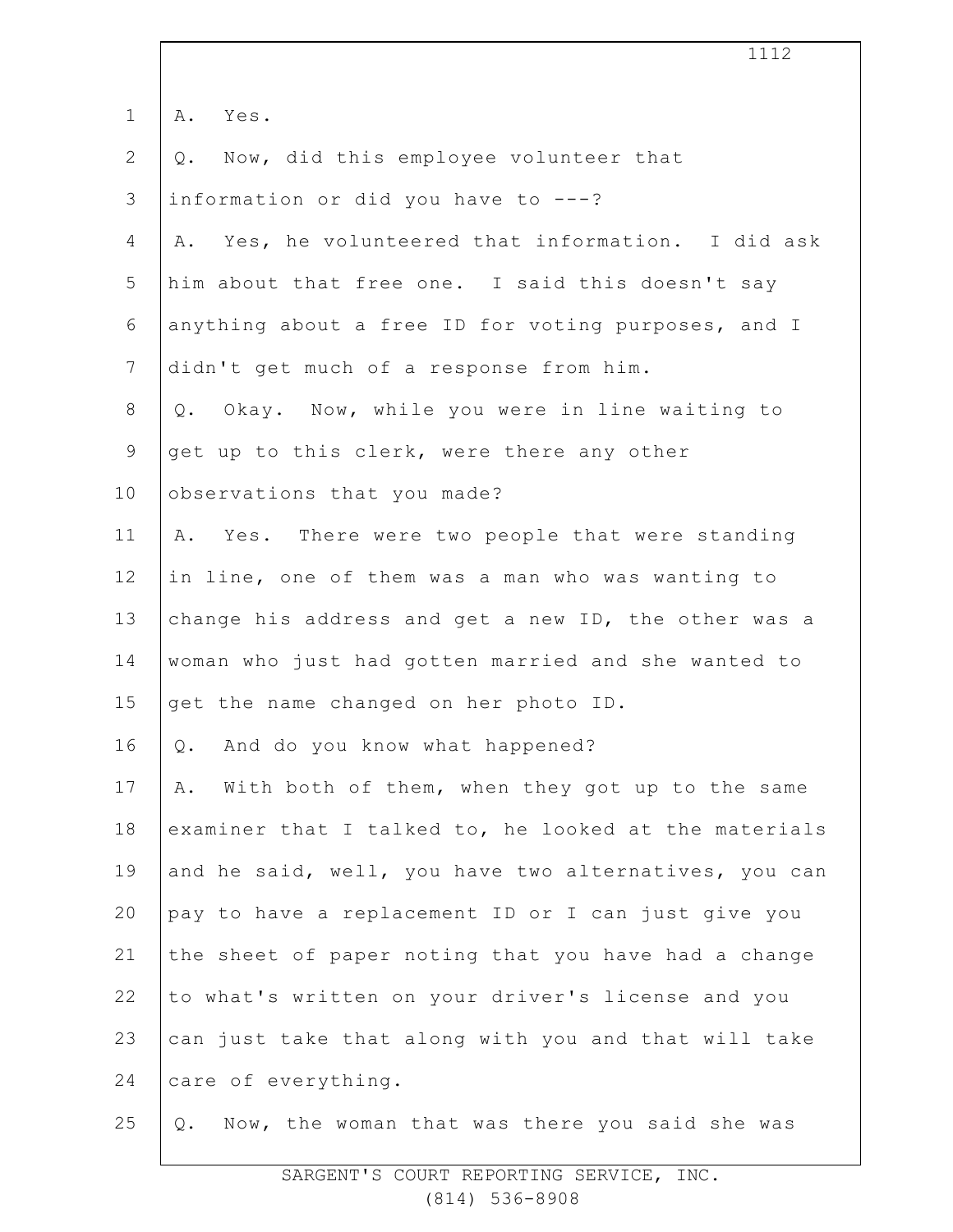| $\mathbf 1$    | trying to change her name because she had gotten      |
|----------------|-------------------------------------------------------|
| $\overline{2}$ | married?                                              |
| 3              | A. Correct.                                           |
| 4              | Did you feel there was any significance to the<br>Q.  |
| 5              | fact that the clerk said you could take this piece of |
| 6              | paper?                                                |
| $7\phantom{.}$ | I thought, well, that might work for driving<br>Α.    |
| $8\,$          | around, but according to my understanding of the      |
| $\mathsf 9$    | voter ID law, having a separate sheet of paper with a |
| 10             | name that is different than on a driver's license     |
| 11             | would not be acceptable.                              |
| 12             | Q. Okay. Now, if this Court has heard testimony       |
| 13             | that in early April of this year, 2012, that all      |
| 14             | PennDOT employees, technicians and customer service   |
| 15             | personnel affirmatively volunteer that seeking an ID  |
| 16             | --- a photo ID for voting purposes is free, would     |
| 17             | that be consistent with your experience?              |
| 18             | No.<br>Α.                                             |
| 19             | Okay. And if the Court ---.<br>Q.                     |
| 20             | ATTORNEY FRANKEL:                                     |
| 21             | No further questions at this time, Your               |
| 22             | Honor.                                                |
| 23             | CROSS EXAMINATION                                     |
| 24             | BY ATTORNEY CAWLEY:                                   |
| 25             | Hello.<br>Q.                                          |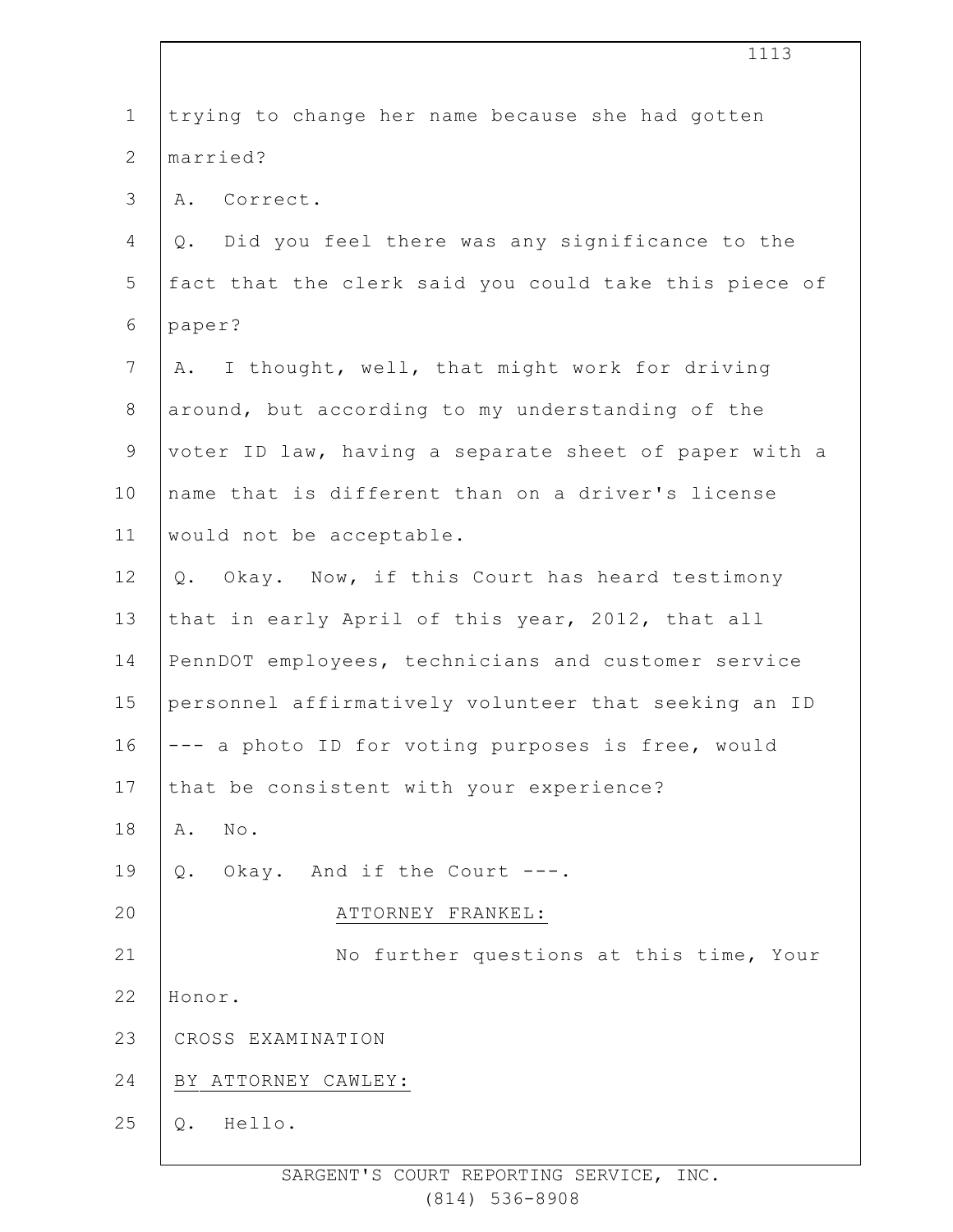|                | 1114                                                   |
|----------------|--------------------------------------------------------|
| $\mathbf 1$    | Hi.<br>Α.                                              |
| $\overline{2}$ | I just have some follow-up questions for you.<br>$Q$ . |
| 3              | You testified about your involvement with the          |
| 4              | National Organization of Women?                        |
| 5              | For Women. We're not discriminatory.<br>Α.             |
| 6              | For Women. Did I get that wrong?<br>$Q$ .              |
| $\overline{7}$ | Correct.<br>Α.                                         |
| 8              | Thank you for clarifying. You were also a<br>Q.        |
| $\mathsf 9$    | member of the Democratic State Committee for about     |
| 10             | eight years?                                           |
| 11             | I was a member of the Democratic State Committee<br>Α. |
| 12             | for eight years and I was elected last year. So I'm    |
| 13             | in my third terms of eight years being on the State    |
| 14             | Committee.                                             |
| 15             | Q. Okay. And you ran as a Democratic candidate for     |
| 16             | the General Assembly?                                  |
| 17             | Correct.<br>Α.                                         |
| 18             | I have a question for you about what you said<br>$Q$ . |
| 19             | about the use of your lobbying badge in the primary.   |
| 20             | You now work as a lobbyist?                            |
| 21             | No. But that badge is valid until middle of<br>Α.      |
| 22             | August.                                                |
| 23             | Q. Okay. And did you obtain that badge as part of      |
| 24             | your work for the --- for NOW Pennsylvania?            |
| 25             | Α.<br>Yes.                                             |
|                |                                                        |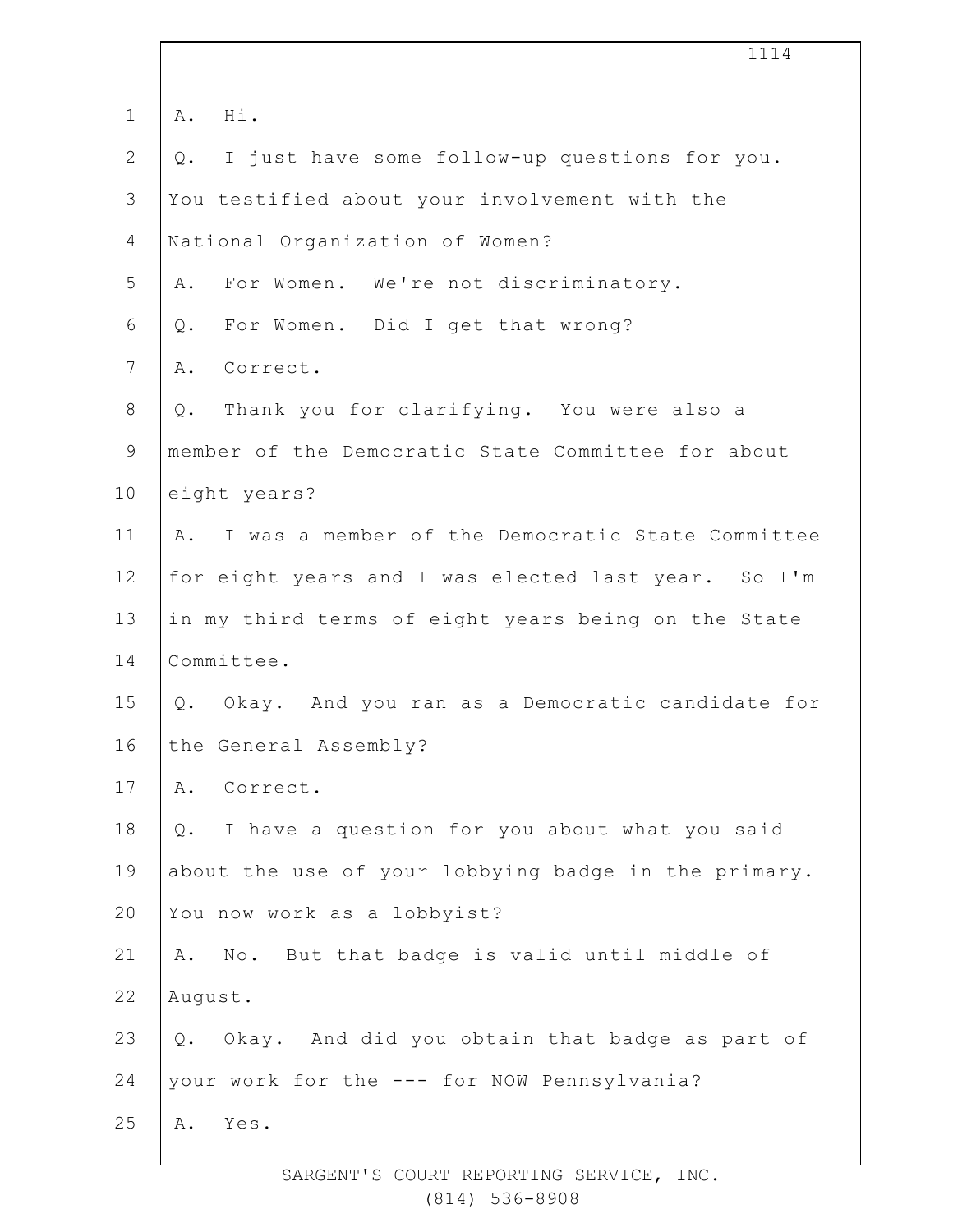|                |       | 1115                                               |
|----------------|-------|----------------------------------------------------|
| $\mathbf 1$    | Q.    | And are you registered as a registered lobbyist    |
| $\sqrt{2}$     |       | under the lobby $---?$                             |
| $\mathcal{S}$  | Α.    | Yes.                                               |
| 4              |       | Q. Let me finish my question.                      |
| 5              | Α.    | Okay.                                              |
| 6              | Q.    | Are you a registered lobbyist under the Lobbying   |
| $7\phantom{.}$ |       | Disclosure Act?                                    |
| $8\,$          | Α.    | Yes.                                               |
| $\mathsf 9$    |       | Q. So you were issued the badge that goes to all   |
| 10             |       | lobbyists who are so registered?                   |
| 11             | Α.    | Yes.                                               |
| 12             | Q.    | And who issues that card?                          |
| 13             | Α.    | The Department of State, I believe.                |
| 14             | Q.    | Okay. So it's issued by the Commonwealth and it    |
| 15             |       | has your photo on it?                              |
| 16             | Α.    | Yes.                                               |
| 17             | $Q$ . | It has an expiration date?                         |
| 18             | Α.    | Yes.                                               |
| 19             | $Q$ . | And it has your name on it?                        |
| 20             | Α.    | Yes.                                               |
| 21             | $Q$ . | And you believe that that's not effective under    |
| 22             |       | --- as an acceptable form of ID under the voter ID |
| 23             | law?  |                                                    |
| 24             | Α.    | Correct.                                           |
| 25             | $Q$ . | And you believe that because you ---?              |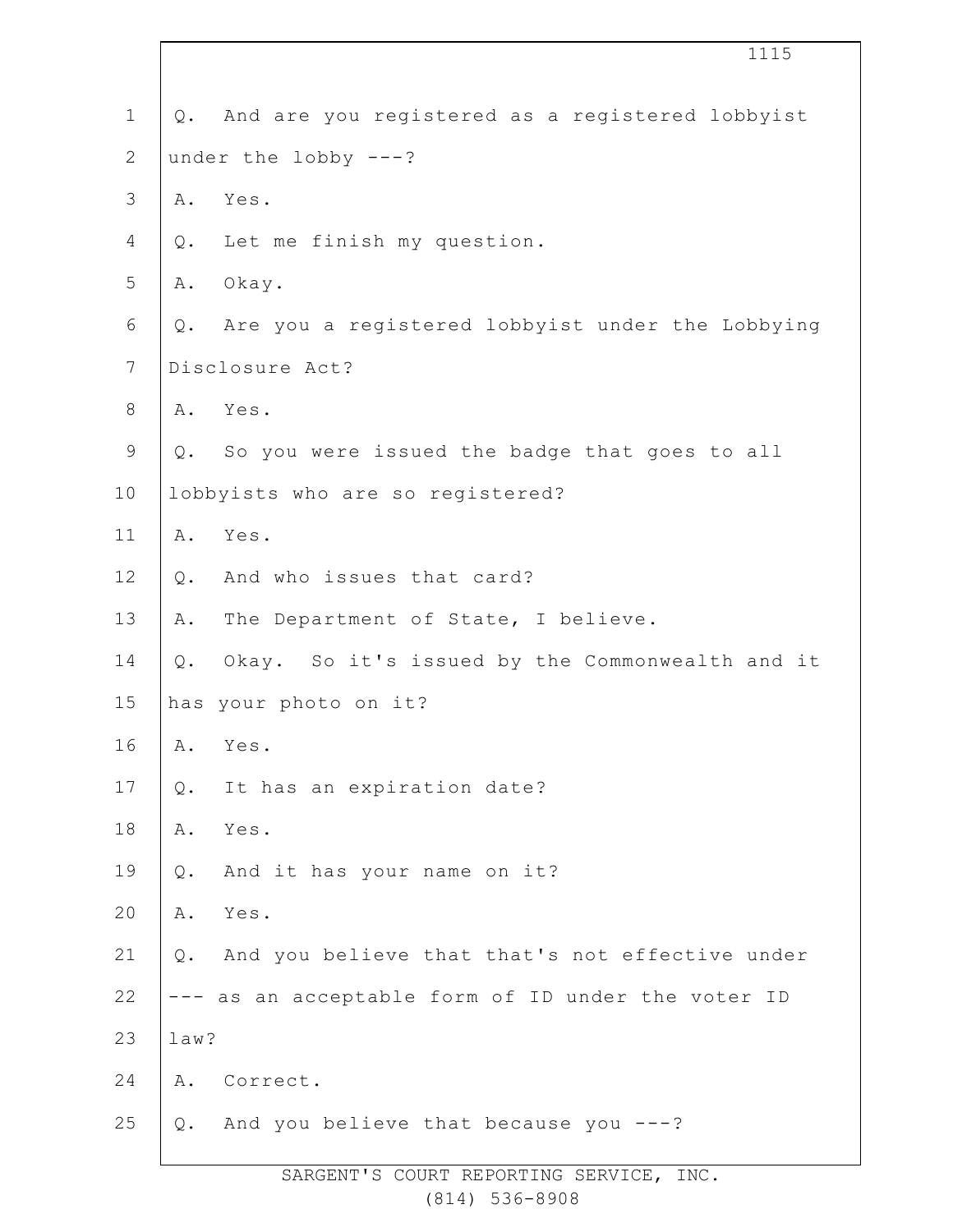|                | 1116                                                   |
|----------------|--------------------------------------------------------|
| $\mathbf 1$    | Because I'm unemployed.<br>Α.                          |
| $\mathbf{2}$   | Okay. And you said you have read the voter ID<br>Q.    |
| $\mathcal{S}$  | law?                                                   |
| 4              | Yes.<br>Α.                                             |
| 5              | Q. And doesn't the voter ID law say that any           |
| 6              | identification meeting those three criteria issued by  |
| $7\phantom{.}$ | the Commonwealth is effective?                         |
| $8\,$          | A. But it says as an employee ID. It does not say      |
| $\mathsf 9$    | any --- the way I read it it says an employee ID,      |
| 10             | this is not an employee ID.                            |
| 11             | Q. So you understand that the Commonwealth cannot      |
| 12             | issue IDs except as to employees for them to work?     |
| 13             | A. For voting purposes, that's correct.                |
| 14             | I just have a couple of questions about your<br>Q.     |
| 15             | visit to the PennDOT centers. You said at one point    |
| 16             | that you looked over and there were PennDOT employees  |
| 17             | in certain areas and you said I've never ever seen     |
| 18             | any people over there. How many times have you been    |
| 19             | to this PennDOT location?                              |
| 20             | Let's see. Let's see, I've been in Centre<br>Α.        |
| 21             | County since 1980 and you get your ID every four       |
| 22             | years, so that's probably 10, 12 times.                |
| 23             | Same location?<br>Q.                                   |
| 24             | Uh-huh (yes).<br>Α.                                    |
| 25             | And you talked about after you were finished you<br>Q. |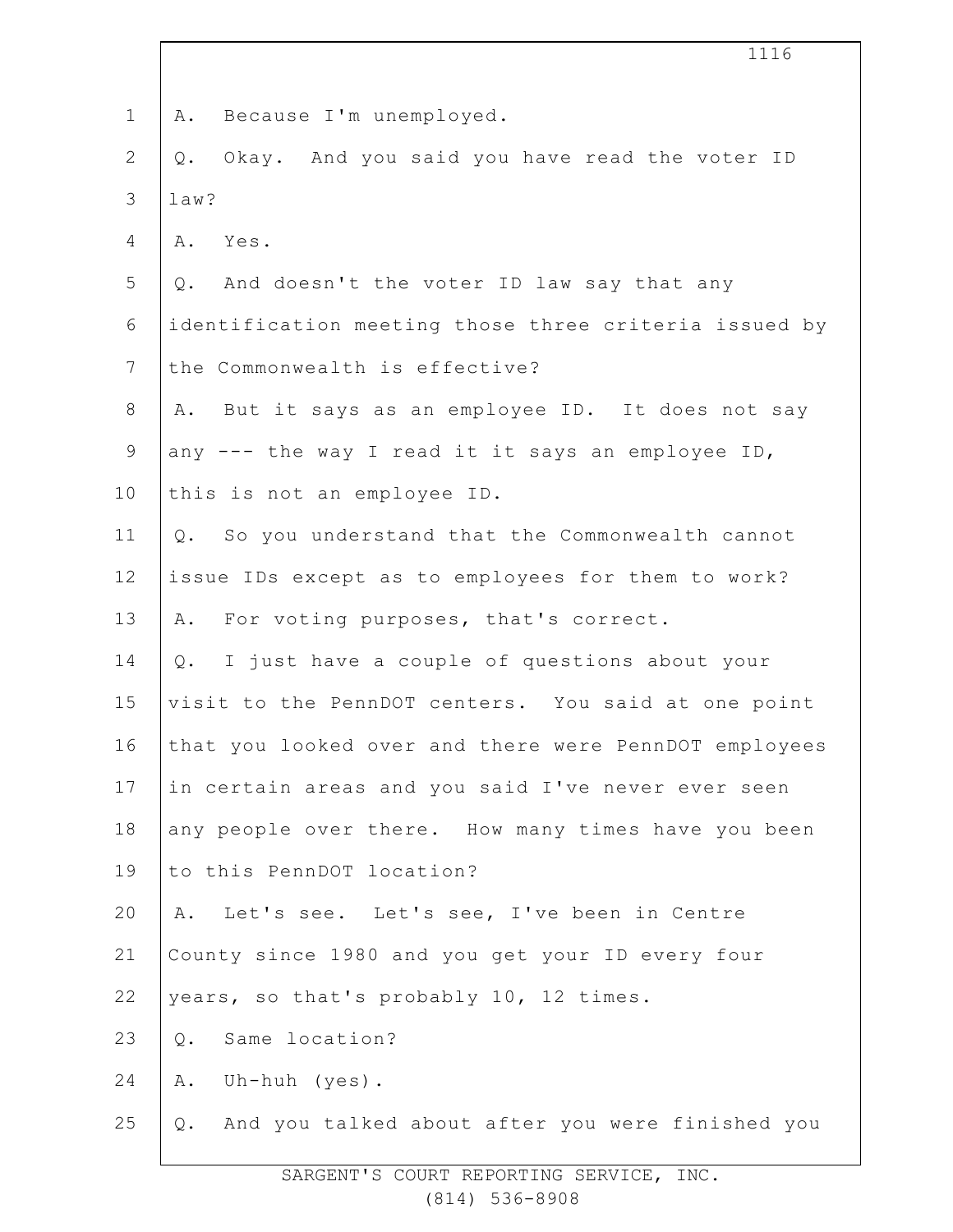|                | 1117                                                   |
|----------------|--------------------------------------------------------|
| $\mathbf 1$    | observed other people asking for information and a     |
| $\mathbf{2}$   | woman who had been married was asking about changing   |
| $\mathcal{S}$  | her name for purposes of her photo ID?                 |
| 4              | For her driver's license.<br>Α.                        |
| 5              | For her driver's license?<br>Q.                        |
| 6              | Yes.<br>Α.                                             |
| $7\phantom{.}$ | Did she say anything about voting to the PennDOT<br>Q. |
| $\,8\,$        | employee?                                              |
| $\mathsf 9$    | No.<br>Α.                                              |
| 10             | And the PennDOT employee gave her options about<br>Q.  |
| 11             | the information he could provide?                      |
| 12             | Yes.<br>Α.                                             |
| 13             | So when you went to the PennDOT driver's license<br>Q. |
| 14             | center, this was part of an organized effort so that   |
| 15             | there were other people doing the same thing           |
| 16             | elsewhere?                                             |
| 17             | Α.<br>Yes.                                             |
| 18             | And is there any organized effort among the same<br>Q. |
| 19             | people to assist others in obtaining photo ID in       |
| 20             | advance of November?                                   |
| 21             | Yes, as far as I know, yes.<br>Α.                      |
| 22             | You will be involved with such efforts?<br>Q.          |
| 23             | Yes. I have actually asked people about their<br>Α.    |
| 24             | IDs when I'm out talking, so yes.                      |
| 25             | So there is such an effort in Centre County?<br>Q.     |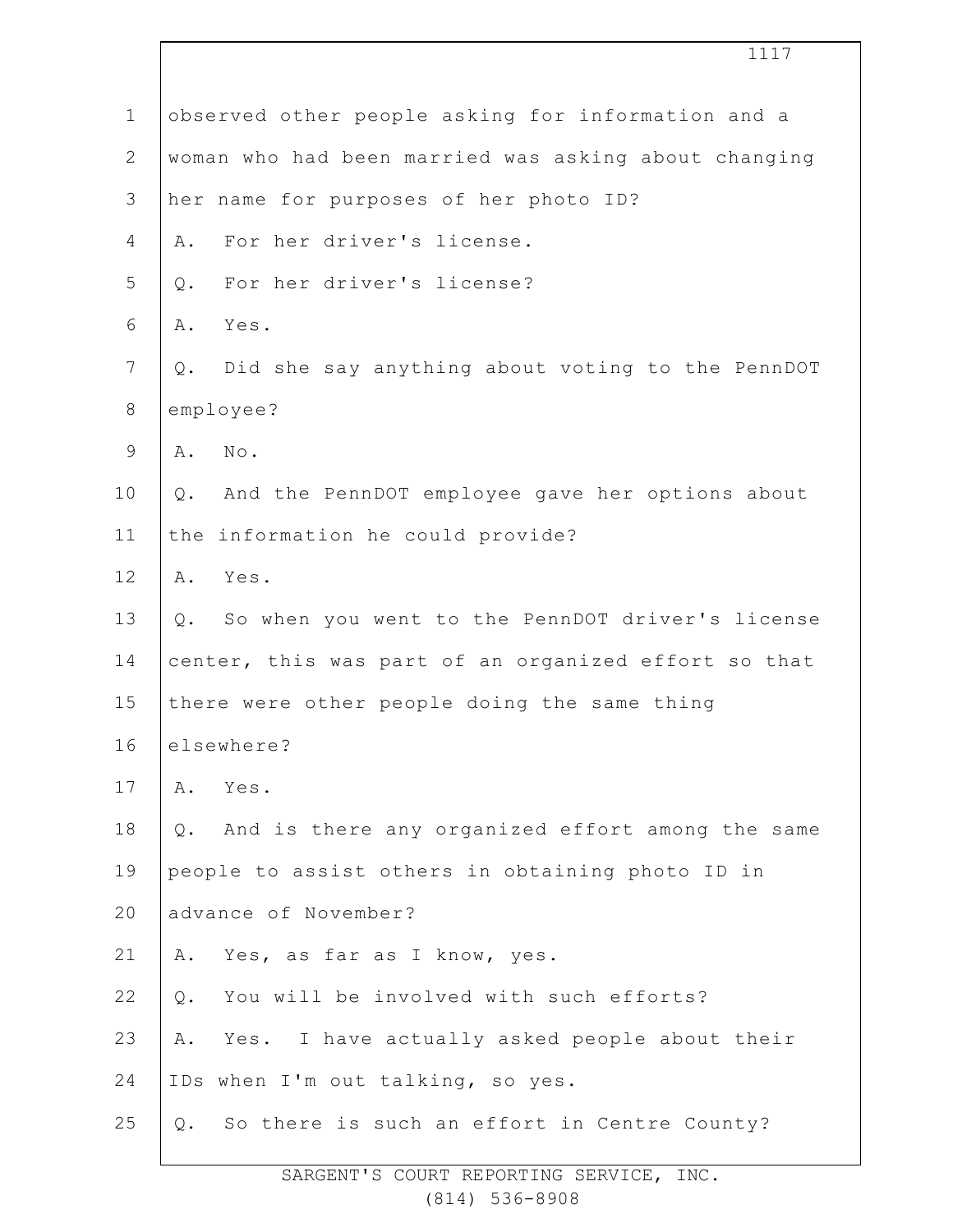|                | 1118                                                   |
|----------------|--------------------------------------------------------|
| $\mathbf 1$    | Α.<br>Yes.                                             |
| $\mathbf{2}$   | ATTORNEY CAWLEY:                                       |
| $\mathcal{S}$  | Great. Those are all the questions I                   |
| $\overline{4}$ | have, thanks.                                          |
| 5              | ATTORNEY FRANKEL:                                      |
| 6              | Just a few questions, Your Honor. Can                  |
| $\overline{7}$ | you please bring up Exhibit 19, please?                |
| $\,8\,$        | REDIRECT EXAMINATION                                   |
| $\mathsf 9$    | BY ATTORNEY FRANKEL:                                   |
| 10             | Ms. Tosti-Vasey, I'm showing you what has<br>Q.        |
| 11             | previously been marked as Exhibit 19. Do you           |
| 12             | recognize this document?                               |
| 13             | A. Yes, this is the one that was in the top of the     |
| 14             | inbox at the photo ID center.                          |
| 15             | Q. So this is one of the documents that you picked     |
| 16             | up when you were at the center?                        |
| 17             | This was only one copy there.<br>Α.                    |
| 18             | There was only one copy?<br>$Q$ .                      |
| 19             | That's correct.<br>Α.                                  |
| 20             | Did you have a chance to look at it while you<br>$Q$ . |
| 21             | were there?                                            |
| 22             | A. I quickly scanned it, but I didn't look at it in    |
| 23             | detail.                                                |
| 24             | Can you turn to page one, please?<br>Q.                |
| 25             | One, okay.<br>Α.                                       |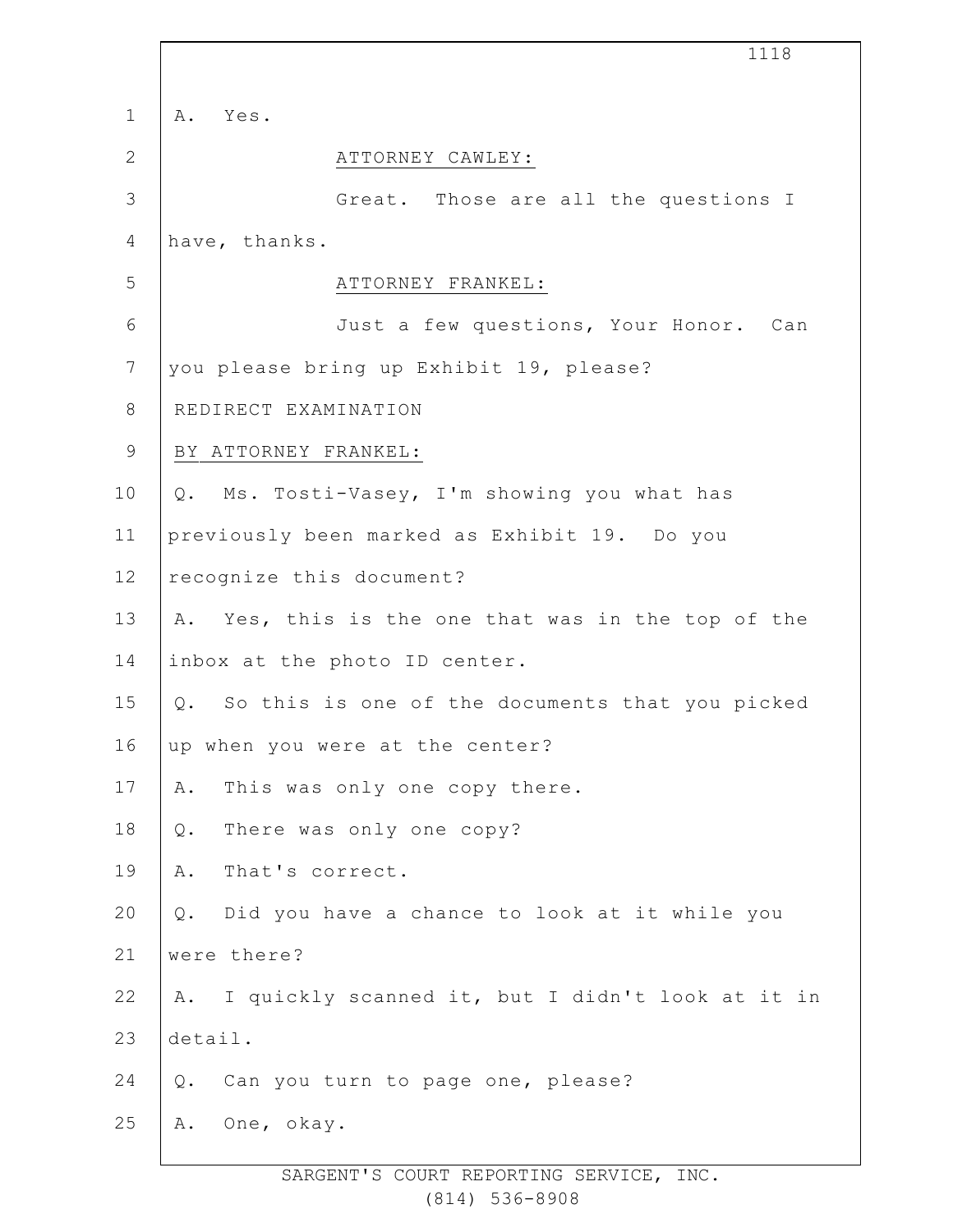|                | 1119                                                      |
|----------------|-----------------------------------------------------------|
| $\mathbf 1$    | Q. Second page of the document, but listed as page        |
| $\mathbf{2}$   | one.                                                      |
| 3              | Α.<br>Okay.                                               |
| 4              | Q. Now, do you see the box that says what is an           |
| 5              | acceptable form of ID?                                    |
| 6              | Yes.<br>Α.                                                |
| $\overline{7}$ | Q. And can you read the first carrot under the            |
| $8\,$          | right-hand side of that box?                              |
| $\mathsf 9$    | A. A person who is registered to vote but does not        |
| 10             | have an acceptable form ---.                              |
| 11             | Q. I'm sorry. I think we're on the wrong page             |
| 12             | here. Are you on page one of six?                         |
| 13             | A. One of six at the bottom, it says what if a            |
| 14             | voter does not have an acceptable form of ID.             |
| 15             | Q. The box just above that?                               |
| 16             | Okay.<br>Α.                                               |
| $17$           | It says what is an acceptable ID on the left and<br>$Q$ . |
| 18             | on the right it starts out all IDs must contain ---.      |
| 19             | Okay.<br>Α.                                               |
| 20             | Can you read that?<br>Q.                                  |
| 21             | All IDs must contain a name, a photo and an<br>Α.         |
| 22             | expiration date that is current unless noted              |
| 23             | otherwise. Acceptable IDs include photo IDs issued        |
| 24             | by the U.S. government or the Commonwealth including      |
| 25             | Pennsylvania driver's license and PennDOT photo ID        |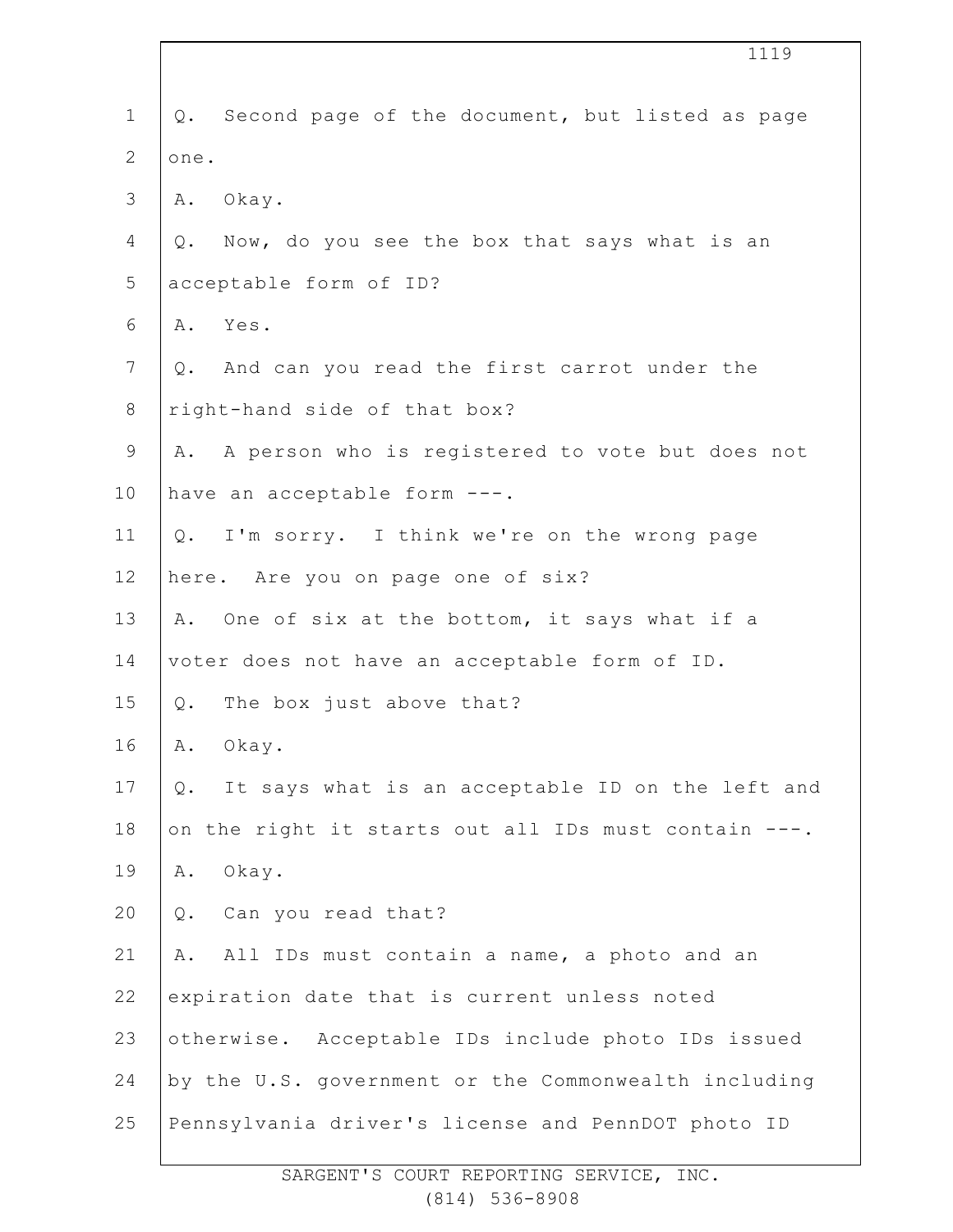|                | 1120                                                   |
|----------------|--------------------------------------------------------|
| $\mathbf 1$    | card, U.S. passport, U.S. military ID.                 |
| $\mathbf{2}$   | Sorry, let me stop you right there. Is your<br>Q.      |
| $\mathfrak{Z}$ | lobbying badge that you used during the primary ---    |
| 4              | it does have, as you went over with Mr. Cawley, your   |
| 5              | name, a photo and an expiration date that's current    |
| 6              | on it; correct?                                        |
| 7              | Correct.<br>Α.                                         |
| 8              | Is that lobbyist badge issued by the U.S.<br>Q.        |
| $\mathsf 9$    | government?                                            |
| 10             | A. No, it was not issued by the U.S. government.       |
| 11             | Was that lobbying badge issued by the<br>Q.            |
| 12             | Commonwealth of Pennsylvania?                          |
| 13             | A. Yes.                                                |
| 14             | Is it a driver's license?<br>Q.                        |
| 15             | $\texttt{No}$ .<br>Α.                                  |
| 16             | Is it a PennDOT photo ID?<br>Q.                        |
| 17             | $\texttt{No}$ .<br>Α.                                  |
| 18             | Is it a U.S. passport?<br>Q.                           |
| 19             | $\texttt{No}$ .<br>Α.                                  |
| 20             | Is it a U.S. military ID?<br>Q.                        |
| 21             | Α.<br>No.                                              |
| 22             | Now, can you please read the second form of<br>$Q$ .   |
| 23             | acceptable ID underneath that?                         |
| 24             | Employee photo identification issued by federal,<br>Α. |
| 25             | Pennsylvania, Pennsylvania county or Pennsylvania      |
|                |                                                        |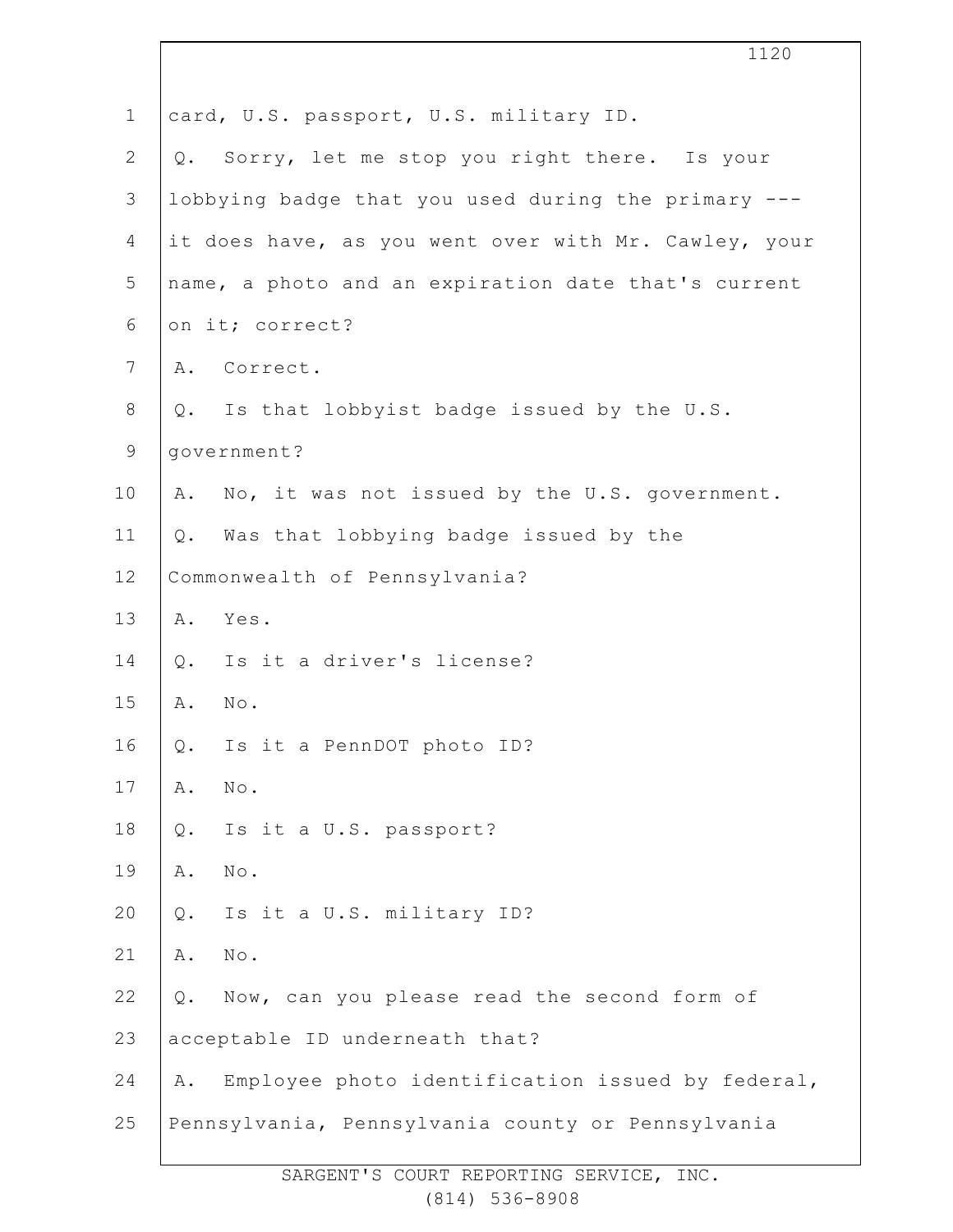1 2 3 4 5 6 7 8 9 10 11 12 13 14 15 16 17 18 19  $20$ 21 22 23 24 25 municipal government. Q. Now, I think this is where --- what Patrick was asking about. Now, do you believe that Patrick was confused about the law when he asked you if your lobbyist badge was valid? JUDGE SIMPSON: Mr. Patrick meaning Mr. Cawley? ATTORNEY FRANKEL: Yes, I'm sorry. Mr. Cawley. BY ATTORNEY FRANKEL: Q. Do you believe that Mr. Cawley was confused about the --- when he asked if your lobbying badge was valid? A. Yes, if he thinks that a lobbyist badge is an employee badge, then I do. Q. So your lobbyist badge is not an employee badge? A. That's correct. Q. Even though it was issued by the Commonwealth of Pennsylvania? A. Correct. ATTORNEY FRANKEL: Thank you. No further questions. ATTORNEY CAWLEY: If you could leave the exhibit up, I just have two very brief questions.

1121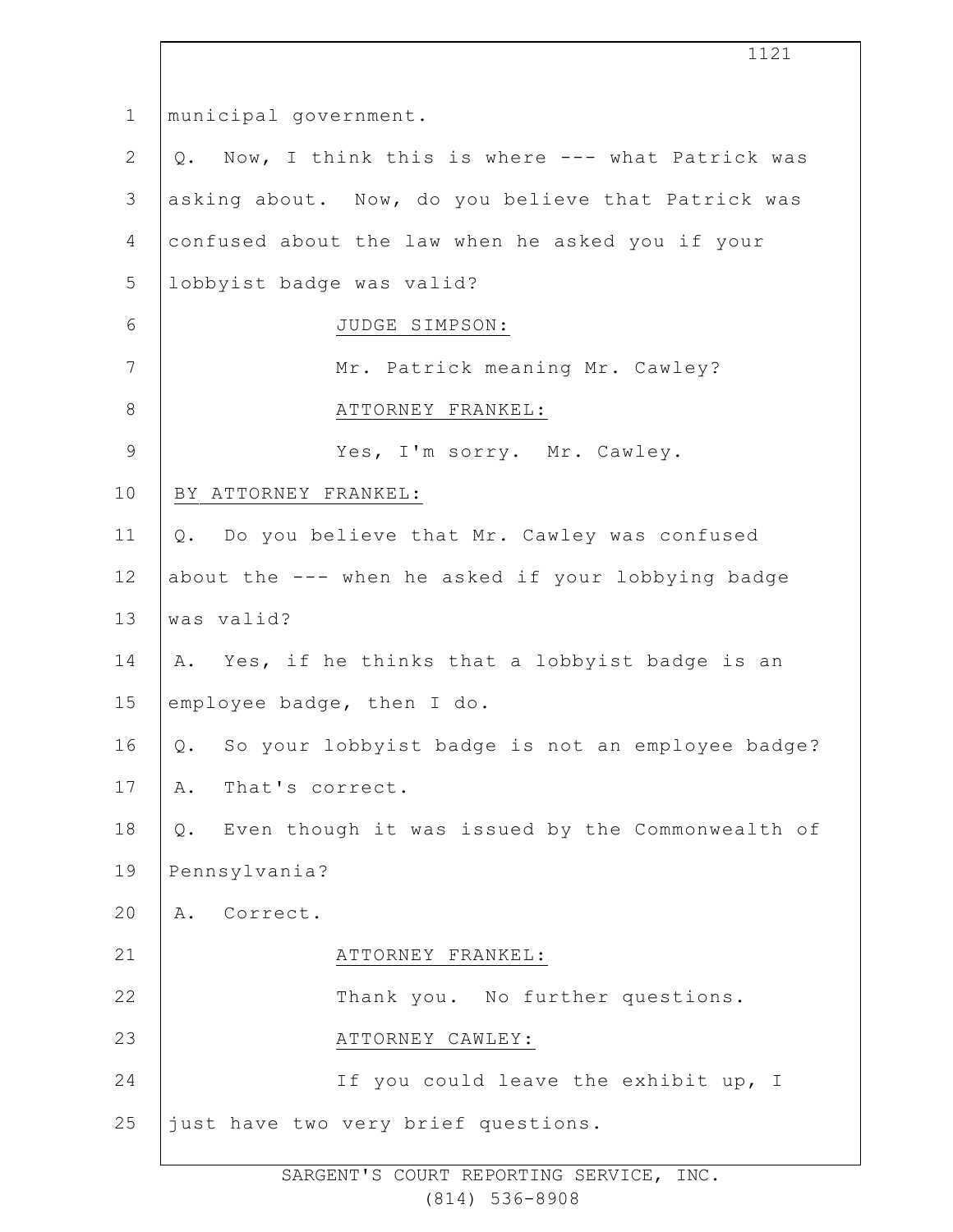|                | エエムム                                                   |
|----------------|--------------------------------------------------------|
| $\mathbf 1$    | RECROSS EXAMINATION                                    |
| $\mathbf{2}$   | BY ATTORNEY CAWLEY:                                    |
| $\mathfrak{Z}$ | So at the very top where it says a photo ID is<br>Q.   |
| $\overline{4}$ | issued by the Commonwealth of Pennsylvania, so far     |
| 5              | your lobbying badge is included there; right?          |
| 6              | Yes.<br>Α.                                             |
| $\overline{7}$ | It is issued by the Commonwealth of<br>Q.              |
| $\,8\,$        | Pennsylvania?                                          |
| $\mathsf 9$    | Right.<br>Α.                                           |
| 10             | And it says including, and offers some examples,<br>Q. |
| 11             | but lobbying badge is not one of them; right?          |
| 12             | That's correct.<br>Α.                                  |
| 13             | Do you read that to be --- those are all of the<br>Q.  |
| 14             | ways that a Commonwealth issued ID will satisfy the    |
| 15             | law?                                                   |
| 16             | That's the way I read it, yes.<br>A.                   |
| 17             | It says including, and you think those are all<br>Q.   |
| 18             | of the examples that it could possibly be?             |
| 19             | Yes.<br>Α.                                             |
| 20             | Q. Okay. And just ---.                                 |
| 21             | JUDGE SIMPSON:                                         |
| 22             | I've got the point. I really have the                  |
| 23             | point.                                                 |
| 24             | ATTORNEY CAWLEY:                                       |
| 25             | Sure. And just one final question.                     |
|                |                                                        |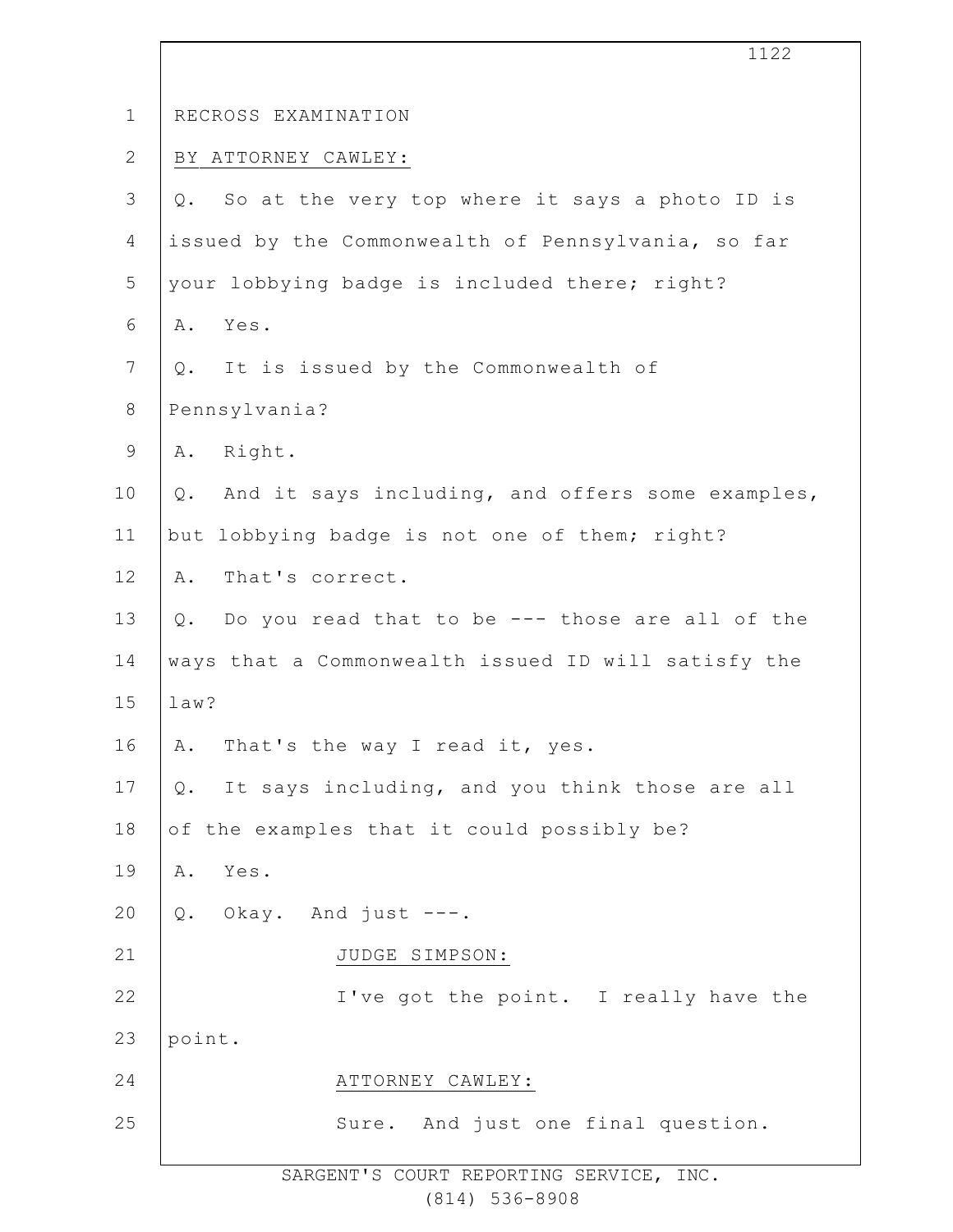1 2 3 4 5 6 7 8 9 10 11 12 13 14 15 16 17 18 19  $20$ 21 22 23 24 25 1123 BY ATTORNEY CAWLEY: Q. This frequently asked questions form from the Department of State was available at the PennDOT driver's license center? A. Just the one copy, yes. ATTORNEY CAWLEY: Those are all the questions I have. JUDGE SIMPSON: So I have a question. What is the Pennsylvania Budget and Policy Center? A. It's an economic research group that provides information, usually on budgetary information. They're associated with the Keystone Research Center. I don't know which one's the bigger one and which one's the lower one, but they work together. JUDGE SIMPSON: Were you gathering any financial or economic information from your visit? A. No. JUDGE SIMPSON: I'm still mystified about this, but I don't have any other questions of this witness. ATTORNEY CAWLEY: I have no questions either, Your Honor. ATTORNEY FRANKEL: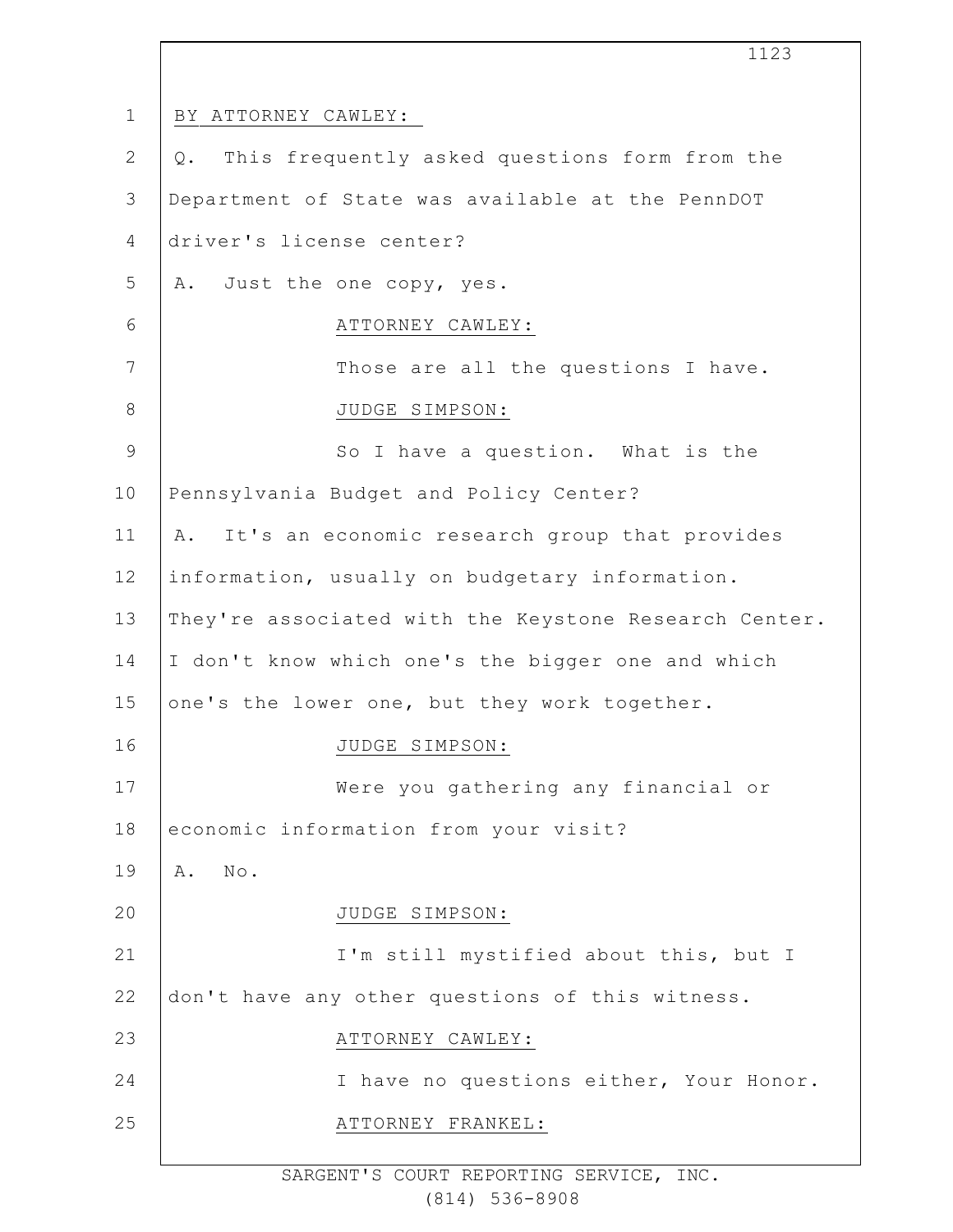|              | 1124                                                 |
|--------------|------------------------------------------------------|
| 1            | No questions, Your Honor.                            |
| $\mathbf{2}$ | JUDGE SIMPSON:                                       |
| 3            | Thank you. You may step down.                        |
| 4            | Thank you.<br>Α.                                     |
| 5            | JUDGE SIMPSON:                                       |
| 6            | You may call your next witness.                      |
| 7            | ATTORNEY CLARKE:                                     |
| 8            | The Petitioners call John Jordan.                    |
| 9            | MR. TURNER:                                          |
| 10           | Would you raise your right hand, sir?                |
| 11           |                                                      |
| 12           | JOHN JORDAN, HAVING FIRST BEEN DULY SWORN, TESTIFIED |
| 13           | AS FOLLOWS:                                          |
| 14           | -----------------------------------                  |
| 15           | MR. TURNER:                                          |
| 16           | Thank you.                                           |
| 17           | DIRECT EXAMINATION                                   |
| 18           | BY ATTORNEY CLARKE:                                  |
| 19           | Good afternoon, Mr. Jordan.<br>Q.                    |
| 20           | Good afternoon.<br>Α.                                |
| 21           | Would you please introduce yourself?<br>Q.           |
| 22           | A. I'm John Jordan. I'm the Director of Civic        |
| 23           | Engagement for the Pennsylvania NAACP.               |
| 24           | And where do you live, Mr. Jordan?<br>Q.             |
| 25           | A. I live in Bucks County, Croydon, Pennsylvania.    |
|              |                                                      |

T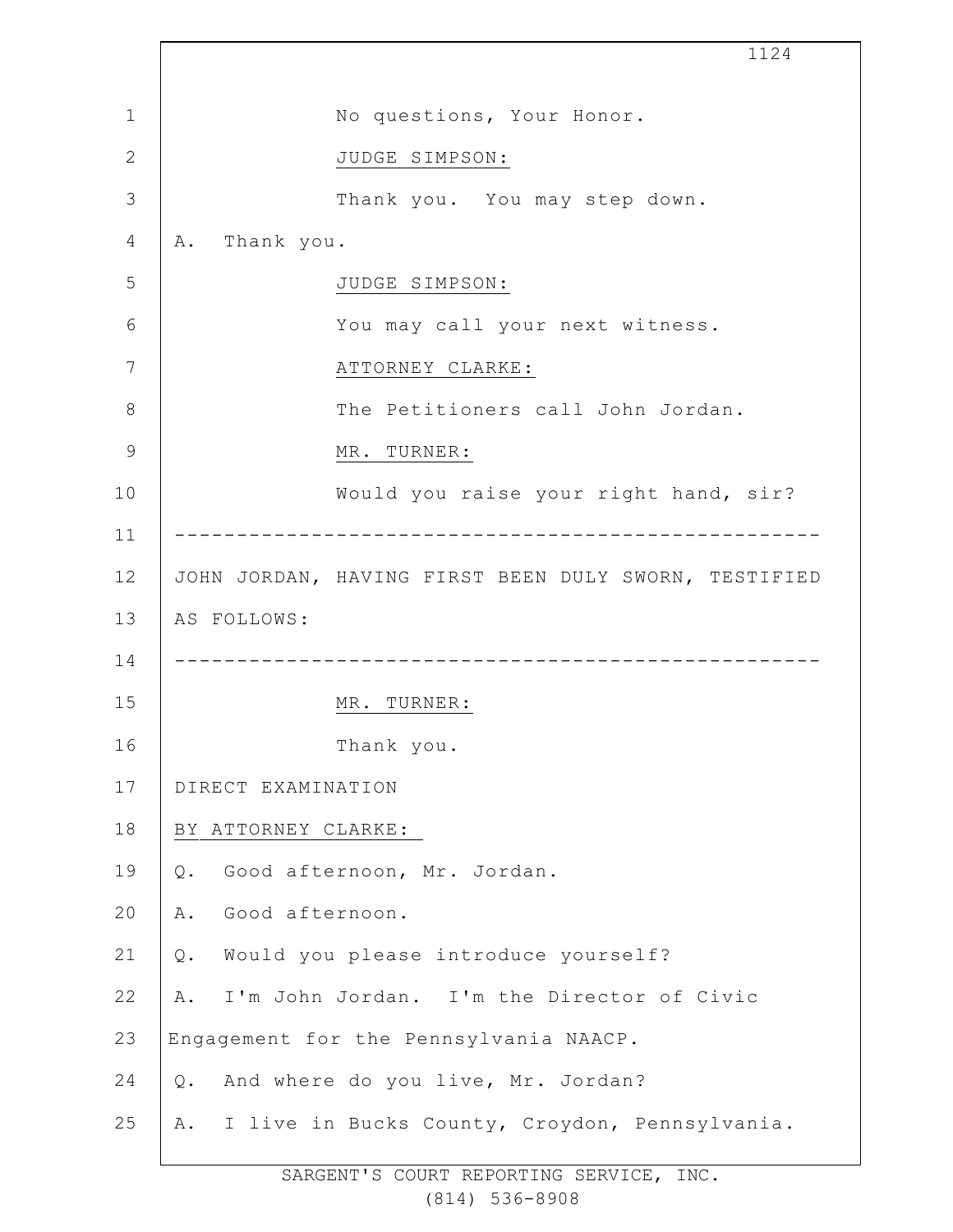| $\mathbf 1$    | How long have you held the position of Director<br>Q.  |
|----------------|--------------------------------------------------------|
| $\overline{2}$ | of Civic Engagement for the Pennsylvania NAACP?        |
| 3              | Since March 14.<br>Α.                                  |
| 4              | And how long have you been involved in the NAACP<br>Q. |
| 5              | qenerally?                                             |
| 6              | Since 1990.<br>Α.                                      |
| 7              | And what did you do --- when you were involved<br>Q.   |
| $8\,$          | with the NAACP since 1990, were you actually employed  |
| 9              | by the NAACP?                                          |
| 10             | No, strictly volunteer. I held the office of<br>Α.     |
| 11             | president of Bucks County's NAACP. I held the          |
| 12             | vice-president position with the NAACP state. I held   |
| 13             | the position of treasurer with the NAACP state. I      |
| 14             | worked as direct action chair under the leadership of  |
| 15             | the president of the state, and most recently this     |
| 16             | past March is when I got the offer from the national   |
| 17             | office to lead the civic engagement here in the        |
| 18             | state.                                                 |
| 19             | Okay. And before you had the paid job of<br>Q.         |
| 20             | leading the civic engagement strategy, did you have a  |
| 21             | paid job prior to March of this year?                  |
| 22             | Yes. Since 1989 I was in the finance industry<br>Α.    |
| 23             | as vice-president of SunBank, Commerce Bank and TD     |
| 24             | Bank.                                                  |
| 25             | Q. Now, the Pennsylvania NAACP is a Petitioner in      |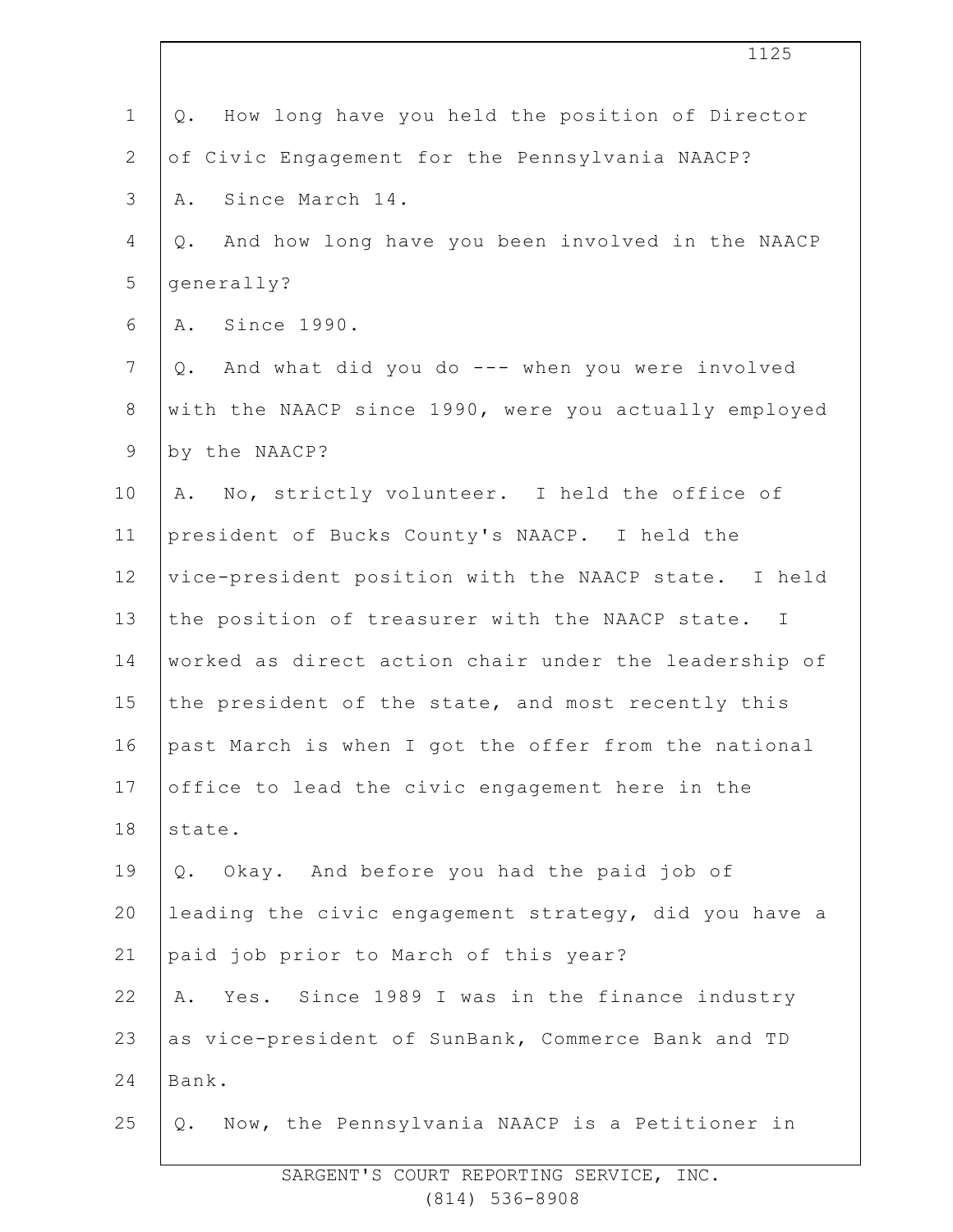|                | 1126                                                  |
|----------------|-------------------------------------------------------|
| $\mathbf 1$    | this case, is that your understanding?                |
| $\mathbf{2}$   | That is correct.<br>Α.                                |
| $\mathsf 3$    | Q. Could you explain for the Court what the           |
| 4              | Pennsylvania NAACP is?                                |
| 5              | The Pennsylvania NAACP is one of about 2,300<br>Α.    |
| 6              | branches of the NAACP nationwide. In Pennsylvania,    |
| $\overline{7}$ | we advocate for --- I'll just tell you the mission of |
| $8\,$          | the NAACP if that will help. The mission of the       |
| $\mathsf 9$    | NAACP is to ensure the economic, political, social    |
| 10             | and education equality of all people and to eliminate |
| 11             | racial hatred and racial discrimination.              |
| 12             | Q. Now, is the NAACP in Pennsylvania organized in     |
| 13             | chapters?                                             |
| 14             | A. Yes, chapters and branches. We have 43 branches    |
| 15             | across the state which is --- we have a president and |
| 16             | then we have an executive committee and then we have  |
| 17             | sectional directors one in the west, one in the       |
| 18             | central and one in the east. And then we have         |
| 19             | college and youth chapters across the state also, in  |
| 20             | high schools and in colleges across the Commonwealth. |
| 21             | Q. And how many members does the NAACP of             |
| 22             | Pennsylvania have statewide?                          |
| 23             | A. Close to 10,000.                                   |
| 24             | So when you were first hired last winter in<br>$Q$ .  |
| 25             | order to be the director of civic engagement, what    |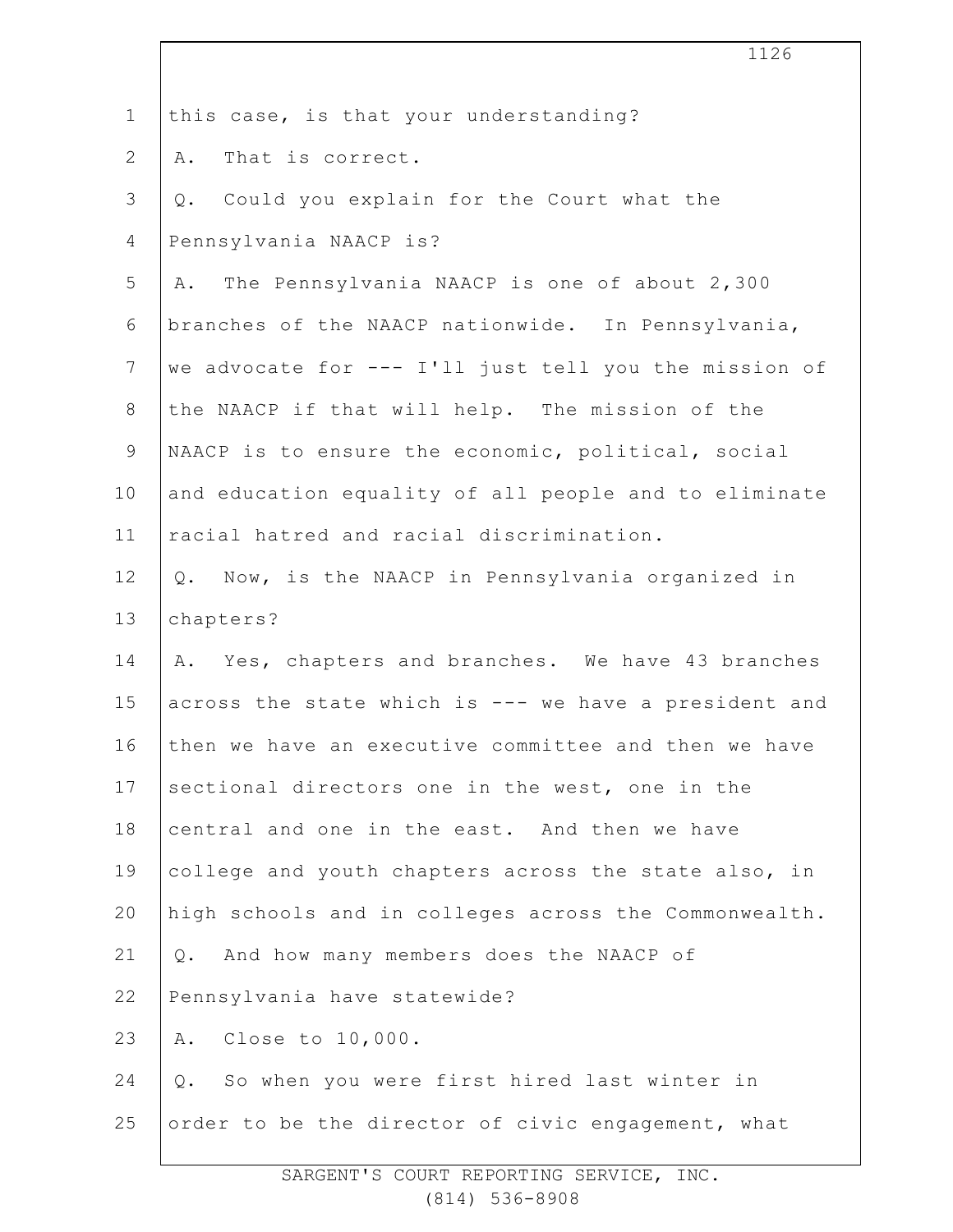| $\mathbf 1$     | was the plan for you? What work were you intended to   |
|-----------------|--------------------------------------------------------|
| $\mathbf{2}$    | do?                                                    |
| 3               | Well, when they brought me in to Washington,<br>Α.     |
| 4               | D.C., the plan was strictly voter registration, voter  |
| 5               | mobilization and voter protection. And, of course,     |
| 6               | there was an educational component as far as voter     |
| $7\phantom{.0}$ | education under, you know, getting issues out to       |
| $8\,$           | potential voters, getting information about            |
| $\mathsf 9$     | candidates out, and that was the main mission. But     |
| 10              | the primary focus was registration, registration,      |
| 11              | registration.                                          |
| 12              | And did you have targets that you established to<br>Q. |
| 13              | meet in terms of voter registration?                   |
| 14              | Absolutely.<br>Α.                                      |
| 15              | And what were those targets?<br>Q.                     |
| 16              | Ten percent of the unregistered<br>Α.                  |
| 17              | African-Americans in the Commonwealth, which were      |
| 18              | close to 250,000, with the state goal of 25,000.       |
| 19              | And in terms of the education, was this a ---<br>$Q$ . |
| 20              | was there a partisan aspect of the educational ---?    |
| 21              | Not at all, just strictly non-partisan.<br>Α.          |
| 22              | And can you explain a little more what the<br>Q.       |
| 23              | education was that was planned for you to do when you  |
| 24              | first were hired?                                      |
| 25              | Well, if there's an issue in a county, if<br>Α.        |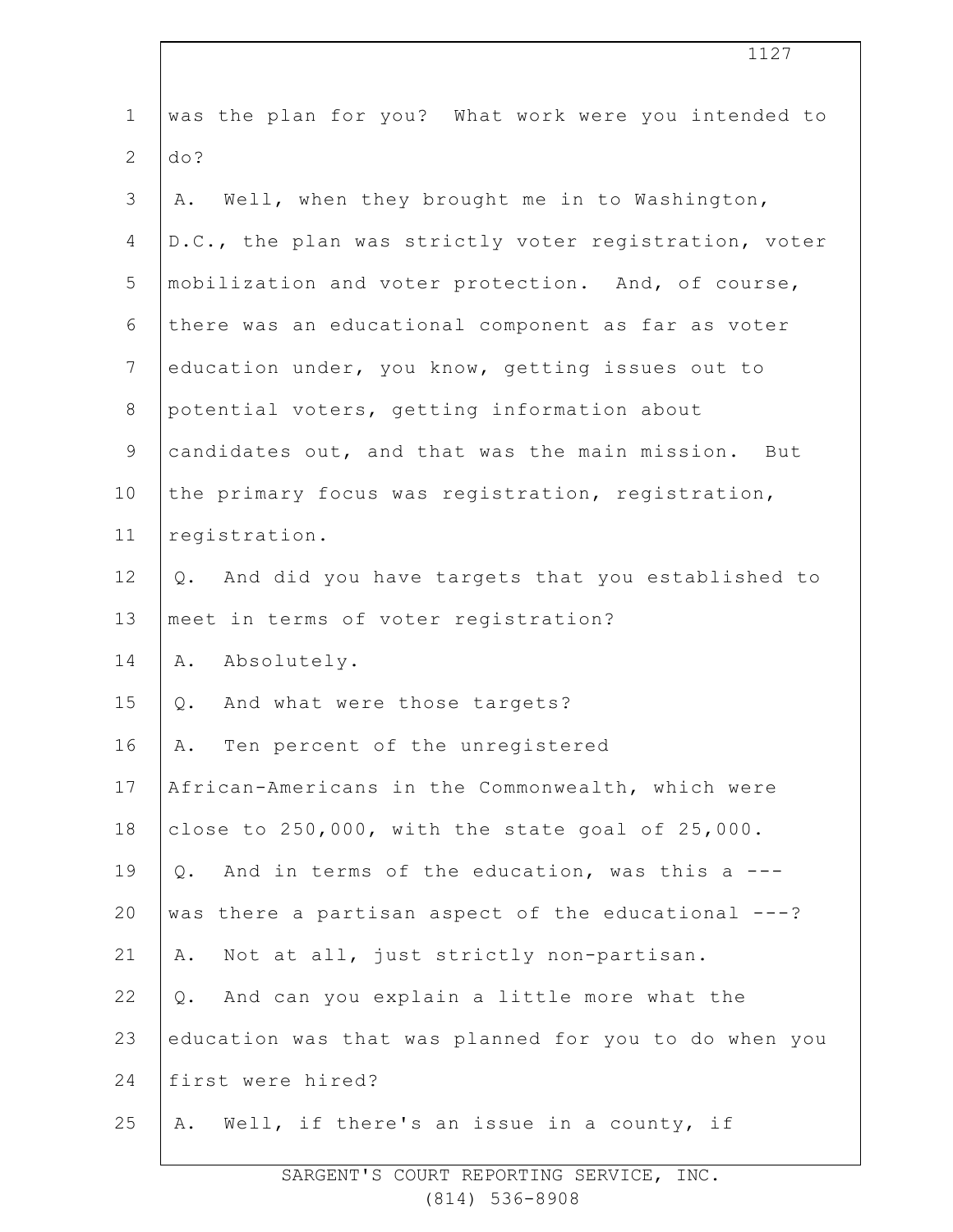| $\mathbf 1$    | there's an issue on the state level, just to bring             |
|----------------|----------------------------------------------------------------|
| $\mathbf{2}$   | attention to that issue so when a person goes into             |
| 3              | that polling booth they're making an intelligent               |
| 4              | decision in their community about that particular              |
| 5              | issue. And the candidates, whether Republican or               |
| 6              | Democrat, to get enough information about those                |
| $\overline{7}$ | candidates out to all of the people in the community           |
| $\,8\,$        | so once again the voter can make an intelligent                |
| 9              | decision when they walk in the polling booth.                  |
| 10             | Now, just about the time that you were starting<br>Q.          |
| 11             | your job, the photo ID law or Act 18 was enacted.<br>$D \circ$ |
| 12             | you recall that?                                               |
| 13             | Yes. I recall being part of a group of<br>Α.                   |
| 14             | organizations when it was just a bill and the                  |
| 15             | organizations were --- is it okay to mention                   |
| 16             | organizations?                                                 |
| 17             | Q.<br>Yes.                                                     |
| 18             | AARP, Pennsylvania Voice, the ACLU, numerous<br>Α.             |
| 19             | organizations that we logged --- Penn Action was               |
| 20             | another organization where we got 10,000 signatures            |
| 21             | and we brought it into the rotunda of the State                |
| 22             | Capital and held a press conference expressing, you            |
| 23             | know, whatever you guys do, please, don't vote this            |
| 24             | thing in. And within a week or two it got voted in.            |
| 25             | Okay. So when it got voted in, did your<br>Q.                  |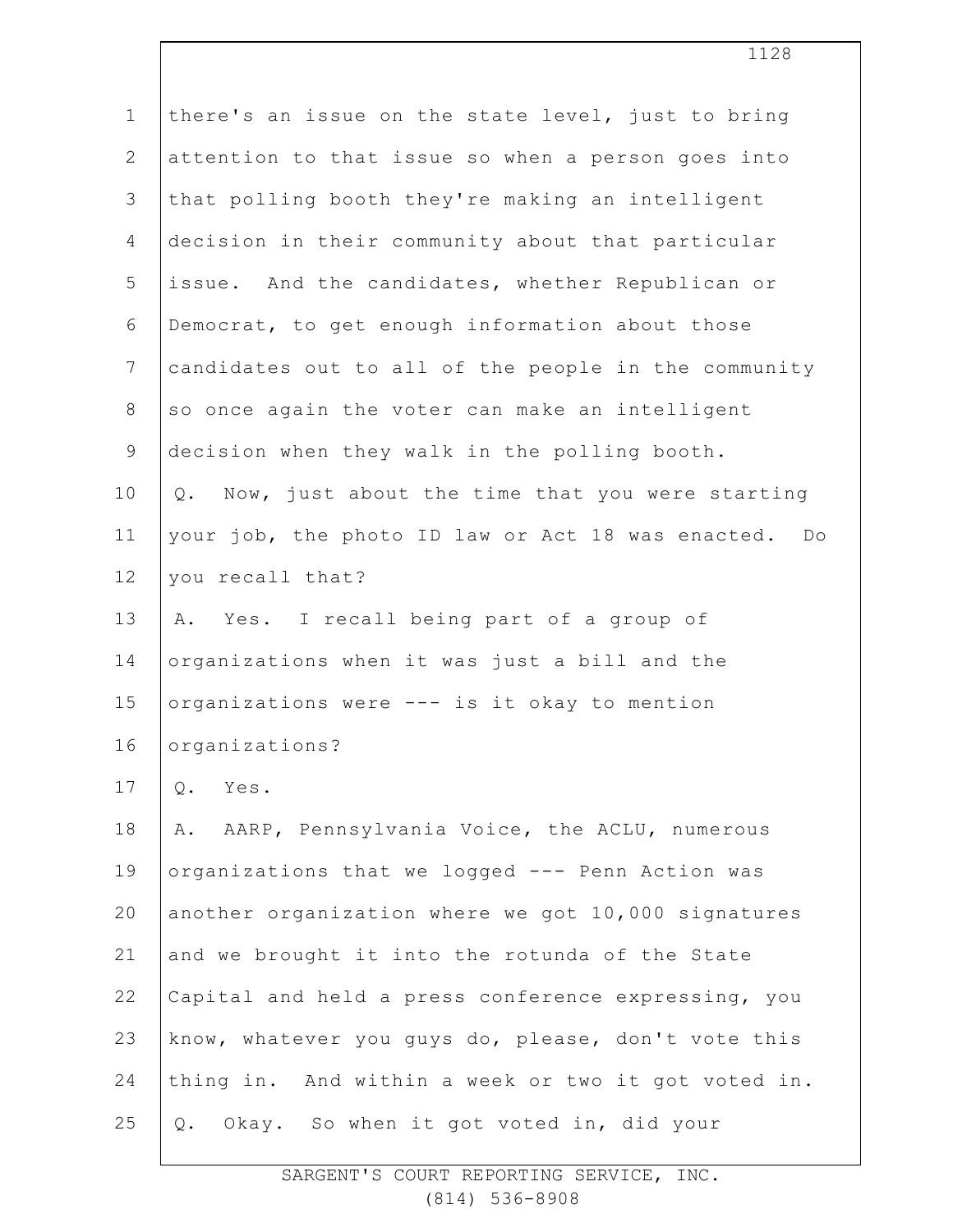1 responsibilities or your focus change?

2 A. Immensely.

3 4 5 6 7 8 9 10 11 12 Q. Immensely. Can you just describe generally how your responsibilities and focus changed from the voter registration piece that you described? A. Well, the way it hit the papers and hit the news was that this new ID had come out and you would need this new ID to vote. So we had confusion in the community that, you know, for people who had driver's licenses, people who had non-photo driver's licenses, that they had to go get this new piece of ID. So that was the first hurdle.

13 14 15 16 17 18 19 20 21 22 23 24 25 And then we started holding what we call ID clinics all across the state and as far west as Erie and Pittsburgh and as far east as Morrisville, Pennsylvania and we just started holding ID clinics and in the community center that would allow us in, or any church that would allow us in, and then it kind of shifted where we were no longer the ones doing the --- asking could we hold an ID clinic, the phones started ringing and it just totally got -- it blew up. It just blew up and I think a lot of it blew up when we were starting Pennsylvania voter ID coalition. We were one of the founding organizations and just sitting around the room as to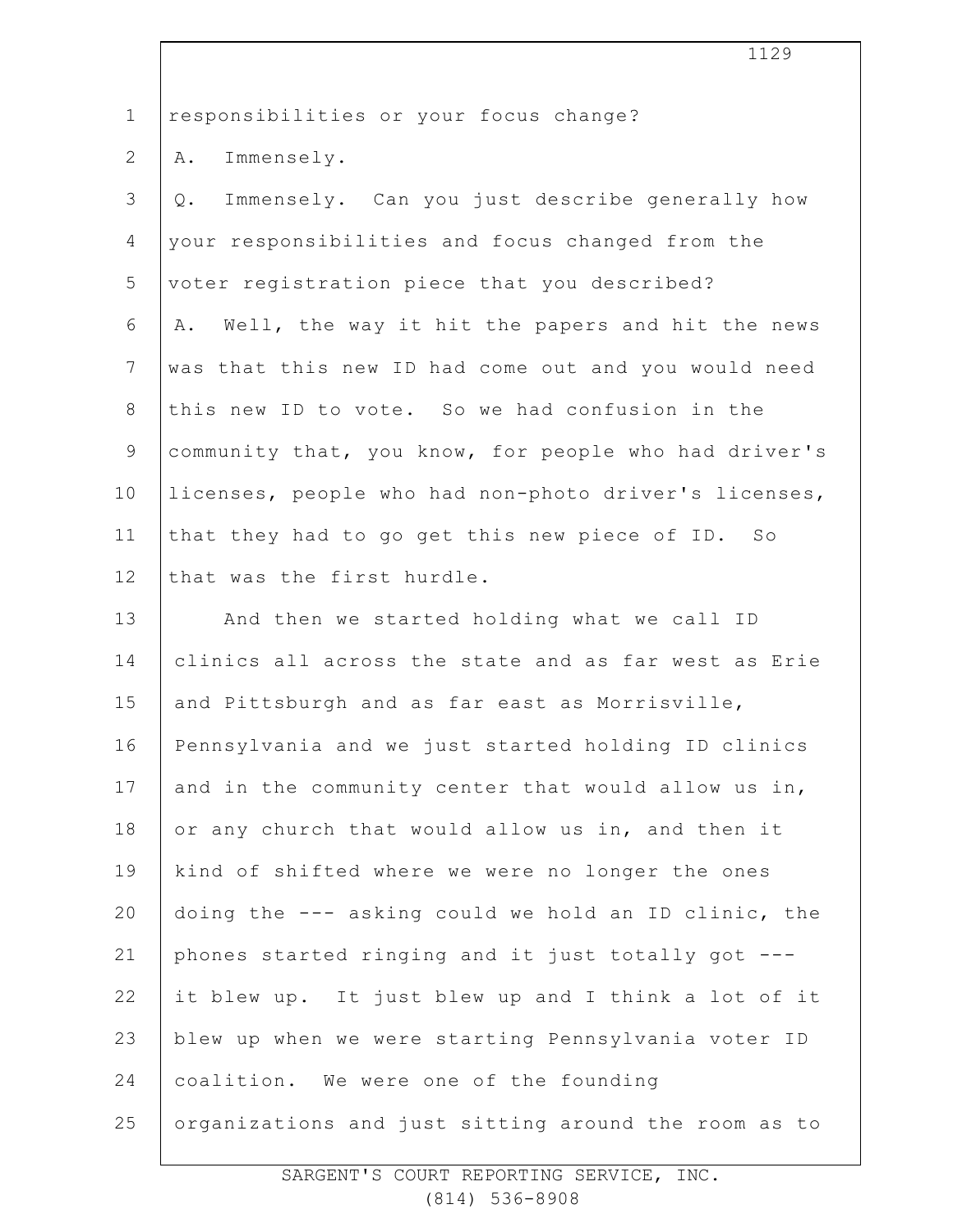| $\mathbf 1$    | what can we do to educate the community and those     |
|----------------|-------------------------------------------------------|
| $\overline{2}$ | were the conversations everyone was having.           |
| 3              | So as each organization brought their resources       |
| 4              | to the table, we set up trainings where people were   |
| 5              | trained as speakers to go out and talk about the ID   |
| 6              | and all of the things that were involved with the     |
| 7              | new photo ID law. We also kept ---.                   |
| 8              | Q. Let me just stop you and follow-up on some of      |
| $\mathsf 9$    | the things that you said. You said the phone started  |
| 10             | ringing. When you say the phone started ringing, was  |
| 11             | that from voters who had questions?                   |
| 12             | A. Voters that had questions, community groups that   |
| 13             | had questions. I've been in front of Asian            |
| 14             | communities, Latino communities. We just did a major  |
| 15             | thing with a group called Elements, which is gay,     |
| 16             | lesbian, transgender communities, and they all just   |
| 17             | --- you know, they called and want someone to come    |
| 18             | out and do a Q and A with their people about the law. |
| 19             | In terms of the kinds of activities that you've<br>Q. |
| 20             | undertaken, you've answered questions, you've gone    |
| 21             | out and given presentations. And have there been ---  |
| 22             | have you also trained people ---                      |
| 23             | Yes.<br>Α.                                            |
| 24             | --- in terms of how to go and train other<br>$Q$ .    |
| 25             | people?                                               |
|                |                                                       |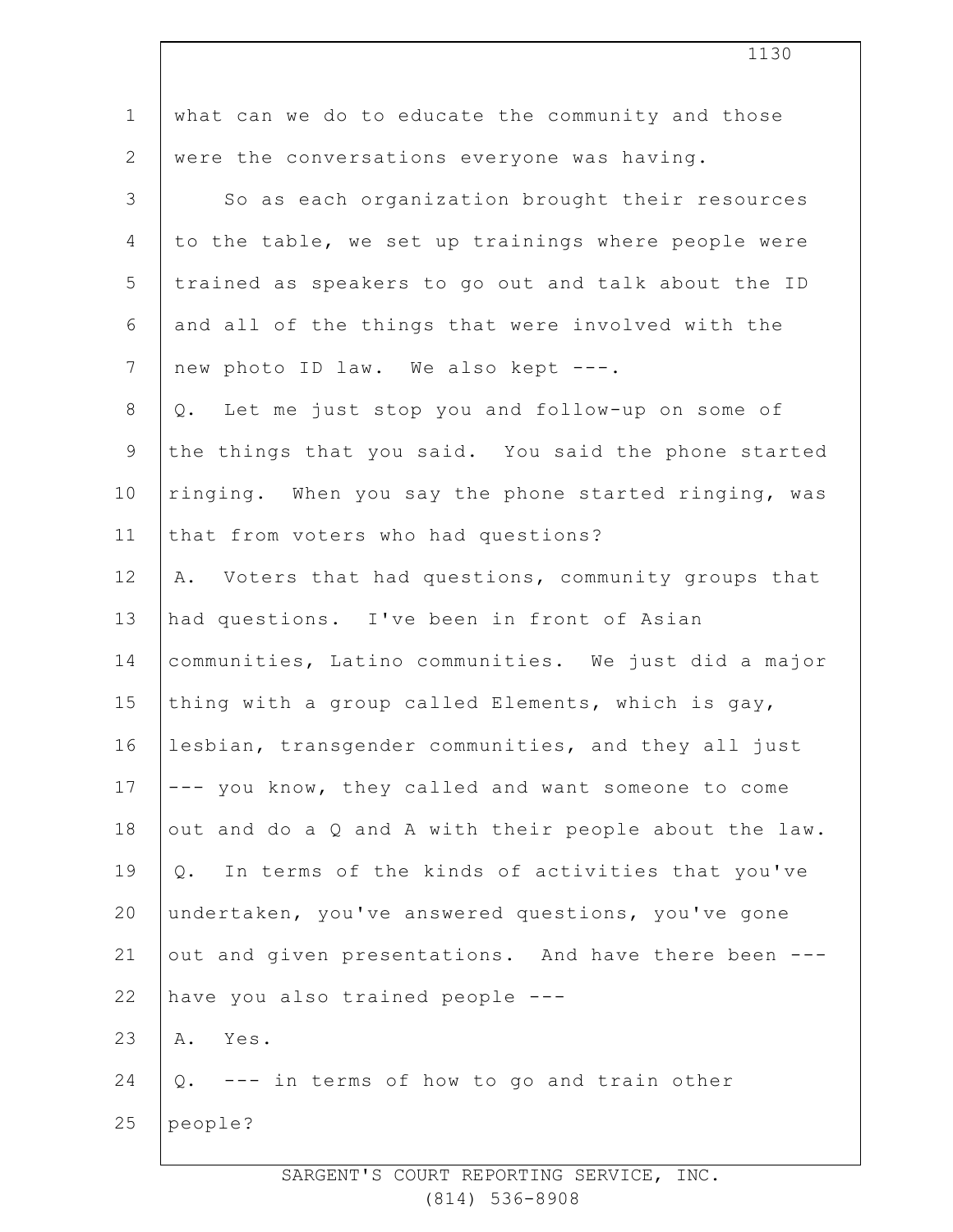| $\mathbf 1$    | Well, we brought three people on board to help<br>Α.  |
|----------------|-------------------------------------------------------|
| $\mathbf{2}$   | us out because it was just getting to be a bit        |
| 3              | overwhelming. And we have a young lady on ground in   |
| 4              | Pittsburgh and we have two young ladies on the ground |
| 5              | in Philadelphia. Along with that and with our         |
| 6              | partner, and I have to call them our partner, because |
| $7\phantom{.}$ | that's what they've been, the Pennsylvania Voter ID   |
| 8              | Coalition. I'm one of the --- I served on a           |
| $\mathsf 9$    | speaker's panel and I served on the media outreach.   |
| 10             | In that role with the PA Coalition, we hold           |
| 11             | trainings. I think we've had about five or six        |
| 12             | trainings where we brought in lots of people and      |
| 13             | these are the trainers trainers. So what happens we   |
| 14             | get an e-mail almost weekly which has about anywhere  |
| 15             | from 6 to --- I think the most I've ever seen was     |
| 16             | about 10 to 12 locations where they want people to    |
| 17             | come out and do trainings.                            |
| 18             | Q. Now, at the trainings and the sessions that        |
| 19             | you've gone to, do you hear that people are beginning |
| 20             | --- do you hear that there is confusion among the     |
| 21             | public about what the details of the law actually     |
| 22             | are?                                                  |
| 23             | It's lot of confusion and I have to keeping<br>Α.     |
| 24             | going back to the partnership with the other          |
| 25             | organizations. It started out as about 25, but now    |
|                |                                                       |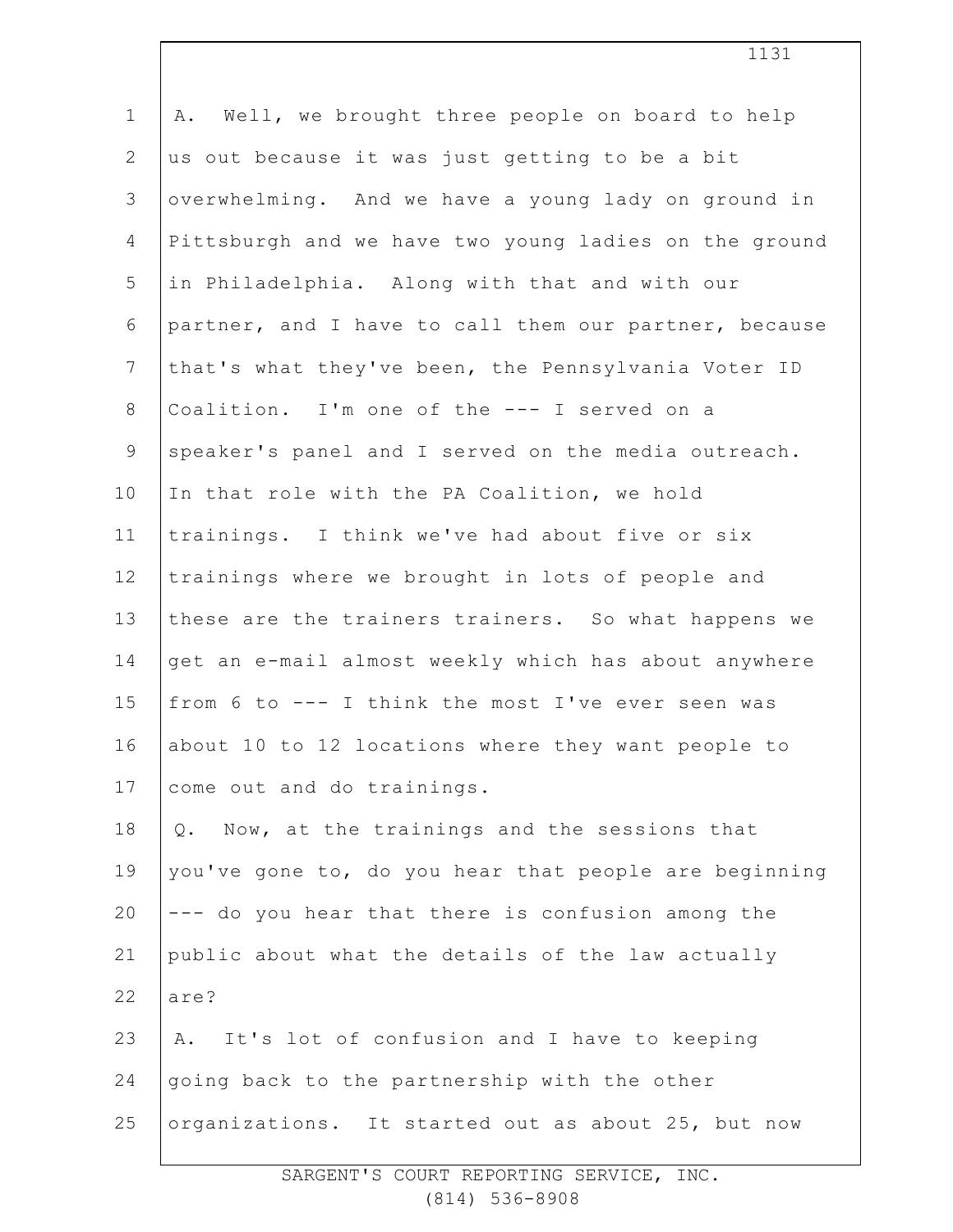| $\mathbf 1$     | it's somewhere around a hundred organizations. The      |
|-----------------|---------------------------------------------------------|
| $\mathbf{2}$    | pressure that we've applied to the state --- and I      |
| $\mathcal{S}$   | truly believe that if the NAACP and others were not     |
| 4               | applying pressure to the state that the law probably    |
| 5               | would still be in its original writing. But because     |
| 6               | of that there is constant changes, constant revisions   |
| $7\phantom{.0}$ | being made, and by the time we get something printed    |
| $\,8\,$         | up, we have to go back to the drawing board and print   |
| $\mathsf 9$     | it up, but that original information is still out       |
| 10              | there in masses so it's constantly changing.            |
| 11              | And let's just talk about some of the changes.<br>$Q$ . |
| 12              | One of the changes that --- clarifications that was     |
| 13              | issued early on was that if your --- if you had a       |
| 14              | PennDOT ID and it was expired, you could go back to     |
| 15              | PennDOT and get a free ID. Is that one of the           |
| 16              | changes that you are referring to?                      |
| 17              | That's one.<br>Α.                                       |
| 18              | And so when that change was announced, did you<br>Q.    |
| 19              | have to go back and refine all --- or change all your   |
| 20              | materials?                                              |
| 21              | A. It's been that one. It's been quite a few.           |
| 22              | There's been about five or six revisions.               |
| 23              | And are you worried that there's --- all the old<br>Q.  |
| 24              | stuff's still out there?                                |
| 25              | The old stuff is definitely still out there.<br>Α.      |
|                 |                                                         |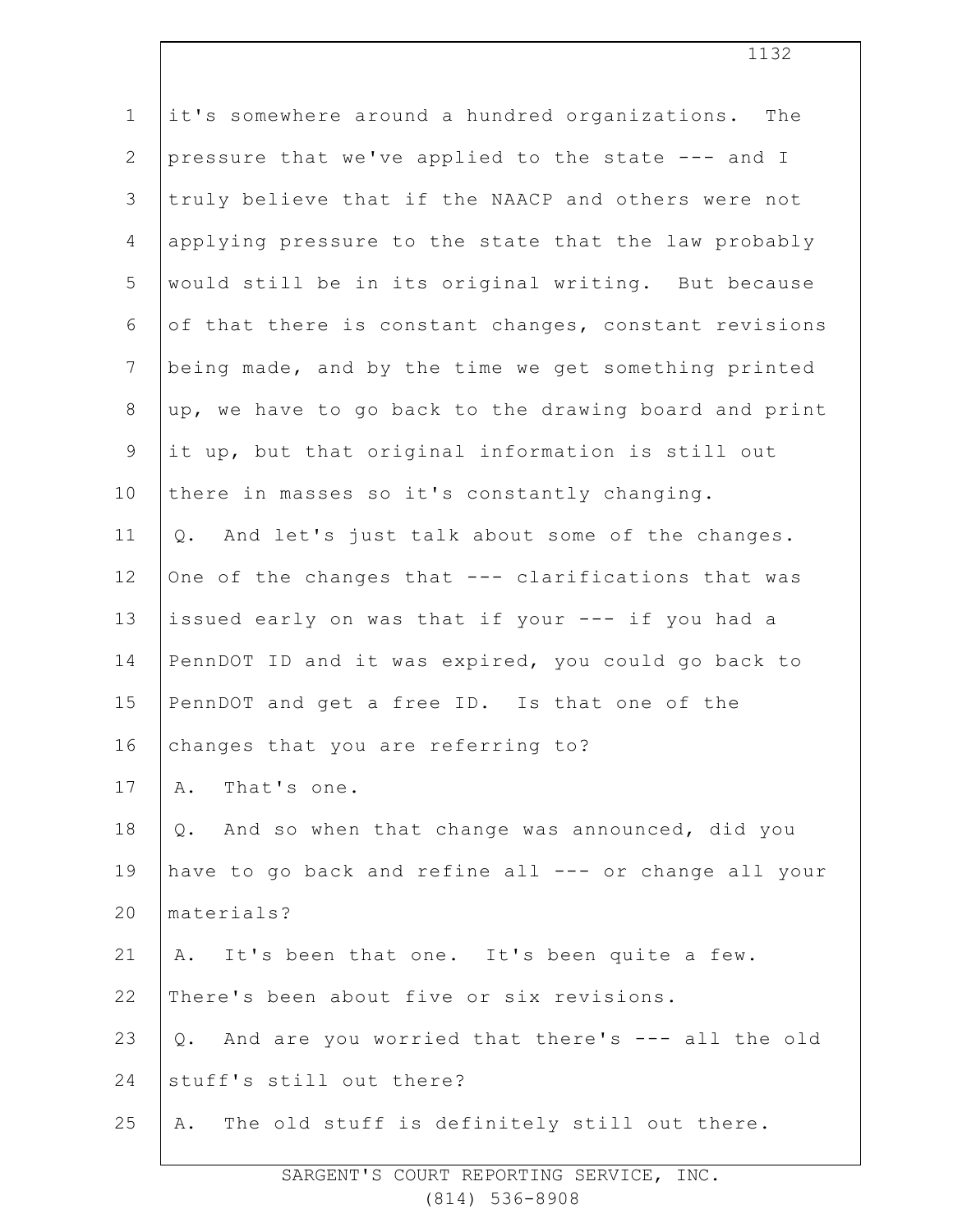| $\mathbf 1$    | When I do my travels across the state, I might walk   |
|----------------|-------------------------------------------------------|
| $\overline{2}$ | into a facility or into a community center --- a few  |
| 3              | weeks ago I was in Pittsburgh and I was at a group in |
| $\overline{4}$ | church and they had the original information from     |
| 5              | March 12 still out on the table, or March 14, I       |
| 6              | forget which date the law became the law. But they    |
| $\overline{7}$ | still had that original information on the table.     |
| $8\,$          | This past weekend I was doing a voter ID clinic in    |
| $\overline{9}$ | south Philadelphia and there was some old information |
| 10             | there, and I had just got some new information from   |
| 11             | the ACLU and I brought that with me and I was able to |
| 12             | ask the people to remove that and use this because    |
| 13             | this was the latest version.                          |
| 14             | And to talk about the confusion, one of the           |
| 15             | invited quests at this past weekend's event was a     |
| 16             | PennDOT employee and the PennDOT employee was being   |
| 17             | asked questions repeatedly about the affidavit or     |
| 18             | affirmation that you had to sign. And the people in   |
| 19             | the audience were disturbed about the writing on the  |
| 20             | bottom of it where it says \$1,000 fine or two years  |
| 21             | imprisonment if you use his ID for anything other     |
| 22             | than voting purposes. And so, you know, a lot of      |
| 23             | people in the audience were angry saying, you know,   |
| 24             | you're telling me that if my mom decides to use this  |
| 25             | at the pharmacy, you know, just to show that she is   |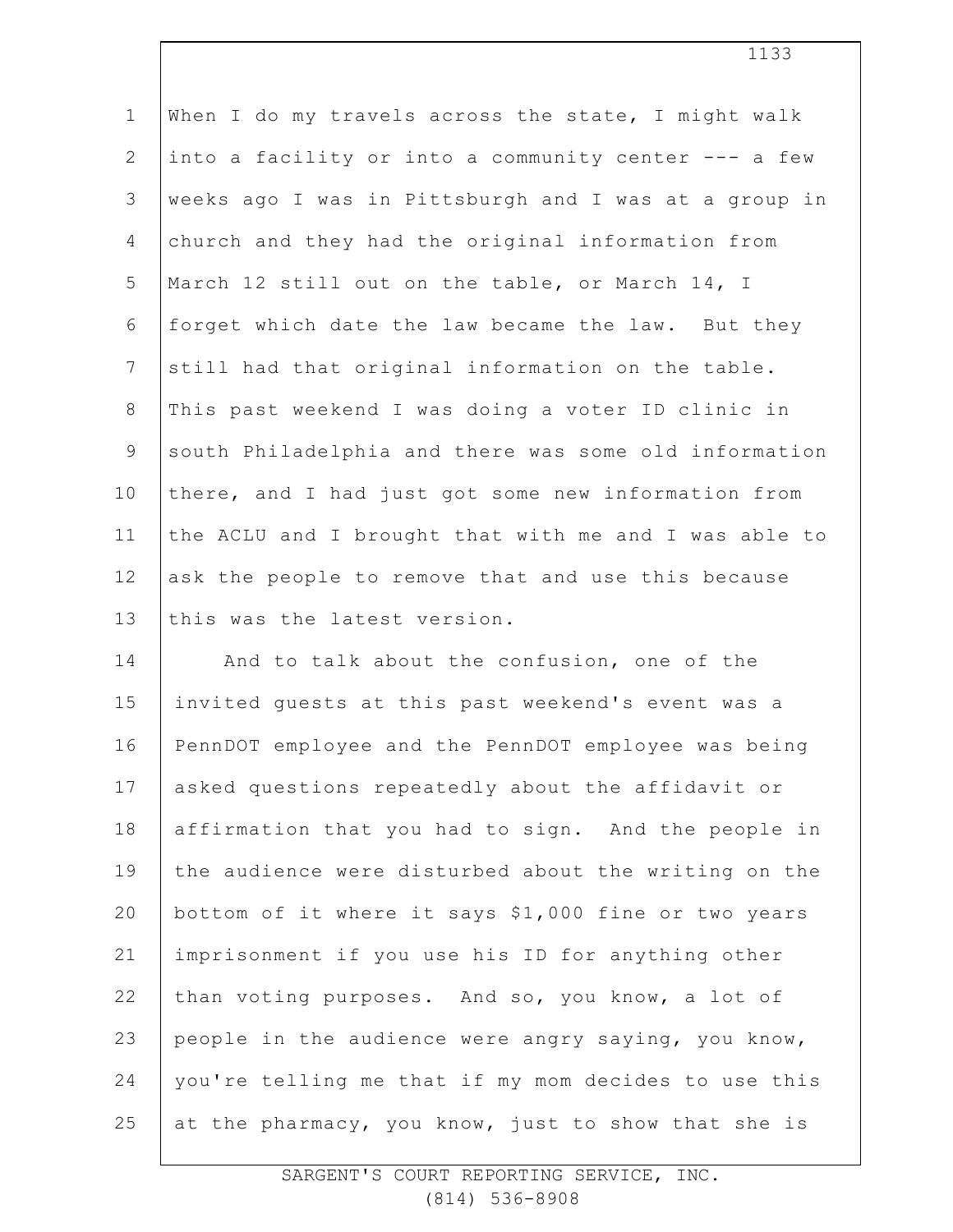| $\mathbf 1$      | who she is that she could be arrested and who's       |
|------------------|-------------------------------------------------------|
| $\mathbf{2}$     | going to enforce it. And the PennDOT guy said, no,    |
| 3                | this is strictly Department of State, I don't have    |
| 4                | anything to do with it. If it was left up to us, it   |
| 5                | wouldn't be here.                                     |
| 6                | Q. Let me just stop you. What I want to do now is     |
| $\boldsymbol{7}$ | get you to --- I'm gathering from your testimony that |
| $\,8\,$          | you have a lot of examples of specific people         |
| $\mathsf 9$      | throughout the last four months who have had          |
| 10               | confusion and issues and problems?                    |
| 11               | Well, let me just say this.<br>Α.                     |
| 12               | Is that right?<br>Q.                                  |
| 13               | Let me just say this.<br>Α.                           |
| 14               | JUDGE SIMPSON:                                        |
| 15               | Hang on. You need to answer questions.                |
| 16               | Okay. All right.<br>Α.                                |
| 17               | BY ATTORNEY CLARKE:                                   |
| 18               | It's hard, I know, to take four months of<br>Q.       |
| 19               | experience and instill it into a few minutes of       |
| 20               | testimony.                                            |
| 21               | I understand.<br>Α.                                   |
| 22               | So we recognize that. What I'd like to do now<br>Q.   |
| 23               | is ask you about --- we're now throwing in the mix of |
| 24               | all this confusion to ask you about the new ID that   |
| 25               | the Department of State has said it's going to issue  |
|                  |                                                       |

1134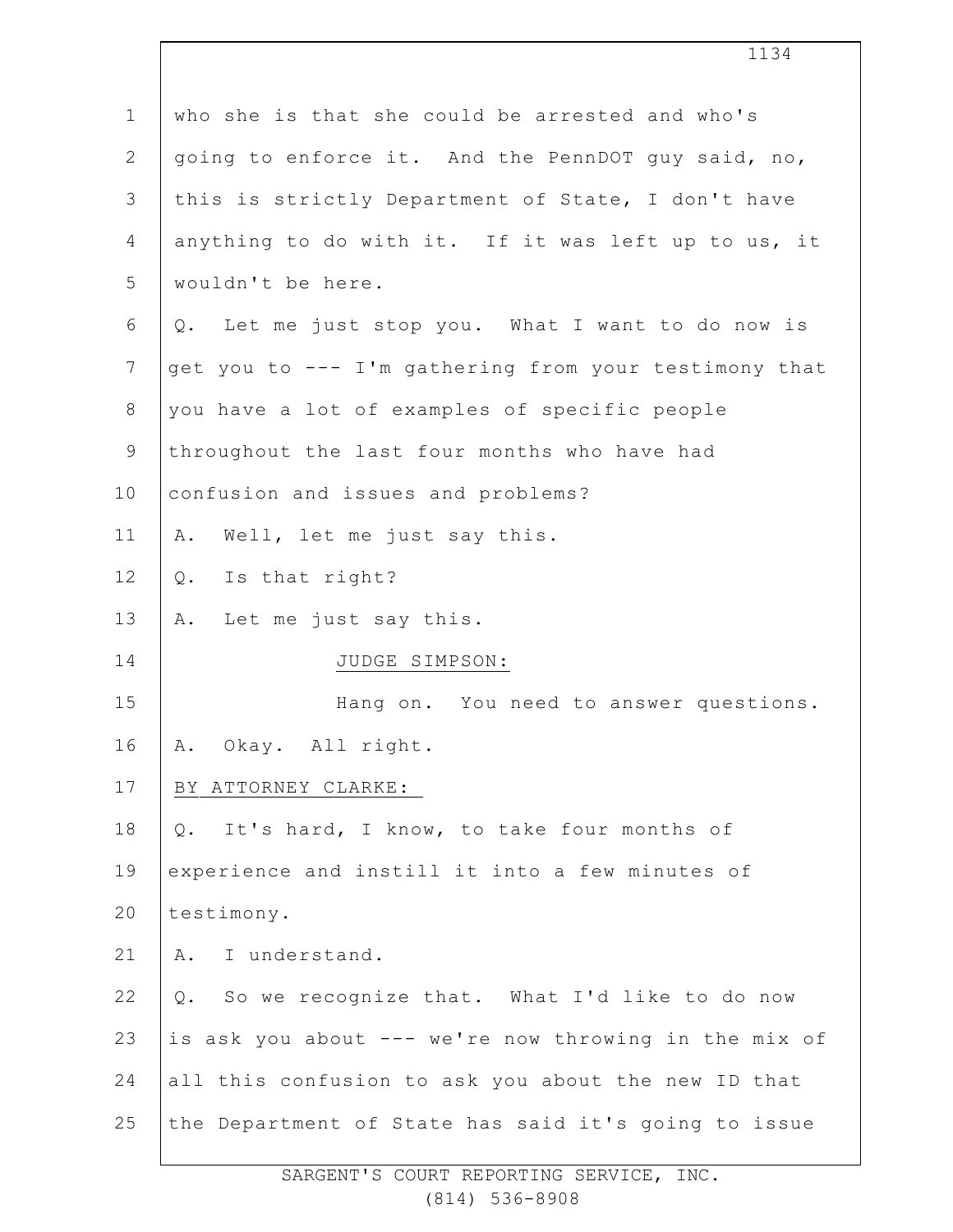| $\mathbf 1$    | at the end of August. You're aware of that             |
|----------------|--------------------------------------------------------|
| $\overline{2}$ | announcement?                                          |
| 3              | Yes, yes.<br>Α.                                        |
| 4              | And do you have an understanding of what that is<br>Q. |
| 5              | such that you are able to train people or educate      |
| 6              | people about what that is?                             |
| $\overline{7}$ | Well, I've read the press release, but I have,<br>Α.   |
| 8              | you know, a lot of questions. We have a little         |
| $\mathsf 9$    | research team that's set up that kind of sends those   |
| 10             | questions in to the state. The only thing I see that   |
| 11             | new ID doing is creating even more confusion in a      |
| 12             | very, very small amount of time before a major         |
| 13             | election and I just see it being a total nightmare.    |
| 14             | Q. And why is that?                                    |
| 15             | Because there's enough confusion on the streets<br>Α.  |
| 16             | right now, and to add another caveat that is supposed  |
| 17             | to be an end all be all, I just don't see it           |
| 18             | happening. And I'm out here in the trenches daily      |
| 19             | and I just don't see it happening.                     |
| 20             | Q. Now, how much of your time now are you spending     |
| 21             | working on educating people on the voter ID law, your  |
| 22             | time personally?                                       |
| 23             | A. I do about 50 hours a week. And maybe 30 to 35      |
| 24             | is on education, just around this ID. And, you know,   |
| 25             | there's so many different components. If we remove     |
|                |                                                        |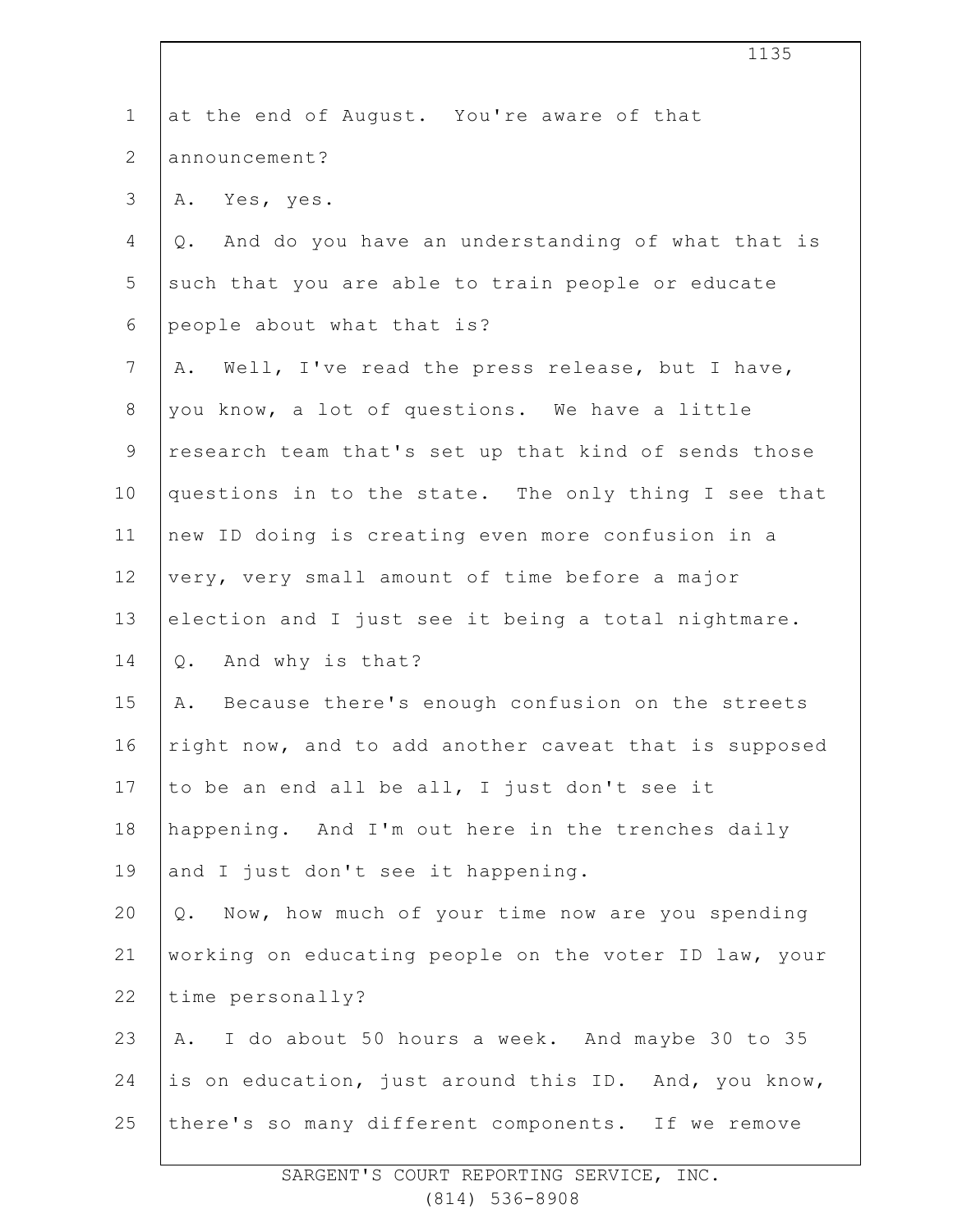| $\mathbf 1$    | the ID clinics, there's --- you know, we said          |
|----------------|--------------------------------------------------------|
| $\mathbf{2}$   | recently with the Chancellor of Higher Education and   |
| 3              | Chancellor Cavanaugh, and you know, sitting down       |
| $\overline{4}$ | hammering out how the 14 state funded universities     |
| 5              | are going to have either stickers on their IDs when    |
| $\epsilon$     | the students return, or in the case some universities  |
| $7\phantom{.}$ | are producing totally brand new IDs and that's a       |
| 8              | whole other burden, just make sure that hundreds of    |
| $\mathsf 9$    | thousands of college students are empowered when they  |
| 10             | come back.                                             |
| 11             | Q. So 30 of 50 hours of your time a week roughly       |
| 12             | you're spending on the voter ID material?              |
| 13             | Α.<br>Yes.                                             |
| 14             | And you mentioned working on getting colleges<br>Q.    |
| 15             | and universities stickers. Today not all colleges      |
| 16             | and universities in Pennsylvania are getting stickers  |
| 17             | so far; right?                                         |
| 18             | To my knowledge, not all of them are, but we ---<br>Α. |
| 19             | the battle is not over. So we're still working with    |
| 20             | every university that we hear about and every college  |
| 21             | that we hear about that is not compliant and has no    |
| 22             | game plan to be compliant. We're talking to that       |
| 23             | president or the powers that be to try to get them     |
| 24             | there. And our target date is Tuesday after Labor      |
|                |                                                        |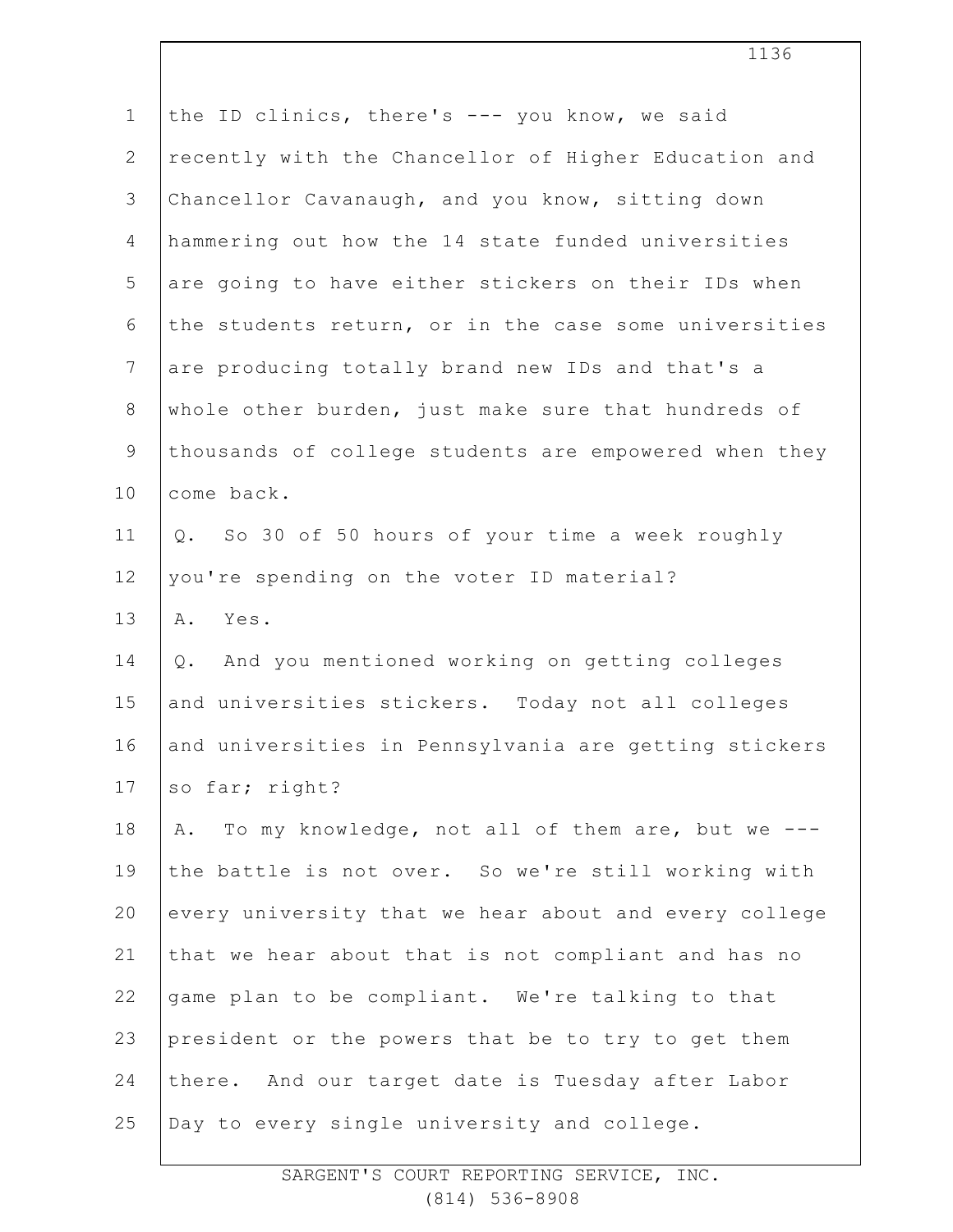| $\mathbf 1$    | Now, how confident are you at this point that<br>$Q$ . |
|----------------|--------------------------------------------------------|
| $\overline{2}$ | with all the efforts that you're making, all the       |
| 3              | efforts that you're going to make, that every person   |
| 4              | in Pennsylvania who needs to have an ID knows about    |
| 5              | it and is able to get it?                              |
| 6              | Not confident at all.<br>Α.                            |
| $\overline{7}$ | And why is that?<br>Q.                                 |
| $8\,$          | When I go in to certain urban areas in<br>Α.           |
| $\overline{9}$ | Philadelphia, Pittsburgh, Chester, the information is  |
| 10             | just not getting out quick enough. You know, the       |
| 11             | progressive communities, you know, they're starting    |
| 12             | to get it and there's confusion there, but in some of  |
| 13             | the other areas, it's bad, it's real bad.              |
| 14             | Q. Now, we've heard testimony throughout this trial    |
| 15             | about efforts that the Department of State is making   |
| 16             | to get the word out. You're kind of down there in      |
| 17             | the weeds; right?                                      |
| 18             | Well $---$ .<br>Α.                                     |
| 19             | And have you seen the efforts of the Department<br>Q.  |
| 20             | of State or have you seen the results of the           |
| 21             | Department of State?                                   |
| 22             | No. And I have to be honest with you, I'm not<br>Α.    |
| 23             | seeing any literature from the Department of State     |
| 24             | unless one of the organizations that are involved has  |
| 25             | put it out. I'm not going into any of the facilities   |
|                |                                                        |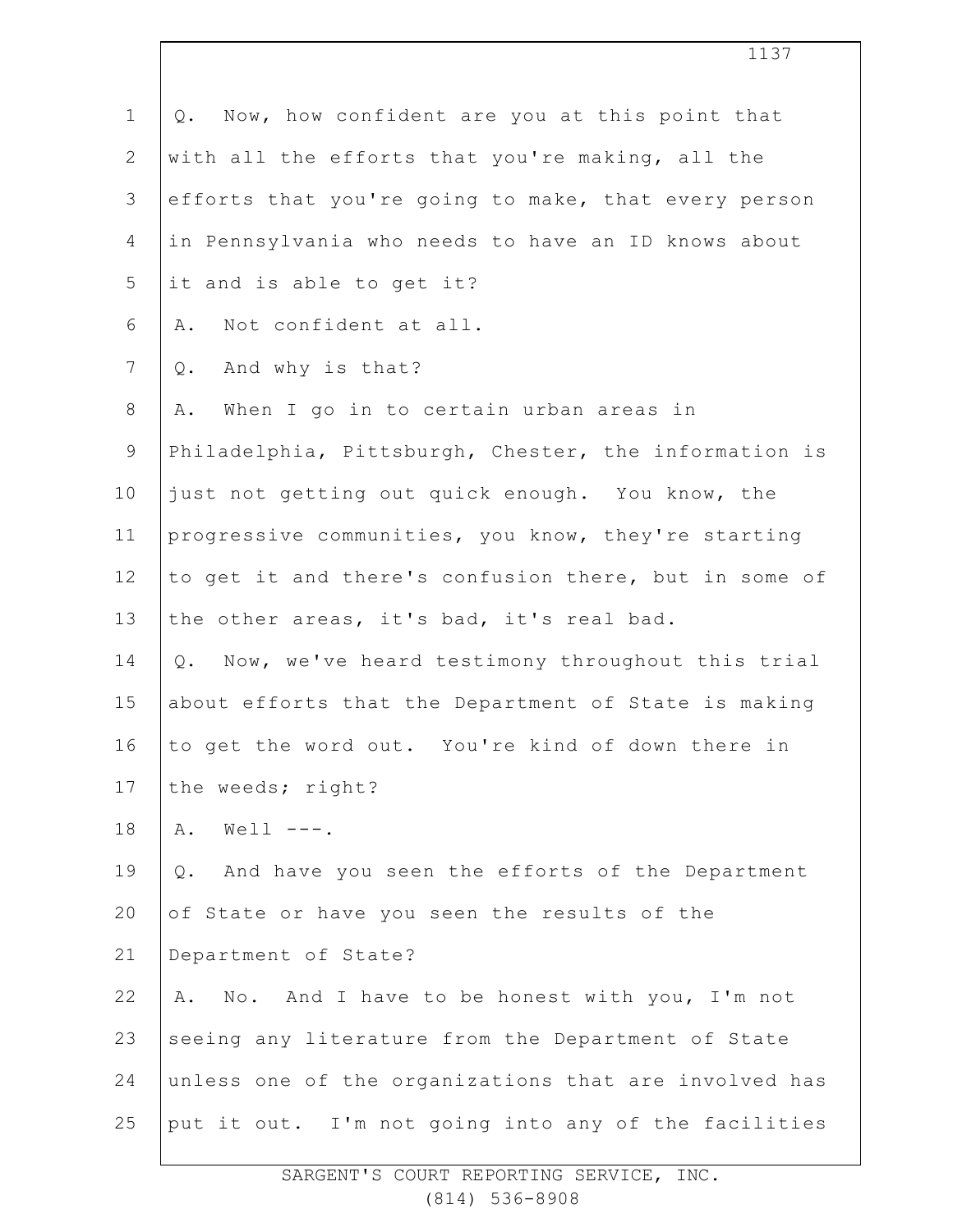| $\mathbf 1$    | where this stuff should be listed and seeing it.      |
|----------------|-------------------------------------------------------|
| $\mathbf{2}$   | It's just not out there yet. And, you know, we try    |
| 3              | to be proactive, and when they came out with the      |
| $\overline{4}$ | voter ID --- Department of State voter ID             |
| 5              | questionnaire, we posted it on our website, but I     |
| 6              | mean, how many people are going to go to our website. |
| $7\phantom{.}$ | You know, we're trying, but there's no way this can   |
| $\,8\,$        | be done.                                              |
| $\mathsf 9$    | Q. Now, in your travels and all of the work that      |
| 10             | you're doing, are you also hearing about problems     |
| 11             | that people are having in getting the appropriate ID  |
| 12             | to vote?                                              |
| 13             | A. Veterans who don't have --- I hear from            |
| 14             | veterans, I hear from seniors that were born in       |
| 15             | southern states that, we call them, behaved badly     |
| 16             | back in the day, a lot of the Hispanic population,    |
| 17             | very, very concerned about the fact that --- you      |
| 18             | know, I met a school teacher recently and she is an   |
| 19             | Hispanic school teacher, but yet she can't get her    |
| 20             | birth certificate. Seniors who have tried and tried   |
| 21             | repeatedly to get this information, and some started  |
| 22             | as early as like 1985 and 1990 and, you know, they    |
| 23             | keep paying the money, keep paying the money, but     |
| 24             | they're not getting the results. They keep getting    |
| 25             | decline letters from these offices of vital           |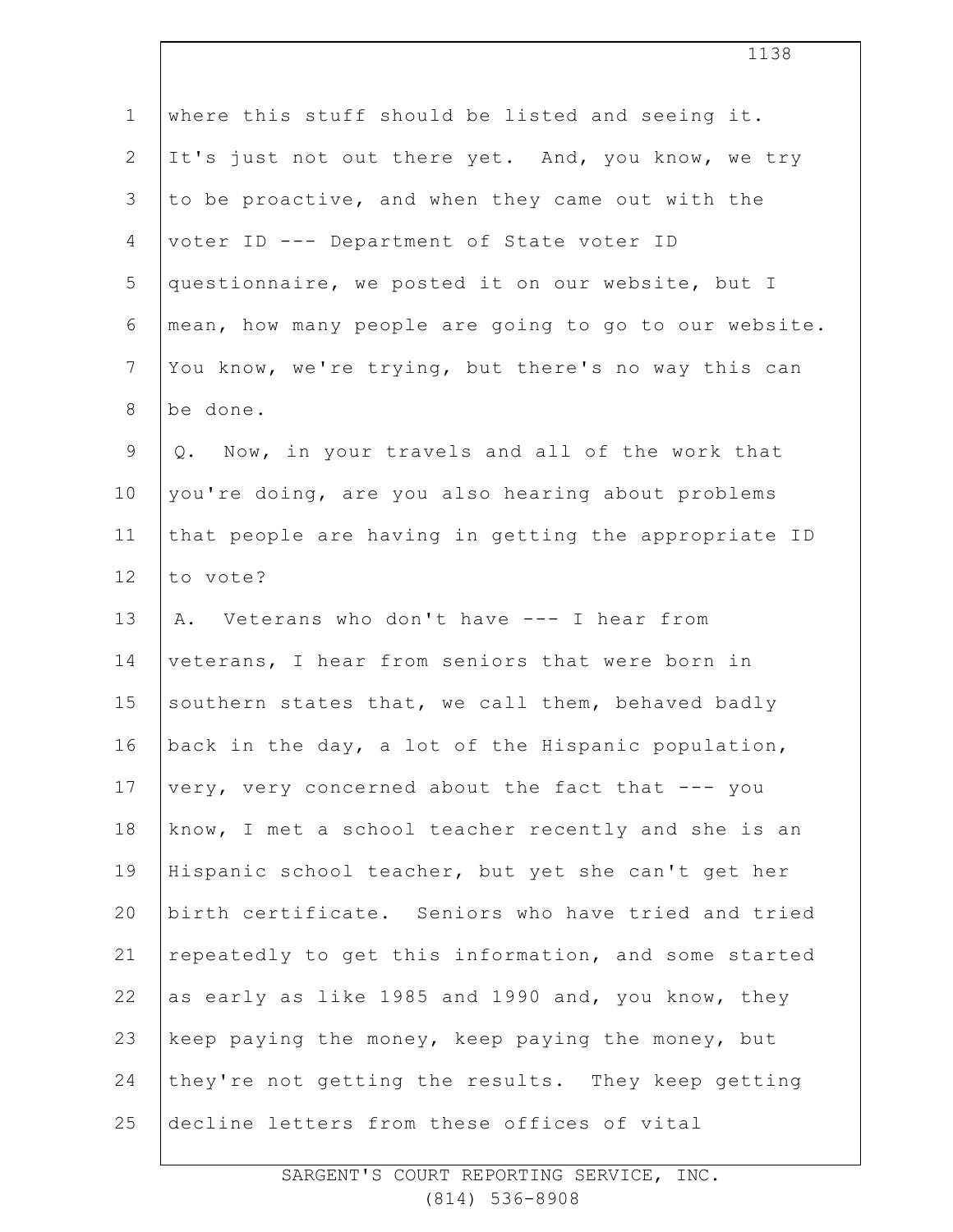| $\mathbf 1$    | statistics in Alabama and Mississippi and Tennessee    |
|----------------|--------------------------------------------------------|
| $\mathbf{2}$   | and Georgia and places like that.                      |
| 3              | Q. And has this hearing about problems occurred up     |
| 4              | until very recently, up until last weekend even?       |
| 5              | A. Yes.                                                |
| 6              | Did you have an example that you had just last<br>Q.   |
| $\overline{7}$ | weekend?                                               |
| $8\,$          | A. Same situation, the lady didn't have access to      |
| $\mathsf 9$    | her birth certificate, says she had tried and she      |
| 10             | said she had been to PennDOT and she had everything    |
| 11             | but the birth certificate and was hoping that she      |
| 12             | could talk to a manager, whatever. And thankfully      |
| 13             | there was a PennDOT representative there and he was    |
| 14             | at the event and so he took her number and she took    |
| 15             | his number, and he said he would see what he could do  |
| 16             | to help streamline the process and help her out. But   |
| 17             | how lucky can you be to actually just be in the event  |
| 18             | where there is a PennDOT rep or someone like that?     |
| 19             | Q. And how many times had that individual been to      |
| 20             | PennDOT did she say?                                   |
| 21             | She said four times and she was getting ready to<br>Α. |
| 22             | go her fifth.                                          |
| 23             | Now, if you weren't doing all of this voter<br>Q.      |
| 24             | education for the voter ID law, what would you be      |
| 25             | doing?                                                 |
|                |                                                        |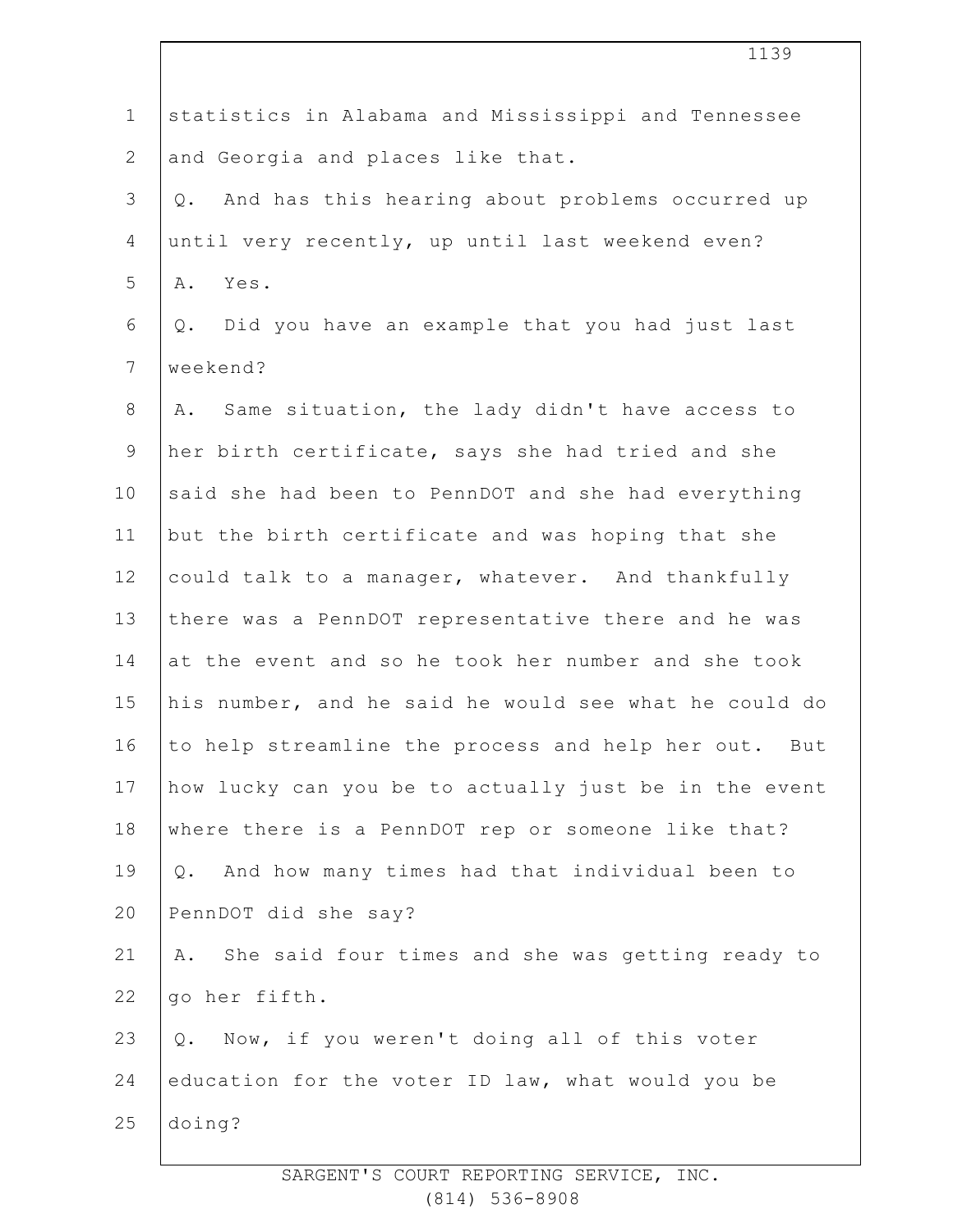| $\mathbf 1$    | Well, I won't have this hammer on my head about<br>Α. |
|----------------|-------------------------------------------------------|
| $\mathbf{2}$   | my registrations being so low. I'd be out there, you  |
| 3              | know, registering people to vote. I would have my     |
| $\overline{4}$ | teams on the streets registering people to vote. We   |
| 5              | would be at all of the community events and festivals |
| 6              | and concerts and all the major venues where you see   |
| $\overline{7}$ | registration going on. We would be able to take over  |
| $\,8\,$        | major street corners in areas like Pittsburgh and     |
| 9              | Philadelphia. And my teams would be doing strictly    |
| 10             | registration, registration, registration.             |
| 11             | And how are you doing with that benchmark that<br>Q.  |
| 12             | we talked about at the beginning?                     |
| 13             | It's a sad number. I don't want to talk about<br>Α.   |
| 14             | it. If you really want an answer, we're probably      |
| 15             | around 2,000, 3,000.                                  |
| 16             | Now, why has the NAACP decided to be a<br>Q.          |
| 17             | Petitioner in this case and to spend to divert these  |
| 18             | resources to doing education on the voter ID law?     |
| 19             | Well, you know, from the way it was written and<br>Α. |
| 20             | when we researched the numbers and our Washington     |
| 21             | advocacy group did the research on the numbers, we    |
| 22             | felt that the way the law was written it              |
| 23             | disenfranchised the largest voting populations of     |
| 24             | 2008. When students 18 to 25 and seniors, those were  |
| 25             | your three largest groups that voted in 2008, and the |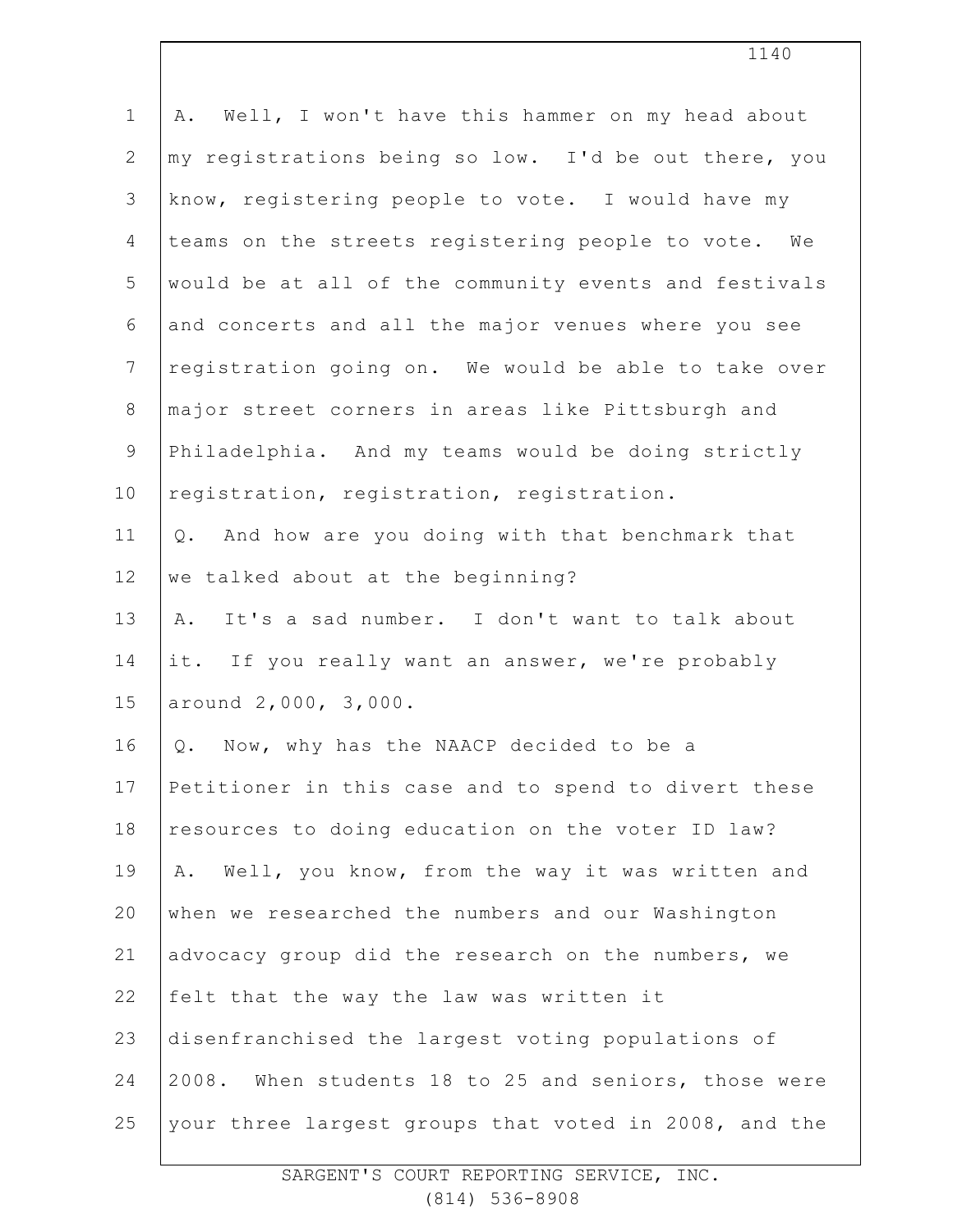| $\mathbf{1}$    | way this thing is written it disenfranchises each     |
|-----------------|-------------------------------------------------------|
| $\mathbf{2}$    | group. So that's the reason NAACP looked at those     |
| 3               | numbers and looked at those disparages and said, hey, |
| 4               | wait a minute, this is strategic, and then after      |
| 5               | Turzai's comments, we now know it was targeted.       |
| 6               | Q. And was NAACP in deciding to be a Petitioner in    |
| $7\phantom{.0}$ | this case and spending its resources on this          |
| $8\,$           | education also trying to make sure that the members   |
| 9               | and the people that it represents are able to vote?   |
| 10              | A. Absolutely.                                        |
| 11              | ATTORNEY CLARKE:                                      |
| 12              | I have no further questions.                          |
| 13              | JUDGE SIMPSON:                                        |
| 14              | Please proceed.                                       |
| 15              | ATTORNEY SCHMIDT:                                     |
| 16              | Thank you, Your Honor.                                |
| 17              | CROSS EXAMINATION                                     |
| 18              | BY ATTORNEY SCHMIDT:                                  |
| 19              | Good afternoon, Mr. Jordan.<br>Q.                     |
| 20              | Good afternoon. How are you?<br>Α.                    |
| 21              | Very well. My name's Kevin Schmidt. I<br>Q.           |
| 22              | represent the Respondents. I just have a few          |
| 23              | follow-up questions for you. The NAACP, that's a      |
| 24              | membership driven organization; is that correct, sir? |
| 25              | That's correct.<br>Α.                                 |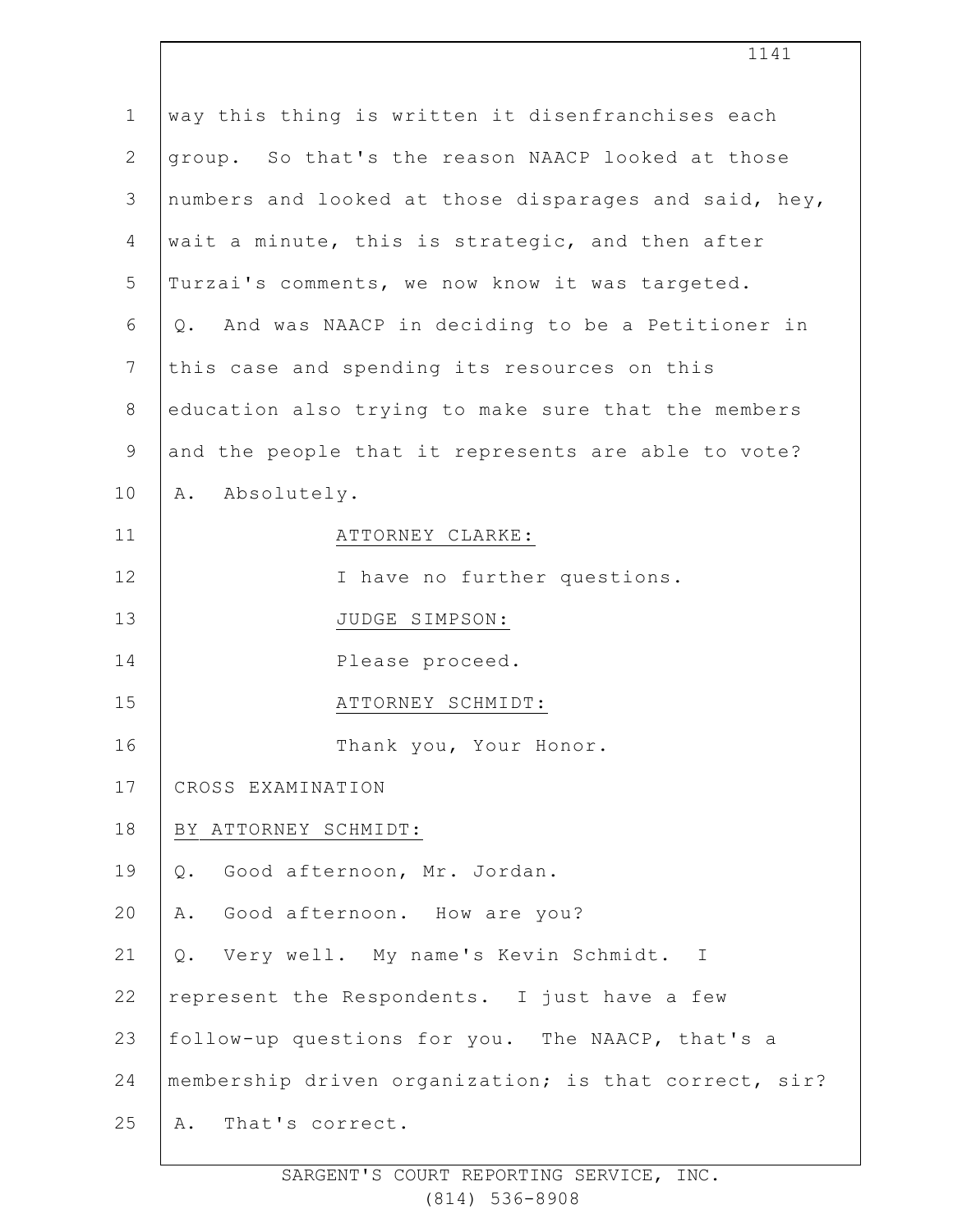1 2 3 4 5 6 7 8 9 10 11 12 13 14 15 16 17 18 19 20 21 22 23 24 25 1142 Q. And do the members pay dues? A. Yearly or --- yearly or buy a lifetime membership. And we have three lifetime levels, it would be silver, which is 750, it could be bronze, it could be gold. Q. What are the annual dues in Pennsylvania? A. \$30 a year per adult. Q. And are all the members, all the 10,000 members in Pennsylvania that you referenced earlier, are they all adults, sir? A. Do they all vote? Q. Are they all adults? A. Oh, yes, you have to be over 18. Yes. Q. Thank you. Now, you talked about this tremendous educational campaign that you have currently ongoing for the voter ID law and you're going to continue to do that; is that correct? A. Yes. Q. And you're going to continue to do that up until the day of the election? A. Yes. Q. And do you believe, and is it your testimony here today, that that education and this tremendous effort you're making is part of your mission and objectives at the NAACP?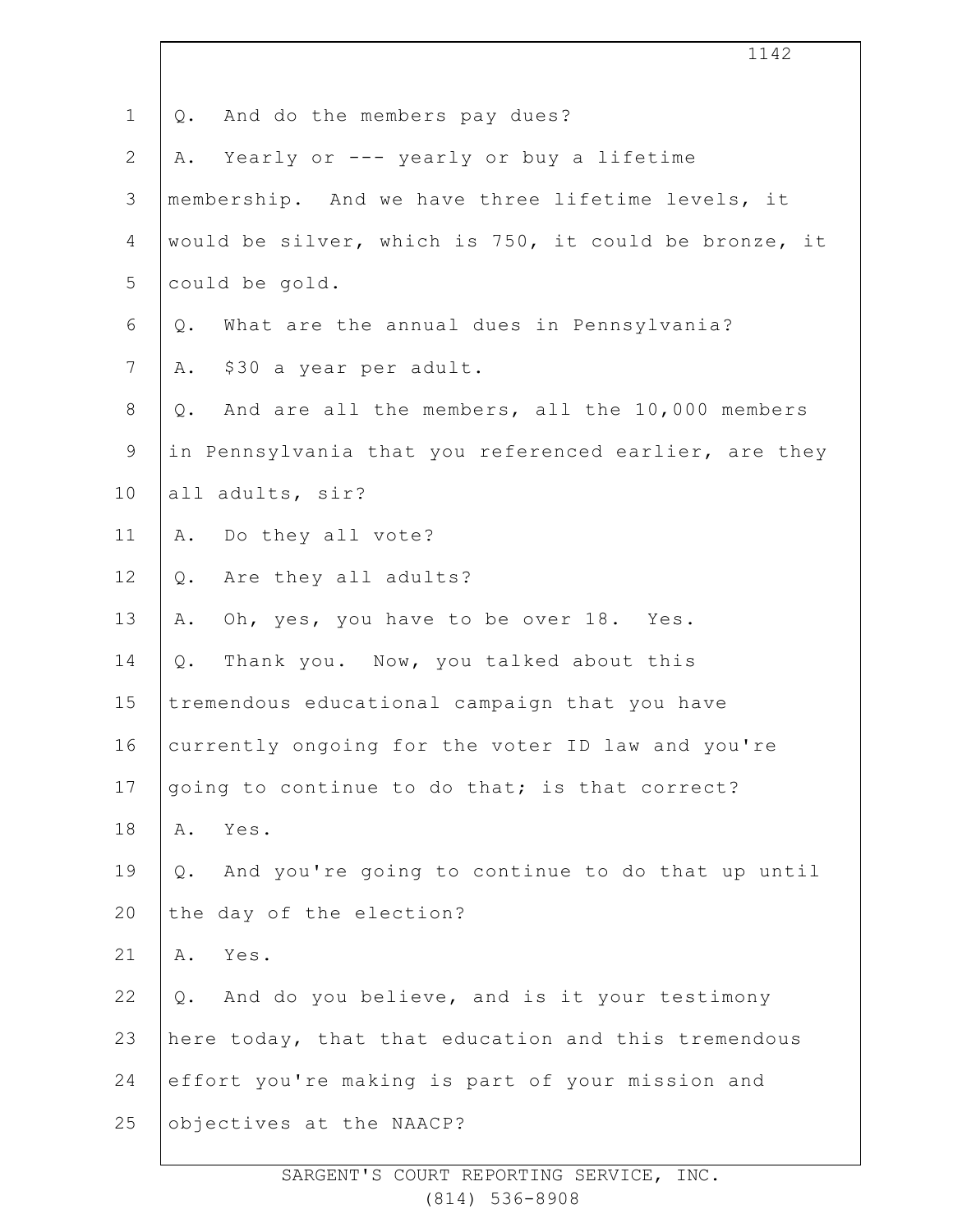| $\mathbf 1$    | Well, yes. And what I mean by that is our<br>Α.        |
|----------------|--------------------------------------------------------|
| $\mathbf{2}$   | educational efforts are not to be centered around an   |
| 3              | ID piece. It's to be centered around issues and        |
| 4              | educating of candidates. That's what we've been        |
| 5              | doing for 103 years, issues and education of           |
| 6              | candidates, not having to go through all this with a   |
| $\overline{7}$ | law that we don't support.                             |
| $\,8\,$        | But you'd agree with me that you also put forth<br>Q.  |
| $\mathsf 9$    | extreme efforts to compel people to register to vote;  |
| 10             | is that correct, sir?                                  |
| 11             | A. Absolutely.                                         |
| 12             | And would you see your education process for the<br>Q. |
| 13             | voter ID in the same light as getting people to        |
| 14             | register to vote?                                      |
| 15             | A. We feel like it is just an extra burden that's      |
| 16             | been put upon us. I mean, as far as we're concerned    |
| 17             | registering people to vote, mobilizing them to the     |
| 18             | polls and educating them about the candidates are the  |
| 19             | most important issues.                                 |
| 20             | Would you agree with me that registration as<br>Q.     |
| 21             | well as education on the voter ID law is encouraging   |
| 22             | your membership or the public to vote?                 |
| 23             | Well, what we're getting is we're getting a lot<br>Α.  |
| 24             | of angry folks. You know, they're registering just     |
| 25             | because they're angry. They're registering because     |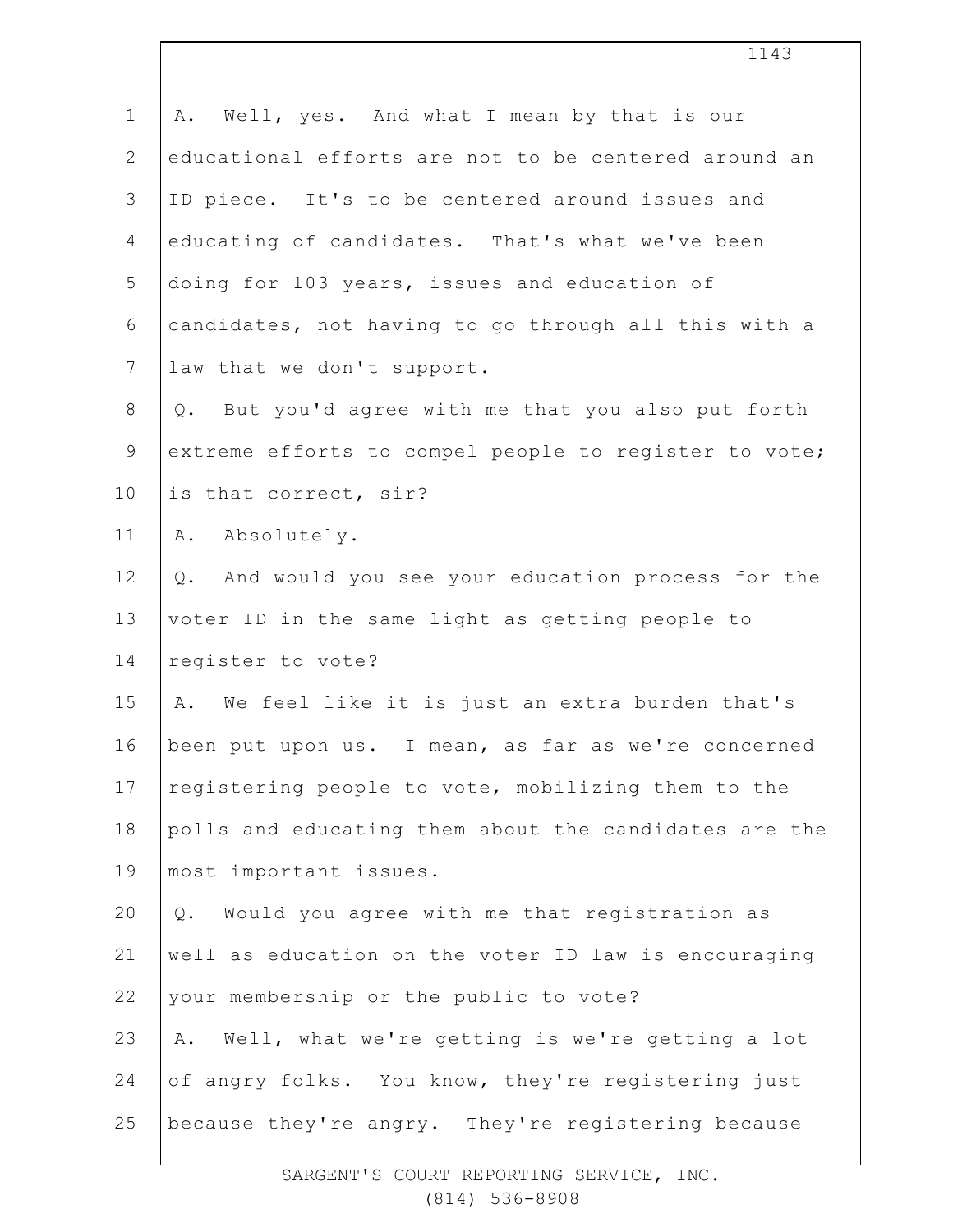| $\mathbf 1$    | they feel like their voting rights are under attack,   |
|----------------|--------------------------------------------------------|
| $\mathbf{2}$   | and I just have to just listen to all of the anger,    |
| 3              | all of the anguish, so it's --- you know, it would be  |
| $\overline{4}$ | real nice if they were registered because, you know,   |
| 5              | it's an election and they're excited about the         |
| 6              | candidates. But no, they're registering because        |
| $7\phantom{.}$ | they're angry about the fact that they feel that       |
| $8\,$          | they're being personally attacked.                     |
| $\mathsf 9$    | Q. And are all 10,000 members across the state ---     |
| 10             | are they involved in the registration process and the  |
| 11             | voter ID education process?                            |
| 12             | We would like to think that, yes, but not all of<br>Α. |
| 13             | them are.                                              |
| 14             | You encourage them to be; is that correct, sir?<br>Q.  |
| 15             | Yes.<br>Α.                                             |
| 16             | Now, I notice that along with the speaking<br>Q.       |
| 17             | engagements that you referenced earlier, you've done   |
| 18             | those all across the state; is that correct, sir?      |
| 19             | That's correct.<br>Α.                                  |
| 20             | And how long have you been doing those for?<br>Q.      |
| 21             | On a continuous basis since the first week of<br>Α.    |
| 22             | April.                                                 |
| 23             | Q. And you also referenced ID clinics across the       |
| 24             | state; is that correct, sir?                           |
| 25             | One and the same.<br>Α.                                |

1144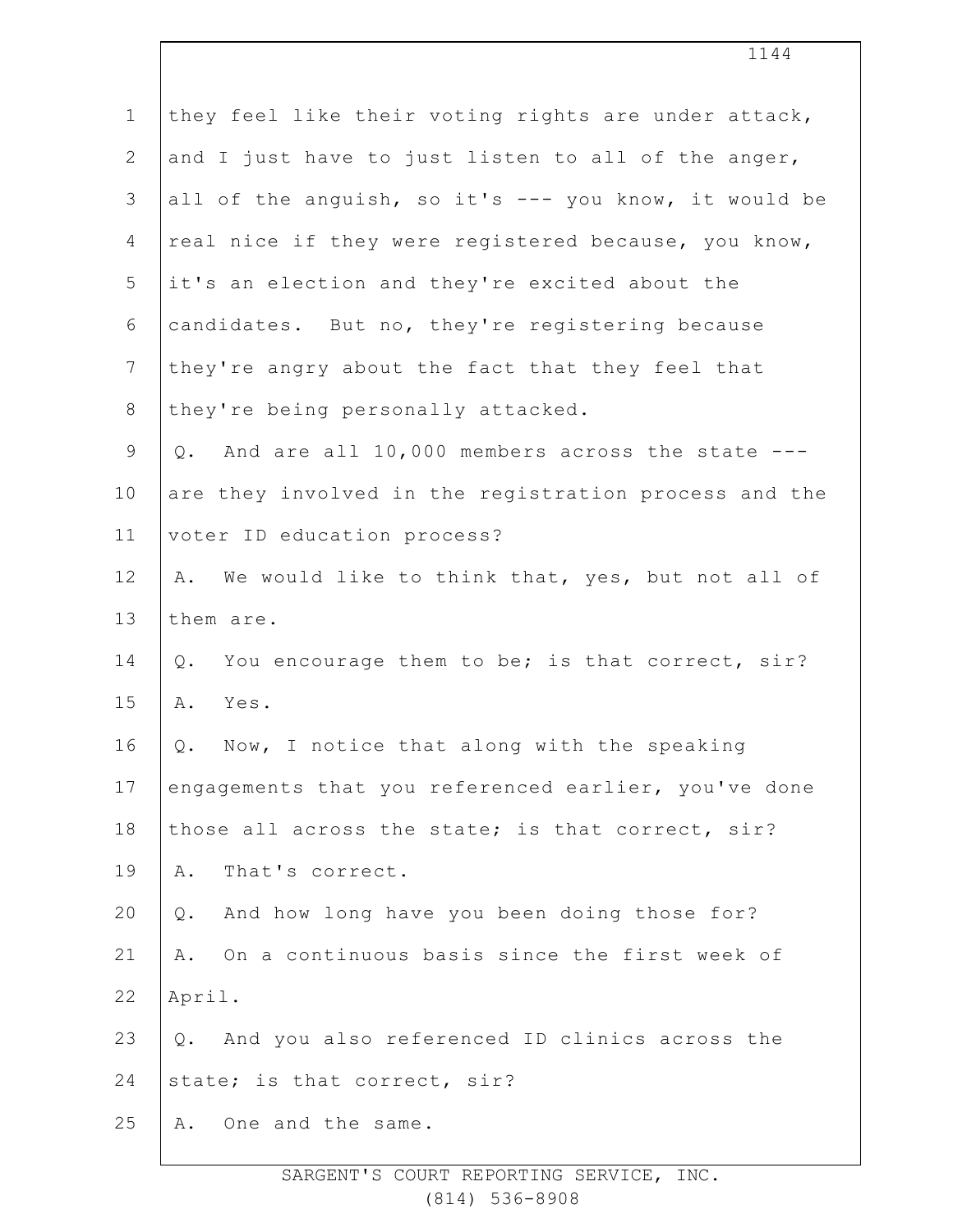| $\mathbf 1$    | Okay. And I thought that you testified that at<br>Q.  |
|----------------|-------------------------------------------------------|
| $\overline{2}$ | the beginning your organization was running the ID    |
| 3              | clinics; is that correct?                             |
| 4              | We were being contacted by our community, so to<br>Α. |
| 5              | speak, African-American community. Once we were out   |
| 6              | on the front running with this thing, that's when     |
| $7\phantom{.}$ | other communities started contacting us and then we   |
| 8              | just started going wherever we were asked to go and   |
| $\mathsf 9$    | it didn't matter. Like in Bucks County, for           |
| 10             | instance, the Bucks County Voter ID Task Force was    |
| 11             | started because of the pressure that we put on the    |
| 12             | County Commissioners in Bucks County along with Penn  |
| 13             | Action. So wherever we can apply the pressure to get  |
| 14             | more educational information out that's what we've    |
| 15             | been trying to do.                                    |
| 16             | Q. And are you involved --- is your organization      |
| 17             | involved with every ID clinic that's ongoing out      |
| 18             | there or have some ---                                |
| 19             | $\texttt{No}$ .<br>Α.                                 |
| 20             | --- communities taken the role themselves?<br>$Q$ .   |
| 21             | We couldn't be involved in every ID clinic<br>Α.      |
| 22             | that's happening. I mean, the Women League of         |
| 23             | Voters, they're doing clinics and workshops, Penn     |
| 24             | Action, Pennsylvania Voice. I mean, there's a lot of  |
| 25             | civic organizations that are doing voter ID work.     |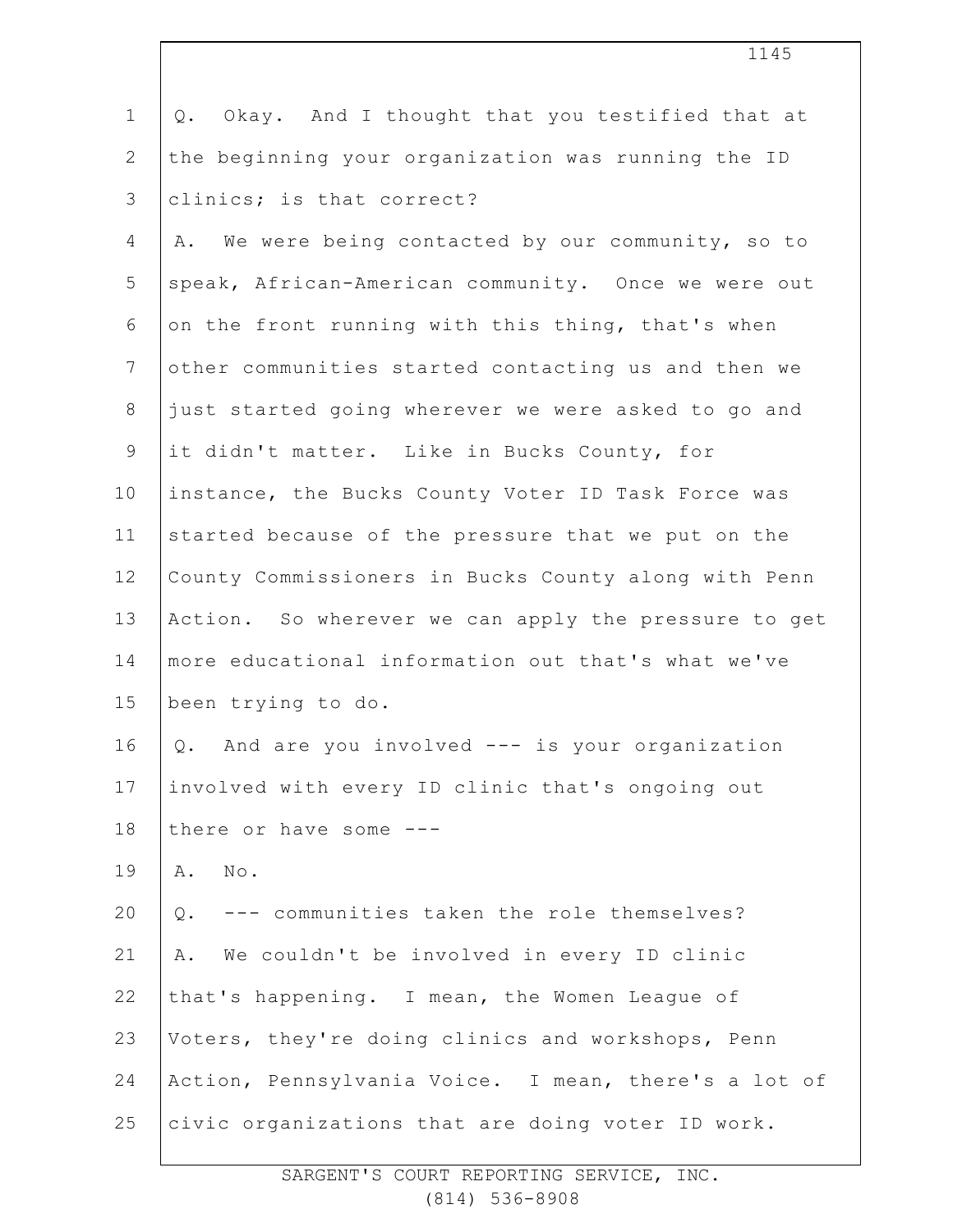| $\mathbf 1$    | We're not the only ones.                                 |
|----------------|----------------------------------------------------------|
| $\overline{2}$ | So there is a wide array of organizations out<br>$Q$ .   |
| $\mathfrak{Z}$ | there educating the potential voters in Pennsylvania     |
| 4              | $about$ ---?                                             |
| 5              | They're attempting to.<br>Α.                             |
| 6              | How successful would you say your ID clinics<br>$Q$ .    |
| $7\phantom{.}$ | have been?                                               |
| $8\,$          | Only as successful as the next piece of<br>Α.            |
| $\mathsf 9$    | revisions that come from the Department of State.        |
| 10             | So is it your testimony that you are educating<br>Q.     |
| 11             | the people about the law and about what's needed to      |
| 12             | be done to vote?                                         |
| 13             | A. Yes.                                                  |
| 14             | What's the typical attendance at these ID<br>$Q$ .       |
| 15             | clinics, sir?                                            |
| 16             | A. Oh, it varies from --- I've been in rooms where       |
| 17             | there's been hundreds, I've been in rooms as low as      |
| 18             | 25, 30 people.                                           |
| 19             | Since you started, how many people do you think<br>$Q$ . |
| 20             | you've reached?                                          |
| 21             | Thousands.<br>Α.                                         |
| 22             | Now, you also mentioned that you have some<br>Q.         |
| 23             | information on the NAACP Pennsylvania State              |
| 24             | Conference website; is that correct, sir?                |
| 25             | Yes.<br>Α.                                               |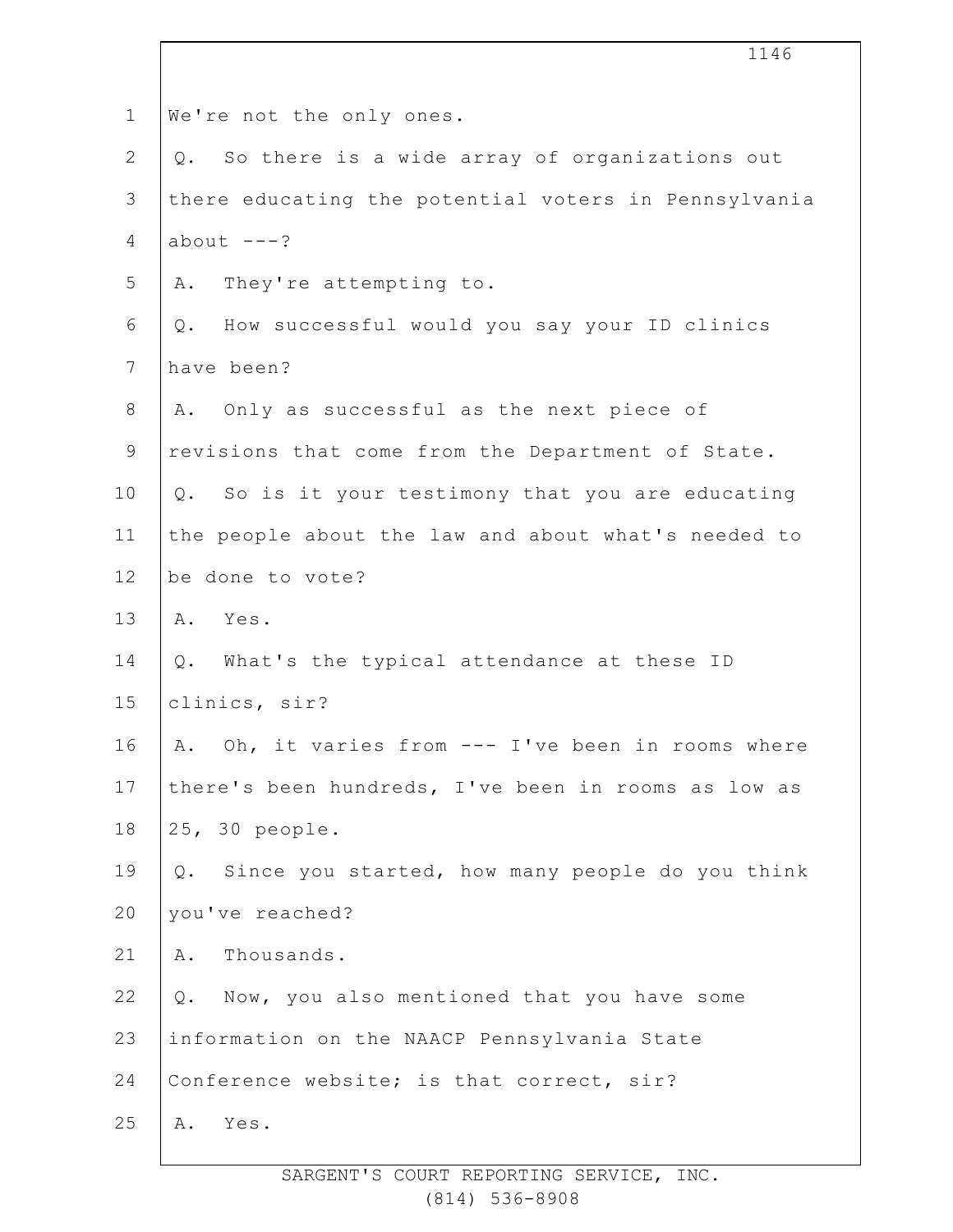| $\mathbf 1$    | And some of that information is, in fact,<br>Q.       |
|----------------|-------------------------------------------------------|
| $\overline{2}$ | directly referencing voting in the upcoming election; |
| 3              | is that correct, sir?                                 |
| 4              | A. Well, we have information up there. We have        |
| 5              | pictures from our rally that we held last week in     |
| 6              | opposition of this law. We have --- we try to keep    |
| $7\phantom{.}$ | up with the latest revisions and update the website   |
| $8\,$          | accordingly so if some --- you know, because          |
| $\mathsf 9$    | everybody doesn't want to talk and everybody doesn't  |
| 10             | want to come to an ID clinic, and so in a real savvy  |
| 11             | world, especially with young folks, they just want to |
| 12             | go on the website, check out what they need, that's   |
| 13             | what we want to happen.                               |
| 14             | Q. And the website has a whole section dedicated to   |
| 15             | voting education; is that correct?                    |
| 16             | I see you've been to our website.<br>Α.               |
| 17             | I have. I was very impressed. And included in<br>Q.   |
| 18             | there is sections about the simplified method of      |
| 19             | obtaining an ID; is that correct, sir?                |
| 20             | If that's what you saw, I mean, I --- I just<br>Α.    |
| 21             | tell the webmaster what to put up, and if that's one  |
| 22             | of the pieces, that's one of the pieces.              |
| 23             | Okay. Are you very familiar with the website,<br>Q.   |
| 24             | sir?                                                  |
| 25             | A. I'm pretty familiar with it. I mean, the           |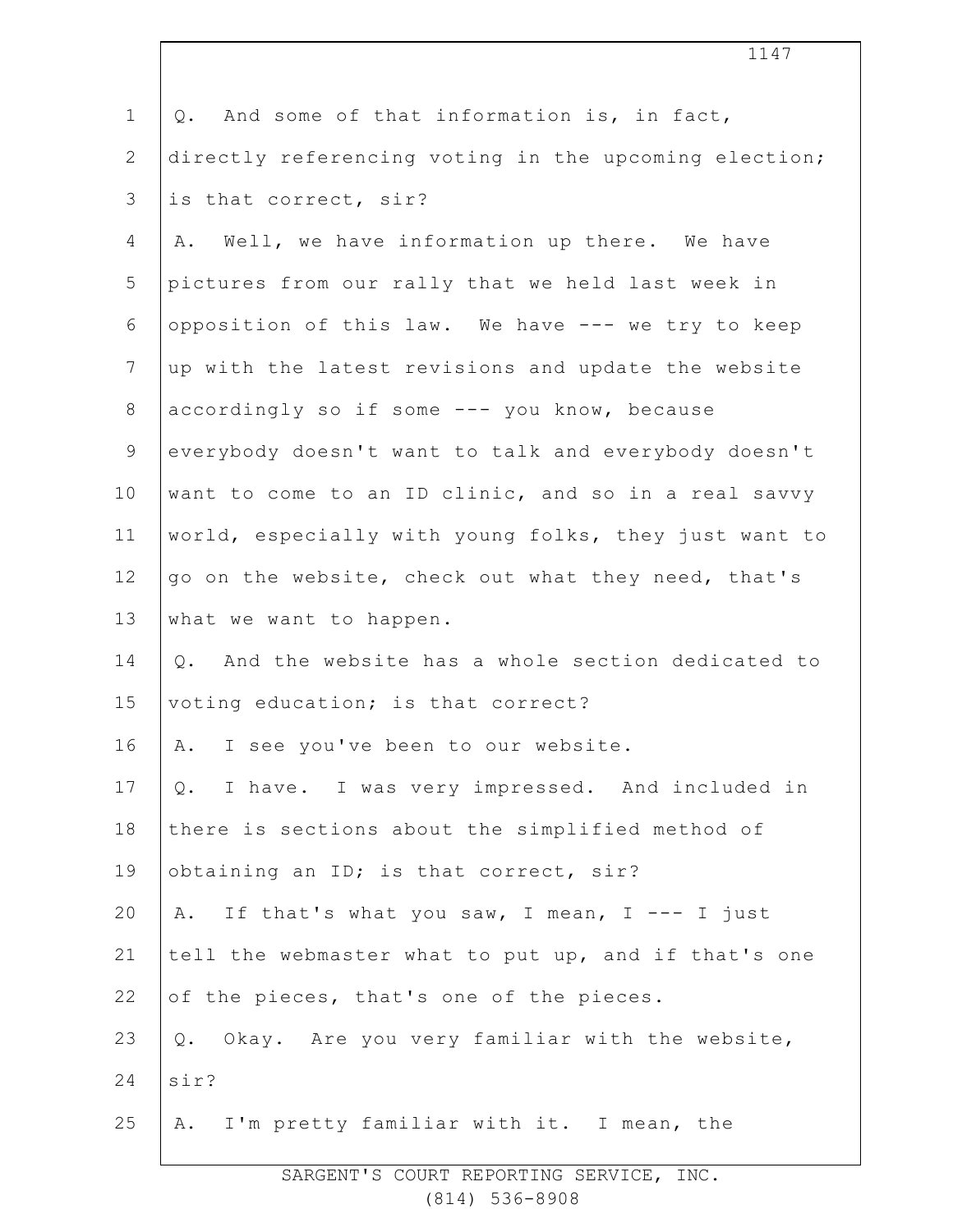|                | 1148                                                   |
|----------------|--------------------------------------------------------|
| $\mathbf 1$    | simplified piece, I don't see anything simplified      |
| $\mathbf{2}$   | about this voter ID law, so I can't say that there's   |
| $\mathcal{S}$  | anything simplified on our website.                    |
| 4              | But you don't have a section on your website<br>Q.     |
| 5              | that says that?                                        |
| 6              | That's dedicated to voting.<br>Α.                      |
| $\overline{7}$ | Correct.<br>Q.                                         |
| $8\,$          | That's all it says is voting, it's a voting tab.<br>Α. |
| $\mathsf 9$    | Nothing says simplified.                               |
| 10             | And there is also --- sir, there's also sections<br>Q. |
| 11             | on there about a voter ID campaign being forwarded by  |
| 12             | your organization; is that correct?                    |
| 13             | A. Correct.                                            |
| 14             | And could you explain that for me?<br>Q.               |
| 15             | The voter ID campaign is just pretty much what<br>Α.   |
| 16             | I've been talking about. Just making sure that as      |
| 17             | branch presidents --- that each one of our branch      |
| 18             | presidents in each one of our areas knows the          |
| 19             | information, that you have information at your branch  |
| 20             | meetings, because branch meetings are not attended     |
| 21             | just by members. Branch meetings are attended by the   |
| 22             | community also. And so it's there and not just for     |
| 23             | the people who visit the site, but for our leadership  |
| 24             | to reference real quickly before they go speak and     |
| 25             | before they do something that they'll be able to pull  |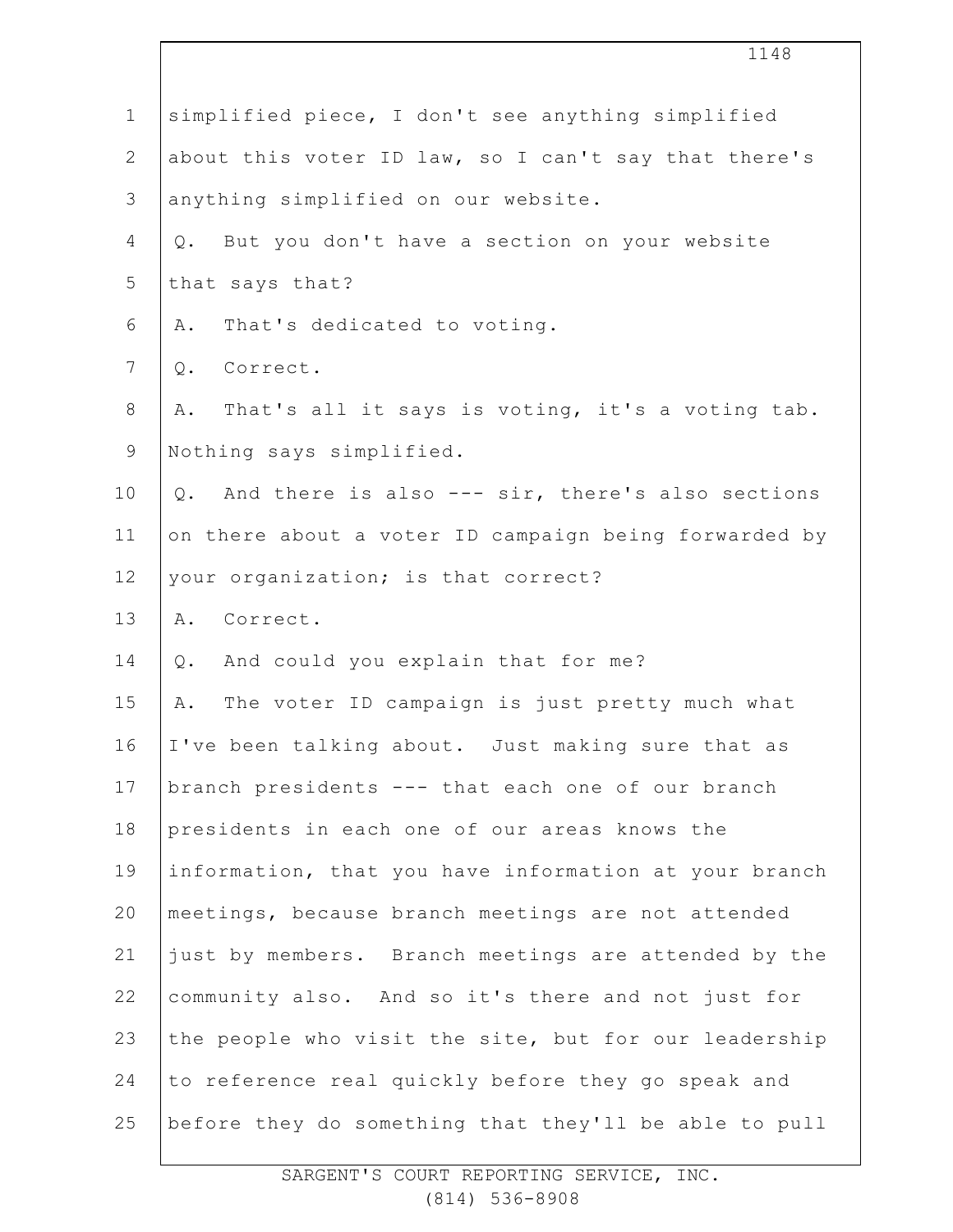|              | 1149                                                 |
|--------------|------------------------------------------------------|
| $\mathbf{1}$ | down the information that they need.                 |
| $\mathbf{2}$ | ATTORNEY SCHMIDT:                                    |
| 3            | Thank you, sir. I have no further                    |
| 4            | questions for you. Thank you, Your Honor.            |
| 5            | ATTORNEY CLARKE:                                     |
| 6            | No further questions.                                |
| 7            | JUDGE SIMPSON:                                       |
| $8\,$        | Thank you. You may step down.                        |
| $\mathsf 9$  | Thank you.<br>Α.                                     |
| 10           | JUDGE SIMPSON:                                       |
| 11           | You're ahead of me actually. He's                    |
| 12           | ready to go. Do you have anybody else to question    |
| 13           | for the morning session?                             |
| 14           | ATTORNEY CLARKE:                                     |
| 15           | No, Your Honor.                                      |
| 16           | JUDGE SIMPSON:                                       |
| 17           | What are your plans for this afternoon?              |
| 18           | ATTORNEY GERSCH:                                     |
| 19           | Your Honor, that concludes the                       |
| 20           | witnesses we have for today. For tomorrow we have    |
| 21           | --- we may be losing a couple of witnesses. We have  |
| 22           | three witnesses who we're planning to call, that     |
| 23           | would be Professor Minnite, who is an expert on      |
| 24           | fraud, Olivia Thorne from the League of Women Voters |
| 25           | and Jorge Santana, who's an election official. We    |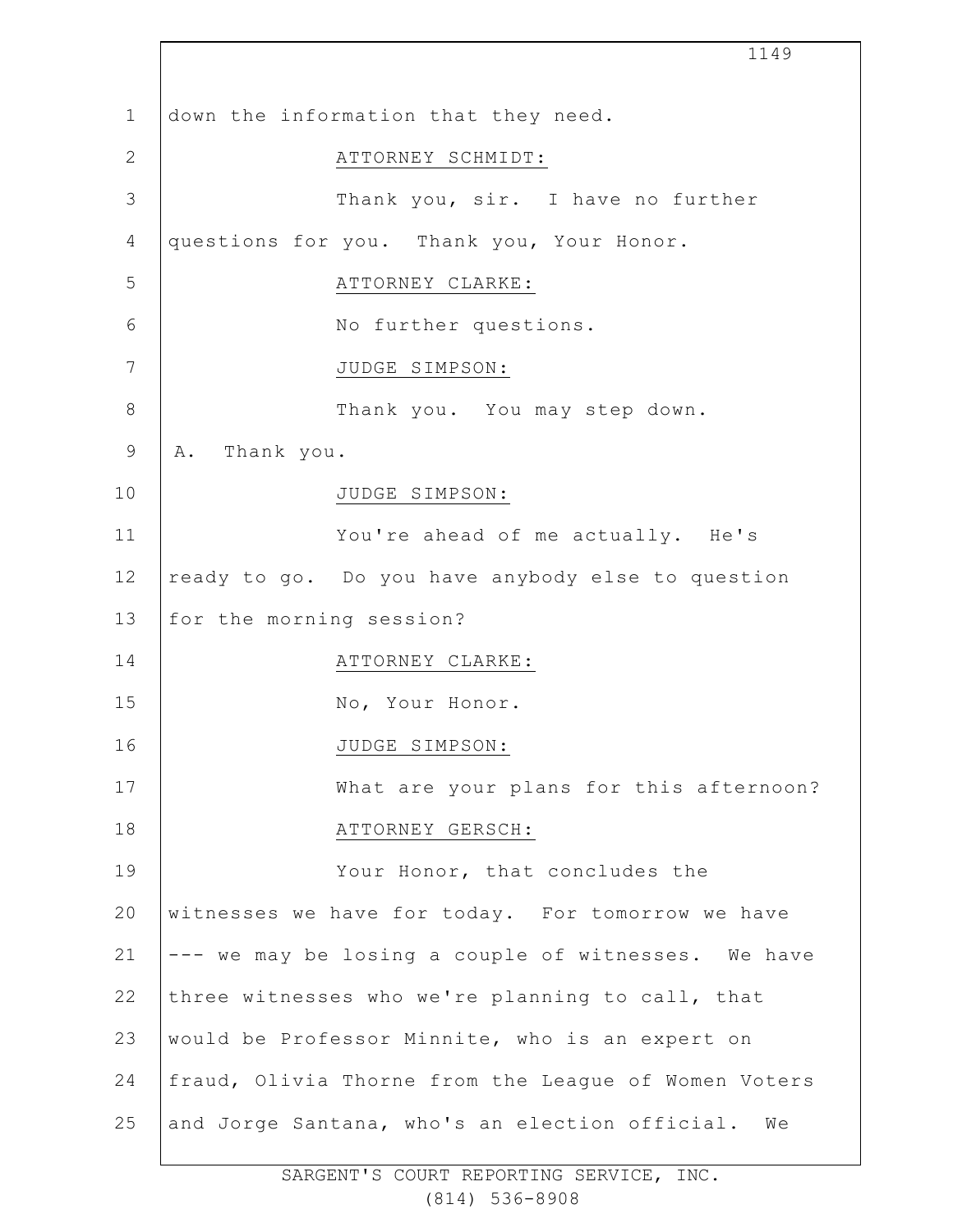| $\mathbf 1$    | also had two additional folks who we may be in the    |
|----------------|-------------------------------------------------------|
| $\overline{2}$ | process of losing, both of whom who are witnesses who |
| 3              | have had experiences trying to get identification.    |
| 4              | One of whom is ill and we would not be seeking to go  |
| 5              | through Your Honor's chambers if we were able to get  |
| 6              | her to testify. I think we would go through an        |
| $\overline{7}$ | alternative method and still have her testify by      |
| 8              | video. And the other is a woman who's had a death in  |
| $\mathsf 9$    | the family and we'll know later tonight what their    |
| 10             | situation is. And those are the end for us.           |
| 11             | JUDGE SIMPSON:                                        |
| 12             | Do you have anybody? You could maybe                  |
| 13             | even call out of order.                               |
| 14             | ATTORNEY CAWLEY:                                      |
| 15             | We will not be calling further                        |
| 16             | Commonwealth witnesses, no.                           |
| 17             | JUDGE SIMPSON:                                        |
| 18             | So we're finished for the day, is that                |
| 19             | the message I'm getting here?                         |
| 20             | ATTORNEY RUBIN:                                       |
| 21             | Just for housekeeping, Your Honor,                    |
| 22             | Exhibits 43 through 45.                               |
| 23             | JUDGE SIMPSON:                                        |
| 24             | Let me make sure I got this right.                    |
| 25             | We're going to adjourn for the day and reconvene      |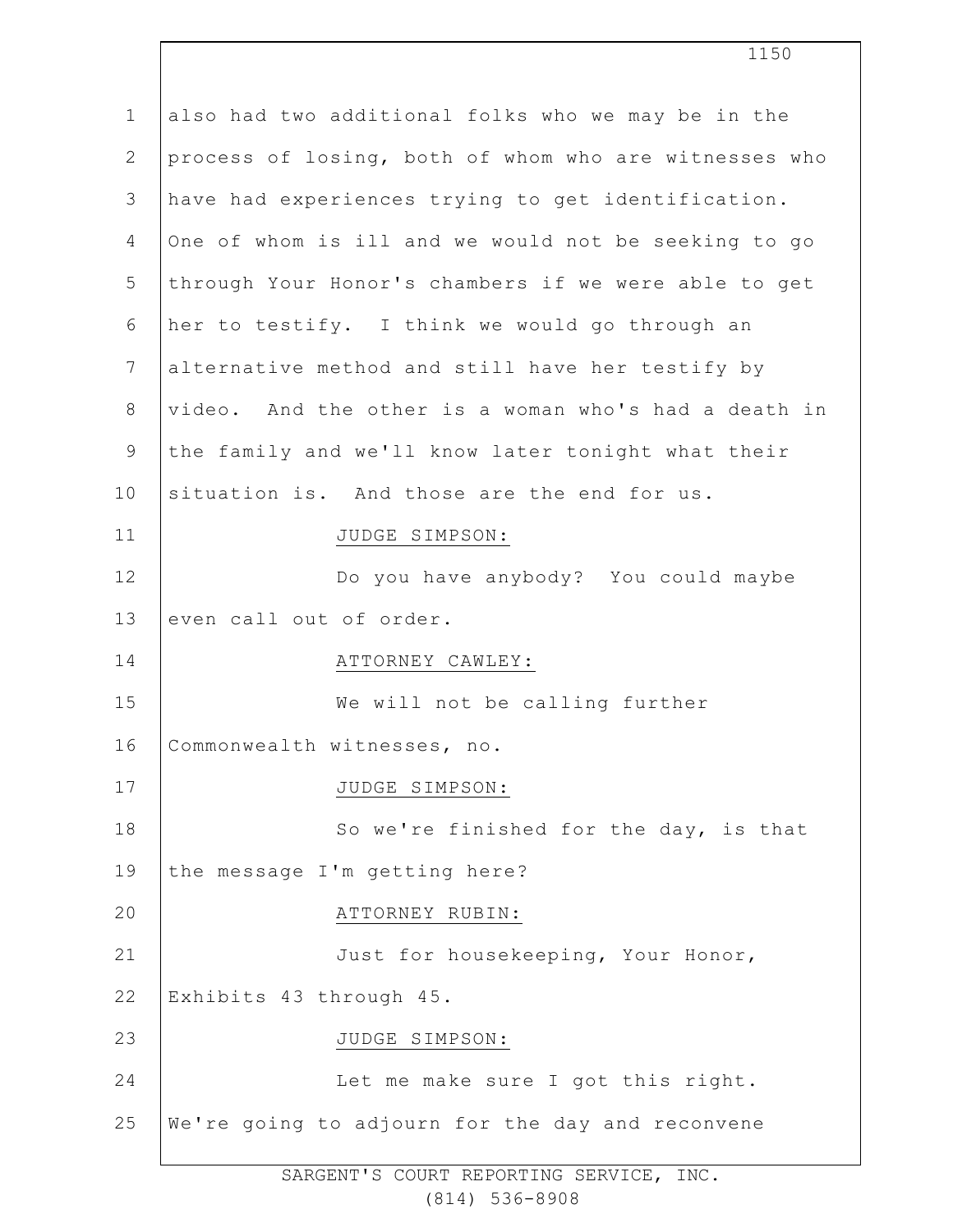1 2 3 4 5 6 7 8 9 10 11 12 13 14 15 16 17 18 19 20 21 22 23 24 25 1151 tomorrow at 9:00. Is that --- you don't need me anymore today? ATTORNEY GERSCH: We always need you, Your Honor, but we are prepared to ---. JUDGE SIMPSON: It's a leading question, I know. Let's deal with the exhibits then. I have from today's session, let's see,  $44$ ,  $45$  ---. ATTORNEY RUBIN: And you should have 43 which is an e-mail, Your Honor, which was during the Secretary's testimony. JUDGE SIMPSON: I see that that was the template for the care ---. ATTORNEY RUBIN: That's correct. JUDGE SIMPSON: That was because it was before the morning break, let me find it here. ATTORNEY RUBIN: We do have a copy, Your Honor. JUDGE SIMPSON: Here's the problem. The number isn't

> SARGENT'S COURT REPORTING SERVICE, INC. (814) 536-8908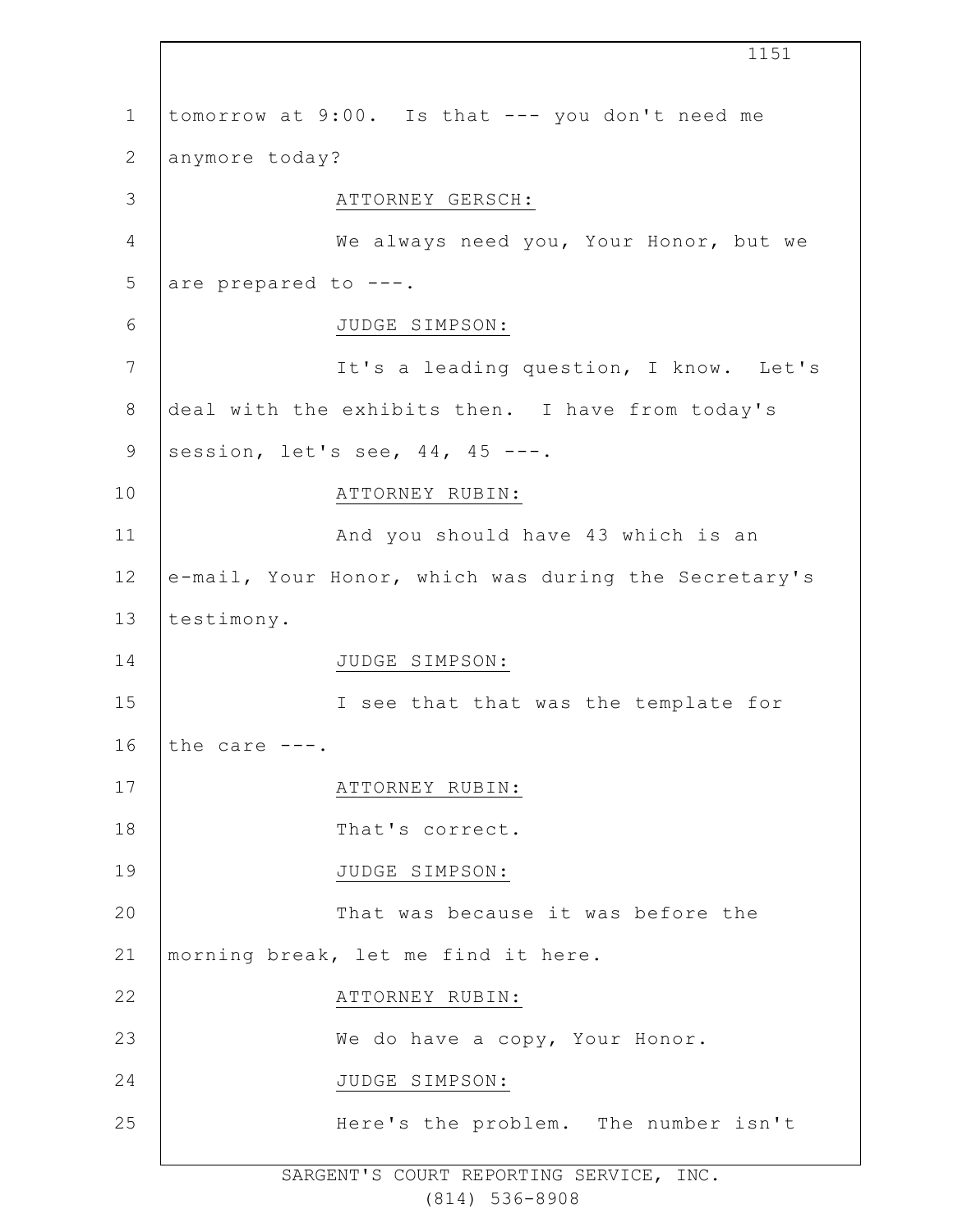|                | 1152                                                 |
|----------------|------------------------------------------------------|
| $\mathbf 1$    | written in the manner that I recognize. This is 43   |
| $\mathbf{2}$   | right here. It looked like 47 to me. I have 43, 44   |
| 3              | and 45 and I have unmarked Commonwealth --- I'm      |
| $\overline{4}$ | sorry, Respondents' Exhibit which I believe is going |
| 5              | to be Number Four.                                   |
| $6\,$          | ATTORNEY CAWLEY:                                     |
| $\overline{7}$ | Correct, Your Honor.                                 |
| $8\,$          | JUDGE SIMPSON:                                       |
| $\mathsf 9$    | And are you going to put a sticker on                |
| 10             | this?                                                |
| 11             | ATTORNEY CAWLEY:                                     |
| 12             | I believe we do have a marked copy                   |
| 13             | here, but I could put a sticker on it for you if you |
| 14             | would like.                                          |
| 15             | JUDGE SIMPSON:                                       |
| 16             | That would be great. But 43, 44 and 45               |
| 17             | are moved?                                           |
| 18             | ATTORNEY RUBIN:                                      |
| 19             | Yes, Your Honor.                                     |
| 20             | JUDGE SIMPSON:                                       |
| 21             | And is there an objection?                           |
| 22             | ATTORNEY CAWLEY:                                     |
| 23             | No, Your Honor.                                      |
| 24             | JUDGE SIMPSON:                                       |
| 25             | They're received.                                    |
|                |                                                      |

 $\Gamma$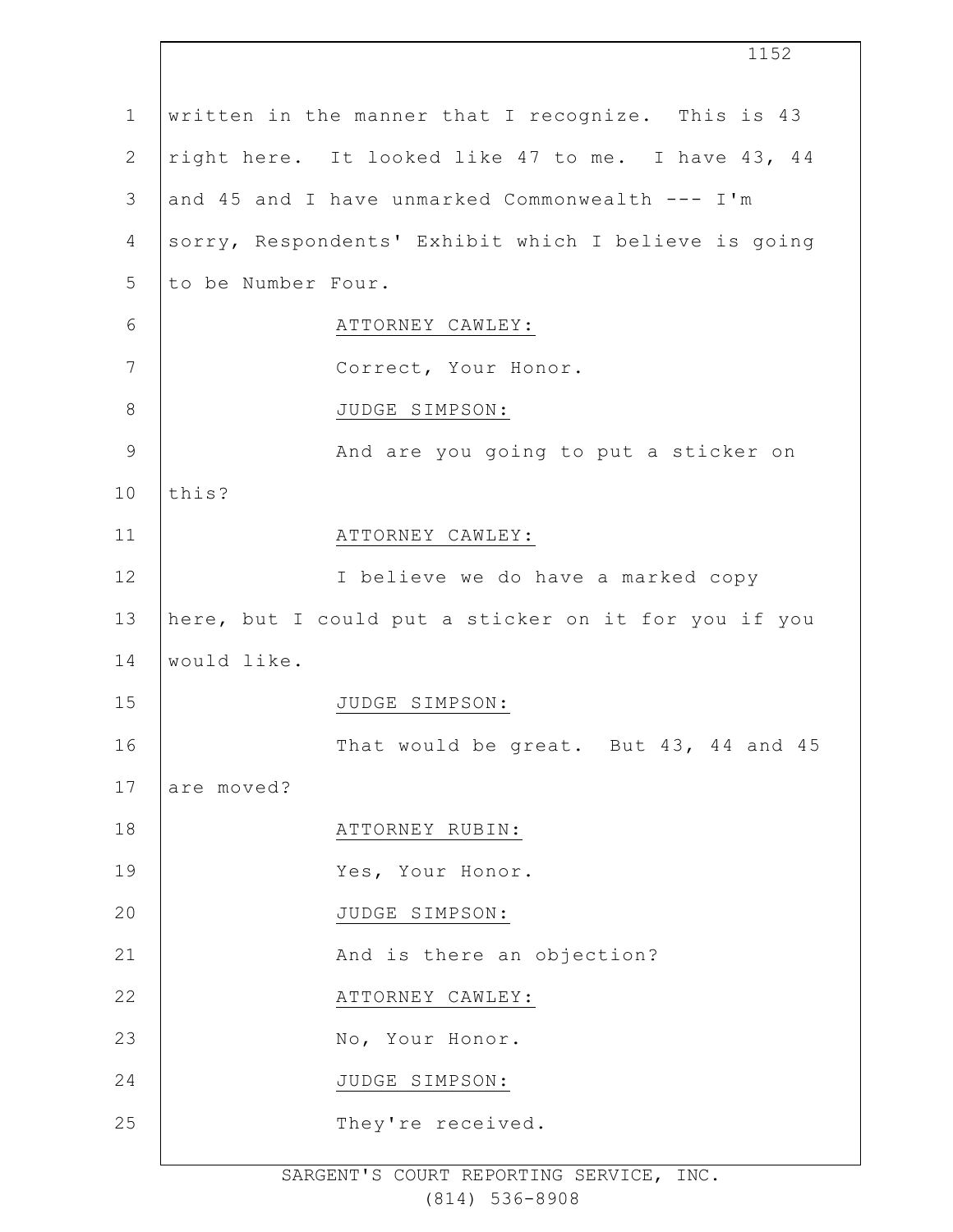1 2 3 4 5 6 7 8 9 10 11 12 13 14 15 16 17 18 19 20 21 22 23 24 25 1153 ATTORNEY CAWLEY: And I would move for the admission of Respondents' Four. JUDGE SIMPSON: Any objection? ATTORNEY RUBIN: No, Your Honor. JUDGE SIMPSON: It's received. Thank you. There being no further ---. ATTORNEY CLARKE: Your Honor, we thought as long as we had a minute, we might do another housekeeping matter, which would be to move --- to offer and move into evidence a portion of the amended Answers of Respondents to our First Set of Interrogatories and the portion would be the first page, the answer to Interrogatory Number One and the verification. JUDGE SIMPSON: Do you have it redacted or sort of streamlined? ATTORNEY CLARKE: We just have it streamlined. Yes, we just have the answer to Interrogatory One which is the document that we are moving to admit along with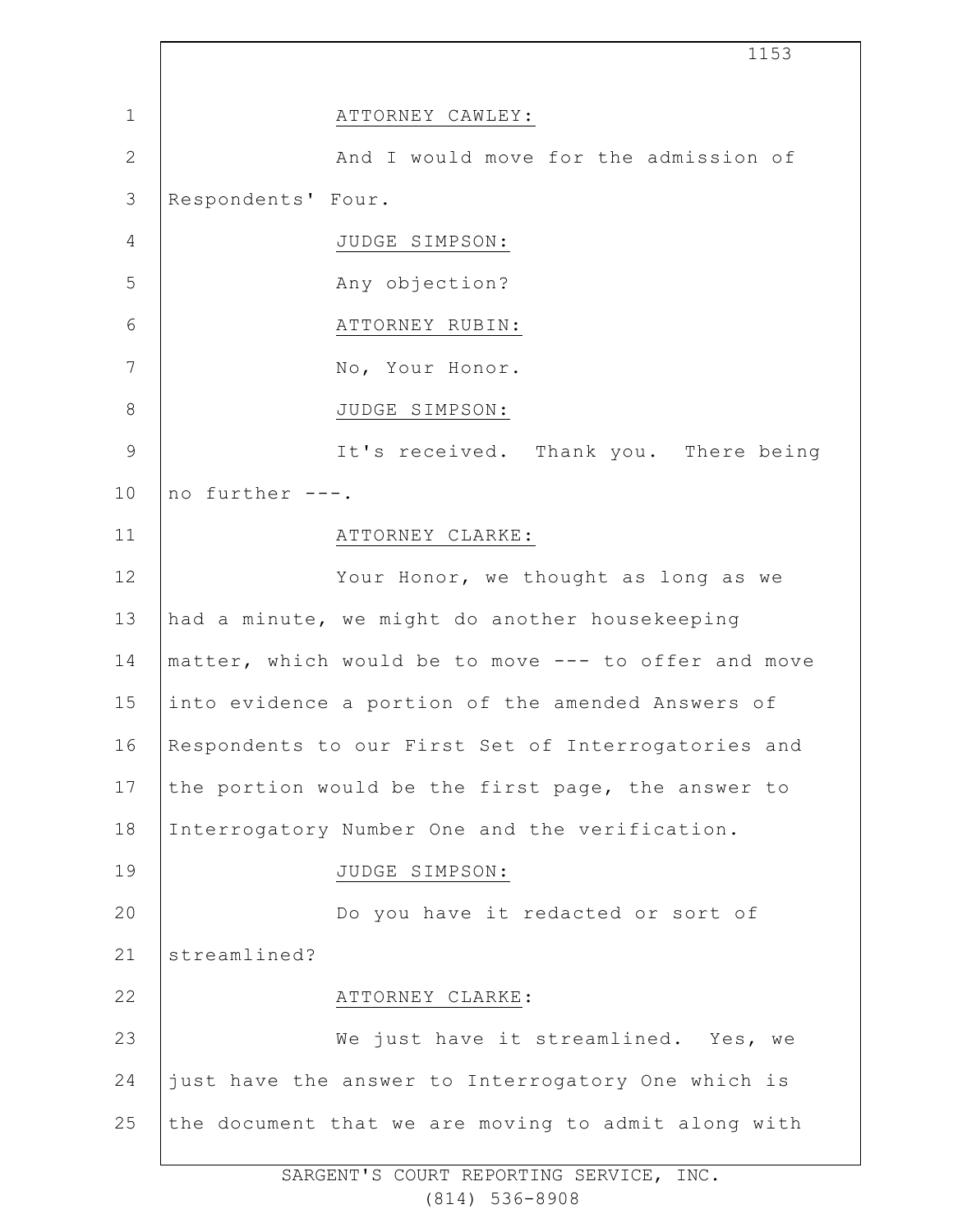|                | 1154                                             |
|----------------|--------------------------------------------------|
| $\mathbf 1$    | the first page to the verification.              |
| $\mathbf{2}$   | JUDGE SIMPSON:                                   |
| 3              | Any objection?                                   |
| $\overline{4}$ | ATTORNEY CAWLEY:                                 |
| 5              | No, Your Honor.                                  |
| $6\,$          | JUDGE SIMPSON:                                   |
| 7              | It is received. Is this marked?                  |
| $\,8\,$        | ATTORNEY CLARKE:                                 |
| $\mathsf 9$    | We have just marked it as Exhibit 46.            |
| 10             | (Petitioners' Exhibit 46 marked for              |
| 11             | identification.)                                 |
| 12             | JUDGE SIMPSON:                                   |
| 13             | It's received.                                   |
| 14             | ATTORNEY CLARKE:                                 |
| 15             | Thank you, Your Honor, I think that is           |
| 16             | everything.                                      |
| 17             | JUDGE SIMPSON:                                   |
| 18             | Anything else today?                             |
| 19             | ATTORNEY GERSCH:                                 |
| 20             | No, Your Honor.                                  |
| 21             | JUDGE SIMPSON:                                   |
| 22             | So we are finished until tomorrow at             |
| 23             | 9:00. And do you anticipate that tomorrow is the |
| 24             | last day of evidence?                            |
| 25             | ATTORNEY CLARKE:                                 |
|                |                                                  |

 $\Gamma$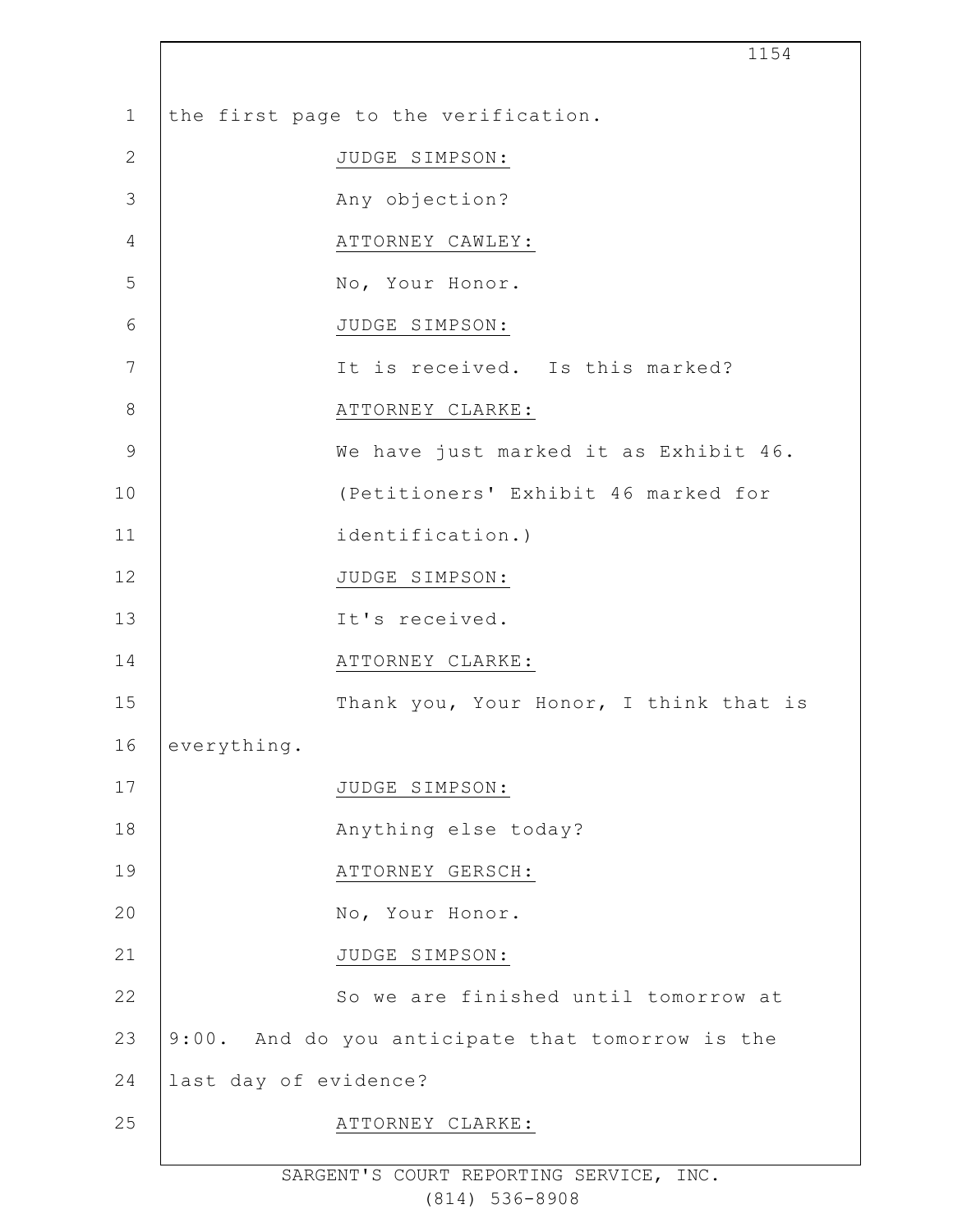|                  | 1155                                             |
|------------------|--------------------------------------------------|
| $\mathbf 1$      | Yes, Your Honor.                                 |
| $\mathbf{2}$     | ATTORNEY CAWLEY:                                 |
| $\mathcal{S}$    | Yes, Your Honor.                                 |
| 4                | JUDGE SIMPSON:                                   |
| 5                | Mrs. Simpson will be happy to hear               |
| $\sqrt{6}$       | that. And we are adjourned and I look forward to |
| $\boldsymbol{7}$ | seeing you tomorrow.                             |
| $\,8\,$          | MR. TURNER:                                      |
| $\mathsf 9$      | Commonwealth Court is now adjourned.             |
| 10               | * * * * * * * *                                  |
| 11               | HEARING CONCLUDED AT 1:02 P.M.                   |
| 12               | * * * * * * * *                                  |
| 13               |                                                  |
| 14               |                                                  |
| 15               |                                                  |
| 16               |                                                  |
| 17               |                                                  |
| 18               |                                                  |
| 19               |                                                  |
| 20               |                                                  |
| 21               |                                                  |
| 22               |                                                  |
| 23               |                                                  |
| 24               |                                                  |
| 25               |                                                  |
|                  | SARGENT'S COURT REPORTING SERVICE, INC.          |